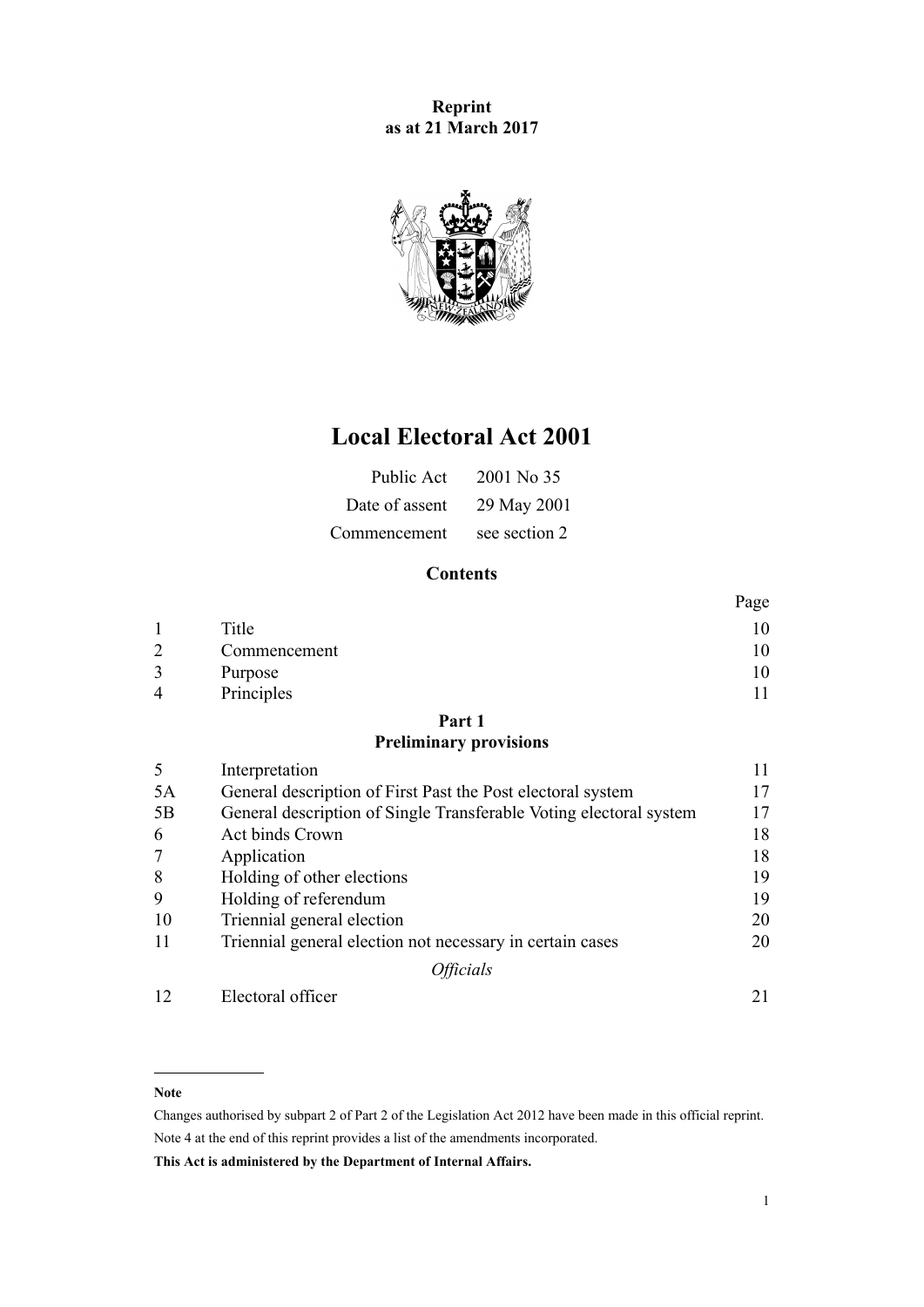|                  | <b>Local Electoral Act 2001</b>                                                                   | Reprinted as at<br>21 March 2017 |
|------------------|---------------------------------------------------------------------------------------------------|----------------------------------|
| 13               | Deputy electoral officer                                                                          | 21                               |
| 14               | Rules applying to electoral officers, deputy electoral officers, and<br>other electoral officials | 21                               |
|                  | Duties of electoral officers                                                                      |                                  |
| 15               | General duties of electoral officer                                                               | 22                               |
| 16               | Conduct of elections and polls for territorial authorities, local<br>boards, and community boards | 23                               |
| 17               | Conduct of elections and polls for local authorities that are not<br>territorial authorities      | 23                               |
| 18               | Conduct of election or poll in conjunction with other election or<br>poll                         | 23                               |
| 19               | Conduct of separate election or poll                                                              | 24                               |
|                  | Duties of programmers and certifiers                                                              |                                  |
| 19AA             | Duties of programmers                                                                             | 25                               |
| 19AB             | Duties of certifiers                                                                              | 25                               |
|                  | Part 1A                                                                                           |                                  |
|                  | Representation arrangements for elections of territorial                                          |                                  |
|                  | authorities, regional councils, local boards, and community                                       |                                  |
|                  | boards                                                                                            |                                  |
| 19A              | Membership of territorial authorities                                                             | 25                               |
| 19B              | Basis of election of mayor of territorial authority                                               | 25                               |
| 19C              | Basis of election of members of territorial authority                                             | 26                               |
| 19D              | Membership of regional councils                                                                   | 26                               |
| 19E              | Basis of election of members of regional council                                                  | 26                               |
| 19EA             | Membership of local boards                                                                        | 26                               |
| 19EB             | Basis of election of chairperson of local board in certain<br>circumstances                       | 27                               |
| 19 <sub>EC</sub> | Basis of election of members of local board                                                       | 27                               |
| 19F              | Membership of community boards                                                                    | 28                               |
| 19G              | Basis of election of members of community board                                                   | 28                               |
| 19H              | Review of representation arrangements for elections of territorial<br>authorities                 | 29                               |
| 19I              | Review of representation arrangements for elections of regional<br>councils                       | 30                               |
| 19J              | Review of community boards                                                                        | 31                               |
| 19JA             | Minor alterations to boundaries by territorial authority                                          | 32                               |
| 19JB             | Minor alterations to boundaries by regional council                                               | 33                               |
| 19K              | Requirements for resolution                                                                       | 35                               |
| 19L              | Distribution of copies of resolution                                                              | 35                               |
| 19M              | Public notice of proposals and responsibilities in relation to<br>submissions                     | 36                               |
| 19N              | Response to submissions                                                                           | 37                               |
| 190              | Appeals                                                                                           | 38                               |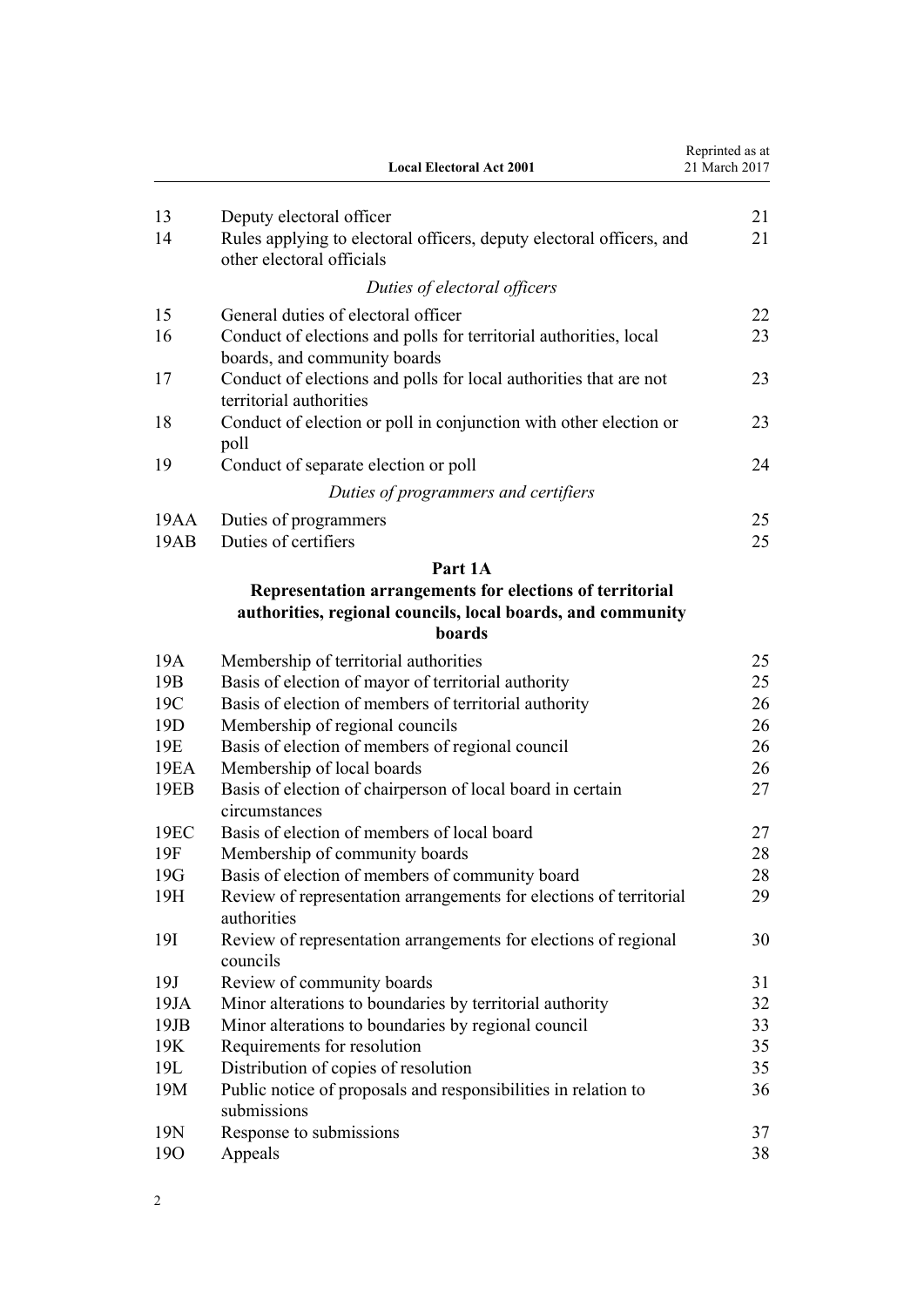| Reprinted as at<br>21 March 2017 | <b>Local Electoral Act 2001</b>                                                                                                                                   |    |
|----------------------------------|-------------------------------------------------------------------------------------------------------------------------------------------------------------------|----|
|                                  |                                                                                                                                                                   |    |
| 19P                              | Objections                                                                                                                                                        | 39 |
| 19Q                              | Obligation to forward appeals and objections to Commission                                                                                                        | 39 |
| 19R                              | Commission to determine appeals and objections                                                                                                                    | 40 |
| 19S                              | Determination of Commission                                                                                                                                       | 40 |
| 19T                              | Requirement for effective representation and other factors in<br>determination of membership and basis of election of territorial<br>authorities and local boards | 41 |
| 19U                              | Requirement for effective representation and other factors in<br>determination of membership and basis of election of regional<br>council                         | 42 |
| 19V                              | Requirement for fair representation and other factors in<br>determination of membership for wards, constituencies, and<br>subdivisions                            | 42 |
| 19W                              | Factors in determination of matters in relation to community<br>boards                                                                                            | 44 |
| 19X                              | Certificate of Government Statistician                                                                                                                            | 44 |
| 19Y                              | When determinations take effect                                                                                                                                   | 45 |
|                                  | Māori wards and Māori constituencies                                                                                                                              |    |
| 19Z                              | Territorial authority or regional council may resolve to establish<br>Māori wards or Māori constituencies                                                         | 46 |
| 19ZA                             | Public notice of right to demand poll                                                                                                                             | 47 |
| 19ZB                             | Electors may demand poll                                                                                                                                          | 48 |
| 19ZC                             | Requirements for valid demand                                                                                                                                     | 48 |
| 19ZD                             | Territorial authority or regional council may resolve to hold poll                                                                                                | 50 |
| 19ZE                             | Limitation on division into Māori wards or Māori constituencies                                                                                                   | 50 |
| 19ZF                             | Poll of electors                                                                                                                                                  | 51 |
| 19ZG                             | Effect of poll                                                                                                                                                    | 52 |
| 19ZH                             | Basis of election of territorial authority and regional council                                                                                                   | 53 |
|                                  | Guidelines                                                                                                                                                        |    |
| 19ZI                             | Guidelines in relation to reviews of representation or minor<br>alterations to boundaries                                                                         | 53 |
|                                  | Part 2                                                                                                                                                            |    |
|                                  | <b>Local elections and polls</b>                                                                                                                                  |    |
|                                  | Electoral rights                                                                                                                                                  |    |
| 20                               | Right to vote in election or poll                                                                                                                                 | 54 |
| 21                               | Special voting                                                                                                                                                    | 55 |
| 22                               | Voting by special voters                                                                                                                                          | 55 |
| 23                               | Residential electors                                                                                                                                              | 55 |

[24](#page-54-0) [Ratepayer electors](#page-54-0) [55](#page-54-0)

| 24A | Electors of Māori wards                                              | 56 |
|-----|----------------------------------------------------------------------|----|
| 24B | Voting rights at triennial general election of territorial authority | 57 |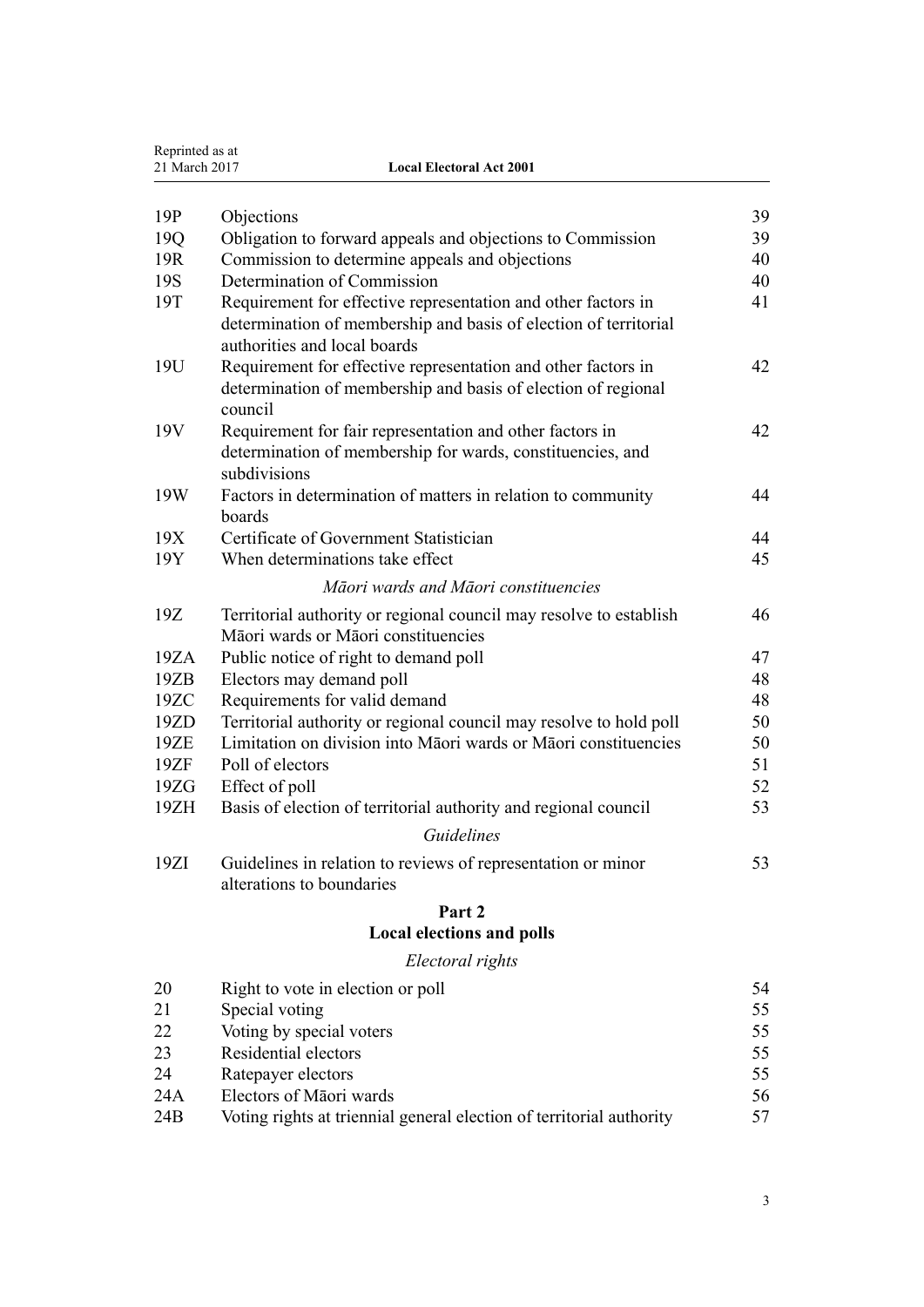|     | <b>Local Electoral Act 2001</b>                                                                  | Reprinted as at<br>21 March 2017 |
|-----|--------------------------------------------------------------------------------------------------|----------------------------------|
| 24C | Voting rights at election to fill extraordinary vacancy in respect of<br>Māori ward              | 58                               |
| 24D | Electors of Māori constituencies                                                                 | 58                               |
| 24E | Voting rights at triennial general election of regional council                                  | 59                               |
| 24F | Voting rights at election to fill extraordinary vacancy in respect of<br>Māori constituency      | 59                               |
| 25  | Candidate qualifications                                                                         | 59                               |
| 26  | Right to nominate candidate                                                                      | 60                               |
|     | Electoral systems for elections                                                                  |                                  |
| 27  | Local authority may resolve to change electoral systems                                          | 60                               |
| 28  | Public notice of right to demand poll on electoral system                                        | 61                               |
| 29  | Electors may demand poll                                                                         | 61                               |
| 30  | Requirements for valid demand                                                                    | 62                               |
| 31  | Local authority may resolve to hold poll                                                         | 63                               |
| 32  | Limitation on change to electoral systems                                                        | 64                               |
| 33  | Poll of electors                                                                                 | 64                               |
| 34  | Effect of poll                                                                                   | 66                               |
|     | Electoral systems for polls                                                                      |                                  |
|     |                                                                                                  |                                  |
| 35  | Electoral systems for polls                                                                      | 66                               |
|     | Voting methods                                                                                   |                                  |
| 36  | Voting method for elections and polls                                                            | 67                               |
| 37  | Consultation                                                                                     | 67                               |
|     | Electoral rolls                                                                                  |                                  |
| 38  | Compilation of electoral roll                                                                    | 67                               |
| 39  | Public notice of procedures for enrolment as ratepayer on electoral<br>roll                      | 68                               |
| 40  | No person to be enrolled more than once for local authority or<br>local board or community board | 69                               |
| 41  | Supply of information by Electoral Commission                                                    | 69                               |
| 42  | Roll to be available for public inspection                                                       | 70                               |
| 43  | Inspection of rolls at meetings and hui                                                          | 70                               |
| 44  | Application for registration as parliamentary elector                                            | 70                               |
| 45  | Completion of electoral roll                                                                     | 71                               |
| 46  | Removal of names from electoral roll                                                             | 71                               |
| 47  | Amendments to roll                                                                               | 71                               |
| 48  | Objections to roll                                                                               | 72                               |
| 49  | Appeals to District Court in respect of roll                                                     | 72                               |
| 50  | Closing of electoral roll                                                                        | 73                               |
| 51  | When roll in force                                                                               | 73                               |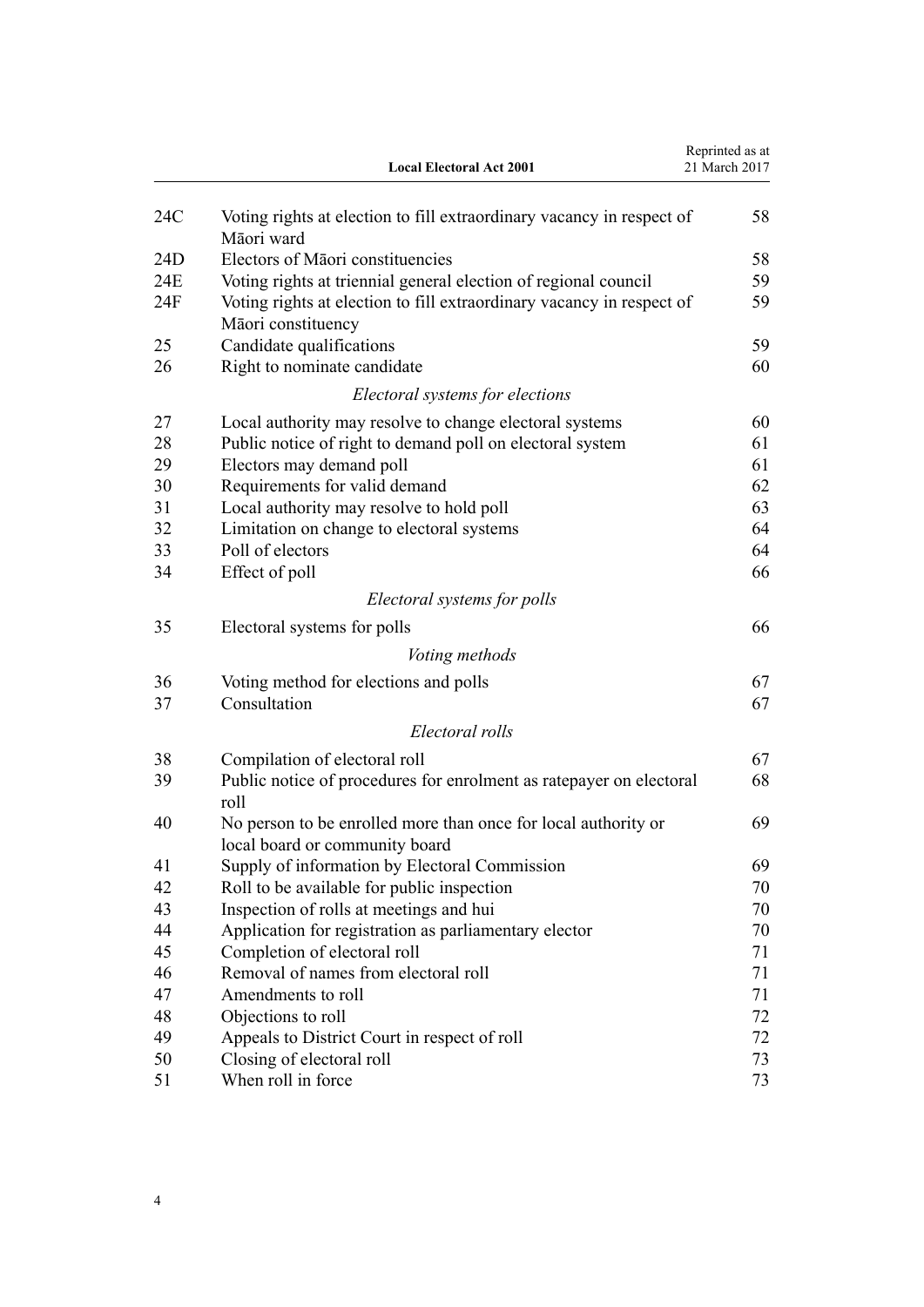## **[Part 3](#page-73-0) [Conduct of elections and polls](#page-73-0)**

# *[Notice of election or poll](#page-73-0)*

| 52   | Notice of election or poll                                                                          | 74 |
|------|-----------------------------------------------------------------------------------------------------|----|
| 53   | Additional material to be included in notice in respect of election                                 | 74 |
| 54   | Additional material to be included in notice in respect of poll                                     | 75 |
|      | Candidacy                                                                                           |    |
| 55   | Nomination of candidates                                                                            | 75 |
| 56   | Name of candidate                                                                                   | 76 |
| 57   | Affiliation of candidate                                                                            | 77 |
| 57A  | Candidacy for more than 1 ward or constituency or subdivision<br>prohibited                         | 77 |
| 57B  | Candidacy for ward and membership at large prohibited                                               | 77 |
| 58   | Candidacy for both regional council and constituent authority<br>prohibited                         | 77 |
| 58AA | Prohibition on candidacy for local board                                                            | 78 |
| 58A  | Prohibition on candidacy for community board                                                        | 78 |
| 59   | Forfeiture of deposit and refund of deposit                                                         | 79 |
| 60   | Withdrawal, death, or incapacity of candidate before close of<br>nominations                        | 79 |
|      | Candidate profile statements                                                                        |    |
| 61   | Candidate profile statements                                                                        | 80 |
| 62   | Provision of candidate profile statements to electors                                               | 82 |
|      | Procedures after close of nominations                                                               |    |
| 63   | If number of candidates does not exceed number of vacancies,<br>candidates to be declared elected   | 82 |
| 64   | Vacancies remaining unfilled to be extraordinary vacancies                                          | 82 |
|      | Further notice of election or poll                                                                  |    |
| 65   | Further notice to electors of election or poll                                                      | 82 |
|      | <b>Scrutineers</b>                                                                                  |    |
| 66   | Scrutineers at election                                                                             | 83 |
| 67   | Scrutineers at poll                                                                                 | 83 |
| 68   | General rules affecting scrutineers                                                                 | 83 |
|      | Death, incapacity, or invalid or cancelled nominations of<br>candidates                             |    |
| 69   | Application for cancellation of nomination if candidate<br>incapacitated after close of nominations | 84 |
| 69A  | How application for cancellation of nomination dealt with                                           | 85 |
| 70   | Death, incapacity, or invalid nomination of mayoral candidate after<br>close of nominations         | 85 |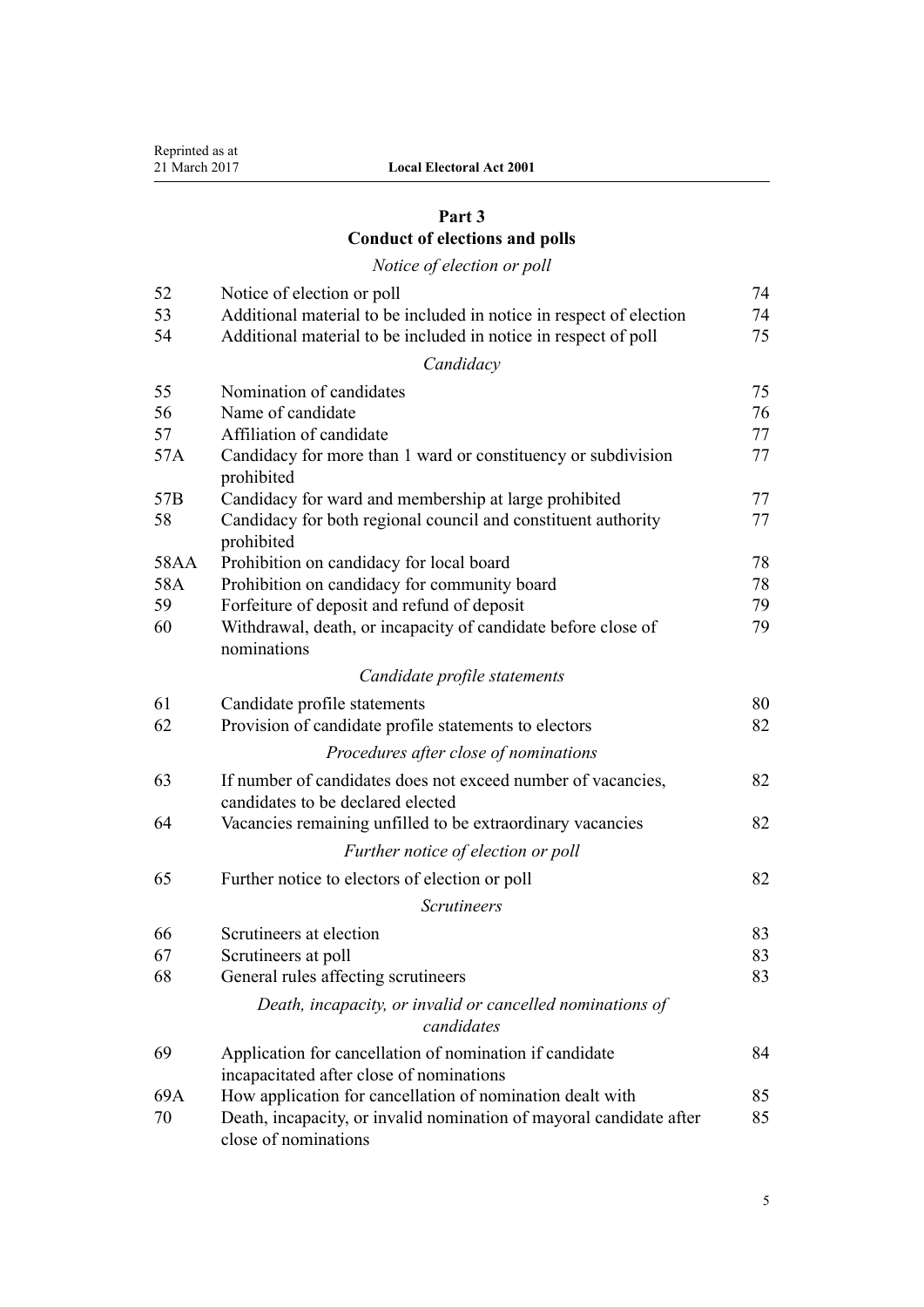|            | <b>Local Electoral Act 2001</b>                                                                         | Reprinted as at<br>21 March 2017 |
|------------|---------------------------------------------------------------------------------------------------------|----------------------------------|
| 71         | Death, incapacity, or invalid or cancelled nomination of candidate                                      | 86                               |
| 72         | If election becomes unnecessary                                                                         | 87                               |
|            | Adjourned elections or polls                                                                            |                                  |
| 73         | Adjournment of election or poll                                                                         | 88                               |
| 73A        | Adjournment of electoral processes                                                                      | 88                               |
|            | Voting, processing, and counting of votes                                                               |                                  |
| 74         | Electoral officer to maintain security and secrecy at election or poll                                  | 89                               |
| 75         | What voting documents for election must contain                                                         | 90                               |
| 76         | What voting documents for polls must contain                                                            | 91                               |
| 77         | Approval of voting documents for use at elections and polls                                             | 92                               |
| 78         | Voting                                                                                                  | 92                               |
| 79         | Early processing of votes [Repealed]                                                                    | 92                               |
| 80         | Processing before close of voting                                                                       | 92                               |
| 81         | Scrutineers' presence at processing prohibited before close of<br>voting                                | 92                               |
| 82         | Justices of the Peace to observe processing before close of voting                                      | 93                               |
| 83         | Scrutiny of roll                                                                                        | 93                               |
| 84         | Counting of votes                                                                                       | 93                               |
| 85         | Preliminary results                                                                                     | 95                               |
| 86         | Declaration of result                                                                                   | 95                               |
| 87         | Death or incapacity of elected candidate before declaration of<br>result of election                    | 95                               |
| 88         | What happens if same person elected as mayor and another<br>member                                      | 96                               |
| 88A        | What happens if same person elected to both territorial authority<br>and local board or community board | 97                               |
| 88B        | Amended declaration if election under First Past the Post electoral<br>system                           | 98                               |
| 88C        | Amended declaration if election under Single Transferable Voting<br>electoral system                    | 98                               |
| 88D        | Application of provision relating to petition for inquiry                                               | 99                               |
| 88E        | What happens if no amended declaration can be made                                                      | 100                              |
| <b>88F</b> | What happens if member of local board or community board<br>becomes member of territorial authority     | 100                              |
| 89         | Electoral records                                                                                       | 100                              |
|            | Part 4                                                                                                  |                                  |
|            | <b>Disputed elections and polls</b>                                                                     |                                  |
|            | Recount of votes cast at election                                                                       |                                  |
| 90         | Application for recount                                                                                 | 101                              |
| 91         | Scrutineers at recount                                                                                  | 102                              |
| 92         | Conduct of recount                                                                                      | 102                              |

6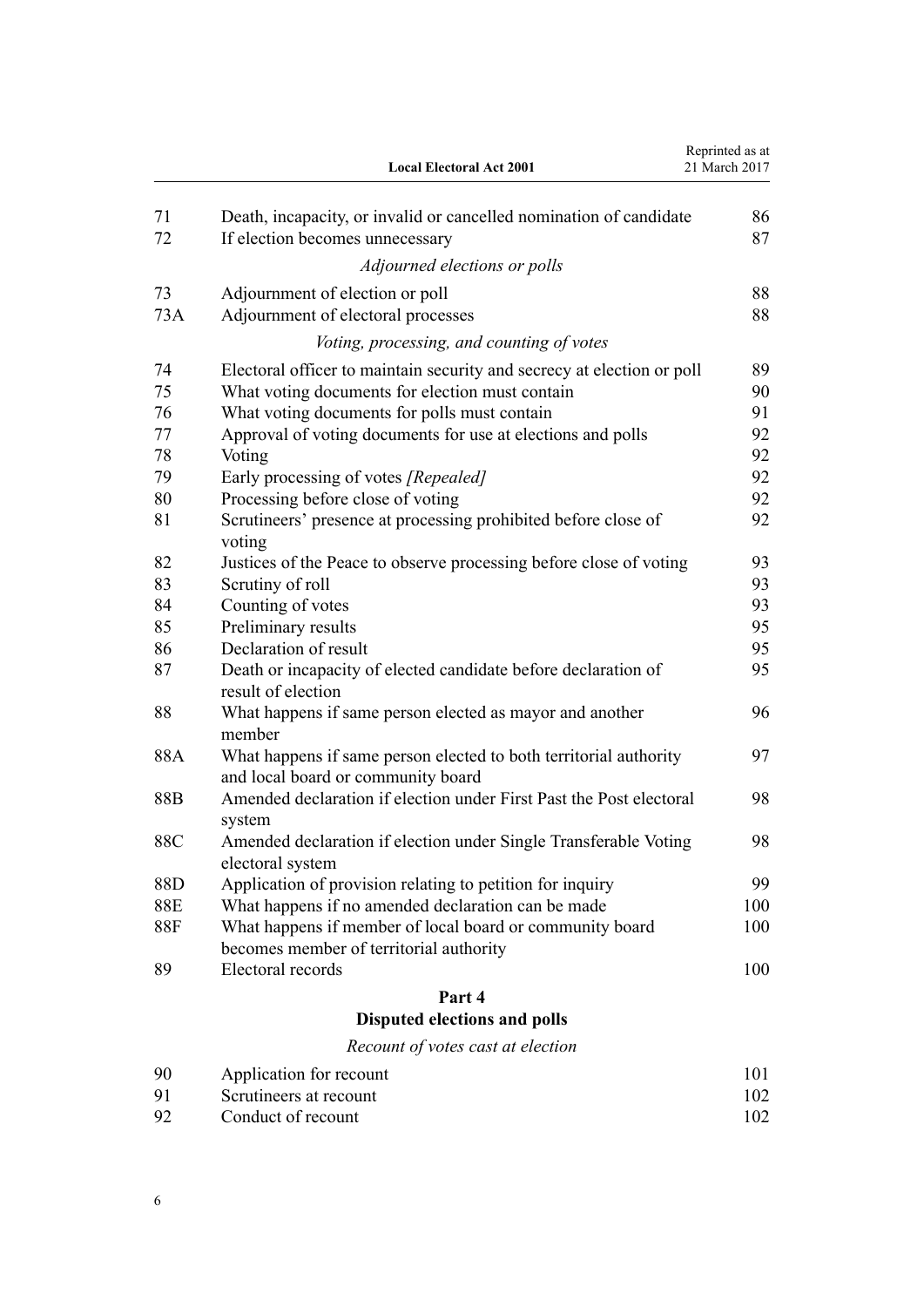| Reprinted as at |
|-----------------|
| 21 March 2017   |

## *[Inquiry into election or poll](#page-101-0)*

| 94<br>Specified grounds only to be investigated<br>95<br>Who may be respondent<br>96<br>Time for holding inquiry<br>97<br>Powers of District Court Judge<br>98<br>Result of inquiry<br>99<br>Election or poll not void by reason of certain irregularities<br>100<br>Costs of inquiry<br>101<br>Return of deposit<br>New election or poll if election or poll declared void<br>102<br>Order to be final<br>103 | 93 | Petition for inquiry | 102 |
|----------------------------------------------------------------------------------------------------------------------------------------------------------------------------------------------------------------------------------------------------------------------------------------------------------------------------------------------------------------------------------------------------------------|----|----------------------|-----|
|                                                                                                                                                                                                                                                                                                                                                                                                                |    |                      | 103 |
|                                                                                                                                                                                                                                                                                                                                                                                                                |    |                      | 103 |
|                                                                                                                                                                                                                                                                                                                                                                                                                |    |                      | 104 |
|                                                                                                                                                                                                                                                                                                                                                                                                                |    |                      | 104 |
|                                                                                                                                                                                                                                                                                                                                                                                                                |    |                      | 104 |
|                                                                                                                                                                                                                                                                                                                                                                                                                |    |                      | 104 |
|                                                                                                                                                                                                                                                                                                                                                                                                                |    |                      | 105 |
|                                                                                                                                                                                                                                                                                                                                                                                                                |    |                      | 105 |
|                                                                                                                                                                                                                                                                                                                                                                                                                |    |                      | 105 |
|                                                                                                                                                                                                                                                                                                                                                                                                                |    |                      | 106 |

## **[Part 5](#page-105-0)**

## **[Electoral donations and expenses](#page-105-0)**

[Subpart 1—Electoral donations](#page-105-0)

| 103A  | Interpretation                                                                | 107 |
|-------|-------------------------------------------------------------------------------|-----|
| 103B  | Donations and contributions include GST                                       | 108 |
| 103C  | Donations to be transmitted to candidate                                      | 108 |
| 103D  | Contributors to be identified                                                 | 109 |
| 103E  | Offence relating to contravention of section 103D                             | 109 |
| 103F  | Identity of donor to be disclosed by transmitter, if known                    | 109 |
| 103G  | Offence relating to contravention of section 103F                             | 110 |
| 103H  | Disclosure of identity of donor                                               | 110 |
| 103I  | Offence relating to contravention of section 103H                             | 110 |
| 103J  | Anonymous donation may not exceed \$1,500                                     | 110 |
| 103K  | Offence relating to contravention of section 103J                             | 111 |
| 103L  | Records of electoral donations                                                | 111 |
|       | Subpart 2-Electoral expenses                                                  |     |
| 104   | Interpretation                                                                | 111 |
| 105   | Periods for claiming and paying expenses                                      | 113 |
| 106   | Procedure if claim disputed                                                   | 113 |
| 107   | Leave to pay claim after time limited                                         | 114 |
| 108   | Payments to be vouched by bill                                                | 114 |
| 109   | Return of electoral expenses [Repealed]                                       | 114 |
| 110   | Return to be open for public inspection [Repealed]                            | 114 |
| 111   | Maximum amount of electoral expenses                                          | 114 |
| 112   | Apportionment of electoral expenses                                           | 115 |
| 112AA | Offence to pay electoral expenses in excess of relevant prescribed<br>maximum | 116 |
|       | Subpart 3—Return of electoral donations and expenses                          |     |
| 112A  | Return of electoral donations and expenses                                    | 116 |
| 112B  | Nil return                                                                    | 118 |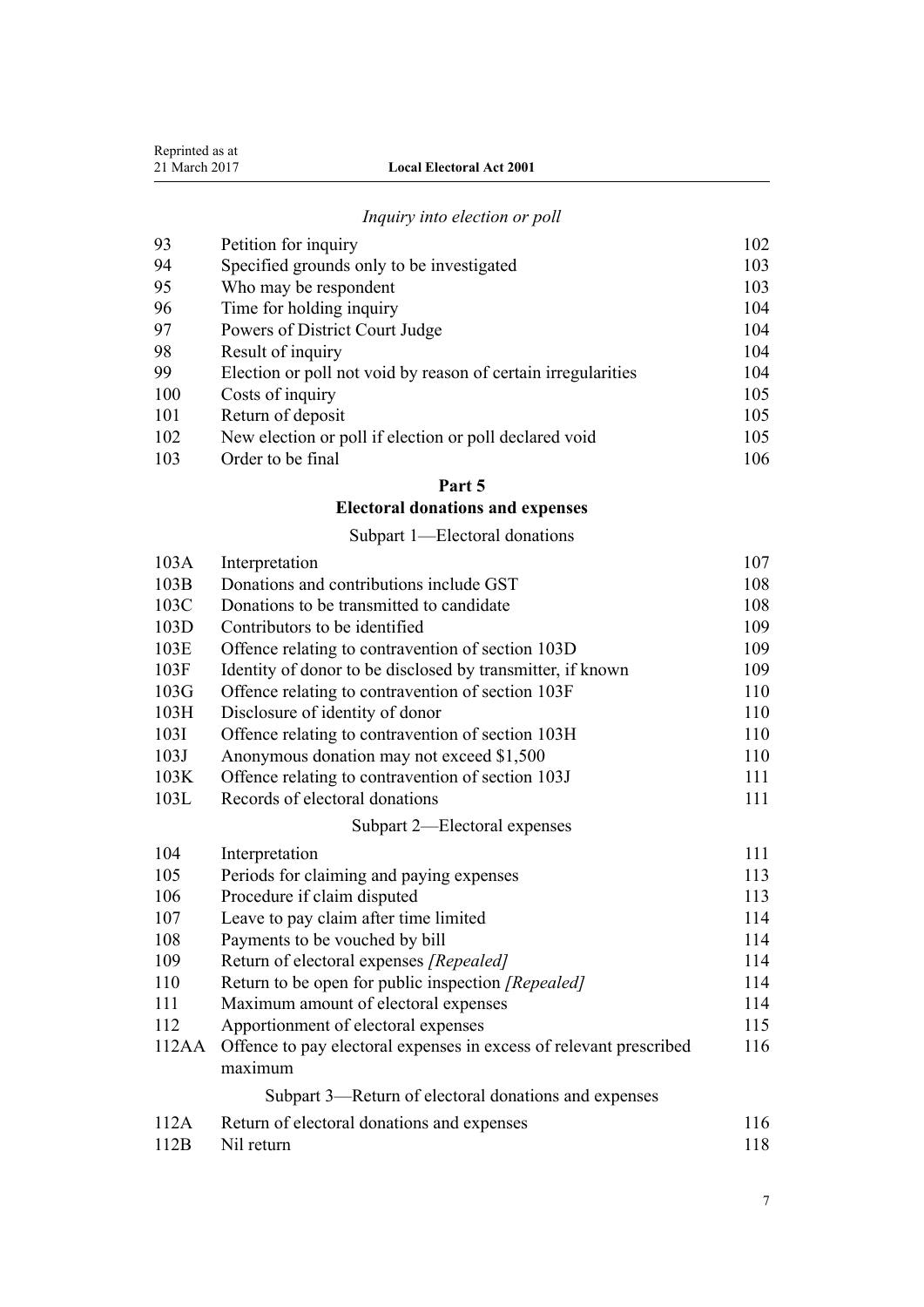|      | <b>Local Electoral Act 2001</b>                                                           | Reprinted as at<br>21 March 2017 |
|------|-------------------------------------------------------------------------------------------|----------------------------------|
| 112C | Failure to file return of electoral donations and expenses                                | 118                              |
| 112D | Filing a false return of electoral donations and expenses                                 | 118                              |
| 112E | Obligation to retain records necessary to verify return                                   | 118                              |
| 112F | Return of electoral donations and expenses to be open for public<br>inspection            | 119                              |
|      | Part 5A                                                                                   |                                  |
|      | <b>Electoral advertising</b>                                                              |                                  |
| 113  | Advertisements for candidates                                                             | 119                              |
| 114  | Use of public money                                                                       | 120                              |
|      | Part 6                                                                                    |                                  |
|      | Term of elected members and extraordinary vacancies                                       |                                  |
|      | Term of membership of elected members                                                     |                                  |
| 115  | When members come into office.                                                            | 120                              |
| 116  | When members leave office                                                                 | 121                              |
|      | Filling of extraordinary vacancies                                                        |                                  |
| 117  | Extraordinary vacancy in local authority or local board or                                | 121                              |
|      | community board                                                                           |                                  |
| 117A | Power to fill by appointment extraordinary vacancy in local board<br>or community board   | 122                              |
| 118  | Notice of intention to fill vacancy by appointment                                        | 123                              |
| 119  | Notice of intention to leave vacancy unfilled                                             | 123                              |
| 120  | Election to fill extraordinary vacancy                                                    | 123                              |
|      | Part 7                                                                                    |                                  |
|      | <b>Offences</b>                                                                           |                                  |
| 121  | Illegal nomination, etc                                                                   | 124                              |
| 122  | Interfering with or influencing voters                                                    | 125                              |
| 123  | Offences in respect of official documents                                                 | 126                              |
| 124  | Voting offences                                                                           | 126                              |
| 125  | <b>Bribery</b>                                                                            | 127                              |
| 126  | Treating                                                                                  | 128                              |
| 127  | Undue influence                                                                           | 128                              |
| 128  | Personation                                                                               | 129                              |
| 129  | Infringement of secrecy                                                                   | 129                              |
| 130  | Disclosing voting or state of election or poll                                            | 130                              |
| 131  | Penalty for electoral officer, deputy electoral officer, and other<br>electoral officials | 131                              |
|      | Electoral expenses                                                                        |                                  |
|      | [Repealed]                                                                                |                                  |
| 132  | Payments in breach of section 105 [Repealed]                                              | 131                              |
| 133  | Failure to transmit return [Repealed]                                                     | 131                              |
|      |                                                                                           |                                  |

[134](#page-130-0) [False return](#page-130-0) *[Repealed]* [131](#page-130-0)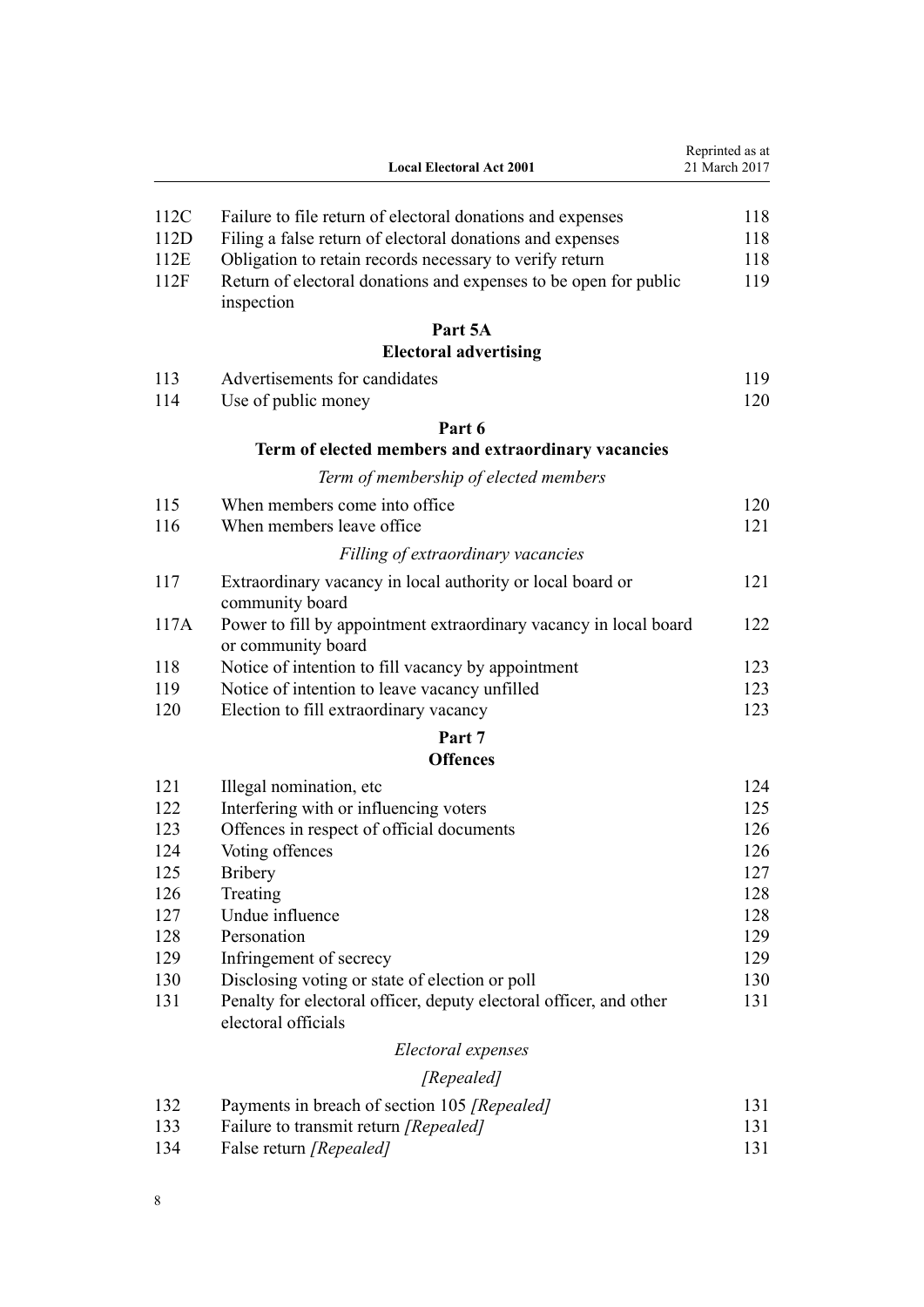| Reprinted as at<br>21 March 2017<br><b>Local Electoral Act 2001</b> |                                                                        |     |
|---------------------------------------------------------------------|------------------------------------------------------------------------|-----|
|                                                                     |                                                                        |     |
| 135                                                                 | Unauthorised advertisements [Repealed]                                 | 132 |
| 136                                                                 | Excessive expenditure [Repealed]                                       | 132 |
|                                                                     | General provisions                                                     |     |
| 137                                                                 | Property may be stated as being in electoral officer                   | 132 |
| 138                                                                 | Duty to take action in respect of offences                             | 132 |
| 138AA                                                               | Time limit for prosecutions                                            | 133 |
|                                                                     | Part 8                                                                 |     |
|                                                                     | <b>Miscellaneous provisions</b>                                        |     |
| 138A                                                                | Special provision in relation to certain elections to fill             | 133 |
|                                                                     | extraordinary vacancies and certain polls                              |     |
| 139                                                                 | Regulations                                                            | 134 |
| 140                                                                 | Powers and duties of electoral officers                                | 135 |
| 140A                                                                | Electoral systems                                                      | 136 |
| 141                                                                 | Voting methods                                                         | 136 |
| 142                                                                 | Electoral rolls                                                        | 136 |
| 143                                                                 | Conduct of elections and polls                                         | 137 |
| 144                                                                 | Transitional regulations [Repealed]                                    | 138 |
| 145                                                                 | Expiry of section 144                                                  | 138 |
| 146                                                                 | Regulations having effect under this Act                               | 138 |
| 147                                                                 | Cost of elections and polls                                            | 138 |
| 148                                                                 | Validation of irregularities                                           | 139 |
| 149                                                                 | Amendments to section 101ZQ of Local Government Act 1974<br>[Repealed] | 139 |
| 150                                                                 | Amendment to Schedule 2 of New Zealand Public Health and               | 140 |
|                                                                     | Disability Act 2000                                                    |     |
| 151                                                                 | Amendments to other enactments                                         | 140 |
| 152                                                                 | Repeals and revocations                                                | 140 |
| 153                                                                 | Transitional provisions relating to electoral systems                  | 140 |
| 154                                                                 | Transitional provisions relating to returning officers                 | 140 |
| 155                                                                 | Transitional provisions relating to electoral rolls                    | 140 |
| 156                                                                 | Further transitional provisions relating to electoral rolls            | 140 |
| 157                                                                 | Transitional provisions relating to voting documents                   | 142 |
|                                                                     | <b>Schedule 1</b>                                                      | 142 |
|                                                                     | New Zealand method of counting single transferable votes               |     |
|                                                                     | [Repealed]                                                             |     |
|                                                                     | <b>Schedule 1A</b>                                                     | 143 |
|                                                                     | Provisions relating to Māori wards and Māori constituencies            |     |
|                                                                     | <b>Schedule 2</b>                                                      | 149 |
|                                                                     | Return of electoral donations and expenses                             |     |
|                                                                     | <b>Schedule 3</b>                                                      | 151 |
|                                                                     | <b>Enactments amended</b>                                              |     |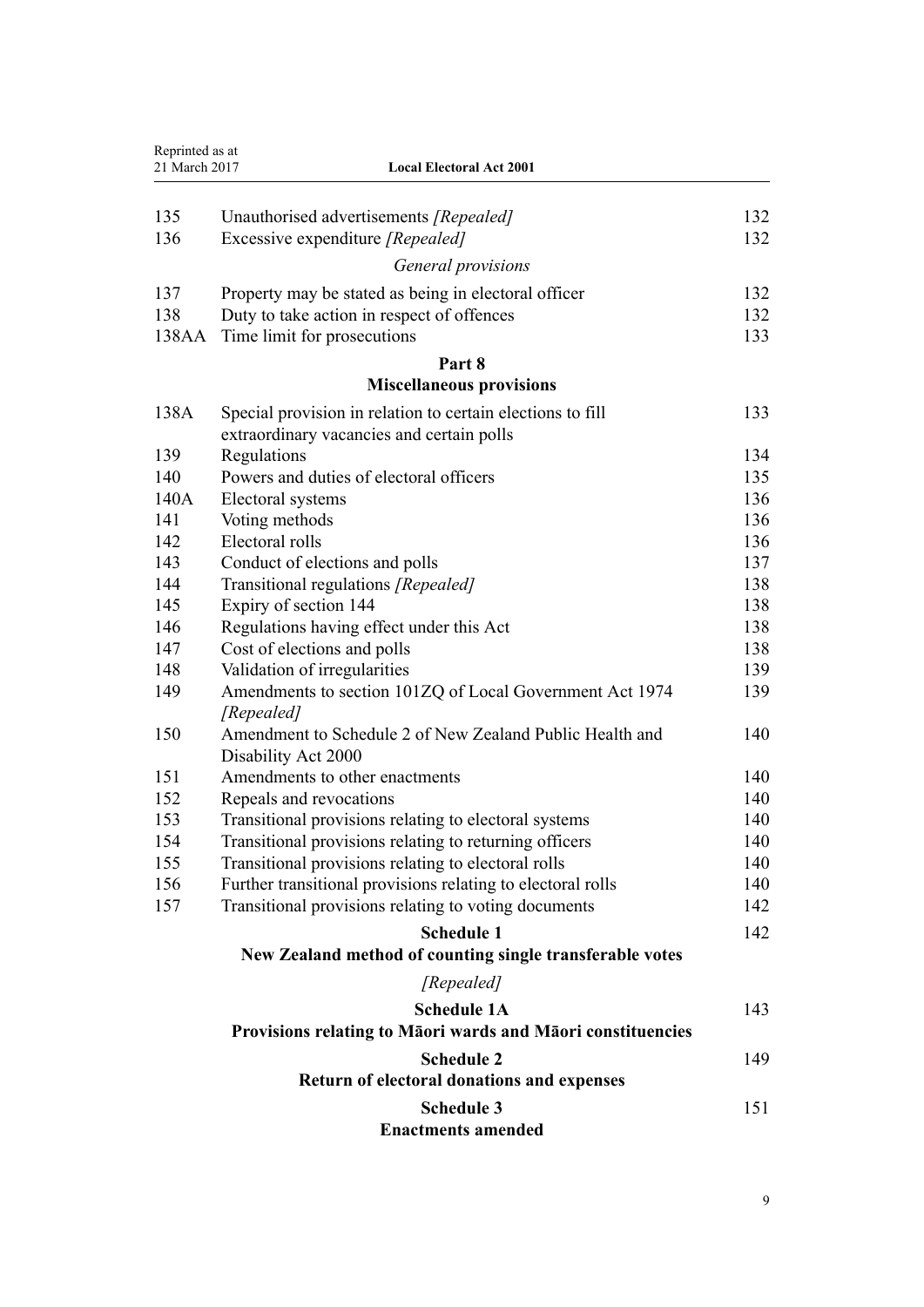## **[Schedule 4](#page-152-0) [Repeals and revocations](#page-152-0)**

[153](#page-152-0)

#### <span id="page-9-0"></span>**1 Title**

This Act is the Local Electoral Act 2001.

### **2 Commencement**

This Act comes into force on a date to be appointed by the Governor-General by Order in Council, and 1 or more Orders in Council may be made appointing different dates for different provisions.

Section 2: Local Electoral Act 2001 (except section 135) brought into force, on 1 July 2001, by the [Local Electoral Act Commencement Order 2001](http://prd-lgnz-nlb.prd.pco.net.nz/pdflink.aspx?id=DLM49285) (SR 2001/144).

Section 2: section 135 brought into force, on 25 December 2002, by [section 42\(2\)](http://prd-lgnz-nlb.prd.pco.net.nz/pdflink.aspx?id=DLM181920) of the Local Electoral Amendment Act 2002 (2002 No 85).

## **3 Purpose**

The purpose of this Act is to modernise the law governing the conduct of local elections and polls and, in doing this, to—

- (a) provide sufficient flexibility in the law to readily accommodate new technologies and processes as they are developed (through the use of regulations to prescribe matters of detail that will be the subject of future change); and
- (b) adopt uniform rules in relation to—
	- (i) the timing of local elections; and
	- (ii) the right of individuals to vote, stand for election, and nominate candidates for election; and
	- (iii) the appointment, powers, and duties of electoral officers and other electoral officials; and
	- (iv) the compilation of electoral rolls; and
	- (v) the procedures to be adopted for the conduct of elections and polls; and
	- (vi) offences against this Act and penalties for those offences; and
	- (vii) disputed elections; and
	- (viii) electoral expenses; and
	- (ix) extraordinary vacancies; and
- (c) allow diversity (through local decision-making) in relation to—
	- (i) the particular electoral system to be used for local elections and polls; and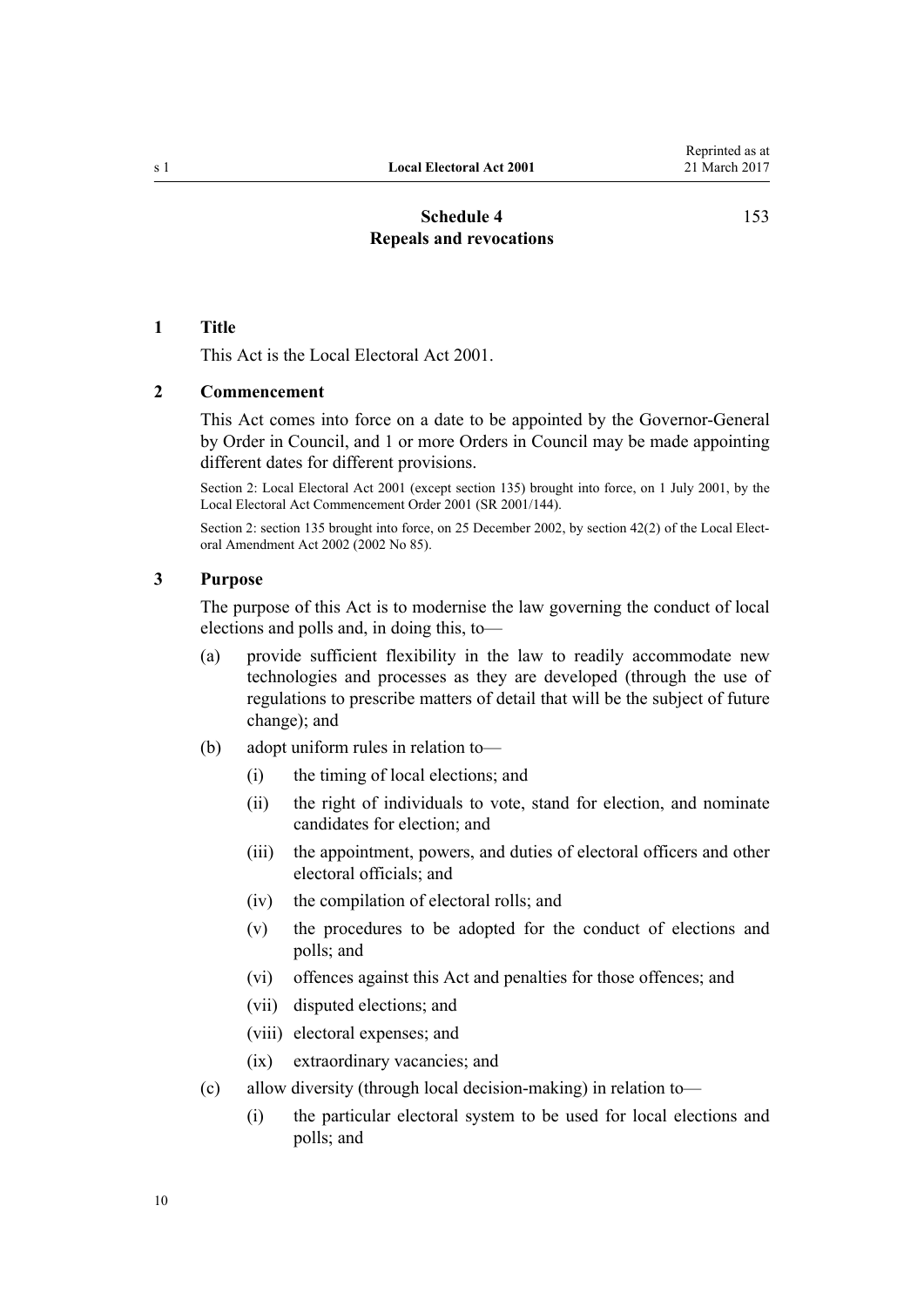- <span id="page-10-0"></span>(ia) the regular review of representation arrangements for local authorities; and
- (ii) the particular voting method to be used for local elections and polls; and
- (d) implement the principles set out in section 4.

Section  $3(c)(ia)$ : inserted, on 25 December 2002, by [section 3](http://prd-lgnz-nlb.prd.pco.net.nz/pdflink.aspx?id=DLM179989) of the Local Electoral Amendment Act 2002 (2002 No 85).

## **4 Principles**

- (1) The principles that this Act is designed to implement are the following:
	- (a) fair and effective representation for individuals and communities:
	- (b) all qualified persons have a reasonable and equal opportunity to—
		- (i) cast an informed vote:
		- (ii) nominate 1 or more candidates:
		- (iii) accept nomination as a candidate:
	- (c) public confidence in, and public understanding of, local electoral processes through—
		- (i) the provision of a regular election cycle:
		- (ii) the provision of elections that are managed independently from the elected body:
		- (iii) protection of the freedom of choice of voters and the secrecy of the vote:
		- (iv) the provision of transparent electoral systems and voting methods and the adoption of procedures that produce certainty in electoral outcomes:
		- (v) the provision of impartial mechanisms for resolving disputed elections and polls.
- (2) Local authorities, electoral officers, and other electoral officials must, in making decisions under this Act or any other enactment, take into account those principles specified in subsection (1) that are applicable (if any), so far as is practicable in the circumstances.
- (3) This section does not override any other provision in this Act or any other enactment.

## **Part 1**

## **Preliminary provisions**

#### **5 Interpretation**

(1) In this Act, unless the context otherwise requires,—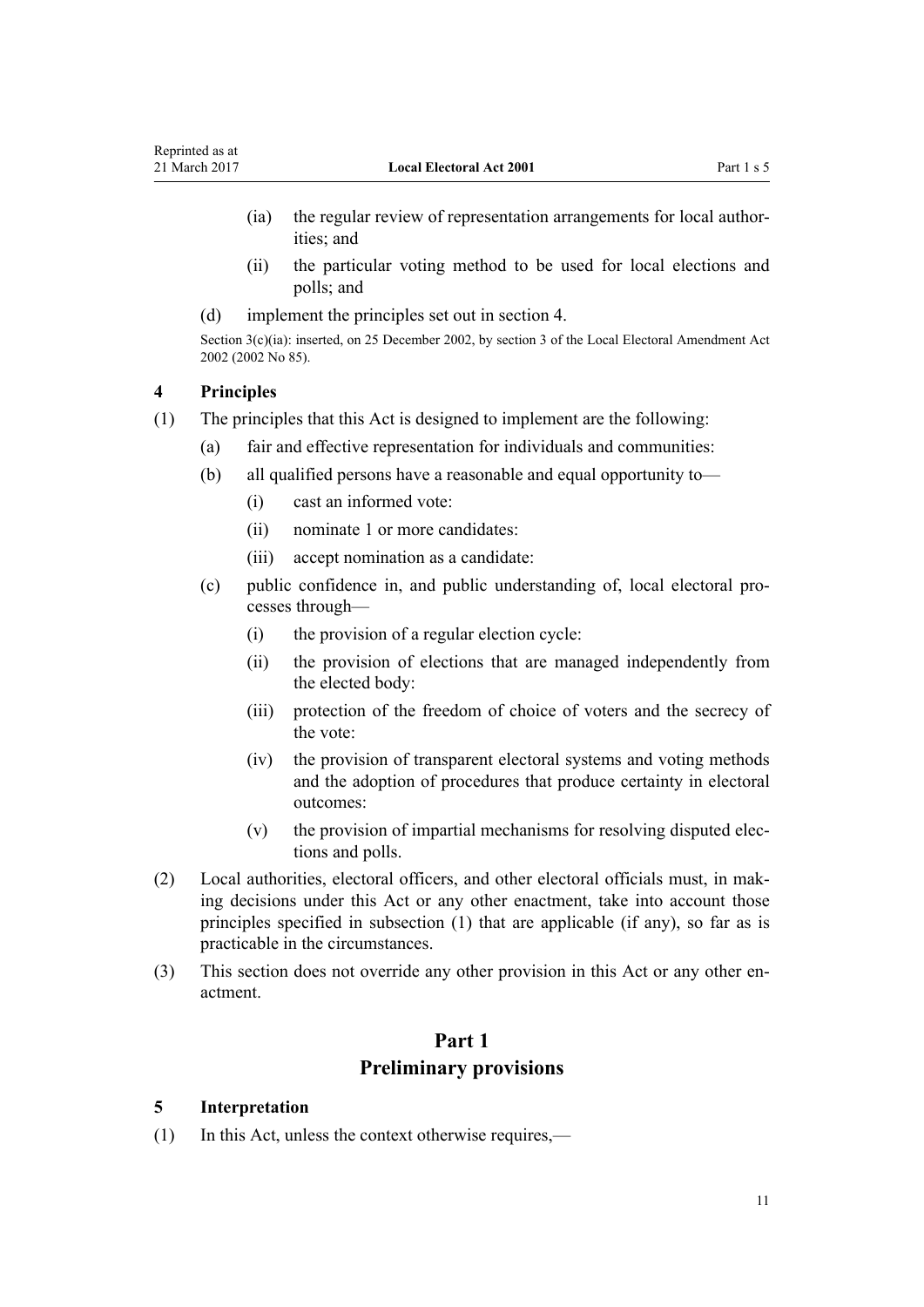**allotment** has the meaning given by [section 218\(2\)](http://prd-lgnz-nlb.prd.pco.net.nz/pdflink.aspx?id=DLM236787) of the Resource Management Act 1991

**candidate**—

- (a) means a person who has been nominated as a candidate in any election; and
- (b) includes, in [Parts 5](#page-105-0) and [5A,](#page-118-0) a person who has declared his or her intention of becoming a candidate

**census** means the census of population and dwellings carried out by Statistics New Zealand under the [Statistics Act 1975](http://prd-lgnz-nlb.prd.pco.net.nz/pdflink.aspx?id=DLM430704)

**close of nominations**, in relation to any election, means 12 noon on nomination day

**close of voting**, in relation to any election or poll, means,—

- (a) if booth voting is the method of voting used at the election or poll, 7 pm on polling day:
- (b) if postal voting is the method of voting used at the election or poll, 12 noon on polling day:
- (c) if any other method of voting is used at the election or poll, the prescribed time and day at which the period during which an elector may cast a vote at an election or poll ends

**Commission** means the Local Government Commission continued by [section](http://prd-lgnz-nlb.prd.pco.net.nz/pdflink.aspx?id=DLM416631) [37V](http://prd-lgnz-nlb.prd.pco.net.nz/pdflink.aspx?id=DLM416631) of the Local Government Act 1974 or [section 28](http://prd-lgnz-nlb.prd.pco.net.nz/pdflink.aspx?id=DLM171839) of the Local Government Act 2002

**community** has the same meaning as in [section 5\(1\)](http://prd-lgnz-nlb.prd.pco.net.nz/pdflink.aspx?id=DLM170881) of the Local Government Act 2002

**community board** has the same meaning as in [section 5\(1\)](http://prd-lgnz-nlb.prd.pco.net.nz/pdflink.aspx?id=DLM170881) of the Local Government Act 2002

**constituency** means a constituency established under this Act and resulting from the division, for electoral purposes, of a region

**counting program** is a computer application program used to implement the New Zealand method of counting single transferable votes that must operate within a particular operating environment

**district** means the district of a local authority; and includes a region

**election** means election to any office in, under, or in connection with any local authority, local board, community board, or other body required by law to be filled by the election of the electors of any local government area

**elector** means any person entitled under any law for the time being in force to vote at an election or poll, as the case may be, held under this Act

**Electoral Commission** means the Electoral Commission established by [sec](http://prd-lgnz-nlb.prd.pco.net.nz/pdflink.aspx?id=DLM2997501)[tion 4B](http://prd-lgnz-nlb.prd.pco.net.nz/pdflink.aspx?id=DLM2997501) of the Electoral Act 1993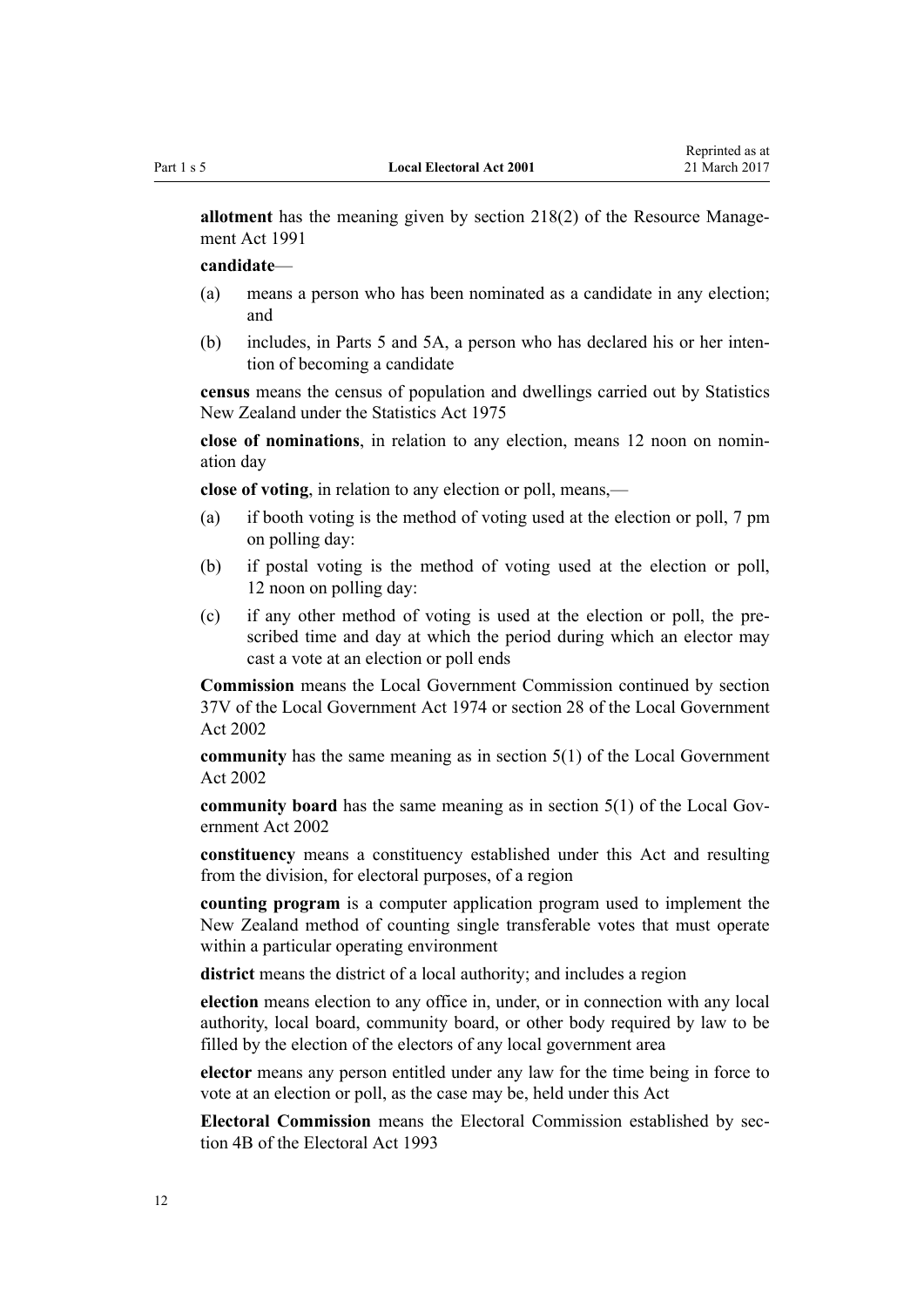**electoral officer** means a person appointed under [section 12\(1\);](#page-20-0) and includes any person for the time being exercising all or any of the duties and powers of that person

**electoral official** means an electoral officer, a deputy electoral officer, and any person authorised to exercise any power or perform any duty of an electoral officer under [section 12\(2\)](#page-20-0)

**electoral system** means any of the following electoral systems that are prescribed for use at an election or poll:

- (a) the system commonly known as First Past the Post:
- (b) the system commonly known as Single Transferable Voting (STV) using the New Zealand method of counting single transferable votes

**electronic** includes electrical, digital, magnetic, optical, electromagnetic, biometric, and photonic

**extraordinary vacancy** means a vacancy occurring in any elective office except for the purpose of any triennial or other general election

**First Past the Post** means the electoral system that is described generally in [section 5A](#page-16-0)

**general constituency**, in relation to a region, means every constituency of the region that is not a Māori constituency

**general electoral population** has the same meaning as in [section 3\(1\)](http://prd-lgnz-nlb.prd.pco.net.nz/pdflink.aspx?id=DLM307525) of the Electoral Act 1993

**general ward**, in relation to the district of a territorial authority, means every ward of the district that is not a Māori ward

**local authority** means a territorial authority or regional council; and also includes any other elected or partly-elected body (other than a local board or a community board) to which this Act, or any of its predecessors, is applied or has been made to apply by any other enactment

**local board** has the same meaning as in [section 5\(1\)](http://prd-lgnz-nlb.prd.pco.net.nz/pdflink.aspx?id=DLM170881) of the Local Government Act 2002

**local board area** has the same meaning as in [section 5\(1\)](http://prd-lgnz-nlb.prd.pco.net.nz/pdflink.aspx?id=DLM170881) of the Local Government Act 2002

**local government area** means the area comprised within the jurisdiction of a local authority; and includes a subdivision of that area

**Māori constituency** means a Māori constituency created in accordance with [Schedule 1A](#page-142-0)

**Māori electoral district** has the same meaning as in [section 3\(1\)](http://prd-lgnz-nlb.prd.pco.net.nz/pdflink.aspx?id=DLM307525) of the Electoral Act 1993

**Māori electoral population** has the same meaning as in [section 3\(1\)](http://prd-lgnz-nlb.prd.pco.net.nz/pdflink.aspx?id=DLM307525) of the Electoral Act 1993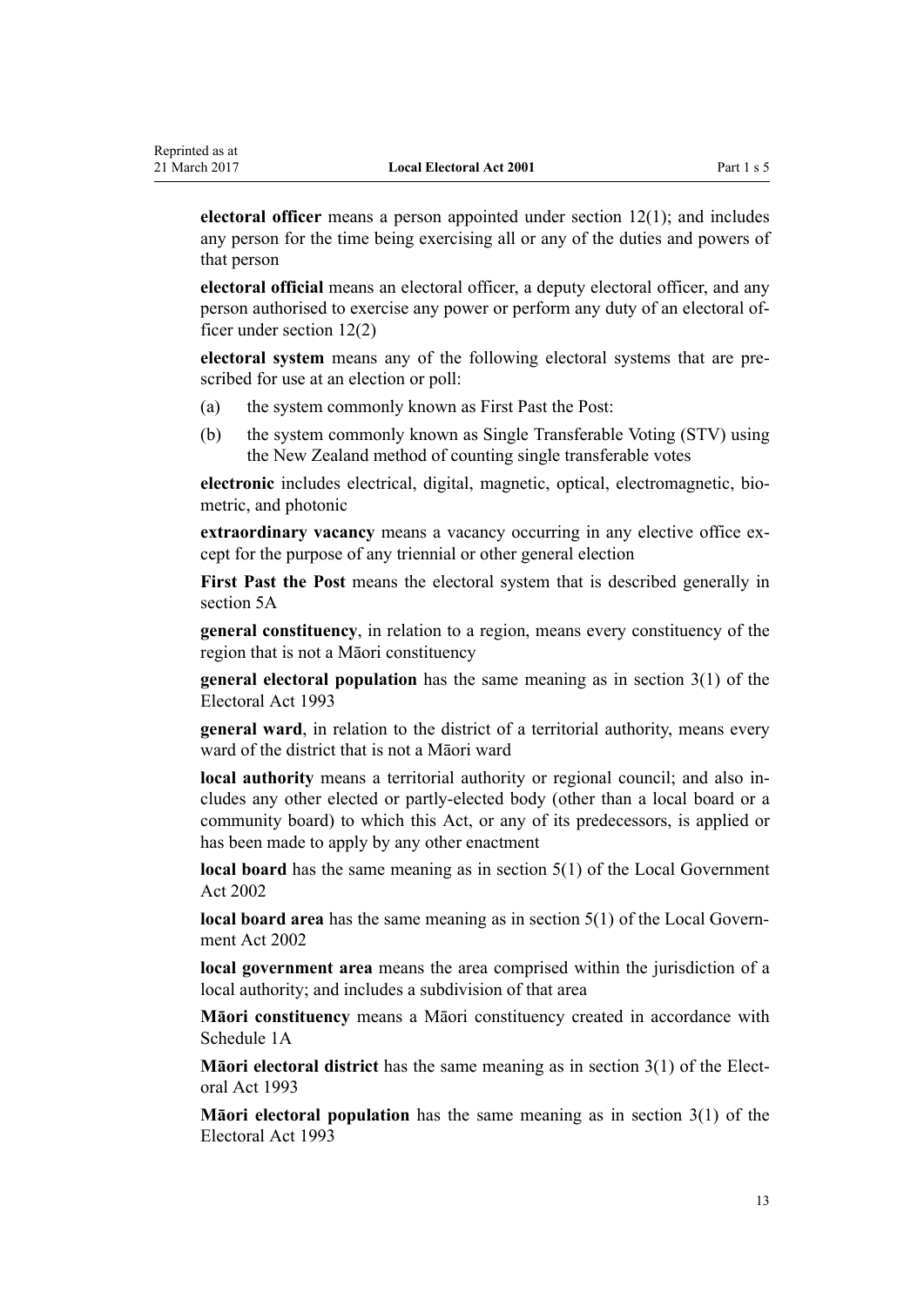**Māori ward** means a Māori ward created in accordance with [Schedule 1A](#page-142-0)

**member of a local authority**, in relation to a local authority, includes the mayor

**Minister** means the Minister of Local Government

**New Zealand method of counting single transferable votes** means the method of counting votes described in [Schedule 1A](http://prd-lgnz-nlb.prd.pco.net.nz/pdflink.aspx?id=DLM57125) of the Local Electoral Regulations 2001

**nomination day** means the 57th day before polling day

**official document** includes any facsimile, electronic document, or electronic message created or transmitted by or to an electoral officer or other electoral official under this Act or regulations made under this Act

**official place** means any place at which there are provided, for the time being, opportunities or facilities for members of the public to—

- (a) vote; or
- (b) apply for an ordinary or special vote; or
- (c) inspect the electoral roll; or
- (d) apply for enrolment or for amendment of the electoral roll; or
- (e) lodge nominations of candidates for an election

**poll** means the submission to the vote of electors for decision of a proposal or the provision of opinion on a proposal or other matter, other than an election, that is required to be submitted under this Act or any other Act to which this Act, or any of its predecessors, is applied or has been made to apply

**polling day** means the day on which the voting period for an election or poll ends

**region** has the same meaning as in [section 5\(1\)](http://prd-lgnz-nlb.prd.pco.net.nz/pdflink.aspx?id=DLM170881) of the Local Government Act 2002

**regional council** has the same meaning as in [section 5\(1\)](http://prd-lgnz-nlb.prd.pco.net.nz/pdflink.aspx?id=DLM170881) of the Local Government Act 2002

**roll** or **roll of electors**, in relation to any local authority, means any list or roll made in a manner provided by law that contains the names of the persons entitled to vote at an election or poll

**Single Transferable Voting** means the electoral system described generally in [section 5B](#page-16-0)

**subdivision** means a ward of a district of a territorial authority, a constituency of a region, a subdivision of a local board area or community, or any other division of a local government area for electoral purposes or for the purposes of any poll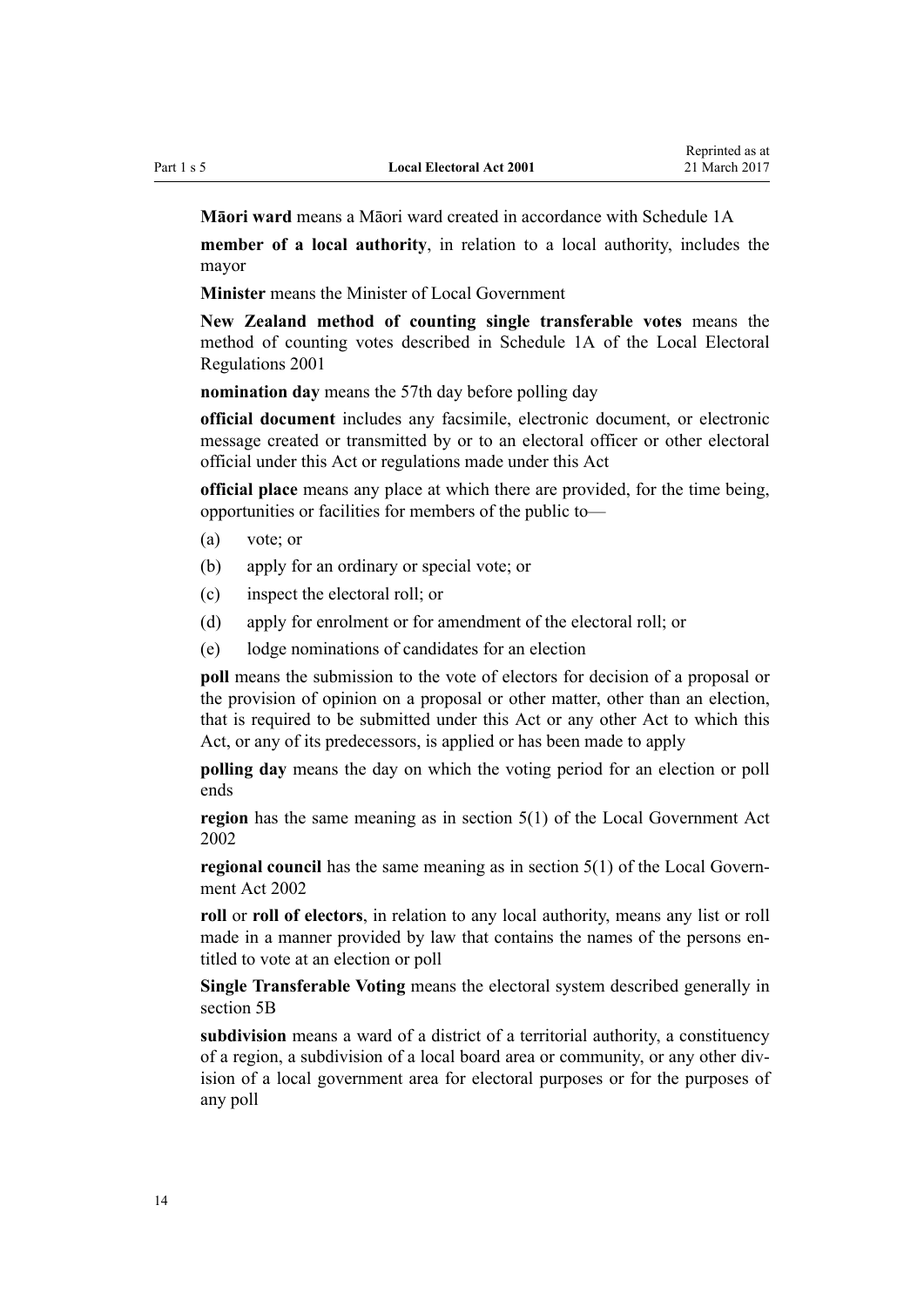**territorial authority** has the same meaning as in [section 5\(1\)](http://prd-lgnz-nlb.prd.pco.net.nz/pdflink.aspx?id=DLM170881) of the Local Government Act 2002; but does not include the Minister of the Crown who is responsible for the administration of that Act

**voting document** includes, if appropriate provision for electronic voting is made in regulations under this Act,—

- (a) an electronic document or electronic message that is designed to enable a voter to record his or her vote at an election or poll and transmit it electronically for counting; and
- (b) any copy of that document or message (with or without the voter's vote recorded); and
- (c) any record of that document or message with the voter's vote recorded

**voting method** means any of the following methods of voting that are prescribed for use at an election or poll:

- (a) the method of voting commonly known as booth voting:
- (b) the method of voting commonly known as postal voting:
- (c) any form of electronic voting:
- (d) any method of voting involving a combination of more than 1 of the methods of voting referred to in paragraphs (a) to (c):
- (e) any other method of voting (however described)

**voting period**, in relation to an election or poll, means—

- (a) if booth voting is the method of voting used at the election or poll, the period between 9 am and 7 pm on polling day and any earlier prescribed period:
- (b) if postal voting is the method of voting used at the election or poll, the period of 22 and a half days ending with 12 noon on polling day:
- (c) if any other method of voting is used at the election or poll, the prescribed period during which an elector may cast a vote at the election or poll

**ward** means a ward established under this Act and resulting from the division, for electoral purposes, of the district of a territorial authority.

- (2) In this Act, every reference to the electoral officer is, unless the context otherwise requires, a reference to the electoral officer responsible for the conduct or undertaking of the election or poll or other thing to which the reference relates.
- (3) In this Act, every reference to an election on a specified date or day is, unless the context otherwise requires, a reference to an election, the polling day for which is on that date or day.

Compare: 1976 No 144 s 2

Section 5(1) **allotment**: inserted, on 29 June 2013, by [section 4\(2\)](http://prd-lgnz-nlb.prd.pco.net.nz/pdflink.aspx?id=DLM4803514) of the Local Electoral Amendment Act 2013 (2013 No 40).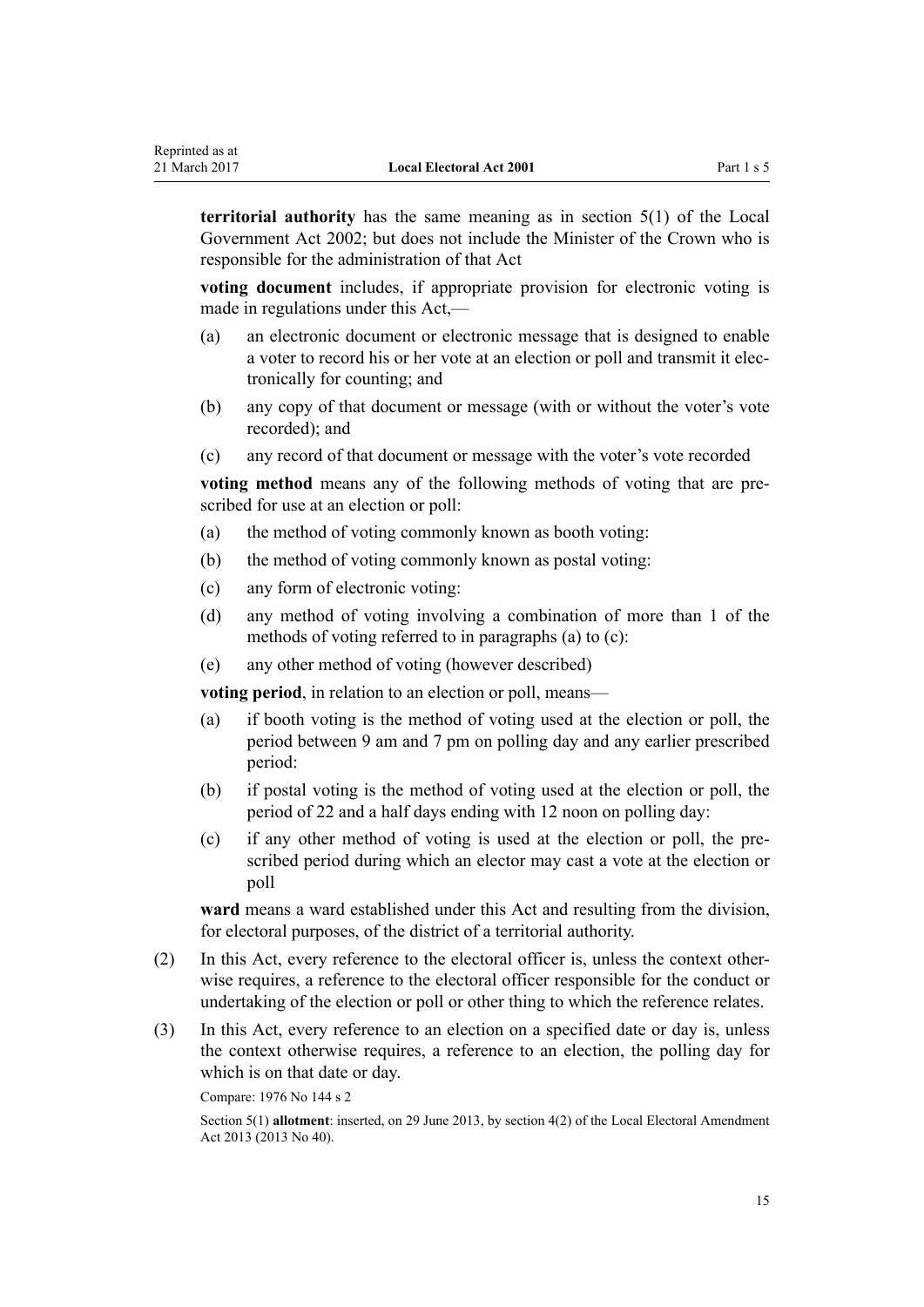Section 5(1) **anonymous**: repealed, on 29 June 2013, by [section 4\(1\)](http://prd-lgnz-nlb.prd.pco.net.nz/pdflink.aspx?id=DLM4803514) of the Local Electoral Amendment Act 2013 (2013 No 40).

Section 5(1) **candidate**: inserted, on 29 June 2013, by [section 4\(2\)](http://prd-lgnz-nlb.prd.pco.net.nz/pdflink.aspx?id=DLM4803514) of the Local Electoral Amendment Act 2013 (2013 No 40).

Section 5(1) **census**: inserted, on 25 December 2002, by [section 4\(1\)](http://prd-lgnz-nlb.prd.pco.net.nz/pdflink.aspx?id=DLM179990) of the Local Electoral Amendment Act 2002 (2002 No 85).

Section 5(1) **Chief Registrar of Electors**: repealed, on 1 July 2012, by [section 58\(2\)](http://prd-lgnz-nlb.prd.pco.net.nz/pdflink.aspx?id=DLM3367693) of the Electoral (Administration) Amendment Act 2011 (2011 No 57).

Section 5(1) **Commission**: inserted, on 25 December 2002, by [section 4\(1\)](http://prd-lgnz-nlb.prd.pco.net.nz/pdflink.aspx?id=DLM179990) of the Local Electoral Amendment Act 2002 (2002 No 85).

Section 5(1) **community**: substituted, on 1 July 2003, by [section 262](http://prd-lgnz-nlb.prd.pco.net.nz/pdflink.aspx?id=DLM174088) of the Local Government Act 2002 (2002 No 84).

Section 5(1) **community board**: substituted, on 1 July 2003, by [section 262](http://prd-lgnz-nlb.prd.pco.net.nz/pdflink.aspx?id=DLM174088) of the Local Government Act 2002 (2002 No 84).

Section 5(1) **constituency**: inserted, on 25 December 2002, by [section 4\(1\)](http://prd-lgnz-nlb.prd.pco.net.nz/pdflink.aspx?id=DLM179990) of the Local Electoral Amendment Act 2002 (2002 No 85).

Section 5(1) **counting program**: inserted, on 25 December 2002, by [section 4\(1\)](http://prd-lgnz-nlb.prd.pco.net.nz/pdflink.aspx?id=DLM179990) of the Local Electoral Amendment Act 2002 (2002 No 85).

Section 5(1) **district**: substituted, on 1 July 2003, by [section 262](http://prd-lgnz-nlb.prd.pco.net.nz/pdflink.aspx?id=DLM174088) of the Local Government Act 2002 (2002 No 84).

Section 5(1) **election**: amended, on 8 August 2014, by [section 76](http://prd-lgnz-nlb.prd.pco.net.nz/pdflink.aspx?id=DLM5707313) of the Local Government Act 2002 Amendment Act 2014 (2014 No 55).

Section 5(1) **Electoral Commission**: inserted, on 1 July 2012, by [section 58\(3\)](http://prd-lgnz-nlb.prd.pco.net.nz/pdflink.aspx?id=DLM3367693) of the Electoral (Administration) Amendment Act 2011 (2011 No 57).

Section 5(1) **electoral system** paragraph (b): amended, on 25 December 2002, by [section 4\(2\)](http://prd-lgnz-nlb.prd.pco.net.nz/pdflink.aspx?id=DLM179990) of the Local Electoral Amendment Act 2002 (2002 No 85).

Section 5(1) **First Past the Post**: inserted, on 7 July 2004, by [section 3\(1\)](http://prd-lgnz-nlb.prd.pco.net.nz/pdflink.aspx?id=DLM303160) of the Local Electoral Amendment Act 2004 (2004 No 62).

Section 5(1) **general constituency**: inserted, on 25 December 2002, by [section 4\(1\)](http://prd-lgnz-nlb.prd.pco.net.nz/pdflink.aspx?id=DLM179990) of the Local Electoral Amendment Act 2002 (2002 No 85).

Section 5(1) **general electoral population**: inserted, on 25 December 2002, by [section 4\(1\)](http://prd-lgnz-nlb.prd.pco.net.nz/pdflink.aspx?id=DLM179990) of the Local Electoral Amendment Act 2002 (2002 No 85).

Section 5(1) **general ward**: inserted, on 25 December 2002, by [section 4\(1\)](http://prd-lgnz-nlb.prd.pco.net.nz/pdflink.aspx?id=DLM179990) of the Local Electoral Amendment Act 2002 (2002 No 85).

Section 5(1) **local authority**: amended, on 8 August 2014, by [section 76](http://prd-lgnz-nlb.prd.pco.net.nz/pdflink.aspx?id=DLM5707313) of the Local Government Act 2002 Amendment Act 2014 (2014 No 55).

Section 5(1) **local board**: inserted, on 8 August 2014, by [section 76](http://prd-lgnz-nlb.prd.pco.net.nz/pdflink.aspx?id=DLM5707313) of the Local Government Act 2002 Amendment Act 2014 (2014 No 55).

Section 5(1) **local board area**: inserted, on 8 August 2014, by [section 76](http://prd-lgnz-nlb.prd.pco.net.nz/pdflink.aspx?id=DLM5707313) of the Local Government Act 2002 Amendment Act 2014 (2014 No 55).

Section 5(1) **Māori constituency**: inserted, on 25 December 2002, by [section 4\(1\)](http://prd-lgnz-nlb.prd.pco.net.nz/pdflink.aspx?id=DLM179990) of the Local Electoral Amendment Act 2002 (2002 No 85).

Section 5(1) **Māori electoral district**: inserted, on 25 December 2002, by [section 4\(1\)](http://prd-lgnz-nlb.prd.pco.net.nz/pdflink.aspx?id=DLM179990) of the Local Electoral Amendment Act 2002 (2002 No 85).

Section 5(1) **Māori electoral population**: inserted, on 25 December 2002, by [section 4\(1\)](http://prd-lgnz-nlb.prd.pco.net.nz/pdflink.aspx?id=DLM179990) of the Local Electoral Amendment Act 2002 (2002 No 85).

Section 5(1) **Māori ward**: inserted, on 25 December 2002, by [section 4\(1\)](http://prd-lgnz-nlb.prd.pco.net.nz/pdflink.aspx?id=DLM179990) of the Local Electoral Amendment Act 2002 (2002 No 85).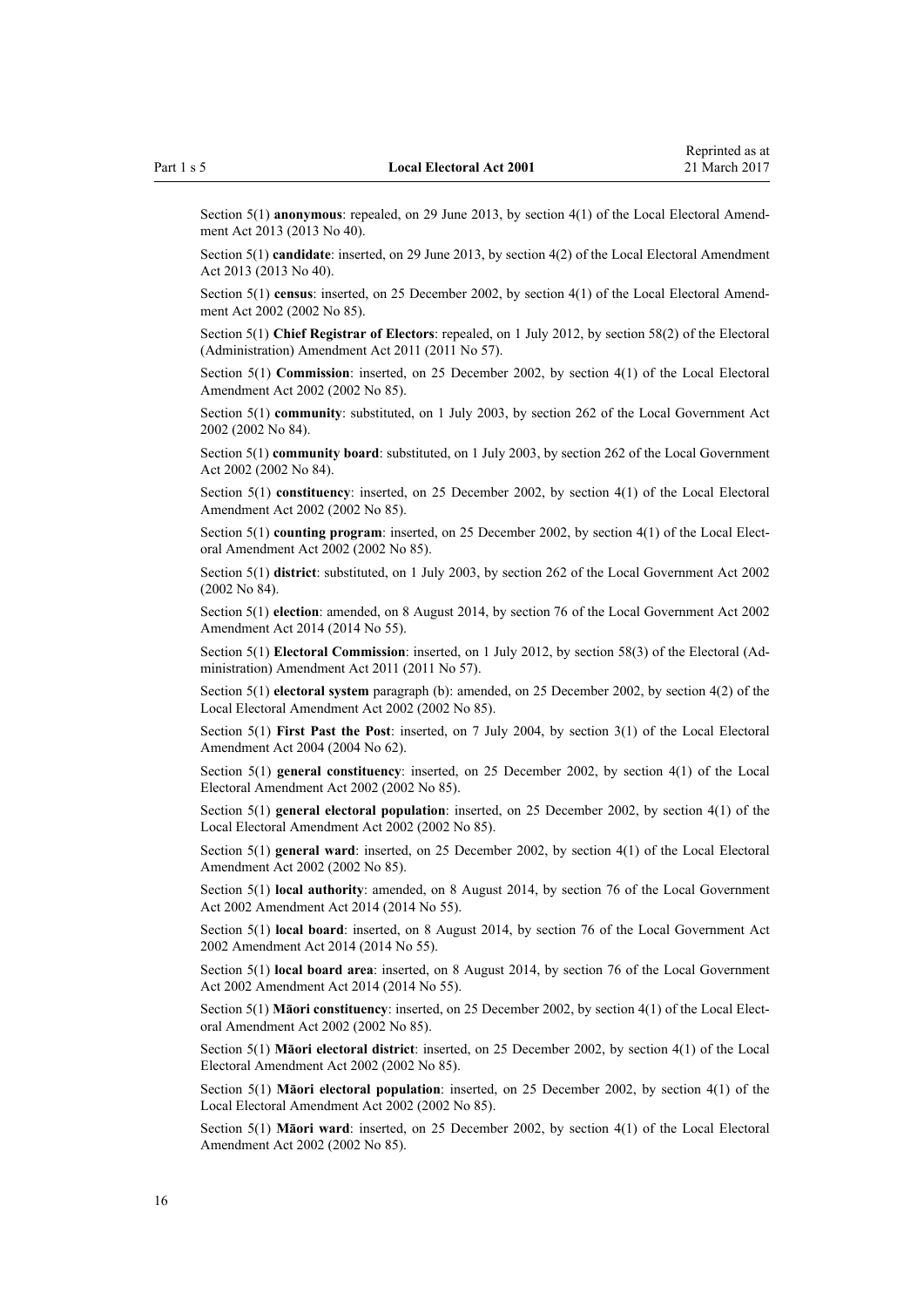<span id="page-16-0"></span>Section 5(1) **Meek's method of counting votes**: repealed, on 25 December 2002, by [section 4\(3\)](http://prd-lgnz-nlb.prd.pco.net.nz/pdflink.aspx?id=DLM179990) of the Local Electoral Amendment Act 2002 (2002 No 85).

Section 5(1) **New Zealand method of counting single transferable votes**: inserted, on 25 December 2002, by [section 4\(1\)](http://prd-lgnz-nlb.prd.pco.net.nz/pdflink.aspx?id=DLM179990) of the Local Electoral Amendment Act 2002 (2002 No 85).

Section 5(1) **New Zealand method of counting single transferable votes**: amended, on 7 July 2004, by [section 3\(2\)](http://prd-lgnz-nlb.prd.pco.net.nz/pdflink.aspx?id=DLM303160) of the Local Electoral Amendment Act 2004 (2004 No 62).

Section 5(1) **nomination day**: amended, on 29 June 2013, by [section 4\(3\)](http://prd-lgnz-nlb.prd.pco.net.nz/pdflink.aspx?id=DLM4803514) of the Local Electoral Amendment Act 2013 (2013 No 40).

Section 5(1) **region**: substituted, on 1 July 2003, by [section 262](http://prd-lgnz-nlb.prd.pco.net.nz/pdflink.aspx?id=DLM174088) of the Local Government Act 2002 (2002 No 84).

Section 5(1) **regional council**: substituted, on 1 July 2003, by [section 262](http://prd-lgnz-nlb.prd.pco.net.nz/pdflink.aspx?id=DLM174088) of the Local Government Act 2002 (2002 No 84).

Section 5(1) **Registrar of Electors**: repealed, on 21 March 2017, by [section 114](http://prd-lgnz-nlb.prd.pco.net.nz/pdflink.aspx?id=DLM6963887) of the Electoral Amendment Act 2017 (2017 No 9).

Section 5(1) **Single Transferable Voting**: inserted, on 7 July 2004, by [section 3\(3\)](http://prd-lgnz-nlb.prd.pco.net.nz/pdflink.aspx?id=DLM303160) of the Local Electoral Amendment Act 2004 (2004 No 62).

Section 5(1) **subdivision**: amended, on 8 August 2014, by [section 76](http://prd-lgnz-nlb.prd.pco.net.nz/pdflink.aspx?id=DLM5707313) of the Local Government Act 2002 Amendment Act 2014 (2014 No 55).

Section 5(1) **territorial authority**: substituted, on 1 July 2003, by [section 262](http://prd-lgnz-nlb.prd.pco.net.nz/pdflink.aspx?id=DLM174088) of the Local Government Act 2002 (2002 No 84).

Section 5(1) **ward**: added, on 25 December 2002, by [section 4\(1\)](http://prd-lgnz-nlb.prd.pco.net.nz/pdflink.aspx?id=DLM179990) of the Local Electoral Amendment Act 2002 (2002 No 85).

#### **5A General description of First Past the Post electoral system**

For local electoral purposes, the First Past the Post electoral system,—

- (a) in the case of an election, has the following features:
	- (i) voters may cast as many votes as there are positions to be filled:
	- (ii) where a single position is to be filled, the candidate who receives the highest number of votes is elected:
	- (iii) where more than 1 position is to be filled, the candidates equal to the number of positions who receive the highest number of votes are elected:
- (b) in the case of a poll, has the features specified in paragraph (a) as if, with all necessary modifications, every reference to a candidate were a reference to the matter or matters that are the subject of the poll.

Section 5A: inserted, on 7 July 2004, by [section 4](http://prd-lgnz-nlb.prd.pco.net.nz/pdflink.aspx?id=DLM303165) of the Local Electoral Amendment Act 2004 (2004 No 62).

#### **5B General description of Single Transferable Voting electoral system**

For local electoral purposes, the Single Transferable Voting electoral system,—

- (a) in the case of an election for multi-member vacancies, has the following features:
	- (i) voters express a first preference for 1 candidate and may express second and further preferences for other candidates: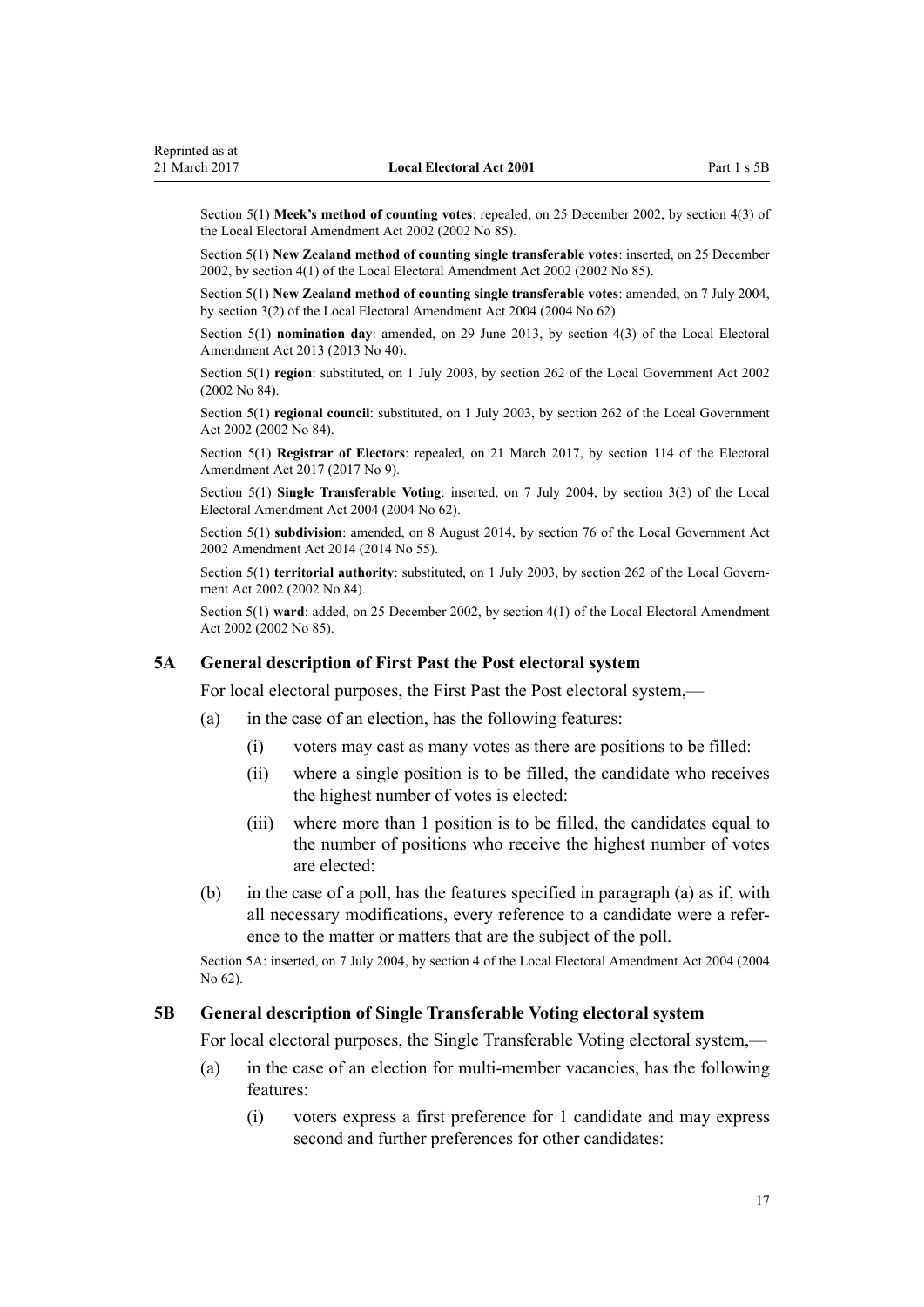<span id="page-17-0"></span>

| Part 1 s 6 |                                                                                                          |                                                                                                                                                                                                                                       | <b>Local Electoral Act 2001</b>                                                                                                                                                                         | 21 March 2017 |  |
|------------|----------------------------------------------------------------------------------------------------------|---------------------------------------------------------------------------------------------------------------------------------------------------------------------------------------------------------------------------------------|---------------------------------------------------------------------------------------------------------------------------------------------------------------------------------------------------------|---------------|--|
|            |                                                                                                          | (ii)                                                                                                                                                                                                                                  | a quota for election is calculated from the number of votes and<br>positions to be filled:                                                                                                              |               |  |
|            |                                                                                                          | (iii)                                                                                                                                                                                                                                 | the first preferences are counted and any candidate whose first<br>preference votes equal or exceed the quota is elected:                                                                               |               |  |
|            |                                                                                                          | (iv)                                                                                                                                                                                                                                  | if insufficient candidates are elected under subparagraph (iii), the<br>proportion of an elected candidate's votes above the quota is re-<br>distributed according to voters' further preferences, and— |               |  |
|            |                                                                                                          |                                                                                                                                                                                                                                       | (A)<br>candidates who then reach the quota are elected; and                                                                                                                                             |               |  |
|            |                                                                                                          |                                                                                                                                                                                                                                       | the candidate with the fewest votes is excluded:<br>(B)                                                                                                                                                 |               |  |
|            |                                                                                                          | (v)                                                                                                                                                                                                                                   | the excluded candidate's votes are redistributed according to<br>voters' further preferences:                                                                                                           |               |  |
|            |                                                                                                          | (vi)                                                                                                                                                                                                                                  | if insufficient candidates are elected under subparagraphs (iv) and<br>(v), the steps described in subparagraphs (iv) and (v) are repeated<br>until all positions are filled:                           |               |  |
|            | (b)<br>in the case of an election for a mayoral or single member vacancy, has<br>the following features: |                                                                                                                                                                                                                                       |                                                                                                                                                                                                         |               |  |
|            |                                                                                                          | (i)                                                                                                                                                                                                                                   | voters express a first preference for 1 candidate and may express<br>second and further preferences for other candidates:                                                                               |               |  |
|            |                                                                                                          | (i)                                                                                                                                                                                                                                   | an absolute majority of votes for election is calculated from the<br>number of votes and positions to be filled:                                                                                        |               |  |
|            |                                                                                                          | (iii)                                                                                                                                                                                                                                 | the first preferences are counted and, if a candidate's first prefer-<br>ence votes equal or exceed the absolute majority of votes, that<br>candidate is elected:                                       |               |  |
|            |                                                                                                          | (iv)                                                                                                                                                                                                                                  | if no candidate is elected under subparagraph (iii), the candidate<br>with the fewest votes is excluded and that candidate's votes are re-<br>distributed according to voters' further preferences:     |               |  |
|            |                                                                                                          | (v)                                                                                                                                                                                                                                   | if no candidate is elected under subparagraph (iv), the steps de-<br>scribed in subparagraph (iv) are repeated until a candidate is<br>elected:                                                         |               |  |
| (c)        |                                                                                                          | in the case of a poll, has the features specified in paragraphs (a) and (b)<br>as if, with all necessary modifications, every reference to a candidate<br>were a reference to the matter or matters that are the subject of the poll. |                                                                                                                                                                                                         |               |  |
|            | No 62).                                                                                                  |                                                                                                                                                                                                                                       | Section 5B: inserted, on 7 July 2004, by section 4 of the Local Electoral Amendment Act 2004 (2004                                                                                                      |               |  |
| 6          |                                                                                                          | <b>Act binds Crown</b>                                                                                                                                                                                                                |                                                                                                                                                                                                         |               |  |
|            | This Act binds the Crown.                                                                                |                                                                                                                                                                                                                                       |                                                                                                                                                                                                         |               |  |
| 7          |                                                                                                          | <b>Application</b>                                                                                                                                                                                                                    |                                                                                                                                                                                                         |               |  |
|            | This Act applies to-                                                                                     |                                                                                                                                                                                                                                       |                                                                                                                                                                                                         |               |  |
|            | (a)                                                                                                      |                                                                                                                                                                                                                                       | every election of the mayor of a territorial authority; and                                                                                                                                             |               |  |

Reprinted as at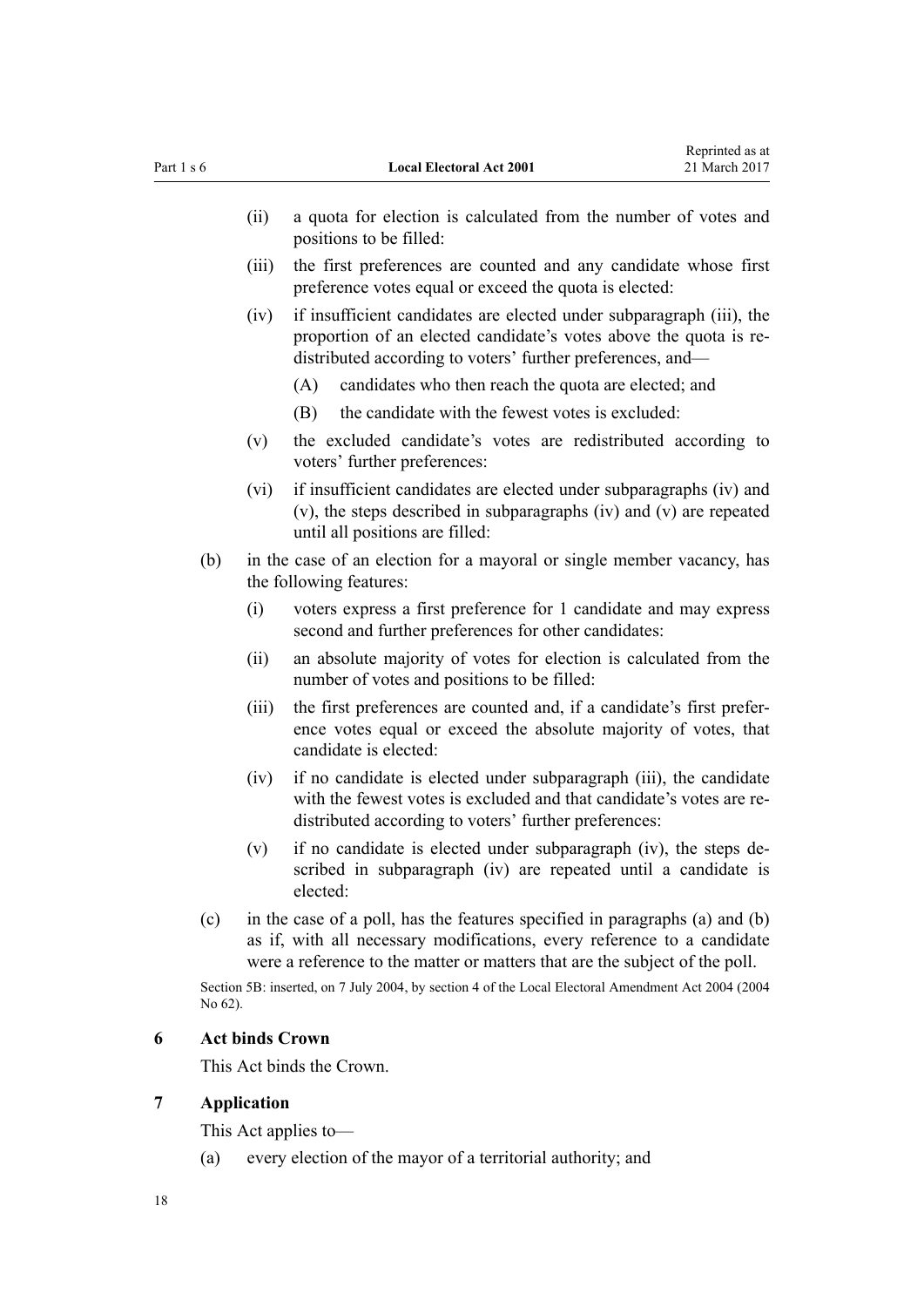- <span id="page-18-0"></span>(b) every election of 1 or more members of a territorial authority; and
- (c) every election of 1 or more members of a regional council; and
- (ca) every election of 1 or more members of a local board; and
- (d) every election of 1 or more members of a community board; and
- (e) every election of 1 or more members of a licensing trust; and
- (f) every election of 1 or more members of a district health board; and
- (g) any other election to which this Act, or its predecessors, is applied by any other Act, to the extent provided in that Act; and
- (h) every poll required by any Act to be taken under this Act, or its predecessors; and
- (i) any other election conducted as a consequence of a direction under section 8; and
- (j) any referendum deemed to be a poll by section 9.

Section 7(ca): inserted, on 8 August 2014, by [section 76](http://prd-lgnz-nlb.prd.pco.net.nz/pdflink.aspx?id=DLM5707313) of the Local Government Act 2002 Amendment Act 2014 (2014 No 55).

## **8 Holding of other elections**

- (1) A local authority may direct the electoral officer to conduct an election (whether on behalf of some other person or body or otherwise) that is not required to be held under this or any other Act.
- (2) More than 1 election may be conducted as a consequence of a direction under this section at the same time.
- (3) An election conducted as a consequence of a direction under this section may be conducted in conjunction with any other election or poll, or separately.
- (4) An election conducted as a consequence of a direction under this section is an election to which this Act applies.
- (5) This section does not prevent a local authority from directing the conduct of an election otherwise than under this section on behalf of some other person or body, if that election is conducted separately from any other election or poll.

## **9 Holding of referendum**

- (1) A local authority may direct the electoral officer to conduct a referendum that is not required to be held under this or any other Act on—
	- (a) any matter relating to—
		- (i) the services that are provided or that may be provided by the local authority; or
		- (ii) any policy or intended policy of the local authority; or
	- (b) any proposal relating to—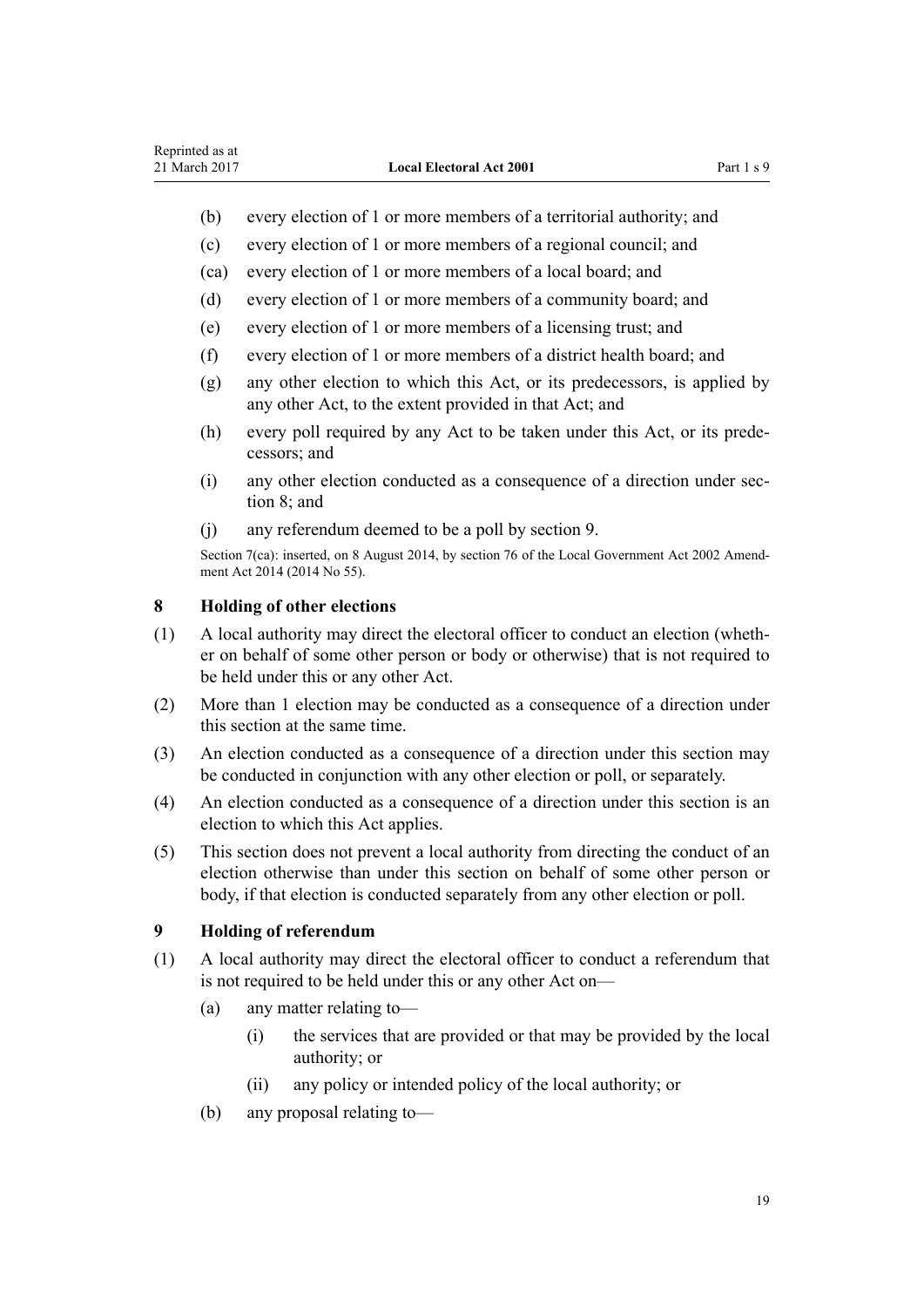- <span id="page-19-0"></span>(i) the current or future activities or objectives of the local authority; or
- (ii) the current or future well-being of its local government area.
- (2) The local authority—
	- (a) must determine whether the matter that is the subject of the referendum affects all or part of its local government area; and
	- (b) must direct the electoral officer to conduct the referendum for all or the appropriate electors of the local government area accordingly.
- (3) More than 1 referendum may be conducted at the same time as a consequence of a direction under this section.
- (4) A referendum may be conducted as a consequence of a direction under this section in conjunction with any other election or poll, or separately.
- (5) A referendum conducted as a consequence of a direction under this section is a poll to which this Act applies.
- (6) This section does not prevent a local authority from directing the conduct of a referendum otherwise than under this section on a matter or proposal referred to in subsection (1), if that referendum is conducted separately from any election or poll.
- (7) The result of any referendum conducted as a consequence of a direction under this section is not binding on the local authority unless it resolves otherwise or any enactment provides otherwise.

#### **10 Triennial general election**

- (1) The next triennial general election of members of every local authority and community board is on 13 October 2001.
- (2) A general election of members of every local authority, local board, or community board must be held on the second Saturday in October in every third year after the general election referred to in subsection (1).

```
Compare: 1976 No 144 s 4
Section 10(2): amended, on 8 August 2014, by section 76 of the Local Government Act 2002
Amendment Act 2014 (2014 No 55).
```
#### **11 Triennial general election not necessary in certain cases**

Despite section 10, if a general election of any local authority, local board, or community board is held within 12 months before the date of a triennial general election under that section, a triennial general election must not be held for that local authority, local board, or community board.

Compare: 1976 No 144 s 5

Section 11: amended, on 8 August 2014, by [section 76](http://prd-lgnz-nlb.prd.pco.net.nz/pdflink.aspx?id=DLM5707313) of the Local Government Act 2002 Amendment Act 2014 (2014 No 55).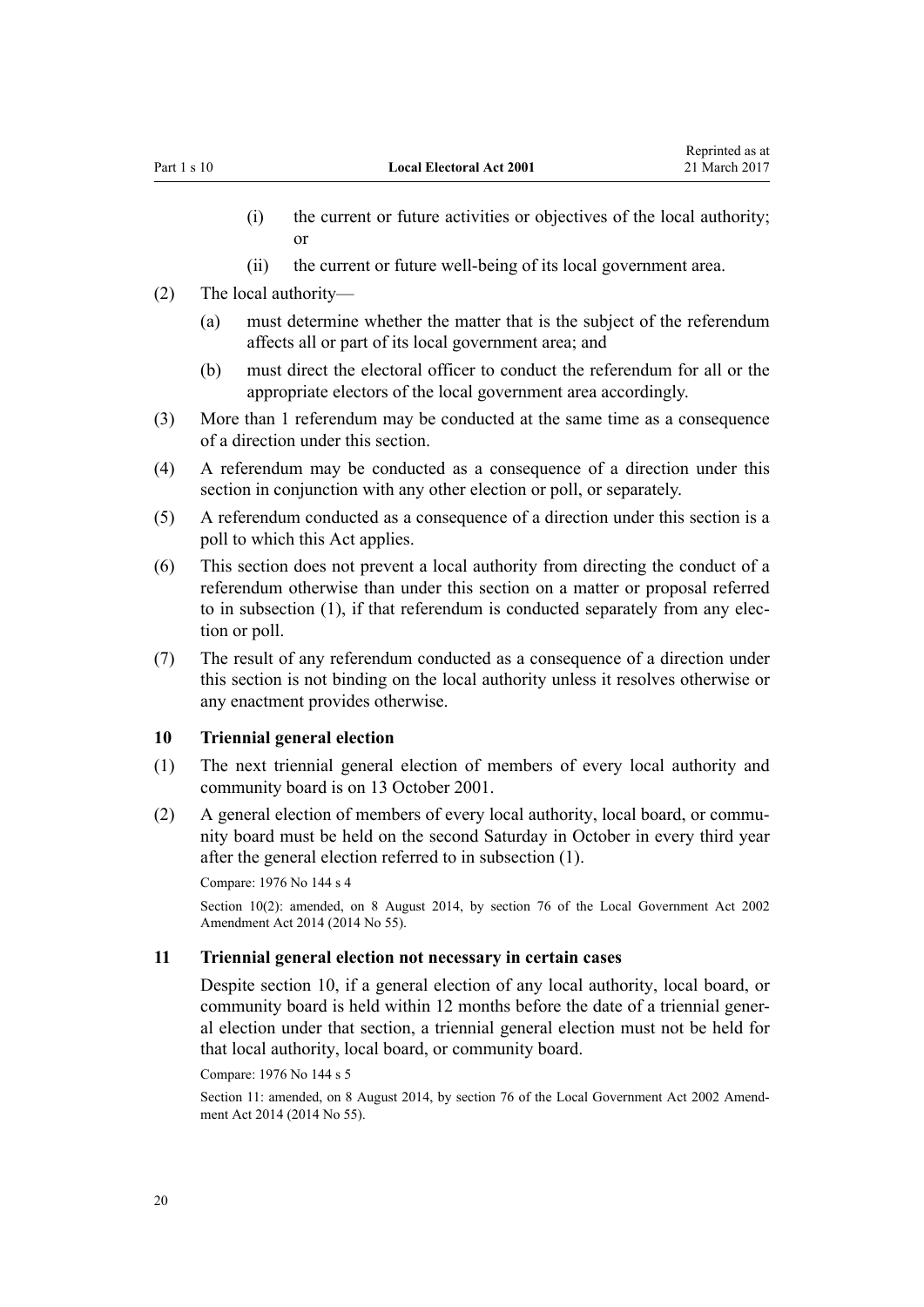## *Officials*

## <span id="page-20-0"></span>**12 Electoral officer**

- (1) For every local authority there must at all times be an electoral officer appointed by the local authority to exercise the powers and carry out the duties conferred on the electoral officer by this Act and any other enactment, in relation to that local authority.
- (2) The electoral officer may—
	- (a) delegate to any person or class of persons any power or duty under this Act or regulations made under this Act (except this power of delegation):
	- (b) appoint or engage any person or class of persons for the purposes of carrying out any of those powers or duties.
- (3) An electoral officer, unless he or she dies, resigns, is dismissed from office, or becomes incapable of acting, remains in office until his or her successor comes into office.

## **13 Deputy electoral officer**

- (1) Every electoral officer must appoint a deputy electoral officer.
- (2) The deputy electoral officer must act as electoral officer if the electoral officer dies, resigns, is dismissed from office, or becomes incapable of acting, and must continue to act until—
	- (a) the electoral officer is again capable of acting; or
	- (b) a new electoral officer is appointed and comes into office.
- (3) The deputy electoral officer has all the powers of the electoral officer and must carry out the duties of the electoral officer while the deputy is acting as the electoral officer.

## **14 Rules applying to electoral officers, deputy electoral officers, and other electoral officials**

- (1) An electoral officer, deputy electoral officer, or other electoral official is not subject to the directions of any local authority, local board, or community board in the exercise of powers or the carrying out of duties under this Act or regulations made under this Act.
- (2) An electoral officer, deputy electoral officer, or other electoral official must not exercise any powers or carry out any duties under this Act or any regulations made under this Act unless he or she has made a declaration containing the prescribed details and the declaration is current.
- (3) For the purposes of subsection (2), a declaration is current until,—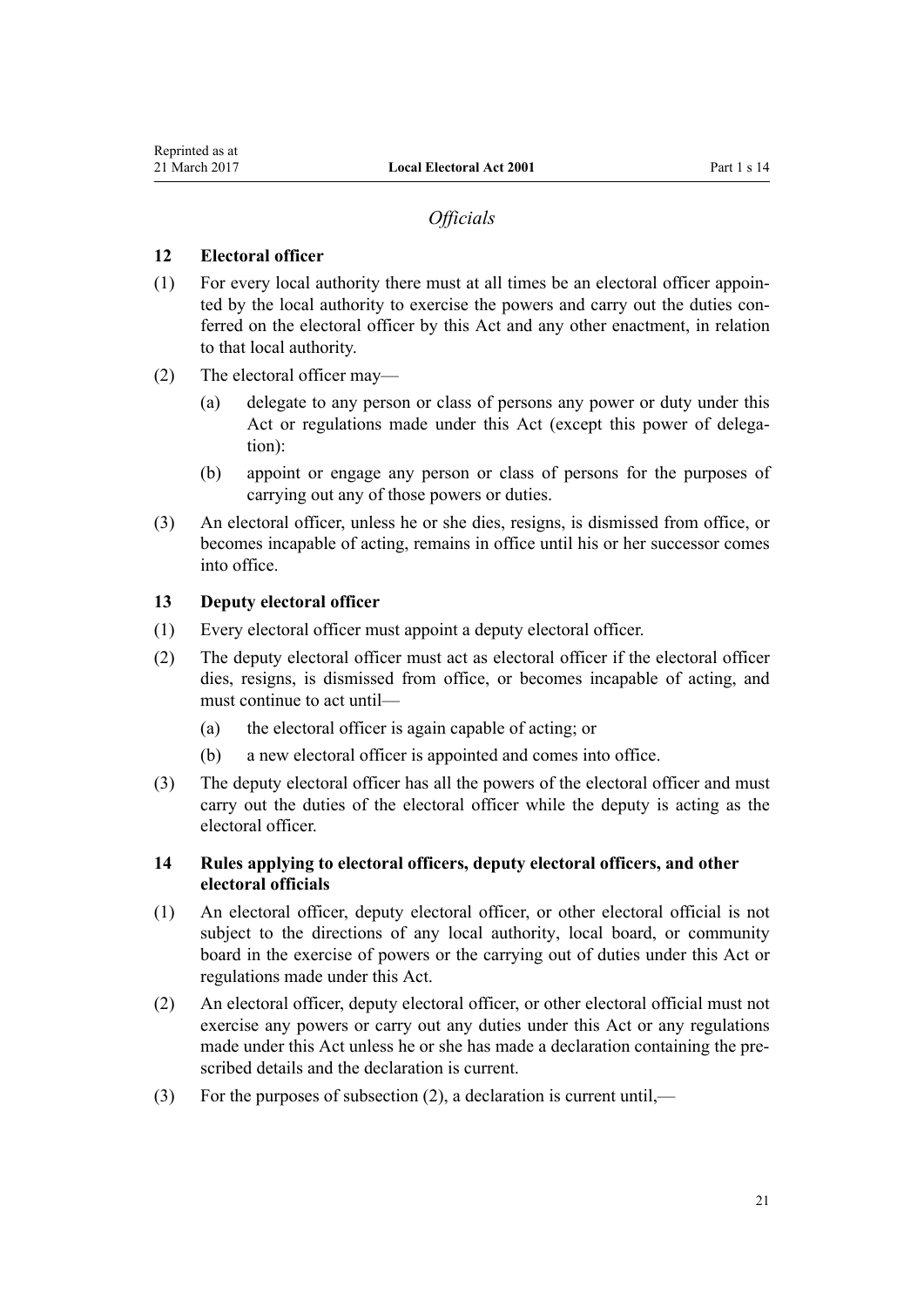- <span id="page-21-0"></span>(a) in the case of a declaration made on or after 1 February in the year in which a triennial general election is to be held, the close of 31 January in the third year after the year in which the declaration is made:
- (b) in the case of a declaration made at any other time, the close of 31 January in the year in which the next triennial general election is to be held.
- (4) A person must not be appointed or act as electoral officer, deputy electoral officer, or other electoral official if that person is—
	- (a) a candidate in any election to be conducted; or
	- (b) a member of any local authority, local board, or community board for whom an election or poll is to be conducted.
- (5) The chief executive of a local authority (however described) must not be appointed or act as an electoral officer, deputy electoral officer, or other electoral official, unless the local authority concerned is satisfied that no other course of action is reasonably practicable in the circumstances.
- (6) Subsection (1) is subject to [section 8\(1\)](#page-18-0) and [section 9\(1\)](#page-18-0).

Section 14(1): amended, on 8 August 2014, by [section 76](http://prd-lgnz-nlb.prd.pco.net.nz/pdflink.aspx?id=DLM5707313) of the Local Government Act 2002 Amendment Act 2014 (2014 No 55).

Section 14(4)(b): amended, on 8 August 2014, by [section 76](http://prd-lgnz-nlb.prd.pco.net.nz/pdflink.aspx?id=DLM5707313) of the Local Government Act 2002 Amendment Act 2014 (2014 No 55).

Section 14(5): amended, on 25 December 2002, by [section 5](http://prd-lgnz-nlb.prd.pco.net.nz/pdflink.aspx?id=DLM181419) of the Local Electoral Amendment Act 2002 (2002 No 85).

## *Duties of electoral officers*

## **15 General duties of electoral officer**

- (1) An electoral officer is responsible for conducting every election or poll—
	- (a) falling within the description of the type of election or poll he or she was appointed to conduct; and
	- (b) to be held or taken within the local government area for which he or she was appointed to conduct elections and polls.
- (2) An electoral officer is responsible, in accordance with the provisions of this Act and regulations made under this Act, for—
	- (a) the compilation and certification of electoral rolls:
	- (b) the publication of any public notice relating to elections and polls and the calling of nominations, required to be given:
	- (c) receiving nominations, candidate profile statements, and deposits required to be paid:
	- (d) issuing and receiving ordinary and special votes and other official documents:
	- (e) the processing and counting of votes:
	- (f) the declaration of results: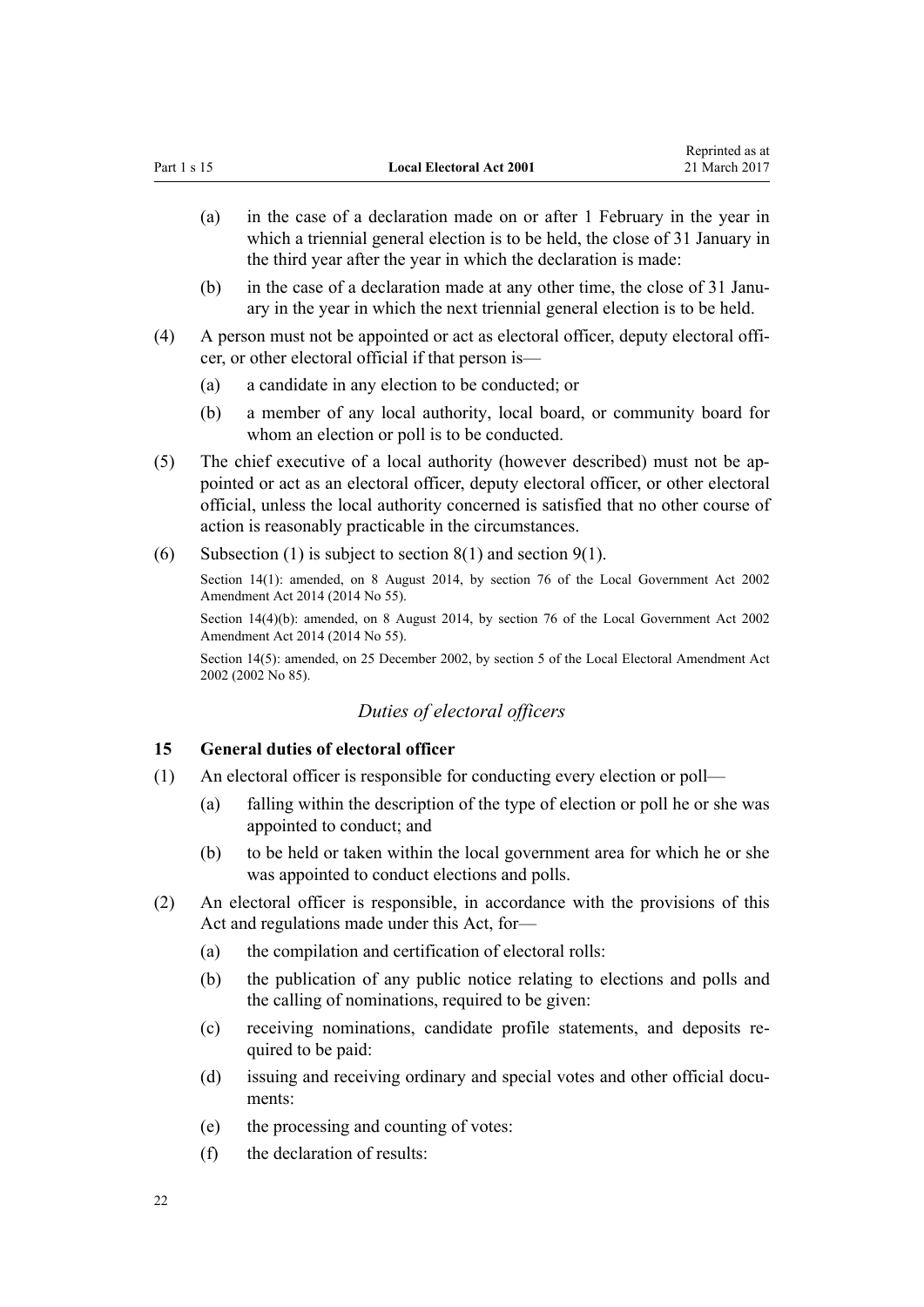- <span id="page-22-0"></span>(g) receiving returns of electoral donations and expenses:
- (h) investigating possible offences and reporting alleged offences to the Police.
- (3) The electoral officer has all the powers and duties conferred on the electoral officer by this Act or any other enactment.
- (4) Subsections (1) and (2) are subject to sections 16 to 19.

Section  $15(2)(g)$ : amended, on 29 June 2013, by [section 5](http://prd-lgnz-nlb.prd.pco.net.nz/pdflink.aspx?id=DLM5066601) of the Local Electoral Amendment Act 2013 (2013 No 40).

## **16 Conduct of elections and polls for territorial authorities, local boards, and community boards**

Every election of 1 or more members of a territorial authority and its local boards and community boards (if any) or poll of electors of that territorial authority or those local boards or community boards must be conducted by an electoral officer as provided in [section 15.](#page-21-0)

Compare: 1976 No 144 s 5B(1)

Section 16 heading: amended, on 8 August 2014, by [section 76](http://prd-lgnz-nlb.prd.pco.net.nz/pdflink.aspx?id=DLM5707313) of the Local Government Act 2002 Amendment Act 2014 (2014 No 55).

Section 16: amended, on 8 August 2014, by [section 76](http://prd-lgnz-nlb.prd.pco.net.nz/pdflink.aspx?id=DLM5707313) of the Local Government Act 2002 Amendment Act 2014 (2014 No 55).

## **17 Conduct of elections and polls for local authorities that are not territorial authorities**

Every election of 1 or more members of a local authority that is not a territorial authority by the electors of a local government area or poll of those electors must be conducted by the electoral officer for the local authority as provided in [section 15](#page-21-0) and either section 18 or [section 19.](#page-23-0)

#### **18 Conduct of election or poll in conjunction with other election or poll**

If section 17 applies, and the election of 1 or more members of a local authority that is not a territorial authority or a poll of the electors of that authority is to be conducted in conjunction with the election of 1 or more territorial authorities in the same local government area, for the purposes of the election of members of the local authority that is not a territorial authority or the poll of electors of that authority,—

- (a) the electoral roll for the election or poll comprises the relevant part or parts of the electoral roll or rolls compiled by the electoral officer or officers of the territorial authority or authorities that are wholly or partly within the local government area of the local authority that is not a territorial authority and the relevant details of any other person qualified to vote at the election or poll; and
- (b) it is not necessary for the electoral officer of the local authority that is not a territorial authority to compile and certify that electoral roll; and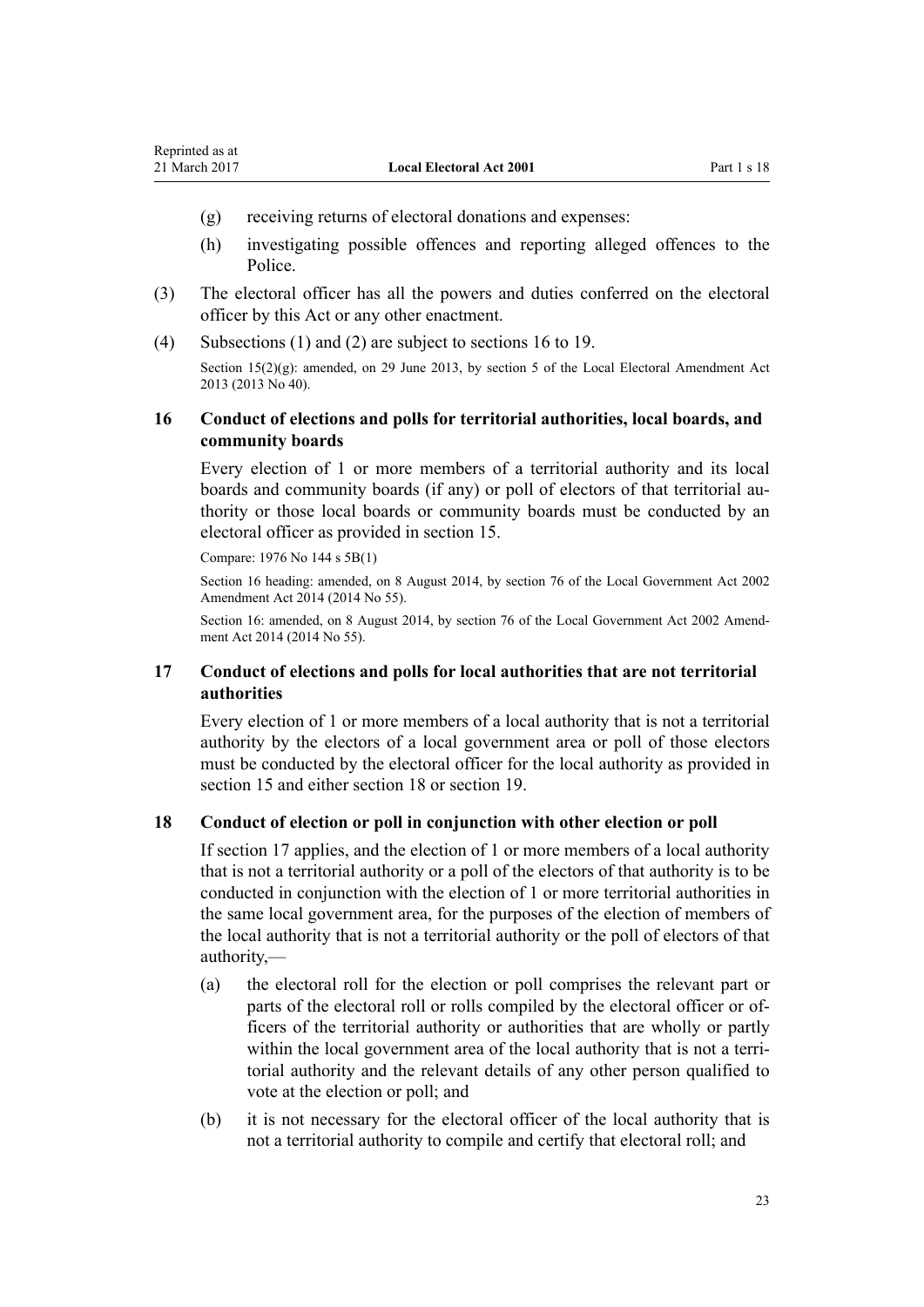- <span id="page-23-0"></span>(c) the electoral officer or officers of the territorial authority or authorities that are wholly or partly within the local government area of the local authority that is not a territorial authority are responsible for—
	- (i) issuing and receiving ordinary and special votes and other official documents; and
	- (ii) carrying out any power or duty delegated to that officer or officers under section  $12(2)(a)$ ; or
	- (iii) carrying out any power or duty that the officer or officers have been appointed or engaged to carry out under [section 12\(2\)\(b\);](#page-20-0) and
- (d) if any electors at the election or poll are in a local government area that is not within the district of a territorial authority, the duties referred to in paragraph (c) must, in respect of those electors, be carried out by one of the electoral officers referred to in that paragraph appointed by the local authority for whom the election is held or poll is taken.

Section 18(c): substituted, on 7 July 2004, by [section 5](http://prd-lgnz-nlb.prd.pco.net.nz/pdflink.aspx?id=DLM303168) of the Local Electoral Amendment Act 2004 (2004 No 62).

## **19 Conduct of separate election or poll**

- (1) If [section 17](#page-22-0) applies, but the election of 1 or more members of a local authority that is not a territorial authority or the poll of the electors of that authority is not to be conducted in conjunction with an election of members of any territorial authority or a poll of electors of that authority, the electoral officer of the local authority that is not a territorial authority may—
	- (a) carry out all duties required by [section 15\(2\);](#page-21-0) or
	- (b) require the electoral officer or electoral officers of the territorial authorities wholly or partly within the local government area of the local authority that is not a territorial authority to take responsibility for carrying out any duty delegated to that person under [section 12\(2\)](#page-20-0) by the electoral officer of the local authority for whom the election or poll is held or taken.
- (2) If any of the electors at the election or poll are in a local government area that is not within the district of a territorial authority and subsection (1)(b) applies, the duties referred to in subsection  $(1)(b)$  must, in respect of those electors, be carried out by one of the electoral officers referred to in that paragraph, appointed by the local authority for whom the election is held or poll is taken.

#### *Duties of programmers and certifiers*

Heading: inserted, on 7 July 2004, by [section 6](http://prd-lgnz-nlb.prd.pco.net.nz/pdflink.aspx?id=DLM303169) of the Local Electoral Amendment Act 2004 (2004 No 62).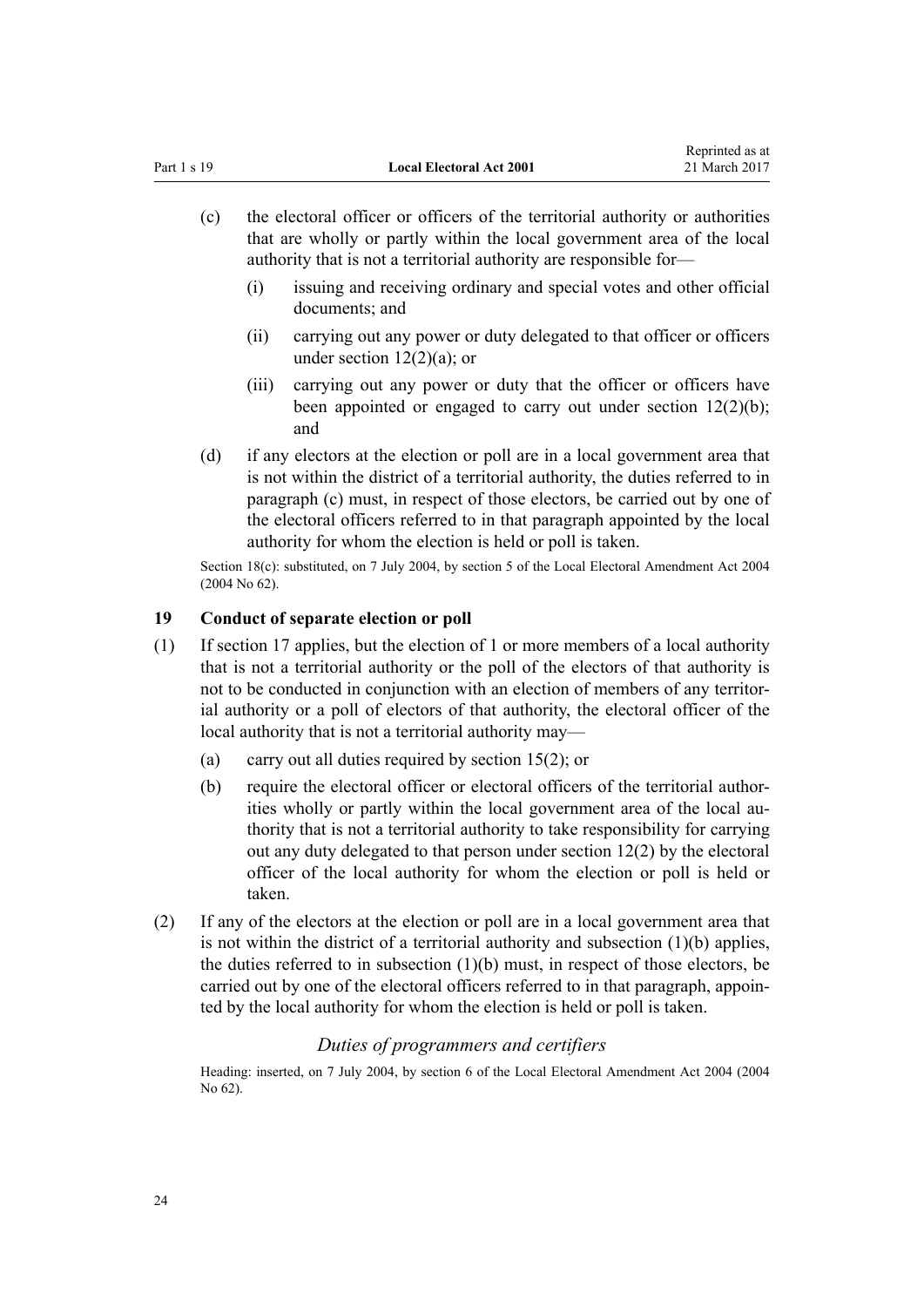#### <span id="page-24-0"></span>**19AA Duties of programmers**

Every person responsible for the design of a counting program intended to implement the New Zealand method of counting single transferable votes must take all reasonable steps to ensure that the program produces outcomes that are consistent with the process specified in [Schedule 1A](http://prd-lgnz-nlb.prd.pco.net.nz/pdflink.aspx?id=DLM57125) of the Local Electoral Regulations 2001.

Section 19AA: inserted, on 7 July 2004, by [section 6](http://prd-lgnz-nlb.prd.pco.net.nz/pdflink.aspx?id=DLM303169) of the Local Electoral Amendment Act 2004 (2004 No 62).

#### **19AB Duties of certifiers**

A counting program may not be used at an election or poll under this Act, for the purpose of implementing the New Zealand method of counting single transferable votes, unless a certifier appointed for the purpose by the Secretary for Local Government has first certified that the program produces outcomes that are consistent with the process specified in [Schedule 1A](http://prd-lgnz-nlb.prd.pco.net.nz/pdflink.aspx?id=DLM57125) of the Local Electoral Regulations 2001.

Section 19AB: inserted, on 7 July 2004, by [section 6](http://prd-lgnz-nlb.prd.pco.net.nz/pdflink.aspx?id=DLM303169) of the Local Electoral Amendment Act 2004 (2004 No 62).

## **Part 1A**

## **Representation arrangements for elections of territorial authorities, regional councils, local boards, and community boards**

Part 1A: inserted, on 25 December 2002, by [section 6](http://prd-lgnz-nlb.prd.pco.net.nz/pdflink.aspx?id=DLM181420) of the Local Electoral Amendment Act 2002 (2002 No 85).

Part 1A heading: amended, on 8 August 2014, by [section 76](http://prd-lgnz-nlb.prd.pco.net.nz/pdflink.aspx?id=DLM5707313) of the Local Government Act 2002 Amendment Act 2014 (2014 No 55).

#### **19A Membership of territorial authorities**

Every governing body of a territorial authority is to consist of not fewer than 6 members nor more than 30 members, including the mayor, who are the members of the territorial authority.

Compare: 1974 No 66 [s 101C](http://prd-lgnz-nlb.prd.pco.net.nz/pdflink.aspx?id=DLM417660)

Section 19A: inserted, on 25 December 2002, by [section 6](http://prd-lgnz-nlb.prd.pco.net.nz/pdflink.aspx?id=DLM181420) of the Local Electoral Amendment Act 2002 (2002 No 85).

#### **19B Basis of election of mayor of territorial authority**

- (1) The mayor of a territorial authority is to be elected by the electors of the district as a whole.
- (2) The election of the mayor is to be held at the same time as the general election of the other members of the territorial authority.

Section 19B: inserted, on 25 December 2002, by [section 6](http://prd-lgnz-nlb.prd.pco.net.nz/pdflink.aspx?id=DLM181420) of the Local Electoral Amendment Act 2002 (2002 No 85).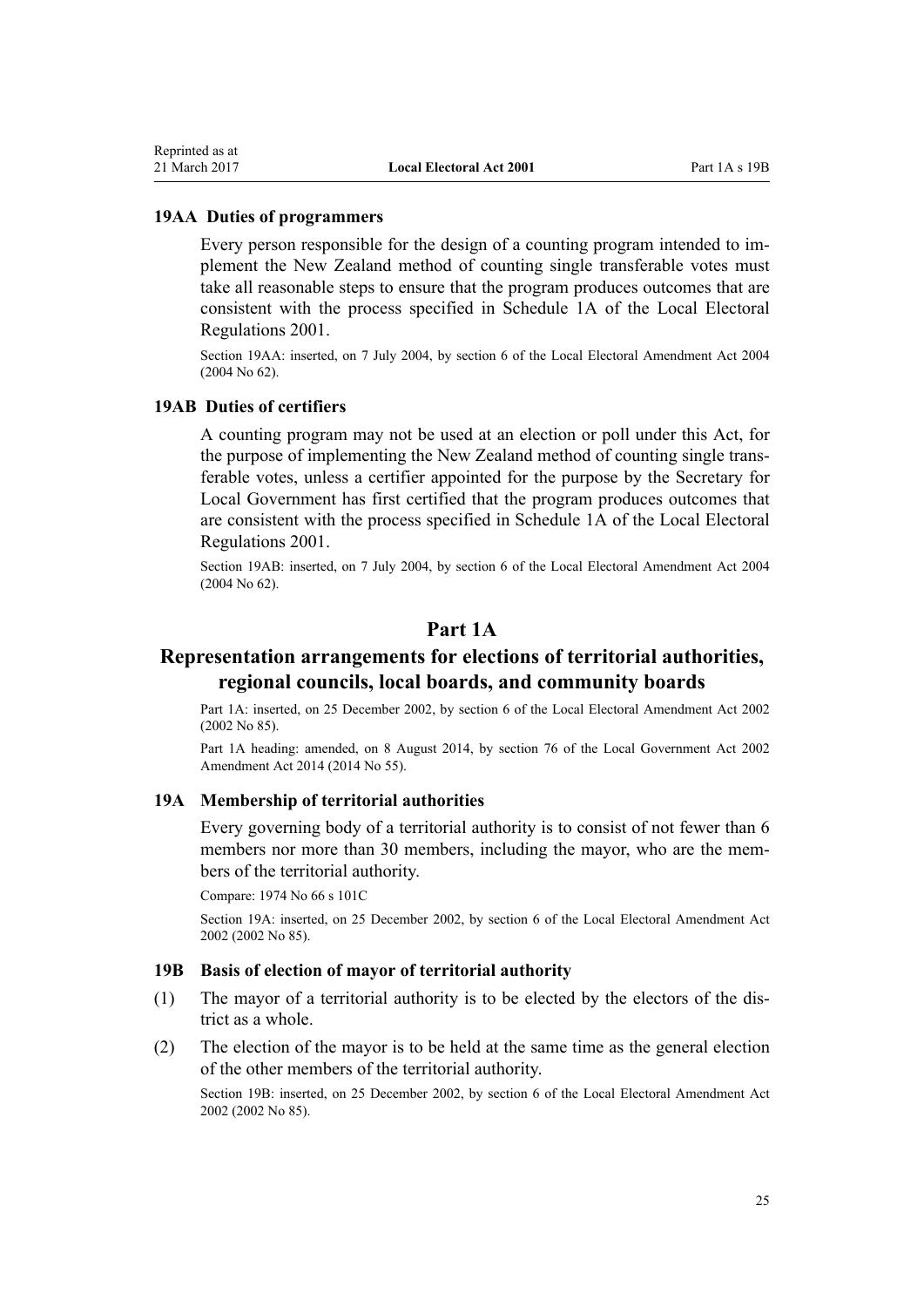#### <span id="page-25-0"></span>**19C Basis of election of members of territorial authority**

- (1) A district of a territorial authority may be divided into wards for electoral purposes.
- (2) If a district is divided into wards, some of the members of the territorial authority may be elected by the electors of the district as a whole, but, in that case, the other members of the territorial authority must be elected by the electors of each ward of the district.
- (3) Each ward must elect at least 1 member of the territorial authority.
- (4) If a district is not divided into wards, the members of the territorial authority must be elected by the electors of the district as a whole.
- (5) If a district is divided into wards, each member of the territorial authority representing a ward must be elected by the electors of that ward.

Compare: 1974 No 66 [ss 101D\(1\), \(3\)](http://prd-lgnz-nlb.prd.pco.net.nz/pdflink.aspx?id=DLM417667), [101E\(1\), \(3\), \(4\)](http://prd-lgnz-nlb.prd.pco.net.nz/pdflink.aspx?id=DLM417671)

Section 19C: inserted, on 25 December 2002, by [section 6](http://prd-lgnz-nlb.prd.pco.net.nz/pdflink.aspx?id=DLM181420) of the Local Electoral Amendment Act 2002 (2002 No 85).

#### **19D Membership of regional councils**

Every governing body of a regional council is to consist of not fewer than 6 members nor more than 14 members, who are the members of the regional council.

Compare: 1974 No 66 [s 101CA](http://prd-lgnz-nlb.prd.pco.net.nz/pdflink.aspx?id=DLM417664)

Section 19D: inserted, on 25 December 2002, by [section 6](http://prd-lgnz-nlb.prd.pco.net.nz/pdflink.aspx?id=DLM181420) of the Local Electoral Amendment Act 2002 (2002 No 85).

#### **19E Basis of election of members of regional council**

- (1) A region must be divided into constituencies for electoral purposes.
- (2) The members of a regional council must be elected by the electors of each constituency of the region.
- (3) The members of a regional council may not be elected partly by the electors of the region and partly by the electors of each constituency of the region.
- (4) Each constituency must elect at least 1 member of the regional council.
- (5) The members of the regional council representing the respective constituencies of the region must be elected by the electors of those constituencies respectively.

Compare: 1974 No 66 [ss 101D\(2\), \(3\)](http://prd-lgnz-nlb.prd.pco.net.nz/pdflink.aspx?id=DLM417667), [101E\(1\), \(2\)](http://prd-lgnz-nlb.prd.pco.net.nz/pdflink.aspx?id=DLM417671)

Section 19E: inserted, on 25 December 2002, by [section 6](http://prd-lgnz-nlb.prd.pco.net.nz/pdflink.aspx?id=DLM181420) of the Local Electoral Amendment Act 2002 (2002 No 85).

#### **19EA Membership of local boards**

- (1) Every local board—
	- (a) must consist of not fewer than 5 members nor more than 12 members, including the chairperson; and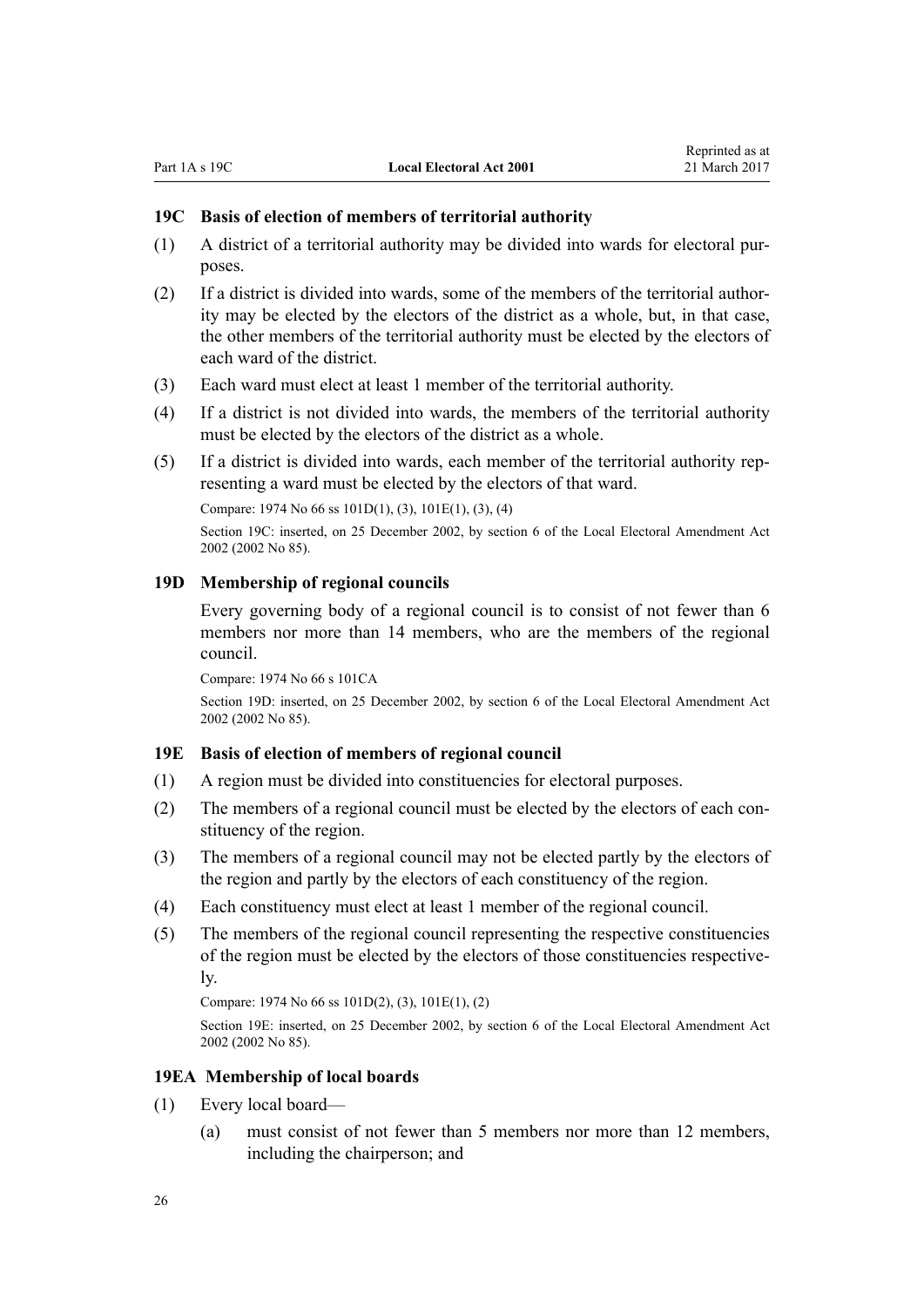(b) must include at least 5 elected members; and

<span id="page-26-0"></span>Reprinted as at

- (c) may, if an Order in Council under [section 25](http://prd-lgnz-nlb.prd.pco.net.nz/pdflink.aspx?id=DLM171834) of the Local Government Act 2002 so provides, include 1 or more appointed members.
- (2) The maximum number of members appointed under subsection  $(1)(c)$  must be less than half the total number of members.
- (3) The persons who are appointed under subsection  $(1)(c)$  as members of the local board must—
	- (a) be members of, and must be appointed by, the governing body for the district in which the local board area is situated; and
	- (b) be members of the governing body representing a ward that is wholly or predominantly within the local board area.

Section 19EA: inserted, on 8 August 2014, by [section 76](http://prd-lgnz-nlb.prd.pco.net.nz/pdflink.aspx?id=DLM5707313) of the Local Government Act 2002 Amendment Act 2014 (2014 No 55).

#### **19EB Basis of election of chairperson of local board in certain circumstances**

- (1) This section applies if an Order in Council under [section 25](http://prd-lgnz-nlb.prd.pco.net.nz/pdflink.aspx?id=DLM171834) of the Local Government Act 2002 provides that the chairperson of a local board is to be directly elected to that office.
- (2) If this section applies, the chairperson of the local board is to be elected by the electors of the local board area as a whole.
- (3) An election under subsection (2) is to be held at the same time as the general election of the other members of the local board.

Section 19EB: inserted, on 8 August 2014, by [section 76](http://prd-lgnz-nlb.prd.pco.net.nz/pdflink.aspx?id=DLM5707313) of the Local Government Act 2002 Amendment Act 2014 (2014 No 55).

#### **19EC Basis of election of members of local board**

- (1) A local board area may be subdivided for electoral purposes.
- (2) Each subdivision must elect at least 1 member of the local board.
- (3) If a local board area comprises 2 or more whole wards, the elected members of the local board may be elected by the electors of each ward.
- (4) If the local board area is not subdivided for electoral purposes, the members of the local board must, unless they are to be elected in accordance with subsection (3), be elected by the electors of the local board area as a whole.
- (5) If a local board area is subdivided for electoral purposes or if the members of the local board are to be elected in accordance with subsection (3),—
	- (a) each member of the local board who represents a subdivision must be elected by the electors of that subdivision; and
	- (b) each member of the local board who represents a ward must be elected by the electors of that ward.

Section 19EC: inserted, on 8 August 2014, by [section 76](http://prd-lgnz-nlb.prd.pco.net.nz/pdflink.aspx?id=DLM5707313) of the Local Government Act 2002 Amendment Act 2014 (2014 No 55).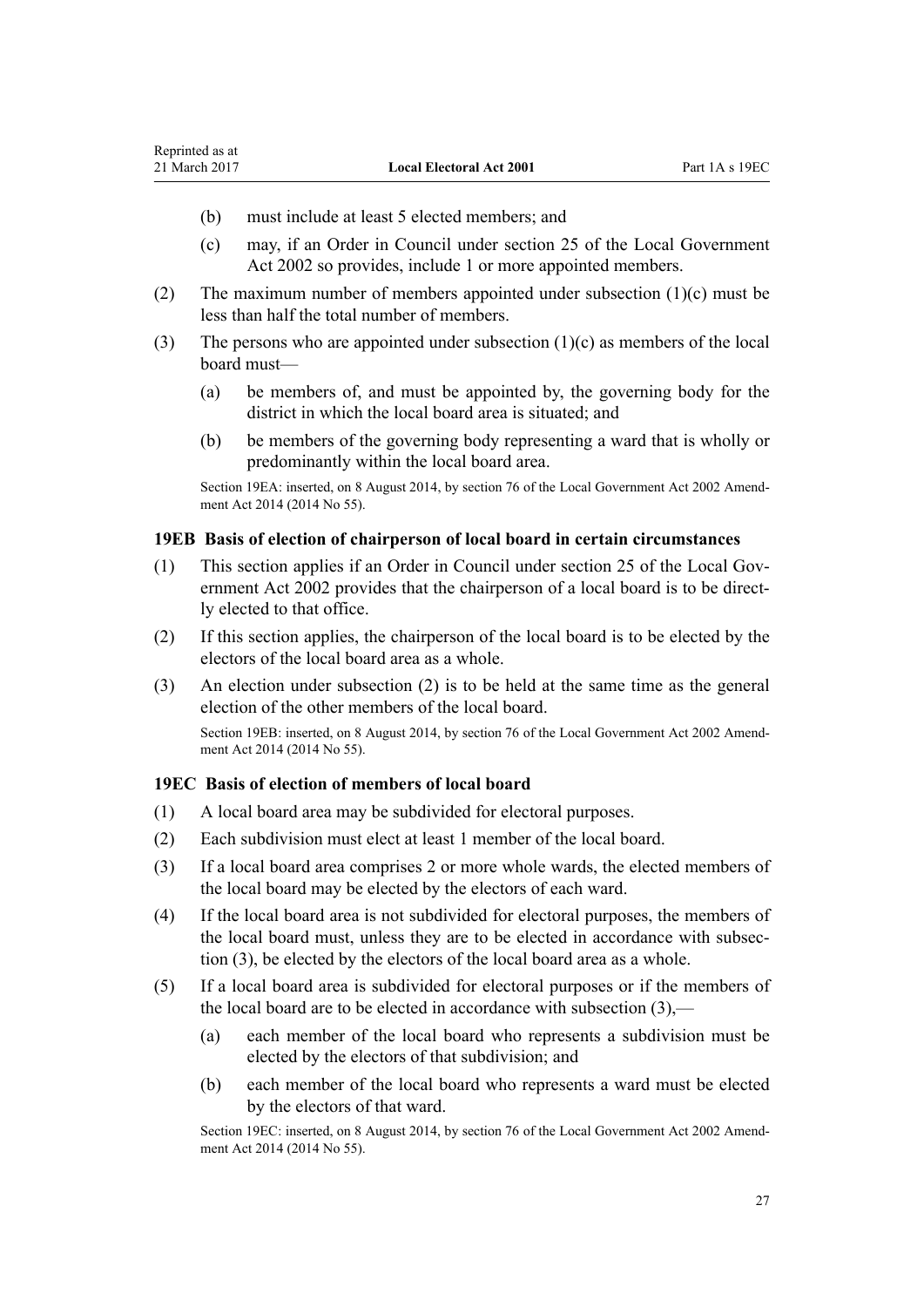### <span id="page-27-0"></span>**19F Membership of community boards**

- (1) Every community board—
	- (a) is to consist of not fewer than 4 members nor more than 12 members; and
	- (b) is to include at least 4 elected members; and
	- (c) may include appointed members.
- (2) The number of appointed members is to be less than half the total number of members.
- (3) The persons who are appointed under subsection  $(1)(c)$  as members of the community board must—
	- (a) be members of, and must be appointed by, the territorial authority for the district in respect of which the community is constituted; and
	- (b) if the territorial authority is divided into wards, also be members of the territorial authority representing a ward in which the community is situated.

Compare: 1974 No 66 s [101ZQ\(1\), \(2\), \(5\)](http://prd-lgnz-nlb.prd.pco.net.nz/pdflink.aspx?id=DLM417913)

Section 19F: inserted, on 25 December 2002, by [section 6](http://prd-lgnz-nlb.prd.pco.net.nz/pdflink.aspx?id=DLM181420) of the Local Electoral Amendment Act 2002 (2002 No 85).

#### **19G Basis of election of members of community board**

- (1) The part of a district in respect of which a community is constituted may be subdivided for electoral purposes.
- (2) Each subdivision must elect at least 1 member of the community board.
- (3) If a community comprises 2 or more whole wards, the elected members of the community board may be elected by the electors of each ward.
- (4) If the community is not subdivided for electoral purposes, the members of the community board must, unless they are to be elected in accordance with subsection (3), be elected by the electors of the community as a whole.
- (5) If a community is subdivided for electoral purposes or if the members of the community board are to be elected in accordance with subsection (3),—
	- (a) each member of the community board who represents a subdivision must be elected by the electors of the subdivision; and
	- (b) each member of the community board who represents a ward must be elected by the electors of that ward.

Compare: 1974 No 66 [s 101E\(5\)](http://prd-lgnz-nlb.prd.pco.net.nz/pdflink.aspx?id=DLM417671)

Section 19G: inserted, on 25 December 2002, by [section 6](http://prd-lgnz-nlb.prd.pco.net.nz/pdflink.aspx?id=DLM181420) of the Local Electoral Amendment Act 2002 (2002 No 85).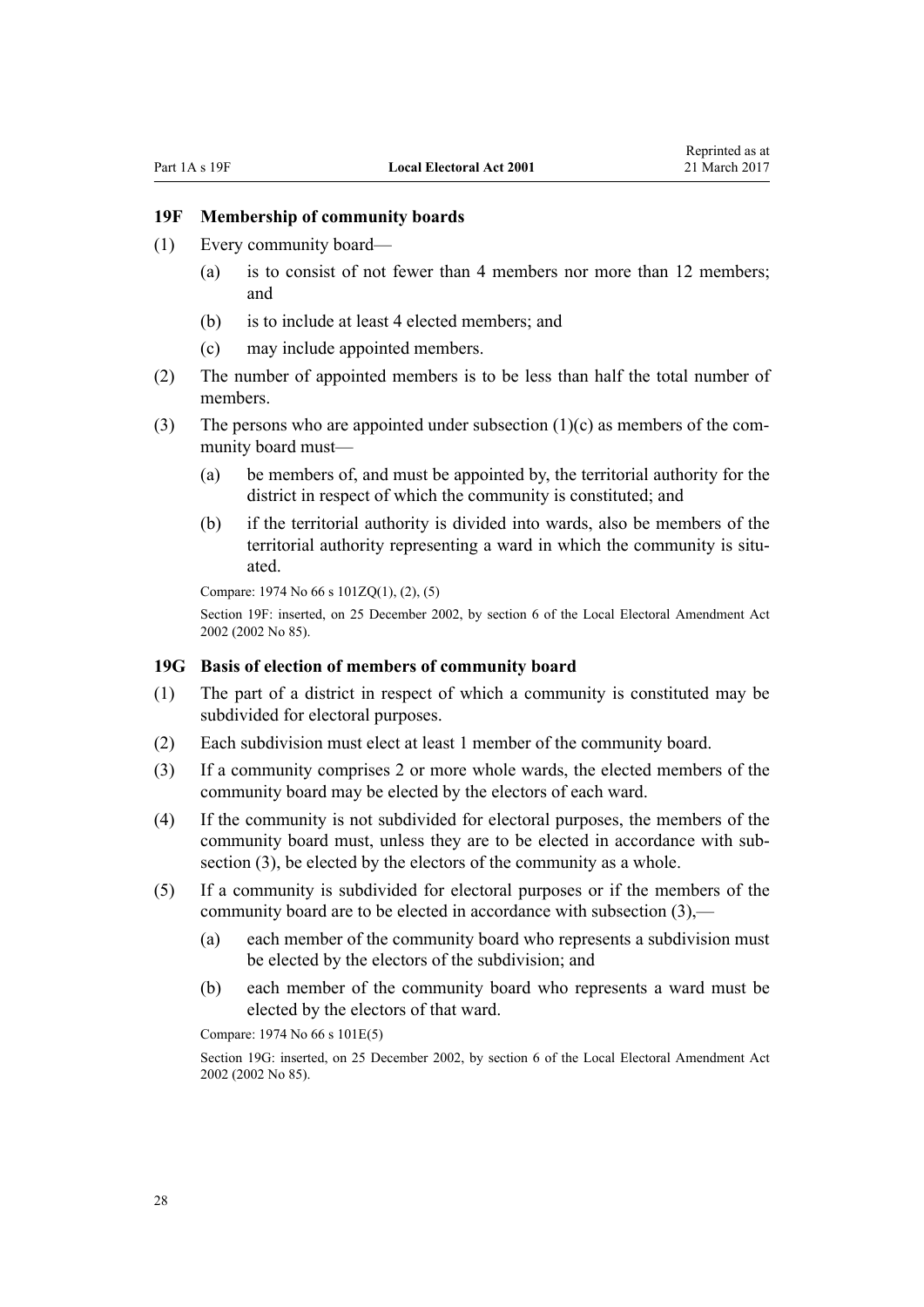## <span id="page-28-0"></span>**19H Review of representation arrangements for elections of territorial authorities**

- (1) A territorial authority must determine by resolution, and in accordance with this Part,—
	- (a) whether the members of the territorial authority (other than the mayor) are proposed to be elected—
		- (i) by the electors of the district as a whole; or
		- (ii) by the electors of 2 or more wards; or
		- (iii) in some cases by the electors of the district as a whole and in the other cases by the electors of each ward of the district; and
	- (b) in any case to which paragraph (a)(i) applies, the proposed number of members to be elected by the electors of the district as a whole; and
	- (c) in any case to which paragraph  $(a)(iii)$  applies,—
		- (i) the proposed number of members to be elected by the electors of the district as a whole; and
		- (ii) the proposed number of members to be elected by the wards of the district; and
	- (d) in any case to which paragraph  $(a)(ii)$  or paragraph  $(a)(iii)$  applies,—
		- (i) the proposed name and the proposed boundaries of each ward; and
		- (ii) the number of members proposed to be elected by the electors of each ward; and
	- (e) the proposed number of elected members of any local board and, if an Order in Council under [section 25](http://prd-lgnz-nlb.prd.pco.net.nz/pdflink.aspx?id=DLM171834) of the Local Government Act 2002 so provides, the proposed number of appointed members of that board; and
	- (f) whether the elected members of any local board are proposed to be elected—
		- (i) by the electors of the local board area as a whole; or
		- (ii) by the electors of 2 or more subdivisions of the local board area; or
		- (iii) if the local board area comprises 2 or more wards, by the electors of each ward; and
	- (g) in any case to which paragraph  $(f)(ii)$  applies,—
		- (i) the proposed name and the proposed boundaries of each subdivision; and
		- (ii) the number of members proposed to be elected by the electors of each subdivision; and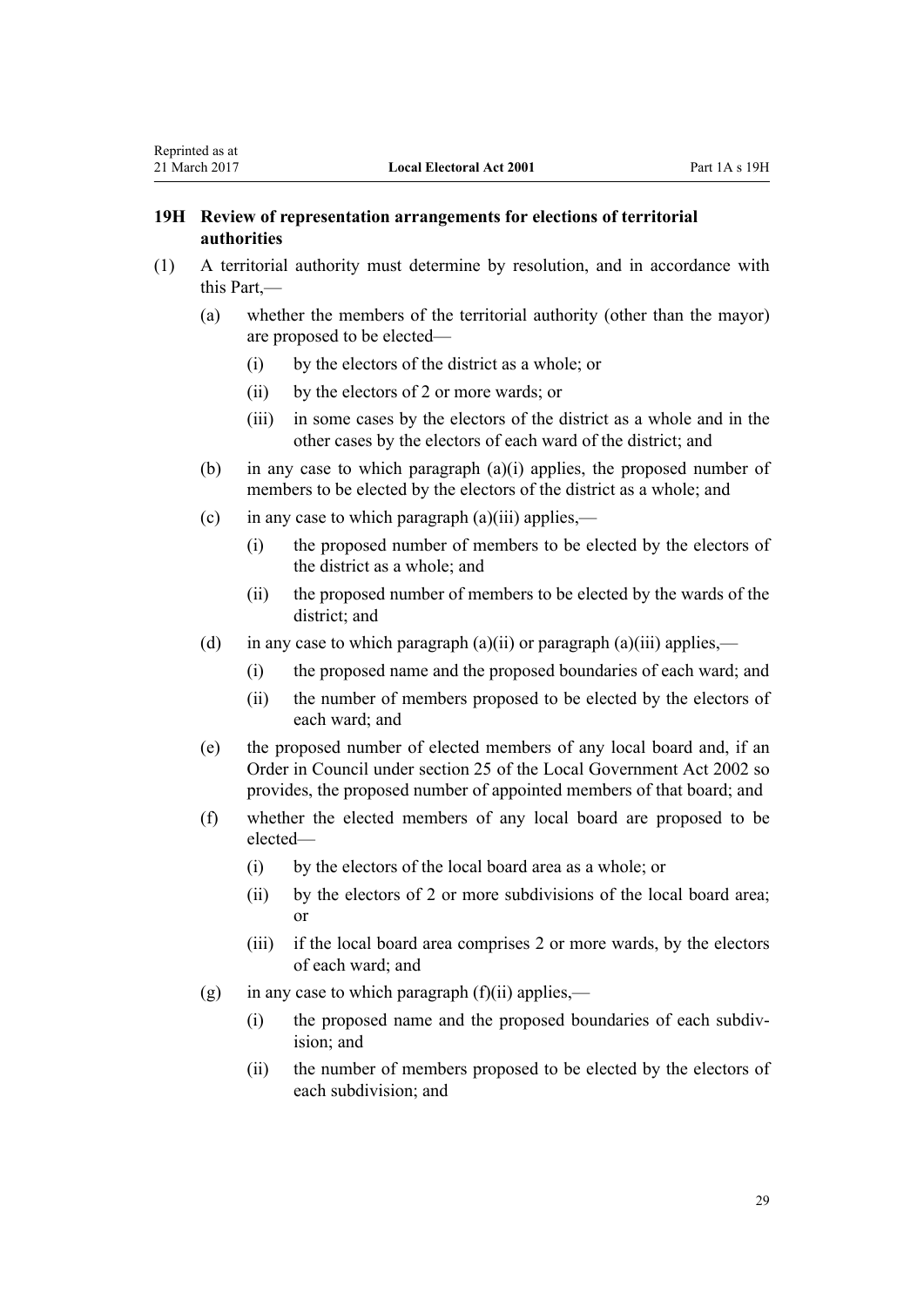|     |     | of the local board proposed to be elected by the electors of each ward;<br>and                                      |  |
|-----|-----|---------------------------------------------------------------------------------------------------------------------|--|
|     | (1) | the proposed name of any local board.                                                                               |  |
| (2) |     | The determination required by subsection (1) must be made by a territorial au-<br>thority,—                         |  |
|     | (a) | on the first occasion, either in 2003 or in 2006; and                                                               |  |
|     | (b) | subsequently, at least once in every period of 6 years after the year in<br>which the first determination was made. |  |
|     |     | $(2\Lambda)$ To evoid doubt, subsection (2) is subject to soctions 10V(1 $\Lambda$ $\Lambda$ ) and 10M(1)           |  |

<span id="page-29-0"></span>Part 1A s 19I **Local Electoral Act 2001**

(2A) To avoid doubt, subsection (2) is subject to [sections 19K\(1AA\)](#page-34-0) and [19M\(1\)](#page-35-0).

(3) This section must be read in conjunction with [section 19ZH](#page-52-0) and [Schedule 1A.](#page-142-0)

Compare: 1974 No 66 [s 101H\(1\)](http://prd-lgnz-nlb.prd.pco.net.nz/pdflink.aspx?id=DLM417687)

Section 19H: inserted, on 25 December 2002, by [section 6](http://prd-lgnz-nlb.prd.pco.net.nz/pdflink.aspx?id=DLM181420) of the Local Electoral Amendment Act 2002 (2002 No 85).

(h) in any case to which paragraph (f)(iii) applies, the number of members

Reprinted as at 21 March 2017

Section 19H(1)(d)(ii): amended, on 8 August 2014, by [section 76](http://prd-lgnz-nlb.prd.pco.net.nz/pdflink.aspx?id=DLM5707313) of the Local Government Act 2002 Amendment Act 2014 (2014 No 55).

Section 19H(1)(e): inserted, on 8 August 2014, by [section 76](http://prd-lgnz-nlb.prd.pco.net.nz/pdflink.aspx?id=DLM5707313) of the Local Government Act 2002 Amendment Act 2014 (2014 No 55).

Section 19H(1)(f): inserted, on 8 August 2014, by [section 76](http://prd-lgnz-nlb.prd.pco.net.nz/pdflink.aspx?id=DLM5707313) of the Local Government Act 2002 Amendment Act 2014 (2014 No 55).

Section  $19H(1)(g)$ : inserted, on 8 August 2014, by [section 76](http://prd-lgnz-nlb.prd.pco.net.nz/pdflink.aspx?id=DLM5707313) of the Local Government Act 2002 Amendment Act 2014 (2014 No 55).

Section 19H(1)(h): inserted, on 8 August 2014, by [section 76](http://prd-lgnz-nlb.prd.pco.net.nz/pdflink.aspx?id=DLM5707313) of the Local Government Act 2002 Amendment Act 2014 (2014 No 55).

Section 19H(1)(i): inserted, on 8 August 2014, by [section 76](http://prd-lgnz-nlb.prd.pco.net.nz/pdflink.aspx?id=DLM5707313) of the Local Government Act 2002 Amendment Act 2014 (2014 No 55).

Section 19H(2)(b): replaced, on 29 June 2013, by [section 6\(1\)](http://prd-lgnz-nlb.prd.pco.net.nz/pdflink.aspx?id=DLM5066602) of the Local Electoral Amendment Act 2013 (2013 No 40).

Section 19H(2A): inserted, on 29 June 2013, by [section 6\(2\)](http://prd-lgnz-nlb.prd.pco.net.nz/pdflink.aspx?id=DLM5066602) of the Local Electoral Amendment Act 2013 (2013 No 40).

## **19I Review of representation arrangements for elections of regional councils**

- (1) A regional council must determine by resolution, and in accordance with this Part,—
	- (a) the proposed number of constituencies; and
	- (b) the proposed name and the proposed boundaries of each constituency; and
	- (c) the number of members proposed to be elected by the electors of each constituency.
- (2) The determination required by subsection (1) must be made by the regional council,—
	- (a) on the first occasion, either in 2003 or in 2006; and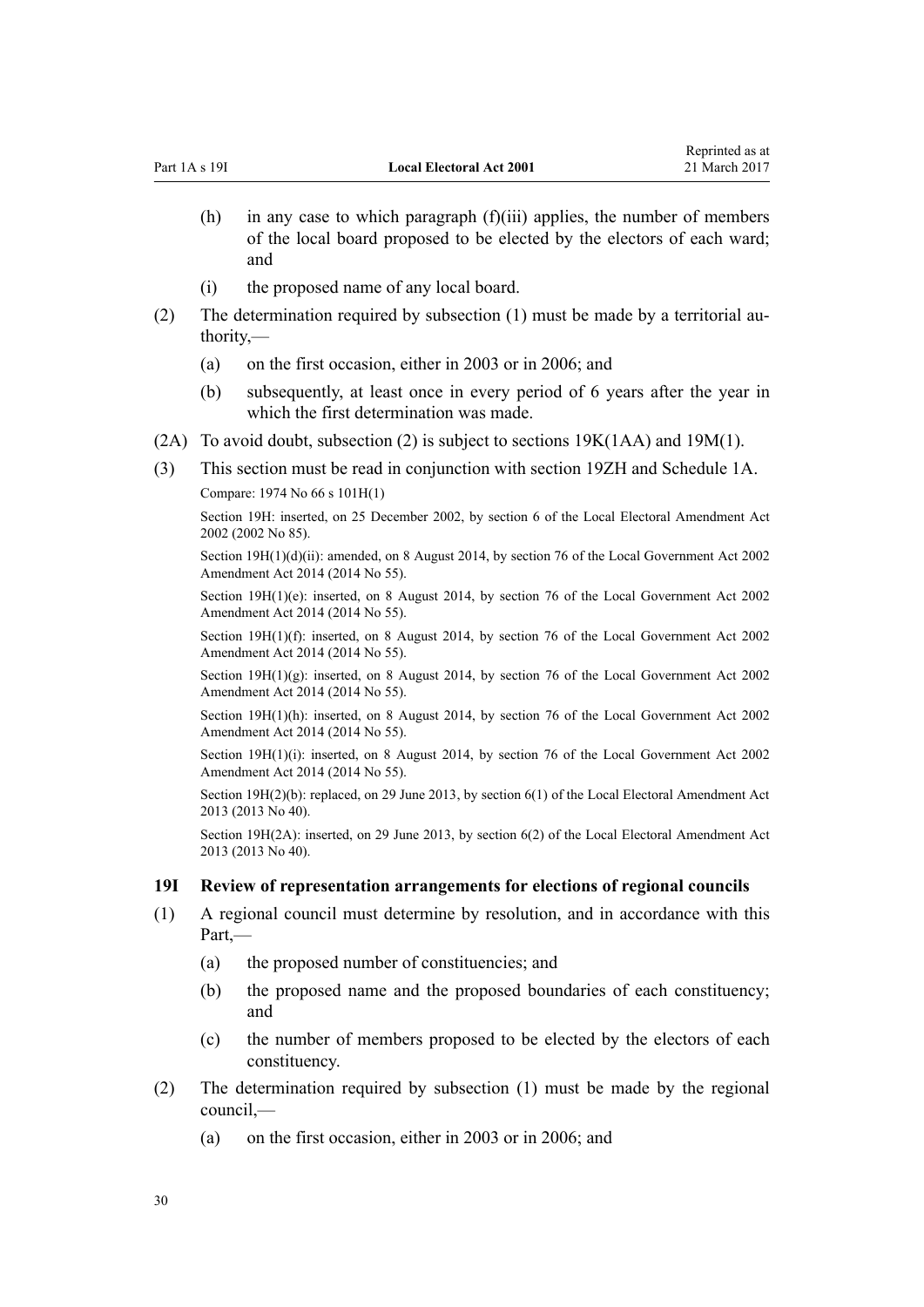- <span id="page-30-0"></span>(b) subsequently, at least once in every period of 6 years after the year in which the first determination was made.
- (2A) To avoid doubt, subsection (2) is subject to sections  $19K(1AA)$  and  $19M(1)$ .
- (3) This section must be read in conjunction with [section 19ZH](#page-52-0) and [Schedule 1A.](#page-142-0) Compare: 1974 No 66 [s 101H\(2\)](http://prd-lgnz-nlb.prd.pco.net.nz/pdflink.aspx?id=DLM417687)

Section 19I: inserted, on 25 December 2002, by [section 6](http://prd-lgnz-nlb.prd.pco.net.nz/pdflink.aspx?id=DLM181420) of the Local Electoral Amendment Act 2002 (2002 No 85).

Section 19I(2)(b): replaced, on 29 June 2013, by [section 7\(1\)](http://prd-lgnz-nlb.prd.pco.net.nz/pdflink.aspx?id=DLM5066603) of the Local Electoral Amendment Act 2013 (2013 No 40).

Section 19I(2A): inserted, on 29 June 2013, by [section 7\(2\)](http://prd-lgnz-nlb.prd.pco.net.nz/pdflink.aspx?id=DLM5066603) of the Local Electoral Amendment Act 2013 (2013 No 40).

#### **19J Review of community boards**

- (1) A territorial authority must, on every occasion on which it passes a resolution under [section 19H](#page-28-0), determine by that resolution, and in accordance with this Part, not only the matters referred to in that section but also whether, in light of the principle set out in section  $4(1)(a)$  (which relates to fair and effective representation for individuals and communities),—
	- (a) there should be communities and community boards; and
	- (b) if so resolved, the nature of any community and the structure of any community board.
- (2) The resolution referred to in subsection (1) must, in particular, determine—
	- (a) whether 1 or more communities should be constituted:
	- (b) whether any community should be abolished or united with another community:
	- (c) whether the boundaries of a community should be altered:
	- (d) whether a community should be subdivided for electoral purposes or whether it should continue to be subdivided for electoral purposes, as the case may require:
	- (e) whether the boundaries of any subdivision should be altered:
	- (f) the number of members of any community board:
	- (g) the number of members of a community board who should be elected and the number of members of a community board who should be appointed:
	- (h) whether the members of a community board who are proposed to be elected are to be elected—
		- (i) by the electors of the community as a whole; or
		- (ii) by the electors of 2 or more subdivisions; or
		- (iii) if the community comprises 2 or more whole wards, by the electors of each ward: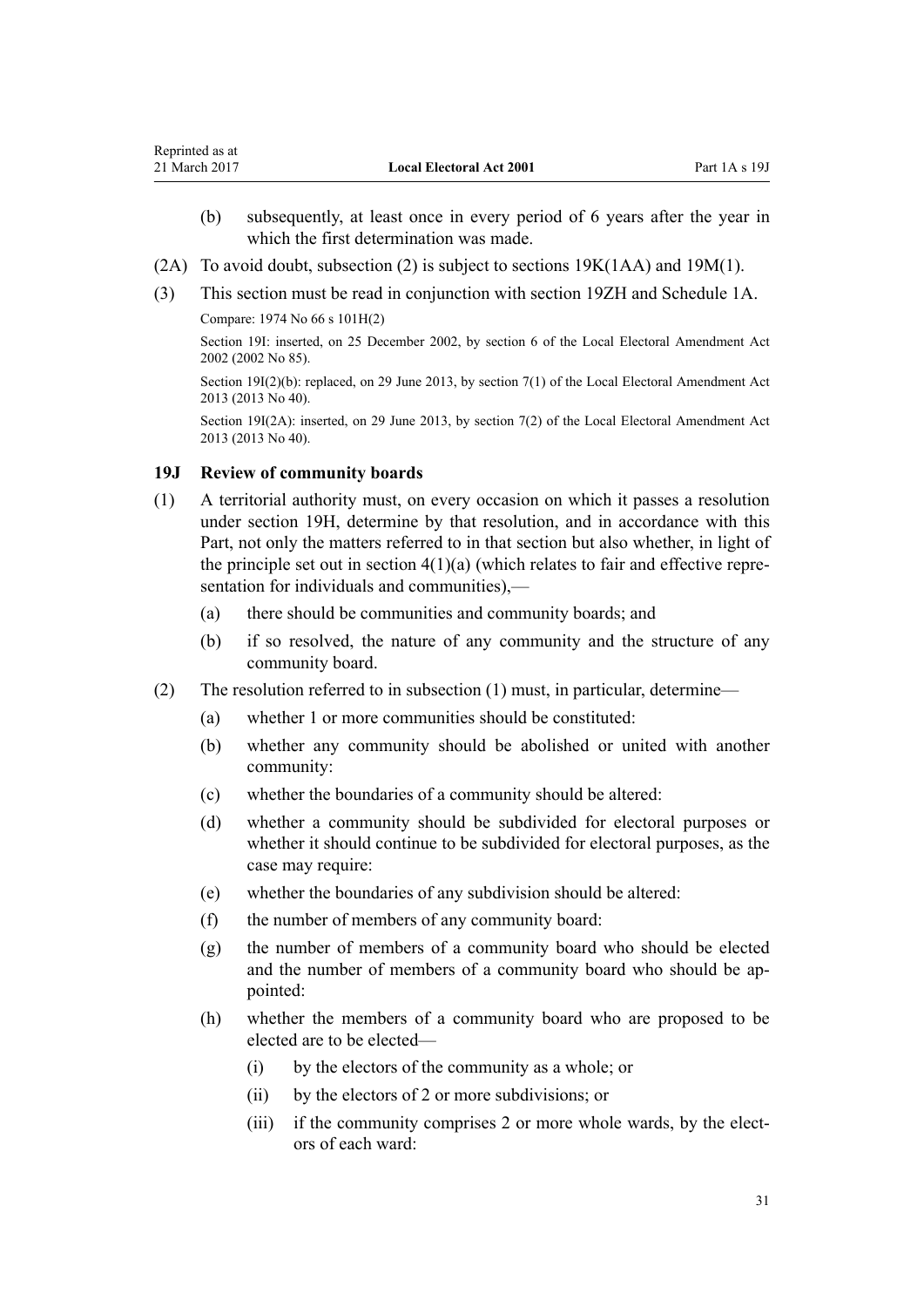- <span id="page-31-0"></span> $(i)$  in any case to which paragraph  $(h)(ii)$  applies,—
	- (i) the proposed name and the proposed boundaries of each subdivision; and
	- (ii) the number of members proposed to be elected by the electors of each subdivision.
- (3) Nothing in this section limits the provisions of [section 19F](#page-27-0).

Compare: 1974 No 66 [s 101ZR\(3\)](http://prd-lgnz-nlb.prd.pco.net.nz/pdflink.aspx?id=DLM417919)

Section 19J: inserted, on 25 December 2002, by [section 6](http://prd-lgnz-nlb.prd.pco.net.nz/pdflink.aspx?id=DLM181420) of the Local Electoral Amendment Act 2002 (2002 No 85).

## **19JA Minor alterations to boundaries by territorial authority**

- (1) A territorial authority may, in accordance with this section, determine by resolution new proposed boundaries of wards, communities, or subdivisions of local board areas or communities of the district of the territorial authority.
- (2) The territorial authority must be satisfied that,—
	- (a) since the existing boundaries of the wards, communities, or subdivisions of local board areas or communities took effect as the basis for election at the last triennial general election, there have been changes at or near those boundaries to the boundaries of 1 or more allotments; and
	- (b) the proposed boundaries of the wards, communities, or subdivisions constitute only minor alterations to the existing boundaries; and
	- (c) the minor alterations will maintain the effective representation of communities of interest affected by the changes to the boundaries of the allotments; and
	- (d) so far as is practicable, the proposed boundaries of the wards, communities, or subdivisions coincide with the boundaries of allotments; and
	- (e) so far as is practicable, ward boundaries coincide with community boundaries (if applicable).
- (3) Every meeting at which the territorial authority deliberates on the proposals contained in the resolution must be open to the public, except as provided by [Part 7](http://prd-lgnz-nlb.prd.pco.net.nz/pdflink.aspx?id=DLM123071) of the Local Government Official Information and Meetings Act 1987.
- (4) The territorial authority must refer the resolution to the Commission, together with the information concerning the communities of interest and population of the district or local board area or community, and the proposed wards, communities, or subdivisions, that is held by the territorial authority and is necessary for the purposes of subsection (6).
- (5) However, the territorial authority must not refer the resolution and information to the Commission after 15 January in the year of a triennial general election.
- (6) On receiving the reference, the Commission must—
	- (a) consider the resolution and information forwarded to it; and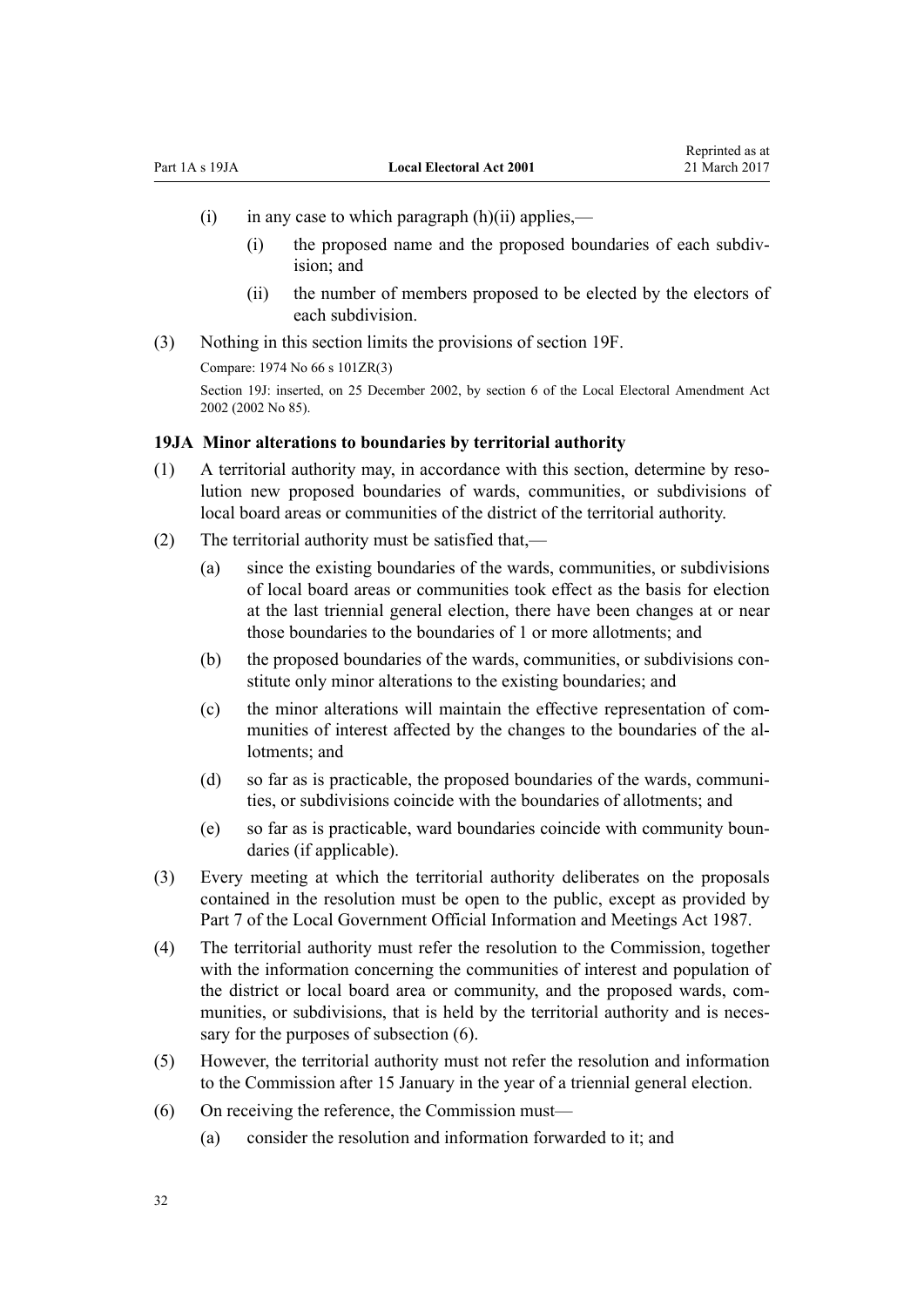- <span id="page-32-0"></span>(b) determine whether to uphold the proposed boundaries of the wards, communities, or subdivisions.
- (7) For the purposes of making its determination, the Commission may make any inquiries that it considers appropriate.
- (8) The Commission may determine to uphold the proposed boundaries only if it is satisfied of the matters specified in subsection (2).
- (9) The Commission must make its determination under subsection (6)(b) before 11 April in the year of the next triennial general election.
- (10) [Section 19S](#page-39-0) applies to the Commission's determination as if it were made under [section 19R\(1\)\(b\),](#page-39-0) and [section 19Y\(3\) to \(6\)](#page-44-0) apply with any necessary modifications.
- (11) A territorial authority must not use this section if the territorial authority—
	- (a) is required to make a resolution under [section 19H](#page-28-0) before the next triennial general election; or
	- (b) has, since the last triennial general election, made a resolution under [sec](#page-28-0)[tion 19H;](#page-28-0) or
	- (c) has, since the last triennial general election, already made a resolution under this section that was upheld by the Commission under subsection  $(6)(b)$ .

Section 19JA: inserted, on 29 June 2013, by [section 8](http://prd-lgnz-nlb.prd.pco.net.nz/pdflink.aspx?id=DLM4803521) of the Local Electoral Amendment Act 2013 (2013 No 40).

Section 19JA(1): amended, on 8 August 2014, by [section 76](http://prd-lgnz-nlb.prd.pco.net.nz/pdflink.aspx?id=DLM5707313) of the Local Government Act 2002 Amendment Act 2014 (2014 No 55).

Section 19JA(2)(a): amended, on 8 August 2014, by [section 76](http://prd-lgnz-nlb.prd.pco.net.nz/pdflink.aspx?id=DLM5707313) of the Local Government Act 2002 Amendment Act 2014 (2014 No 55).

Section 19JA(4): amended, on 8 August 2014, by [section 76](http://prd-lgnz-nlb.prd.pco.net.nz/pdflink.aspx?id=DLM5707313) of the Local Government Act 2002 Amendment Act 2014 (2014 No 55).

#### **19JB Minor alterations to boundaries by regional council**

- (1) A regional council may, in accordance with this section, determine by resolution new proposed boundaries of constituencies of the region of the regional council.
- (2) The regional council must be satisfied that,—
	- (a) since the existing boundaries of the constituencies took effect as the basis for election at the last triennial general election, there have been changes at or near those boundaries to the boundaries of 1 or more allotments; and
	- (b) the proposed boundaries of the constituencies constitute only minor alterations to the existing boundaries; and
	- (c) the minor alterations will maintain the effective representation of communities of interest affected by the changes to the boundaries of the allotments; and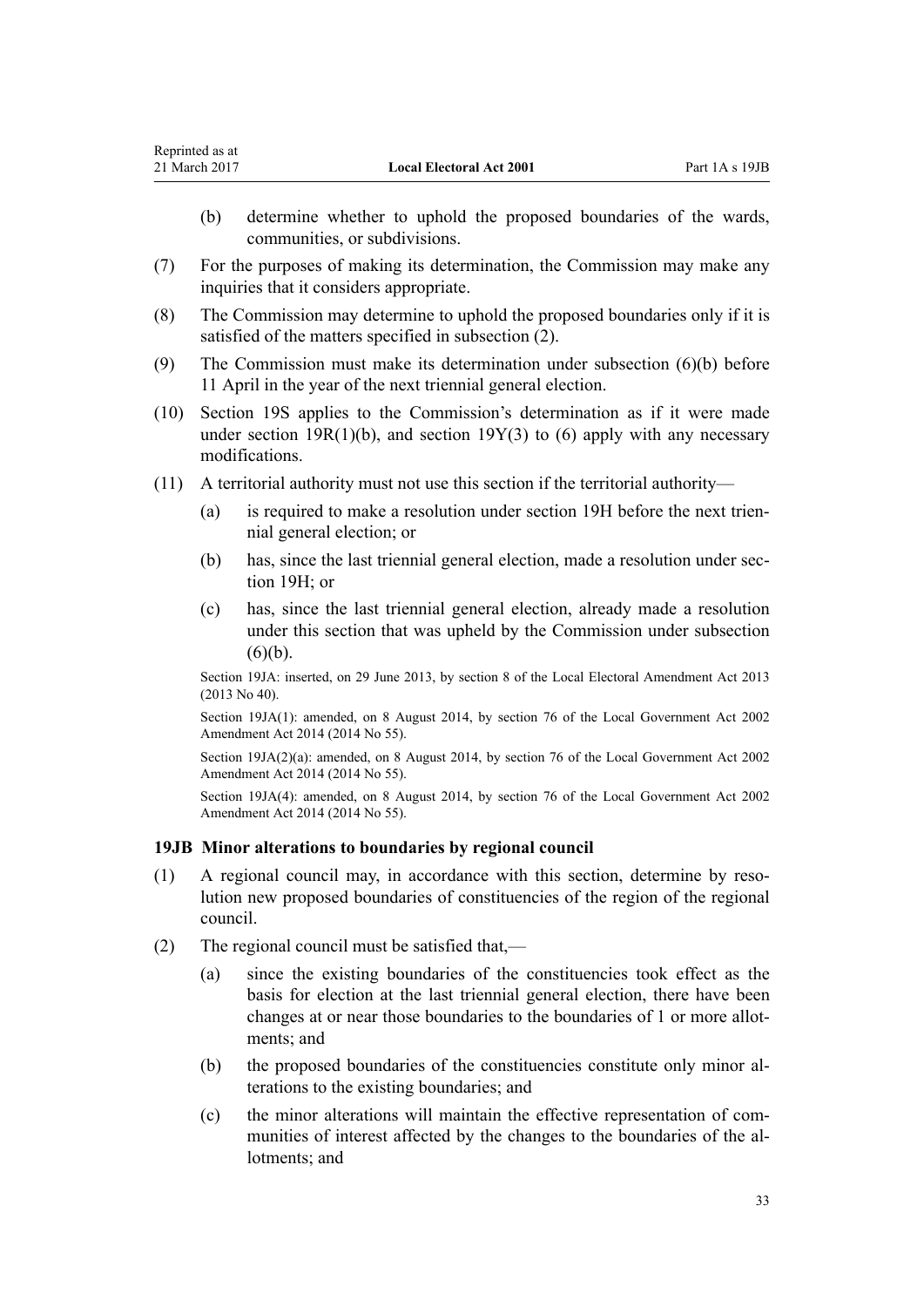| Part 1A s 19JB |                                                                                                                                                                                                                                           | <b>Local Electoral Act 2001</b>                                                                                                                                                                                                                                                                             | Reprinted as at<br>21 March 2017 |
|----------------|-------------------------------------------------------------------------------------------------------------------------------------------------------------------------------------------------------------------------------------------|-------------------------------------------------------------------------------------------------------------------------------------------------------------------------------------------------------------------------------------------------------------------------------------------------------------|----------------------------------|
|                | (d)                                                                                                                                                                                                                                       | so far as is practicable, the proposed boundaries of the constituencies co-<br>incide with the boundaries of allotments; and                                                                                                                                                                                |                                  |
|                | (e)                                                                                                                                                                                                                                       | so far as is practicable, constituency boundaries coincide with the boun-<br>daries of 1 or more territorial authority districts or the boundaries of<br>wards.                                                                                                                                             |                                  |
| (3)            | Every meeting at which the regional council deliberates on the proposals con-<br>tained in the resolution must be open to the public, except as provided by Part 7<br>of the Local Government Official Information and Meetings Act 1987. |                                                                                                                                                                                                                                                                                                             |                                  |
| (4)            |                                                                                                                                                                                                                                           | The regional council must refer the resolution to the Commission, together<br>with the information concerning the communities of interest and population of<br>the region, and the proposed constituencies, that is held by the regional council<br>and is necessary for the purposes of subsection $(6)$ . |                                  |
| (5)            |                                                                                                                                                                                                                                           | However, the regional council must not refer the resolution and information to<br>the Commission after 15 January in the year of a triennial general election.                                                                                                                                              |                                  |
| (6)            |                                                                                                                                                                                                                                           | On receiving the reference, the Commission must—                                                                                                                                                                                                                                                            |                                  |
|                | (a)                                                                                                                                                                                                                                       | consider the resolution and information forwarded to it; and                                                                                                                                                                                                                                                |                                  |
|                | (b)                                                                                                                                                                                                                                       | determine whether to uphold the proposed boundaries of the constituen-<br>cies.                                                                                                                                                                                                                             |                                  |

Representative as a series of

- (7) For the purposes of making its determination, the Commission may make any inquiries that it considers appropriate.
- (8) The Commission may determine to uphold the proposed boundaries only if it is satisfied of the matters specified in subsection (2).
- (9) The Commission must make its determination under subsection (6)(b) before 11 April in the year of the next triennial general election.
- (10) [Section 19S](#page-39-0) applies to the Commission's determination as if it were made under section 19 $R(1)(b)$ , and section 19 $Y(3)$  to (6) apply with any necessary modifications.
- (11) A regional council must not use this section if the regional council—
	- (a) is required to make a resolution under [section 19I](#page-29-0) before the next triennial general election; or
	- (b) has, since the last triennial general election, made a resolution under [sec](#page-29-0)[tion 19I](#page-29-0); or
	- (c) has, since the last triennial general election, already made a resolution under this section that was upheld by the Commission under subsection  $(6)(b)$ .

Section 19JB: inserted, on 29 June 2013, by [section 8](http://prd-lgnz-nlb.prd.pco.net.nz/pdflink.aspx?id=DLM4803521) of the Local Electoral Amendment Act 2013 (2013 No 40).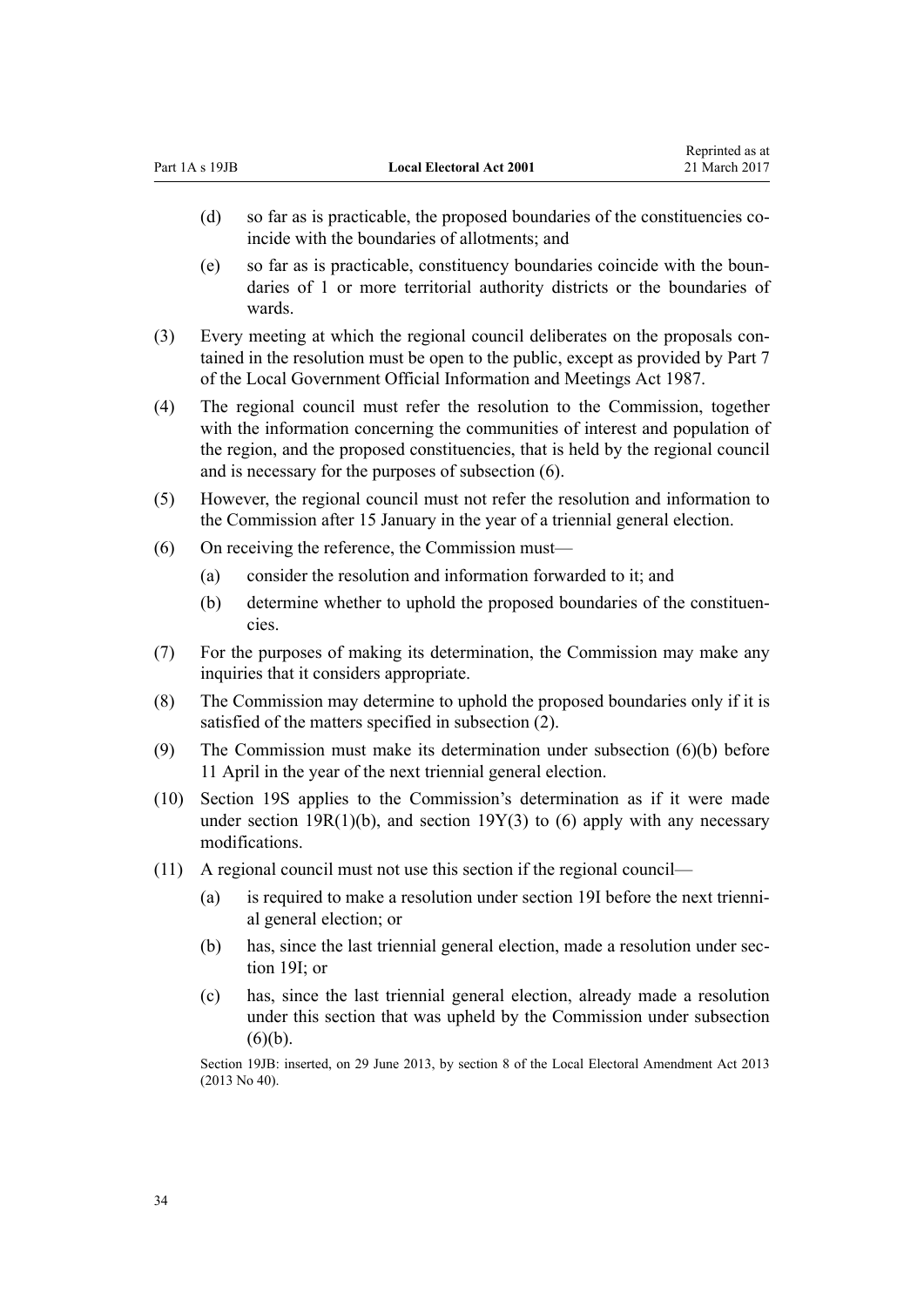#### <span id="page-34-0"></span>**19K Requirements for resolution**

- (1AA) A resolution under [section 19H,](#page-28-0) [19I,](#page-29-0) or [19J](#page-30-0) that affects the next triennial general election of members of a territorial authority, regional council, local board, or community board must be passed no earlier than 1 March of the year before the year of the election.
- (1) Every resolution specified in subsection (3) must include or be accompanied by a description of each proposed ward, constituency, community, or subdivision, and its proposed boundaries, so as to make each proposed ward, constituency, community, or subdivision readily identifiable to the public.
- (2) If any resolution under [section 19H](#page-28-0) or [section 19I](#page-29-0) or [section 19J](#page-30-0) proposes any change to the basis of election, membership, or ward, constituency, community, or subdivision boundaries which applied at the last triennial general election of members of the territorial authority, regional council, local board, or community board, that resolution must include an explanation of the reasons for the proposed change.
- (3) Subsection (1) applies to every resolution under section  $19H(1)(a)(ii)$  or section  $19H(1)(a)(iii)$  or section  $19H(1)(g)$  or section  $19I(1)$  or section  $19J(2)(a)$  or section 19J(2)(b) or section 19J(2)(c) or section 19J(2)(d) or section 19J(2)(e) or section  $19J(2)(h)(iii)$ .

Compare: 1974 No 66 [s 101H\(3\), \(4\)](http://prd-lgnz-nlb.prd.pco.net.nz/pdflink.aspx?id=DLM417687)

Section 19K: inserted, on 25 December 2002, by [section 6](http://prd-lgnz-nlb.prd.pco.net.nz/pdflink.aspx?id=DLM181420) of the Local Electoral Amendment Act 2002 (2002 No 85).

Section 19K(1AA): inserted, on 29 June 2013, by [section 9](http://prd-lgnz-nlb.prd.pco.net.nz/pdflink.aspx?id=DLM4803524) of the Local Electoral Amendment Act 2013 (2013 No 40).

Section 19K(1AA): amended, on 8 August 2014, by [section 76](http://prd-lgnz-nlb.prd.pco.net.nz/pdflink.aspx?id=DLM5707313) of the Local Government Act 2002 Amendment Act 2014 (2014 No 55).

Section 19K(2): amended, on 8 August 2014, by [section 76](http://prd-lgnz-nlb.prd.pco.net.nz/pdflink.aspx?id=DLM5707313) of the Local Government Act 2002 Amendment Act 2014 (2014 No 55).

Section 19K(3): amended, on 8 August 2014, by [section 76](http://prd-lgnz-nlb.prd.pco.net.nz/pdflink.aspx?id=DLM5707313) of the Local Government Act 2002 Amendment Act 2014 (2014 No 55).

#### **19L Distribution of copies of resolution**

If a territorial authority or regional council makes a resolution under [section](#page-28-0) [19H](#page-28-0) or [section 19I](#page-29-0) or [section 19J](#page-30-0), that territorial authority or regional council must, as soon as practicable after making that resolution,—

- (a) send a copy of that resolution to—
	- (i) the Commission; and
	- (ii) the Surveyor-General; and
	- (iii) the Government Statistician; and
	- (iv) the Remuneration Authority; and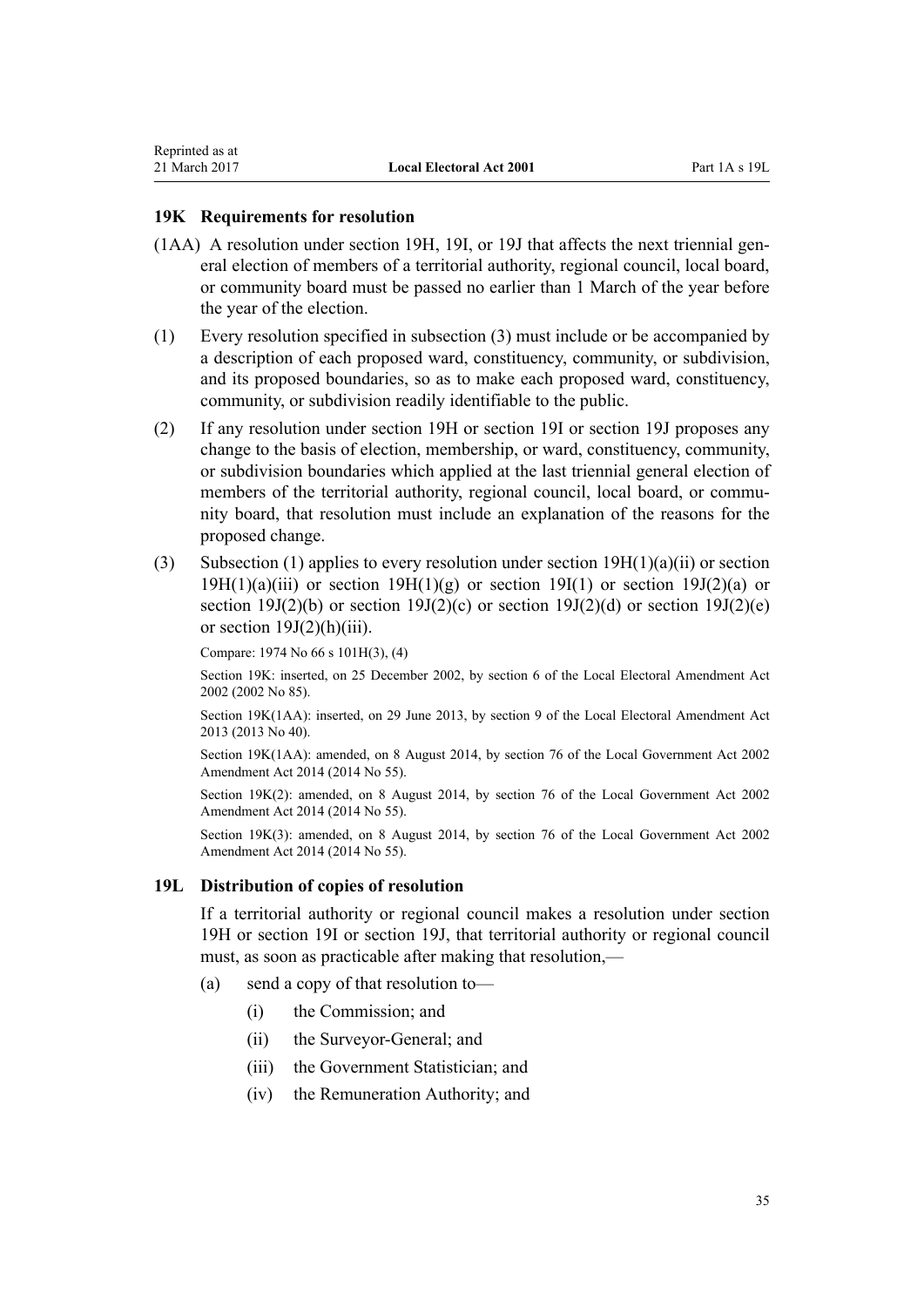- <span id="page-35-0"></span>(b) in the case of a resolution made by a regional council, send a copy of that resolution to every territorial authority whose district or a part of whose district is within the region; and
- (c) in the case of a resolution made by a territorial authority, send a copy of that resolution to any regional council for a region in which the district of the territorial authority or any part of that district is situated.

Compare: 1974 No 66 [s 101I](http://prd-lgnz-nlb.prd.pco.net.nz/pdflink.aspx?id=DLM417691)

Section 19L: inserted, on 25 December 2002, by [section 6](http://prd-lgnz-nlb.prd.pco.net.nz/pdflink.aspx?id=DLM181420) of the Local Electoral Amendment Act 2002 (2002 No 85).

Section 19L(a)(iv): replaced, on 29 June 2013, by [section 10](http://prd-lgnz-nlb.prd.pco.net.nz/pdflink.aspx?id=DLM4803525) of the Local Electoral Amendment Act 2013 (2013 No 40).

## **19M Public notice of proposals and responsibilities in relation to submissions**

- (1) A territorial authority or regional council that makes a resolution under [section](#page-28-0) [19H](#page-28-0) or [section 19I](#page-29-0) or [section 19J](#page-30-0) must, within 14 days after making the resolution (but, in the year immediately before the year of a triennial general election, not later than 8 September), give public notice of the proposals contained in the resolution.
- (2) The public notice must—
	- (a) include a statement about how persons interested in the proposals may inspect the full proposals; and
	- (b) specify the communities of interest considered by the territorial authority or regional council as required by [section 19T](#page-40-0) and [section 19V](#page-41-0) or, as the case may require, [section 19U](#page-41-0) and section 19V; and
	- (c) specify the ratio of population to proposed members for each proposed ward (if any) or constituency or subdivision (if any), and the reasons for those proposals in terms of [section 19V\(2\)](#page-41-0) and, if applicable, section 19V(3); and
	- (d) specify a period of not less than 1 month from the date of the first or only publication of the notice within which persons interested in the resolution may make submissions on the resolution to the territorial authority or regional council.
- (3) A territorial authority or regional council to whom subsection (1) applies must—
	- (a) ensure that any person who makes a submission on the proposal within the period referred to in subsection (2)(d)—
		- (i) is sent a written notice acknowledging receipt of that person's submission; and
		- (ii) is given a reasonable opportunity to be heard by the territorial authority or regional council (if that person so requests); and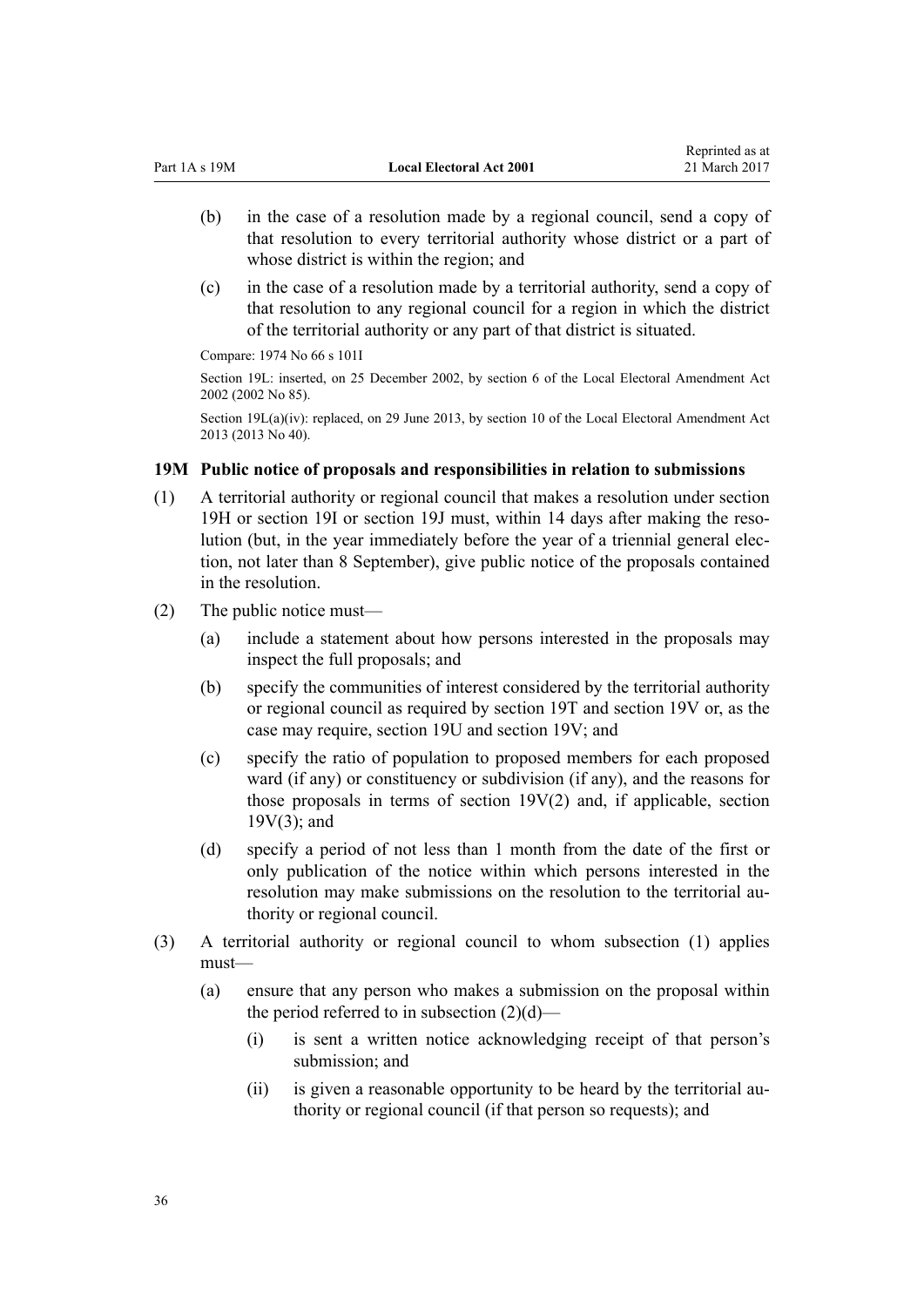- <span id="page-36-0"></span>(b) ensure that the notice given to a person under paragraph (a) contains information—
	- (i) advising that person of that person's opportunity to be heard; and
	- (ii) explaining how that person may exercise that person's opportunity to be heard; and
- (c) ensure that, except as otherwise provided by [Part 7](http://prd-lgnz-nlb.prd.pco.net.nz/pdflink.aspx?id=DLM123071) of the Local Government Official Information and Meetings Act 1987, every meeting at which submissions on a resolution referred to in subsection (1) are heard or at which the territorial authority or regional council deliberates on the proposal is open to the public; and
- (d) subject to the [Local Government Official Information and Meetings Act](http://prd-lgnz-nlb.prd.pco.net.nz/pdflink.aspx?id=DLM122241) [1987](http://prd-lgnz-nlb.prd.pco.net.nz/pdflink.aspx?id=DLM122241), make all written submissions on a resolution of that kind available to the public.

Compare: 1974 No 66 [s 101J\(1\)](http://prd-lgnz-nlb.prd.pco.net.nz/pdflink.aspx?id=DLM417694)

Section 19M: inserted, on 25 December 2002, by [section 6](http://prd-lgnz-nlb.prd.pco.net.nz/pdflink.aspx?id=DLM181420) of the Local Electoral Amendment Act 2002 (2002 No 85).

## **19N Response to submissions**

- (1) The territorial authority or regional council must, within 6 weeks after the end of the period allowed for the making of submissions and specified in the notice given under [section 19M,](#page-35-0)—
	- (a) consider all submissions received and may, by resolution, make such amendments to the resolution made under [section 19H](#page-28-0) or [section 19I](#page-29-0) or [section 19J,](#page-30-0) as the case may be, as it thinks fit; and
	- (b) give public notice of its proposals.
- (2) The public notice must—
	- (a) incorporate any amendments resolved under subsection (1)(a); and
	- (b) state both the reasons for the amendments and the reasons for any rejection of submissions; and
	- (ba) specify the communities of interest considered by the territorial authority (as required by [sections 19T](#page-40-0) and [19V\)](#page-41-0) or regional council (as required by [sections 19U](#page-41-0) and 19V); and
	- (bb) specify the ratio of population to proposed members for each proposed ward, constituency, or subdivision, and the reasons for those proposals in terms of [section 19V\(2\)](#page-41-0) and, if applicable, section 19V(3); and
	- (c) specify the right of appeal conferred by [section 19O,](#page-37-0) including the place and closing date for the receipt of appeals; and
	- (d) if the territorial authority or regional council has amended its proposals under subsection  $(1)(a)$ , specify the right of objection conferred by [sec](#page-38-0)[tion 19P](#page-38-0), including the place and closing date for the receipt of objections.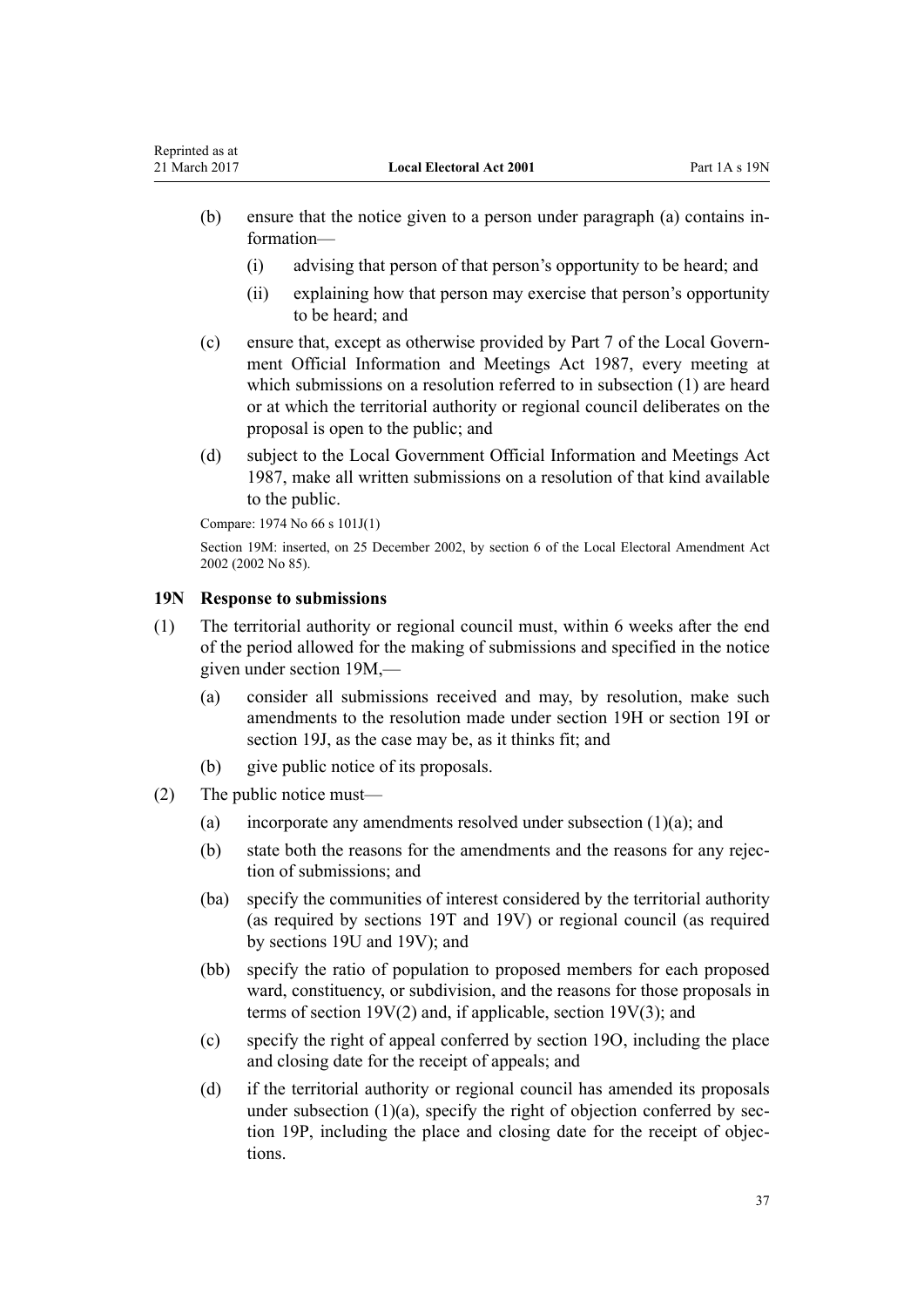- <span id="page-37-0"></span>(3) The territorial authority or regional council by which the public notice was given must—
	- (a) send a copy of that notice to—
		- (i) the Commission; and
		- (ii) the Surveyor-General; and
		- (iii) the Government Statistician; and
		- (iv) the Remuneration Authority; and
	- (b) if that notice was given by a territorial authority, send a copy of that notice to any regional council for a region in which the district of the territorial authority or any part of that district is situated; and
	- (c) if that notice was given by a regional council, send a copy of that notice to every territorial authority whose district or a part of whose district is within the region.

Compare: 1974 No 66 [s 101J\(3\), \(6\)](http://prd-lgnz-nlb.prd.pco.net.nz/pdflink.aspx?id=DLM417694)

Section 19N: inserted, on 25 December 2002, by [section 6](http://prd-lgnz-nlb.prd.pco.net.nz/pdflink.aspx?id=DLM181420) of the Local Electoral Amendment Act 2002 (2002 No 85).

Section 19N(2)(ba): inserted, on 29 June 2013, by [section 11\(1\)](http://prd-lgnz-nlb.prd.pco.net.nz/pdflink.aspx?id=DLM4803526) of the Local Electoral Amendment Act 2013 (2013 No 40).

Section 19N(2)(bb): inserted, on 29 June 2013, by [section 11\(1\)](http://prd-lgnz-nlb.prd.pco.net.nz/pdflink.aspx?id=DLM4803526) of the Local Electoral Amendment Act 2013 (2013 No 40).

Section 19N(3)(a)(iv): replaced, on 29 June 2013, by [section 11\(2\)](http://prd-lgnz-nlb.prd.pco.net.nz/pdflink.aspx?id=DLM4803526) of the Local Electoral Amendment Act 2013 (2013 No 40).

#### **19O Appeals**

- (1) Any person who or organisation (including a local board or community board) that has made submissions on a resolution made under [section 19H](#page-28-0) or [section](#page-29-0) [19I](#page-29-0) or [section 19J](#page-30-0) may lodge a written appeal against the decision of the territorial authority or regional council at the principal office of the territorial authority or regional council on or before the date specified in the public notice of that decision.
- (2) That date—
	- (a) must not be earlier than 1 month after the date of the first or only publication of the public notice; and
	- (b) must not, in a year immediately before the year of a triennial general election, be later than 20 December.
- (3) An appeal lodged under this section—
	- (a) must identify the matters to which the appeal relates:
	- (b) may raise only those matters that were raised in the appellants' submissions.

Compare: 1974 No 66 [s 101J\(4\)](http://prd-lgnz-nlb.prd.pco.net.nz/pdflink.aspx?id=DLM417694)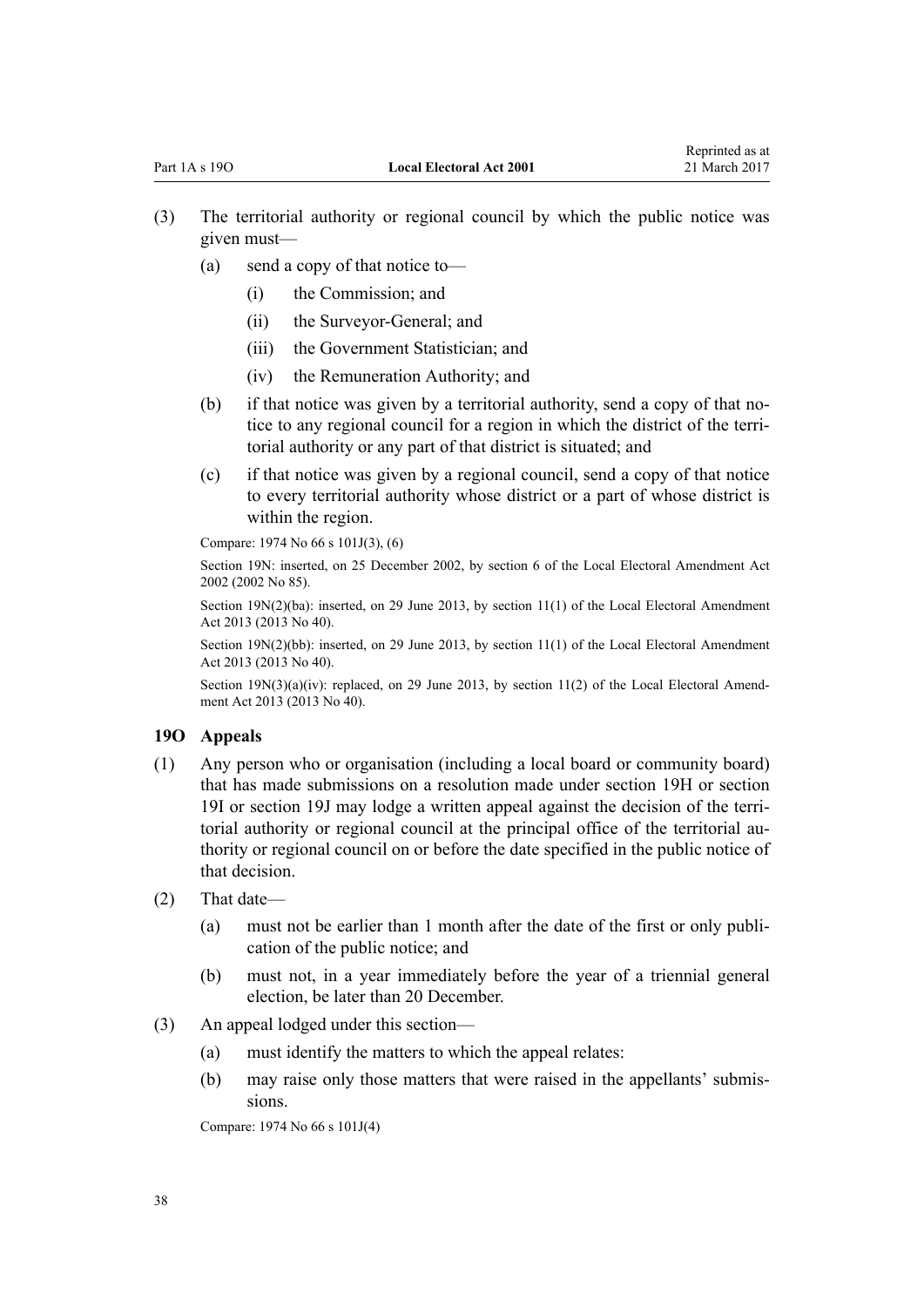<span id="page-38-0"></span>Section 19O: inserted, on 25 December 2002, by [section 6](http://prd-lgnz-nlb.prd.pco.net.nz/pdflink.aspx?id=DLM181420) of the Local Electoral Amendment Act 2002 (2002 No 85).

Section 19O(1): amended, on 8 August 2014, by [section 76](http://prd-lgnz-nlb.prd.pco.net.nz/pdflink.aspx?id=DLM5707313) of the Local Government Act 2002 Amendment Act 2014 (2014 No 55).

### **19P Objections**

- (1) If the territorial authority or regional council has, under section  $19N(1)(a)$ , amended the resolution made by it under [section 19H](#page-28-0) or [section 19I](#page-29-0) or [section](#page-30-0) [19J](#page-30-0), any interested person or organisation (including a local board or community board) may lodge a written objection to the amended resolution at the principal office of the territorial authority or regional council on or before the date specified in the public notice, which date must be the same date as that specified for the closing of receipt of appeals under [section 19O](#page-37-0).
- (2) An objection lodged under this section must identify the matters to which the objection relates.

Compare: 1974 No 66 [s 101J\(5\)](http://prd-lgnz-nlb.prd.pco.net.nz/pdflink.aspx?id=DLM417694)

Section 19P: inserted, on 25 December 2002, by [section 6](http://prd-lgnz-nlb.prd.pco.net.nz/pdflink.aspx?id=DLM181420) of the Local Electoral Amendment Act 2002 (2002 No 85).

Section 19P(1): amended, on 8 August 2014, by [section 76](http://prd-lgnz-nlb.prd.pco.net.nz/pdflink.aspx?id=DLM5707313) of the Local Government Act 2002 Amendment Act 2014 (2014 No 55).

### **19Q Obligation to forward appeals and objections to Commission**

If the territorial authority or regional council receives any appeal under [section](#page-37-0) [19O](#page-37-0) or any objection under section 19P, the territorial authority or regional council must, as soon as practicable, but, in the year of a triennial general election, in no case later than 15 January, forward to the Commission—

- (a) the resolution made under [section 19H](#page-28-0) or [section 19I](#page-29-0) or [section 19J](#page-30-0) and any resolution made under [section 19N\(1\)\(a\)](#page-36-0) that made amendments to the resolution made under section 19H or section 19I or section 19J; and
- (b) a copy of the public notice given under section  $19N(1)(b)$ ; and
- (c) every submission made to the territorial authority or regional council on the resolution made by the territorial authority or regional council under [section 19H](#page-28-0) or [section 19I](#page-29-0) or [section 19J](#page-30-0); and
- (d) every appeal and objection received by the territorial authority or regional council under [section 19O](#page-37-0) or section 19P; and
- (e) such information concerning the communities of interest and population of the district or region or local board area or community, or any proposed ward or constituency or subdivision, as is held by the territorial authority or regional council and is necessary for the purposes of [section](#page-39-0) [19R](#page-39-0).

Compare: 1974 No 66 [s 101J\(7\)](http://prd-lgnz-nlb.prd.pco.net.nz/pdflink.aspx?id=DLM417694)

Section 19Q: inserted, on 25 December 2002, by [section 6](http://prd-lgnz-nlb.prd.pco.net.nz/pdflink.aspx?id=DLM181420) of the Local Electoral Amendment Act 2002 (2002 No 85).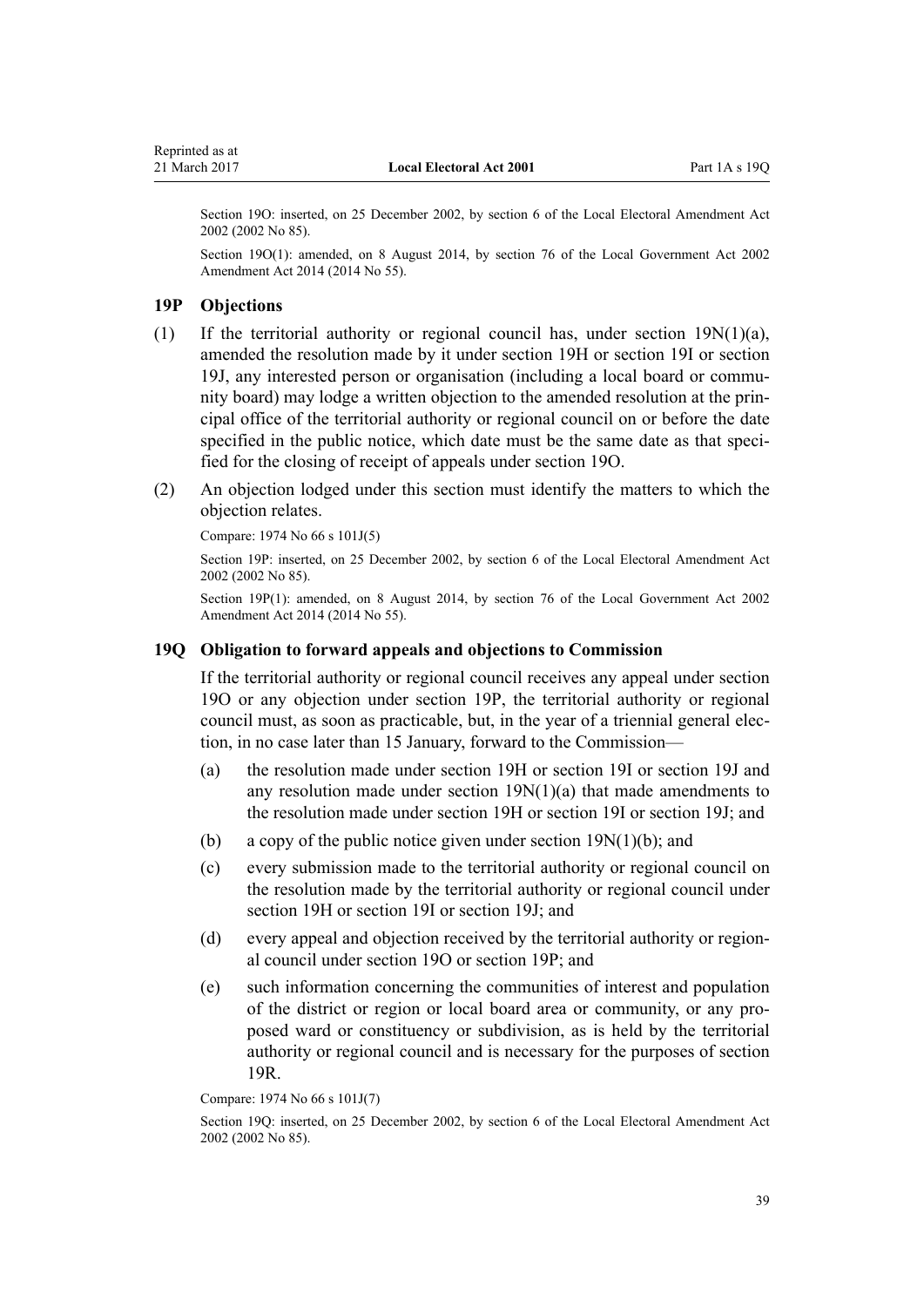<span id="page-39-0"></span>Section 19Q(e): amended, on 8 August 2014, by [section 76](http://prd-lgnz-nlb.prd.pco.net.nz/pdflink.aspx?id=DLM5707313) of the Local Government Act 2002 Amendment Act 2014 (2014 No 55).

### **19R Commission to determine appeals and objections**

- (1) The Commission must—
	- (a) consider the resolutions, submissions, appeals, objections, and information forwarded to it under [section 19Q;](#page-38-0) and
	- (b) subject to [sections 19T](#page-40-0) and [19V](#page-41-0) in the case of a territorial authority, and to [sections 19U](#page-41-0) and 19V in the case of a regional council, determine,—
		- (i) in the case of a territorial authority that has made a resolution under [section 19H,](#page-28-0) the matters specified in that section:
		- (ii) in the case of a regional council that has made a resolution under [section 19I,](#page-29-0) the matters specified in that section:
		- (iii) in the case of a territorial authority that has made a resolution under [section 19J,](#page-30-0) the matters specified in that section.
- (2) For the purposes of making a determination under subsection  $(1)(b)$ , the Commission—
	- (a) may make any enquiries that it considers appropriate; and
	- (b) may hold, but is not obliged to hold, meetings with the territorial authority or regional council or any persons who have lodged an appeal or objection and have indicated a desire to be heard by the Commission in relation to that appeal or objection.
- (3) The Commission must, before 11 April in the year of a triennial general election, complete the duties it is required to carry out under subsection (1).

```
Compare: 1974 No 66 s 101K(1), (2)
```
Section 19R: inserted, on 25 December 2002, by [section 6](http://prd-lgnz-nlb.prd.pco.net.nz/pdflink.aspx?id=DLM181420) of the Local Electoral Amendment Act 2002 (2002 No 85).

## **19S Determination of Commission**

- (1) Notice in writing of every determination made under section 19R(1)(b), setting out the reasons for the determination, must be given by the Commission to the territorial authority or regional council concerned, and by public notice.
- (2) As soon as practicable after the publication of a public notice under subsection (1), the Commission must send a copy of that notice to—
	- (a) the Surveyor-General; and
	- (b) the Government Statistician; and
	- (c) the Remuneration Authority; and
	- (d) the Secretary for Local Government.
- (3) Subject to [Part 2AA](http://prd-lgnz-nlb.prd.pco.net.nz/pdflink.aspx?id=DLM416656) of the Local Government Act 1974 or [Schedule 5](http://prd-lgnz-nlb.prd.pco.net.nz/pdflink.aspx?id=DLM175622) of the Local Government Act 2002, the determination of the Commission made under section 19R(1)(b) is final and comes into force for the next triennial general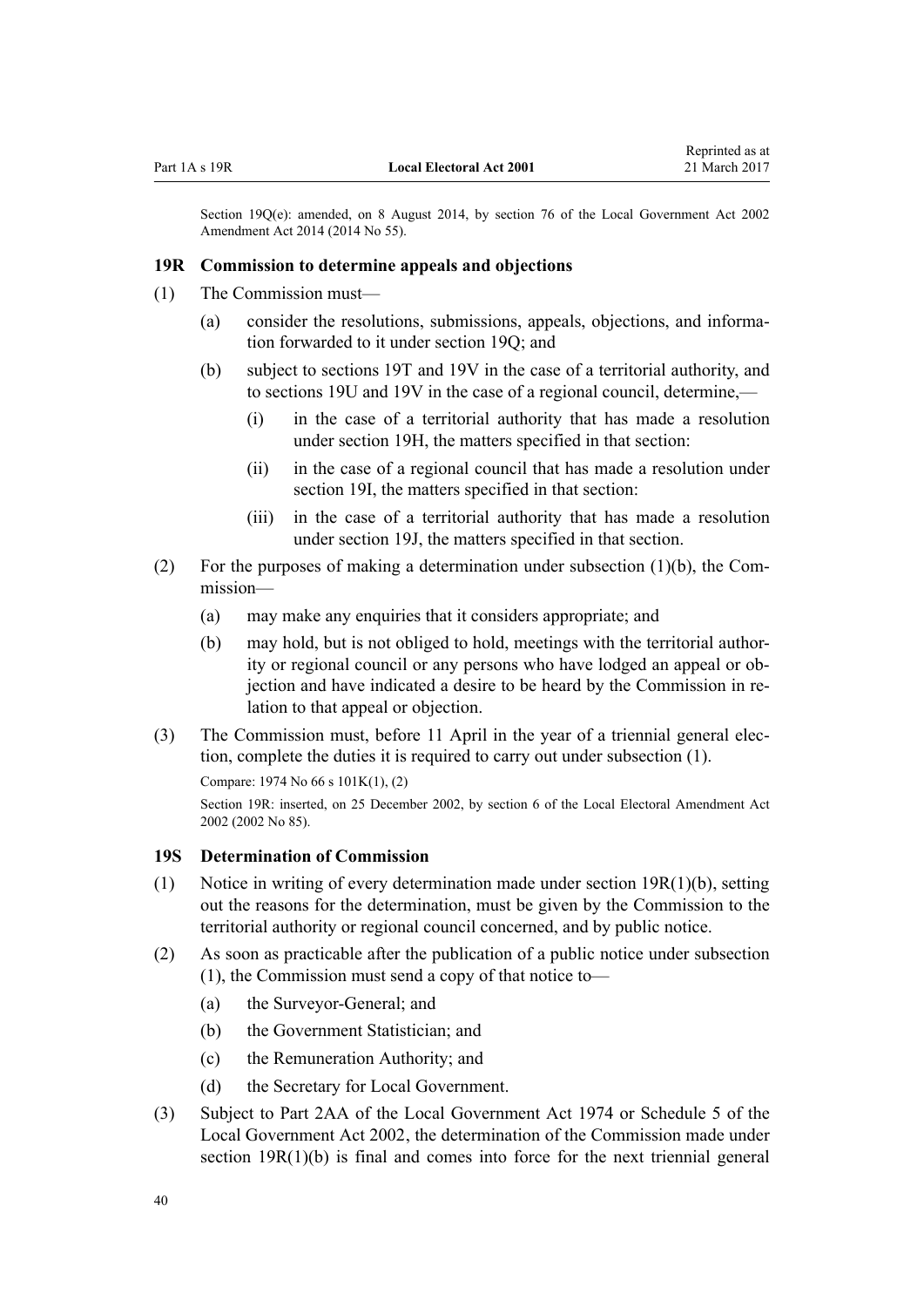<span id="page-40-0"></span>election, and continues in effect until a subsequent determination under this Part comes into effect.

Compare: 1974 No 66 [s 101K\(3\)–\(5\)](http://prd-lgnz-nlb.prd.pco.net.nz/pdflink.aspx?id=DLM417698)

Section 19S: inserted, on 25 December 2002, by [section 6](http://prd-lgnz-nlb.prd.pco.net.nz/pdflink.aspx?id=DLM181420) of the Local Electoral Amendment Act 2002 (2002 No 85).

Section 19S(2)(c): amended, on 29 June 2013, by [section 12](http://prd-lgnz-nlb.prd.pco.net.nz/pdflink.aspx?id=DLM4803527) of the Local Electoral Amendment Act 2013 (2013 No 40).

## **19T Requirement for effective representation and other factors in determination of membership and basis of election of territorial authorities and local boards**

- (1) In determining the matters specified in paragraphs (a) to (d) of [section 19H\(1\)](#page-28-0), the territorial authority and, where appropriate, the Commission must ensure—
	- (a) that the election of members of the territorial authority (other than the mayor), in one of the ways specified in subparagraphs (i) to (iii) of section 19H(1)(a), will provide effective representation of communities of interest within the district; and
	- (b) that ward boundaries coincide with the boundaries of the current statistical meshblock areas determined by Statistics New Zealand and used for parliamentary electoral purposes; and
	- (c) that, so far as is practicable, ward boundaries coincide with any local board area or community boundaries.
- (2) In determining the matters specified in section  $19H(1)(e)$  to (h), the territorial authority and, where appropriate, the Commission must ensure—
	- (a) that the election of members of the local board, in one of the ways specified in section  $19H(1)(f)(i)$  to (iii), will provide effective representation of communities of interest within the local board area; and
	- (b) that the boundaries of subdivisions coincide with the boundaries of the current statistical meshblock areas determined by Statistics New Zealand and used for parliamentary electoral purposes; and
	- (c) that, so far as is practicable, subdivision boundaries coincide with ward boundaries.

Compare: 1974 No 66 [s 101L\(2\), \(4\)](http://prd-lgnz-nlb.prd.pco.net.nz/pdflink.aspx?id=DLM417802)

Section 19T: inserted, on 25 December 2002, by [section 6](http://prd-lgnz-nlb.prd.pco.net.nz/pdflink.aspx?id=DLM181420) of the Local Electoral Amendment Act 2002 (2002 No 85).

Section 19T heading: amended, on 8 August 2014, by [section 76](http://prd-lgnz-nlb.prd.pco.net.nz/pdflink.aspx?id=DLM5707313) of the Local Government Act 2002 Amendment Act 2014 (2014 No 55).

Section 19T(1)(c): amended, on 8 August 2014, by [section 76](http://prd-lgnz-nlb.prd.pco.net.nz/pdflink.aspx?id=DLM5707313) of the Local Government Act 2002 Amendment Act 2014 (2014 No 55).

Section 19T(2): inserted, on 8 August 2014, by [section 76](http://prd-lgnz-nlb.prd.pco.net.nz/pdflink.aspx?id=DLM5707313) of the Local Government Act 2002 Amendment Act 2014 (2014 No 55).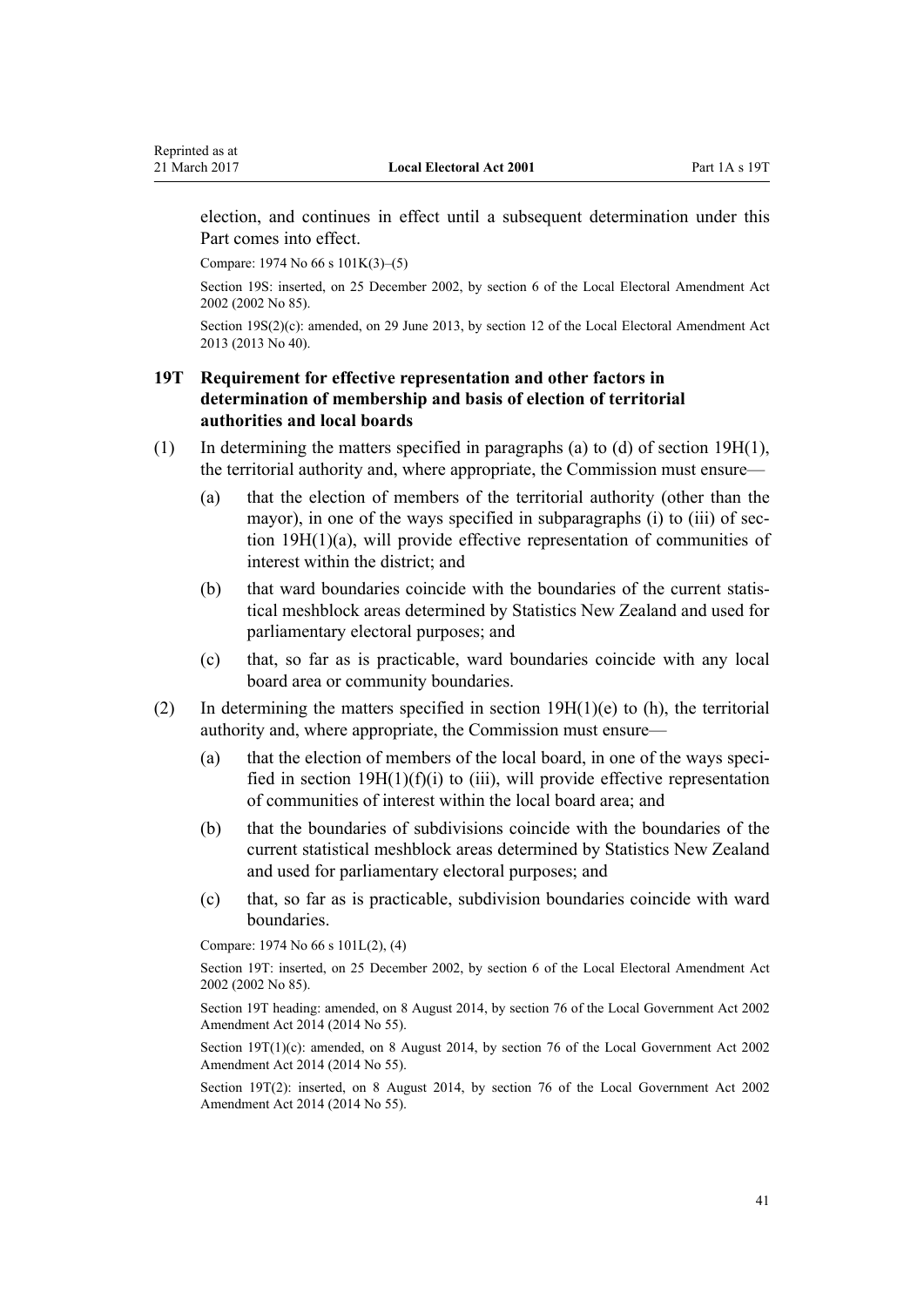## <span id="page-41-0"></span>**19U Requirement for effective representation and other factors in determination of membership and basis of election of regional council**

In determining the matters specified in paragraphs (a) to (c) of section  $19I(1)$ , the regional council and, where appropriate, the Commission must ensure—

- (a) that the number and boundaries of constituencies will provide effective representation of communities of interest within the region; and
- (b) that constituency boundaries coincide with the boundaries of the current statistical meshblock areas determined by Statistics New Zealand and used for parliamentary electoral purposes; and
- (c) that, so far as is practicable, constituency boundaries coincide with the boundaries of 1 or more territorial authority districts or the boundaries of wards.

Compare: 1974 No 66 [s 101L\(1\)](http://prd-lgnz-nlb.prd.pco.net.nz/pdflink.aspx?id=DLM417802)

Section 19U: inserted, on 25 December 2002, by [section 6](http://prd-lgnz-nlb.prd.pco.net.nz/pdflink.aspx?id=DLM181420) of the Local Electoral Amendment Act 2002 (2002 No 85).

## **19V Requirement for fair representation and other factors in determination of membership for wards, constituencies, and subdivisions**

- (1) In determining the number of members to be elected by the electors of any ward or constituency or subdivision, the territorial authority or regional council and, where appropriate, the Commission must ensure that the electors of the ward or constituency or subdivision receive fair representation, having regard to the population of every district or region or local board area or community and every ward or constituency or subdivision within the district or region or local board area or community.
- (2) For the purposes of giving effect to subsection (1), the territorial authority or regional council and, where appropriate, the Commission must ensure that the population of each ward or constituency or subdivision, divided by the number of members to be elected by that ward or constituency or subdivision, produces a figure no more than 10% greater or smaller than the population of the district or region or local board area or community divided by the total number of elected members (other than members elected by the electors of a territorial authority as a whole, if any, and the mayor, if any).
- (3) Despite subsection (2),—
	- (a) if the territorial authority or the Commission considers that 1 or more of the following apply, wards and subdivisions of a local board area or a community may be defined and membership distributed between them in a way that does not comply with subsection (2):
		- $(i)$  non-compliance with subsection  $(2)$  is required for effective representation of communities of interest within island communities or isolated communities situated within the district of the territorial authority; or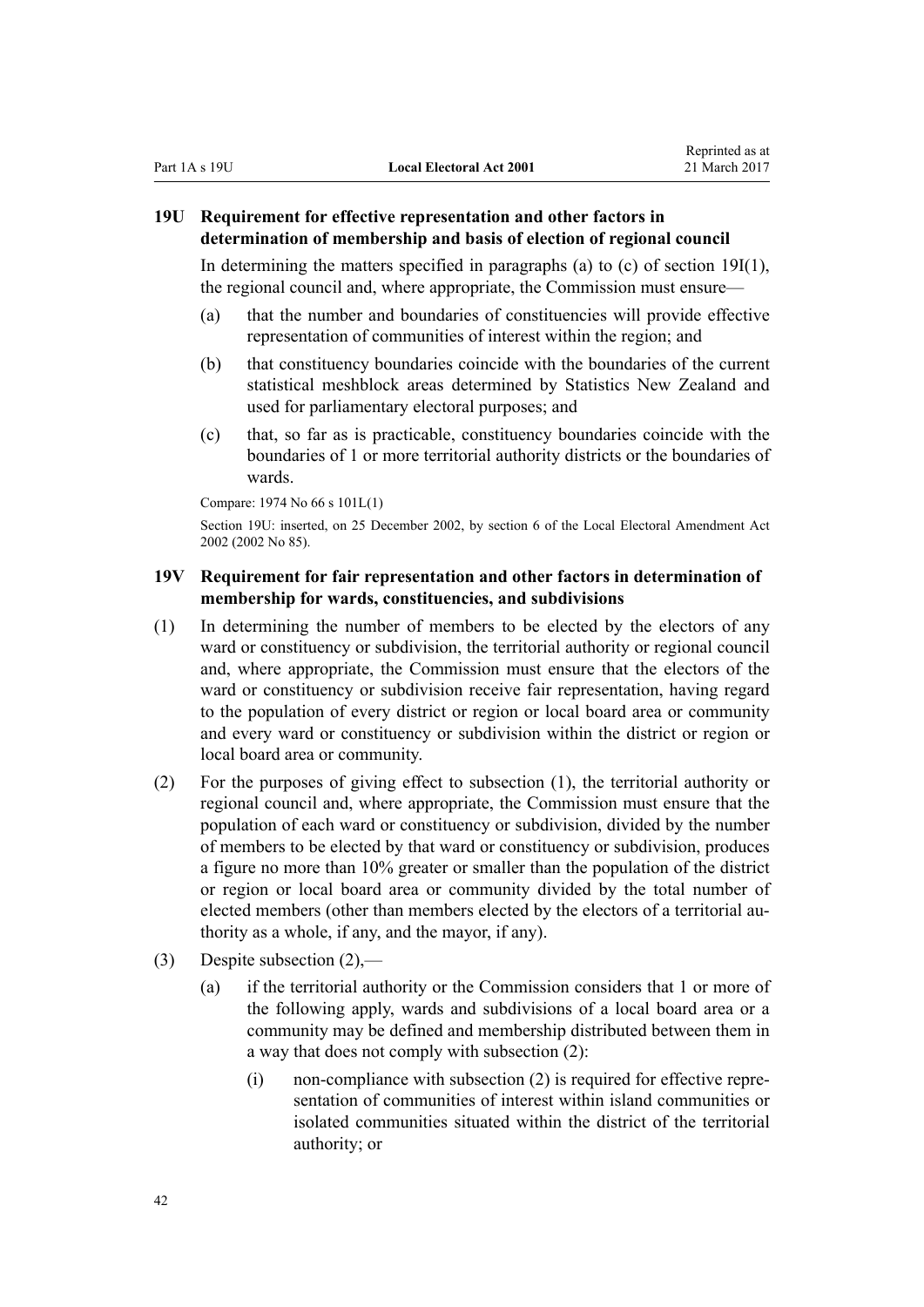- (ii) compliance with subsection (2) would limit effective representation of communities of interest by dividing a community of interest between wards or subdivisions; or
- (iii) compliance with subsection (2) would limit effective representation of communities of interest by uniting within a ward or subdivision 2 or more communities of interest with few commonalities of interest:
- (b) if the regional council or the Commission considers that effective representation of communities of interest so requires, constituencies may be defined and membership distributed between them in a way that does not comply with subsection (2).
- (4) A territorial authority or regional council that decides under subsection (3) not to comply with subsection (2) must refer that decision to the Commission together with the information specified in [section 19Q\(a\) to \(e\).](#page-38-0)
- (5) A reference under subsection (4) must be treated as if it were an appeal against the decision of the territorial authority or regional council, for the purposes of [sections 19R](#page-39-0) (other than subsection (1)(b)), [19S](#page-39-0), and [19Y](#page-44-0), which apply with any necessary modifications.
- (6) On receiving a reference under subsection (4), the Commission must determine, under [section 19R\(1\)](#page-39-0), whether—
	- (a) to uphold the decision of the territorial authority or regional council; or
	- (b) to alter that decision.

Compare: 1974 No 66 [s 101L\(3\)](http://prd-lgnz-nlb.prd.pco.net.nz/pdflink.aspx?id=DLM417802)

Section 19V: inserted, on 25 December 2002, by [section 6](http://prd-lgnz-nlb.prd.pco.net.nz/pdflink.aspx?id=DLM181420) of the Local Electoral Amendment Act 2002 (2002 No 85).

Section 19V(1): amended, on 8 August 2014, by [section 76](http://prd-lgnz-nlb.prd.pco.net.nz/pdflink.aspx?id=DLM5707313) of the Local Government Act 2002 Amendment Act 2014 (2014 No 55).

Section 19V(2): amended, on 8 August 2014, by [section 76](http://prd-lgnz-nlb.prd.pco.net.nz/pdflink.aspx?id=DLM5707313) of the Local Government Act 2002 Amendment Act 2014 (2014 No 55).

Section 19V(2): amended, on 7 July 2004, by [section 7](http://prd-lgnz-nlb.prd.pco.net.nz/pdflink.aspx?id=DLM303173) of the Local Electoral Amendment Act 2004 (2004 No 62).

Section 19V(3)(a): replaced, on 29 June 2013, by [section 13\(1\)](http://prd-lgnz-nlb.prd.pco.net.nz/pdflink.aspx?id=DLM4803528) of the Local Electoral Amendment Act 2013 (2013 No 40).

Section 19V(3)(a): amended, on 8 August 2014, by [section 76](http://prd-lgnz-nlb.prd.pco.net.nz/pdflink.aspx?id=DLM5707313) of the Local Government Act 2002 Amendment Act 2014 (2014 No 55).

Section 19V(4): amended, on 29 June 2013, by [section 13\(2\)](http://prd-lgnz-nlb.prd.pco.net.nz/pdflink.aspx?id=DLM4803528) of the Local Electoral Amendment Act 2013 (2013 No 40).

Section 19V(4): amended, on 29 June 2013, by [section 13\(3\)](http://prd-lgnz-nlb.prd.pco.net.nz/pdflink.aspx?id=DLM4803528) of the Local Electoral Amendment Act 2013 (2013 No 40).

Section 19V(5): amended, on 29 June 2013, by [section 13\(3\)](http://prd-lgnz-nlb.prd.pco.net.nz/pdflink.aspx?id=DLM4803528) of the Local Electoral Amendment Act 2013 (2013 No 40).

Section 19V(6)(a): amended, on 29 June 2013, by [section 13\(3\)](http://prd-lgnz-nlb.prd.pco.net.nz/pdflink.aspx?id=DLM4803528) of the Local Electoral Amendment Act 2013 (2013 No 40).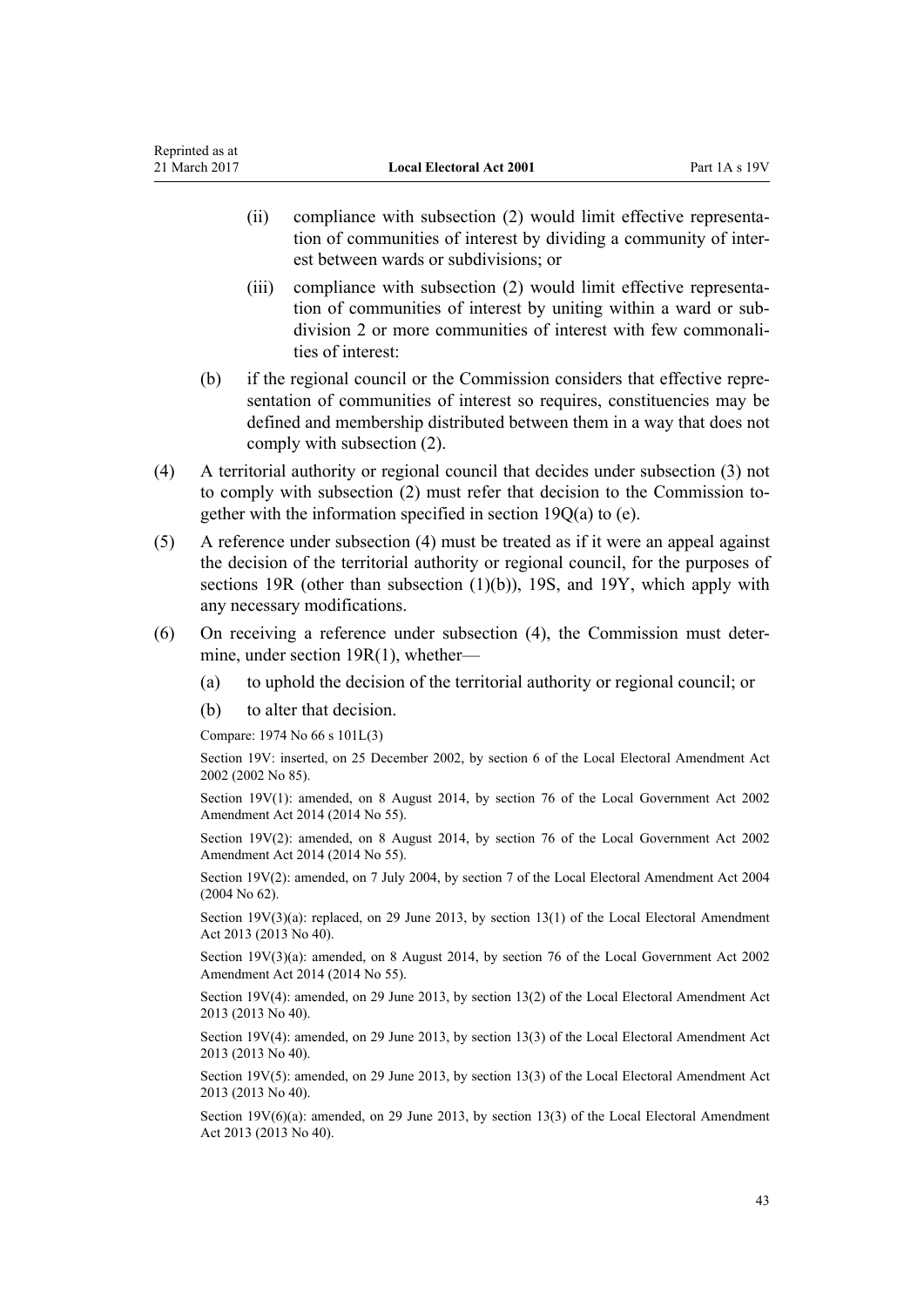#### **19W Factors in determination of matters in relation to community boards**

In determining the matters specified in paragraphs (a) to (i) of section  $19J(2)$ , the territorial authority and, where appropriate, the Commission must ensure—

- (a) that, in the case of the matters specified in paragraphs (a) to (g) of [sec](#page-30-0)[tion 19J\(2\),](#page-30-0) it has regard to such of the criteria as apply to local government reorganisation under the [Local Government Act 1974](http://prd-lgnz-nlb.prd.pco.net.nz/pdflink.aspx?id=DLM415531) or the [Local](http://prd-lgnz-nlb.prd.pco.net.nz/pdflink.aspx?id=DLM170872) [Government Act 2002](http://prd-lgnz-nlb.prd.pco.net.nz/pdflink.aspx?id=DLM170872) as the territorial authority or the Commission considers appropriate in the circumstances; and
- (b) that the election of members of the community board, in one of the ways specified in subparagraphs (i) to (iii) of [section 19J\(2\)\(h\),](#page-30-0) will provide effective representation of communities of interest within the community and fair representation of electors; and
- (c) that the boundaries of every community, and of every subdivision of a community, coincide with the boundaries of the current statistical meshblock areas determined by Statistics New Zealand and used for parliamentary electoral purposes.

Compare: 1974 No 66 [ss 101ZH\(2\),](http://prd-lgnz-nlb.prd.pco.net.nz/pdflink.aspx?id=DLM417883) [101ZL](http://prd-lgnz-nlb.prd.pco.net.nz/pdflink.aspx?id=DLM417896)

Section 19W: inserted, on 25 December 2002, by [section 6](http://prd-lgnz-nlb.prd.pco.net.nz/pdflink.aspx?id=DLM181420) of the Local Electoral Amendment Act 2002 (2002 No 85).

Section 19W(a): amended, on 5 December 2012, by [section 43](http://prd-lgnz-nlb.prd.pco.net.nz/pdflink.aspx?id=DLM4499305) of the Local Government Act 2002 Amendment Act 2012 (2012 No 93).

## **19X Certificate of Government Statistician**

- (1) For the purposes of [sections 19H to 19W](#page-28-0), the certificate of the Government Statistician as to the population of any region, district, local board area, constituency, ward, community, or subdivision or any proposed constituency, ward, community, or subdivision is to be—
	- (a) a certificate of the ordinarily resident population as shown by the figures for the most recently published census (other than the figures for a census carried out in the year before a triennial general election of a territorial authority or regional council or the year in which such an election is to be held); or
	- (b) a certificate of the ordinarily resident population as assessed by the Government Statistician at any later date assessed by the Government Statistician.
- (2) Every territorial authority and every regional council must supply to the Government Statistician such information as may be required by the Government Statistician concerning the definition of any area to which any certificate of the kind referred to in subsection (1) is to relate.

```
Compare: 1974 No 66 s 101L(5)
```
Section 19X: inserted, on 25 December 2002, by [section 6](http://prd-lgnz-nlb.prd.pco.net.nz/pdflink.aspx?id=DLM181420) of the Local Electoral Amendment Act 2002 (2002 No 85).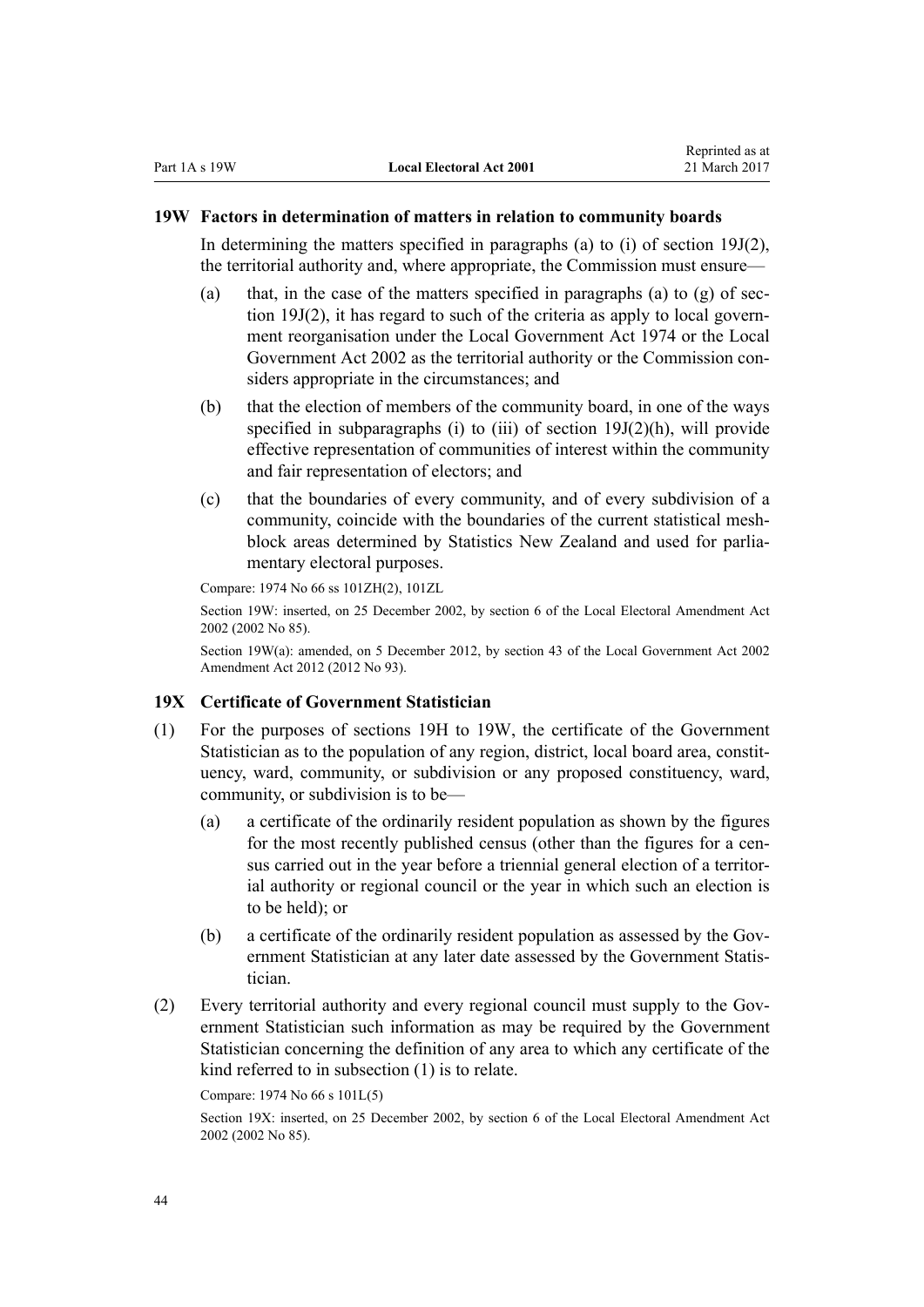<span id="page-44-0"></span>Section 19X(1): amended, on 8 August 2014, by [section 76](http://prd-lgnz-nlb.prd.pco.net.nz/pdflink.aspx?id=DLM5707313) of the Local Government Act 2002 Amendment Act 2014 (2014 No 55).

## **19Y When determinations take effect**

- (1) If there are no submissions on the proposal publicly notified under [section 19M](#page-35-0) by a territorial authority or regional council, or if there are no appeals against, or objections to, a resolution publicly notified under [section 19N\(1\)](#page-36-0) by a territorial authority or a regional council, the proposal or amended proposal, as the case may be, becomes the basis for election at the next triennial general election of the territorial authority or regional council or local board or community board, and continues in effect until a subsequent determination under this Part comes into effect, and the territorial authority or regional council must give public notice accordingly of that basis for election.
- (2) As soon as practicable after the publication of a public notice under subsection (1), the territorial authority or regional council by which that notice was given must—
	- (a) send a copy of that notice to—
		- (i) the Commission; and
		- (ii) the Surveyor-General; and
		- (iii) the Government Statistician; and
		- (iv) the Remuneration Authority; and
		- (v) the Secretary for Local Government; and
	- (b) if that notice was given by a territorial authority, send a copy of that notice to any regional council for a region in which the district of the territorial authority or a part of that district is situated; and
	- (c) if that notice was given by a regional council, send a copy of that notice to every territorial authority whose district or a part of whose district is within the region.
- (3) If a territorial authority or a regional council has, under subsection (1), or the Commission has, under [section 19S\(1\),](#page-39-0) given public notice of the basis of election for the next triennial general election for a territorial authority or regional council or local board or community board, no such basis has effect unless—
	- (a) a description or plan of each ward or constituency or community or subdivision has been sent to the Surveyor-General; and
	- (b) the Surveyor-General, or a person appointed by the Surveyor-General, certifies that the description or plan is sufficient to render the boundaries of each ward or constituency or community or subdivision capable of identification.
- (4) If the description of any ward or constituency or community or subdivision to which subsection (3) applies is defective, but the Surveyor-General, or a person appointed by the Surveyor-General, certifies that it can be amended and the de-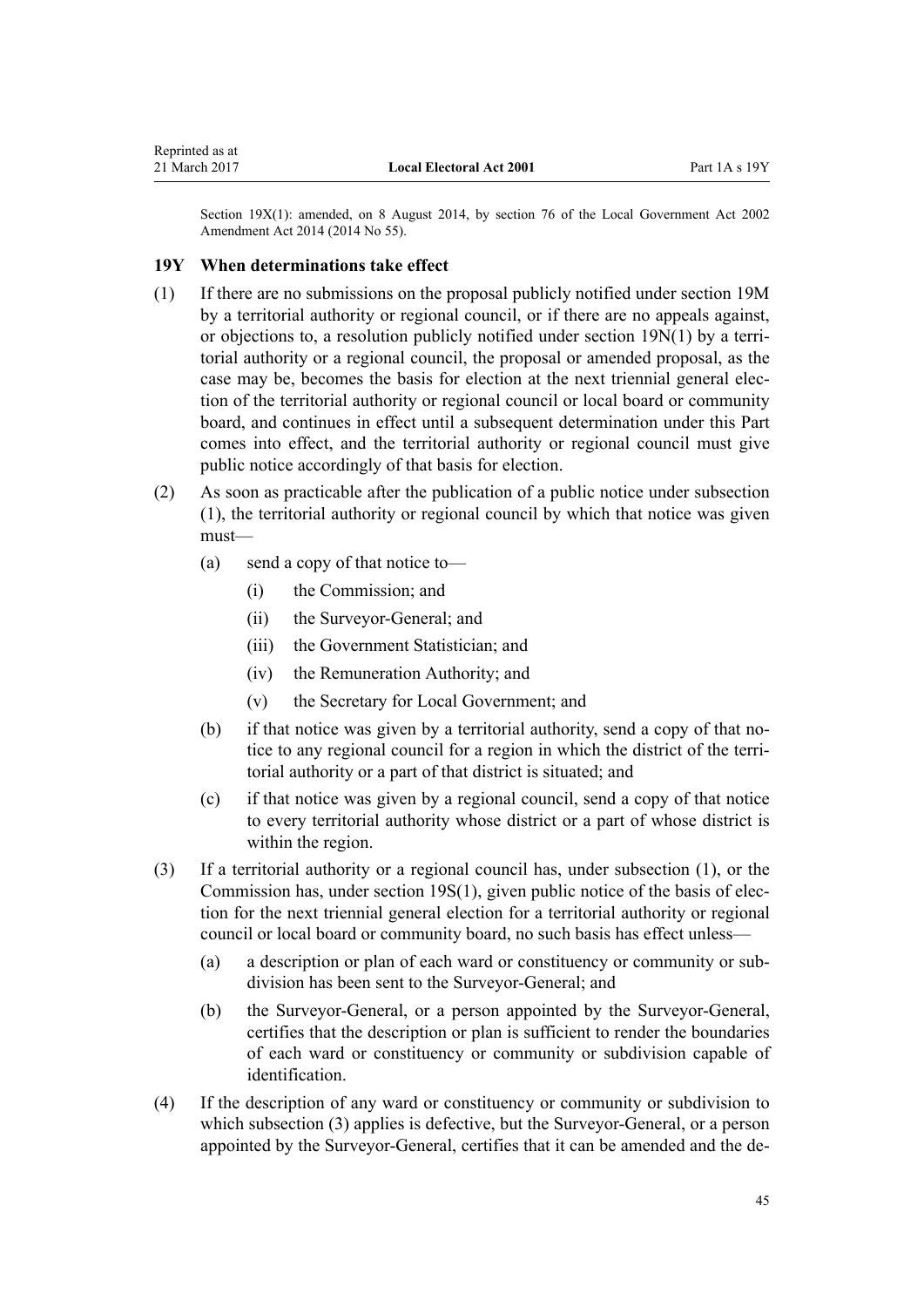<span id="page-45-0"></span>fect overcome without making any change in what was evidently intended to be the area comprised in the description, the description—

- (a) may be so amended by resolution; and
- (b) if so amended, has effect as if the provisions of subsection (3) had been complied with.
- (5) The territorial authority or regional council must reimburse the Commission for any costs incurred by the Commission in obtaining the certificate required by subsection (3) or must meet the cost of the production of that certificate if required to do so by the Surveyor-General.
- (6) The following provisions apply to every determination of the Commission under this section:
	- (a) it is to come into force at the next triennial general election, except so far as may be necessary to provide for that election; and
	- (b) a copy must be kept at the office of the territorial authority or regional council, and must be available for inspection without fee by any person during normal office hours.

Compare: 1974 No 66 [s 101M](http://prd-lgnz-nlb.prd.pco.net.nz/pdflink.aspx?id=DLM417806)

Section 19Y: inserted, on 25 December 2002, by [section 6](http://prd-lgnz-nlb.prd.pco.net.nz/pdflink.aspx?id=DLM181420) of the Local Electoral Amendment Act 2002 (2002 No 85).

Section 19Y(1): amended, on 8 August 2014, by [section 76](http://prd-lgnz-nlb.prd.pco.net.nz/pdflink.aspx?id=DLM5707313) of the Local Government Act 2002 Amendment Act 2014 (2014 No 55).

Section 19Y(2)(a)(iv): amended, on 29 June 2013, by [section 14](http://prd-lgnz-nlb.prd.pco.net.nz/pdflink.aspx?id=DLM4803529) of the Local Electoral Amendment Act 2013 (2013 No 40).

Section 19Y(3): amended, on 8 August 2014, by [section 76](http://prd-lgnz-nlb.prd.pco.net.nz/pdflink.aspx?id=DLM5707313) of the Local Government Act 2002 Amendment Act 2014 (2014 No 55).

#### *Māori wards and Māori constituencies*

Heading: inserted, on 25 December 2002, by [section 6](http://prd-lgnz-nlb.prd.pco.net.nz/pdflink.aspx?id=DLM181420) of the Local Electoral Amendment Act 2002 (2002 No 85).

## **19Z Territorial authority or regional council may resolve to establish Māori wards or Māori constituencies**

- (1) Any territorial authority may resolve that the district be divided into 1 or more Māori wards for electoral purposes.
- (2) Any regional council may resolve that the region be divided into 1 or more Māori constituencies for electoral purposes.
- (3) A resolution under this section,—
	- (a) if made after a triennial general election but no later than 23 November of the year that is 2 years before the next triennial general election, takes effect, subject to paragraph (c), for the purposes of the next triennial general election of the territorial authority or regional council; and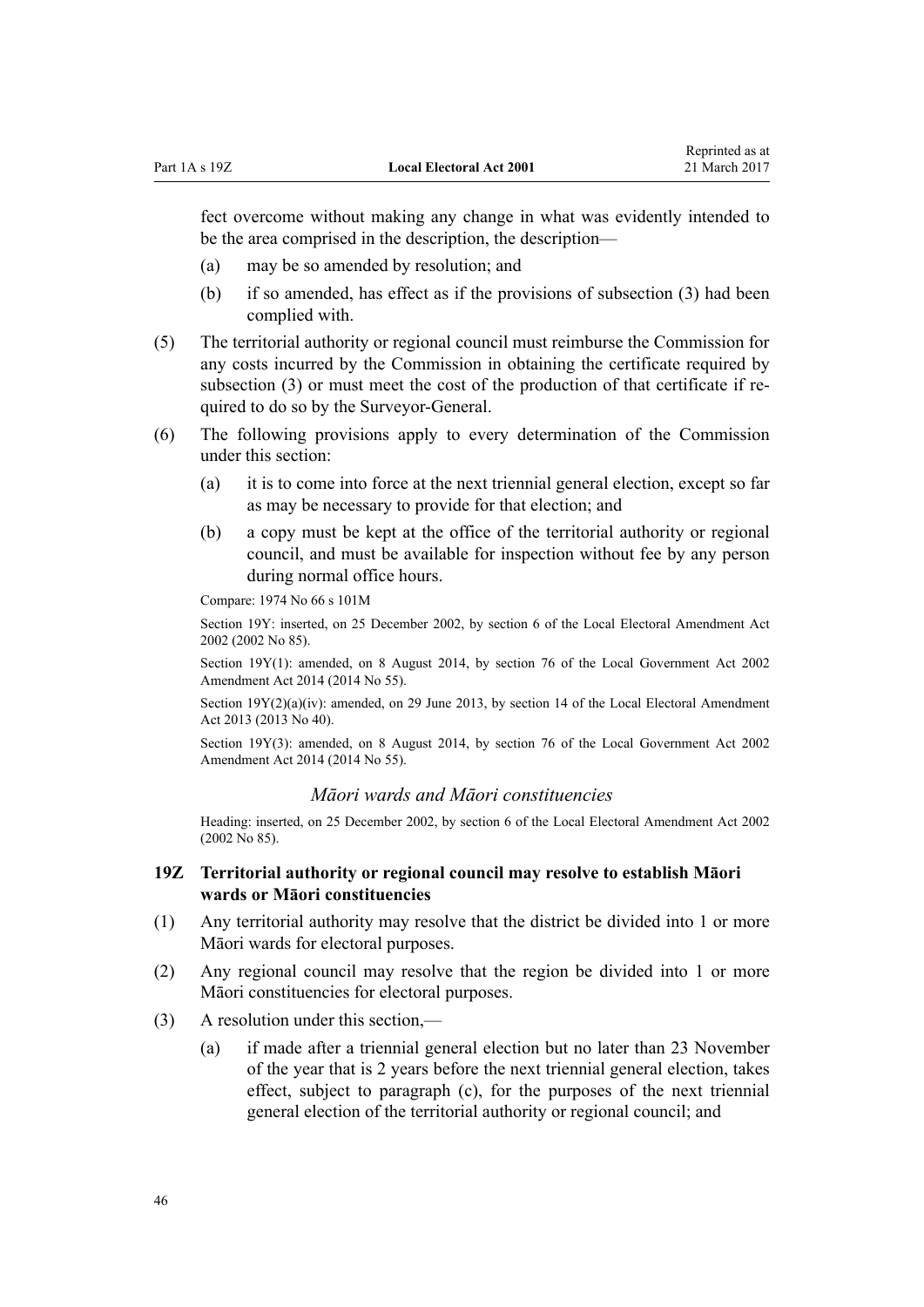- (b) in any other case, takes effect, subject to paragraph (c), for the purposes of the next but one triennial general election; and
- (c) in either case, takes effect for 2 triennial general elections of the territorial authority or regional council, and any associated election, and continues in effect after that until either—
	- (i) a further resolution under this section takes effect; or
	- (ii) a poll of electors of the territorial authority or regional council held under [section 19ZF](#page-50-0) takes effect.
- (4) This section is subject to [section 19ZE](#page-49-0) and to [clauses 2\(5\)](#page-143-0) and [4\(4\)](#page-144-0) of Schedule 1A.
- (5) In this section and in [sections 19ZB to 19ZG](#page-47-0), **associated election**, in relation to any 2 successive triennial general elections of a territorial authority or regional council, means—
	- (a) any election to fill an extraordinary vacancy in the membership of the body concerned that is held—
		- (i) between those elections; or
		- (ii) after the second of those elections but before the subsequent triennial general election:
	- (b) an election of the members of the body concerned under [section 258I](http://prd-lgnz-nlb.prd.pco.net.nz/pdflink.aspx?id=DLM4925979) or [258M](http://prd-lgnz-nlb.prd.pco.net.nz/pdflink.aspx?id=DLM4925985) of the Local Government Act 2002 that is held—
		- (i) between those elections; or
		- (ii) after the second of those elections but before the subsequent triennial general election.

Section 19Z: inserted, on 25 December 2002, by [section 6](http://prd-lgnz-nlb.prd.pco.net.nz/pdflink.aspx?id=DLM181420) of the Local Electoral Amendment Act 2002 (2002 No 85).

Section 19Z(4): amended, on 28 June 2006, by [section 4](http://prd-lgnz-nlb.prd.pco.net.nz/pdflink.aspx?id=DLM373905) of the Local Electoral Amendment Act 2006 (2006 No 25).

Section 19Z(5)(b): amended, on 5 December 2012, by [section 43](http://prd-lgnz-nlb.prd.pco.net.nz/pdflink.aspx?id=DLM4499305) of the Local Government Act 2002 Amendment Act 2012 (2012 No 93).

## **19ZA Public notice of right to demand poll**

- (1) A territorial authority or regional council that passes a resolution under [section](#page-45-0) [19Z](#page-45-0) must give public notice, not later than the required date, of the right to demand, under [section 19ZB](#page-47-0), a poll on the question whether,—
	- (a) in the case of a territorial authority, the district should be divided into 1 or more Māori wards; or
	- (b) in the case of a regional council, the region should be divided into 1 or more Māori constituencies.
- (2) The public notice under subsection (1) must include—
	- (a) notice of the resolution under [section 19Z](#page-45-0); and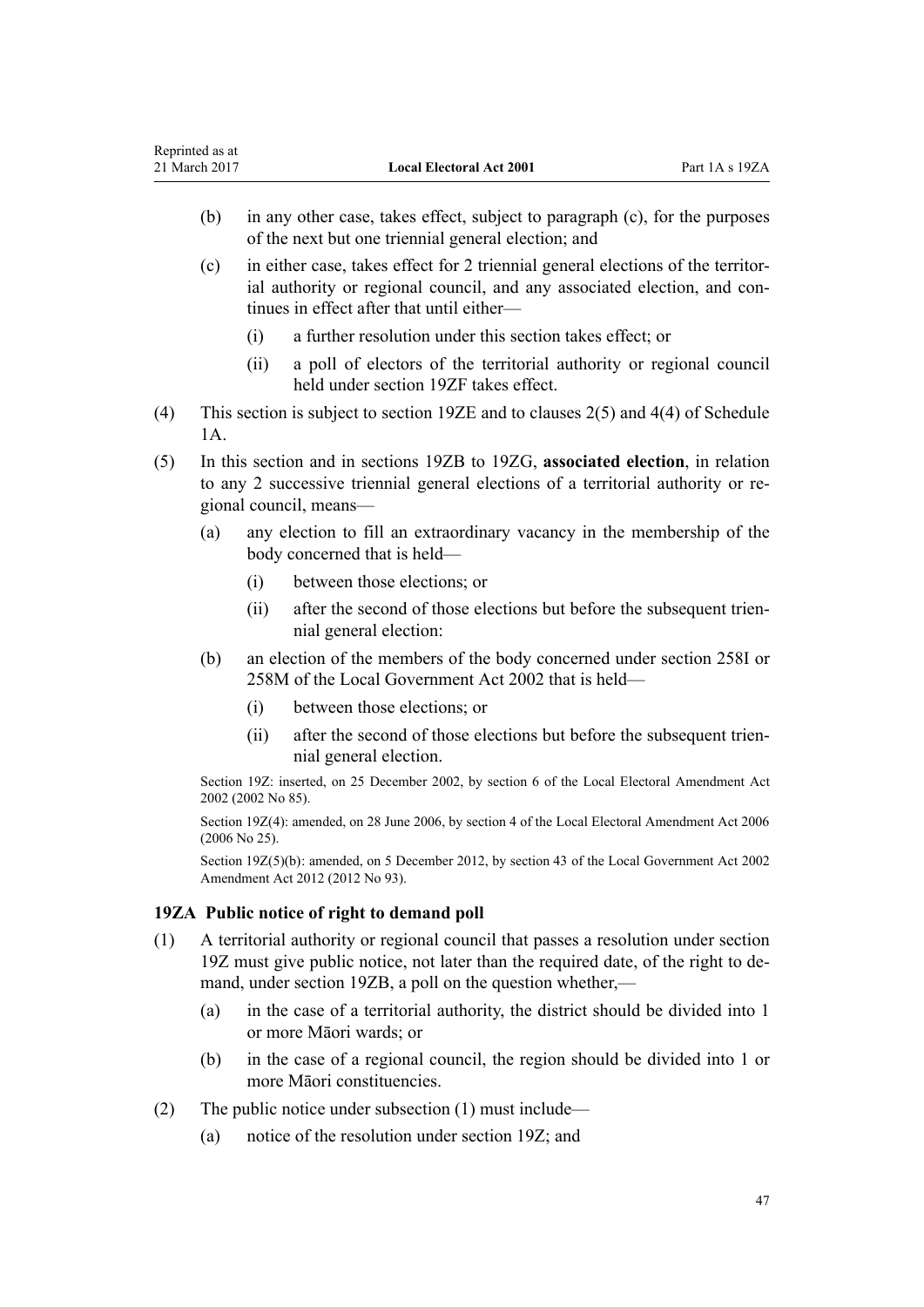- (b) a statement that a poll is required to countermand that resolution.
- <span id="page-47-0"></span>(3) In subsection (1), **required date** means,—
	- (a) in the case of a resolution under [section 19Z](#page-45-0) that is made after a triennial general election but not later than 23 November of the year that is 2 years before the next triennial general election, 30 November in that year:
	- (b) in the case of a resolution under section 19Z that is made at some other time, the date that is 7 days after the date of the resolution.
- (4) This section is subject to [section 19ZE.](#page-49-0)

Section 19ZA: inserted, on 25 December 2002, by [section 6](http://prd-lgnz-nlb.prd.pco.net.nz/pdflink.aspx?id=DLM181420) of the Local Electoral Amendment Act 2002 (2002 No 85).

#### **19ZB Electors may demand poll**

- (1) A specified number of electors of a territorial authority or regional council may, at any time, demand that a poll be held on the question whether,-
	- (a) in the case of a territorial authority, the district should be divided into 1 or more Māori wards; or
	- (b) in the case of a regional council, the region should be divided into 1 or more Māori constituencies.
- (2) This section is subject to [section 19ZE.](#page-49-0)
- (3) In this section and sections 19ZC and [19ZD](#page-49-0),—

demand means a demand referred to in subsection (1)

**specified number of electors**, in relation to a territorial authority or regional council, means a number of electors equal to or greater than 5% of the number of electors enrolled as eligible to vote at the previous triennial general election of the territorial authority or regional council.

Section 19ZB: inserted, on 25 December 2002, by [section 6](http://prd-lgnz-nlb.prd.pco.net.nz/pdflink.aspx?id=DLM181420) of the Local Electoral Amendment Act 2002 (2002 No 85).

#### **19ZC Requirements for valid demand**

- (1) A demand must be made by notice in writing—
	- (a) signed by a specified number of electors; and
	- (b) delivered to the principal office of the territorial authority or regional council.
- (2) An elector may sign a demand and be treated as one of the specified number of electors only if,—
	- (a) in the case of a territorial authority, the name of the elector appears on the electoral roll of the territorial authority; or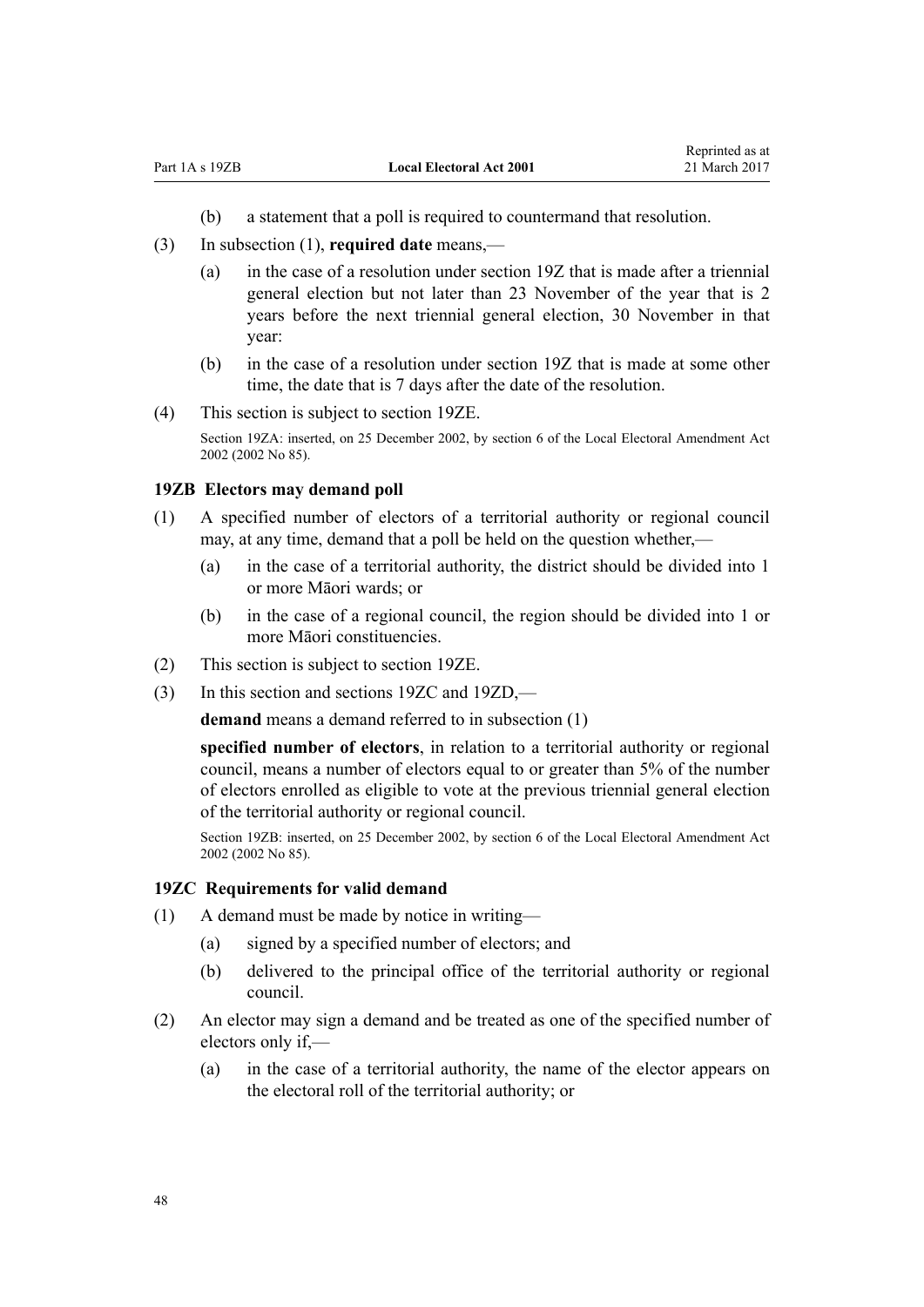| Reprinted as at<br>21 March 2017 |                                                                                                                                                                                                                                       | <b>Local Electoral Act 2001</b>                                                                                                                                                                                                                                                                        | Part 1A s 19ZC |  |
|----------------------------------|---------------------------------------------------------------------------------------------------------------------------------------------------------------------------------------------------------------------------------------|--------------------------------------------------------------------------------------------------------------------------------------------------------------------------------------------------------------------------------------------------------------------------------------------------------|----------------|--|
| (b)                              | in the case of a regional council, the name of the elector appears on the<br>electoral roll of a territorial authority and the elector's address as shown<br>on that roll is within the region; or                                    |                                                                                                                                                                                                                                                                                                        |                |  |
| (c)                              | in a case where the name of an elector does not appear on a roll in ac-<br>cordance with paragraph (a) or paragraph $(b)$ ,—                                                                                                          |                                                                                                                                                                                                                                                                                                        |                |  |
|                                  | (i)                                                                                                                                                                                                                                   | the name of the elector is included on the most recently published<br>electoral roll for any electoral district under the Electoral Act<br>1993 or is currently the subject of a direction by the Electoral<br>Commission under section 115 of that Act (which relates to un-<br>published names); and |                |  |
|                                  | (ii)                                                                                                                                                                                                                                  | the address for which the elector is registered as a parliamentary<br>elector is within the local government area of the territorial au-<br>thority or regional council; or                                                                                                                            |                |  |
| (d)                              | the address given by the elector who signed the demand—                                                                                                                                                                               |                                                                                                                                                                                                                                                                                                        |                |  |
|                                  | (i)                                                                                                                                                                                                                                   | is confirmed by the Electoral Commission as the address at which<br>the elector is registered as a parliamentary elector; and                                                                                                                                                                          |                |  |
|                                  | (ii)                                                                                                                                                                                                                                  | is, if the demand was given to a territorial authority, within the<br>district of the territorial authority; or                                                                                                                                                                                        |                |  |
|                                  | (iii)                                                                                                                                                                                                                                 | is, if the demand was delivered to a regional council, within the<br>region of the regional council; or                                                                                                                                                                                                |                |  |
| (e)                              | the elector has enrolled, or has been nominated, as a ratepayer elector<br>and is qualified to vote as a ratepayer elector in elections of the territor-<br>ial authority or, as the case may require, the regional council.          |                                                                                                                                                                                                                                                                                                        |                |  |
| (3)                              |                                                                                                                                                                                                                                       | Every elector who signs a demand must state, against his or her signature,—                                                                                                                                                                                                                            |                |  |
| (a)                              | the elector's name; and                                                                                                                                                                                                               |                                                                                                                                                                                                                                                                                                        |                |  |
| (b)                              | the address for which the person is qualified as an elector of the territor-<br>ial authority or regional council.                                                                                                                    |                                                                                                                                                                                                                                                                                                        |                |  |
| (4)                              | If a valid demand is received after 21 February in the year before the next tri-<br>ennial general election, the poll required by the demand—                                                                                         |                                                                                                                                                                                                                                                                                                        |                |  |
| (a)                              |                                                                                                                                                                                                                                       | must be held after 21 May in that year; and                                                                                                                                                                                                                                                            |                |  |
| (b)                              |                                                                                                                                                                                                                                       | has effect in accordance with section 19ZG(4) (which provides that the<br>poll has effect for the purposes of the next but one triennial general elec-<br>tion and the subsequent triennial general election).                                                                                         |                |  |
| (5)                              | The chief executive of the territorial authority or regional council must, as soon<br>as practicable, give notice to the electoral officer of every valid demand for a<br>poll made in accordance with section 19ZB and this section. |                                                                                                                                                                                                                                                                                                        |                |  |
| (6)                              | This section is subject to section 19ZE.                                                                                                                                                                                              |                                                                                                                                                                                                                                                                                                        |                |  |
| 2002 (2002 No 85).               |                                                                                                                                                                                                                                       | Section 19ZC: inserted, on 25 December 2002, by section 6 of the Local Electoral Amendment Act                                                                                                                                                                                                         |                |  |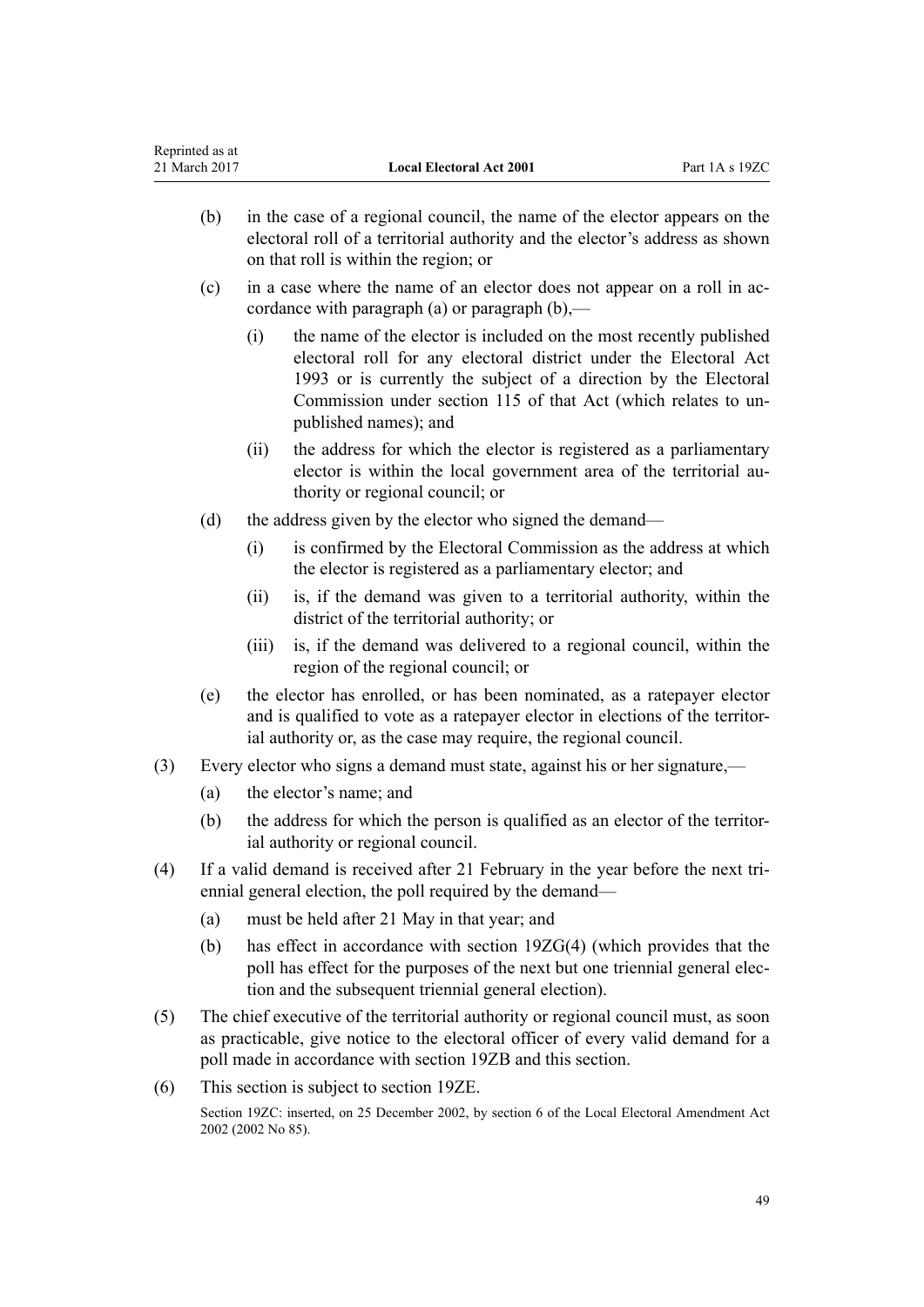<span id="page-49-0"></span>Section  $19ZC(2)(c)(i)$ : amended, on 1 July 2012, by [section 58\(4\)](http://prd-lgnz-nlb.prd.pco.net.nz/pdflink.aspx?id=DLM3367693) of the Electoral (Administration) Amendment Act 2011 (2011 No 57).

Section 19ZC(2)(d)(i): amended, on 21 March 2017, by [section 114](http://prd-lgnz-nlb.prd.pco.net.nz/pdflink.aspx?id=DLM6963887) of the Electoral Amendment Act 2017 (2017 No 9).

Section 19ZC(4): amended, on 26 March 2015, by [section 4](http://prd-lgnz-nlb.prd.pco.net.nz/pdflink.aspx?id=DLM6403308) of the Local Electoral Amendment Act 2015 (2015 No 19).

#### **19ZD Territorial authority or regional council may resolve to hold poll**

- (1) A territorial authority or regional council may, at any time, resolve that a poll be held on the question whether,—
	- (a) in the case of a territorial authority, the district should be divided into 1 or more Māori wards; or
	- (b) in the case of a regional council, the region should be divided into 1 or more Māori constituencies.
- (2) A resolution under subsection (1) may, but need not, specify the date on which the poll is to be held.
- (3) The date specified for the holding of a poll must not be a date that would require deferral of the poll under [section 138A.](#page-132-0)
- (4) The chief executive of the territorial authority or regional council must give notice to the electoral officer under subsection (1),—
	- (a) if no date for the holding of the poll is specified in the resolution, as soon as is practicable:
	- (b) if a date for the holding of the poll is specified in the resolution, at an appropriate time that will enable the poll to be conducted in accordance with [section 19ZF\(3\)](#page-50-0).
- (5) This section is subject to section 19ZE.

Section 19ZD: inserted, on 25 December 2002, by [section 6](http://prd-lgnz-nlb.prd.pco.net.nz/pdflink.aspx?id=DLM181420) of the Local Electoral Amendment Act 2002 (2002 No 85).

## **19ZE Limitation on division into Māori wards or Māori constituencies**

[Sections 19Z to 19ZD](#page-45-0) do not apply, in relation to a territorial authority or regional council, if—

- (a) a poll on the proposal described in [section 19ZB](#page-47-0) or section 19ZD held under [section 19ZF](#page-50-0) took effect at the previous triennial general election of the territorial authority or regional council or takes effect at the next triennial general election of the territorial authority or regional council; or
- (b) another enactment requires that the district be divided into 1 or more Māori wards or the region be divided into 1 or more Māori constituencies.

Section 19ZE: inserted, on 25 December 2002, by [section 6](http://prd-lgnz-nlb.prd.pco.net.nz/pdflink.aspx?id=DLM181420) of the Local Electoral Amendment Act 2002 (2002 No 85).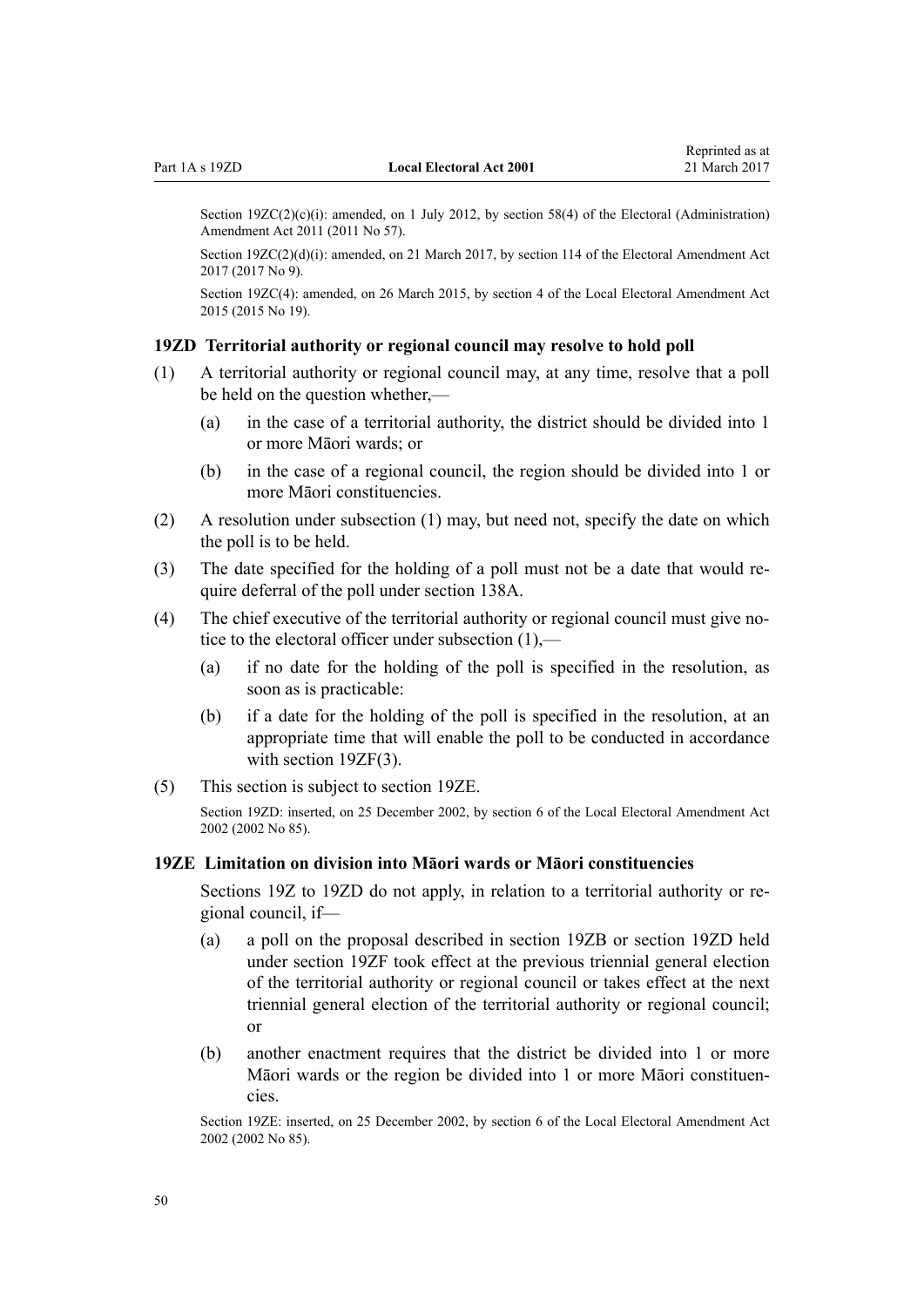### <span id="page-50-0"></span>**19ZF Poll of electors**

- (1) If the electoral officer for a territorial authority or regional council receives notice under [section 19ZC\(5\)](#page-47-0) or [section 19ZD\(4\),](#page-49-0) the electoral officer must, as soon as practicable after receiving that notice, give public notice of the poll under [section 52](#page-73-0).
- (2) Despite subsection (1), if an electoral officer for a territorial authority or regional council receives 1 or more notices under both [section 19ZC\(5\)](#page-47-0) and [sec](#page-49-0)[tion 19ZD\(4\)](#page-49-0), or more than 1 notice under either section, in any period between 2 triennial general elections, the polls required to be taken under each notice may, to the extent that those polls would, if combined, take effect at the same general election, and if it is practicable to combine those polls, be combined.
- (3) A poll held under this section must be held not later than 89 days after the date on which—
	- (a) the notice referred to in subsection (1) is received; or
	- (b) the last notice referred to in subsection (2) is received.
- (4) Subsection (3) is subject to subsection (2), [section 19ZC\(4\)](#page-47-0), and [section 138A.](#page-132-0)
- (5) Every poll under this section that is held in conjunction with a triennial general election or held after that date but not later than 21 May in the year immediately before the year in which the next triennial general election is to be held determines whether, for the next 2 triennial general elections for the territorial authority or regional council and any associated election,—
	- (a) the district of the territorial authority is to be divided into 1 or more Māori wards; or
	- (b) the region of the regional council is to be divided into 1 or more Māori constituencies.
- (6) Every poll under this section that is held at some other time determines whether, for the next but one triennial general election and the following triennial general election for the territorial authority or regional council and any associated election,—
	- (a) the district of the territorial authority is to be divided into 1 or more Māori wards; or
	- (b) the region of the regional council is to be divided into 1 or more Māori constituencies.
- (7) Subsections (5) and (6) are subject to [clauses 2\(5\)](#page-143-0) and [4\(4\)](#page-144-0) of Schedule 1A.

Section 19ZF: inserted, on 25 December 2002, by [section 6](http://prd-lgnz-nlb.prd.pco.net.nz/pdflink.aspx?id=DLM181420) of the Local Electoral Amendment Act 2002 (2002 No 85).

Section 19ZF(3): amended, on 26 March 2015, by [section 5](http://prd-lgnz-nlb.prd.pco.net.nz/pdflink.aspx?id=DLM6403309) of the Local Electoral Amendment Act 2015 (2015 No 19).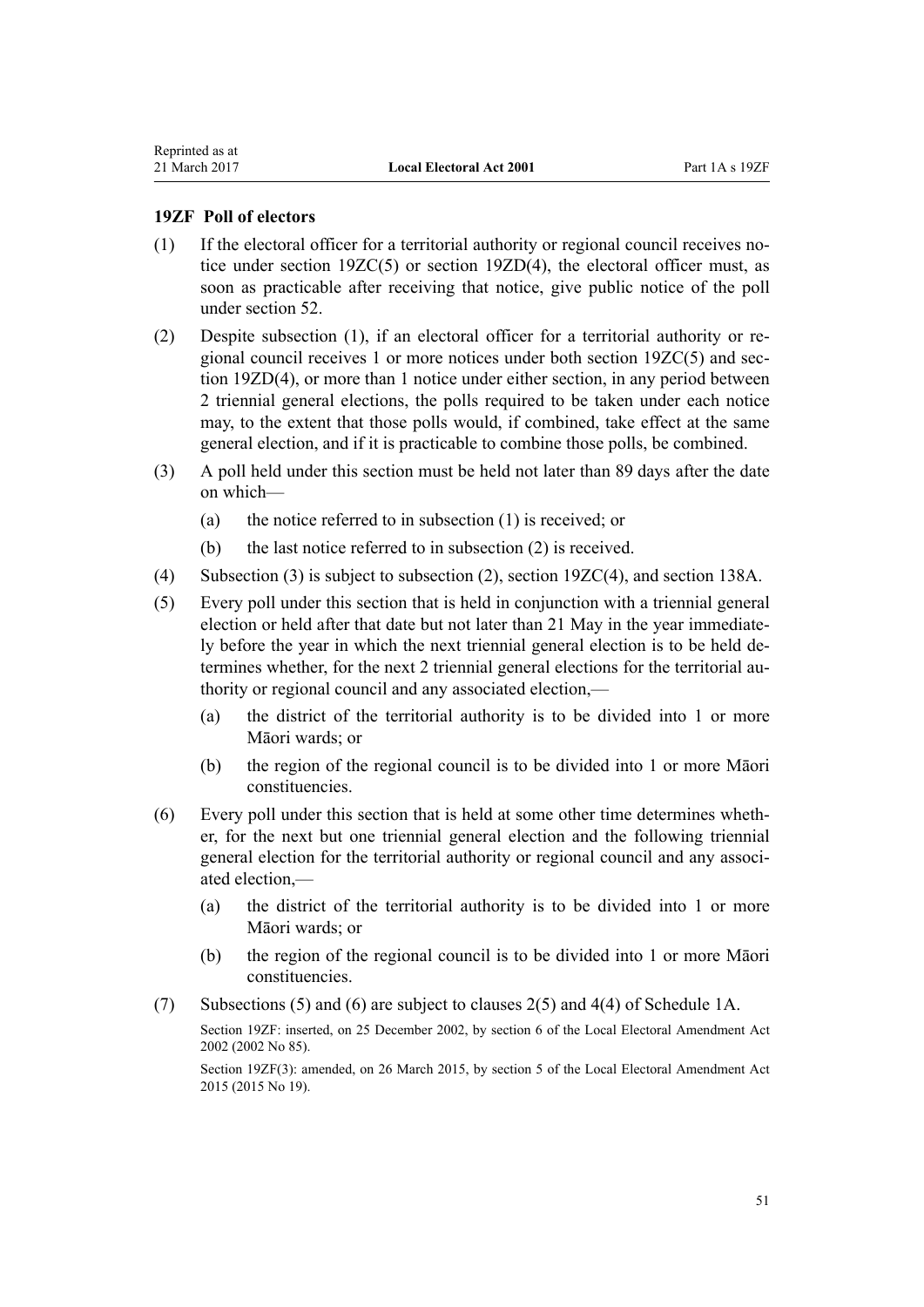#### <span id="page-51-0"></span>**19ZG Effect of poll**

- (1) Subsection (2) applies to a poll held in conjunction with a triennial general election or held after that election but not later than 21 May in the year immediately before the year in which the next triennial general election is to be held.
- (2) If the result of a poll to which this subsection applies requires the division of the district of a territorial authority into 1 or more Māori wards, or the division of the region of a regional council into 1 or more Māori constituencies, that district or region must be divided into those wards or constituencies, as the case requires,—
	- (a) in the case of a territorial authority, for the next 2 triennial general elections of the territorial authority, and any associated election; and
	- (b) in the case of a regional council, for the next 2 triennial general elections of the regional council, and any associated election; and
	- (c) for all subsequent triennial general elections, elections to fill extraordinary vacancies, and elections called under [section 258I](http://prd-lgnz-nlb.prd.pco.net.nz/pdflink.aspx?id=DLM4925979) or [258M](http://prd-lgnz-nlb.prd.pco.net.nz/pdflink.aspx?id=DLM4925985) of the Local Government Act 2002, until a further resolution under [section 19Z](#page-45-0) takes effect or a further poll held under [section 19ZF](#page-50-0) takes effect, whichever occurs first.
- (3) Subsection (4) applies to a poll held at some other time.
- (4) If the result of a poll to which this subsection applies requires the division of a territorial authority into 1 or more Māori wards, or the division of the region of a regional council into 1 or more Māori constituencies, that district or region must be divided into those wards or constituencies, as the case requires,—
	- (a) in the case of a territorial authority, for the next but one triennial general election and the following triennial general election of the territorial authority, and any associated election; and
	- (b) in the case of a regional council, for the next but one triennial general election and the following triennial general election of the regional council, and any associated election; and
	- (c) for all subsequent triennial general elections, elections to fill extraordinary vacancies, and elections called under [section 258I](http://prd-lgnz-nlb.prd.pco.net.nz/pdflink.aspx?id=DLM4925979) or [258M](http://prd-lgnz-nlb.prd.pco.net.nz/pdflink.aspx?id=DLM4925985) of the Local Government Act 2002, until a further resolution under [section 19Z](#page-45-0) takes effect or a further poll held under [section 19ZF](#page-50-0) takes effect, whichever occurs first.
- (5) This section is subject to [clauses 2\(5\)](#page-143-0) and [4\(4\)](#page-144-0) of Schedule 1A.

Section 19ZG: inserted, on 25 December 2002, by [section 6](http://prd-lgnz-nlb.prd.pco.net.nz/pdflink.aspx?id=DLM181420) of the Local Electoral Amendment Act 2002 (2002 No 85).

Section 19ZG(2)(c): amended, on 5 December 2012, by [section 43](http://prd-lgnz-nlb.prd.pco.net.nz/pdflink.aspx?id=DLM4499305) of the Local Government Act 2002 Amendment Act 2012 (2012 No 93).

Section 19ZG(4)(c): amended, on 5 December 2012, by [section 43](http://prd-lgnz-nlb.prd.pco.net.nz/pdflink.aspx?id=DLM4499305) of the Local Government Act 2002 Amendment Act 2012 (2012 No 93).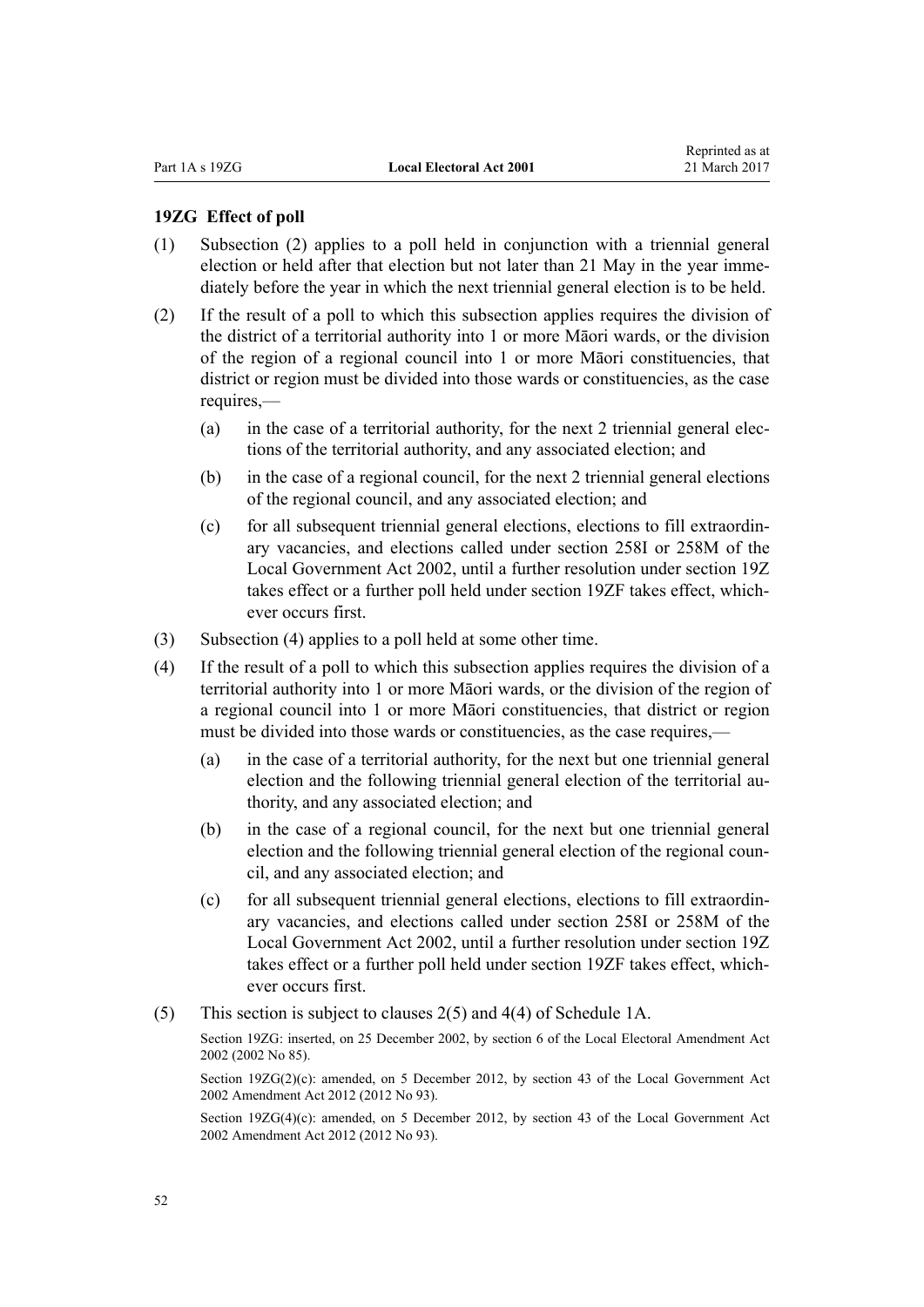Reprinted as at

If, for the purpose of a triennial general election,—

- (a) a district of a territorial authority is required to be divided into 1 or more Māori wards; or
- (b) a region of a regional council is required to be divided into 1 or more Māori constituencies,—

the provisions of this Part (other than those of [sections 19B,](#page-24-0) [19G](#page-27-0), and [19J](#page-30-0), and those of this section) are subject to the provisions of [Schedule 1A](#page-142-0).

Section 19ZH: inserted, on 25 December 2002, by [section 6](http://prd-lgnz-nlb.prd.pco.net.nz/pdflink.aspx?id=DLM181420) of the Local Electoral Amendment Act 2002 (2002 No 85).

## *Guidelines*

Heading: inserted, on 25 December 2002, by [section 6](http://prd-lgnz-nlb.prd.pco.net.nz/pdflink.aspx?id=DLM181420) of the Local Electoral Amendment Act 2002 (2002 No 85).

## **19ZI Guidelines in relation to reviews of representation or minor alterations to boundaries**

- (1) The Commission must issue guidelines identifying factors and considerations for territorial authorities or regional councils to take into account in making determinations under any of the provisions of [sections 19H to 19JB](#page-28-0) and [Schedule](#page-142-0) [1A](#page-142-0).
- (2) The Commission may, from time to time, amend or revoke any guidelines issued under subsection (1).
- (3) Any guidelines issued under subsection (1) may relate to territorial authorities or regional councils generally or to a specific class of territorial authorities or regional councils.
- (4) The Commission must, as soon as practicable after issuing any guidelines under subsection (1),—
	- (a) send a copy of those guidelines to every territorial authority and every regional council; and
	- (b) publish in the *Gazette* a notice—
		- (i) stating that the guidelines have been issued; and
		- (ii) naming the place or places at which copies of the guidelines are available for inspection free of charge or for purchase or both.
- (5) The Commission must ensure that, so long as the guidelines remain in force, copies of the guidelines are available—
	- (a) for inspection by members of the public free of charge; and
	- (b) for supply to members of the public either free of charge or for purchase at a reasonable price.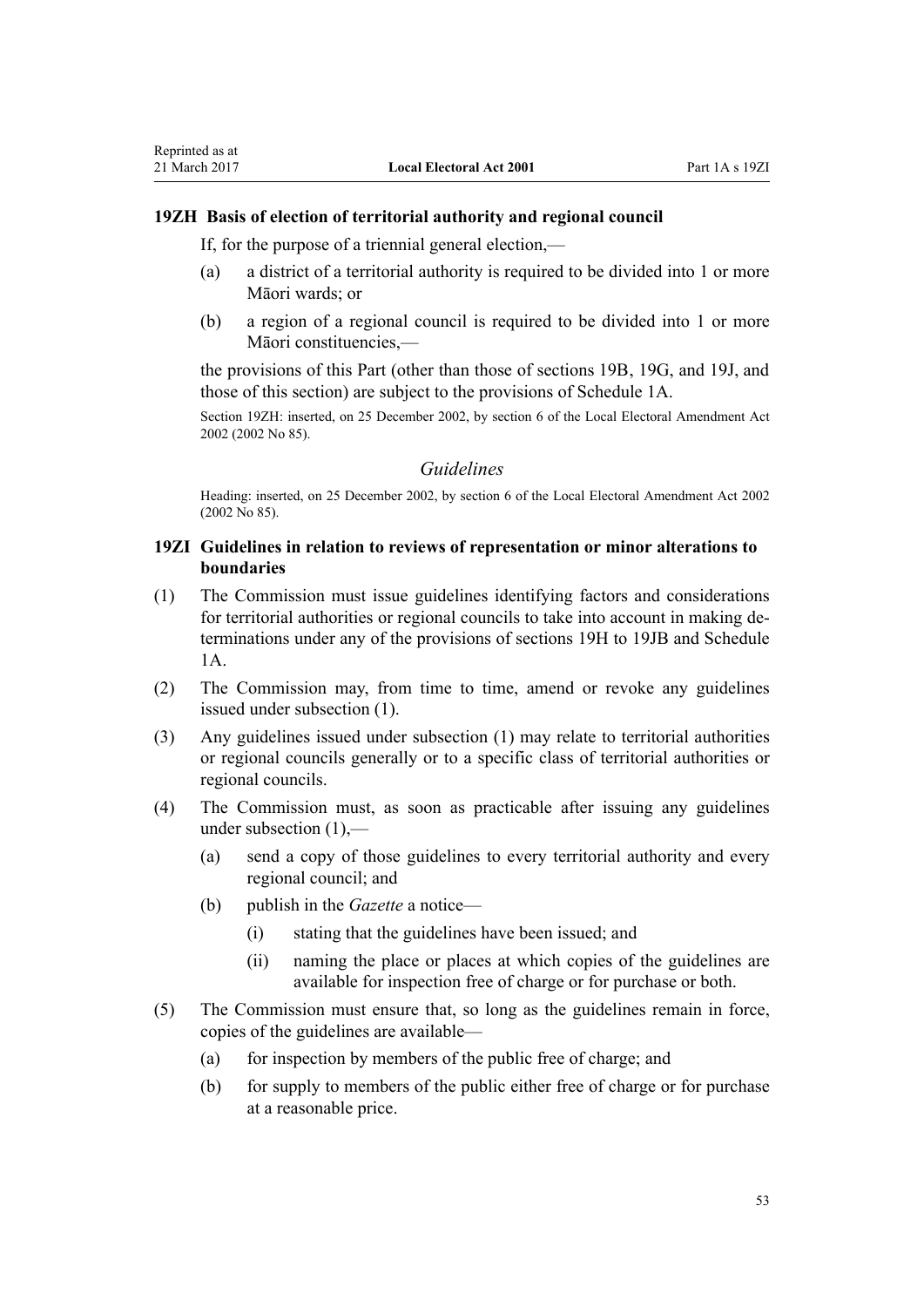<span id="page-53-0"></span>

| Part 2 s 20 | <b>Local Electoral Act 2001</b> | 21 March 2017 |
|-------------|---------------------------------|---------------|
|             |                                 |               |

Reprinted as at

(6) The provisions of subsections (4) and (5) apply, with all necessary modifications, in respect of any amendment or revocation of any guidelines issued under subsection (1).

Section 19ZI: inserted, on 25 December 2002, by [section 6](http://prd-lgnz-nlb.prd.pco.net.nz/pdflink.aspx?id=DLM181420) of the Local Electoral Amendment Act 2002 (2002 No 85).

Section 19ZI heading: amended, on 29 June 2013, by [section 15\(1\)](http://prd-lgnz-nlb.prd.pco.net.nz/pdflink.aspx?id=DLM4803530) of the Local Electoral Amendment Act 2013 (2013 No 40).

Section 19ZI(1): amended, on 29 June 2013, by [section 15\(2\)](http://prd-lgnz-nlb.prd.pco.net.nz/pdflink.aspx?id=DLM4803530) of the Local Electoral Amendment Act 2013 (2013 No 40).

# **Part 2 Local elections and polls**

## *Electoral rights*

## **20 Right to vote in election or poll**

- (1) Every person whose name appears on the electoral roll in force in any district of a territorial authority or in the local government area of any other local authority as a residential elector or a ratepayer elector is, unless the person has ceased to possess a qualification as a residential elector or ratepayer elector, an elector and is entitled to exercise 1 vote—
	- (a) at every election for which that roll indicates the elector is qualified to exercise a vote; and
	- (b) at every poll for which that roll indicates the elector is qualified to exercise a vote.
- (2) Every person who has qualified as a residential elector before the close of voting, and who applied to enrol as an elector not later than the day before the close of voting but whose name does not appear on the electoral roll or whose voting entitlements are incorrectly recorded on that roll, is an elector and is entitled to exercise 1 vote—
	- (a) at every election for which that elector is qualified to exercise a vote; and
	- (b) at every poll for which that elector is qualified to exercise a vote.
- (3) Every person who has qualified as a ratepayer elector before the close of voting and who applied to enrol as a ratepayer elector not later than the day before the close of voting but whose name does not appear on the electoral roll or whose voting entitlements are incorrectly recorded on that roll, is an elector and is entitled to exercise 1 vote—
	- (a) at every election for which that elector is qualified to exercise a vote; and
	- (b) at every poll for which that elector is qualified to exercise a vote.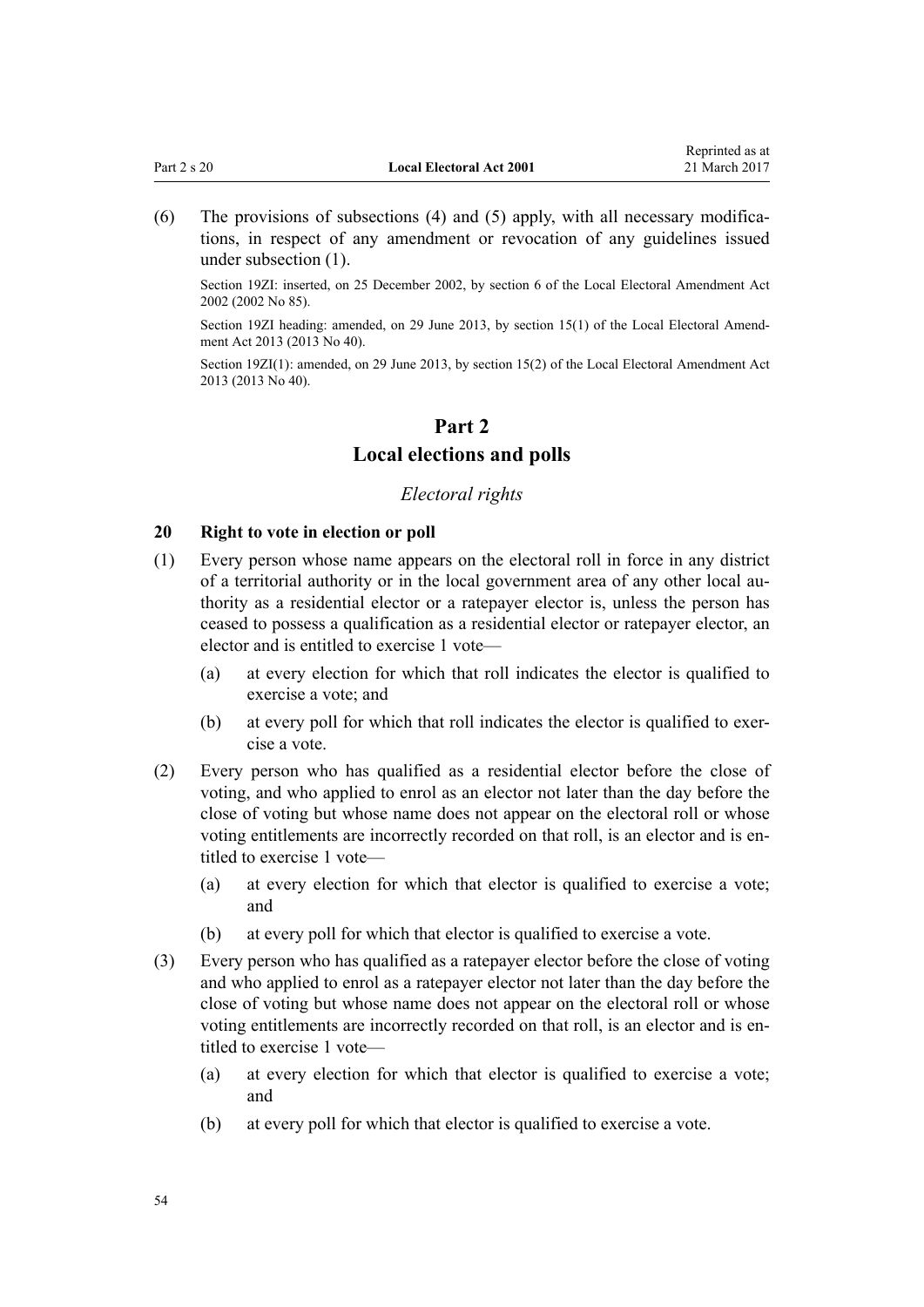<span id="page-54-0"></span>(4) No person is entitled to vote more than once at the same election or poll. Compare: 1976 No 144 s 7A

## **21 Special voting**

Any elector may vote at an election or poll as a special voter if—

- (a) the elector's name does not appear on the copy of the roll used for that election or poll or has been wrongly deleted from that copy; or
- (b) in the case of an election or poll relating to a ward, local board area, community, or constituency, the elector has qualified as an elector and the name of the elector is entered on a roll for the territorial authority or other local authority in whose district or region the ward, local board area, community, or constituency is situated, but is not entered on a roll in respect of that ward, local board area, community, or constituency; or
- (c) the elector is a person to whom, for any other reason, section  $20(2)$  or  $(3)$ applies; or
- (d) the elector spoils, loses, or does not receive his or her voting documents; or
- (e) the elector satisfies the electoral officer that it will not be possible or practicable for the elector to vote by casting an ordinary vote without incurring hardship or undue inconvenience.

Section 21(b): amended, on 8 August 2014, by [section 76](http://prd-lgnz-nlb.prd.pco.net.nz/pdflink.aspx?id=DLM5707313) of the Local Government Act 2002 Amendment Act 2014 (2014 No 55).

## **22 Voting by special voters**

- (1) Despite anything to the contrary in this Act, a special voter may vote in any manner and subject to any condition prescribed by regulations made under this Act, and the voting documents must be dealt with in the prescribed manner.
- (2) Subject to this Act and to any regulations made under this Act, the provisions of this Act and any regulations made under this Act, as far as applicable and with the necessary modifications, apply with respect to voting by special voters and to their votes.

## **23 Residential electors**

Every parliamentary elector is qualified as a residential elector of a local government area if the address in respect of which the person is registered as a parliamentary elector is within the local government area.

Compare: 1974 No 66 [s 101F\(1\)](http://prd-lgnz-nlb.prd.pco.net.nz/pdflink.aspx?id=DLM417675)

## **24 Ratepayer electors**

(1) Every parliamentary elector is qualified as a ratepayer elector of a region, a district, a local board area, or a community if the address for which the person is registered as a parliamentary elector is outside the region, district, local board area, or community, and—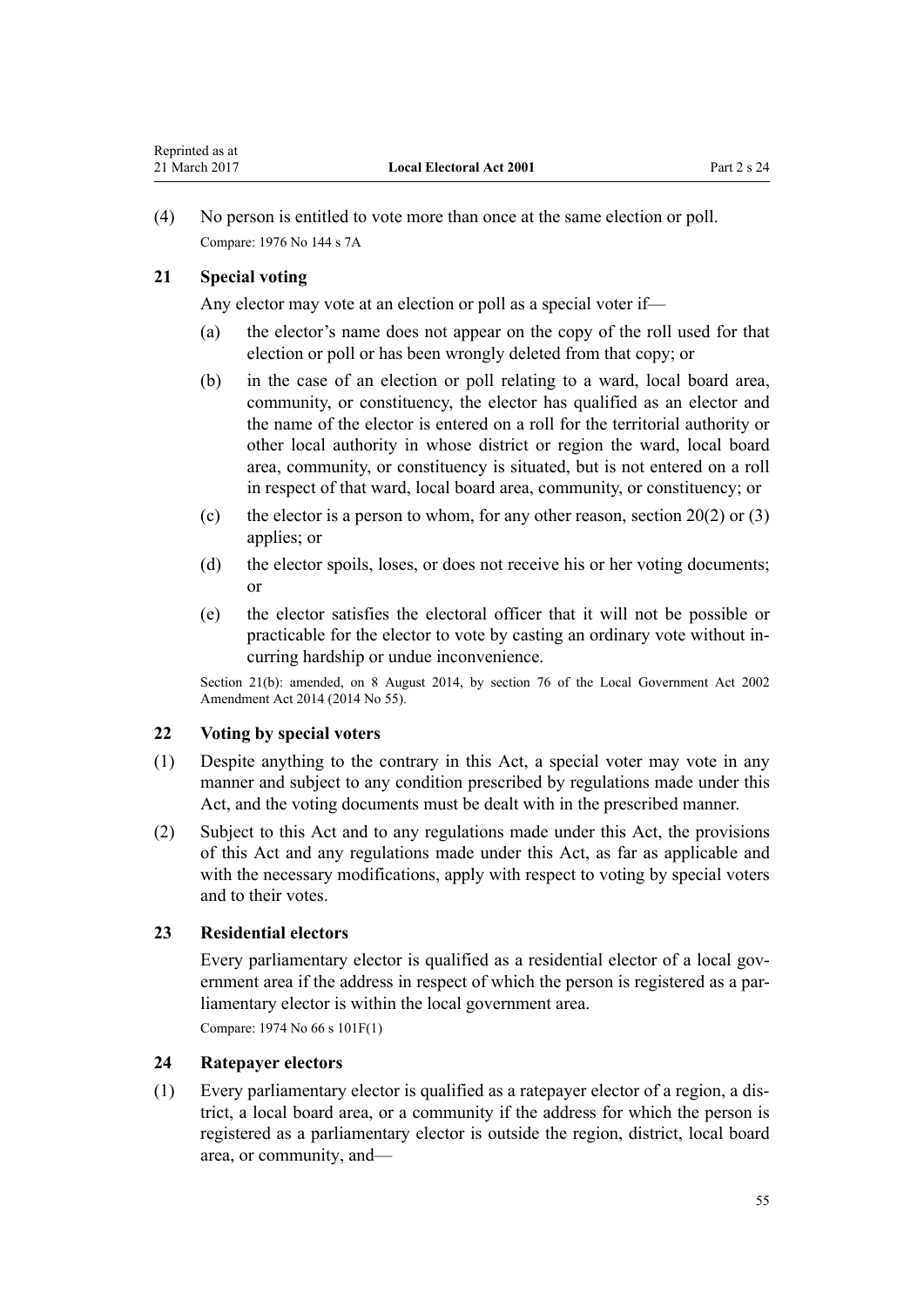- <span id="page-55-0"></span>(a) that person is identified in the appropriate valuation roll as the sole ratepayer in respect of a rating unit within the region, district, local board area, or community; or
- (b) that person is nominated to be enrolled as a ratepayer elector in respect of a rating unit within the region, district, local board area, or community, owned by 1 or more ratepayers, none of whom is qualified as a residential elector within the region, district, local board area, or community.
- (2) Subsection (1) does not authorise the nomination of different persons by the same ratepayer or ratepayers in respect of different properties within the same region, district, local board area, or community.

Compare: 1974 No 66 [s 101F\(2\)](http://prd-lgnz-nlb.prd.pco.net.nz/pdflink.aspx?id=DLM417675)

Section 24(1): amended, on 8 August 2014, by [section 76](http://prd-lgnz-nlb.prd.pco.net.nz/pdflink.aspx?id=DLM5707313) of the Local Government Act 2002 Amendment Act 2014 (2014 No 55).

Section 24(1)(a): amended, on 8 August 2014, by [section 76](http://prd-lgnz-nlb.prd.pco.net.nz/pdflink.aspx?id=DLM5707313) of the Local Government Act 2002 Amendment Act 2014 (2014 No 55).

Section 24(1)(a): amended, on 7 July 2004, by [section 8\(a\)](http://prd-lgnz-nlb.prd.pco.net.nz/pdflink.aspx?id=DLM303174) of the Local Electoral Amendment Act 2004 (2004 No 62).

Section 24(1)(b): amended, on 8 August 2014, by [section 76](http://prd-lgnz-nlb.prd.pco.net.nz/pdflink.aspx?id=DLM5707313) of the Local Government Act 2002 Amendment Act 2014 (2014 No 55).

Section 24(1)(b): amended, on 7 July 2004, by [section 8\(b\)\(i\)](http://prd-lgnz-nlb.prd.pco.net.nz/pdflink.aspx?id=DLM303174) of the Local Electoral Amendment Act 2004 (2004 No 62).

Section 24(1)(b): amended, on 7 July 2004, by [section 8\(b\)\(ii\)](http://prd-lgnz-nlb.prd.pco.net.nz/pdflink.aspx?id=DLM303174) of the Local Electoral Amendment Act 2004 (2004 No 62).

Section 24(2): amended, on 8 August 2014, by [section 76](http://prd-lgnz-nlb.prd.pco.net.nz/pdflink.aspx?id=DLM5707313) of the Local Government Act 2002 Amendment Act 2014 (2014 No 55).

## **24A Electors of Māori wards**

- (1) In the case of a triennial general election, every residential elector of a district who, on the day before polling day for the election,—
	- (a) is registered as a parliamentary elector at an address within a Māori ward; and
	- (b) is registered as an elector of a Māori electoral district,—

is, at that triennial general election, an elector of that Māori ward.

- (2) In the case of a triennial general election, every person who, on the day before polling day for the election, is a ratepayer elector of a district—
	- (a) whose entitlement as an elector arises in respect of property in a Māori ward; and
	- (b) who is registered as an elector of a Māori electoral district,—

is, at that general election, an elector of that Māori ward.

(3) In the case of an election to fill an extraordinary vacancy or an election called under [section 258I](http://prd-lgnz-nlb.prd.pco.net.nz/pdflink.aspx?id=DLM4925979) or [258M](http://prd-lgnz-nlb.prd.pco.net.nz/pdflink.aspx?id=DLM4925985) of the Local Government Act 2002, every residential elector of a district who, on the day before polling day for the election,—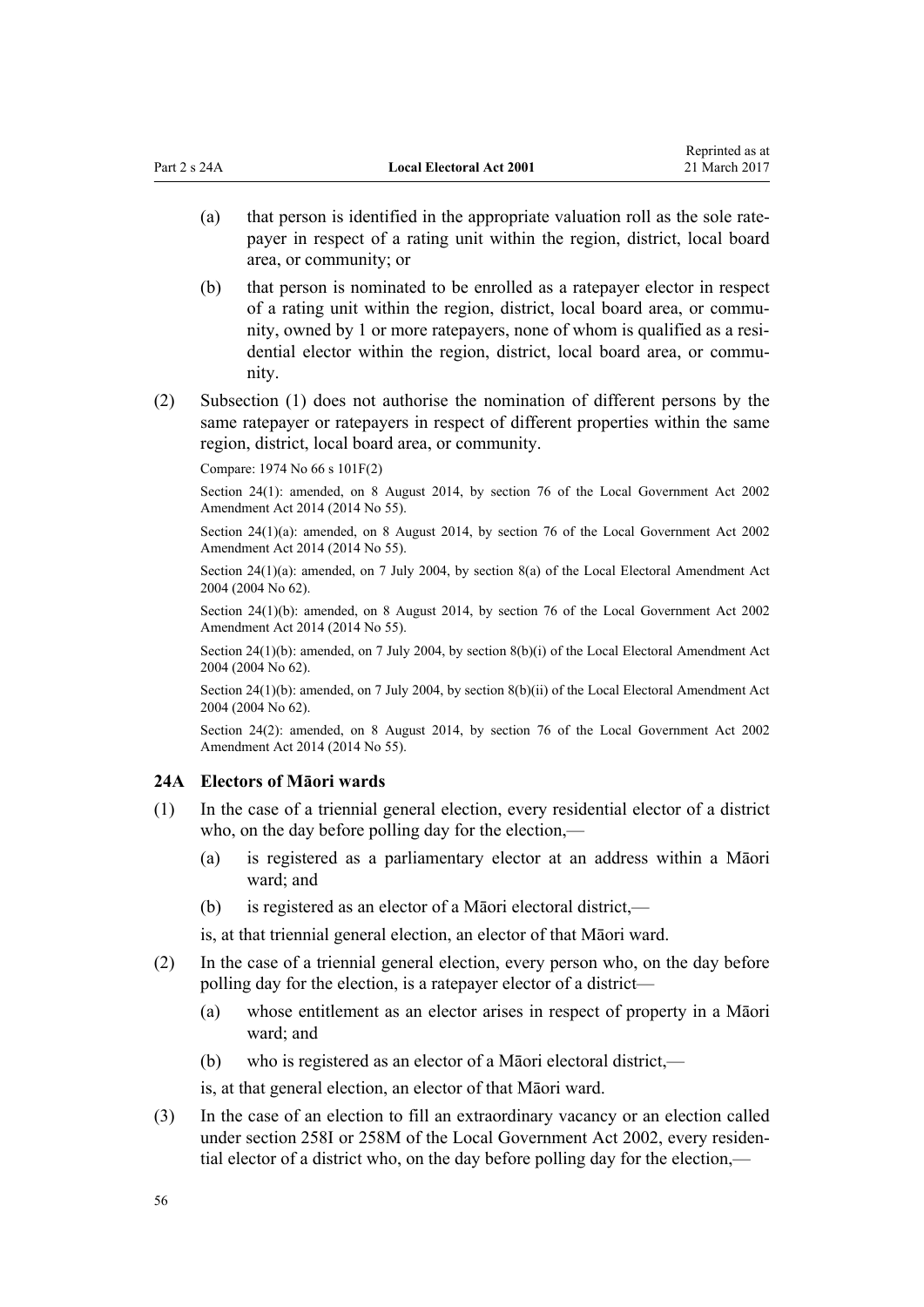- (a) is registered as a parliamentary elector at an address within a Māori ward; and
- (b) is registered as an elector of a Māori electoral district,—

is, at that election, an elector of that Māori ward.

- (4) In the case of an election to fill an extraordinary vacancy or an election called under [section 258I](http://prd-lgnz-nlb.prd.pco.net.nz/pdflink.aspx?id=DLM4925979) or [258M](http://prd-lgnz-nlb.prd.pco.net.nz/pdflink.aspx?id=DLM4925985) of the Local Government Act 2002, every person who, on the day before polling day for the election, is a ratepayer elector of a district—
	- (a) whose entitlement as an elector arises in respect of property in a Māori ward; and
	- (b) who is registered as a elector of a Māori electoral district,—

is, at the election, an elector of that Māori ward.

Compare: 2001 No 1 (L) [s 10\(1\)\(a\), \(2\)\(a\)](http://prd-lgnz-nlb.prd.pco.net.nz/pdflink.aspx?id=DLM85702)

Reprinted as at

Section 24A: inserted, on 25 December 2002, by [section 7](http://prd-lgnz-nlb.prd.pco.net.nz/pdflink.aspx?id=DLM181465) of the Local Electoral Amendment Act 2002 (2002 No 85).

Section 24A(3): amended, on 5 December 2012, by [section 43](http://prd-lgnz-nlb.prd.pco.net.nz/pdflink.aspx?id=DLM4499305) of the Local Government Act 2002 Amendment Act 2012 (2012 No 93).

Section 24A(4): amended, on 5 December 2012, by [section 43](http://prd-lgnz-nlb.prd.pco.net.nz/pdflink.aspx?id=DLM4499305) of the Local Government Act 2002 Amendment Act 2012 (2012 No 93).

## **24B Voting rights at triennial general election of territorial authority**

- (1) A person who, under [section 24A](#page-55-0), is an elector of a Māori ward of a territorial authority is, at a triennial general election,—
	- (a) entitled to vote—
		- (i) at the election of the mayor; and
		- (ii) at the election of the member or members who will represent that Māori ward; and
		- (iii) at the election of the member or members (if any) to be elected to represent the whole of the district; and
		- (iv) at the election of the member or members of the appropriate local board or community board (if any) situated within or partly within the Māori ward; but
	- (b) not entitled to vote at the election of the member or members who will represent any other ward of the territorial authority.
- (2) No other person is entitled, at a triennial general election, to vote at the election of the member or members who will represent that Māori ward of that territorial authority.

Compare: 2001 No 1 (L) [s 11](http://prd-lgnz-nlb.prd.pco.net.nz/pdflink.aspx?id=DLM85703)

Section 24B: inserted, on 25 December 2002, by [section 7](http://prd-lgnz-nlb.prd.pco.net.nz/pdflink.aspx?id=DLM181465) of the Local Electoral Amendment Act 2002 (2002 No 85).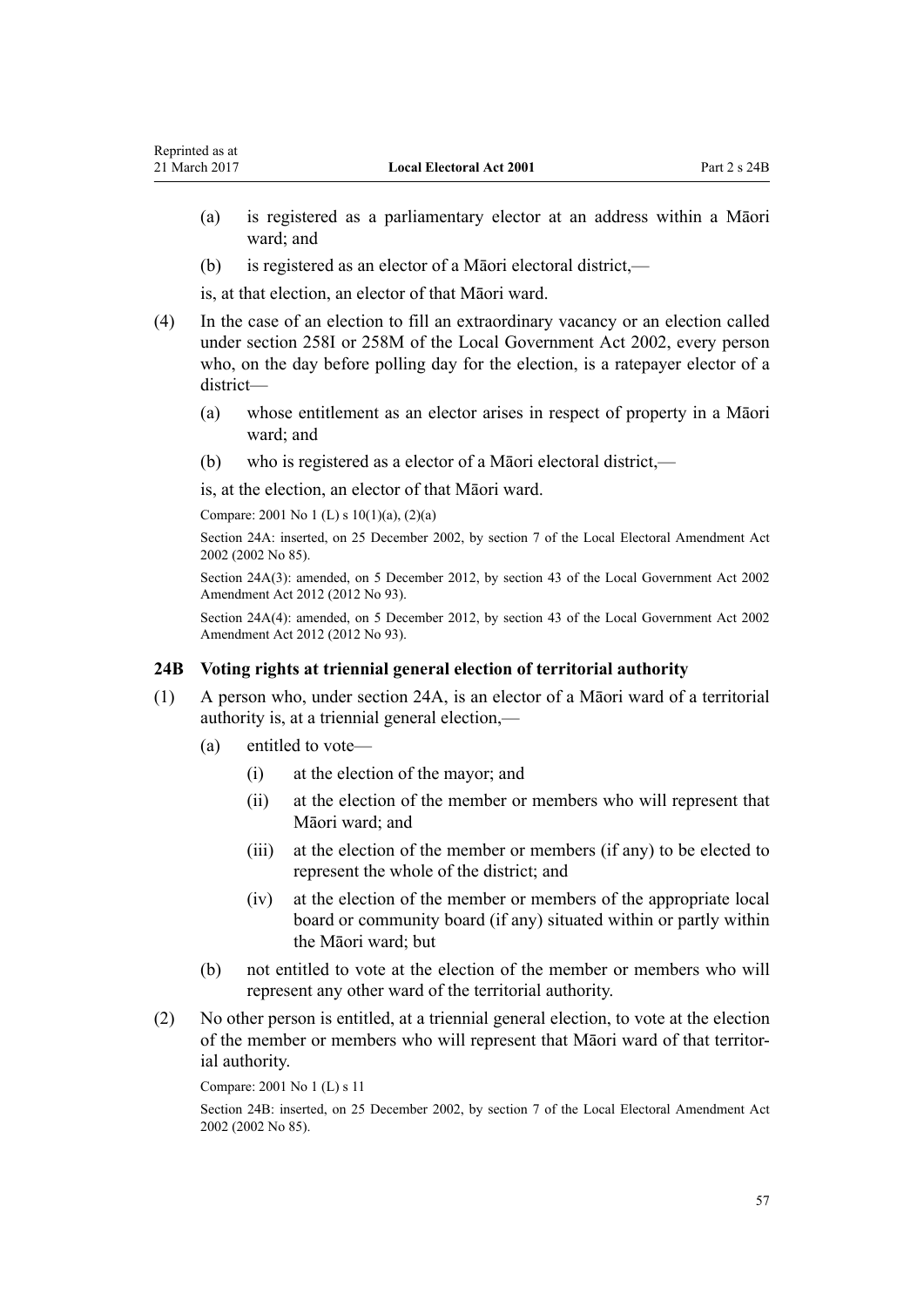<span id="page-57-0"></span>Section 24B(1)(a)(iv): amended, on 8 August 2014, by [section 76](http://prd-lgnz-nlb.prd.pco.net.nz/pdflink.aspx?id=DLM5707313) of the Local Government Act 2002 Amendment Act 2014 (2014 No 55).

## **24C Voting rights at election to fill extraordinary vacancy in respect of Māori ward**

- (1) A person who, under [section 24A](#page-55-0), is an elector of a Māori ward of a territorial authority is, at any election to fill an extraordinary vacancy in the office of a member who represents that Māori ward, entitled to vote at that election.
- (2) No other person is entitled to vote at any election to fill an extraordinary vacancy in the office of a member who will represent that Māori ward of that territorial authority.

Compare: 2001 No 1 (L) [s 12](http://prd-lgnz-nlb.prd.pco.net.nz/pdflink.aspx?id=DLM85704)

Section 24C: inserted, on 25 December 2002, by [section 7](http://prd-lgnz-nlb.prd.pco.net.nz/pdflink.aspx?id=DLM181465) of the Local Electoral Amendment Act 2002 (2002 No 85).

## **24D Electors of Māori constituencies**

- (1) In the case of a triennial general election, every residential elector of a region who, on the day before polling day for the election,—
	- (a) is registered as an elector at an address within a Māori constituency; and
	- (b) is registered as an elector of a Māori electoral district,—

is, at that triennial general election, an elector of that Māori constituency.

- (2) In the case of a triennial general election, every person who, on the day before polling day for the election, is a ratepayer elector of a region—
	- (a) whose entitlement as an elector arises in respect of property in a Māori constituency; and
	- (b) who is registered as an elector of a Māori electoral district,—
	- is, at that triennial general election, an elector of that Māori constituency.
- (3) In the case of an election to fill an extraordinary vacancy or an election called under [section 258I](http://prd-lgnz-nlb.prd.pco.net.nz/pdflink.aspx?id=DLM4925979) or [258M](http://prd-lgnz-nlb.prd.pco.net.nz/pdflink.aspx?id=DLM4925985) of the Local Government Act 2002, every residential elector of a region who, on the day before polling day for the election,—
	- (a) is registered as a parliamentary elector at an address within a Māori constituency; and
	- (b) is registered as an elector of a Māori electoral district,—

is, at that election, an elector of that Māori constituency.

- (4) In the case of an election to fill an extraordinary vacancy or an election called under [section 258I](http://prd-lgnz-nlb.prd.pco.net.nz/pdflink.aspx?id=DLM4925979) or [258M](http://prd-lgnz-nlb.prd.pco.net.nz/pdflink.aspx?id=DLM4925985) of the Local Government Act 2002, every person who, on the day before polling day for the election, is a ratepayer elector of the region—
	- (a) whose entitlement as an elector arises in respect of property in a Māori constituency; and
	- (b) who is registered as an elector of a Māori electoral district,—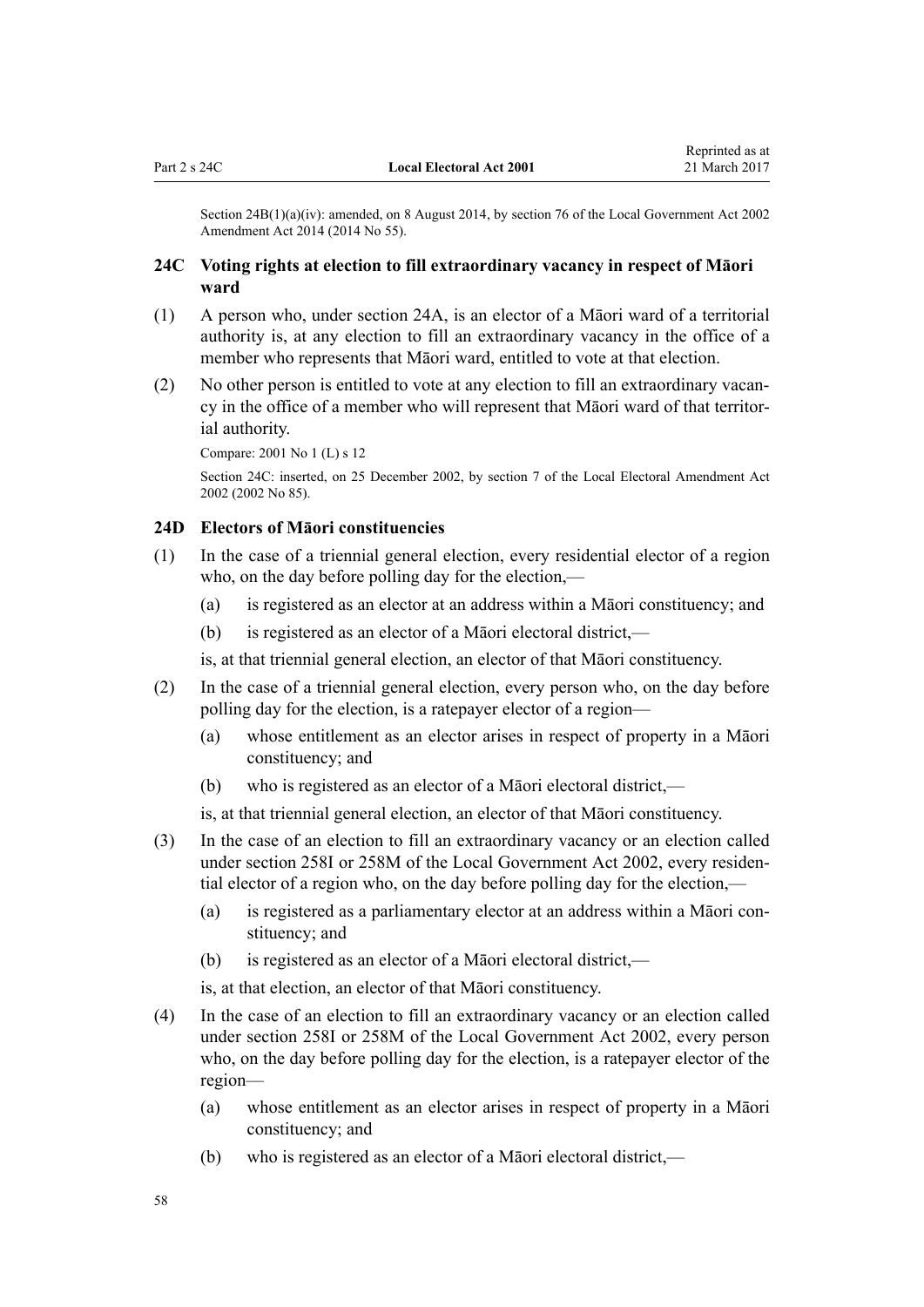is, at that election, an elector of that Māori constituency.

Compare: 2001 No 1 (L) [s 10\(1\)\(a\), \(2\)\(a\)](http://prd-lgnz-nlb.prd.pco.net.nz/pdflink.aspx?id=DLM85702)

Section 24D: inserted, on 25 December 2002, by [section 7](http://prd-lgnz-nlb.prd.pco.net.nz/pdflink.aspx?id=DLM181465) of the Local Electoral Amendment Act 2002 (2002 No 85).

Section 24D(3): amended, on 5 December 2012, by [section 43](http://prd-lgnz-nlb.prd.pco.net.nz/pdflink.aspx?id=DLM4499305) of the Local Government Act 2002 Amendment Act 2012 (2012 No 93).

Section 24D(4): amended, on 5 December 2012, by [section 43](http://prd-lgnz-nlb.prd.pco.net.nz/pdflink.aspx?id=DLM4499305) of the Local Government Act 2002 Amendment Act 2012 (2012 No 93).

## **24E Voting rights at triennial general election of regional council**

- (1) A person who, under [section 24D](#page-57-0), is an elector of a Māori constituency of a regional council is, at a triennial general election,—
	- (a) entitled to vote at the election of the member or members who will represent that constituency; but
	- (b) not entitled to vote at the election of the member or members who will represent any other constituency of the regional council.
- (2) No other person is entitled, at a triennial general election, to vote at the election of the member or members who will represent that Māori constituency of that regional council.

```
Compare: 2001 No 1 (L) s 11
```
Section 24E: inserted, on 25 December 2002, by [section 7](http://prd-lgnz-nlb.prd.pco.net.nz/pdflink.aspx?id=DLM181465) of the Local Electoral Amendment Act 2002 (2002 No 85).

## **24F Voting rights at election to fill extraordinary vacancy in respect of Māori constituency**

- (1) A person who, under [section 24D](#page-57-0), is an elector of a Māori constituency of a regional council is, at any election to fill an extraordinary vacancy in the office of a member who represents that Māori constituency, entitled to vote at that election.
- (2) No other person is entitled to vote at any election to fill an extraordinary vacancy in the office of a member who will represent that Māori constituency of that regional council.

Compare: 2001 No 1 (L) [s 12](http://prd-lgnz-nlb.prd.pco.net.nz/pdflink.aspx?id=DLM85704)

Section 24F: inserted, on 25 December 2002, by [section 7](http://prd-lgnz-nlb.prd.pco.net.nz/pdflink.aspx?id=DLM181465) of the Local Electoral Amendment Act 2002 (2002 No 85).

## **25 Candidate qualifications**

- (1) Every parliamentary elector is qualified to be a candidate at every election to be held under this Act if that person is a New Zealand citizen.
- (2) This section is subject to [section 58.](#page-76-0)

Section 25(1): substituted, on 25 December 2002, by [section 8](http://prd-lgnz-nlb.prd.pco.net.nz/pdflink.aspx?id=DLM181472) of the Local Electoral Amendment Act 2002 (2002 No 85).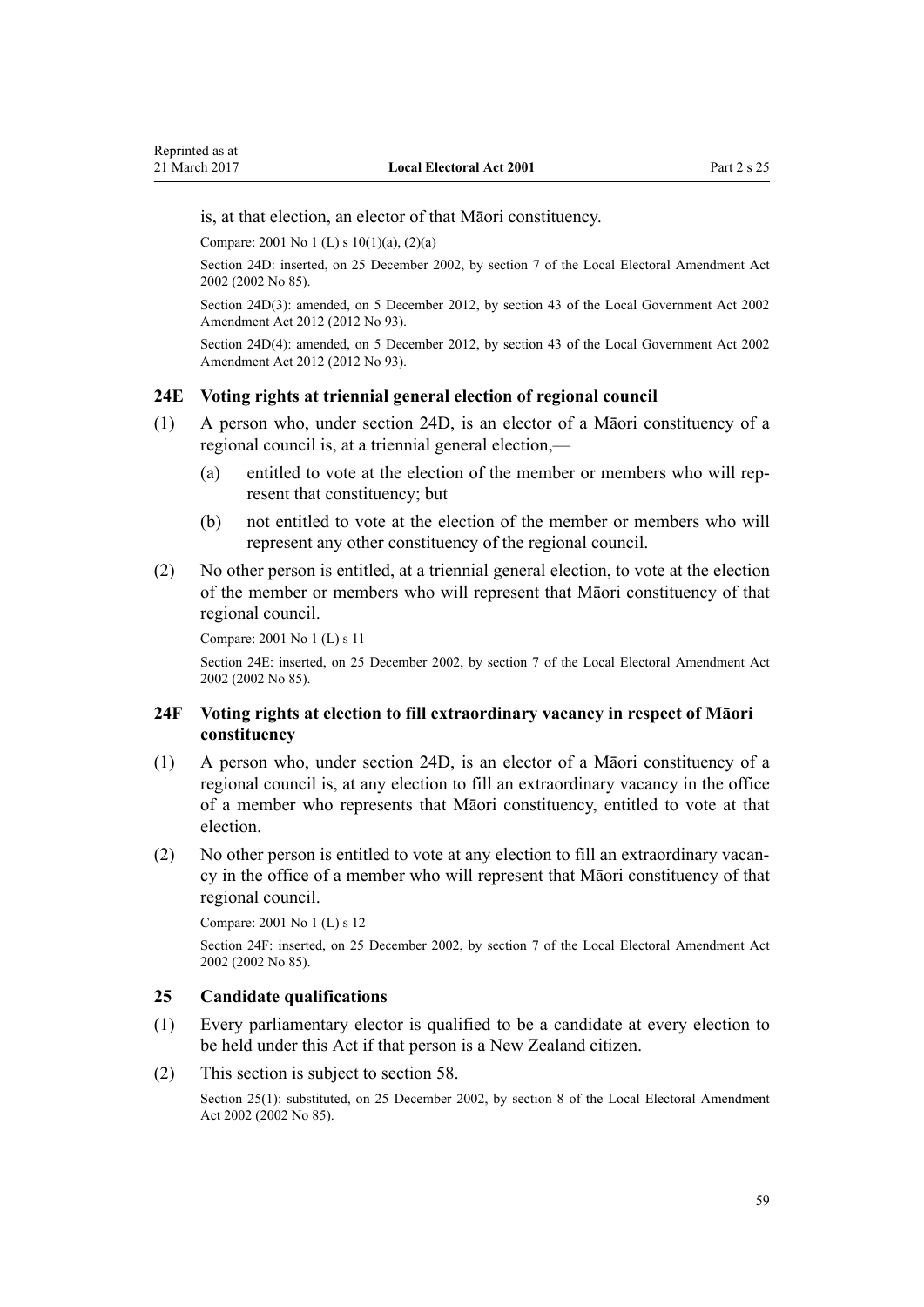### <span id="page-59-0"></span>**26 Right to nominate candidate**

Two or more electors of a local government area or, in the case of an election in any subdivision, 2 or more electors of that subdivision, are qualified to nominate, in the manner provided in [section 55](#page-74-0), 1 or more qualified persons as candidates at the election in that area or subdivision.

Compare: 1976 No 144 s 12(1)

### *Electoral systems for elections*

## **27 Local authority may resolve to change electoral systems**

- (1) Any local authority may, not later than 12 September in the year that is 2 years before the year in which the next triennial general election is to be held, resolve that the next 2 triennial general elections of the local authority and its local boards or community boards (if any), and any associated election, will be held using a specified electoral system other than that used for the previous triennial general election.
- (2) A resolution under this section—
	- (a) takes effect, subject to paragraph (b), for the next 2 triennial general elections of the local authority and its local boards or community boards (if any), and any associated election; and
	- (b) continues in effect until either—
		- (i) a further resolution under this section takes effect; or
		- (ii) a poll of electors of the local authority held under [section 33](#page-63-0) takes effect.
- (3) This section is subject to [section 32.](#page-63-0)
- (4) In this section, and in [sections 28 to 34,](#page-60-0) **associated election**, in relation to any 2 successive triennial general elections of a local authority (and its local boards or community boards (if any)), means—
	- (a) any election to fill an extraordinary vacancy in the membership of the body concerned that is held—
		- (i) between those elections; or
		- (ii) after the second of those elections but before the subsequent triennial general election:
	- (b) an election of the members of the body concerned called under [section](http://prd-lgnz-nlb.prd.pco.net.nz/pdflink.aspx?id=DLM4925979) [258I](http://prd-lgnz-nlb.prd.pco.net.nz/pdflink.aspx?id=DLM4925979) or [258M](http://prd-lgnz-nlb.prd.pco.net.nz/pdflink.aspx?id=DLM4925985) of the Local Government Act 2002 that is held—
		- (i) between those elections; or
		- (ii) after the second of those elections but before the subsequent triennial general election.

Section 27(1): amended, on 8 August 2014, by [section 76](http://prd-lgnz-nlb.prd.pco.net.nz/pdflink.aspx?id=DLM5707313) of the Local Government Act 2002 Amendment Act 2014 (2014 No 55).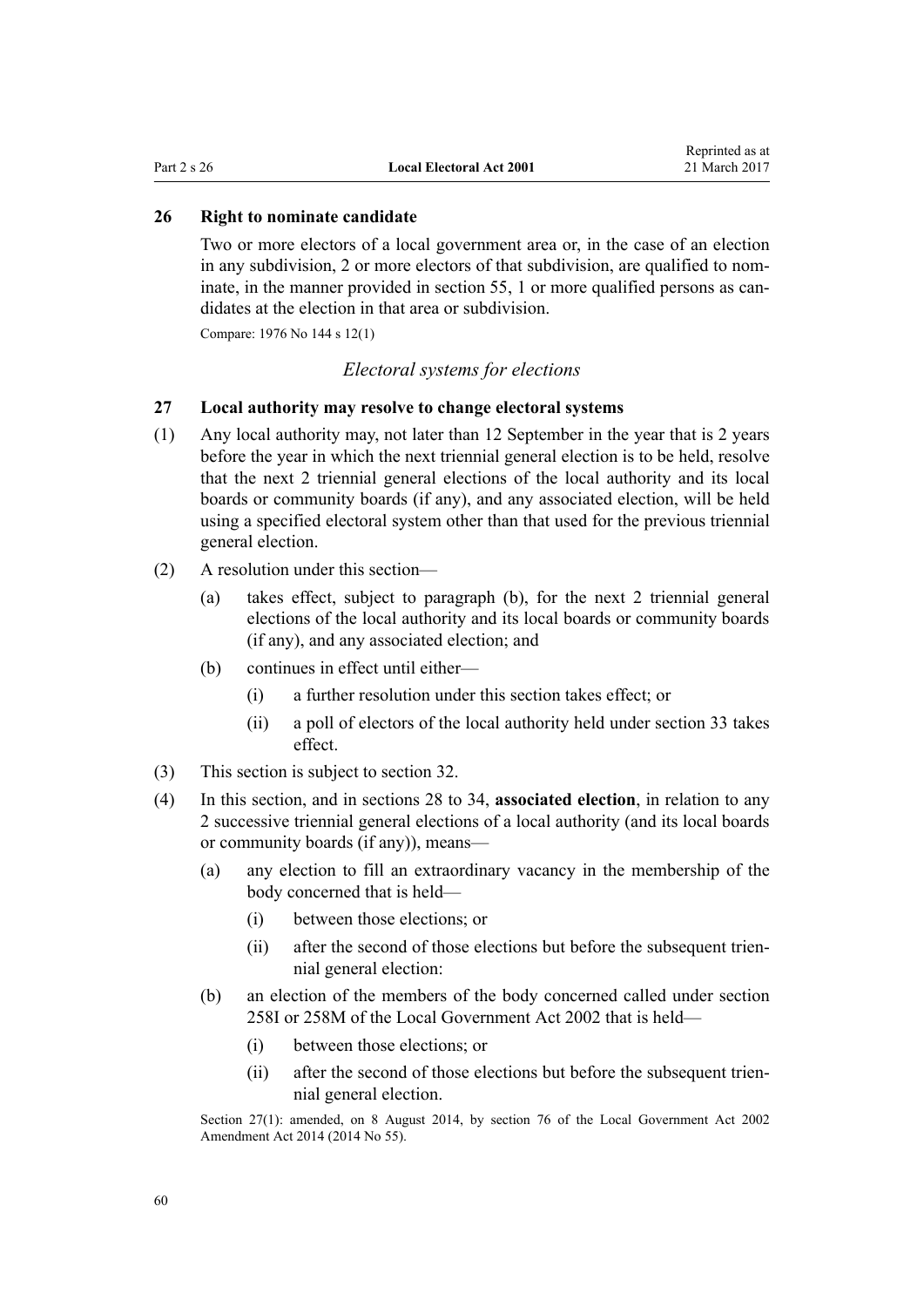<span id="page-60-0"></span>Section 27(1): amended, on 25 December 2002, by [section 9\(1\)](http://prd-lgnz-nlb.prd.pco.net.nz/pdflink.aspx?id=DLM181473) of the Local Electoral Amendment Act 2002 (2002 No 85).

Section 27(2)(a): substituted, on 25 December 2002, by [section 9\(2\)](http://prd-lgnz-nlb.prd.pco.net.nz/pdflink.aspx?id=DLM181473) of the Local Electoral Amendment Act 2002 (2002 No 85).

Section 27(2)(a): amended, on 8 August 2014, by [section 76](http://prd-lgnz-nlb.prd.pco.net.nz/pdflink.aspx?id=DLM5707313) of the Local Government Act 2002 Amendment Act 2014 (2014 No 55).

Section 27(2)(b)(ii): amended, on 25 December 2002, by [section 9\(3\)](http://prd-lgnz-nlb.prd.pco.net.nz/pdflink.aspx?id=DLM181473) of the Local Electoral Amendment Act 2002 (2002 No 85).

Section 27(4): added, on 25 December 2002, by [section 9\(4\)](http://prd-lgnz-nlb.prd.pco.net.nz/pdflink.aspx?id=DLM181473) of the Local Electoral Amendment Act 2002 (2002 No 85).

Section 27(4): amended, on 8 August 2014, by [section 76](http://prd-lgnz-nlb.prd.pco.net.nz/pdflink.aspx?id=DLM5707313) of the Local Government Act 2002 Amendment Act 2014 (2014 No 55).

Section 27(4)(b): amended, on 5 December 2012, by [section 43](http://prd-lgnz-nlb.prd.pco.net.nz/pdflink.aspx?id=DLM4499305) of the Local Government Act 2002 Amendment Act 2012 (2012 No 93).

## **28 Public notice of right to demand poll on electoral system**

- (1) Every local authority must, not later than 19 September in the year that is 2 years before the year in which the next triennial general election is to be held, give public notice of the right to demand, under section 29, a poll on the electoral system to be used for the elections of the local authority and its local boards or community boards (if any).
- (2) If the local authority has passed a resolution under [section 27](#page-59-0) that takes effect at the next triennial election, every notice under subsection (1) must include—
	- (a) notice of that resolution; and
	- (b) a statement that a poll is required to countermand that resolution.
- (2A) Despite subsections (1) and (2), if, on or before the date referred to in subsection (1), the local authority has passed a resolution under [section 31](#page-62-0) and has specified a date for the holding of the poll that is on or before 21 May in the year before the next triennial general election, subsection (1) does not apply.
- (3) This section is subject to [section 32.](#page-63-0)

Section 28(1): amended, on 8 August 2014, by [section 76](http://prd-lgnz-nlb.prd.pco.net.nz/pdflink.aspx?id=DLM5707313) of the Local Government Act 2002 Amendment Act 2014 (2014 No 55).

Section 28(1): amended, on 25 December 2002, by [section 10\(1\)](http://prd-lgnz-nlb.prd.pco.net.nz/pdflink.aspx?id=DLM181475) of the Local Electoral Amendment Act 2002 (2002 No 85).

Section 28(2): amended, on 25 December 2002, by [section 10\(2\)](http://prd-lgnz-nlb.prd.pco.net.nz/pdflink.aspx?id=DLM181475) of the Local Electoral Amendment Act 2002 (2002 No 85).

Section 28(2A): inserted, on 25 December 2002, by [section 10\(3\)](http://prd-lgnz-nlb.prd.pco.net.nz/pdflink.aspx?id=DLM181475) of the Local Electoral Amendment Act 2002 (2002 No 85).

#### **29 Electors may demand poll**

- (1) A specified number of electors of a local authority may, at any time, demand that a poll be held on a proposal by those electors that a specified electoral system be used at the elections of the local authority and its local boards or community boards (if any).
- (2) This section is subject to [section 32.](#page-63-0)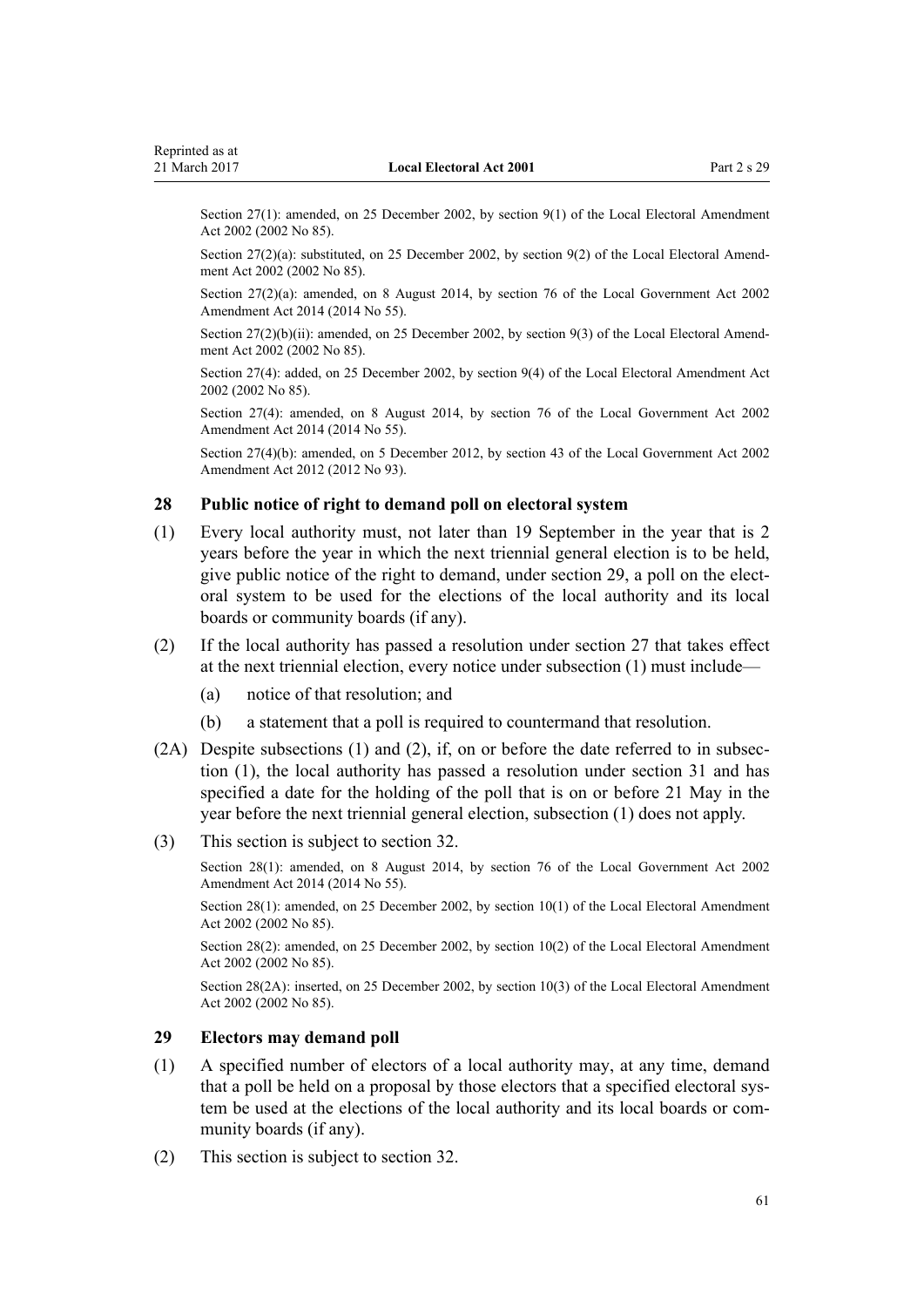<span id="page-61-0"></span>(3) In this section and sections 30 and [31](#page-62-0),—

**demand** means a demand referred to in subsection (1)

**specified number of electors**, in relation to a local authority, means a number of electors equal to or greater than 5% of the number of electors enrolled as eligible to vote at the previous general election of the local authority.

Section 29(1): amended, on 8 August 2014, by [section 76](http://prd-lgnz-nlb.prd.pco.net.nz/pdflink.aspx?id=DLM5707313) of the Local Government Act 2002 Amendment Act 2014 (2014 No 55).

Section 29(1): amended, on 25 December 2002, by [section 11](http://prd-lgnz-nlb.prd.pco.net.nz/pdflink.aspx?id=DLM181476) of the Local Electoral Amendment Act 2002 (2002 No 85).

### **30 Requirements for valid demand**

- (1) A demand must be made by notice in writing—
	- (a) signed by a specified number of electors; and
	- (b) delivered to the principal office of the local authority.
- (2) An elector may sign a demand and be treated as one of the specified number of electors only if—
	- (a) the name of that elector appears,—
		- (i) in the case of a territorial authority, on the electoral roll of the territorial authority; and
		- (ii) in the case of any other local authority, on the electoral roll of any territorial authority or other local authority as the name of a person eligible to vote in an election of that local authority; or
	- (b) in a case where the name of an elector does not appear on a roll in accordance with paragraph (a),—
		- (i) the name of the elector is included on the most recently published electoral roll for any electoral district under the [Electoral Act](http://prd-lgnz-nlb.prd.pco.net.nz/pdflink.aspx?id=DLM307518) [1993](http://prd-lgnz-nlb.prd.pco.net.nz/pdflink.aspx?id=DLM307518) or is currently the subject of a direction by the Electoral Commission under [section 115](http://prd-lgnz-nlb.prd.pco.net.nz/pdflink.aspx?id=DLM309404) of that Act (which relates to unpublished names); and
		- (ii) the address for which the elector is registered as a parliamentary elector is within the local government area of the local authority; or
	- (c) the address given by the elector who signed the demand is—
		- (i) confirmed by the Electoral Commission as the address at which the elector is registered as a parliamentary elector; and
		- (ii) within the district of the local authority; or
	- (d) the elector has enrolled, or has been nominated, as a ratepayer elector and is qualified to vote as a ratepayer elector in elections of the local authority.
- (3) Every elector who signs a demand must state, against his or her signature,—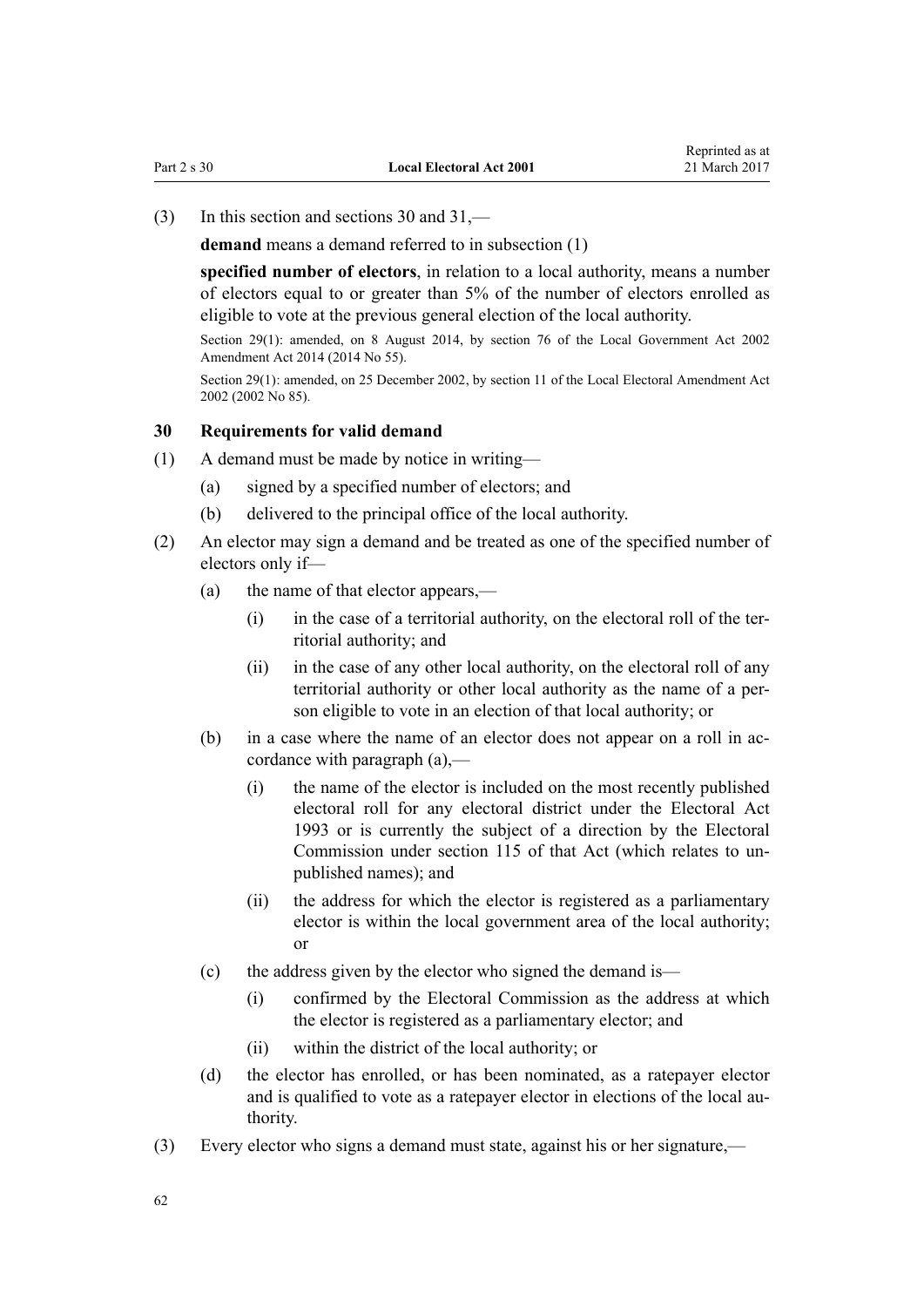- <span id="page-62-0"></span>(a) the elector's name; and
- (b) the address for which the person is qualified as an elector of the local authority.
- (3A) If a valid demand is received after 21 February in the year before the next triennial general election, the poll required by the demand—
	- (a) must be held after 21 May in that year; and
	- (b) has effect in accordance with [section 34\(2\)](#page-65-0) (which provides that the poll has effect for the purposes of the next but one triennial general election of the local authority and the subsequent triennial general election).
- (4) The chief executive of the local authority must, as soon as is practicable, give notice to the electoral officer of every valid demand for a poll made in accordance with [section 29](#page-60-0) and this section.
- (5) This section is subject to [section 32.](#page-63-0)

Section 30(1)(b): substituted, on 25 December 2002, by [section 12\(1\)](http://prd-lgnz-nlb.prd.pco.net.nz/pdflink.aspx?id=DLM181477) of the Local Electoral Amendment Act 2002 (2002 No 85).

Section 30(2)(b)(i): amended, on 1 July 2012, by [section 58\(5\)](http://prd-lgnz-nlb.prd.pco.net.nz/pdflink.aspx?id=DLM3367693) of the Electoral (Administration) Amendment Act 2011 (2011 No 57).

Section  $30(2)(c)(i)$ : amended, on 21 March 2017, by [section 114](http://prd-lgnz-nlb.prd.pco.net.nz/pdflink.aspx?id=DLM6963887) of the Electoral Amendment Act 2017 (2017 No 9).

Section 30(3A): inserted, on 25 December 2002, by [section 12\(2\)](http://prd-lgnz-nlb.prd.pco.net.nz/pdflink.aspx?id=DLM181477) of the Local Electoral Amendment Act 2002 (2002 No 85).

Section 30(3A): amended, on 26 March 2015, by [section 6](http://prd-lgnz-nlb.prd.pco.net.nz/pdflink.aspx?id=DLM6403310) of the Local Electoral Amendment Act 2015 (2015 No 19).

Section 30(4): amended, on 25 December 2002, by [section 12\(3\)](http://prd-lgnz-nlb.prd.pco.net.nz/pdflink.aspx?id=DLM181477) of the Local Electoral Amendment Act 2002 (2002 No 85).

#### **31 Local authority may resolve to hold poll**

- (1) A local authority may, no later than 21 February in the year immediately before the year in which the next triennial general election is to be held, resolve that a poll be held on a proposal that a specified electoral system be used for the elections of the local authority and its local boards or community boards (if any).
- (2) A resolution may, but need not, specify a date on which the poll is to be held.
- (2A) The date specified for the holding of a poll must not be a date that would require deferral of the poll under [section 138A.](#page-132-0)
- (3) The chief executive of the local authority must give notice to the electoral officer of any resolution under subsection (1),—
	- (a) if no date for the holding of the poll is specified in the resolution, as soon as is practicable:
	- (b) if a date for the holding of the poll is specified in the resolution, at an appropriate time that enables the poll to be conducted in accordance with [section 33\(3\).](#page-63-0)
- (4) This section is subject to [section 32.](#page-63-0)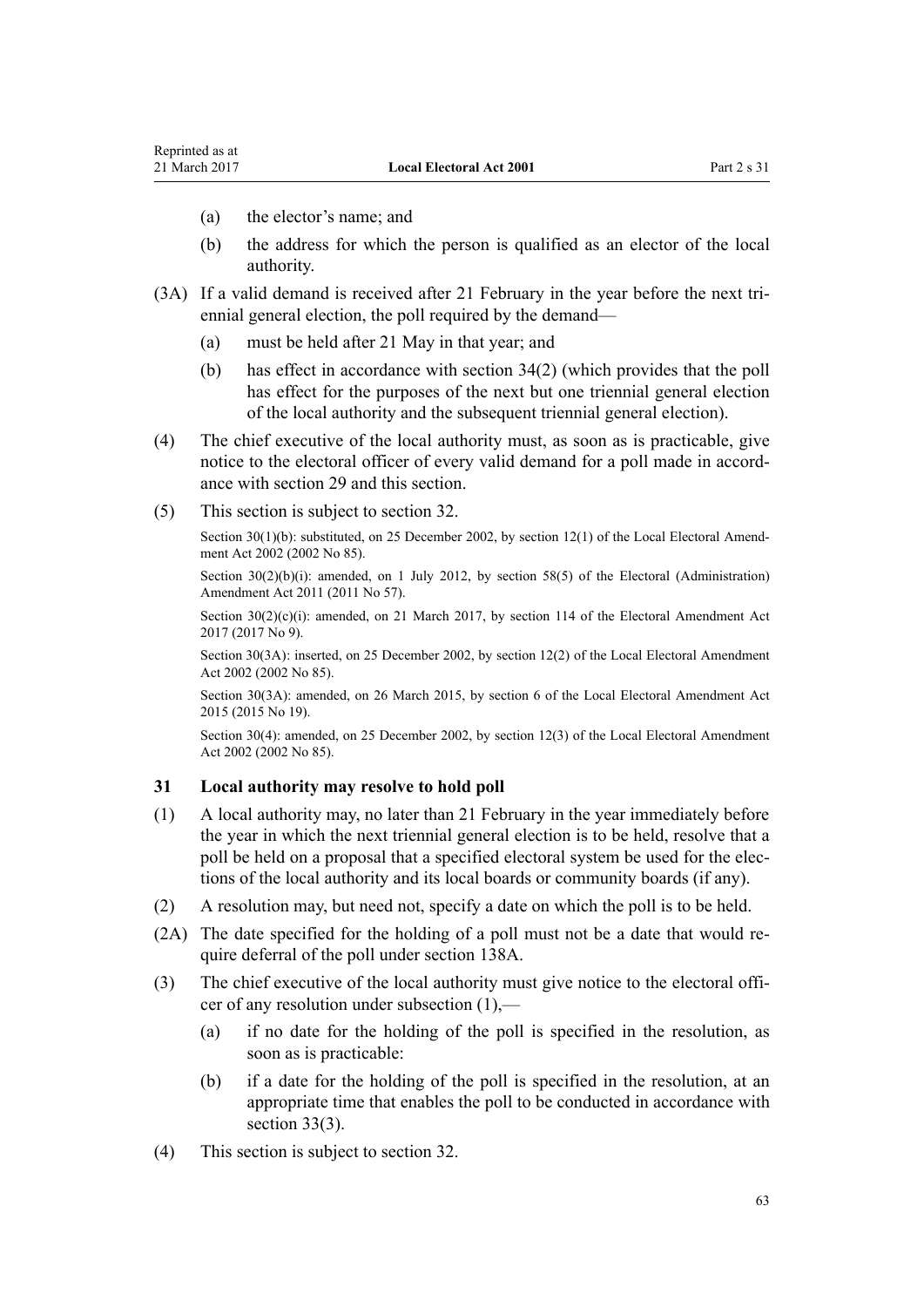<span id="page-63-0"></span>Section 31(1): substituted, on 25 December 2002, by [section 13\(1\)](http://prd-lgnz-nlb.prd.pco.net.nz/pdflink.aspx?id=DLM181478) of the Local Electoral Amendment Act 2002 (2002 No 85).

Section 31(1): amended, on 26 March 2015, by [section 7](http://prd-lgnz-nlb.prd.pco.net.nz/pdflink.aspx?id=DLM6403311) of the Local Electoral Amendment Act 2015 (2015 No 19).

Section 31(1): amended, on 8 August 2014, by [section 76](http://prd-lgnz-nlb.prd.pco.net.nz/pdflink.aspx?id=DLM5707313) of the Local Government Act 2002 Amendment Act 2014 (2014 No 55).

Section 31(2): substituted, on 25 December 2002, by [section 13\(1\)](http://prd-lgnz-nlb.prd.pco.net.nz/pdflink.aspx?id=DLM181478) of the Local Electoral Amendment Act 2002 (2002 No 85).

Section 31(2A): inserted, on 25 December 2002, by [section 13\(1\)](http://prd-lgnz-nlb.prd.pco.net.nz/pdflink.aspx?id=DLM181478) of the Local Electoral Amendment Act 2002 (2002 No 85).

Section 31(3): substituted, on 25 December 2002, by [section 13\(2\)](http://prd-lgnz-nlb.prd.pco.net.nz/pdflink.aspx?id=DLM181478) of the Local Electoral Amendment Act 2002 (2002 No 85).

#### **32 Limitation on change to electoral systems**

[Sections 27 to 31](#page-59-0) do not apply if—

- (a) a poll on the proposal described in [section 29](#page-60-0) or [section 31](#page-62-0) held under section 33 took effect at the previous triennial general election of the local authority or takes effect at the next triennial general election of the local authority:
- (b) another enactment requires a particular electoral system to be used for the election of members of a local authority.

Section 32(a): substituted, on 25 December 2002, by [section 14](http://prd-lgnz-nlb.prd.pco.net.nz/pdflink.aspx?id=DLM181479) of the Local Electoral Amendment Act 2002 (2002 No 85).

#### **33 Poll of electors**

- (1) If the electoral officer for a local authority receives notice under [section 30\(4\)](#page-61-0) or [section 31\(3\),](#page-62-0) the electoral officer must, as soon as is practicable after receiving that notice, give public notice of the poll under [section 52](#page-73-0).
- (2) Despite subsection (1), if an electoral officer for a local authority receives 1 or more notices under both [sections 30\(4\)](#page-61-0) and [31\(3\),](#page-62-0) or more than 1 notice under either section, in any period between 2 triennial general elections, the polls required to be taken under each notice may, to the extent that the result of those polls would take effect at the same election, and if it is practicable to combine those polls, be combined.
- (3) A poll held under this section must be held not later than 89 days after the date on which—
	- (a) the notice referred to in subsection (1) is received; or
	- (b) the last notice referred to in subsection (2) is received.
- (3A) Subsection (3) is subject to subsection (2), [section 30\(3A\)](#page-61-0) and [section 138A](#page-132-0).
- (3B) Voters at a poll held under this section decide the proposal or proposals that are the subject of the poll by voting for one of the electoral systems named in the voting document or, as the case may require, expressing a preference in respect of each of the electoral systems named in the voting document.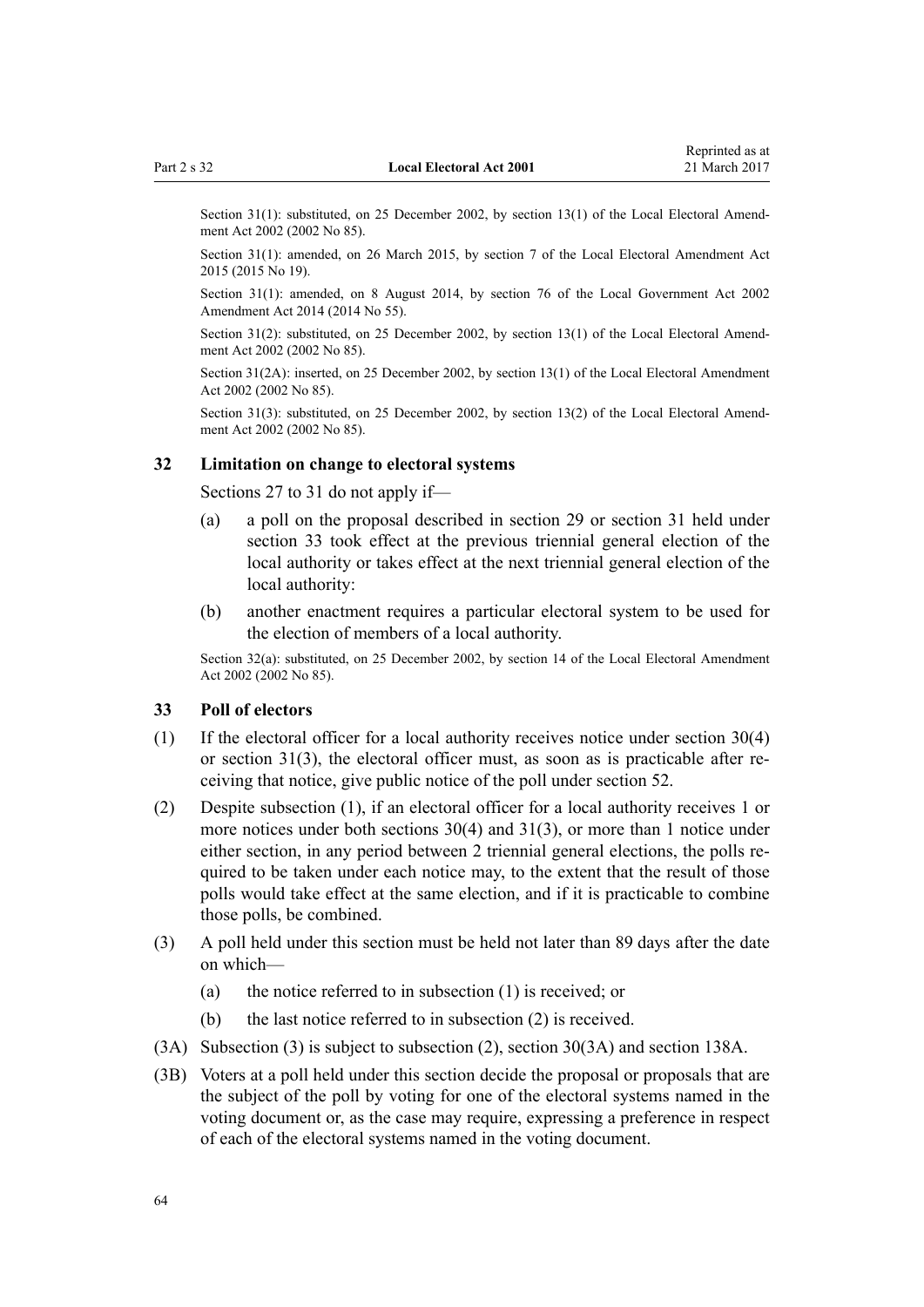Reprinted as at

- (4) Every poll under this section that is held in conjunction with a triennial general election or held after that election but not later than 21 May in the year immediately before the year in which the next triennial general election is to be held determines whether the electoral system to be used for the next 2 triennial general elections of the local authority and its local boards or community boards (if any) and any associated election is to be—
	- (a) the electoral system used at the previous general election of the local authority; or
	- (b) the electoral system specified in any resolution under [section 27;](#page-59-0) or
	- (c) the electoral system specified in any demand submitted within the appropriate period of which the electoral officer has received notice under [sec](#page-61-0)[tion 30\(4\)](#page-61-0) and, if notice of more than 1 such demand is received, one of the systems specified in those demands and, if so, which one; or
	- (d) the electoral system specified in any resolution of which the electoral officer has received notice under [section 31\(3\).](#page-62-0)
- (5) Every poll under this section that is held at some other time determines whether the electoral system to be used at the next but one triennial general election of the local authority and its local boards or community boards (if any) and any associated election is to be—
	- (a) the electoral system used at the previous general election of the local authority; or
	- (b) the electoral system specified in any resolution under [section 27;](#page-59-0) or
	- (c) the electoral system specified in any demand submitted within the appropriate period of which the electoral officer has received notice under [sec](#page-61-0)[tion 30\(4\)](#page-61-0) and, if notice of more than 1 such demand is received, one of the systems specified in those demands and, if so, which one; or
	- (d) the electoral system specified in any resolution of which the electoral officer has received notice under [section 31\(3\).](#page-62-0)

Section 33(2): substituted, on 25 December 2002, by [section 15\(1\)](http://prd-lgnz-nlb.prd.pco.net.nz/pdflink.aspx?id=DLM181480) of the Local Electoral Amendment Act 2002 (2002 No 85).

Section 33(3): amended, on 26 March 2015, by [section 8](http://prd-lgnz-nlb.prd.pco.net.nz/pdflink.aspx?id=DLM6403312) of the Local Electoral Amendment Act 2015 (2015 No 19).

Section 33(3A): inserted, on 25 December 2002, by [section 15\(2\)](http://prd-lgnz-nlb.prd.pco.net.nz/pdflink.aspx?id=DLM181480) of the Local Electoral Amendment Act 2002 (2002 No 85).

Section 33(3B): inserted, on 25 December 2002, by [section 15\(2\)](http://prd-lgnz-nlb.prd.pco.net.nz/pdflink.aspx?id=DLM181480) of the Local Electoral Amendment Act 2002 (2002 No 85).

Section 33(4): substituted, on 25 December 2002, by [section 15\(3\)](http://prd-lgnz-nlb.prd.pco.net.nz/pdflink.aspx?id=DLM181480) of the Local Electoral Amendment Act 2002 (2002 No 85).

Section 33(4): amended, on 8 August 2014, by [section 76](http://prd-lgnz-nlb.prd.pco.net.nz/pdflink.aspx?id=DLM5707313) of the Local Government Act 2002 Amendment Act 2014 (2014 No 55).

Section 33(5): added, on 25 December 2002, by [section 15\(3\)](http://prd-lgnz-nlb.prd.pco.net.nz/pdflink.aspx?id=DLM181480) of the Local Electoral Amendment Act 2002 (2002 No 85).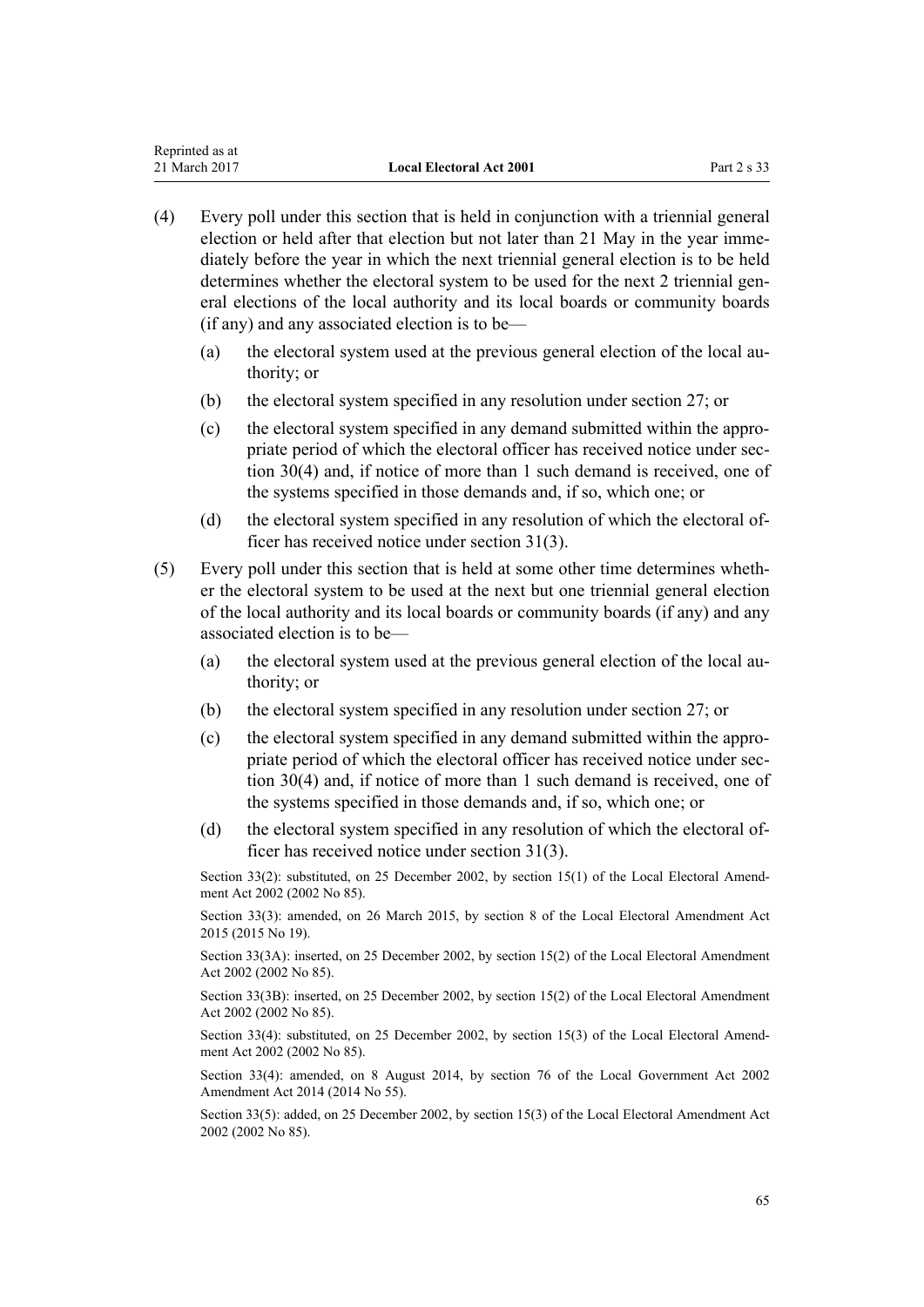<span id="page-65-0"></span>Section 33(5): amended, on 8 August 2014, by [section 76](http://prd-lgnz-nlb.prd.pco.net.nz/pdflink.aspx?id=DLM5707313) of the Local Government Act 2002 Amendment Act 2014 (2014 No 55).

## **34 Effect of poll**

- (1) If a poll is held under [section 33](#page-63-0) in conjunction with a triennial general election or held after that election but not later than 21 May in the year immediately before the year in which the next triennial general election is to be held, the electoral system adopted or confirmed must be used—
	- (a) for the next 2 triennial general elections:
	- (b) for any associated election:
	- (c) for all subsequent triennial general elections, elections to fill extraordinary vacancies, and elections called under section 258I or 258M of the Local Government Act 2002, until a further resolution under [section 27](#page-59-0) takes effect or a further poll held under section 33 takes effect, whichever occurs first.
- (2) If a poll is held under [section 33](#page-63-0) at some other time, the electoral system adopted or confirmed must be used—
	- (a) for the next but one triennial general election and the following triennial general election:
	- (b) for any associated election:
	- (c) for all subsequent triennial general elections, elections to fill extraordinary vacancies, and elections called under section 258I or 258M of the Local Government Act 2002, until a further resolution under [section 27](#page-59-0) takes effect or a further poll held under section 33 takes effect, whichever occurs first.

Section 34: substituted, on 25 December 2002, by [section 16](http://prd-lgnz-nlb.prd.pco.net.nz/pdflink.aspx?id=DLM181481) of the Local Electoral Amendment Act 2002 (2002 No 85).

Section 34(1)(c): amended, on 5 December 2012, by [section 43](http://prd-lgnz-nlb.prd.pco.net.nz/pdflink.aspx?id=DLM4499305) of the Local Government Act 2002 Amendment Act 2012 (2012 No 93).

Section 34(2)(c): amended, on 5 December 2012, by [section 43](http://prd-lgnz-nlb.prd.pco.net.nz/pdflink.aspx?id=DLM4499305) of the Local Government Act 2002 Amendment Act 2012 (2012 No 93).

## *Electoral systems for polls*

## **35 Electoral systems for polls**

- (1) Every poll conducted for a local authority must be conducted using an electoral system adopted by resolution of the local authority—
	- (a) for the purposes of the particular poll; or
	- (b) for the purposes of 2 or more polls that are to be conducted at the same time.
- (2) If a poll is to be conducted for a local authority and there is no applicable resolution, that poll must be conducted using the electoral system commonly known as First Past the Post.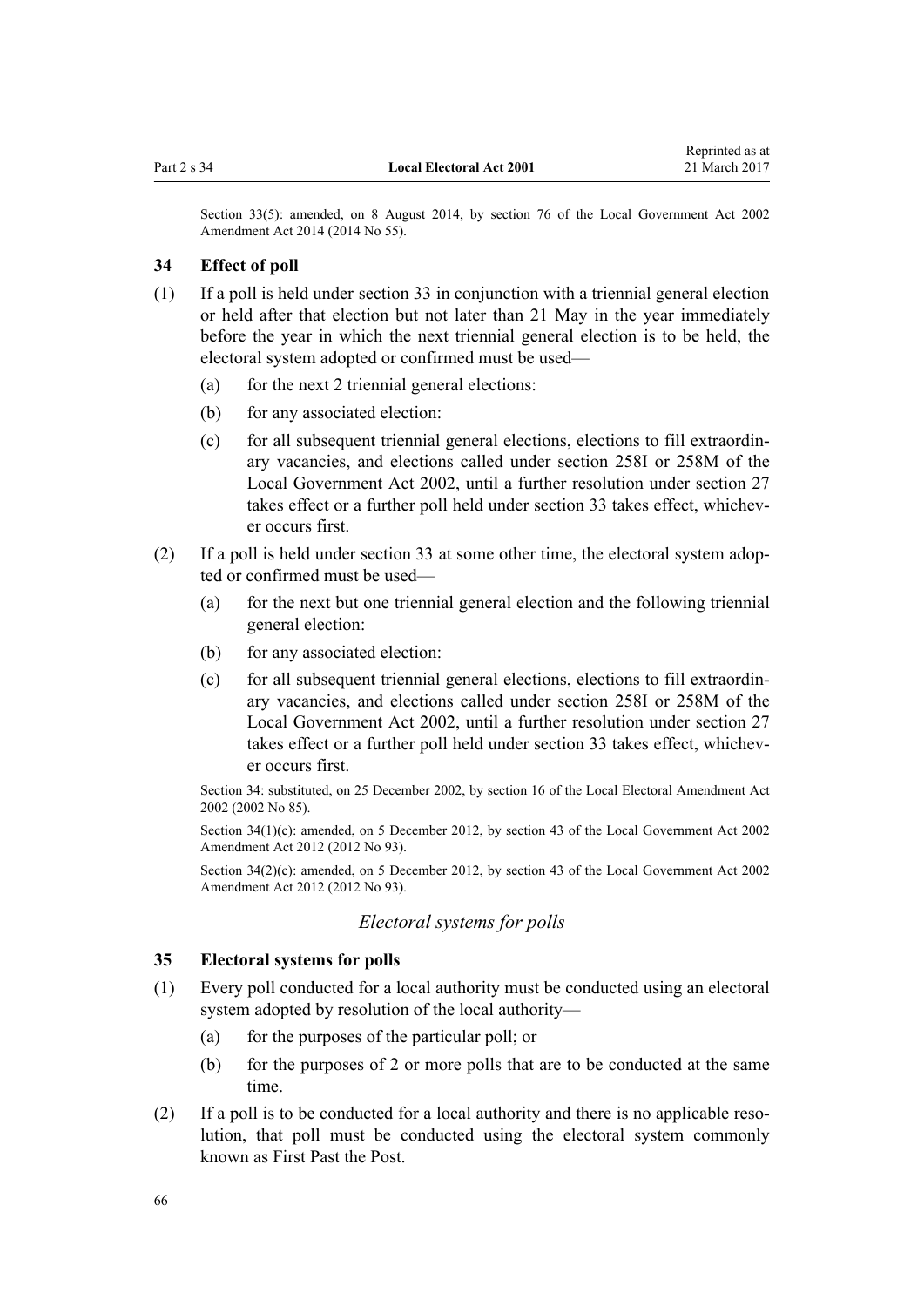## *Voting methods*

## **36 Voting method for elections and polls**

- (1) Every election or poll conducted for a local authority must be conducted using 1 or more methods of voting adopted by resolution of the local authority—
	- (a) for the purposes of a particular election or poll; or
	- (b) for the purposes of more than 1 election or more than 1 poll, or both, that are to be conducted at the same time.
- (2) If an election or poll is to be conducted and there is no applicable resolution under subsection (1), that election or poll must be conducted by postal voting.
- (3) Despite subsections (1) and  $(2)$ ,—
	- (a) if any election or poll is to be conducted in conjunction with the election of 1 or more territorial authorities in the same local government area, the voting method to be used for that election or poll within the district of each territorial authority is the voting method or methods to be used for the election of that territorial authority:
	- (b) if 2 or more elections or 2 or more polls are to be conducted within the district of a territorial authority separately from any election of that territorial authority, and, as a consequence of the operation of subsection (1) or subsection (2), those elections and polls are required to be conducted using different voting methods,—
		- (i) the local authorities concerned must determine which of those voting methods must be used to conduct the elections and polls; and
		- (ii) if no agreement is reached under subparagraph (i), those elections and polls must be conducted by postal voting.

## **37 Consultation**

- (1) Before passing any resolution under section 36(1) that will apply to elections or polls conducted for any other local authority, the local authority concerned must consult that local authority.
- (2) In determining what resolution is to be adopted under section 36, the local authority concerned must have regard to the results of any consultation under subsection  $(1)$ .

## *Electoral rolls*

## **38 Compilation of electoral roll**

- (1) In every year in which a triennial general election is to be held, the electoral officer for every territorial authority must compile a roll of electors of the district of that territorial authority to be known as the electoral roll.
- $(2)$  If—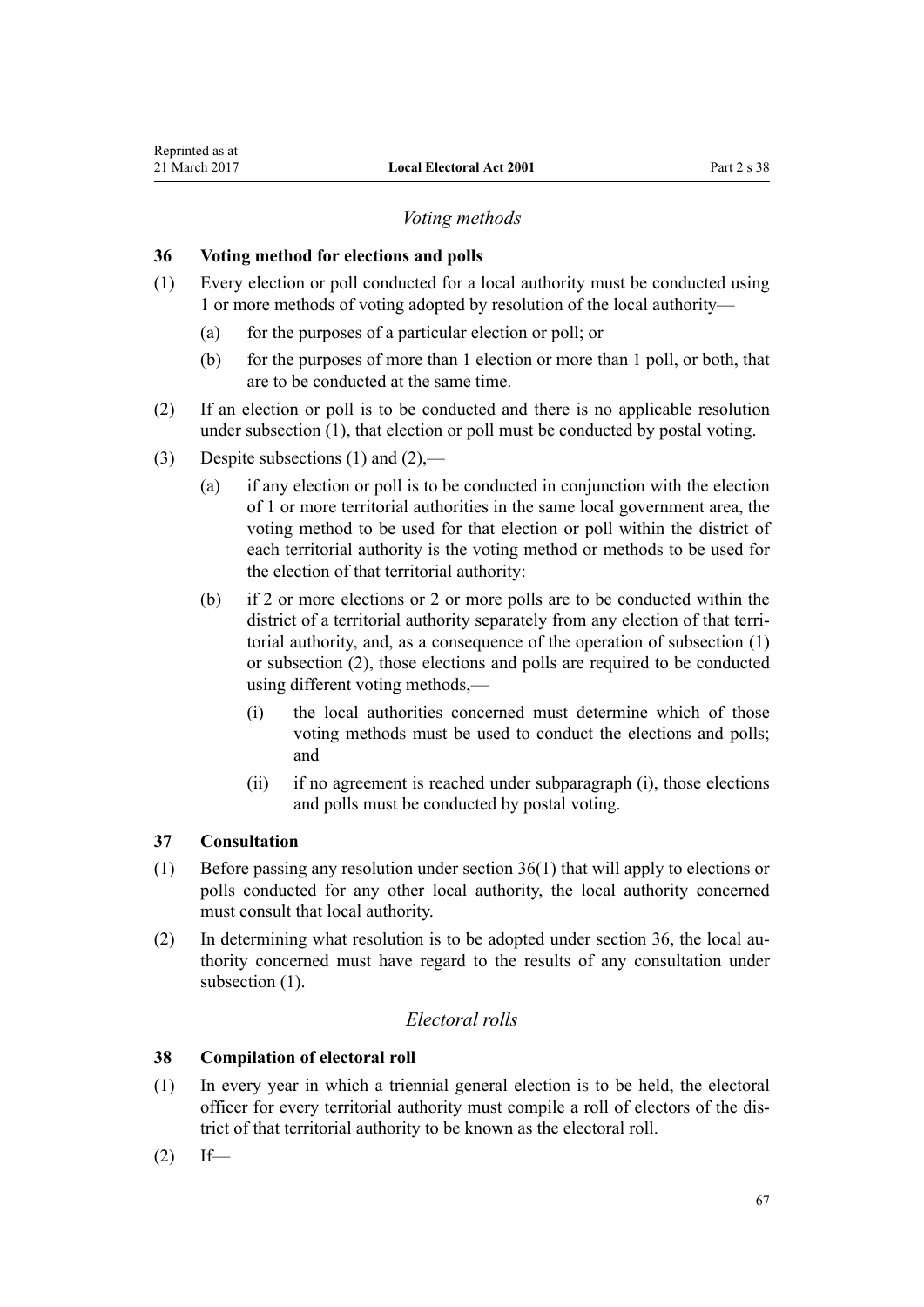- (a) an election to fill an extraordinary vacancy; or
- (b) a poll of electors—

is to be held within a district at any time other than in conjunction with a triennial general election, the electoral officer for the territorial authority for the district or, as the case may require, the electoral officer of the local authority for whom the election or poll is to be held or taken must compile a roll of electors entitled to vote in that election or poll.

- (3) Every electoral roll must—
	- (a) include the name of every residential elector and ratepayer elector of the district of the territorial authority or, as the case may require, the local authority for whom the election or poll is to be held or taken who, as at the prescribed date, is entitled, under this Act and regulations made under this Act, to be included in the roll; and
	- (b) include any other prescribed details; and
	- (c) comply with any other prescribed requirements.
- (4) For the purposes of determining the names and other details of residential electors to be included in the electoral roll, the electoral officer must obtain from the Electoral Commission under [section 113](http://prd-lgnz-nlb.prd.pco.net.nz/pdflink.aspx?id=DLM309174) of the Electoral Act 1993 a computer-compiled list containing the specified information (as contained in that section) in respect of electors appearing to reside within the local government area of the local authority.

Section 38(4): amended, on 1 July 2012, by [section 58\(6\)](http://prd-lgnz-nlb.prd.pco.net.nz/pdflink.aspx?id=DLM3367693) of the Electoral (Administration) Amendment Act 2011 (2011 No 57).

### **39 Public notice of procedures for enrolment as ratepayer on electoral roll**

- (1) The electoral officer—
	- (a) must ensure that public notice of the qualifications and procedures for enrolment or nomination as a ratepayer elector, is given during the month of May in each year in which a triennial general election is held; and
	- (b) must ensure that notice of the qualifications and procedures for enrolment or nomination as a ratepayer elector is delivered with the rates assessment or at least 1 rates invoice delivered by the territorial authority before September in each year in which a triennial general election is held; and
	- (c) may give any additional public notice and any specific notice of the qualifications and procedures for enrolment or nomination as a ratepayer elector that the electoral officer considers desirable.
- (2) Any public notice given under subsection (1) may be given jointly by the electoral officers of 2 or more territorial authorities and, in determining whether that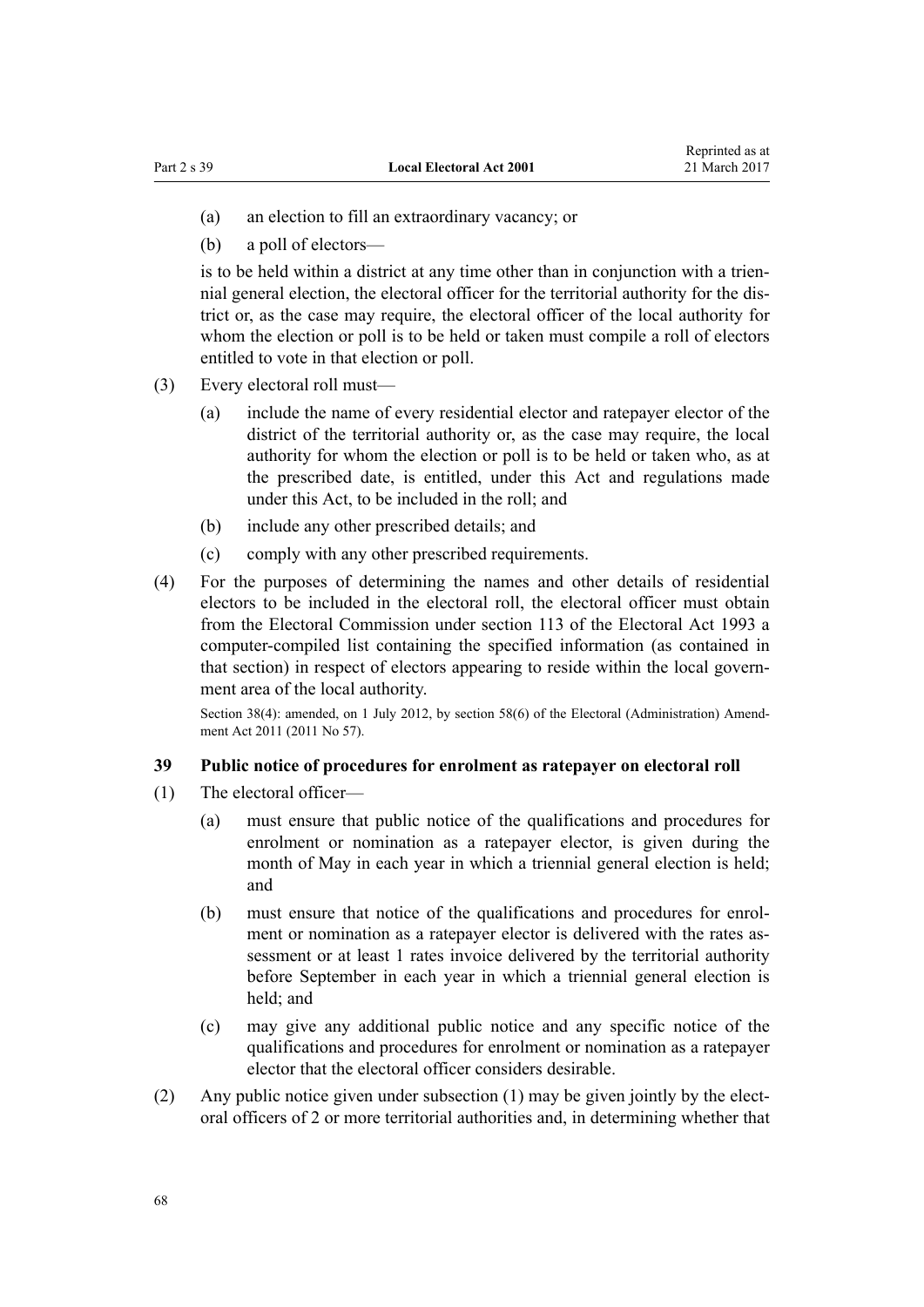public notice is to be given jointly, each electoral officer must have regard to the effectiveness and cost of the public notice.

Compare: 1976 No 144 s 7BEB

Section 39(1)(b): amended, on 7 July 2004, by [section 9](http://prd-lgnz-nlb.prd.pco.net.nz/pdflink.aspx?id=DLM303175) of the Local Electoral Amendment Act 2004 (2004 No 62).

## **40 No person to be enrolled more than once for local authority or local board or community board**

The name of any person must not appear more than once in the same electoral roll.

Section 40 heading: amended, on 8 August 2014, by [section 76](http://prd-lgnz-nlb.prd.pco.net.nz/pdflink.aspx?id=DLM5707313) of the Local Government Act 2002 Amendment Act 2014 (2014 No 55).

## **41 Supply of information by Electoral Commission**

- (1) If the electoral officer wishes to find out whether any person is qualified as a ratepayer elector under [section 24](#page-54-0) and is registered as a parliamentary elector in respect of an address outside the region, district, local board area, or community, the Electoral Commission, on the request of the electoral officer, must inform the electoral officer whether that person is registered as a parliamentary elector in respect of that address.
- (2) The electoral officer may request the Electoral Commission to inform the electoral officer if any person who is qualified as a ratepayer of a region, district, local board area, or community is registered as a parliamentary elector of a Māori electoral district.
- (3) If the Electoral Commission receives a request under subsection (2), the Electoral Commission must provide the information requested by the electoral officer, if the electoral officer has provided adequate identifying information.

Compare: 1976 No 144 s 7BF

Section 41 heading: amended, on 1 July 2012, by [section 58\(7\)](http://prd-lgnz-nlb.prd.pco.net.nz/pdflink.aspx?id=DLM3367693) of the Electoral (Administration) Amendment Act 2011 (2011 No 57).

Section 41(1): amended, on 8 August 2014, by [section 76](http://prd-lgnz-nlb.prd.pco.net.nz/pdflink.aspx?id=DLM5707313) of the Local Government Act 2002 Amendment Act 2014 (2014 No 55).

Section 41(1): amended, on 1 July 2012, by [section 58\(8\)](http://prd-lgnz-nlb.prd.pco.net.nz/pdflink.aspx?id=DLM3367693) of the Electoral (Administration) Amendment Act 2011 (2011 No 57).

Section 41(2): added, on 25 December 2002, by [section 17](http://prd-lgnz-nlb.prd.pco.net.nz/pdflink.aspx?id=DLM181483) of the Local Electoral Amendment Act 2002 (2002 No 85).

Section 41(2): amended, on 8 August 2014, by [section 76](http://prd-lgnz-nlb.prd.pco.net.nz/pdflink.aspx?id=DLM5707313) of the Local Government Act 2002 Amendment Act 2014 (2014 No 55).

Section 41(2): amended, on 1 July 2012, by [section 58\(8\)](http://prd-lgnz-nlb.prd.pco.net.nz/pdflink.aspx?id=DLM3367693) of the Electoral (Administration) Amendment Act 2011 (2011 No 57).

Section 41(3): added, on 25 December 2002, by [section 17](http://prd-lgnz-nlb.prd.pco.net.nz/pdflink.aspx?id=DLM181483) of the Local Electoral Amendment Act 2002 (2002 No 85).

Section 41(3): amended, on 1 July 2012, by [section 58\(8\)](http://prd-lgnz-nlb.prd.pco.net.nz/pdflink.aspx?id=DLM3367693) of the Electoral (Administration) Amendment Act 2011 (2011 No 57).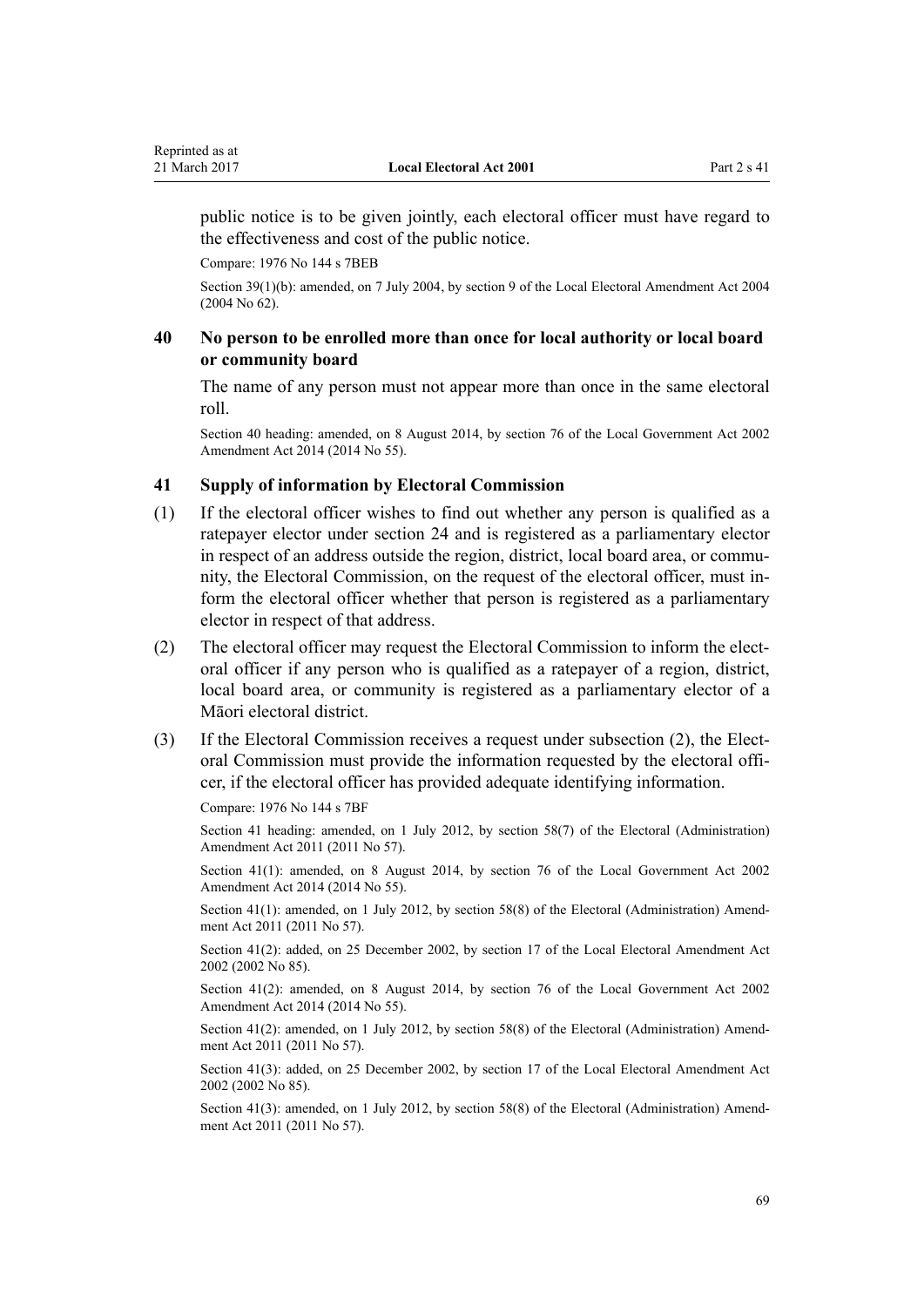Section 41(3): amended, on 1 July 2012, by [section 58\(9\)](http://prd-lgnz-nlb.prd.pco.net.nz/pdflink.aspx?id=DLM3367693) of the Electoral (Administration) Amendment Act 2011 (2011 No 57).

### **42 Roll to be available for public inspection**

- (1) A copy of an electoral roll must,—
	- (a) if the roll is compiled by an electoral officer of a territorial authority, be kept at the principal office of the territorial authority and at every other place within the district that the electoral officer and the occupier of that place agree is a place at which a copy of the roll may be kept:
	- (b) if the roll is compiled by an electoral officer of a local authority that is not a territorial authority, be kept at the principal office of the local authority and at every other place within the local government area that the electoral officer and the occupier of that place agree is a place at which a copy of the roll may be kept.
- (2) The electoral officer must give public notice of the place or places where the roll is kept.
- (3) The electoral officer must ensure that the copy of the roll kept at the principal office of the territorial authority or, as the case may require, the local authority, is open for public inspection at all reasonable hours during a period of not less than 28 days before the closing of the roll in the year in which the roll is compiled.
- (4) The copy or copies of the roll kept at any other place must be open for public inspection whenever the place is open to members of the public. Compare: 1976 No 144 s 7D

#### **43 Inspection of rolls at meetings and hui**

- (1) The electoral officer must, at the request of any person, make the electoral roll available for public inspection, under the supervision of any person nominated by the electoral officer, at any meeting or hui.
- (2) A request made under subsection (1) need not be granted unless the electoral officer is satisfied that a large number of persons are likely to attend the meeting or hui in respect of which the request is made.
- (3) If a roll is made available for public inspection under subsection (1), the roll must be made available at such times and places as the electoral officer thinks fit.

Compare: 1993 No 87 [s 111](http://prd-lgnz-nlb.prd.pco.net.nz/pdflink.aspx?id=DLM309151)

#### **44 Application for registration as parliamentary elector**

(1) Subsection (2) applies to any person who claims to be qualified as a parliamentary elector in respect of an address within the district of a territorial authority but whose name—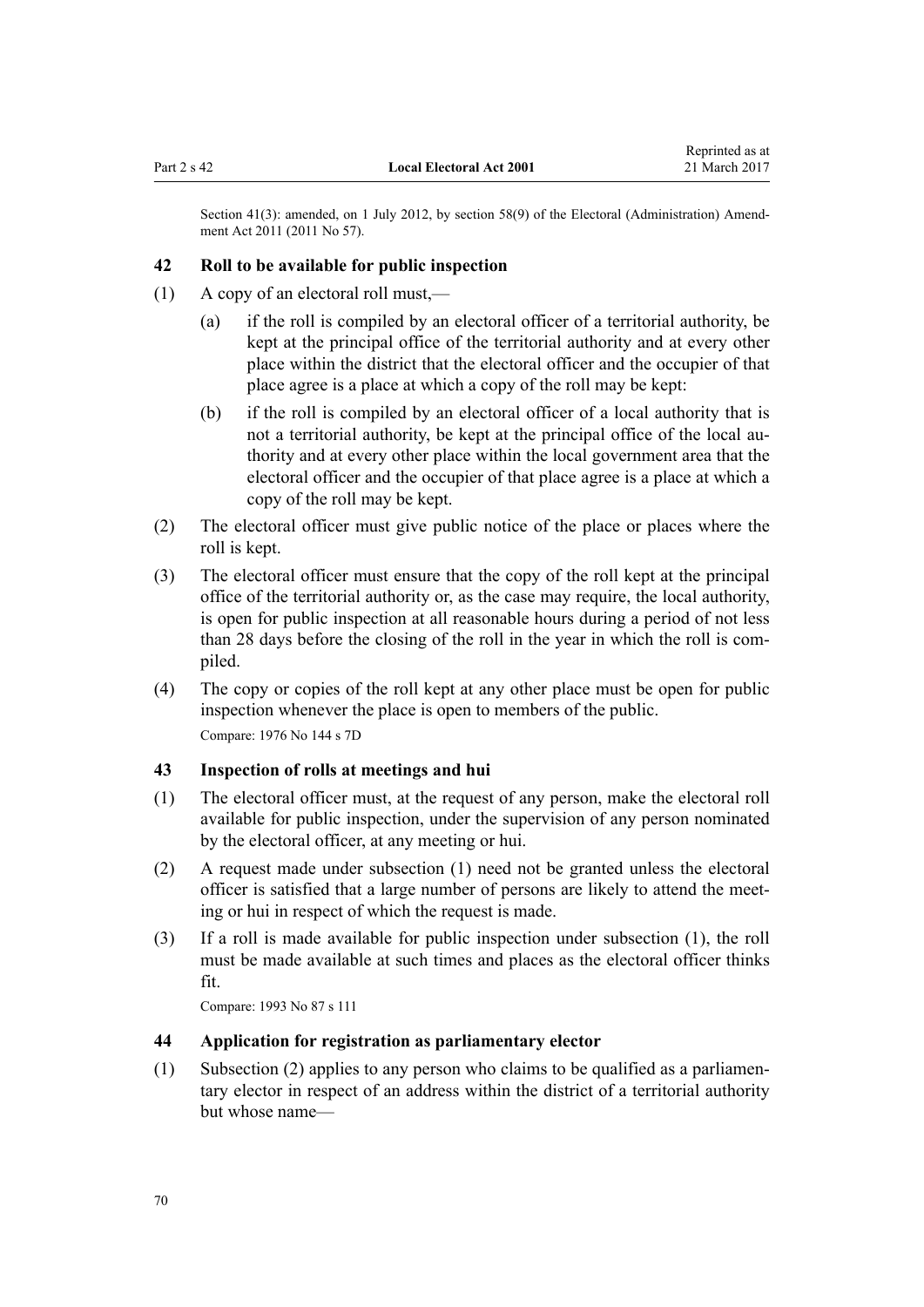- (a) does not appear on the electoral roll because it does not appear on the appropriate parliamentary roll; or
- (b) is incorrectly recorded on the electoral roll; or
- (c) is recorded on the electoral roll with an incorrect address or occupation.
- (2) Any person to whom this subsection applies may make application for registration or correction of registration as a parliamentary elector in the form prescribed by the [Electoral Act 1993](http://prd-lgnz-nlb.prd.pco.net.nz/pdflink.aspx?id=DLM307518) or by regulations made under that Act. Compare: 1976 No 144 s 7E

## **45 Completion of electoral roll**

The electoral officer must, as soon as practicable after the closing of the electoral roll, obtain from the Electoral Commission under [section 113](http://prd-lgnz-nlb.prd.pco.net.nz/pdflink.aspx?id=DLM309174) of the Electoral Act 1993 a further computer-compiled list, and must complete the compilation of the electoral roll,—

- (a) in the case of residential electors, by using that list; or
- (b) in the case of ratepayer electors, from the applications received until the closing of the electoral roll.

Compare: 1976 No 144 s 7F

Section 45: amended, on 1 July 2012, by [section 58\(10\)](http://prd-lgnz-nlb.prd.pco.net.nz/pdflink.aspx?id=DLM3367693) of the Electoral (Administration) Amendment Act 2011 (2011 No 57).

## **46 Removal of names from electoral roll**

- (1) The electoral officer may at any time remove from the electoral roll the name of any person entered on that roll as a ratepayer elector if, to the knowledge of the electoral officer, that person is no longer qualified in respect of the property for which that person was enrolled.
- (2) If the name of any person entered on an electoral roll as a ratepayer elector is removed from that roll for any reason other than the death of that person, the electoral officer must immediately give to that person, by notice in writing addressed to that person at that person's last known address, notice of the removal of that person's name.

Compare: 1976 No 144 s 7FA

#### **47 Amendments to roll**

- (1) The electoral officer may, on the application of any person who is or claims to be entitled to be enrolled or any other person or otherwise, make any necessary corrections to any names, addresses, occupations, abbreviations, marks, or other details, appearing in the electoral roll.
- (2) Despite subsection (1), the electoral officer must not amend any information received under [section 113](http://prd-lgnz-nlb.prd.pco.net.nz/pdflink.aspx?id=DLM309174) of the Electoral Act 1993 unless the electoral officer is satisfied that the elector is dead, in which case the electoral officer must remove the name of the elector from the electoral roll.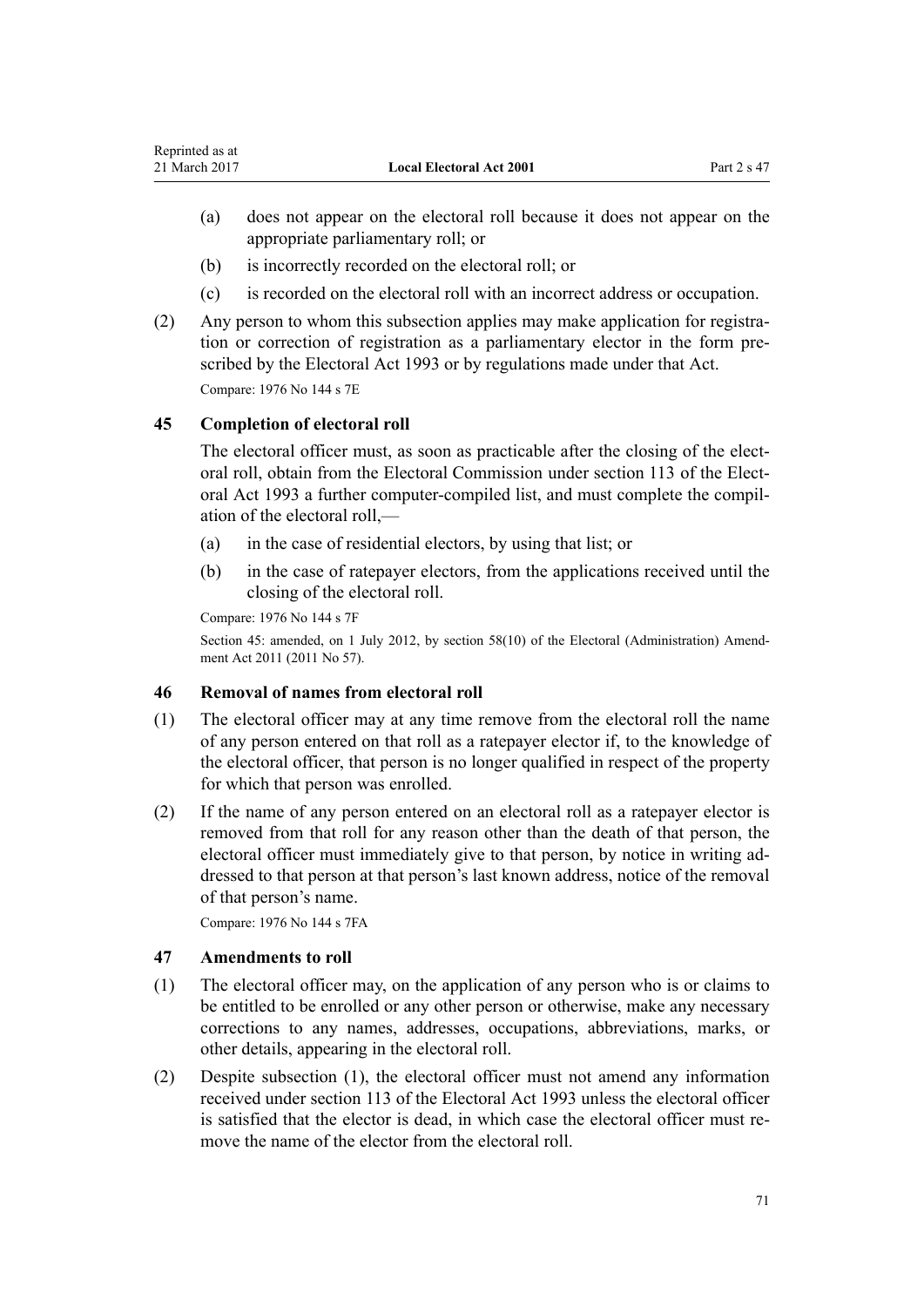(3) If the electoral officer receives advice from the Electoral Commission that a person whose name is included on the electoral roll as a ratepayer elector is eligible to be included on the roll as a residential elector, the electoral officer must amend the roll accordingly.

Compare: 1976 No 144 s 7G

Section 47(3): amended, on 1 July 2012, by [section 58\(11\)](http://prd-lgnz-nlb.prd.pco.net.nz/pdflink.aspx?id=DLM3367693) of the Electoral (Administration) Amendment Act 2011 (2011 No 57).

## **48 Objections to roll**

- (1) Any person may, not later than the day on which the electoral roll closes, object to the electoral roll on either of the following grounds:
	- (a) that any person entered on the roll as a ratepayer elector does not possess the necessary qualification for entry on the roll at the time when the objection is lodged; or
	- (b) that the person making the objection is not on the roll and possesses the necessary qualification to be entered on the roll as a ratepayer elector at the time when the objection is lodged.
- (2) Every objection must be lodged in writing with the electoral officer and, in the case of an objection under subsection  $(1)(b)$ , must, if an application for enrolment is required by regulations made under this Act, include a completed application for enrolment.
- (3) The electoral officer must—
	- (a) inquire into and determine whether or not the objection should be allowed; and
	- (b) give the objector written notice of the decision.

Compare: 1976 No 144 s 7GA

## **49 Appeals to District Court in respect of roll**

- (1) Any person aggrieved by any decision of the electoral officer under section 48 may appeal to a District Court Judge against the decision.
- (2) The appeal may be brought by the appellant lodging a notice of appeal in the office of the District Court that is closest to the principal office of the local authority that appointed the electoral officer.
- (3) The notice of appeal must be lodged within 7 days after the date on which the appellant receives, under section 48(3)(b), written notice of the decision to which the appeal relates.
- (4) Either before or immediately after lodging the notice of appeal, the appellant must serve a copy of the notice of appeal on the electoral officer.
- (5) The District Court must fix a time and place for the hearing of the appeal.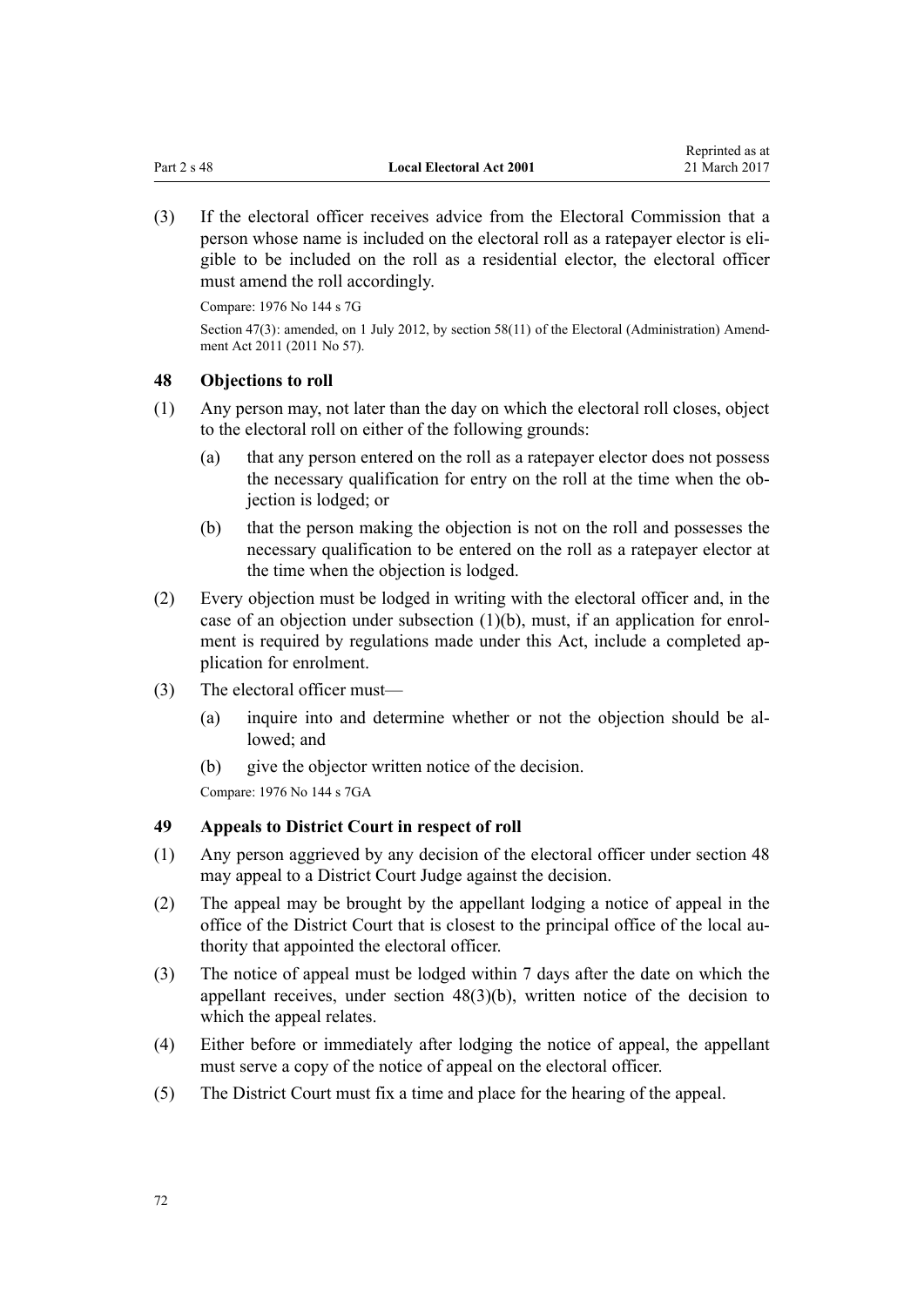- (6) The appeal must be heard as soon as practicable and the Registrar of the court must notify the appellant and the electoral officer of the time and place of hearing.
- (7) A District Court Judge must hear and determine the objection and may order—
	- (a) the addition to the roll of the name of any person who possesses the necessary qualifications; and
	- (b) the removal of the name of any person who does not.

Compare: 1976 No 144 s 7GB

# **50 Closing of electoral roll**

- (1) An electoral roll closes at the time prescribed in respect of the election or poll to which the roll relates, and remains closed until the election is held or the poll is taken.
- (2) No alteration or addition may be made in or to any electoral roll while it is closed, except—
	- (a) in cases where an appeal was pending under [section 49](#page-71-0) when the roll was closed; or
	- (b) for the purpose of complying with a claim for enrolment or of an application for the alteration of an entry in the electoral roll, delivered to the electoral officer before the closing of the roll; or
	- (c) if the electoral officer is satisfied that an elector is dead.

Compare: 1976 No 144 s 7H(3)

# **51 When roll in force**

- (1) The electoral officer must ensure that the electoral roll is completed and must, before the time prescribed for the certification of the electoral roll, certify that the roll has been compiled.
- (2) The electoral roll comes into force on the prescribed day in respect of the election or poll for which it was compiled and remains in force until another electoral roll comes into force.
- (3) Any copy of the electoral roll certified by the electoral officer to be a correct copy of the electoral roll, or of any roll compiled under this Act is, in the absence of evidence to the contrary, sufficient evidence that the roll has been properly compiled.
- (4) The fact that a copy of any electoral roll has been certified to be a correct copy by any person purporting to be authorised to do so is, in the absence of evidence to the contrary, sufficient evidence that the person is so authorised. Compare: 1976 No 144 ss 7H, 7I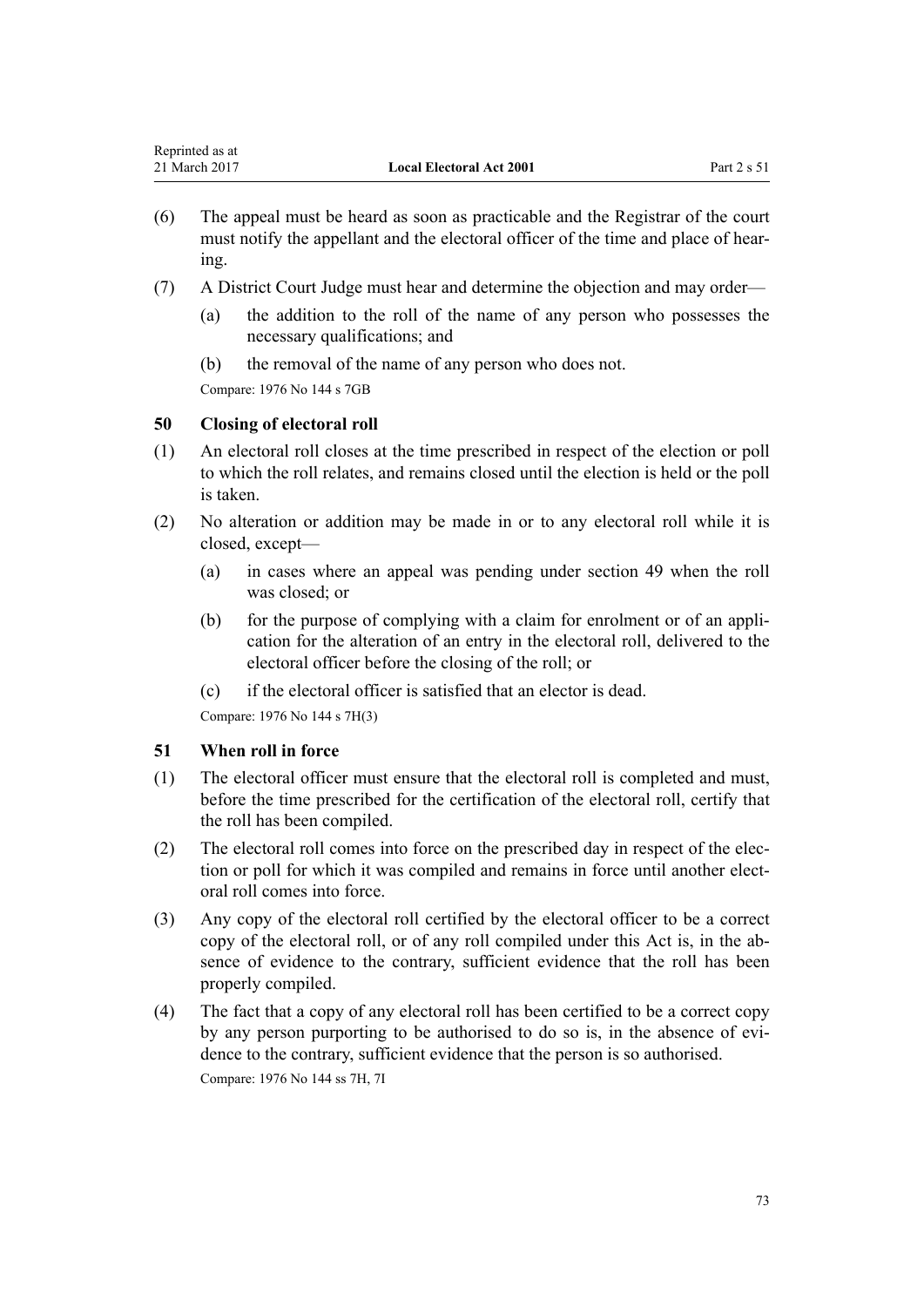# **Part 3 Conduct of elections and polls**

*Notice of election or poll*

#### <span id="page-73-0"></span>**52 Notice of election or poll**

(1) An electoral officer responsible for the conduct of an election or poll must give public notice of that election or poll—

- (a) stating the date of the election or poll; and
- (b) identifying the local government area in respect of which the election or poll is to be held; and
- (c) identifying the electoral officer or electoral officers who will be responsible for conducting the election or poll; and
- (d) stating the electoral system to be used for the election or poll; and
- (e) stating the voting method or voting methods to be used for the election or poll; and
- (f) advising electors of—
	- (i) the day and time when the electoral roll closes; and
	- (ii) when and how the electoral roll may be inspected; and
	- (iii) when and how persons may enrol or amend enrolment details; and
- (g) *[Repealed]*
- (h) containing any other information that is required or allowed to be included in the notice by regulations made under this Act.
- (2) Notice under subsection (1) must be given not later than 28 days before the earlier of—
	- (a) the closing of the electoral roll; or
	- (b) the day and time by which nominations must be received.
- (3) If an electoral officer is required to give public notice of more than 1 election or more than 1 poll, or both, the notices required to be given under this section may be combined.
- (4) An electoral officer who gives public notice under this section must send a copy of that notice to any other electoral officer involved in the conduct of the election or poll.

Section 52(1)(g): repealed, on 25 December 2002, by [section 18](http://prd-lgnz-nlb.prd.pco.net.nz/pdflink.aspx?id=DLM181484) of the Local Electoral Amendment Act 2002 (2002 No 85).

#### **53 Additional material to be included in notice in respect of election**

In the case of an election, a notice under section 52 must also state—

(a) the day and time by which nominations must be received; and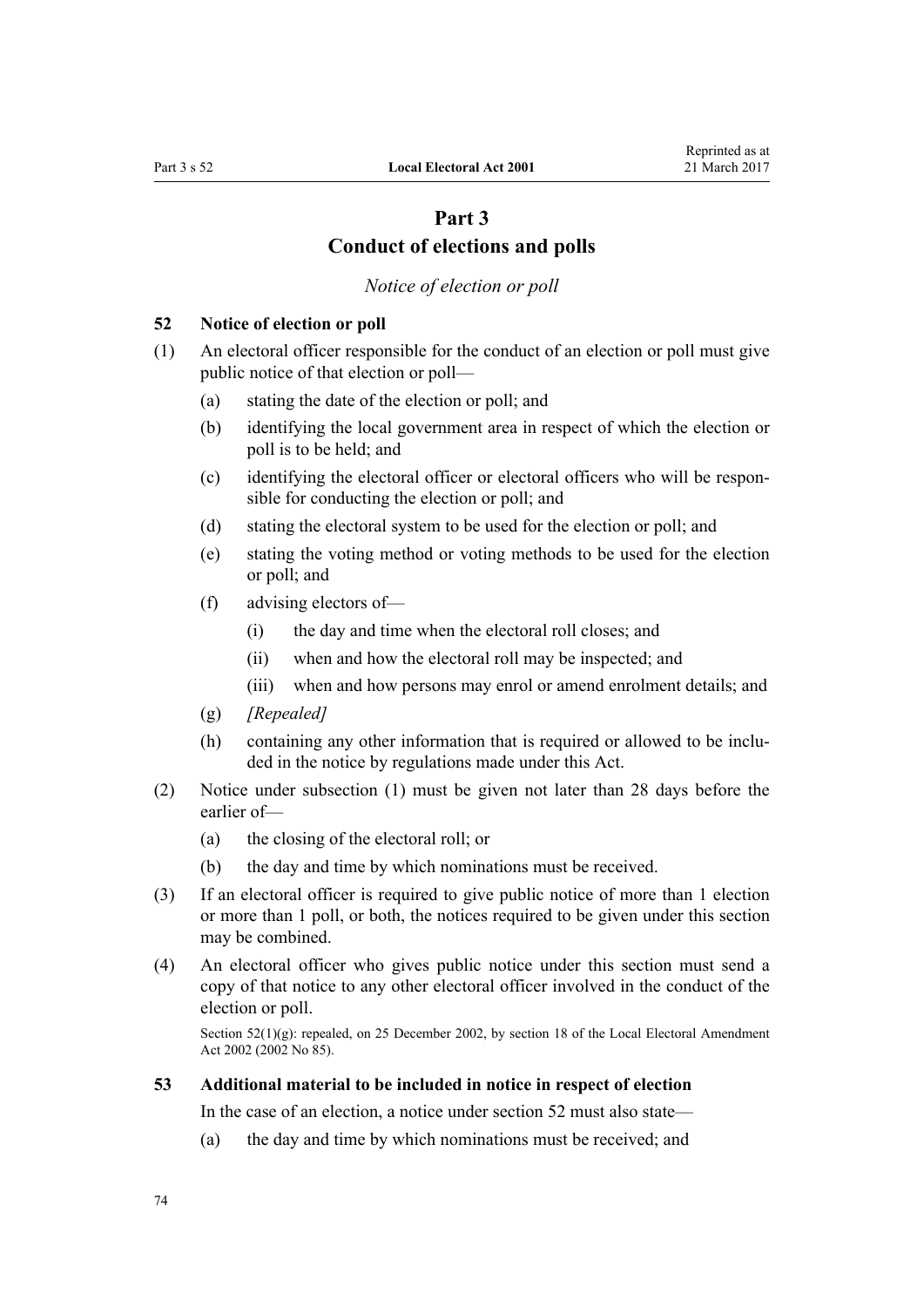- <span id="page-74-0"></span>(b) the rights of a candidate to submit a candidate profile statement and the manner in which it may be submitted; and
- (c) the manner in which nominations must be made; and
- (d) the amount of any deposit required to be paid in respect of nominations and the manner in which that deposit must be paid; and
- (e) the number of vacancies to be filled.

## **54 Additional material to be included in notice in respect of poll**

In the case of a poll, a notice under [section 52](#page-73-0) must also—

- (a) state the proposal or subject matter of the poll; and
- (b) in the case of a binding poll, state the consequences of each possible result of the poll; and
- (c) in the case of a non-binding poll, state the intentions (if any) of the local authority or other body on whose behalf the poll is conducted in respect of each possible result of the poll.

# *Candidacy*

## **55 Nomination of candidates**

- (1) Any 2 electors who are qualified to nominate a candidate may nominate a person who is qualified to be a candidate as a candidate at an election—
	- (a) in the prescribed manner; and
	- (b) before 12 noon on nomination day (the close of nominations).
- (2) An electoral officer must not accept the nomination of a candidate unless—
	- (a) the person nominated, by notice in writing, consents to nomination and certifies that he or she is qualified to be a candidate under [section 25](#page-58-0) and is not disqualified under [section 58;](#page-76-0) and
	- (b) the person nominated is qualified to be a candidate; and
	- (ba) each of the persons who nominated the candidate are persons other than the candidate; and
	- (c) the persons who nominated the candidate are qualified to nominate the candidate; and
	- (d) the nomination complies with subsections (1) and (4); and
	- (e) the electoral officer receives the deposit prescribed for the applicable class of elections; and
	- (f) the electoral officer receives the following together:
		- $(i)$  the nomination paper required by subsection  $(1)$ :
		- (ii) the consent and certification required by paragraph (a):
		- (iii) the deposit required by paragraph (e).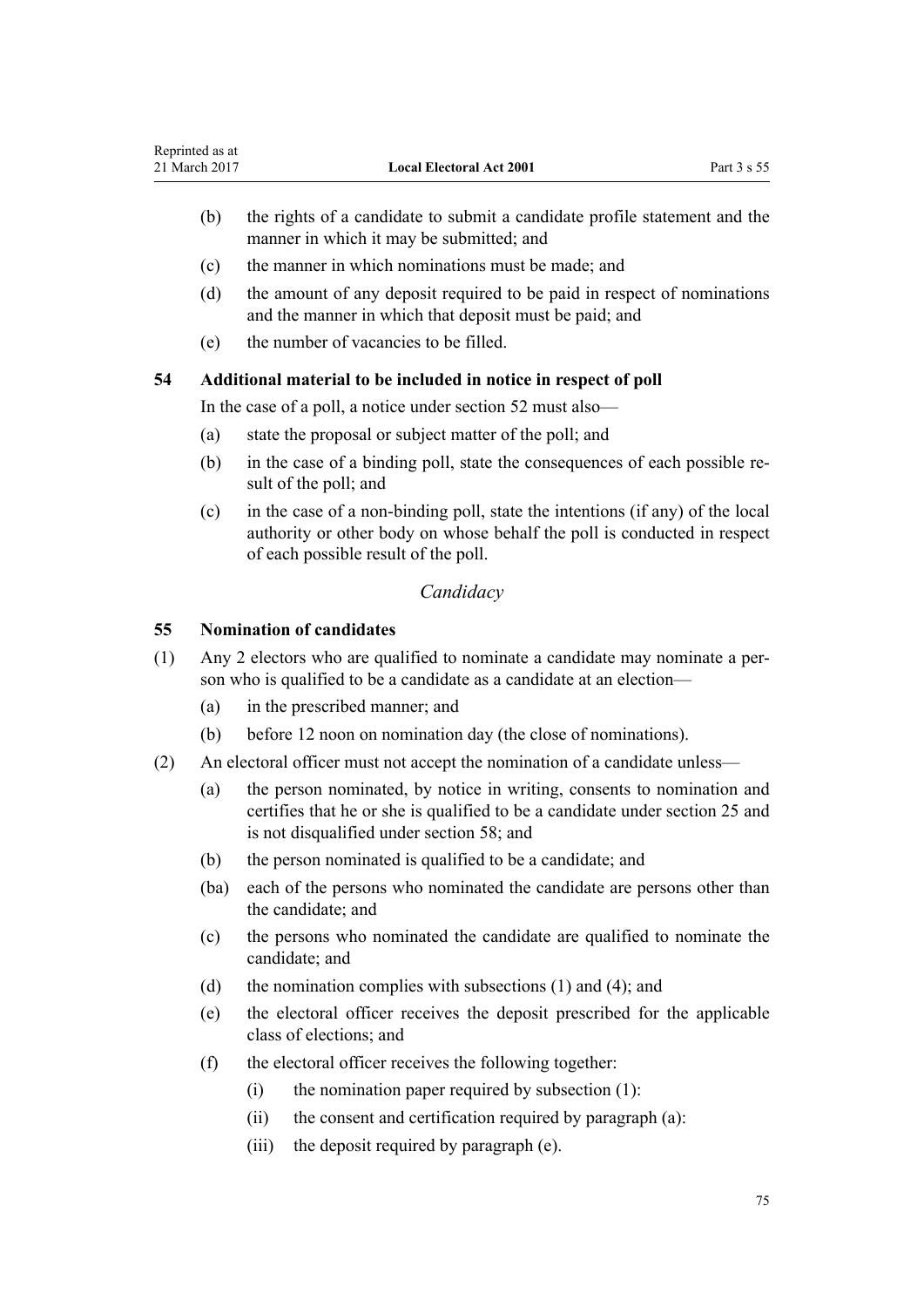- (3) The consent and certification required by subsection  $(2)(a)$  may be given in a manner other than in writing that is approved by the electoral officer, if the person nominated is outside New Zealand.
- (4) A nomination under subsection (1) must state—
	- (a) the name under which the candidate is seeking election:
	- (b) any organisation or group with which the candidate claims to be affiliated for the purposes of identifying that affiliation in the voting documents at the election:
	- (c) whether or not a candidate who does not claim any affiliation referred to in paragraph (b) wishes to be identified in the voting documents at the election as an independent candidate.
- (5) Any person may inspect any nomination or consent without payment of any fee at any time during ordinary office hours at the office of the electoral officer.

Section 55(2)(ba): inserted, on 25 December 2002, by [section 19\(1\)](http://prd-lgnz-nlb.prd.pco.net.nz/pdflink.aspx?id=DLM181485) of the Local Electoral Amendment Act 2002 (2002 No 85).

Section 55(2)(e): replaced, on 29 June 2013, by [section 16\(1\)](http://prd-lgnz-nlb.prd.pco.net.nz/pdflink.aspx?id=DLM4803531) of the Local Electoral Amendment Act 2013 (2013 No 40).

Section 55(2)(f): inserted, on 29 June 2013, by [section 16\(1\)](http://prd-lgnz-nlb.prd.pco.net.nz/pdflink.aspx?id=DLM4803531) of the Local Electoral Amendment Act 2013 (2013 No 40).

Section 55(3): replaced, on 29 June 2013, by [section 16\(2\)](http://prd-lgnz-nlb.prd.pco.net.nz/pdflink.aspx?id=DLM4803531) of the Local Electoral Amendment Act 2013 (2013 No 40).

## **56 Name of candidate**

An electoral officer must not accept the nomination of a candidate if the electoral officer is not satisfied, by the evidence (if any) that the electoral officer requires, that the name under which the candidate is nominated is—

- (a) the name under which the candidate's birth was registered; or
- (b) the name which the candidate adopted by deed poll or by statutory declaration under [Part 3](http://prd-lgnz-nlb.prd.pco.net.nz/pdflink.aspx?id=DLM364128) of the Births, Deaths, Marriages, and Relationships Registration Act 1995, at least 6 months before nomination day; or
- (c) the name by which the candidate was commonly known during the 6 months before nomination day, not being a name that—
	- (i) might cause offence to a reasonable person; or
	- (ii) is unreasonably long; or
	- (iii) is, or includes or resembles, an official title or rank; or
	- (iv) is likely to cause confusion or to mislead electors.

Section 56(b): amended, on 24 January 2009, by [section 47](http://prd-lgnz-nlb.prd.pco.net.nz/pdflink.aspx?id=DLM1048943) of the Births, Deaths, Marriages, and Relationships Registration Amendment Act 2008 (2008 No 48).

Section 56(c)(iii): substituted, on 25 December 2002, by [section 20](http://prd-lgnz-nlb.prd.pco.net.nz/pdflink.aspx?id=DLM181486) of the Local Electoral Amendment Act 2002 (2002 No 85).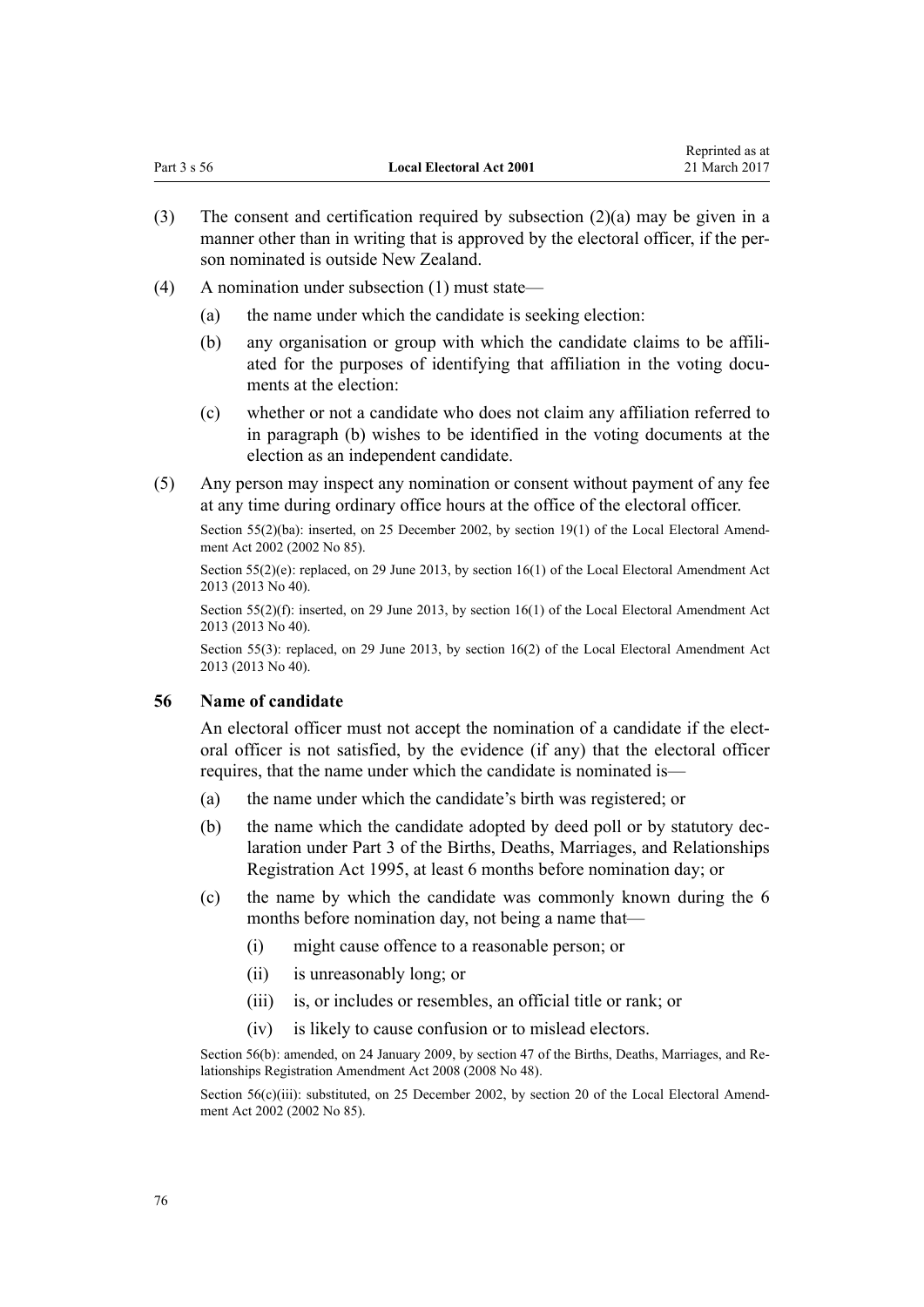## <span id="page-76-0"></span>**57 Affiliation of candidate**

- (1) If an electoral officer is in any doubt about a candidate's eligibility to claim an affiliation, the electoral officer may require the candidate to produce evidence sufficient to satisfy the electoral officer of the candidate's eligibility to claim that affiliation.
- (2) If an electoral officer considers that the candidate is not eligible to claim an affiliation or that the affiliation claimed might cause offence to a reasonable person or is likely to cause confusion to or mislead electors,—
	- (a) the electoral officer must, after consultation with the candidate, allow the affiliation that the electoral officer and the candidate agree on to appear on voting documents in place of the affiliation specified in the notice of nomination; or
	- (b) if the consultation referred to in paragraph (a) does not result in agreement or is not reasonably practicable to undertake, the electoral officer must not allow any affiliation in respect of that candidate to appear on voting documents.
- (3) In this section, an **affiliation** is an endorsement by any organisation or group (whether incorporated or unincorporated).

#### **57A Candidacy for more than 1 ward or constituency or subdivision prohibited**

No person may, at the same time, be a candidate for election for more than 1 ward or constituency of the same local authority or for more than 1 subdivision of a local board area or community.

Section 57A: inserted, on 25 December 2002, by [section 21](http://prd-lgnz-nlb.prd.pco.net.nz/pdflink.aspx?id=DLM181487) of the Local Electoral Amendment Act 2002 (2002 No 85).

Section 57A: amended, on 8 August 2014, by [section 76](http://prd-lgnz-nlb.prd.pco.net.nz/pdflink.aspx?id=DLM5707313) of the Local Government Act 2002 Amendment Act 2014 (2014 No 55).

#### **57B Candidacy for ward and membership at large prohibited**

- (1) No person may, at the same time, be a candidate for election in a ward and a candidate for election by the electors of the district as a whole as a member of the territorial authority of which that ward forms part.
- (2) Subsection (1) does not apply to a person who is a candidate for election—
	- (a) as a member in a ward; and
	- (b) as mayor of the territorial authority of which that ward forms part.

Section 57B: inserted, on 25 December 2002, by [section 21](http://prd-lgnz-nlb.prd.pco.net.nz/pdflink.aspx?id=DLM181487) of the Local Electoral Amendment Act 2002 (2002 No 85).

Section 57B(2): added, on 7 July 2004, by [section 10](http://prd-lgnz-nlb.prd.pco.net.nz/pdflink.aspx?id=DLM303176) of the Local Electoral Amendment Act 2004 (2004 No 62).

#### **58 Candidacy for both regional council and constituent authority prohibited**

(1) In this section,—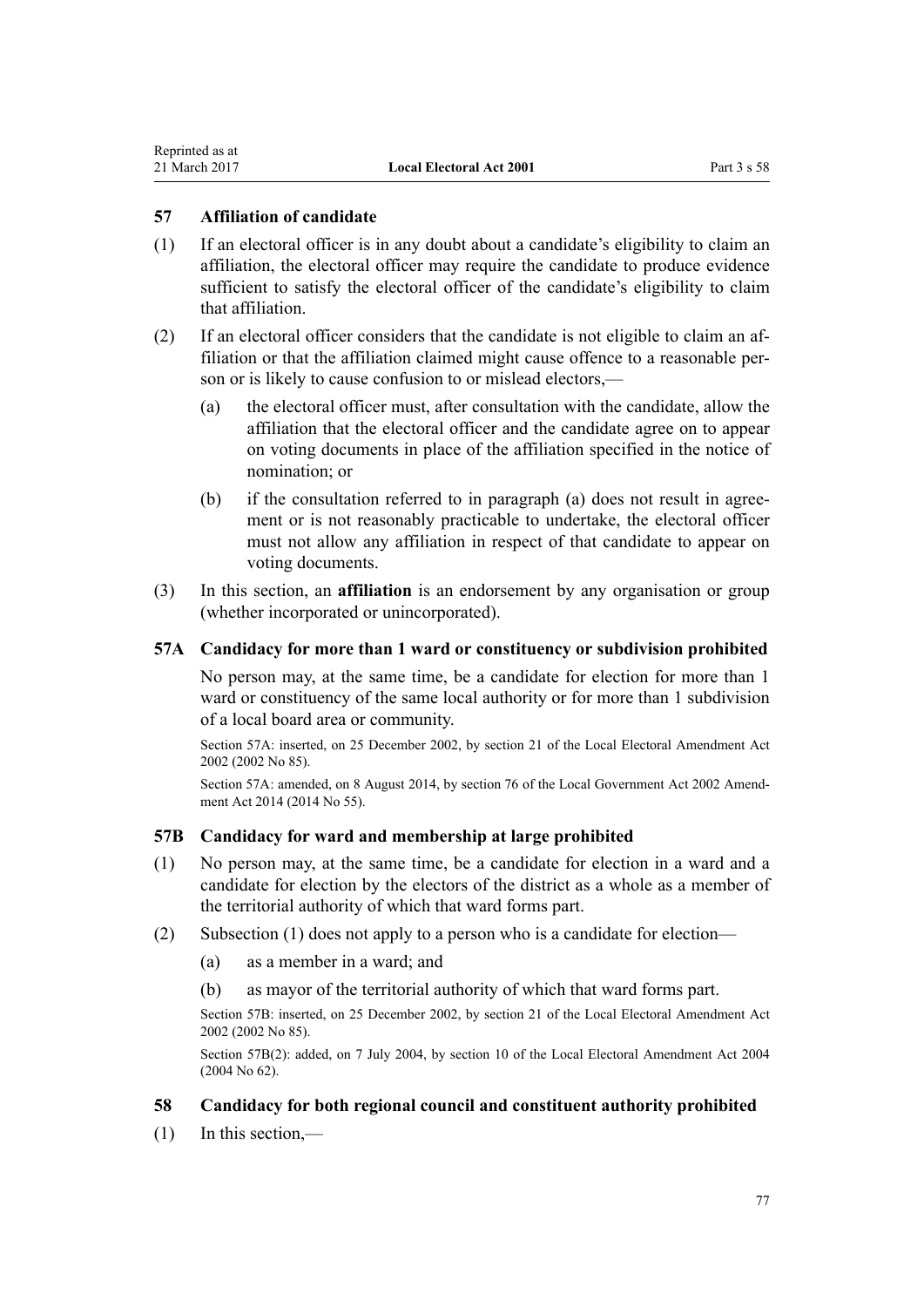**constituent authority**, in relation to any region, means—

- (a) a territorial authority having jurisdiction over a constituent district; or
- (aa) a local board for a local board area that is wholly or partly within the region; or
- (b) a community board for a community that is wholly or partly within the region

**member**, in relation to a constituent authority, includes a mayor.

- (2) No person may, at the same time, be both a candidate for election to a regional council for a region and a candidate for election to a constituent authority of that region.
- (3) No member of a constituent authority of a region may be a candidate for election to the regional council for the region.
- (4) No member of a regional council for a region may be a candidate for election to a constituent authority of that region.
- (5) Subsections (3) and (4) do not apply if a general election of members of the regional council of a region is to be held concurrently with a general election of members of a constituent authority of that region.

```
Compare: 1974 No 66 s 101GA
```
Section 58(1) **constituent authority** paragraph (aa): inserted, on 8 August 2014, by [section 76](http://prd-lgnz-nlb.prd.pco.net.nz/pdflink.aspx?id=DLM5707313) of the Local Government Act 2002 Amendment Act 2014 (2014 No 55).

#### **58AA Prohibition on candidacy for local board**

- (1) No member of the governing body of a unitary authority may be a candidate for election as a member of a local board for a local board area within the district of the unitary authority.
- (2) Subsection (1) does not apply if a general election of members of the governing body of the unitary authority is to be held at the same time as a general election of members of the local board.

Section 58AA: inserted, on 8 August 2014, by [section 76](http://prd-lgnz-nlb.prd.pco.net.nz/pdflink.aspx?id=DLM5707313) of the Local Government Act 2002 Amendment Act 2014 (2014 No 55).

## **58A Prohibition on candidacy for community board**

- (1) No member of a territorial authority may be a candidate for election as a member of a community board that is constituted in respect of part of the district of the territorial authority.
- (2) Subsection (1) does not apply if a general election of members of the territorial authority is to be held at the same time as a general election of members of the community board.

Section 58A: inserted, on 25 December 2002, by [section 22](http://prd-lgnz-nlb.prd.pco.net.nz/pdflink.aspx?id=DLM181490) of the Local Electoral Amendment Act 2002 (2002 No 85).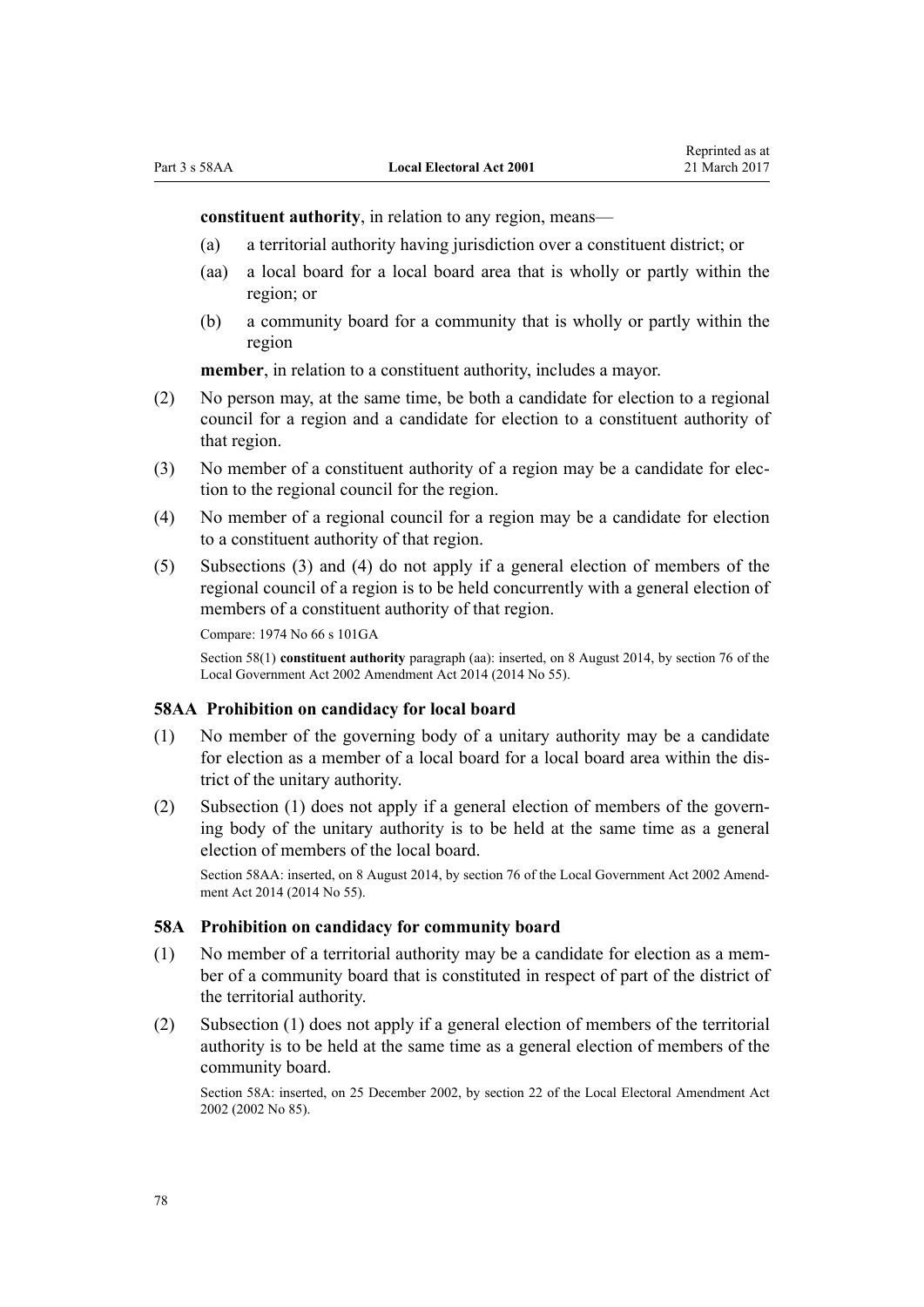# **59 Forfeiture of deposit and refund of deposit**

- (1) If the total number of votes received by any candidate is less than the minimum number of votes prescribed for the purposes of this section in relation to the electoral system used at the election, the deposit is forfeited and paid into the general fund of the local authority.
- (2) The deposit must be returned to the person who paid it or, as the case may require, to his or her personal representatives if—
	- (a) subsection (1) does not apply to the candidate or the candidate—
		- (i) withdraws his or her nomination before the close of nominations; or
		- (ia) has his or her nomination cancelled because of incapacitation (certified by a medical practitioner) after the close of nominations but before the close of voting; or
		- (ii) is elected without an election; or
		- (iii) dies before the close of voting; or
		- (iv) becomes incapable under this or any other Act of holding the office for which he or she was a candidate before the close of voting; and
	- (b) the candidate (other than a candidate who dies before the close of voting) complies with [section 112A](#page-115-0) (which requires candidates to file a return of electoral donations and expenses).
- (3) Subsection (2)(a) overrides subsection (1).

Compare: 1976 No 144 s 15

Section 59(2): substituted, on 25 December 2002, by [section 23](http://prd-lgnz-nlb.prd.pco.net.nz/pdflink.aspx?id=DLM181492) of the Local Electoral Amendment Act 2002 (2002 No 85).

Section  $59(2)(a)(i)$ : replaced, on 29 June 2013, by section  $17(1)$  of the Local Electoral Amendment Act 2013 (2013 No 40).

Section 59(2)(a)(ia): inserted, on 29 June 2013, by [section 17\(1\)](http://prd-lgnz-nlb.prd.pco.net.nz/pdflink.aspx?id=DLM4803532) of the Local Electoral Amendment Act 2013 (2013 No 40).

Section 59(2)(b): replaced, on 29 June 2013, by [section 17\(2\)](http://prd-lgnz-nlb.prd.pco.net.nz/pdflink.aspx?id=DLM4803532) of the Local Electoral Amendment Act 2013 (2013 No 40).

Section 59(3): added, on 25 December 2002, by [section 23](http://prd-lgnz-nlb.prd.pco.net.nz/pdflink.aspx?id=DLM181492) of the Local Electoral Amendment Act 2002 (2002 No 85).

## **60 Withdrawal, death, or incapacity of candidate before close of nominations**

- (1) Any candidate at an election may, before the close of nominations, withdraw his or her nomination by written notice given to the electoral officer.
- (2) If the electoral officer receives notice under subsection (1), the nomination must be treated in all respects as if it had not been made.
- (3) If the electoral officer receives advice before the close of nominations that a candidate has died, that candidate's nomination must be treated in all respects as if it had not been made.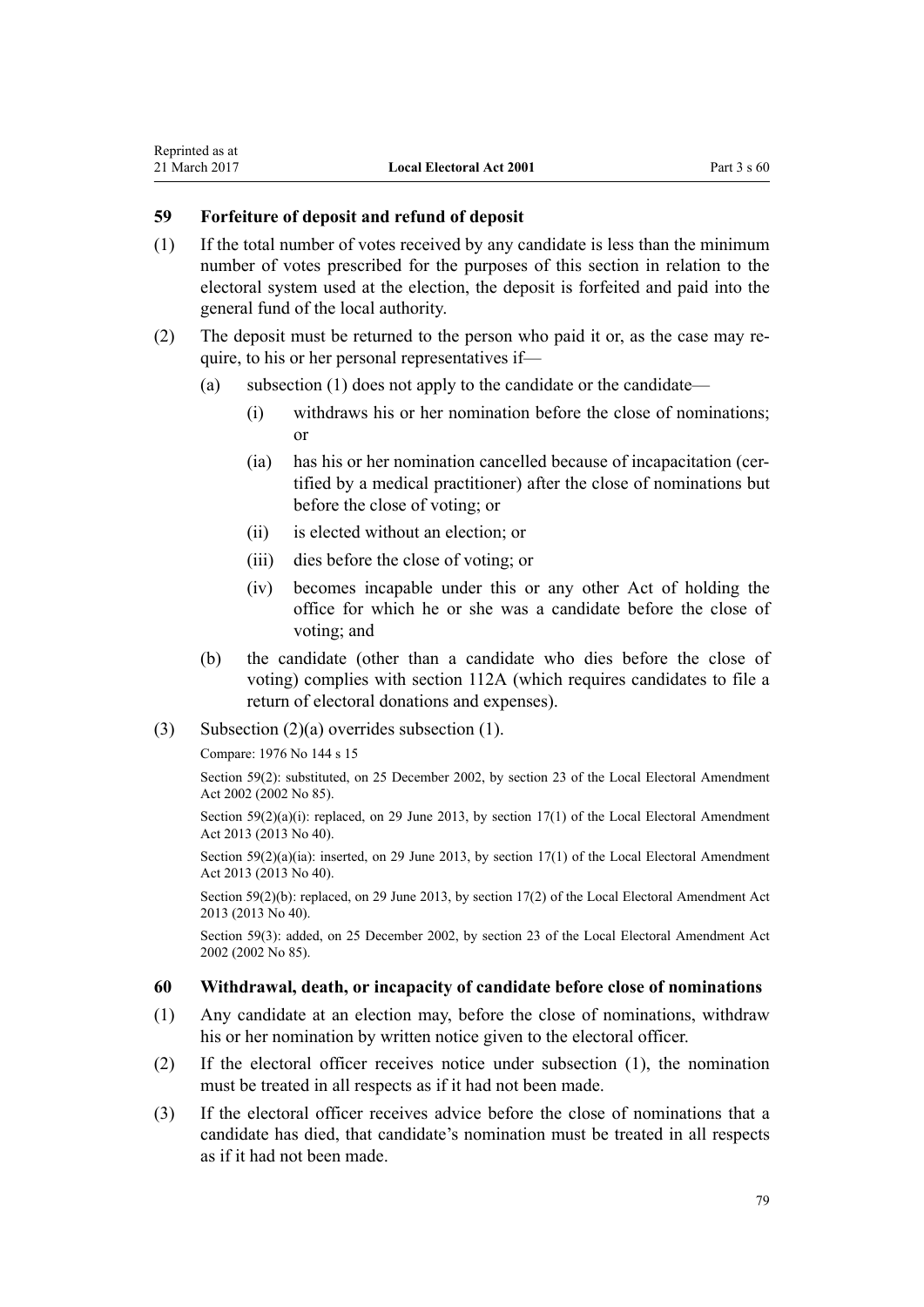<span id="page-79-0"></span>(4) If the electoral officer receives advice before the close of nominations that a candidate is, or has become, incapable under any Act of holding the office for which he or she is a candidate, that candidate's nomination must be treated in all respects as if it had not been made.

Compare: 1976 No 144 ss 16, 17(1)

## *Candidate profile statements*

#### **61 Candidate profile statements**

- (1) Every candidate may provide to the electoral officer a candidate profile statement that complies with subsection (2) and, if applicable, subsection (3).
- (2) A candidate profile statement,—
	- $(a)$  if—
		- (i) in English or Māori or both, must not exceed 150 words in each of the languages used in the statement:
		- (ii) in a language other than English or Māori, must not exceed 150 words, or the equivalent, if the language uses symbols rather than words (including any translation of those words into another language provided by the candidate); and
	- (b) must be provided to the electoral officer, together with the nomination paper and other things referred to in [section 55\(2\)\(f\)](#page-74-0); and
	- (c) must be confined to information concerning the candidate (including any group or organisation with which the candidate claims under [section](#page-74-0) [55\(4\)](#page-74-0) to be affiliated, or his or her status as an independent candidate, and the candidate's contact details), and the candidate's policies and intentions if elected to office; and
	- (ca) must state whether or not the candidate's principal place of residence, being the address in respect of which the candidate is registered as a parliamentary elector, is in the local government area for which the candidate seeks election (for example, either "My principal place of residence is in the Lambton Ward" or "My principal place of residence is not in the Lambton Ward"); and
	- (cb) if the candidate is seeking election to any other positions in elections to which this Act applies (under [section 7\)](#page-17-0), must specify each position and state that the candidate is seeking to be elected to the positions; and
	- (d) must comply with any prescribed requirements; and
	- (e) may include a recent photograph of the candidate alone.
- (2A) The information required by subsection (2)(ca) and (cb) does not count for the purposes of the word limit under subsection (2)(a).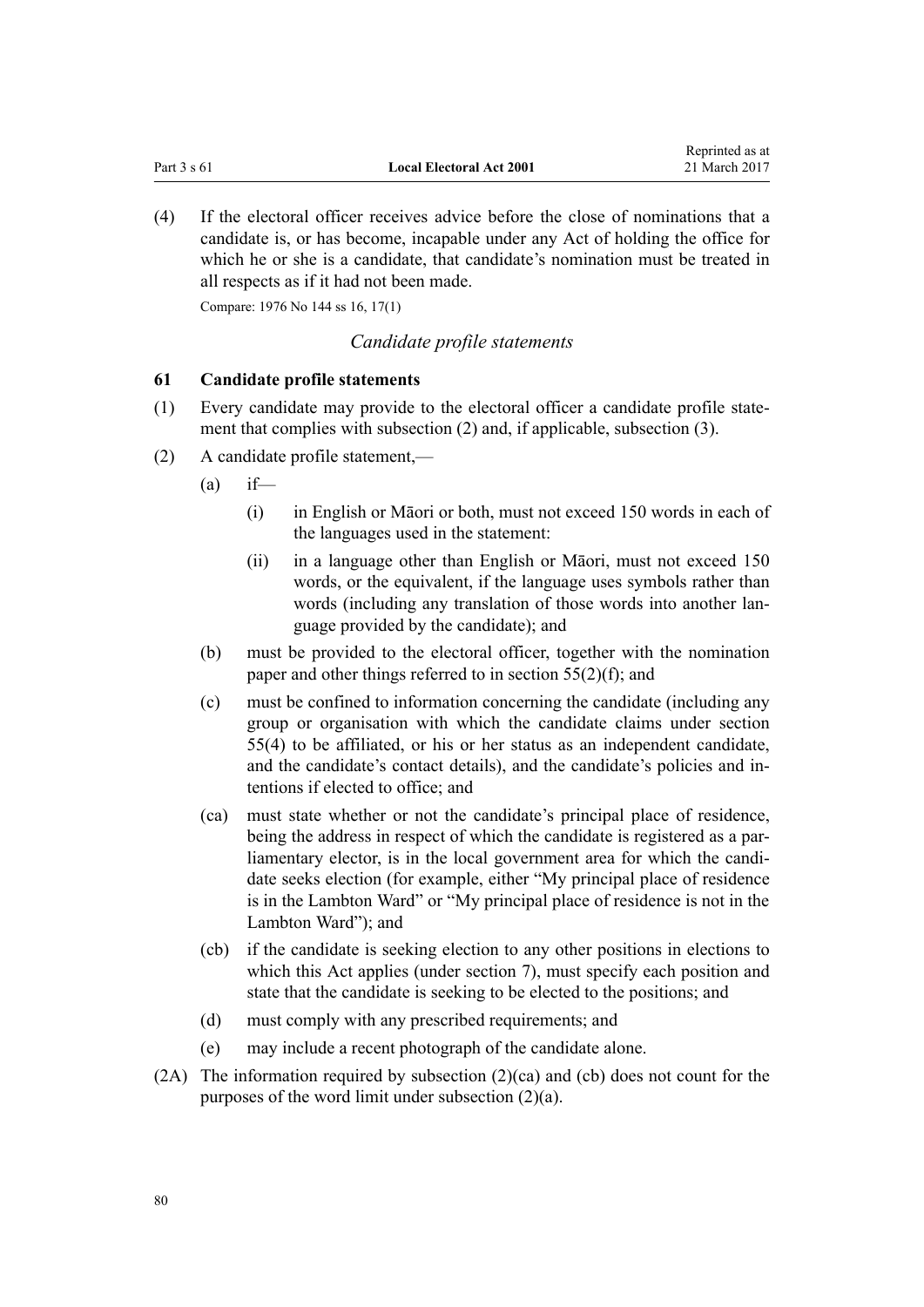| Reprinted as at |                                 |               |
|-----------------|---------------------------------|---------------|
| 21 March 2017   | <b>Local Electoral Act 2001</b> | Part $3 s 61$ |

- (3) If a candidate profile statement is submitted in Māori and English, the information contained in each language must be substantially consistent with the information contained in the other language.
- (4) If the electoral officer is not satisfied that a candidate profile statement complies with subsection (2) or, if applicable, subsection (3), the electoral officer must, as soon as practicable, return the statement to the candidate and must—
	- (a) specify the concerns of the electoral officer and the reasons for those concerns; and
	- (b) unless the candidate profile statement does not comply with subsection (2)(b), specify a period, which must not be less than 3 days from the date of return of the statement, during which the candidate may submit an amended candidate profile statement to the electoral officer.
- (5) A candidate is to be treated as having failed to provide a candidate profile statement, if subsection (4)(b) applies to the candidate and the candidate—
	- (a) fails to submit an amended candidate profile statement within the period specified in subsection (4)(b); or
	- (b) submits an amended candidate profile statement that, in the opinion of the electoral officer, does not comply with subsection (2) or, if applicable, subsection (3).
- (6) An electoral officer—
	- (a) is not required to verify or investigate any information included in a candidate profile statement:
	- (b) may include, in or with any candidate profile statement that is published, displayed, or distributed, any disclaimer concerning the accuracy of the information contained in the statement that the electoral officer considers appropriate:
	- (c) is not liable in respect of—
		- (i) any statement contained in or omitted from the candidate profile statement or the work of a translator prudently selected by the electoral officer; or
		- (ii) the exercise of the powers and functions conferred on the electoral officer by this section.

Section 61(2)(b): replaced, on 29 June 2013, by [section 18\(1\)](http://prd-lgnz-nlb.prd.pco.net.nz/pdflink.aspx?id=DLM4803533) of the Local Electoral Amendment Act 2013 (2013 No 40).

Section  $61(2)(c)$ : amended, on 25 December 2002, by [section 24\(2\)](http://prd-lgnz-nlb.prd.pco.net.nz/pdflink.aspx?id=DLM181493) of the Local Electoral Amendment Act 2002 (2002 No 85).

Section  $61(2)(ca)$ : inserted, on 29 June 2013, by [section 18\(2\)](http://prd-lgnz-nlb.prd.pco.net.nz/pdflink.aspx?id=DLM4803533) of the Local Electoral Amendment Act 2013 (2013 No 40).

Section 61(2)(cb): inserted, on 29 June 2013, by [section 18\(2\)](http://prd-lgnz-nlb.prd.pco.net.nz/pdflink.aspx?id=DLM4803533) of the Local Electoral Amendment Act 2013 (2013 No 40).

Section 61(2A): inserted, on 29 June 2013, by [section 18\(3\)](http://prd-lgnz-nlb.prd.pco.net.nz/pdflink.aspx?id=DLM4803533) of the Local Electoral Amendment Act 2013 (2013 No 40).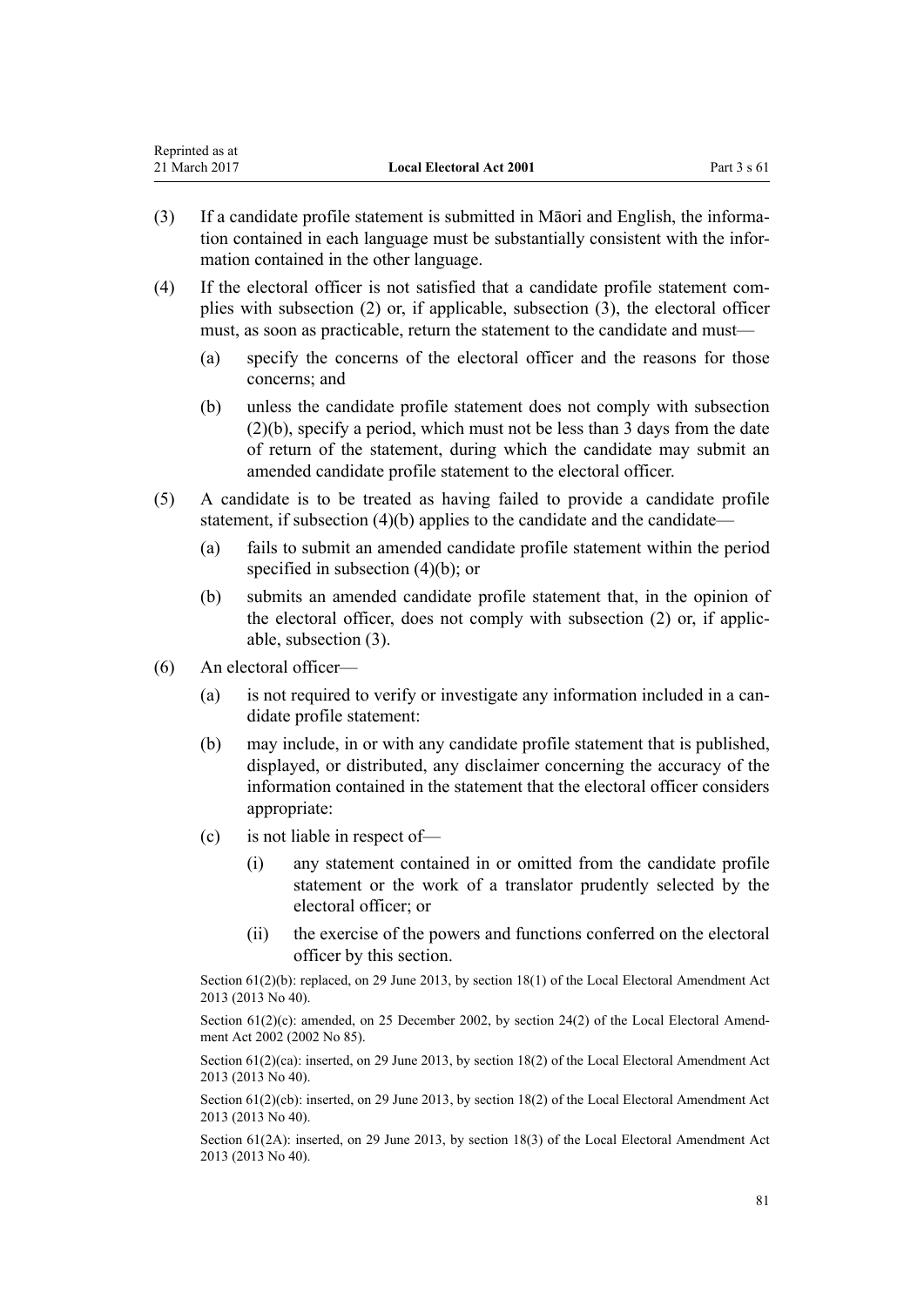<span id="page-81-0"></span>Section 61(4)(b): amended, on 25 December 2002, by [section 24\(3\)](http://prd-lgnz-nlb.prd.pco.net.nz/pdflink.aspx?id=DLM181493) of the Local Electoral Amend-

Section 61(5): amended, on 25 December 2002, by [section 24\(4\)](http://prd-lgnz-nlb.prd.pco.net.nz/pdflink.aspx?id=DLM181493) of the Local Electoral Amendment Act 2002 (2002 No 85).

#### **62 Provision of candidate profile statements to electors**

- (1) An electoral officer who receives a candidate profile statement in accordance with [section 61](#page-79-0) must ensure that all prescribed requirements concerning the publication, display, or distribution of candidate profile statements to electors at the election are complied with.
- (2) Any failure by an electoral officer to comply with this section does not invalidate an election.

# *Procedures after close of nominations*

## **63 If number of candidates does not exceed number of vacancies, candidates to be declared elected**

- (1) If, at the close of nominations for an election, the number of candidates does not exceed the number of vacancies to be filled, the electoral officer must, as soon as practicable after the close of nominations, declare all nominated candidates to be elected.
- (2) A declaration under subsection (1) must be given by public notice in the prescribed manner.

Compare: 1976 No 144 s 18(1)

ment Act 2002 (2002 No 85).

#### **64 Vacancies remaining unfilled to be extraordinary vacancies**

If, at the close of nominations for an election, the number of candidates is less than the number of vacancies to be filled, a vacancy remaining unfilled—

- (a) is an extraordinary vacancy; and
- (b) is to be treated as occurring on polling day, even though on polling day any other member or members continue in office under [section 116](#page-120-0).

# *Further notice of election or poll*

#### **65 Further notice to electors of election or poll**

- (1) As soon as practicable after the close of nominations or the closing of the electoral roll, whichever is the later, the electoral officer must give further public notice of the election or poll, and of every other election and poll that will be conducted in conjunction with the election or poll.
- (2) Every notice under subsection (1) must—
	- (a) state the date of the election or poll; and
	- (b) state the day and time at which the voting period begins and ends; and
	- (c) state the electoral system to be used for the election or poll; and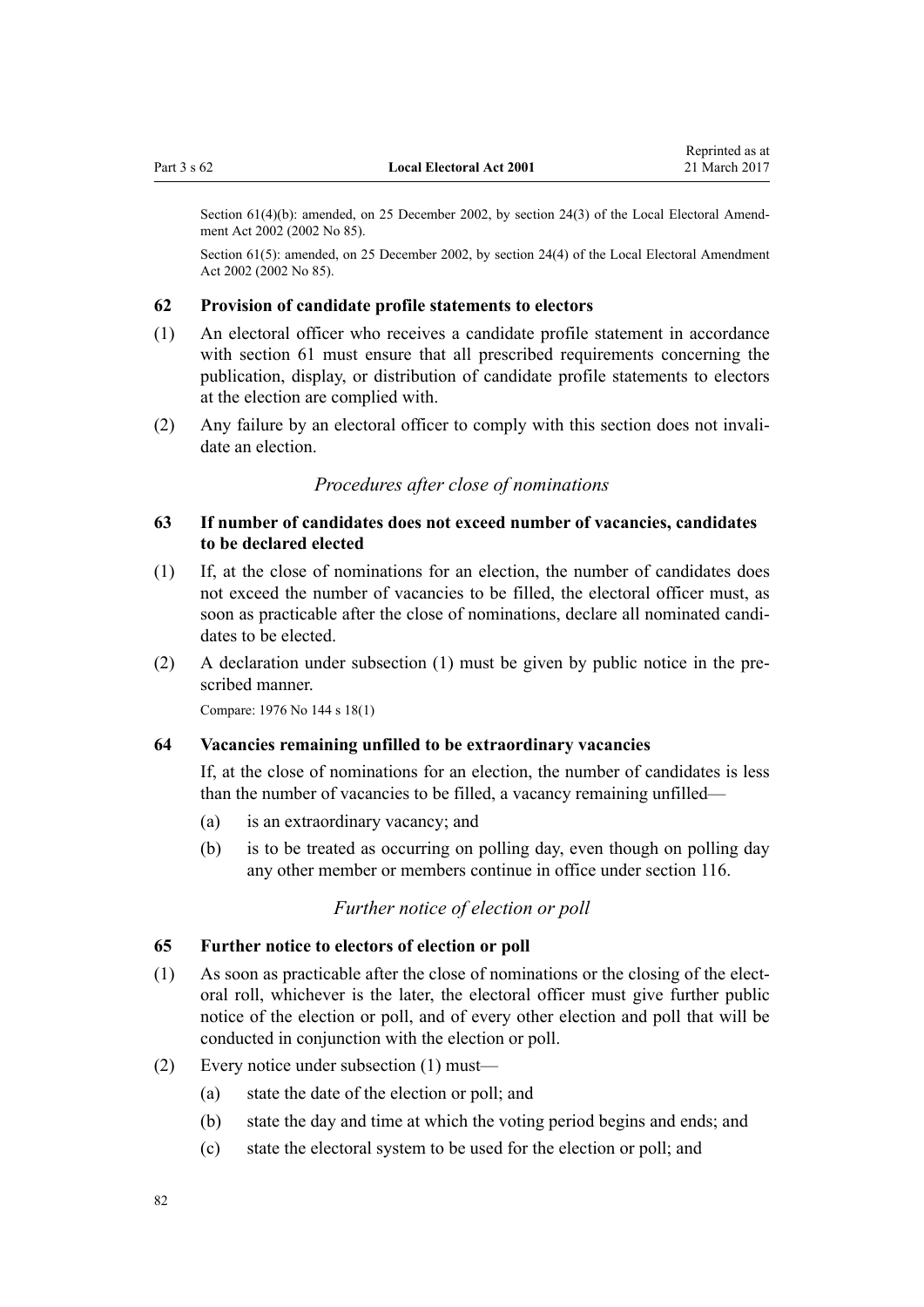- (d) state the voting method or voting methods to be used for the election or poll; and
- (da) *[Repealed]*

<span id="page-82-0"></span>Reprinted as at

- (e) contain any other information that is required or allowed to be included in the notice by regulations made under this Act.
- (3) In the case of an election, a notice under subsection (1) must also state the number of vacancies to be filled and the names and affiliations, if any, of the candidates.
- (4) A notice under subsection (1) may also contain any other information relating to the conduct of the election or poll that the electoral officer considers desirable to encourage participation by electors in the election or poll.

Compare: 1976 No 144 s 20(1)

Section 65(2)(da): repealed, on 29 June 2013, by [section 19](http://prd-lgnz-nlb.prd.pco.net.nz/pdflink.aspx?id=DLM4803534) of the Local Electoral Amendment Act 2013 (2013 No 40).

## *Scrutineers*

# **66 Scrutineers at election**

A candidate may, by notice in writing, appoint 1 or more scrutineers for the purposes of an election.

# **67 Scrutineers at poll**

Any 10 or more electors who are in favour of or opposed to any one proposal at a poll may, by notice in writing, appoint 1 or more scrutineers for the purposes of the poll.

# **68 General rules affecting scrutineers**

- (1) An appointment under section 66 or section 67 is not valid unless a copy of the notice of appointment is delivered by the candidate, or the 10 electors, as the case may be, to the electoral officer not less than 24 hours before the close of voting at the election or poll.
- (2) A person appointed as a scrutineer must not act in that capacity until he or she has made a declaration containing the prescribed details.
- (3) A person must not be appointed as a scrutineer if he or she is—
	- (a) a candidate, in the case of an election; or
	- (b) a member or employee of any local authority or local board or community board for whom an election or poll is being conducted; or
	- (c) under the age of 18 years.
- (4) Not more than 1 scrutineer for any candidate or for or against any one proposal may be present at the same place, for the purposes of performing his or her duties as a scrutineer, at the same time.
- (5) Subject to subsection (4), any scrutineer—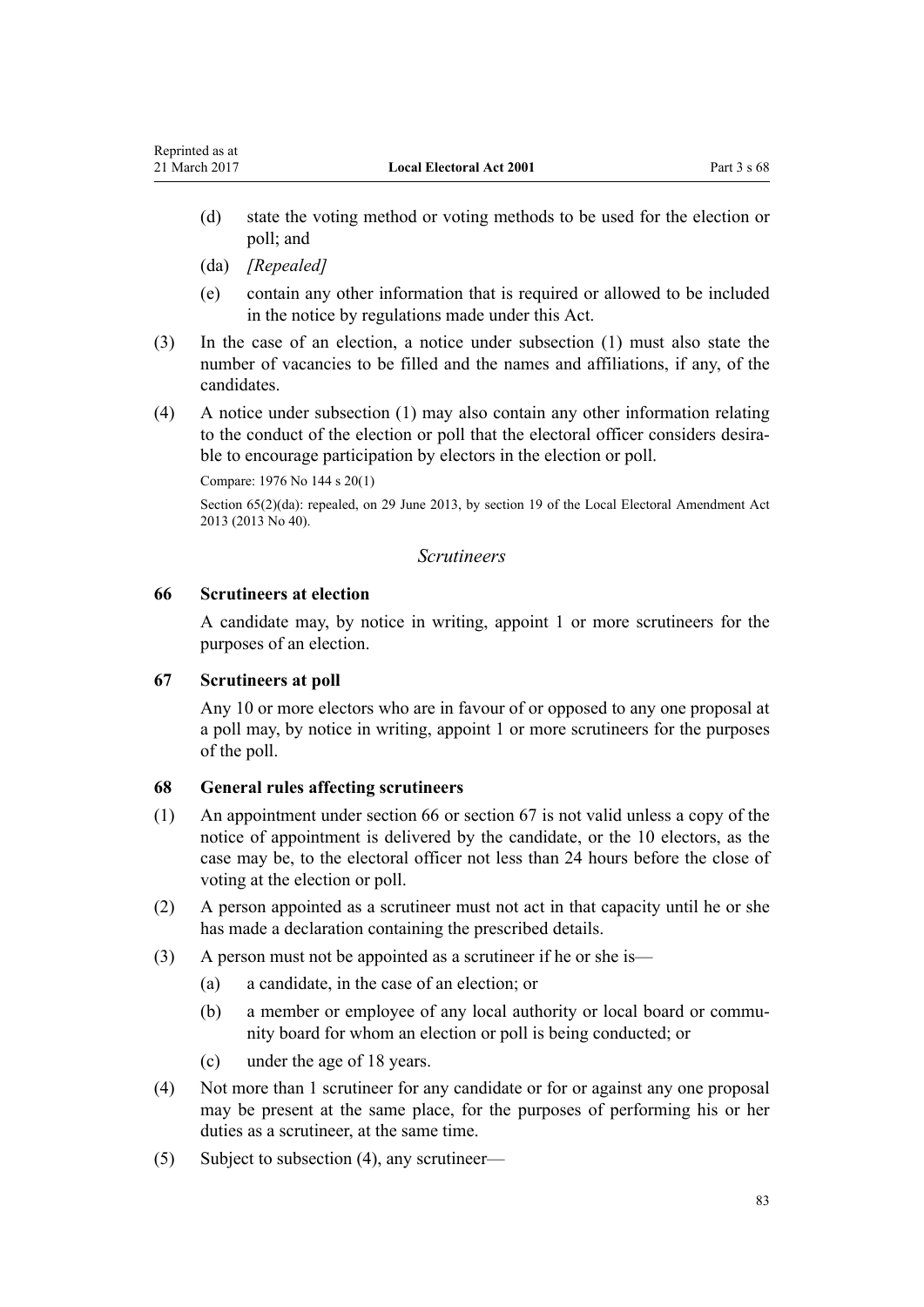- <span id="page-83-0"></span>(a) may be present when—
	- (i) any step referred to in [section 80](#page-91-0) is being completed after the close of voting; or
	- (ii) a scrutiny to which [section 83](#page-92-0) applies is being conducted; or
	- (iii) votes are being counted under [section 84;](#page-92-0) and
- (b) may, while votes are being counted under section 84, inspect any voting documents (whether formal or informal) that are the subject of the count.
- (6) An electoral officer may, at the request of a scrutineer or candidate made before the close of voting at an election, or at the request of a scrutineer made before the close of voting at a poll, supply to that scrutineer or candidate the names of persons from whom voting documents have been received, either at no cost or for a reasonable price, and in a format that the electoral officer considers appropriate.

Compare: 1976 No 144 s 27(1)–(3)

Section 68(1): amended, on 25 December 2002, by [section 26\(1\)](http://prd-lgnz-nlb.prd.pco.net.nz/pdflink.aspx?id=DLM181495) of the Local Electoral Amendment Act 2002 (2002 No 85).

Section 68(3)(b): amended, on 8 August 2014, by [section 76](http://prd-lgnz-nlb.prd.pco.net.nz/pdflink.aspx?id=DLM5707313) of the Local Government Act 2002 Amendment Act 2014 (2014 No 55).

Section 68(5): substituted, on 25 December 2002, by [section 26\(2\)](http://prd-lgnz-nlb.prd.pco.net.nz/pdflink.aspx?id=DLM181495) of the Local Electoral Amendment Act 2002 (2002 No 85).

Section 68(6): added, on 25 December 2002, by [section 26\(2\)](http://prd-lgnz-nlb.prd.pco.net.nz/pdflink.aspx?id=DLM181495) of the Local Electoral Amendment Act 2002 (2002 No 85).

## *Death, incapacity, or invalid or cancelled nominations of candidates*

Heading: replaced, on 29 June 2013, by [section 20](http://prd-lgnz-nlb.prd.pco.net.nz/pdflink.aspx?id=DLM4803535) of the Local Electoral Amendment Act 2013 (2013 No 40).

## **69 Application for cancellation of nomination if candidate incapacitated after close of nominations**

- (1) An application may be made for the cancellation of the nomination of a candidate if the candidate becomes incapacitated after the close of nominations but before the close of voting.
- (2) The application must be made to the electoral officer by—
	- (a) the 2 electors who nominated the candidate; or
	- (b) if 1 or both electors are unavailable or unable to act for any reason, a person with authority to act on the candidate's behalf.
- (3) The application must be made on a form provided by the electoral officer, and must be witnessed by a Justice of the Peace or a solicitor.
- (4) The application must be accompanied by a certificate signed by a medical practitioner that certifies—
	- (a) as to the candidate's condition; and
	- (b) that, in the practitioner's opinion, the candidate is incapacitated.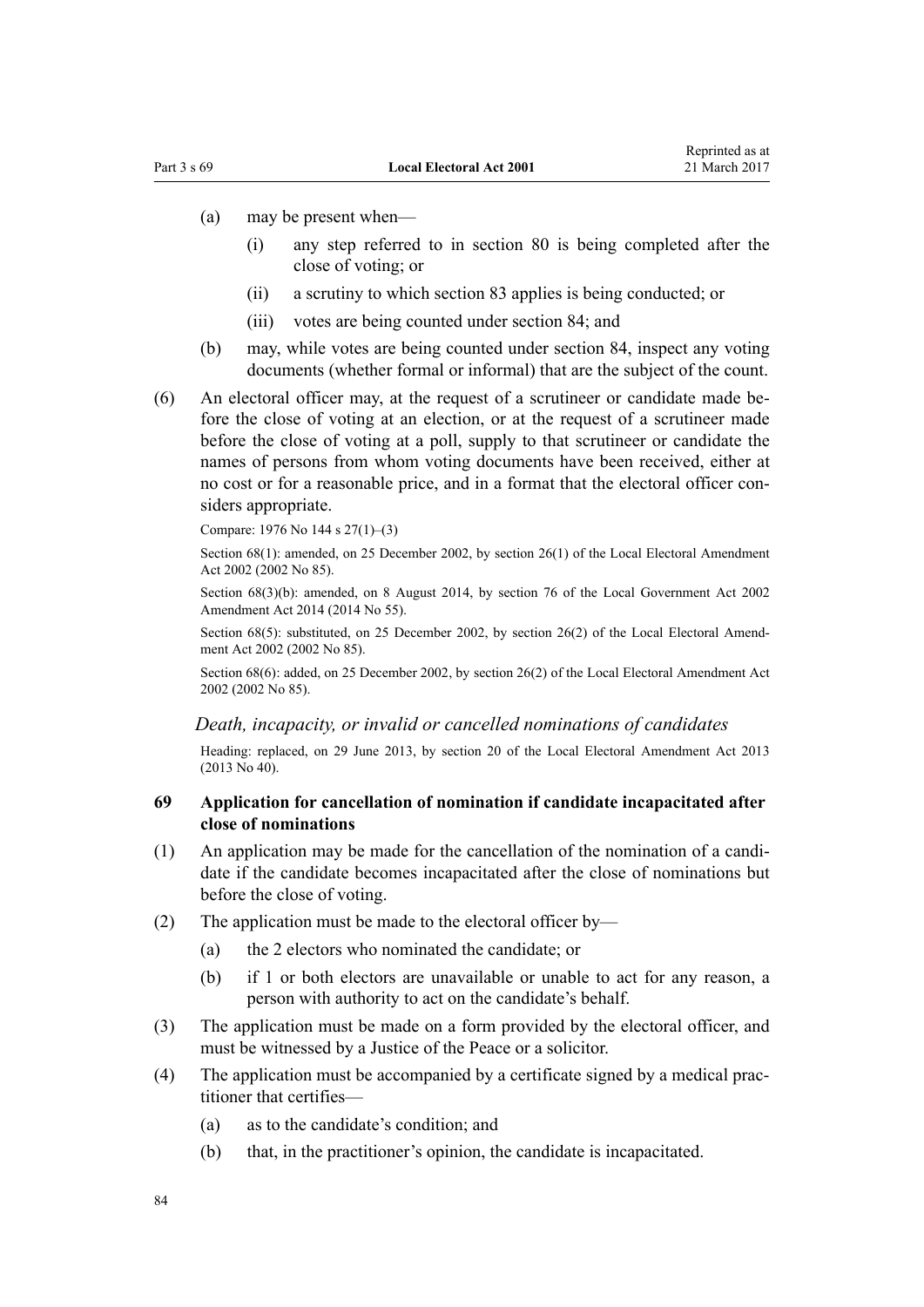- <span id="page-84-0"></span>(5) The application must be submitted to the electoral officer—
	- (a) as soon as practicable after the candidate becomes incapacitated; and
	- (b) before the close of voting.
- (6) The application may be submitted by hand, post, fax, or electronic transmission.
- (7) In this section,—

**incapacitated** means that a candidate, because he or she is suffering from a serious illness or has sustained a serious injury, would be unlikely to be capable of performing the functions and duties of office if elected to the office

**medical practitioner** means a health practitioner who is, or is deemed to be, registered with the Medical Council of New Zealand continued by [section](http://prd-lgnz-nlb.prd.pco.net.nz/pdflink.aspx?id=DLM204329)  $114(1)(a)$  of the Health Practitioners Competence Assurance Act 2003 as a practitioner of the profession of medicine.

Section 69: replaced, on 29 June 2013, by [section 21](http://prd-lgnz-nlb.prd.pco.net.nz/pdflink.aspx?id=DLM4803537) of the Local Electoral Amendment Act 2013 (2013 No 40).

## **69A How application for cancellation of nomination dealt with**

- (1) On receiving an application under [section 69](#page-83-0), the electoral officer must promptly determine whether the candidate became incapacitated (as defined by section 69(7)) after the close of nominations but before the close of voting.
- (2) For the purposes of making the determination, the electoral officer may make any inquiries, and seek any assistance (including expert medical assistance), that the electoral officer considers necessary.
- (3) If, before the close of voting, the electoral officer determines that the candidate became incapacitated as described in subsection (1), the electoral officer must cancel the candidate's nomination.
- (4) If the electoral officer has not made a determination before the close of voting, the application is to be treated as having been declined.
- (5) As soon as practicable after making a determination, the electoral officer must inform the applicant of the determination.

Section 69A: inserted, on 29 June 2013, by [section 21](http://prd-lgnz-nlb.prd.pco.net.nz/pdflink.aspx?id=DLM4803537) of the Local Electoral Amendment Act 2013 (2013 No 40).

## **70 Death, incapacity, or invalid nomination of mayoral candidate after close of nominations**

- (1) This section applies if, after the close of nominations but before the close of voting, an electoral officer becomes aware that a candidate in a mayoral election—
	- (a) has died; or
	- (b) has become incapable under any Act of holding the office for which the candidate was nominated; or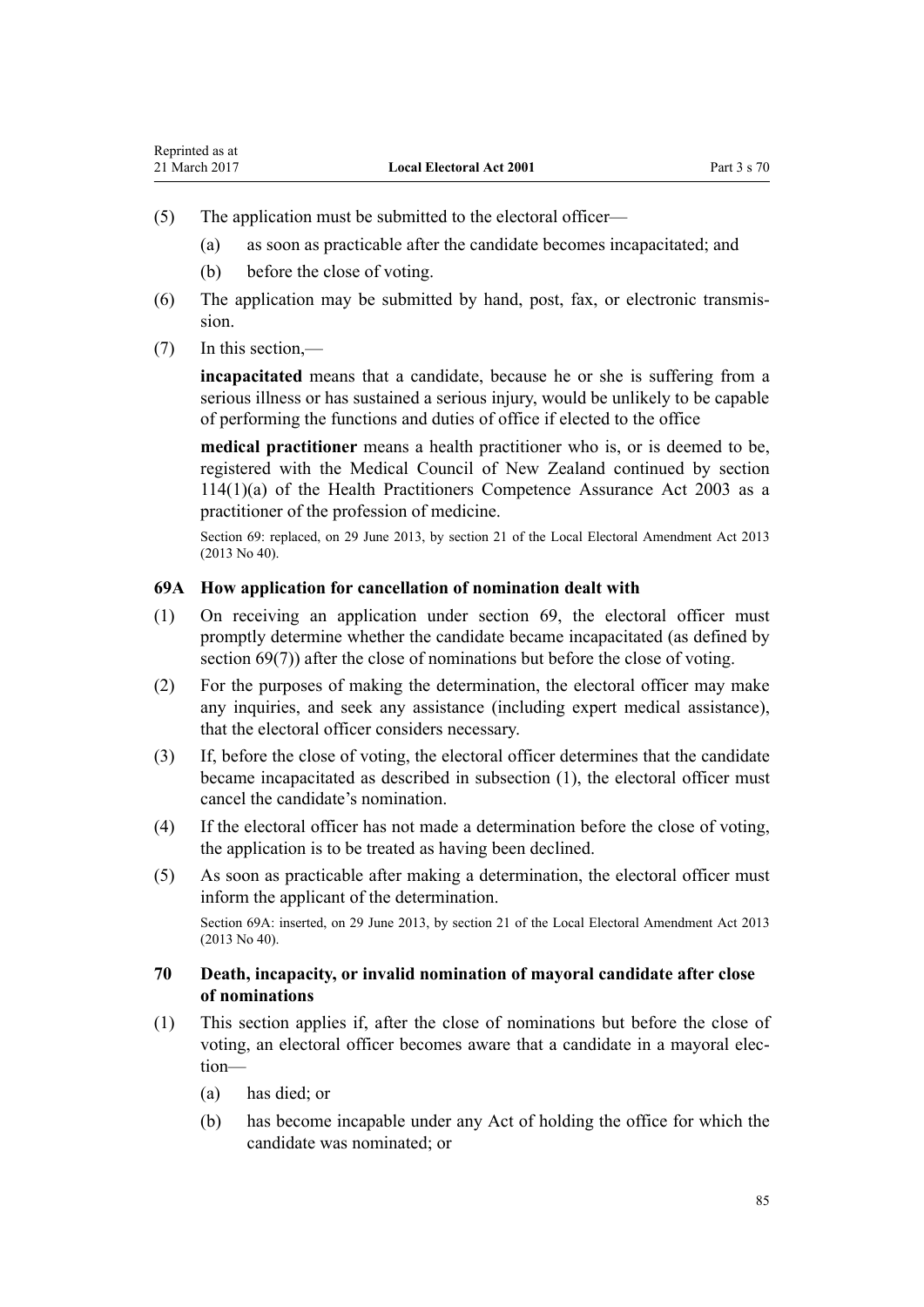- (c) was not validly nominated; or
- (d) was not qualified to be nominated as a candidate.
- (2) If it is practicable to do so before polling day, the electoral officer must, by public notice,—
	- (a) give notice of the death, or the incapacity, or the invalid nomination of the candidate; and
	- (b) countermand the notice of the election given under [section 65](#page-81-0); and
	- (c) declare the election to be void.
- (3) Any votes in the election must not be counted but all other provisions of this Act and regulations made under this Act relating to the secrecy of the vote and security of election records apply in respect of that election.
- (4) A new election must be held and the provisions of [section 102](#page-104-0) apply accordingly, with any necessary modifications. Compare: 1976 No 144 s 22

#### **71 Death, incapacity, or invalid or cancelled nomination of candidate**

- (1) This section and [section 72](#page-86-0) apply if—
	- (a) the electoral officer has cancelled under [section 69A](#page-84-0) a candidate's nomination in any election; or
	- (b) the electoral officer becomes aware, after the close of nominations but before the close of voting, that a candidate in any election other than a mayoral election—
		- (i) has died; or
		- (ii) has become incapable under any Act of holding the office for which the candidate was nominated; or
		- (iii) was not validly nominated; or
		- (iv) was not qualified to be nominated as a candidate.
- (2) If it is practicable to do so before polling day, the electoral officer must give public notice of the death, incapacity, or invalid or cancelled nomination of the candidate.
- (3) The electoral officer must take such steps as are practicable to ensure that electors do not vote for a candidate in ignorance of the death, incapacity, or invalid or cancelled nomination of that candidate.
- (4) Any failure by the electoral officer to ensure that an elector or electors do not vote for a candidate in ignorance of the death, incapacity, or invalid or cancelled nomination of the candidate does not invalidate an election.
- (5) If the electoral system used at the election is First Past the Post, any vote cast for a deceased or incapacitated candidate, or for a candidate whose nomination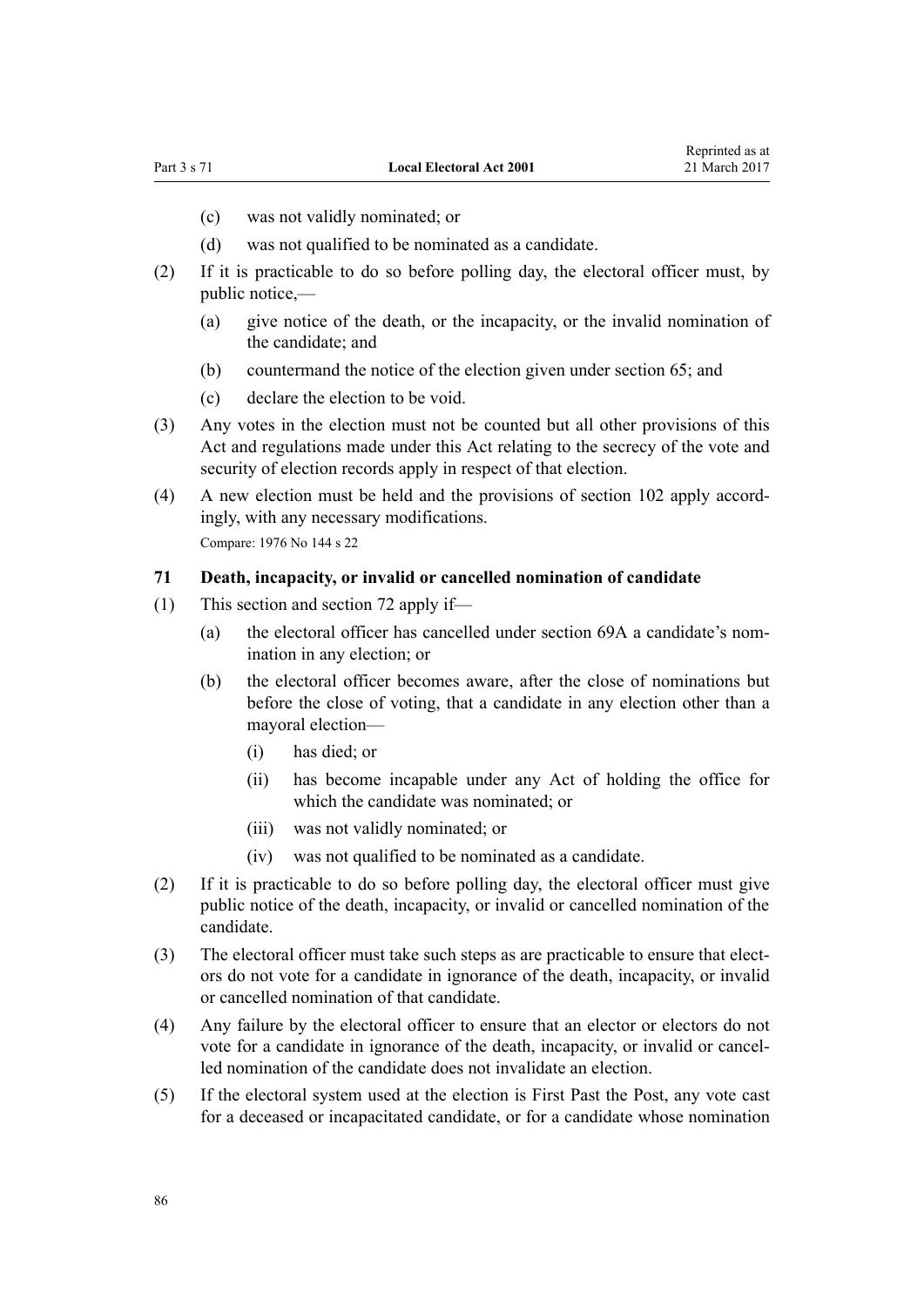<span id="page-86-0"></span>is invalid or cancelled, or for a candidate who is no longer available for election under [section 84,](#page-92-0) is void.

(6) If the electoral system used at the election is Single Transferable Voting, any preference recorded on a voting document for a deceased or incapacitated candidate, or for a candidate whose nomination is invalid or cancelled, or for a candidate who is no longer available for election under [section 84,](#page-92-0) must not be recorded at the count as a preference for that person, but must instead be treated in accordance with regulations made under this Act.

Compare: 1976 No 144 s 23(1), (2)

Section 71 heading: replaced, on 29 June 2013, by [section 22\(1\)](http://prd-lgnz-nlb.prd.pco.net.nz/pdflink.aspx?id=DLM4803544) of the Local Electoral Amendment Act 2013 (2013 No 40).

Section 71(1)(a): replaced, on 29 June 2013, by [section 22\(2\)](http://prd-lgnz-nlb.prd.pco.net.nz/pdflink.aspx?id=DLM4803544) of the Local Electoral Amendment Act 2013 (2013 No 40).

Section 71(2): amended, on 29 June 2013, by [section 22\(3\)](http://prd-lgnz-nlb.prd.pco.net.nz/pdflink.aspx?id=DLM4803544) of the Local Electoral Amendment Act 2013 (2013 No 40).

Section 71(3): amended, on 29 June 2013, by [section 22\(4\)](http://prd-lgnz-nlb.prd.pco.net.nz/pdflink.aspx?id=DLM4803544) of the Local Electoral Amendment Act 2013 (2013 No 40).

Section 71(4): amended, on 29 June 2013, by [section 22\(4\)](http://prd-lgnz-nlb.prd.pco.net.nz/pdflink.aspx?id=DLM4803544) of the Local Electoral Amendment Act 2013 (2013 No 40).

Section 71(5): substituted, on 25 December 2002, by [section 27](http://prd-lgnz-nlb.prd.pco.net.nz/pdflink.aspx?id=DLM181496) of the Local Electoral Amendment Act 2002 (2002 No 85).

Section 71(5): amended, on 29 June 2013, by [section 22\(5\)](http://prd-lgnz-nlb.prd.pco.net.nz/pdflink.aspx?id=DLM4803544) of the Local Electoral Amendment Act 2013 (2013 No 40).

Section 71(6): added, on 25 December 2002, by [section 27](http://prd-lgnz-nlb.prd.pco.net.nz/pdflink.aspx?id=DLM181496) of the Local Electoral Amendment Act 2002 (2002 No 85).

Section 71(6): amended, on 29 June 2013, by [section 22\(5\)](http://prd-lgnz-nlb.prd.pco.net.nz/pdflink.aspx?id=DLM4803544) of the Local Electoral Amendment Act 2013 (2013 No 40).

## **72 If election becomes unnecessary**

- (1) If the death, incapacity, or invalid or cancelled nomination of a candidate means that the election is unnecessary, the electoral officer must, as soon as practicable after the close of nominations, give public notice declaring all remaining candidates to be elected in the prescribed manner.
- (2) If subsection (1) applies, the votes in the election must not be counted, but all other provisions of this Act and regulations made under this Act relating to the secrecy of the vote and security of election records apply in respect of that election.

#### Compare: 1976 No 144 s 23(3)

Section 72(1): amended, on 29 June 2013, by [section 23](http://prd-lgnz-nlb.prd.pco.net.nz/pdflink.aspx?id=DLM4803545) of the Local Electoral Amendment Act 2013 (2013 No 40).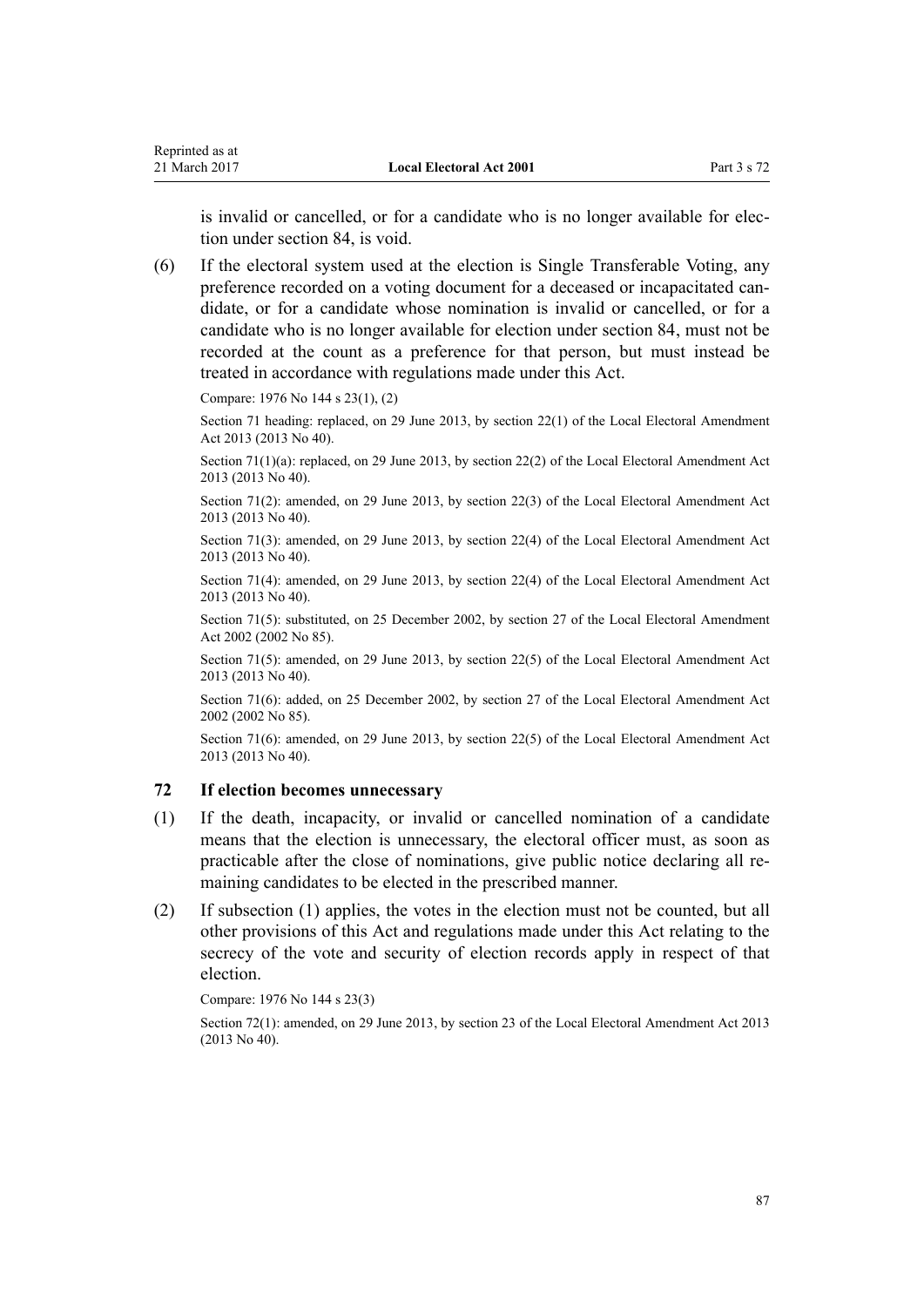#### *Adjourned elections or polls*

## <span id="page-87-0"></span>**73 Adjournment of election or poll**

- (1) This section applies if the electoral officer believes on reasonable grounds that electors are, or are likely to be, denied a reasonable opportunity to cast a valid vote at an election or poll because of—
	- (a) natural disaster; or
	- (b) adverse weather conditions; or
	- (c) the breakdown of communication or energy services; or
	- (d) riot or disorder; or
	- (e) any other event.
- (2) If this section applies, the electoral officer may adjourn the close of voting for a period not exceeding 14 days, and may continue to adjourn the close of voting, if necessary, until the election or poll can be held or taken, as the case may be.
- (3) The electoral officer must give public notice of every adjournment under this section as soon as practicable, and may give any other notice that the electoral officer considers desirable.

Compare: 1976 No 144 s 48

#### **73A Adjournment of electoral processes**

- (1) The Governor-General may, by Order in Council made in accordance with this section, specify a later date for 1 or more of the following in respect of a triennial general election of members of 1 or more local authorities, local boards, and community boards:
	- (a) the date by which, or dates during which, a certain qualification entitles an elector to be included on the electoral roll:
	- (b) the nomination day:
	- (c) the polling day:
	- (d) the date by which anything else may or must be done under this Act or regulations made under this Act.
- (2) The Order in Council must be made in the year in which the triennial general election is to be held.
- (3) A date specified by the Order in Council must be no more than 6 weeks after the date that would otherwise have applied.
- (4) A date may be specified by the Order in Council only if the order commences on or before the date that would otherwise have applied.
- (5) The Order in Council must be made on the recommendation of the Minister.
- (6) Before recommending the making of the Order in Council, the Minister—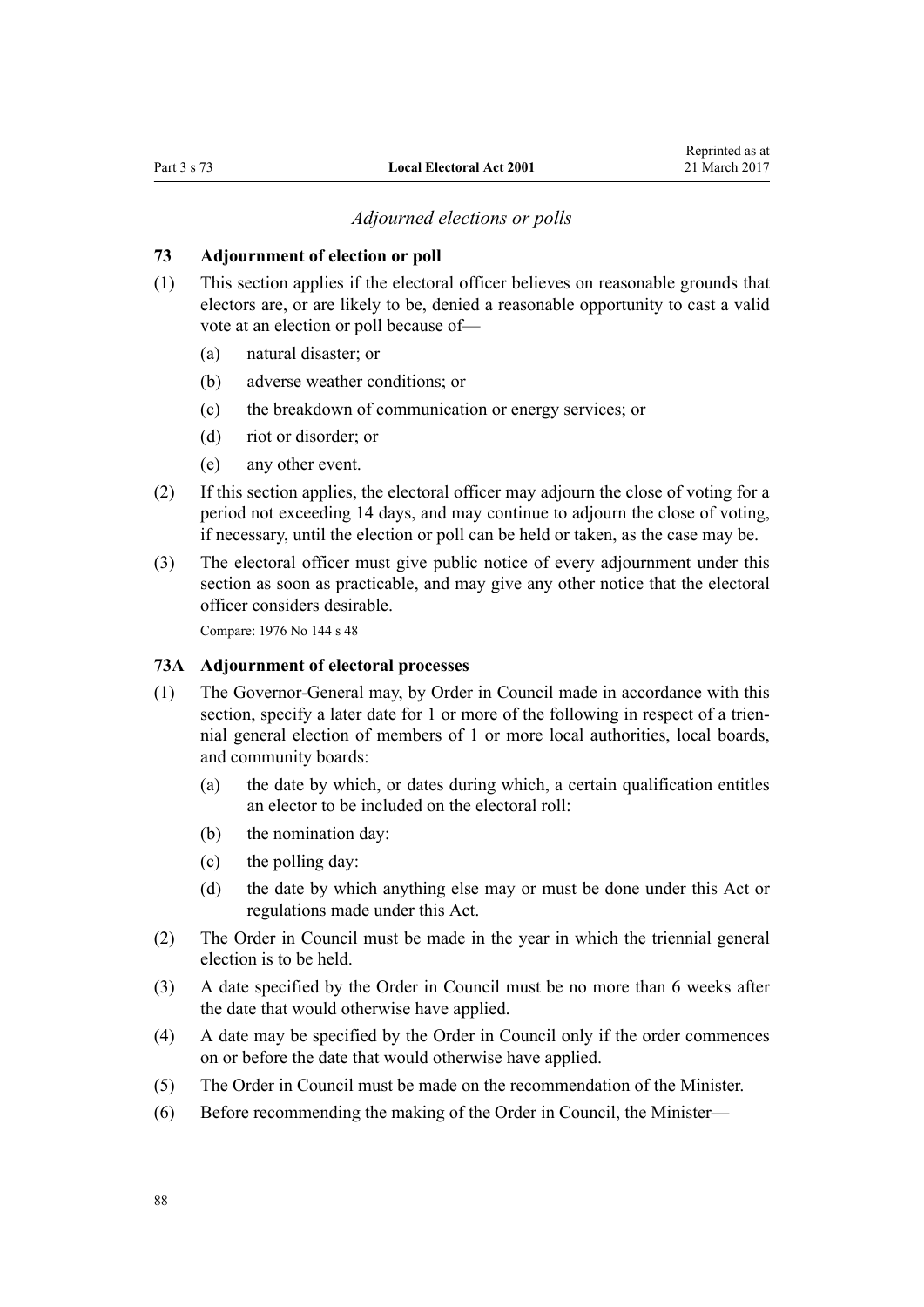- <span id="page-88-0"></span>(a) must be satisfied, on reasonable grounds, that the order is necessary to ensure that the adverse effects of an emergency (whether local or national) or of anything referred to in section  $73(1)(a)$  to (d) do not deny electors a reasonable opportunity to cast a valid vote, nominate a candidate, or accept nomination as a candidate in relation to the election; and
- (b) must have consulted every local authority and electoral officer that will be affected.
- (7) Upon the commencement of an Order in Council made under this section,—
	- (a) a date specified in the order has effect in relation to the triennial general election of members of the 1 or more local authorities, local boards, and community boards to which the order applies; and
	- (b) this Act and any regulations made under this Act apply to the election with any necessary modifications.
- (8) The electoral officer must, as soon as practicable, give public notice of every change of date made by the Order in Council, and may give any other notice that the electoral officer considers desirable.

Section 73A: inserted, on 29 June 2013, by [section 24](http://prd-lgnz-nlb.prd.pco.net.nz/pdflink.aspx?id=DLM4803546) of the Local Electoral Amendment Act 2013 (2013 No 40).

Section 73A(1): amended, on 8 August 2014, by [section 76](http://prd-lgnz-nlb.prd.pco.net.nz/pdflink.aspx?id=DLM5707313) of the Local Government Act 2002 Amendment Act 2014 (2014 No 55).

Section 73A(7)(a): amended, on 8 August 2014, by [section 76](http://prd-lgnz-nlb.prd.pco.net.nz/pdflink.aspx?id=DLM5707313) of the Local Government Act 2002 Amendment Act 2014 (2014 No 55).

# *Voting, processing, and counting of votes*

## **74 Electoral officer to maintain security and secrecy at election or poll**

The electoral officer must take all reasonable steps to ensure that—

- (a) the security of voting documents and other electoral records is maintained; and
- (b) voting documents and other electoral records are dealt with in the prescribed manner; and
- (c) no electoral official, Justice of the Peace, or scrutineer discloses any information as to any candidate for whom, or the proposal for which, the voter is about to vote or has voted unless that disclosure—
	- (i) is required to conduct the count; or
	- (ii) is otherwise authorised by law or any court of competent jurisdiction; and
- (d) the processing and counting of votes, and the scrutiny of the electoral roll, are conducted in a manner that facilitates checking of the processes adopted to conduct those duties (whether at a recount, inquiry, or otherwise).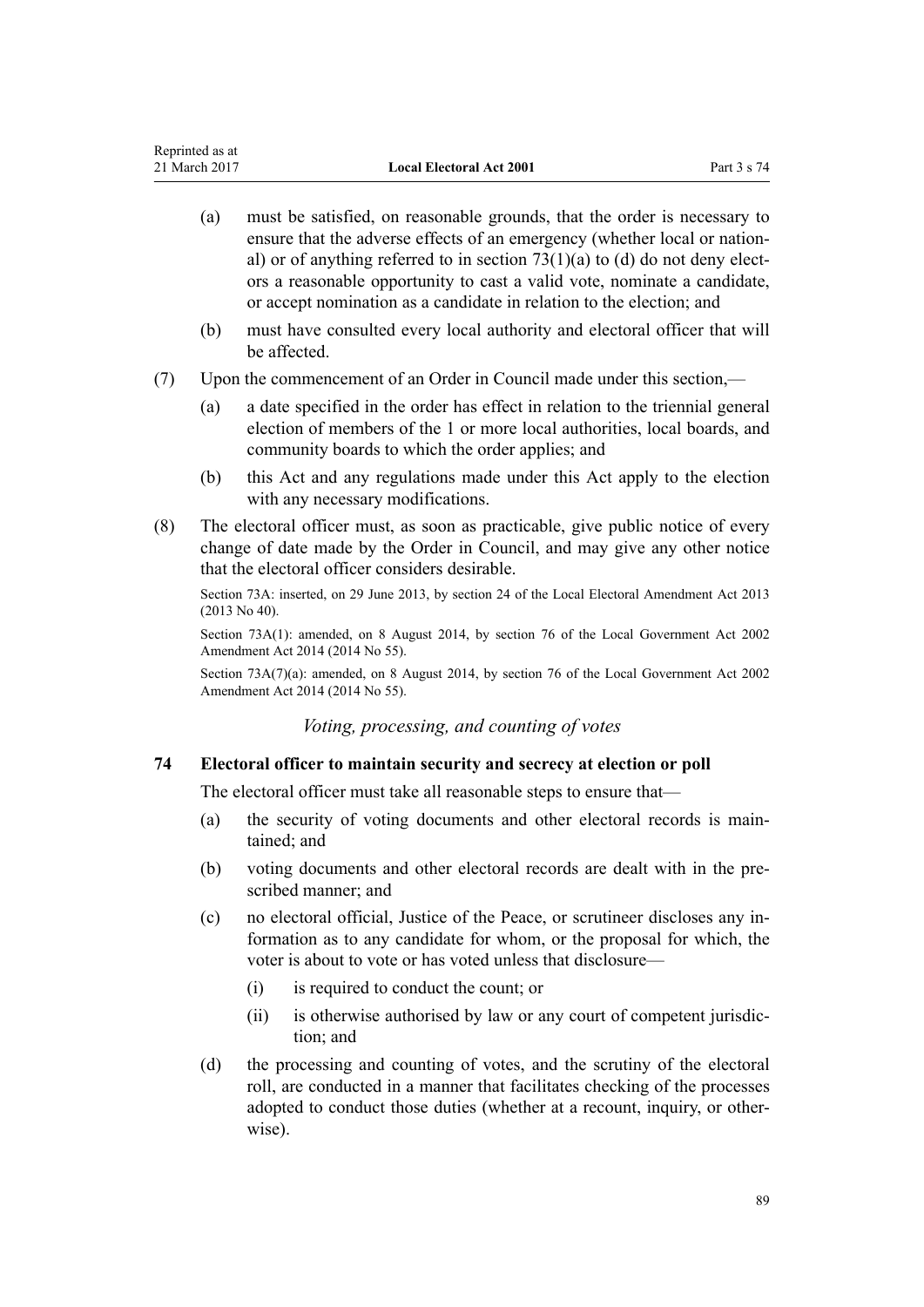## **75 What voting documents for election must contain**

- (1) Every voting document for an election must contain the following directions to the voter:
	- (a) the voter should read the directions carefully before voting; and
	- (b) if the First Past the Post electoral system is being used at the election,—
		- (i) how and where on the voting document a voter exercises his or her vote (for example, a tick against a box); and
		- (ii) the minimum and maximum number of candidates for which a voter may exercise his or her vote; and
	- (c) if the Single Transferable Voting electoral system is being used at the election,—
		- (i) how and where on the voting document a voter indicates his or her preferences; and
		- (ii) the minimum and maximum number of candidates for which a voter may indicate his or her preferences; and
	- (d) what the voter should do if he or she spoils the voting document; and
	- (e) what the voter must do with the voting document after voting; and
	- (f) any other relevant requirements that are particular to the voting method or the electoral system that is being used.
- (2) In addition to the directions to the voter, every voting document for an election must contain the following:
	- (a) information necessary to identify the elector on the electoral roll and the voting documents issued to that elector; and
	- (b) the name of the local government area to which the election relates; and
	- (c) the position or positions to be filled at the election; and
	- (d) the name under which each candidate is seeking election, and the name of any organisation or group with which the candidate claims to be affiliated or, if applicable, the status of the candidate as an independent candidate; and
	- (e) information that is necessary to distinguish any candidates that have the same or very similar names; and
	- (f) an illustration of how and where the voter indicates his or her choice or preferences, as the case may be; and
	- (g) a warning describing the offences that a person may commit under [sec](#page-124-0)tions  $122(1)(a)$ ,  $123(1)(c)$ , and  $124(b)$ .
- (3) Voting documents for an election may contain any other information that the electoral officer considers appropriate to ensure that—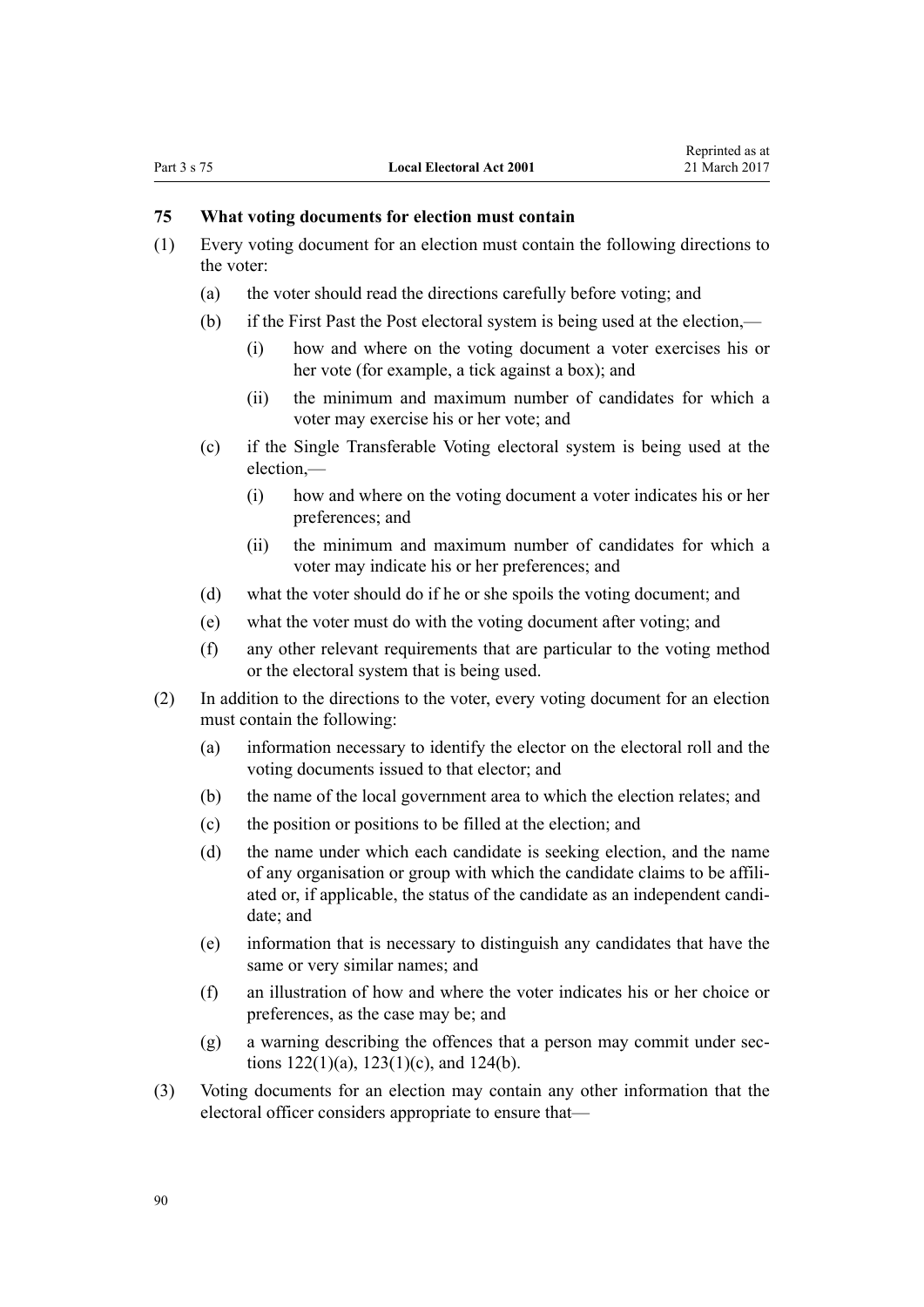- (a) all electors who are qualified to vote have a reasonable and equal opportunity to vote (including, without limitation, information in a language other than English); and
- (b) the secrecy of the vote is maintained.

Section 75(2)(f): amended, on 29 June 2013, by [section 25\(1\)](http://prd-lgnz-nlb.prd.pco.net.nz/pdflink.aspx?id=DLM4803548) of the Local Electoral Amendment Act 2013 (2013 No 40).

Section 75(2)(g): inserted, on 29 June 2013, by [section 25\(2\)](http://prd-lgnz-nlb.prd.pco.net.nz/pdflink.aspx?id=DLM4803548) of the Local Electoral Amendment Act 2013 (2013 No 40).

# **76 What voting documents for polls must contain**

- (1) Every voting document for a poll must contain the following directions to the voter:
	- (a) the voter should read the directions carefully before voting; and
	- (b) if the First Past the Post electoral system is being used for the poll, how and where on the voting document a voter exercises his or her vote (for example, a tick against a box); and
	- (c) if the Single Transferable Voting electoral system is being used for the poll, how and where on the voting document a voter indicates his or her preference; and
	- (d) what the voter should do if he or she spoils the voting document; and
	- (e) what the voter must do with the voting document after voting; and
	- (f) any other requirements that are particular to the voting method or electoral system that is being used.
- (2) In addition to the directions to the voter, every voting document for a poll must contain the following:
	- (a) information that is necessary to identify the elector on the electoral roll and the voting document issued to that elector; and
	- (b) the name of the local government area to which the poll relates; and
	- (c) a full statement of the proposal of the poll and whether or not the poll is a binding poll or a non-binding poll; and
	- (d) an illustration of how and where the voter indicates his or her choice or preferences, as the case may be; and
	- (e) a warning describing the offences that a person may commit under [sec](#page-124-0)tions  $122(1)(a)$ ,  $123(1)(c)$ , and  $124(b)$ .
- (3) Voting documents for a poll may contain any other information that the electoral officer considers appropriate to ensure that—
	- (a) all electors who are qualified to vote have a reasonable and equal opportunity to vote (including, without limitation, information in a language other than English); and
	- (b) the secrecy of the vote is maintained.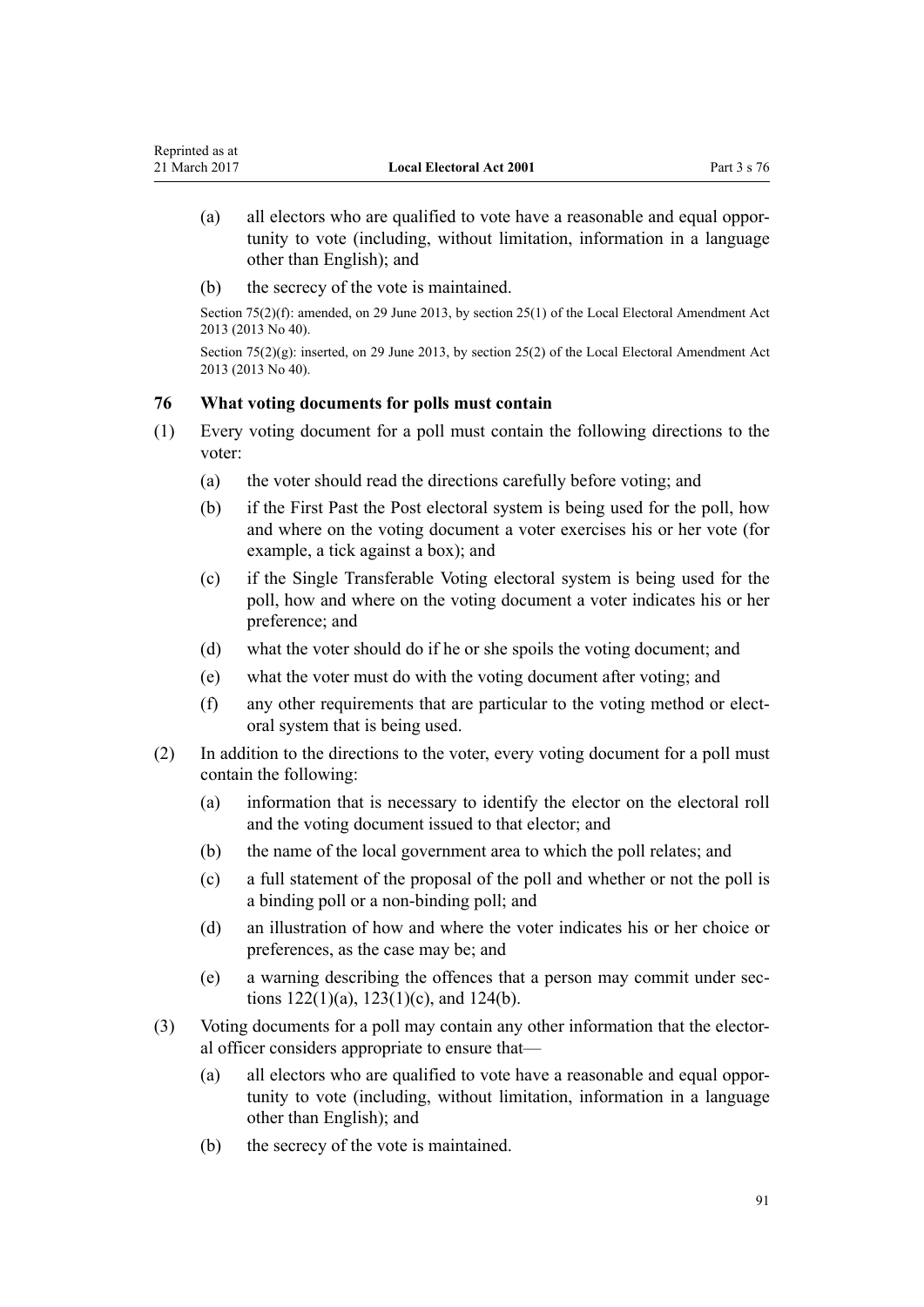<span id="page-91-0"></span>Section 76(2)(d): amended, on 29 June 2013, by [section 26\(1\)](http://prd-lgnz-nlb.prd.pco.net.nz/pdflink.aspx?id=DLM4803549) of the Local Electoral Amendment Act 2013 (2013 No 40).

Section 76(2)(e): inserted, on 29 June 2013, by [section 26\(2\)](http://prd-lgnz-nlb.prd.pco.net.nz/pdflink.aspx?id=DLM4803549) of the Local Electoral Amendment Act 2013 (2013 No 40).

#### **77 Approval of voting documents for use at elections and polls**

A voting document may not be used at an election or poll unless it is consistent with at least 1 of the general formats that have been approved for use by the Secretary for Local Government or a person appointed by the Secretary for the purpose of approving formats for voting documents under this section.

## **78 Voting**

- (1) An elector may cast a vote using a voting document during the voting period in accordance with regulations made under this Act.
- (2) No vote received by the electoral officer after the close of voting may be counted, unless permitted by regulations made under this Act.

# **79 Early processing of votes**

#### *[Repealed]*

Section 79: repealed, on 29 June 2013, by [section 27](http://prd-lgnz-nlb.prd.pco.net.nz/pdflink.aspx?id=DLM4803550) of the Local Electoral Amendment Act 2013 (2013 No 40).

#### **80 Processing before close of voting**

- (1) The electoral officer may, at his or her discretion, process during the voting period and in the prescribed manner any voting documents received before the close of voting for any election or poll.
- (2) Subsection (1) does not require the electoral officer to ensure the taking of any particular step (whether prescribed or otherwise) in relation to the processing of a voting document during the voting period if the electoral officer decides, on reasonable grounds, that it is not efficient to take that step in relation to that voting document in that period.
- (3) Any step that, in relation to a voting document, is started but not completed at the close of voting must be completed after the close of voting in the prescribed manner.
- (4) If the processing of a voting document is not completed at the close of voting, the processing of the voting document must be completed after the close of voting.

Section 80(1): replaced, on 29 June 2013, by [section 28](http://prd-lgnz-nlb.prd.pco.net.nz/pdflink.aspx?id=DLM4803551) of the Local Electoral Amendment Act 2013 (2013 No 40).

#### **81 Scrutineers' presence at processing prohibited before close of voting**

- (1) No scrutineer may be present when any step referred to in section 80 is being taken during the voting period.
- (2) *[Repealed]*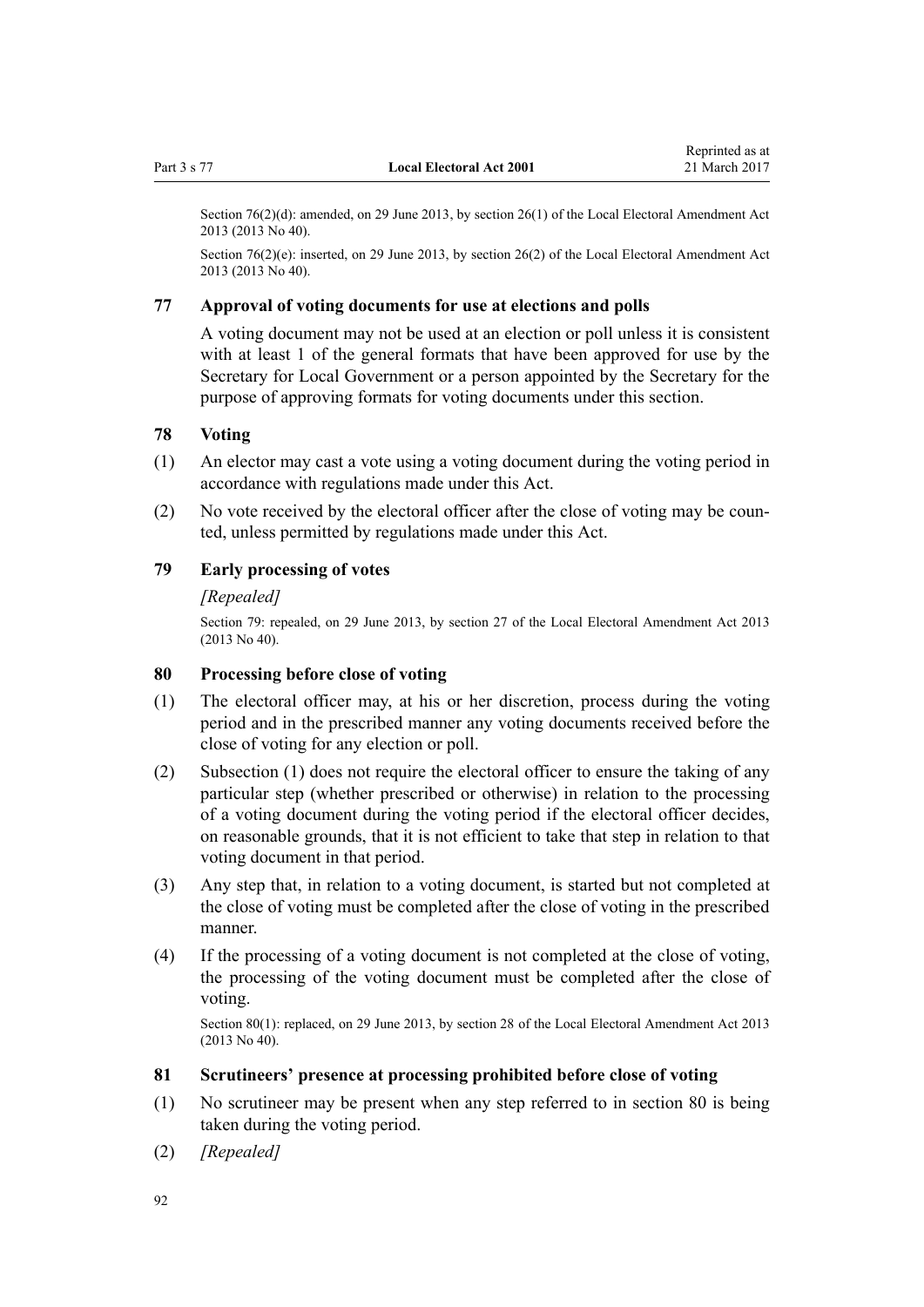#### <span id="page-92-0"></span>(3) *[Repealed]*

Section 81(2): repealed, on 25 December 2002, by [section 29](http://prd-lgnz-nlb.prd.pco.net.nz/pdflink.aspx?id=DLM181499) of the Local Electoral Amendment Act 2002 (2002 No 85).

Section 81(3): repealed, on 25 December 2002, by [section 29](http://prd-lgnz-nlb.prd.pco.net.nz/pdflink.aspx?id=DLM181499) of the Local Electoral Amendment Act 2002 (2002 No 85).

## **82 Justices of the Peace to observe processing before close of voting**

- (1) The electoral officer must appoint at least 1 Justice of the Peace, and may appoint as many additional Justices as the electoral officer considers necessary, to observe the processing of voting documents under [section 80](#page-91-0).
- (2) At least 1 Justice appointed under subsection (1) must be present when any step referred to in [section 80](#page-91-0) is being taken during the voting period or is being completed after the close of voting.
- (3) Every Justice appointed under subsection (1) must give a certificate to the electoral officer stating whether or not the Justice is satisfied that [section 80](#page-91-0) and the regulations prescribing the procedure for early processing of voting documents were complied with while the Justice was observing the processing of voting documents.
- (4) A Justice who gives a certificate stating that he or she is not satisfied that [sec](#page-91-0)[tion 80](#page-91-0) or that the applicable regulations were complied with must attach a report to the certificate setting out any way in which the section or regulations, as the case may be, were not complied with.

## **83 Scrutiny of roll**

- (1) The electoral officer must, in the presence of those scrutineers who choose to be present and any Justice of the Peace appointed under section 82 who chooses to be present, record, before the counting of the votes, the name of all electors who appear to have voted at the election or poll.
- (2) If the electoral officer is satisfied that more than 1 vote has been cast in the name of any elector at the same election or poll, the electoral officer must disallow every vote cast in the name of that elector, in the prescribed manner.
- (3) Despite subsection (2), if the electoral officer is satisfied that the elector cast only 1 vote and was not in any way involved with the casting of the other vote or votes, the electoral officer must allow the elector's vote and disallow the other vote or votes.
- (4) Subsection (1) is subject to [section 68\(4\)](#page-82-0). Section 83(1): amended, on 7 July 2004, by [section 12](http://prd-lgnz-nlb.prd.pco.net.nz/pdflink.aspx?id=DLM303178) of the Local Electoral Amendment Act 2004 (2004 No 62).

#### **84 Counting of votes**

(1) Immediately after the close of voting, the electoral officer must, in the presence of those scrutineers who choose to be present and any Justice of the Peace ap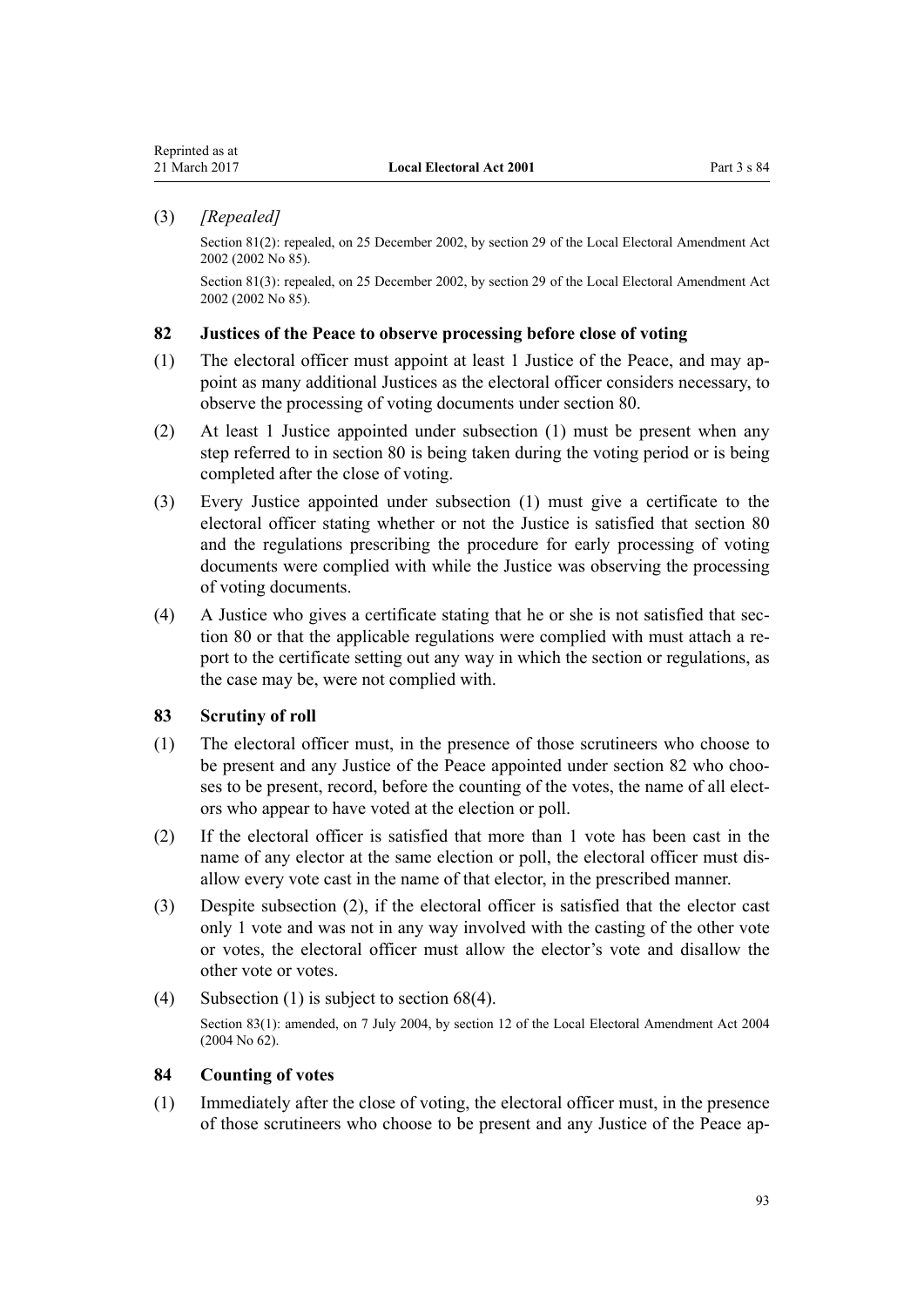pointed under [section 82](#page-92-0) who chooses to be present, count the votes cast at the election or poll in accordance with—

- (a) the procedures prescribed for counting in respect of the electoral system used for the election or poll; and
- (b) the procedures prescribed for counting in respect of the voting method or voting methods used at the election or poll.
- (2) Subsections (3) to (5) apply if elections for the position of mayor and a member or members of the territorial authority are held at the same time using either the Single Transferable Voting electoral system or the First Past the Post electoral system.
- (3) If the electoral officer is satisfied, after the close of voting, that any person who is a candidate for the position of mayor and is also a candidate at the election of the member or members of the territorial authority will be declared to be elected as mayor, the electoral officer must endorse that opinion on the candidate's nomination form for the position of mayor.
- (4) If the electoral officer makes an endorsement under subsection (3), that candidate ceases to be available for election, and cannot be elected at the election of the member or members of the territorial authority.
- (5) If, for any reason, a person is declared to be elected as mayor and that person is also elected to be a member of the territorial authority, [section 88](#page-95-0) applies.
- (5A) Subsections (5B) to (5D) apply if elections for the position of a member or members of a territorial authority and a member or members of any of its local boards or community boards are held at the same time using either the Single Transferable Voting electoral system or the First Past the Post electoral system.
- (5B) If the electoral officer is satisfied, after the close of voting, that any person who is a candidate for the position of member of a territorial authority and is also a candidate at the election of the member or members of any of its local boards or community boards will be declared to be elected as a member of the territorial authority, the electoral officer must endorse that opinion on the candidate's nomination form for the position of member of the territorial authority.
- (5C) If the electoral officer makes an endorsement under subsection (5B), that candidate ceases to be available for election, and cannot be elected at the election of the member or members of the local board or community board.
- (5D) If, for any reason, a person is declared to be elected as a member of the territorial authority and that person is also elected to be a member of a local board or community board, [section 88A](#page-96-0) applies.
- (6) Subsection (1) is subject to section  $68(4)$ . Section 84(5A): inserted, on 25 December 2002, by [section 30](http://prd-lgnz-nlb.prd.pco.net.nz/pdflink.aspx?id=DLM181900) of the Local Electoral Amendment Act 2002 (2002 No 85).

Section 84(5A): amended, on 8 August 2014, by [section 76](http://prd-lgnz-nlb.prd.pco.net.nz/pdflink.aspx?id=DLM5707313) of the Local Government Act 2002 Amendment Act 2014 (2014 No 55).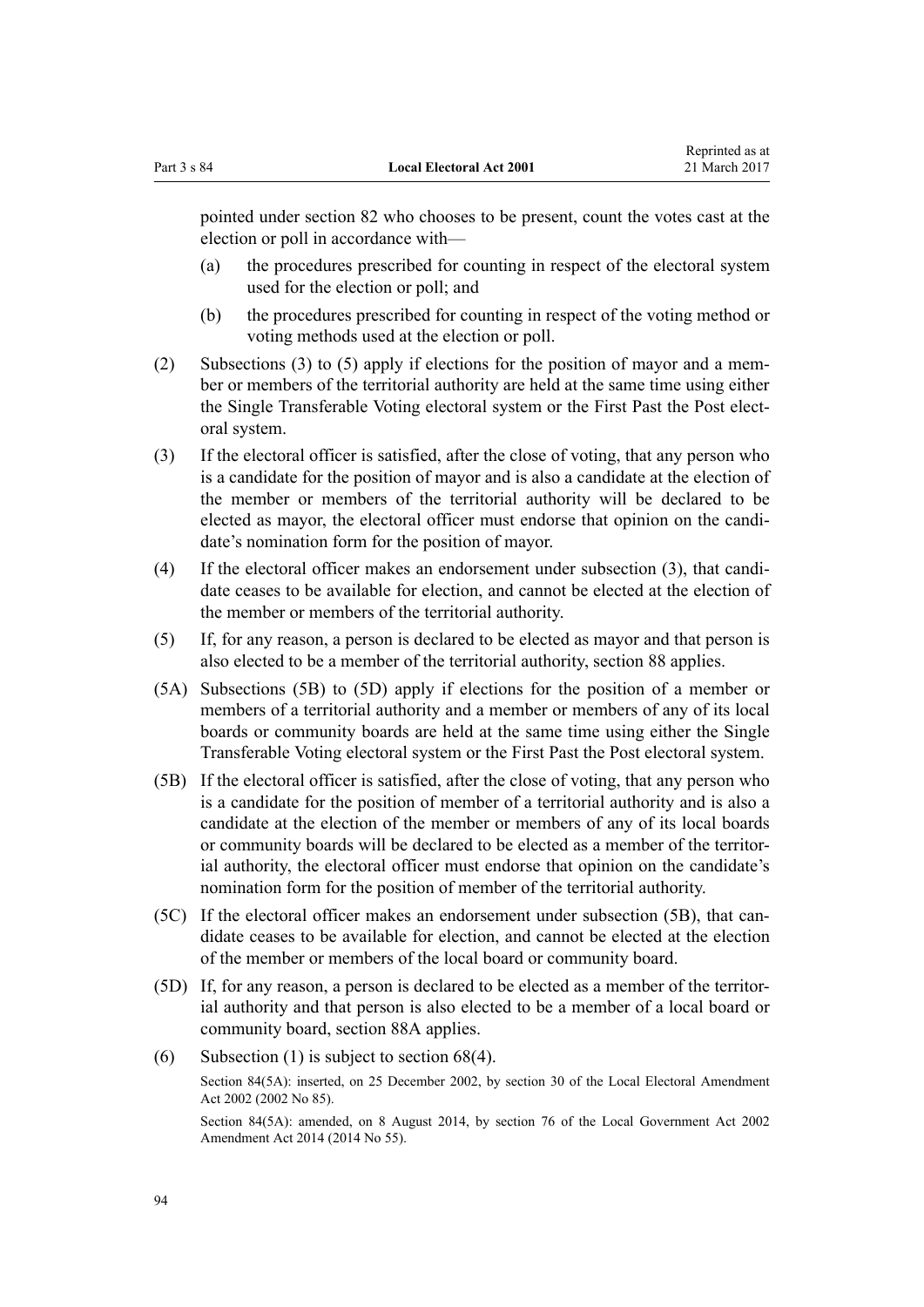<span id="page-94-0"></span>Section 84(5B): inserted, on 25 December 2002, by [section 30](http://prd-lgnz-nlb.prd.pco.net.nz/pdflink.aspx?id=DLM181900) of the Local Electoral Amendment Act 2002 (2002 No 85).

Section 84(5B): amended, on 8 August 2014, by [section 76](http://prd-lgnz-nlb.prd.pco.net.nz/pdflink.aspx?id=DLM5707313) of the Local Government Act 2002 Amendment Act 2014 (2014 No 55).

Section 84(5C): inserted, on 25 December 2002, by [section 30](http://prd-lgnz-nlb.prd.pco.net.nz/pdflink.aspx?id=DLM181900) of the Local Electoral Amendment Act 2002 (2002 No 85).

Section 84(5C): amended, on 8 August 2014, by [section 76](http://prd-lgnz-nlb.prd.pco.net.nz/pdflink.aspx?id=DLM5707313) of the Local Government Act 2002 Amendment Act 2014 (2014 No 55).

Section 84(5D): inserted, on 25 December 2002, by [section 30](http://prd-lgnz-nlb.prd.pco.net.nz/pdflink.aspx?id=DLM181900) of the Local Electoral Amendment Act 2002 (2002 No 85).

Section 84(5D): amended, on 8 August 2014, by [section 76](http://prd-lgnz-nlb.prd.pco.net.nz/pdflink.aspx?id=DLM5707313) of the Local Government Act 2002 Amendment Act 2014 (2014 No 55).

#### **85 Preliminary results**

The electoral officer must, in accordance with the prescribed requirements, make any announcements required by regulations made under this Act concerning the preliminary results of an election or poll.

Section 85: substituted, on 25 December 2002, by [section 31](http://prd-lgnz-nlb.prd.pco.net.nz/pdflink.aspx?id=DLM181901) of the Local Electoral Amendment Act 2002 (2002 No 85).

## **86 Declaration of result**

The electoral officer conducting an election or poll must give public notice declaring the official result of the election or poll in the prescribed manner as soon as practicable after—

- (a) *[Repealed]*
- (b) the validity of all special votes has been determined; and
- (c) all valid votes have been counted.

Section 86(a): repealed, on 7 July 2004, by [section 13](http://prd-lgnz-nlb.prd.pco.net.nz/pdflink.aspx?id=DLM303179) of the Local Electoral Amendment Act 2004 (2004 No 62).

## **87 Death or incapacity of elected candidate before declaration of result of election**

- (1) This section applies if—
	- (a) a candidate in any election dies or becomes incapable under any Act of holding the office for which the candidate was nominated; and
	- (b) the death or incapacity occurs after the close of voting; and—
		- (i) before the declaration of the result of the election under section  $86$ ; or
		- (ii) if an amended declaration of the result of the election is ordered under [section 92\(3\),](#page-101-0) before that amended declaration has been given; and
	- (c) that candidate would, had the death or incapacity not occurred, have been declared to be elected.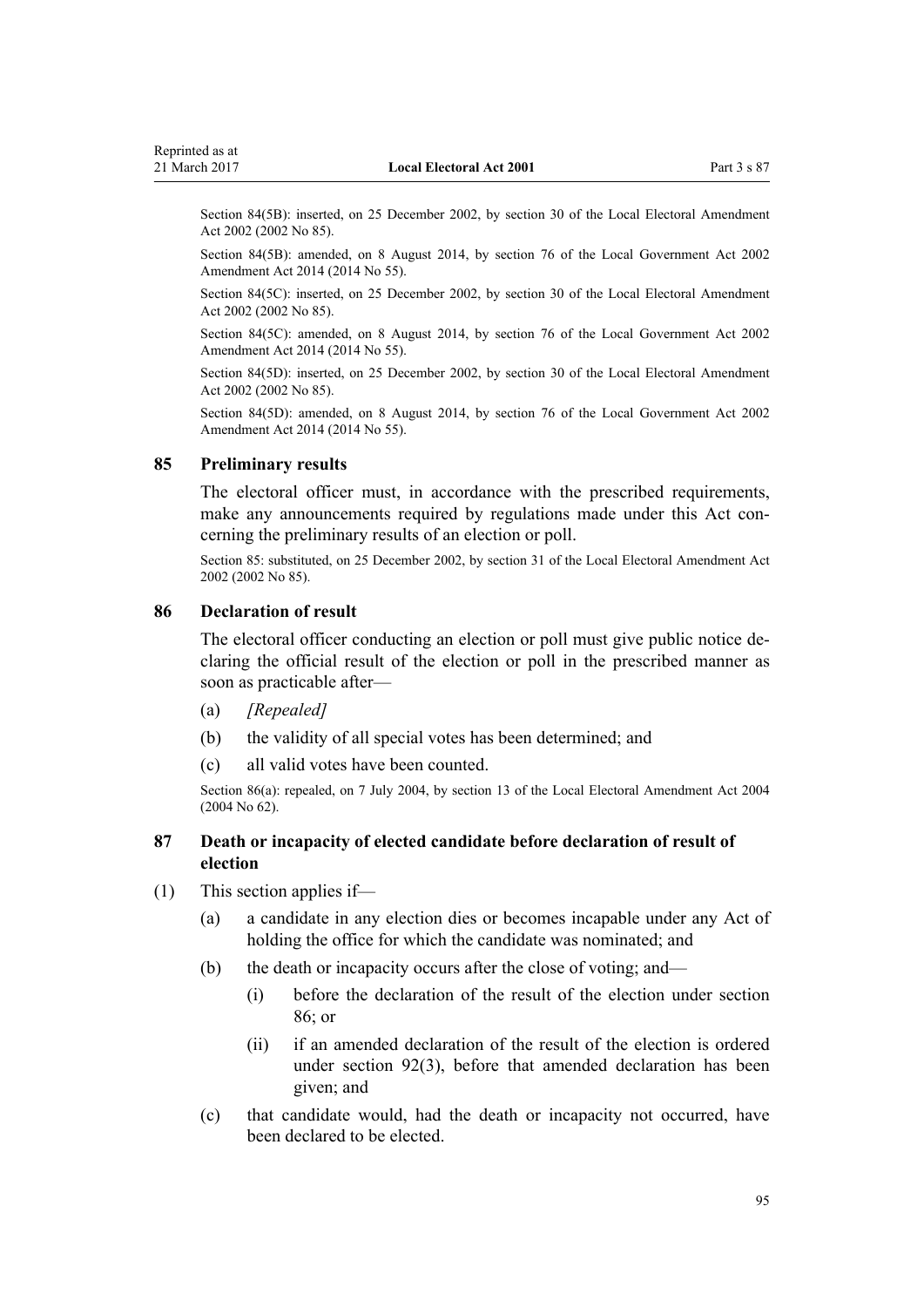- <span id="page-95-0"></span>(2) If the candidate is a candidate other than a candidate in a mayoral election,—
	- (a) the electoral officer must give public notice declaring any other successful candidate at the election to be elected; and

Reprinted as at

- (b) the vacancy arising from the death or incapacity of the candidate is to be treated as an extraordinary vacancy occurring on the date of the declaration or of the amended declaration, as the case may be.
- (3) If the candidate is a candidate in a mayoral election, the electoral officer must, by public notice,—
	- (a) give notice of the death, or the incapacity, or the invalid nomination of the candidate; and
	- (b) countermand the notice of the election given under [section 65](#page-81-0); and
	- (c) declare the election to be void.
- (4) If subsection (3) applies, any votes in the election must not be counted, but all other provisions of this Act and regulations made under this Act relating to the secrecy of the vote and security of election records apply in respect of that election.
- (5) If subsection (3) applies, a new election must be held and the provisions of [section 102](#page-104-0) apply accordingly, with any necessary modifications. Compare: 1976 No 144 s 44

## **88 What happens if same person elected as mayor and another member**

- (1) If, at any elections for the mayor and a member or members of a territorial authority held at the same time, a person is declared to be elected as the mayor and that person is also elected to be another member (and that person is not deprived of either office by a recount under [section 92](#page-101-0) or on a petition under [sec](#page-101-0)[tion 93](#page-101-0)), that person is to be treated as having vacated office as another member.
- (2) If subsection (1) applies and the elections were conducted using the First Past the Post electoral system, then,—
	- (a) subject to paragraph (b), the electoral officer conducting the election must give an amended declaration under [section 86](#page-94-0) declaring the highest polling unelected candidate at the election to be elected; and
	- (b) if the district of the territorial authority is divided into wards for electoral purposes, the electoral officer conducting the election must give an amended declaration under [section 86](#page-94-0) declaring the highest polling unelected candidate at the election in the ward at which the person elected as mayor was also elected as another member to be elected.
- (3) If subsection (1) applies and the elections were conducted using the Single Transferable Voting electoral system, then,—
	- (a) subject to paragraph (b), the electoral officer must—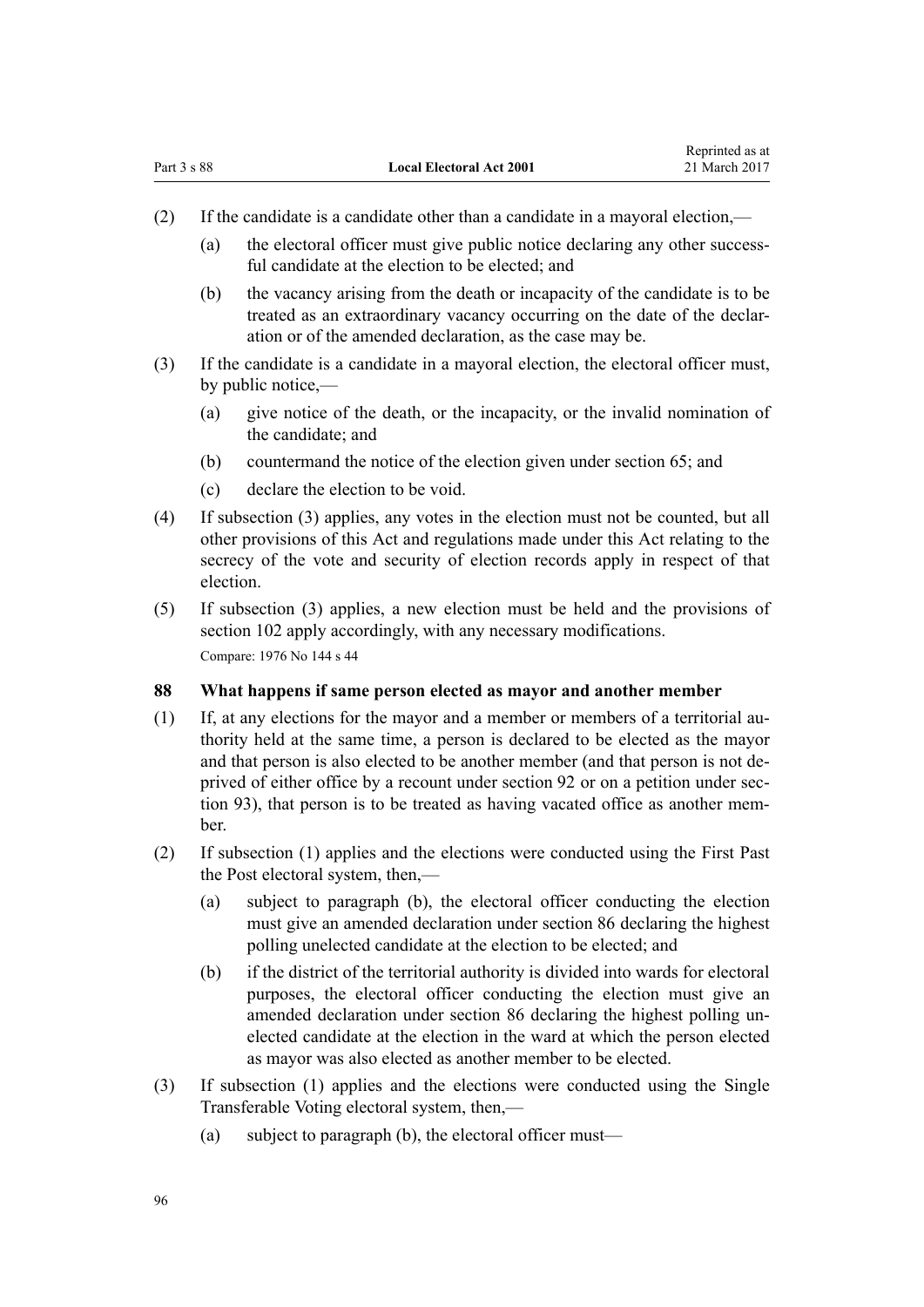- <span id="page-96-0"></span>(i) determine, in accordance with any regulations made under this Act, the unelected candidate who would have been declared to be elected if the person elected as mayor had not stood at the election; and
- (ii) give an amended declaration under [section 86](#page-94-0) declaring that unelected candidate to be elected:
- (b) if the district of the territorial authority is divided into wards for electoral purposes, the electoral officer conducting the election must—
	- (i) determine, in accordance with any regulations made under this Act, the unelected candidate who would have been declared to be elected at the election in the ward at which the person who was elected as mayor was also elected as another member, if the person elected as mayor had not stood at that election; and
	- (ii) give an amended declaration under section 86 declaring that unelected candidate to be elected.
- (4) In every case to which subsection (2) or subsection (3) applies, the period of 21 days referred to in [section 93\(2\)](#page-101-0) in respect of the person declared by that amended declaration to be elected as a member, begins to run from the date of the amended declaration.
- (5) If there is no other candidate who may lawfully be declared to be elected by means of the amended declaration, an extraordinary vacancy in the office of member is to be treated as having occurred on the date on which the mayor came into office as mayor.

Compare: 1974 No 66 [s 101W](http://prd-lgnz-nlb.prd.pco.net.nz/pdflink.aspx?id=DLM417840)

Section 88(3)(a)(i): amended, on 25 December 2002, by [section 32\(a\)](http://prd-lgnz-nlb.prd.pco.net.nz/pdflink.aspx?id=DLM181903) of the Local Electoral Amendment Act 2002 (2002 No 85).

Section 88(3)(b)(i): amended, on 25 December 2002, by [section 32\(b\)](http://prd-lgnz-nlb.prd.pco.net.nz/pdflink.aspx?id=DLM181903) of the Local Electoral Amendment Act 2002 (2002 No 85).

# **88A What happens if same person elected to both territorial authority and local board or community board**

- (1) This section applies if, at any elections held at the same time for a member or members of a territorial authority and a member or members of a local board or community board constituted in respect of part of the district of the territorial authority, a person is declared to be elected as a member of the territorial authority and that person is also declared to be elected as a member of the local board or community board (and that person is not deprived of either office by a recount under [section 92](#page-101-0) or on a petition under [section 93](#page-101-0)).
- (2) If this section applies, the person declared to be elected to both offices must be treated as having vacated office as a member of the local board or community board, as the case may be.

Section 88A: inserted, on 25 December 2002, by [section 33](http://prd-lgnz-nlb.prd.pco.net.nz/pdflink.aspx?id=DLM181904) of the Local Electoral Amendment Act 2002 (2002 No 85).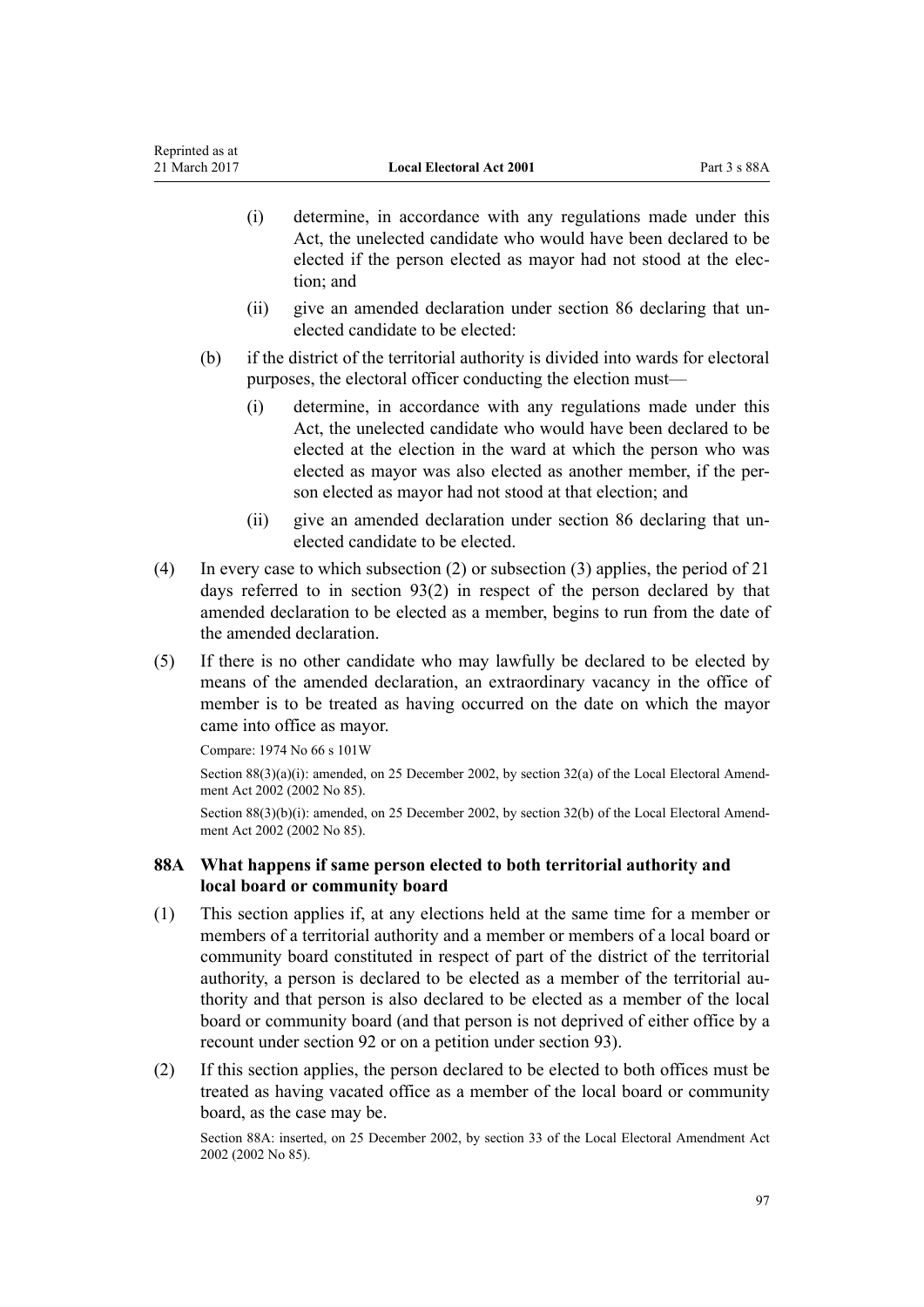<span id="page-97-0"></span>Section 88A heading: amended, on 8 August 2014, by [section 76](http://prd-lgnz-nlb.prd.pco.net.nz/pdflink.aspx?id=DLM5707313) of the Local Government Act 2002 Amendment Act 2014 (2014 No 55).

Section 88A(1): amended, on 8 August 2014, by [section 76](http://prd-lgnz-nlb.prd.pco.net.nz/pdflink.aspx?id=DLM5707313) of the Local Government Act 2002 Amendment Act 2014 (2014 No 55).

Section 88A(2): amended, on 8 August 2014, by [section 76](http://prd-lgnz-nlb.prd.pco.net.nz/pdflink.aspx?id=DLM5707313) of the Local Government Act 2002 Amendment Act 2014 (2014 No 55).

#### **88B Amended declaration if election under First Past the Post electoral system**

If [section 88A](#page-96-0) applies and the elections were conducted using the First Past the Post electoral system, then,—

- (a) subject to paragraphs (b) and (c), the electoral officer conducting the election of members of the local board or community board must give an amended declaration under [section 86](#page-94-0) declaring the highest polling unelected candidate at the election to be elected; and
- (b) if the local board area or part of the district in respect of which the community is constituted is divided into wards or subdivisions for electoral purposes, the electoral officer conducting the election must, subject to paragraph (c), give an amended declaration under section 86 declaring the highest polling unelected candidate at the election in the ward or subdivision (at which the person elected as a member of the territorial authority was also elected as a member of the local board or community board, as the case may be) to be elected; and
- (c) the electoral officer must, in determining for the purposes of paragraph (a) or paragraph (b) the person who is the highest polling unelected candidate, ignore any unelected candidate for membership of the local board or community board who was elected as a member of the territorial authority.

Section 88B: inserted, on 25 December 2002, by [section 33](http://prd-lgnz-nlb.prd.pco.net.nz/pdflink.aspx?id=DLM181904) of the Local Electoral Amendment Act 2002 (2002 No 85).

Section 88B(a): amended, on 8 August 2014, by [section 76](http://prd-lgnz-nlb.prd.pco.net.nz/pdflink.aspx?id=DLM5707313) of the Local Government Act 2002 Amendment Act 2014 (2014 No 55).

Section 88B(b): amended, on 8 August 2014, by [section 76](http://prd-lgnz-nlb.prd.pco.net.nz/pdflink.aspx?id=DLM5707313) of the Local Government Act 2002 Amendment Act 2014 (2014 No 55).

Section 88B(c): amended, on 8 August 2014, by [section 76](http://prd-lgnz-nlb.prd.pco.net.nz/pdflink.aspx?id=DLM5707313) of the Local Government Act 2002 Amendment Act 2014 (2014 No 55).

## **88C Amended declaration if election under Single Transferable Voting electoral system**

If [section 88A](#page-96-0) applies and the elections were conducted using the Single Transferable Voting electoral system, then,—

- (a) subject to paragraphs (b) and (c), the electoral officer must—
	- (i) determine, in accordance with any regulations made under this Act, the unelected candidate who would have been declared to be elected as a member of the local board or community board if the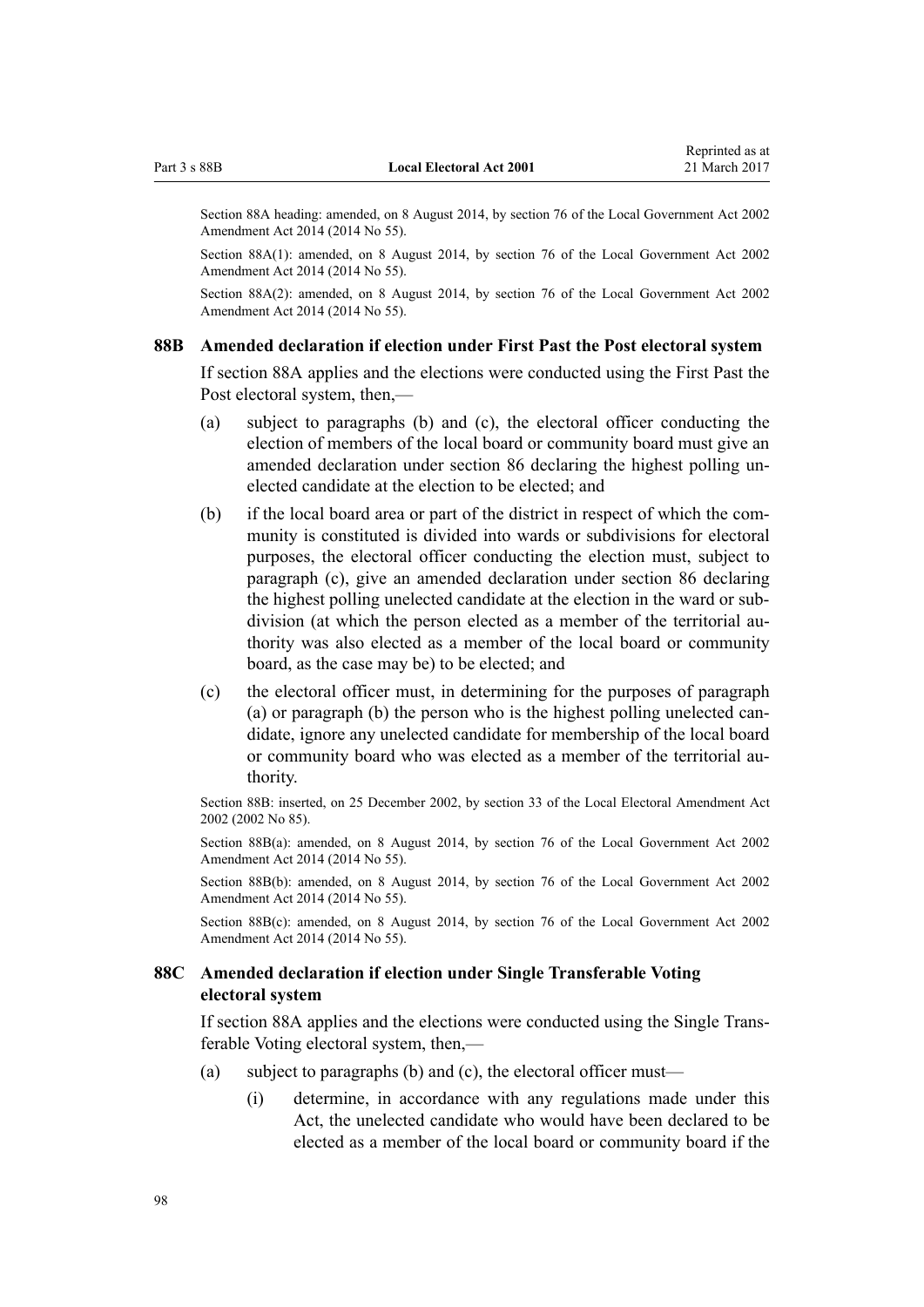person elected as a member of the territorial authority had not stood at the election; and

- (ii) give an amended declaration under [section 86](#page-94-0) declaring that unelected candidate to be elected:
- (b) if the local board area or part of the district in respect of which the community is constituted is divided into wards or subdivisions for electoral purposes, the electoral officer conducting the election must—
	- (i) determine, in accordance with any regulations made under this Act, the unelected candidate who would have been declared to be elected (at the election in the ward or subdivision at which the person who was elected as a member of the territorial authority was also elected as a member of the local board or community board, as the case may be) if the person elected as a member of the territorial authority had not stood at that election; and
	- (ii) give an amended declaration under [section 86](#page-94-0) declaring that unelected candidate to be elected:
- (c) the electoral officer must, in determining for the purposes of paragraph (a) or paragraph (b) the unelected candidate who is to be declared by the amended declaration to be elected, treat all persons who were elected as members of the territorial authority as if they had never stood for election as members of the local board or community board.

Section 88C: inserted, on 25 December 2002, by [section 33](http://prd-lgnz-nlb.prd.pco.net.nz/pdflink.aspx?id=DLM181904) of the Local Electoral Amendment Act 2002 (2002 No 85).

Section 88C(a)(i): amended, on 8 August 2014, by [section 76](http://prd-lgnz-nlb.prd.pco.net.nz/pdflink.aspx?id=DLM5707313) of the Local Government Act 2002 Amendment Act 2014 (2014 No 55).

Section 88C(b): amended, on 8 August 2014, by [section 76](http://prd-lgnz-nlb.prd.pco.net.nz/pdflink.aspx?id=DLM5707313) of the Local Government Act 2002 Amendment Act 2014 (2014 No 55).

Section 88C(b)(i): amended, on 8 August 2014, by [section 76](http://prd-lgnz-nlb.prd.pco.net.nz/pdflink.aspx?id=DLM5707313) of the Local Government Act 2002 Amendment Act 2014 (2014 No 55).

Section 88C(c): amended, on 8 August 2014, by [section 76](http://prd-lgnz-nlb.prd.pco.net.nz/pdflink.aspx?id=DLM5707313) of the Local Government Act 2002 Amendment Act 2014 (2014 No 55).

## **88D Application of provision relating to petition for inquiry**

In every case to which [section 88B](#page-97-0) or [section 88C](#page-97-0) applies, the period of 21 days referred to in [section 93\(2\)](#page-101-0) in respect of the person declared by that amended declaration to be elected as a member of the local board or community board begins to run from the date of the amended declaration.

Section 88D: inserted, on 25 December 2002, by [section 33](http://prd-lgnz-nlb.prd.pco.net.nz/pdflink.aspx?id=DLM181904) of the Local Electoral Amendment Act 2002 (2002 No 85).

Section 88D: amended, on 8 August 2014, by [section 76](http://prd-lgnz-nlb.prd.pco.net.nz/pdflink.aspx?id=DLM5707313) of the Local Government Act 2002 Amendment Act 2014 (2014 No 55).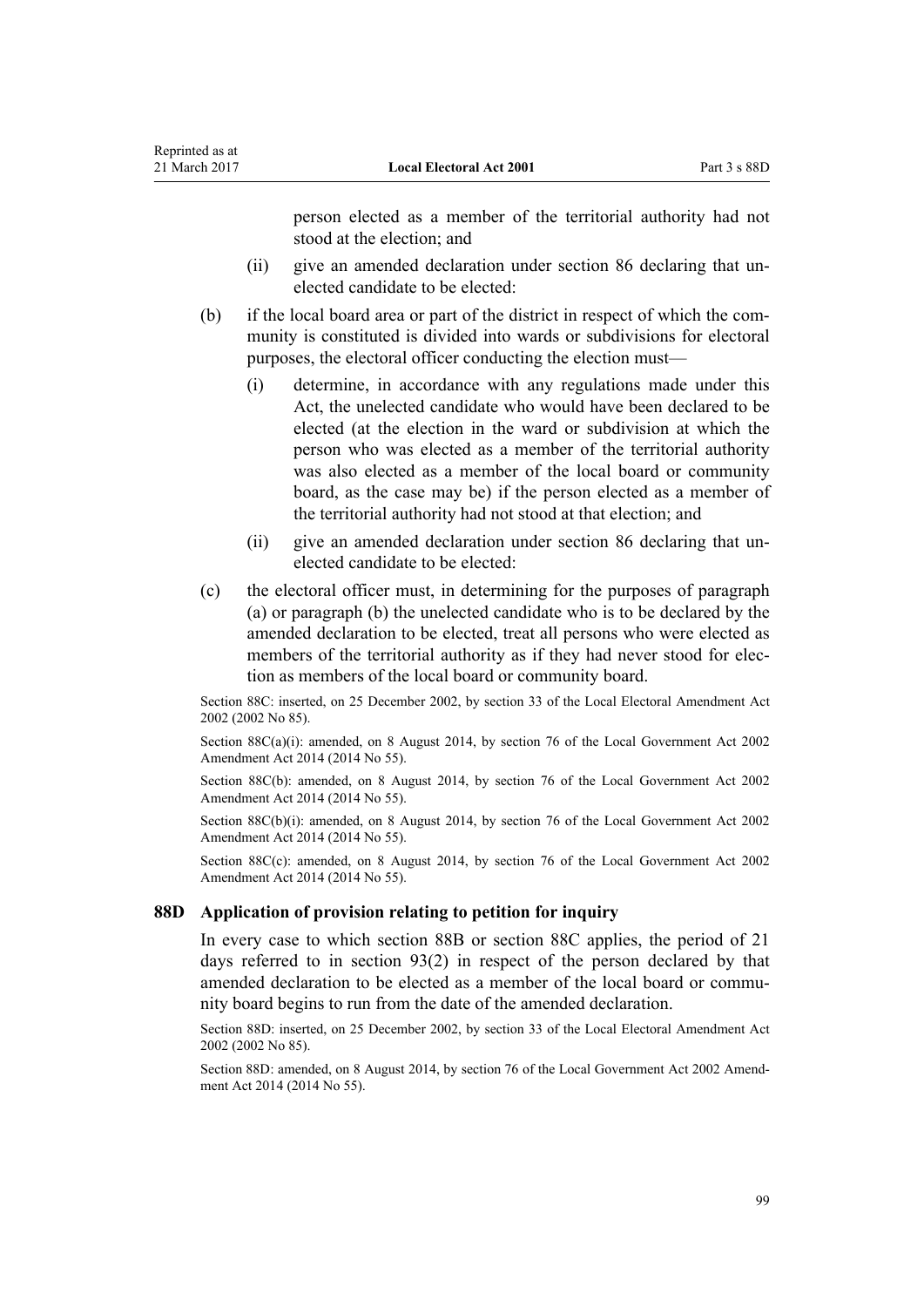#### **88E What happens if no amended declaration can be made**

- (1) This section applies if, in any case to which [section 88A](#page-96-0) applies, there is no other candidate who may lawfully be declared to be elected by means of the amended declaration as a member of the local board or community board.
- (2) If this section applies, an extraordinary vacancy in the office of member of the local board or community board is to be treated as having occurred on the date on which the person who was declared to be elected both as a member of the territorial authority and as a member of the local board or community board came into office as a member of the territorial authority.

Section 88E: inserted, on 25 December 2002, by [section 33](http://prd-lgnz-nlb.prd.pco.net.nz/pdflink.aspx?id=DLM181904) of the Local Electoral Amendment Act 2002 (2002 No 85).

Section 88E(1): amended, on 8 August 2014, by [section 76](http://prd-lgnz-nlb.prd.pco.net.nz/pdflink.aspx?id=DLM5707313) of the Local Government Act 2002 Amendment Act 2014 (2014 No 55).

Section 88E(2): amended, on 8 August 2014, by [section 76](http://prd-lgnz-nlb.prd.pco.net.nz/pdflink.aspx?id=DLM5707313) of the Local Government Act 2002 Amendment Act 2014 (2014 No 55).

## **88F What happens if member of local board or community board becomes member of territorial authority**

- (1) This section applies if, at any election other than an election to which [section](#page-96-0) [88A](#page-96-0) applies, a person who is a member of a local board or community board constituted in respect of part of a district of a territorial authority is declared to be elected as a member of that territorial authority (and that person is not deprived of his or her office as a member of that territorial authority by a recount under [section 92](#page-101-0) or a petition under [section 93\)](#page-101-0).
- (2) If this section applies, the person declared to be elected as a member of the territorial authority must be treated as having vacated office as a member of the local board or community board.

Section 88F: inserted, on 25 December 2002, by [section 33](http://prd-lgnz-nlb.prd.pco.net.nz/pdflink.aspx?id=DLM181904) of the Local Electoral Amendment Act 2002 (2002 No 85).

Section 88F heading: amended, on 8 August 2014, by [section 76](http://prd-lgnz-nlb.prd.pco.net.nz/pdflink.aspx?id=DLM5707313) of the Local Government Act 2002 Amendment Act 2014 (2014 No 55).

Section 88F(1): amended, on 8 August 2014, by [section 76](http://prd-lgnz-nlb.prd.pco.net.nz/pdflink.aspx?id=DLM5707313) of the Local Government Act 2002 Amendment Act 2014 (2014 No 55).

Section 88F(2): amended, on 8 August 2014, by [section 76](http://prd-lgnz-nlb.prd.pco.net.nz/pdflink.aspx?id=DLM5707313) of the Local Government Act 2002 Amendment Act 2014 (2014 No 55).

## **89 Electoral records**

- (1) As soon as practicable after the completion of the count, the electoral officer must secure all voting documents and specified materials in the prescribed manner.
- (2) The voting documents and materials referred to in subsection (1) must be deposited with the Registrar of the District Court that, in the opinion of the electoral officer, is nearest to the principal office of the local authority.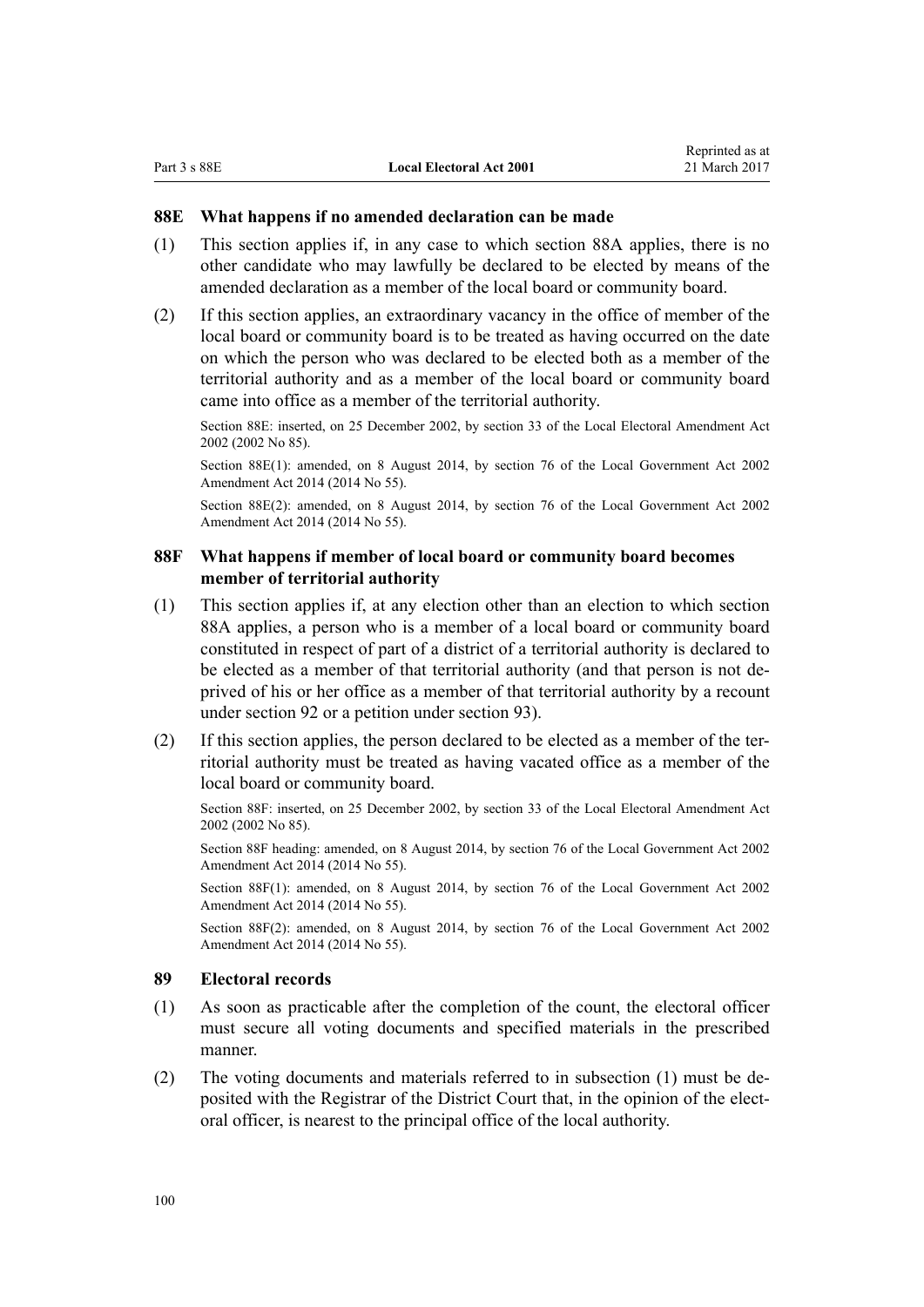- <span id="page-100-0"></span>(3) The Registrar of the District Court must ensure that the voting documents and materials received under subsection (2)—
	- (a) are kept securely—
		- (i) for a period of 21 days after public notice is given declaring the result of the election or poll; or
		- (ii) in a case where an application is made for a recount or a petition demanding an inquiry is filed, until the completion of the recount or inquiry; and
	- (b) are then destroyed.
- (4) Access to the voting documents and materials received under subsection (2) must not be given to any person except—
	- (a) on the order of a court of competent jurisdiction; or
	- (b) in accordance with regulations made under this Act.
- (5) In this section, **specified materials** means those documents or records specified in regulations made under this Act as materials to which this section applies.

Section 89(1): amended, on 7 July 2004, by [section 14](http://prd-lgnz-nlb.prd.pco.net.nz/pdflink.aspx?id=DLM303180) of the Local Electoral Amendment Act 2004 (2004 No 62).

# **Part 4 Disputed elections and polls**

*Recount of votes cast at election*

#### **90 Application for recount**

- (1) If any candidate has reason to believe that the public declaration by the electoral officer of the number of votes received by any candidate is incorrect, and that on a recount of those votes the first-mentioned candidate might be elected, he or she may, within 3 days after the public declaration, apply to a District Court Judge for a recount of the votes.
- (2) Every application for a recount must be accompanied by the prescribed deposit.
- (3) If the District Court Judge is satisfied that the applicant has reasonable grounds to believe that the declaration is incorrect and that on a recount the applicant might be elected, the District Court Judge must, as soon as practicable after receiving the application, and the deposit required by subsection (2),—
	- (a) cause a recount of the votes to be made; and
	- (b) give notice in writing to the electoral officer and to each of the candidates and to each scrutineer appointed under [section 66](#page-82-0) or [section 91](#page-101-0) of the time and place at which the recount will be made.

Compare: 1976 No 144 s 43(1)–(3)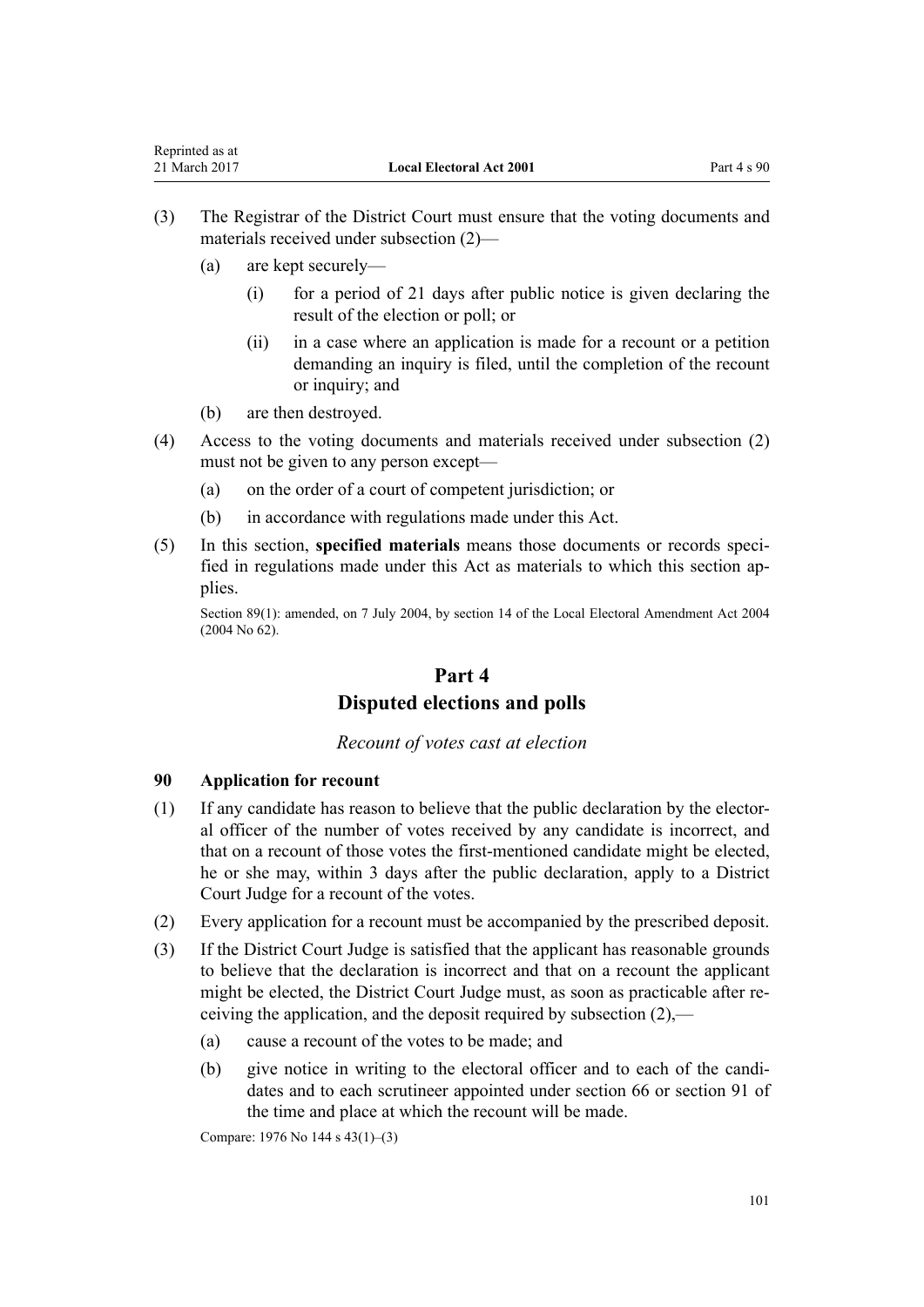## <span id="page-101-0"></span>**91 Scrutineers at recount**

- (1) Each candidate may, by notice in writing, appoint 1 or more scrutineers for the recount, whether or not the candidate has already appointed 1 or more scrutineers under [section 66.](#page-82-0)
- (2) Subsections (2) and (3) of [section 68](#page-82-0) apply, with any necessary modifications, for the purposes of an appointment under this section.
- (3) Not more than 1 scrutineer for any candidate (whether appointed under [section](#page-82-0) [66](#page-82-0) or under this section) may be present at the same time at a recount. Compare: 1976 No 144 s 43(4), (5)

## **92 Conduct of recount**

- (1) At the recount, the electoral officer must produce to the District Court Judge all the voting documents used at the election.
- (2) The recount must be made in the presence of the District Court Judge, or of an officer appointed by him or her for the purpose, and—
	- (a) must, as far as is practicable, be made in the manner provided in the case of the original count unless the District Court Judge orders otherwise; and
	- (b) [section 74](#page-88-0) (relating to security and secrecy) applies, with any necessary modifications, to the recount.
- (3) If, on the recount, the District Court Judge finds that the public declaration was incorrect, the Judge must order the electoral officer to give an amended declaration under [section 86](#page-94-0) of the result of the election.
- (4) The District Court Judge may make any order as to the costs of, and incidental to, the recount that the Judge considers just and, subject to any order, must direct the deposit made under [section 90](#page-100-0) to be returned to the person who made it.

Compare: 1976 No 144 s 43(6)–(9)

## *Inquiry into election or poll*

#### **93 Petition for inquiry**

- (1) Any candidate or any 10 electors with a complaint about the conduct of an election or poll may file a petition in the District Court demanding—
	- (a) an inquiry into the conduct of the election or poll; or
	- (b) an inquiry into the conduct of a candidate or any other person at the election or poll.
- (2) A petition under subsection (1) must—
	- (a) be filed within 21 days after public notice is given declaring the result or, as the case may be, the amended result of the election or poll; and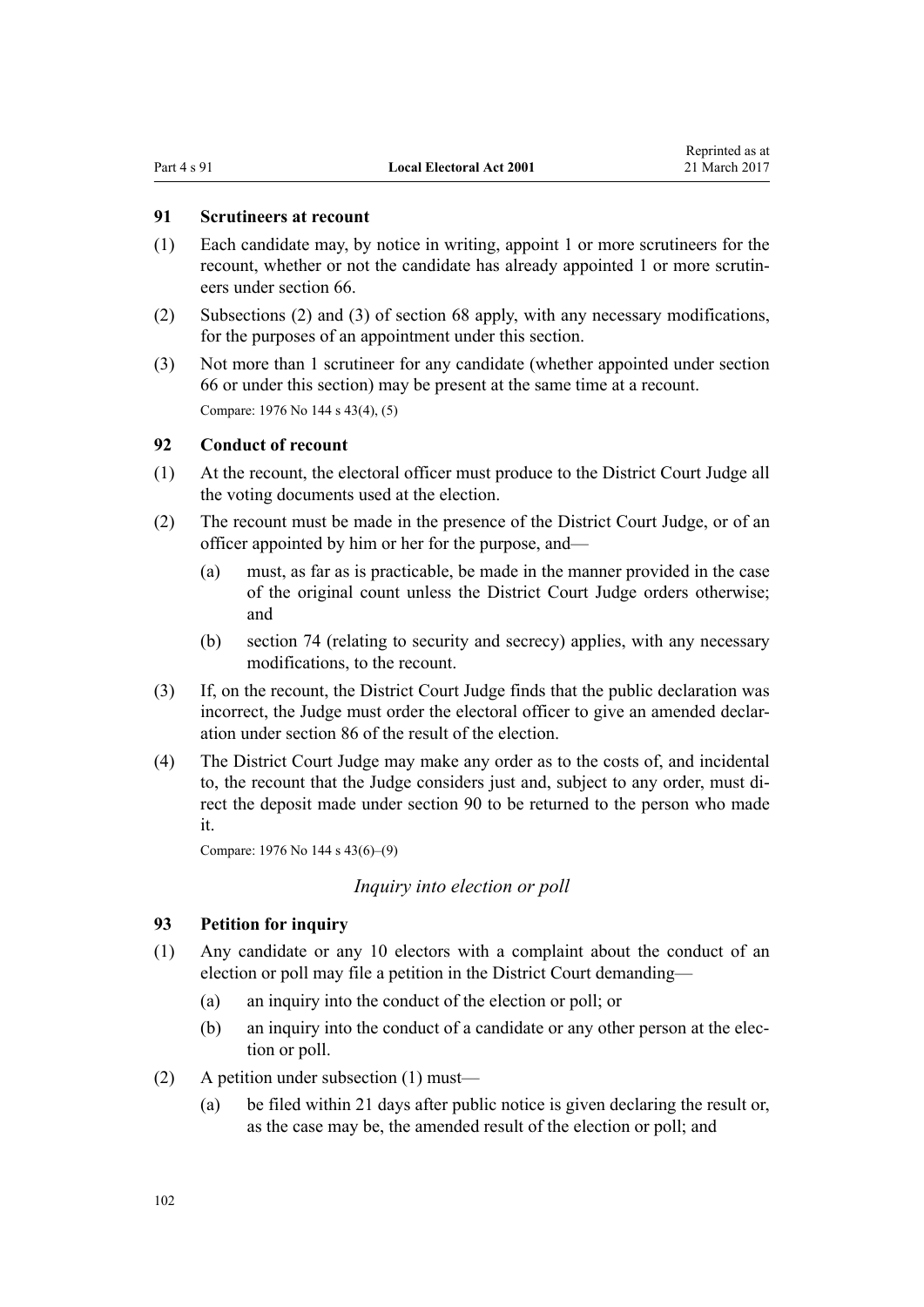- (b) be filed in the District Court to which the voting documents for the election or poll to be inquired into were forwarded; and
- (c) be accompanied by the prescribed deposit; and
- (d) specify the specific grounds on which the complaint is based; and
- (e) be heard and determined by a District Court Judge.
- (3) If a petition under subsection (1) is filed at the District Court, a Registrar of that court must immediately send a copy of the petition to the electoral officer.

Compare: 1976 No 144 s 99

Section 93(3): amended, on 1 March 2017, by [section 261](http://prd-lgnz-nlb.prd.pco.net.nz/pdflink.aspx?id=DLM6942680) of the District Court Act 2016 (2016) No 49).

# **94 Specified grounds only to be investigated**

- (1) No grounds other than those stated in the petition may be investigated, except with the leave of the District Court Judge hearing the petition.
- (2) Leave may be given under subsection (1)—
	- (a) only after reasonable notice has been given to any affected person; and
	- (b) on such terms and conditions (if any) that the District Court Judge considers just.
- (3) Despite subsection (1),—
	- (a) if the petition concerns an election, evidence may be given to prove that the election of any defeated candidate would be invalid in the same manner as if the petition had complained of the candidate's election:
	- (b) if the petition concerns a poll, evidence may be given to prove that a proposal other than that declared to be carried was—
		- (i) carried and not rejected; or
		- (ii) rejected and not carried.

Compare: 1976 No 144 s 100

# **95 Who may be respondent**

- (1) Notice of an intention to oppose a petition may be filed in the District Court in which the petition is filed by—
	- (a) any candidate or any 10 electors, if the petition concerns an election; or
	- (b) any 10 electors, if the petition concerns a poll; or
	- (c) an electoral officer or other electoral official, if the petition complains of the conduct of the electoral officer or other electoral official.
- (2) The person or persons who file a notice under subsection (1) are the respondent or respondents to the petition.

Compare: 1976 No 144 s 101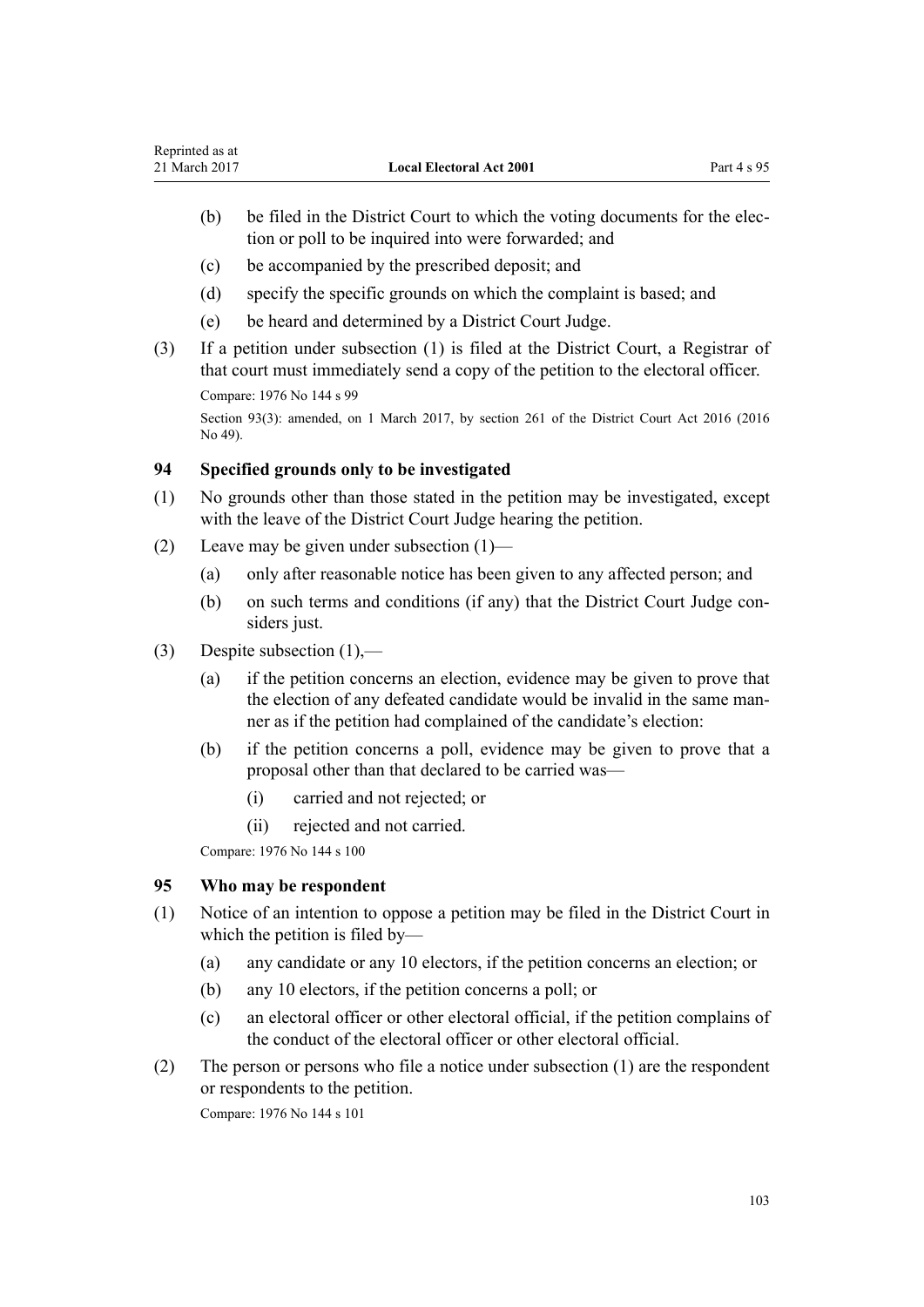# **96 Time for holding inquiry**

The inquiry must be commenced within 14 days after the filing of the petition, and not less than 7 days' public notice must be given of the time and place at which the inquiry will be held.

Compare: 1976 No 144 s 102

#### **97 Powers of District Court Judge**

- (1) For the purposes of the inquiry, the District Court Judge conducting it—
	- (a) has and may exercise all the powers of citing parties, compelling evidence, and maintaining order that the Judge would have in the Judge's ordinary civil jurisdiction; and
	- (b) may, in addition, at any time during the inquiry direct a recount or scrutiny of the votes given at the election or poll.
- (2) If a recount or scrutiny is conducted under subsection (1)(b), the District Court Judge must disallow the vote of every person who—
	- (a) has voted, despite not being entitled to vote at the election or poll; or
	- (b) has voted more than once at the election or poll.

Compare: 1976 No 144 s 103

## **98 Result of inquiry**

The District Court Judge must determine whether,—

- (a) as a result of an irregularity that in the Judge's opinion materially affected the result of the election or poll, the election or poll is void:
- (b) in the case of an election, the candidate whose election is complained of, or any and which other candidate, was elected:

(c) in the case of a poll, any and which proposal was carried. Compare: 1976 No 144 s 104

#### **99 Election or poll not void by reason of certain irregularities**

- (1) If subsection (2) applies, an election or poll must not be declared void on the ground of—
	- (a) any irregularity in any of the proceedings preliminary to the voting; or
	- (b) any failure to hold the election or poll at any place appointed for holding the election or poll; or
	- (c) a failure to comply with the directions contained in this Act or any regulations made under this Act as to the conduct of the election or poll or the counting of the votes; or
	- (d) by any mistake in the use of prescribed forms.
- (2) This subsection applies if the District Court Judge conducting an inquiry into the conduct of an election or poll, having taken account of whether the election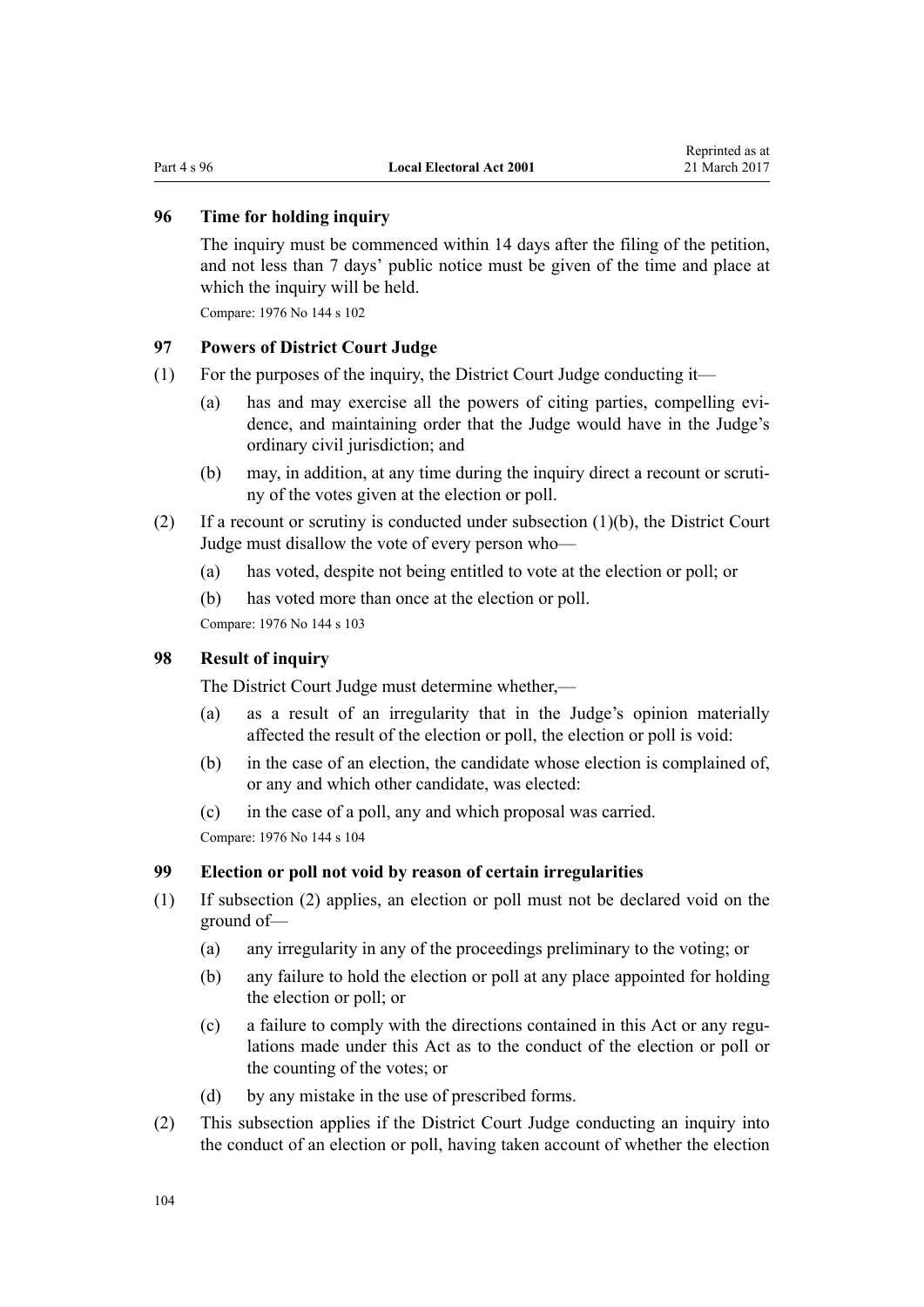<span id="page-104-0"></span>or poll was conducted in accordance with the principles set out in [section 4](#page-10-0), considers that the irregularity, failure, or mistake referred to in subsection (1) did not affect the result of the election or poll.

Compare: 1976 No 144 s 120

## **100 Costs of inquiry**

- (1) The District Court Judge may order that all or part of the expenses of, or incidental to, the inquiry are to be met by—
	- (a) any party or parties to the inquiry; or
	- (b) any electoral officer or other electoral official if the Judge declares the election or poll void on the ground of negligence or intentional or reckless misconduct by that electoral officer or other electoral official.
- (2) The order has the same effect and may be enforced as a judgment for a debt obtained under the [District Court Act 2016.](http://prd-lgnz-nlb.prd.pco.net.nz/pdflink.aspx?id=DLM6942200)
- (3) Despite subsection (1), no order may be made against any person who is not a party to the inquiry unless the person has been summoned to appear and give evidence at the inquiry.

```
Compare: 1976 No 144 s 106(1)
```
Section 100(2): amended, on 1 March 2017, by [section 261](http://prd-lgnz-nlb.prd.pco.net.nz/pdflink.aspx?id=DLM6942680) of the District Court Act 2016 (2016 No 49).

## **101 Return of deposit**

- (1) The District Court Judge must direct that the deposit required by [section](#page-101-0)  $93(2)(c)$  be returned to the person who paid it unless, in the opinion of the Judge, the petitioner or petitioners have failed to establish—
	- (a) the grounds of complaint specified in the petition; or
	- (b) any other grounds investigated with the leave of the Judge.
- (2) If paragraph (a) or paragraph (b) of subsection (1) applies, the deposit, or any part of the deposit remaining after any order under section 100 is satisfied, is forfeited to the Crown.
- (3) This section applies subject to any order made under section 100. Compare: 1976 No 144 s 106(2)

## **102 New election or poll if election or poll declared void**

- (1) If an election or poll is declared void, a new election or poll must be held or taken under the same provisions, as far as practicable, as those applicable to the void election or poll.
- (2) The new election or poll must be held or taken,—
	- (a) in a case where the election or poll is declared void in the period beginning on 25 December in any year and ending on 8 November in the fol-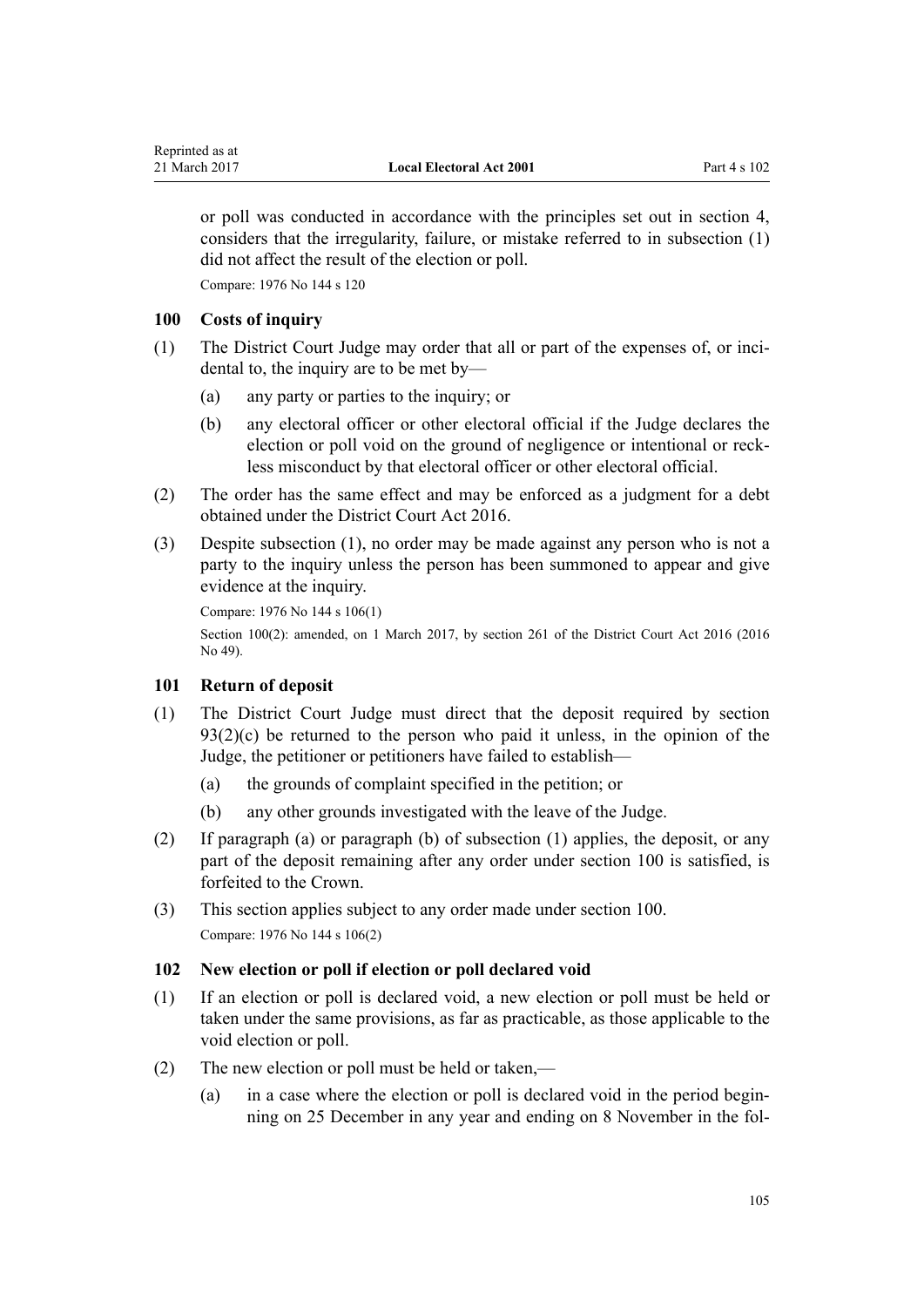lowing year, as soon as is practicable, but not later than 89 days after the date on which the electoral officer is notified of the declaration:

- (b) in a case where the election or poll is declared void in the period after 8 November and before 25 December in any year, on a day not more than 89 days after 27 December.
- (3) The only persons eligible to vote at the new election or poll are the persons who were eligible to vote at the void election or poll.
- (4) The electoral roll to be used for the new election or poll is the electoral roll used at the void election or poll, without any amendments or additions.
- (5) Despite subsections (3) and (4), if an election or poll is declared void as a result of an irregularity in the electoral roll, the District Court Judge may order that, for the purposes of the new election or poll,—
	- (a) specified amendments or additions or deletions be made to that roll; or
	- (b) specified kinds of amendments or additions or deletions be made to that roll; or
	- (c) an updated version of that roll be prepared incorporating 1 or more of the changes authorised under paragraphs (a) or (b).
- (6) The only persons eligible to be nominated as candidates at the new election are the persons who were qualified to be nominated as candidates at the void election.

```
Compare: 1976 No 144 s 107
```
Section 102(2)(a): amended, on 26 March 2015, by [section 9](http://prd-lgnz-nlb.prd.pco.net.nz/pdflink.aspx?id=DLM6403313) of the Local Electoral Amendment Act 2015 (2015 No 19).

Section 102(2)(b): amended, on 26 March 2015, by [section 9](http://prd-lgnz-nlb.prd.pco.net.nz/pdflink.aspx?id=DLM6403313) of the Local Electoral Amendment Act 2015 (2015 No 19).

## **103 Order to be final**

- (1) Every determination or order under this Part is final and may not be removed into the High Court by any procedure.
- (2) No proceedings may be brought in the High Court questioning the validity of any election or poll under this Act.

Compare: 1976 No 144 s 108

# **Part 5**

# **Electoral donations and expenses**

Part 5 heading: replaced, on 29 June 2013, by [section 29](http://prd-lgnz-nlb.prd.pco.net.nz/pdflink.aspx?id=DLM4803552) of the Local Electoral Amendment Act 2013 (2013 No 40).

#### Subpart 1—Electoral donations

Subpart 1: inserted, on 29 June 2013, by [section 30](http://prd-lgnz-nlb.prd.pco.net.nz/pdflink.aspx?id=DLM4803554) of the Local Electoral Amendment Act 2013  $(2013 \text{ No } 40)$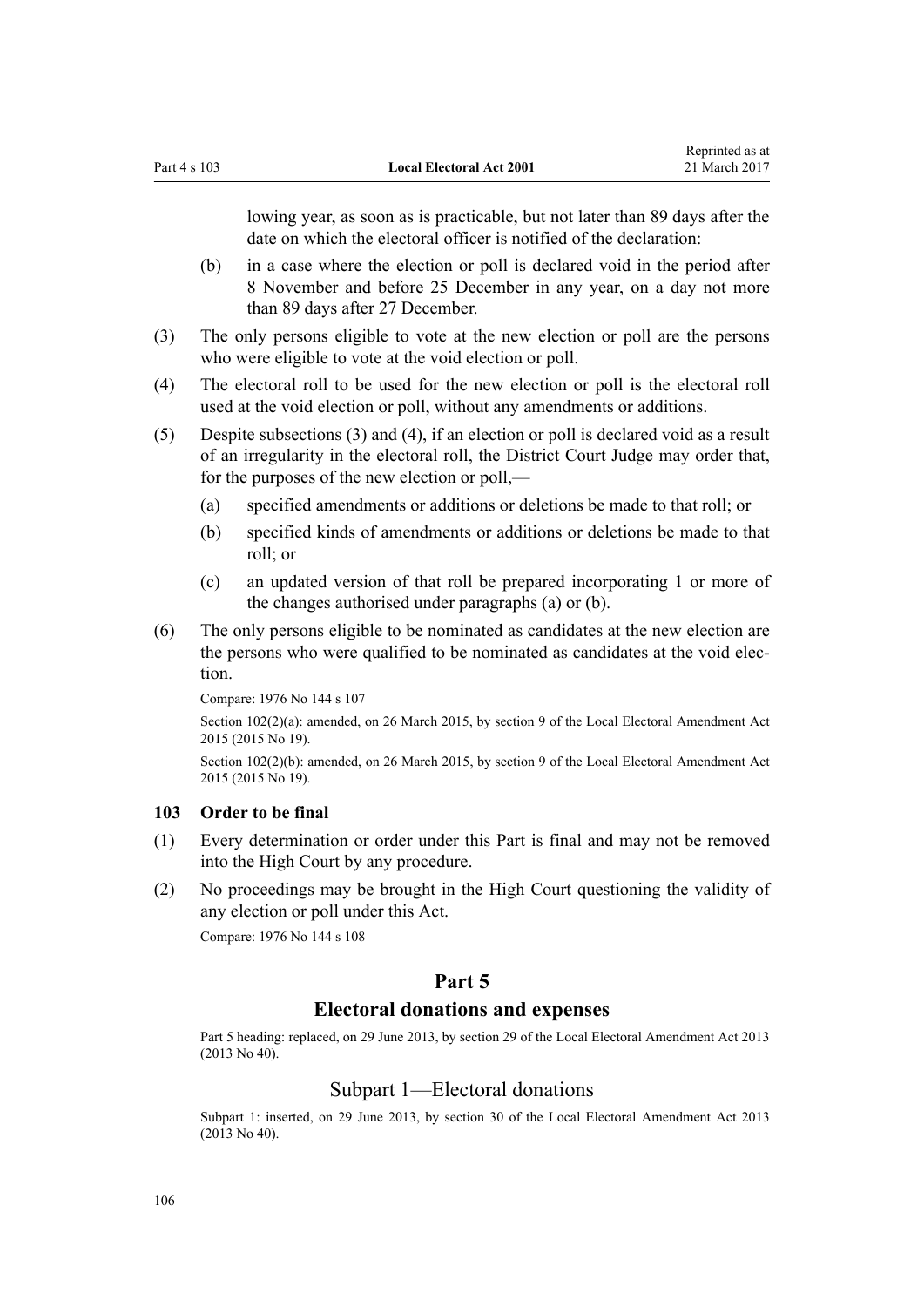#### **103A Interpretation**

In this subpart and [subpart 3,](#page-115-0) unless the context otherwise requires,—

**anonymous**, in relation to an electoral donation, means a donation that is made in such a way that the candidate who receives the donation—

- (a) does not know the identity of the donor; and
- (b) could not, in the circumstances, reasonably be expected to know the identity of the donor

**contribution** means any thing (being money or the equivalent of money or goods or services or a combination of those things) that makes up a donation or is included in a donation or has been used to wholly or partly fund a donation, and that—

- (a) was given—
	- (i) to the donor; or
	- (ii) to a person who was required or expected to pass on all or any of its amount or value to the donor, whether directly or indirectly (for example, through 1 or more intermediaries, trustees, or nominees); and
- (b) would have been a donation if it had been given directly to the candidate; and
- (c) was given in the knowledge or expectation (whether by reference to a trust, an agreement, or an understanding) that it would be wholly or partly applied to make up, or to be included in, or to fund, a donation

**contributor** means a person who makes a contribution and who immediately before making the contribution—

- (a) beneficially holds any money, or the equivalent of money, or any goods that make up the contribution or are included in the contribution; or
- (b) provides any services that make up the contribution or are included in the contribution or pays for those services out of money that the person beneficially holds

**donation funded from contributions** means a donation that is made up of, includes, or is wholly or partly funded from 1 or more contributions

**donor** means a person who makes an electoral donation

**electoral donation** or **donation** means a donation (whether of money or of the equivalent of money or of goods or services or of a combination of those things) that is made to a candidate, or to any person on the candidate's behalf, for use in the candidate's campaign for election and—

- (a) includes,—
	- (i) where goods or services are provided to a candidate, or to any person on the candidate's behalf, under a contract or an arrangement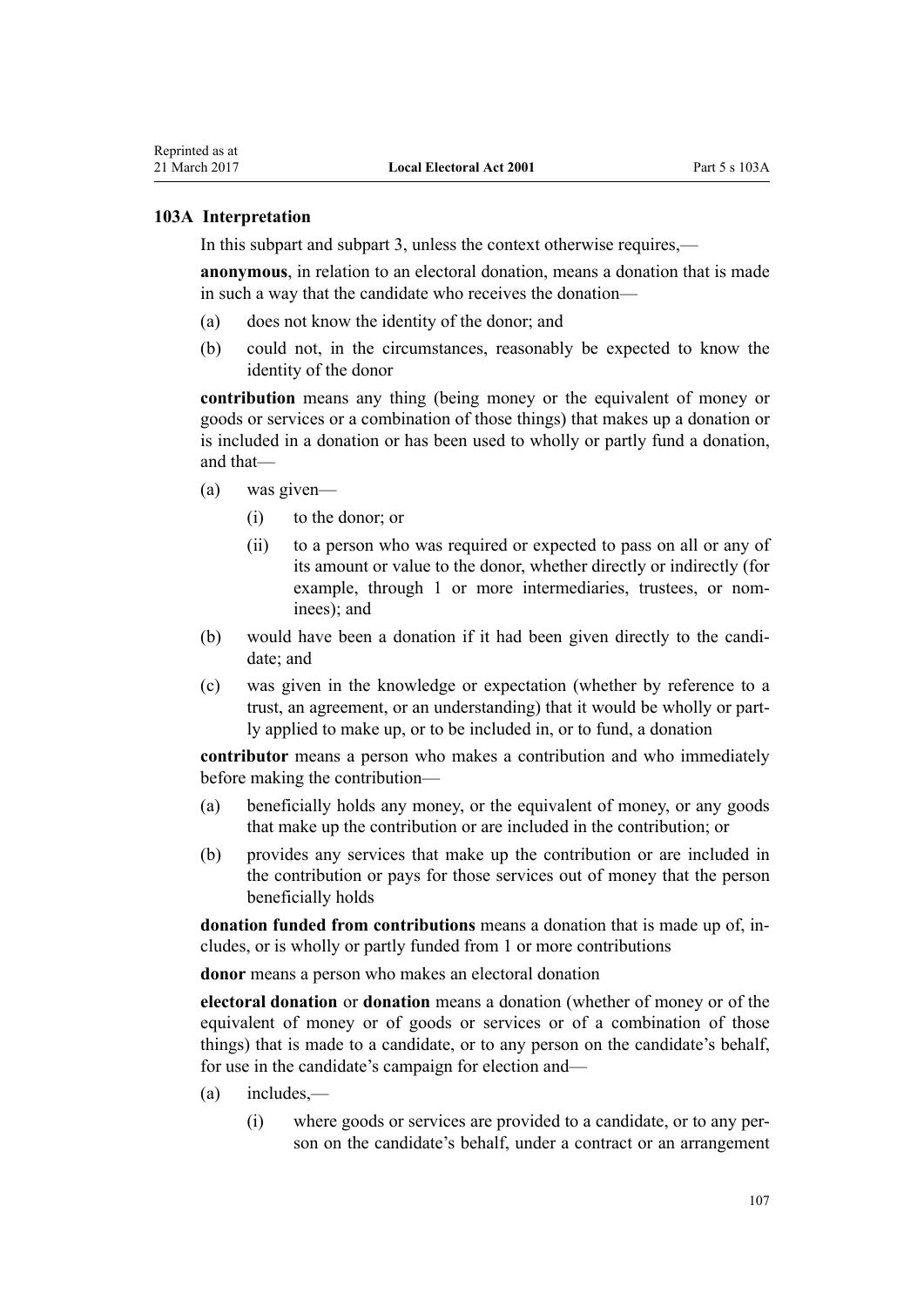at a value that is less than their reasonable market value, the latter being a value that exceeds \$300, the amount of the difference between the former value and the reasonable market value of those goods or services; and

- (ii) where goods or services are provided by a candidate under a contract or an arrangement at a value that is more than their reasonable market value, the amount of the difference between that value and the reasonable market value of those goods or services; and
- (b) excludes—
	- (i) the labour of any person that is provided to a candidate free of charge by that person; and
	- (ii) goods or services provided free of charge to a candidate, or to any person on the candidate's behalf, that have a reasonable market value of \$300 or less

**receive**, in relation to a donation, means to get a donation that has been given or sent by—

- (a) the donor directly; or
- (b) the donor indirectly, via a transmitter

**transmitter** means a person to whom a donor gives or sends a donation for transmittal to a candidate.

Compare: 1993 No 87 [s 207](http://prd-lgnz-nlb.prd.pco.net.nz/pdflink.aspx?id=DLM310099)

Section 103A: inserted, on 29 June 2013, by [section 30](http://prd-lgnz-nlb.prd.pco.net.nz/pdflink.aspx?id=DLM4803554) of the Local Electoral Amendment Act 2013 (2013 No 40).

#### **103B Donations and contributions include GST**

All references to the amount or value of a donation or contribution are inclusive of any goods and services tax incurred by the donor or contributor in respect of the goods or services donated or contributed.

Compare: 1993 No 87 [s 207A](http://prd-lgnz-nlb.prd.pco.net.nz/pdflink.aspx?id=DLM1868305)

Section 103B: inserted, on 29 June 2013, by [section 30](http://prd-lgnz-nlb.prd.pco.net.nz/pdflink.aspx?id=DLM4803554) of the Local Electoral Amendment Act 2013 (2013 No 40).

#### **103C Donations to be transmitted to candidate**

Every person, other than a candidate, to whom an electoral donation is given or sent must, within 10 working days after receiving the donation, transmit the donation to the candidate.

Compare: 1993 No 87 [s 207B\(1\)](http://prd-lgnz-nlb.prd.pco.net.nz/pdflink.aspx?id=DLM1868306)

Section 103C: inserted, on 29 June 2013, by [section 30](http://prd-lgnz-nlb.prd.pco.net.nz/pdflink.aspx?id=DLM4803554) of the Local Electoral Amendment Act 2013 (2013 No 40).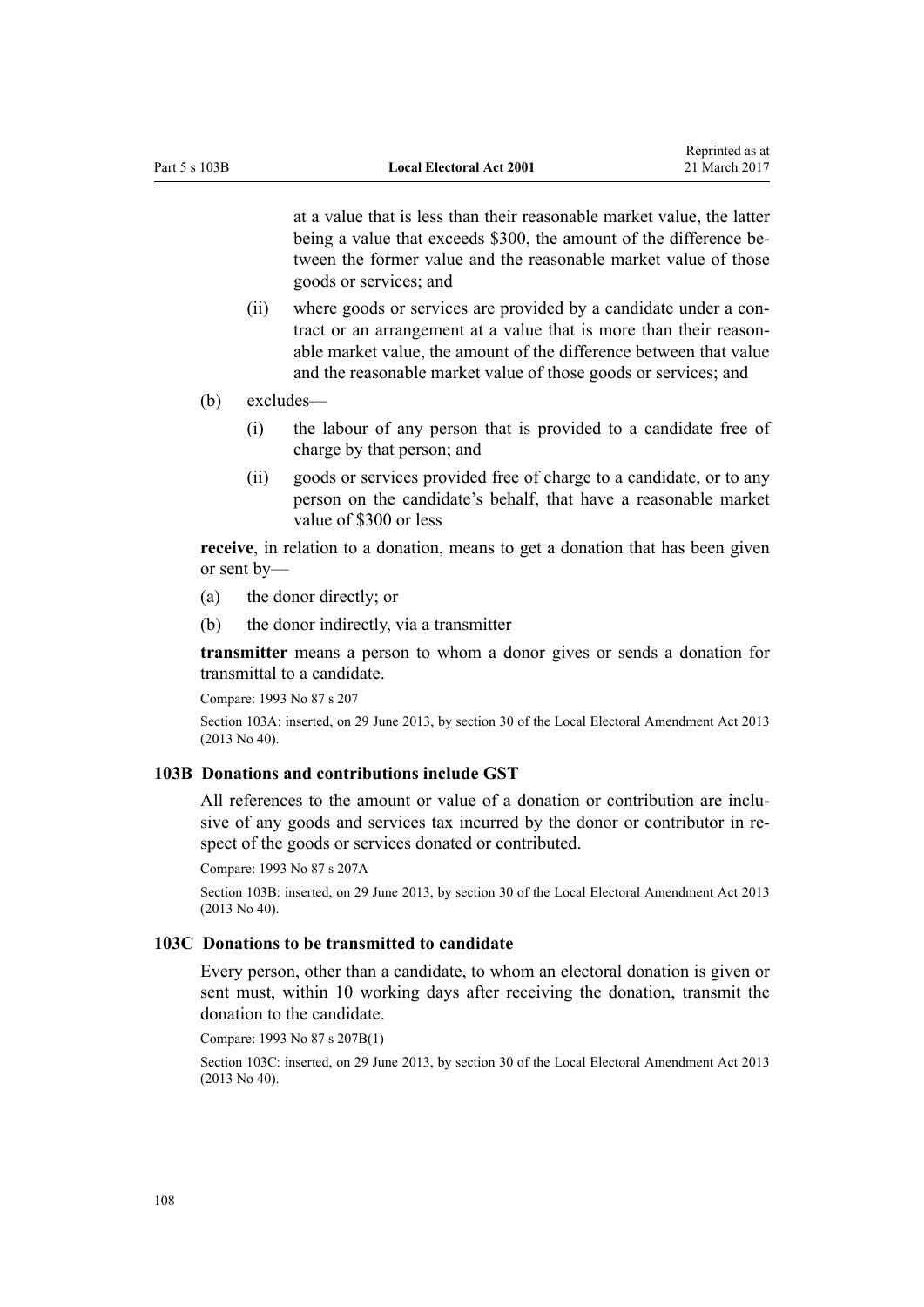#### <span id="page-108-0"></span>**103D Contributors to be identified**

- (1) This section applies to a donation (other than an anonymous donation) that is made up of, includes, or is wholly or partly funded from 1 or more contributions.
- (2) If this section applies to a donation, the donor must, at the time of making the donation, disclose—
	- (a) the fact that the donation is funded from contributions; and
	- (b) the following information about any contribution that, either on its own or when aggregated with other contributions made by the same contributor to the donation, exceeds \$1,500 in sum or value:
		- (i) the name of the contributor; and
		- (ii) the address of the contributor; and
		- (iii) the amount of the contribution or, in the case of aggregated contributions, the total amount of the aggregated contributions; and
	- (c) the total of all of the amounts disclosed under paragraph (b)(iii) in relation to the donation; and
	- (d) the total of all of the other contributions made in relation to the donation.
- (3) A candidate must give back to the donor the entire amount of the donation, or its entire value, if the candidate knows, or has reasonable grounds to believe, that the donor has failed to comply with subsection (2) in any respect.
- (4) For the purpose of [section 112A](#page-115-0), any amount given back by a candidate under subsection (3) is taken not to have been received by the candidate.

Compare: 1993 No 87 [s 207C](http://prd-lgnz-nlb.prd.pco.net.nz/pdflink.aspx?id=DLM1868307)

Section 103D: inserted, on 29 June 2013, by [section 30](http://prd-lgnz-nlb.prd.pco.net.nz/pdflink.aspx?id=DLM4803554) of the Local Electoral Amendment Act 2013 (2013 No 40).

### **103E Offence relating to contravention of section 103D**

A donor who fails to comply with section 103D with the intention of concealing the identity of any or all of the contributors commits an offence and is liable on conviction to a fine not exceeding \$5,000.

Compare: 1993 No 87 [s 207D](http://prd-lgnz-nlb.prd.pco.net.nz/pdflink.aspx?id=DLM1868308)

Section 103E: inserted, on 29 June 2013, by [section 30](http://prd-lgnz-nlb.prd.pco.net.nz/pdflink.aspx?id=DLM4803554) of the Local Electoral Amendment Act 2013 (2013 No 40).

# **103F Identity of donor to be disclosed by transmitter, if known**

- (1) When a transmitter transmits a donation to a candidate on behalf of the donor, the transmitter must disclose to the candidate—
	- (a) the fact that the donation is transmitted on behalf of the donor; and
	- (b) the name and address of the donor; and
	- (c) whether section 103D applies to the donation and, if so, all information disclosed by the donor under subsection (2) of that section.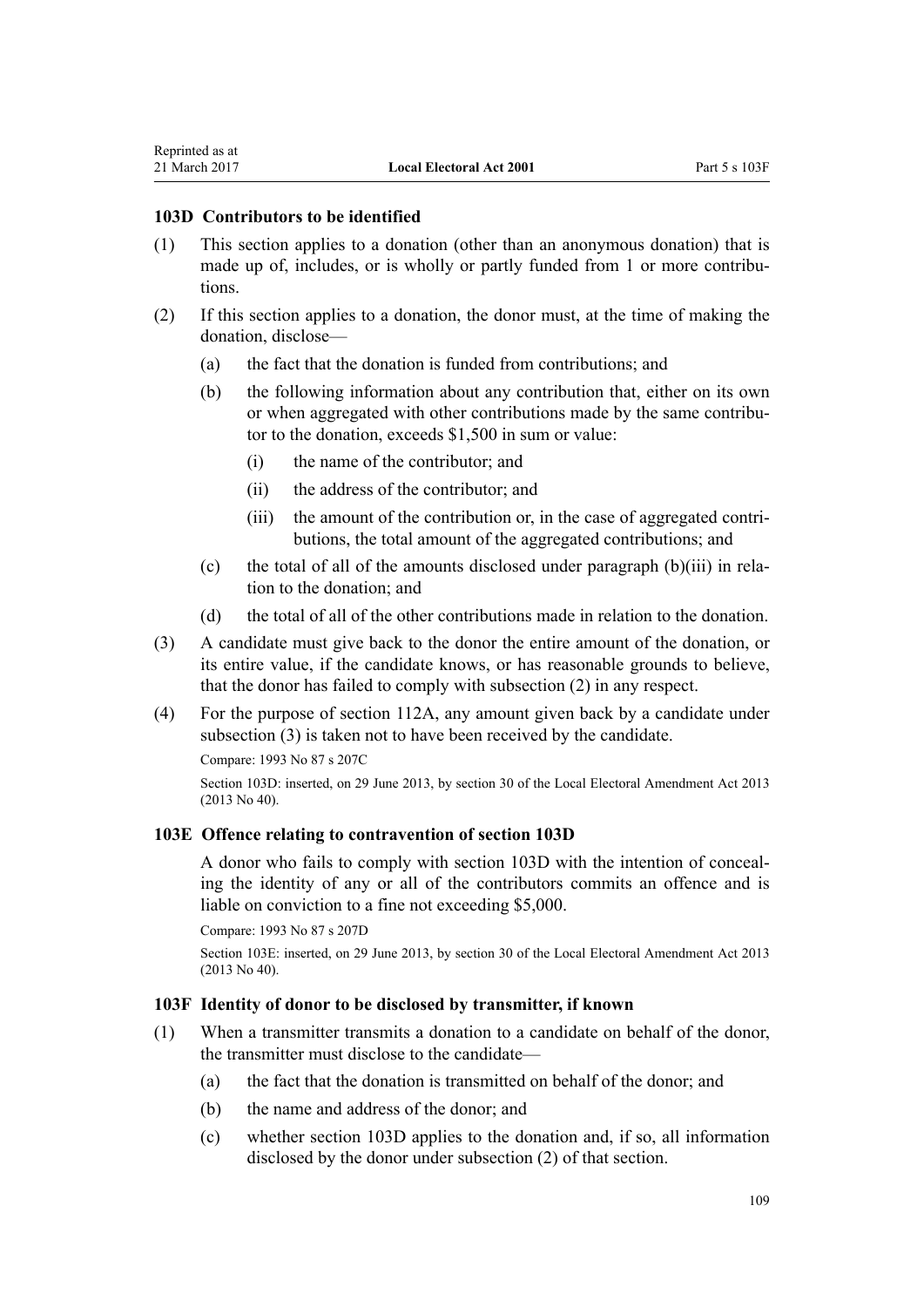<span id="page-109-0"></span>(2) Where a transmitter does not disclose, or is unable to disclose, the information required by subsection (1), then the donation must be treated as an anonymous donation.

Compare: 1993 No 87 [s 207E](http://prd-lgnz-nlb.prd.pco.net.nz/pdflink.aspx?id=DLM1868309)

Section 103F: inserted, on 29 June 2013, by [section 30](http://prd-lgnz-nlb.prd.pco.net.nz/pdflink.aspx?id=DLM4803554) of the Local Electoral Amendment Act 2013 (2013 No 40).

### **103G Offence relating to contravention of section 103F**

A transmitter who fails to comply with [section 103F\(1\)](#page-108-0) with the intention of concealing the identity of the donor or any or all of the contributors commits an offence and is liable on conviction to a fine not exceeding \$5,000.

Compare: 1993 No 87 [s 207F](http://prd-lgnz-nlb.prd.pco.net.nz/pdflink.aspx?id=DLM1868310)

Section 103G: inserted, on 29 June 2013, by [section 30](http://prd-lgnz-nlb.prd.pco.net.nz/pdflink.aspx?id=DLM4803554) of the Local Electoral Amendment Act 2013 (2013 No 40).

#### **103H Disclosure of identity of donor**

If any person involved in the administration of the affairs of a candidate in relation to his or her election campaign knows the identity of the donor of an anonymous donation exceeding \$1,500, the person must disclose the identity of the donor to the candidate.

Compare: 1993 No 87 [s 207G\(1\)](http://prd-lgnz-nlb.prd.pco.net.nz/pdflink.aspx?id=DLM1868311)

Section 103H: inserted, on 29 June 2013, by [section 30](http://prd-lgnz-nlb.prd.pco.net.nz/pdflink.aspx?id=DLM4803554) of the Local Electoral Amendment Act 2013 (2013 No 40).

### **103I Offence relating to contravention of section 103H**

A person who fails to comply with section 103H with the intention of concealing the identity of the donor commits an offence and is liable on conviction to a fine not exceeding \$5,000.

Compare: 1993 No 87 [s 207H](http://prd-lgnz-nlb.prd.pco.net.nz/pdflink.aspx?id=DLM1868312)

Section 103I: inserted, on 29 June 2013, by [section 30](http://prd-lgnz-nlb.prd.pco.net.nz/pdflink.aspx?id=DLM4803554) of the Local Electoral Amendment Act 2013 (2013 No 40).

#### **103J Anonymous donation may not exceed \$1,500**

- (1) If an anonymous donation exceeding \$1,500 is received by a candidate in relation to an election campaign, the candidate must, within 20 working days of receiving the donation, pay to the electoral officer responsible for the conduct of the election to which that campaign relates the amount of the donation, or its value, less \$1,500.
- (2) If an anonymous donation exceeding \$1,500 is received by a candidate who is seeking election to more than 1 office, the candidate must—
	- (a) designate 1 election campaign for election to 1 office for which the donation will be used; and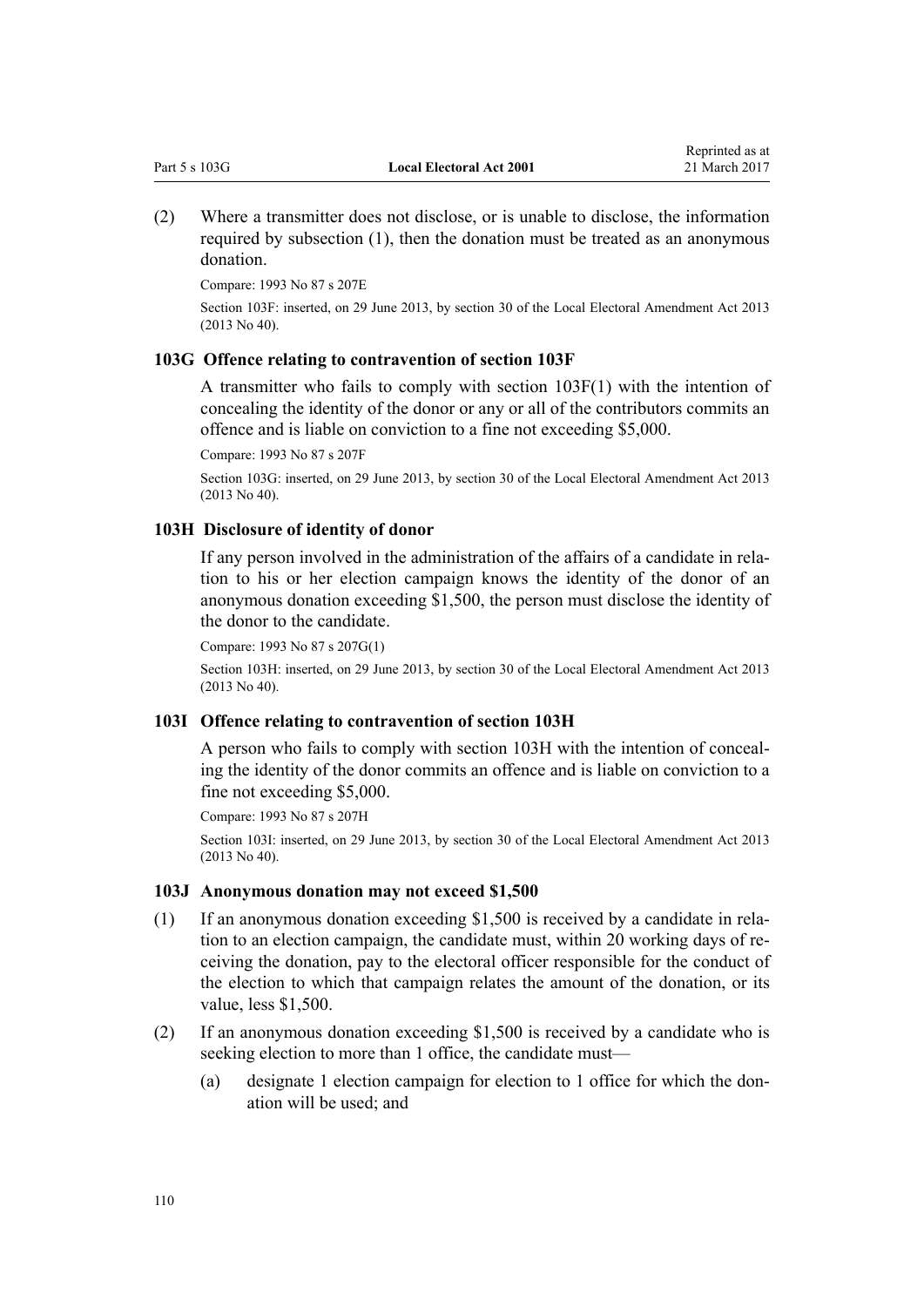- <span id="page-110-0"></span>(b) within 20 working days of receiving the donation, pay to the electoral officer responsible for the conduct of the election to which that campaign relates the amount of the donation, or its value, less \$1,500.
- (3) An electoral officer who receives an amount under subsection (1) or (2) must, within 20 working days of receiving that amount,—
	- (a) issue a receipt to the candidate; and
	- (b) pay the amount into the general fund of the local authority that appointed the electoral officer.

Compare: 1993 No 87 [s 207I\(1\)](http://prd-lgnz-nlb.prd.pco.net.nz/pdflink.aspx?id=DLM1868313)

Section 103J: inserted, on 29 June 2013, by [section 30](http://prd-lgnz-nlb.prd.pco.net.nz/pdflink.aspx?id=DLM4803554) of the Local Electoral Amendment Act 2013 (2013 No 40).

### **103K Offence relating to contravention of section 103J**

- (1) A person who enters into an agreement, arrangement, or understanding with any other person that has the effect of circumventing section 103J(1) or (2) commits an offence and is liable on conviction to a fine not exceeding \$5,000.
- (2) A candidate who contravenes section  $103J(1)$  or (2) commits an offence and is liable on conviction to a fine not exceeding \$5,000.

Compare: 1993 No 87 [s 207J](http://prd-lgnz-nlb.prd.pco.net.nz/pdflink.aspx?id=DLM1868314)

Section 103K: inserted, on 29 June 2013, by [section 30](http://prd-lgnz-nlb.prd.pco.net.nz/pdflink.aspx?id=DLM4803554) of the Local Electoral Amendment Act 2013 (2013 No 40).

### **103L Records of electoral donations**

- (1) A candidate must keep proper records of all donations received by him or her.
- (2) A candidate who fails, without reasonable excuse, to comply with subsection (1) commits an offence and is liable on conviction to a fine not exceeding \$5,000.

Compare: 1993 No 87 [s 207M](http://prd-lgnz-nlb.prd.pco.net.nz/pdflink.aspx?id=DLM1868318)

Section 103L: inserted, on 29 June 2013, by [section 30](http://prd-lgnz-nlb.prd.pco.net.nz/pdflink.aspx?id=DLM4803554) of the Local Electoral Amendment Act 2013 (2013 No 40).

# Subpart 2—Electoral expenses

Subpart 2 heading: inserted, on 29 June 2013, by [section 30](http://prd-lgnz-nlb.prd.pco.net.nz/pdflink.aspx?id=DLM4803554) of the Local Electoral Amendment Act 2013 (2013 No 40).

## **104 Interpretation**

In this subpart and subpart 3,—

**applicable period before the close of polling day** means the period beginning 3 months before the close of polling day and ending with the close of polling day

**electoral activity**, in relation to a candidate at an election, means an activity—

(a) that is carried out by the candidate or with the candidate's authority; and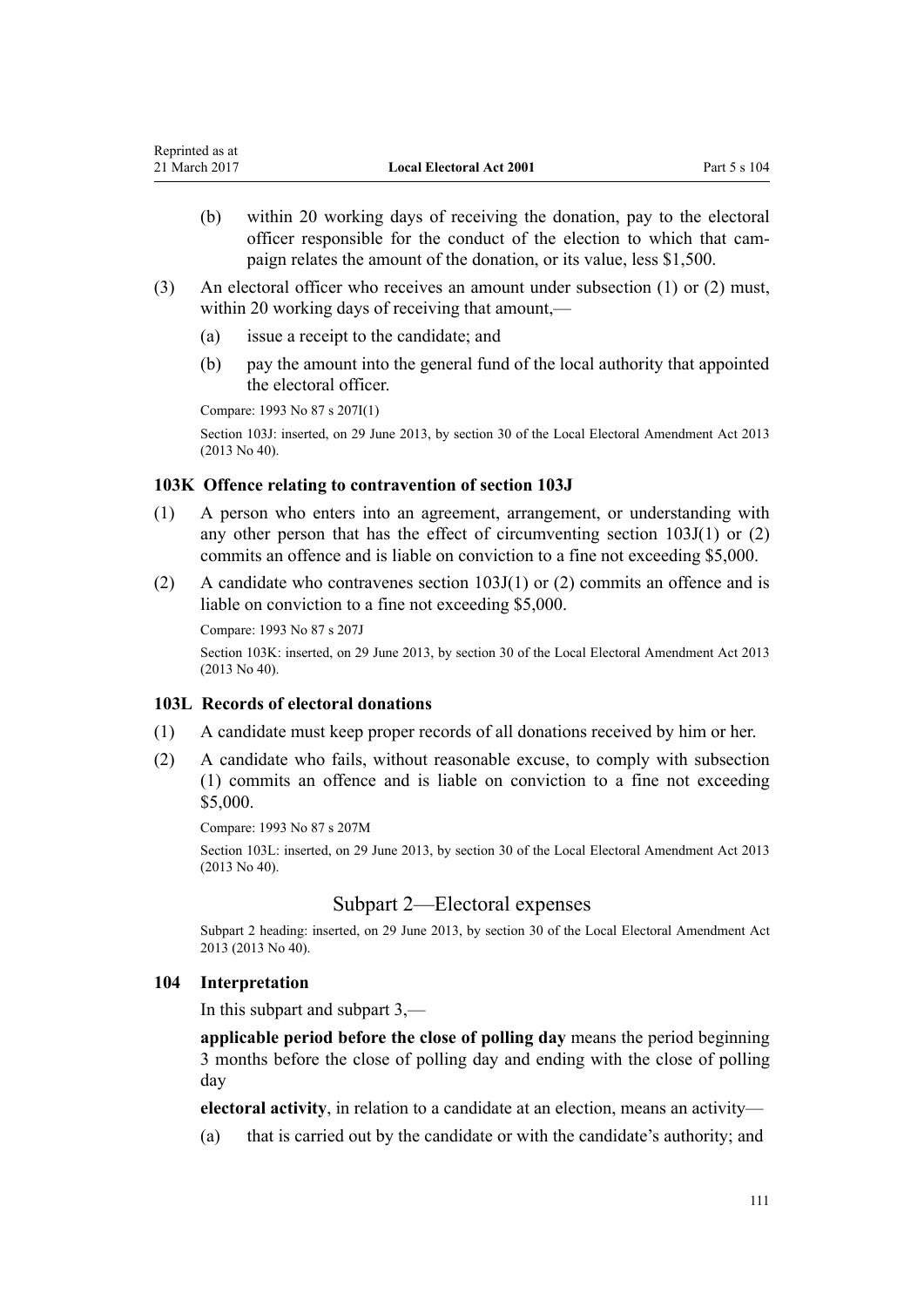- (b) that relates to the candidate solely in the candidate's capacity as a candidate and not to the candidate—
	- (i) in his or her capacity as a member of the local authority or local board or community board, or as the holder of any other office; or
	- (ii) in any other capacity; and
- (c) that comprises—
	- (i) advertising of any kind; or
	- (ii) radio or television broadcasting; or
	- (iii) publishing, issuing, distributing, or displaying addresses, notices, posters, pamphlets, handbills, billboards, and cards; or
	- (iv) any electronic communication to the public, including (without limitation) the establishment or operation of a website or other method of communication to the public using the Internet; and
- (d) that relates exclusively to the campaign for the election of the candidate; and
- (e) that takes place within the applicable period before the close of polling day

**electoral expenses**, in relation to a candidate at an election,—

- (a) means expenses that are incurred by or on behalf of the candidate in respect of any electoral activity; and
- (b) includes expenses that are incurred by or on behalf of the candidate, before or after the applicable period before the close of polling day, in respect of any electoral activity; and
- (c) includes the reasonable market value of any materials applied in respect of any electoral activity that are given to the candidate or that are provided to the candidate free of charge or below reasonable market value; and
- (d) includes the cost of any printing or postage in respect of any electoral activity, whether or not the expenses in respect of the printing or postage are incurred by or on behalf of the candidate; but
- (e) does not include the expenses of operating a vehicle on which election advertising appears if that vehicle is used in good faith by the candidate as the candidate's personal means of transport; and
- (f) does not include expenses incurred by the candidate in preparing a candidate profile statement; and
- (g) does not include the labour of any person that is provided to the candidate free of charge by that person; and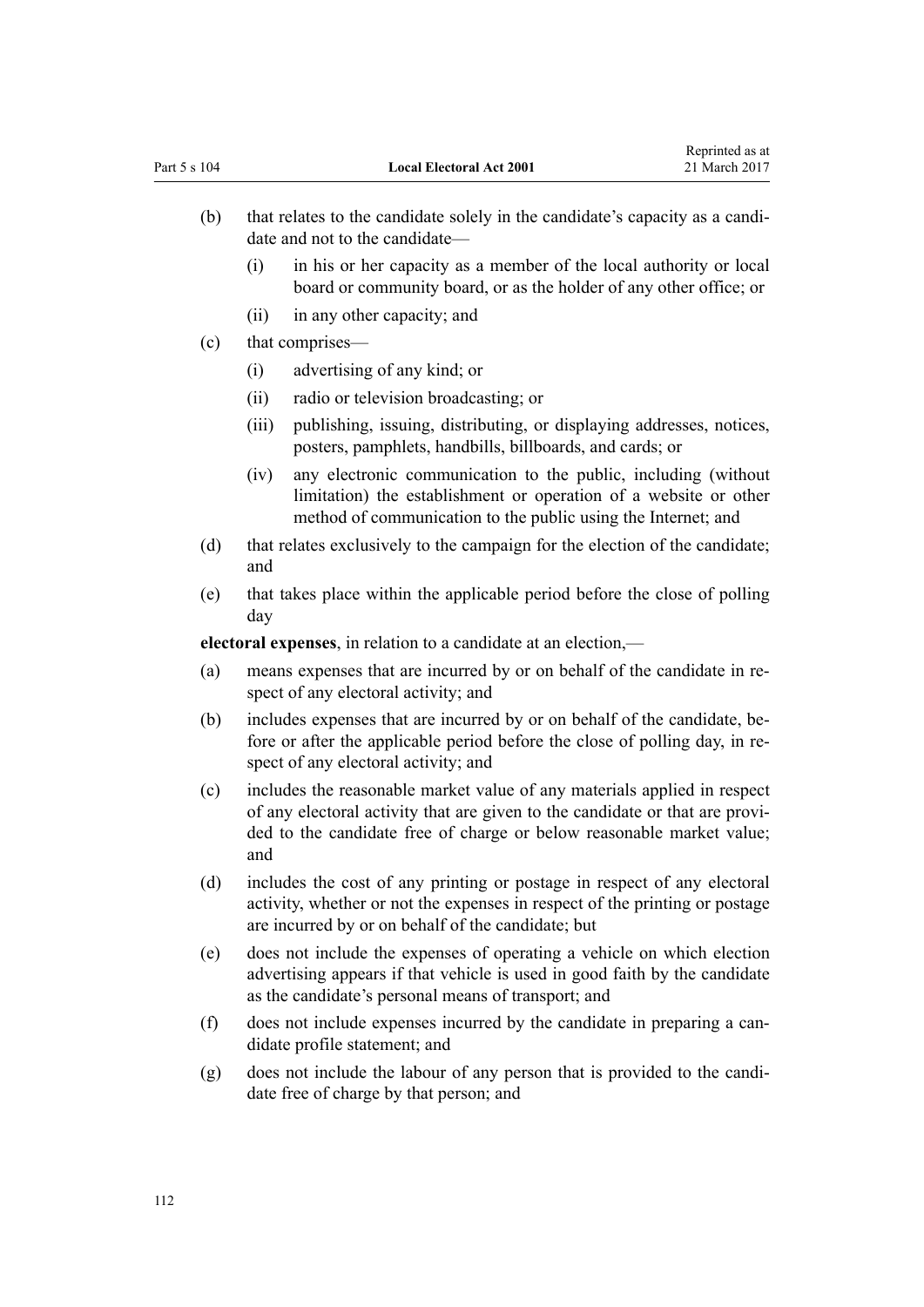(h) does not include the cost of any framework (other than a commercial framework) that supports a hoarding on which an advertisement is displayed

**population** means the population, as at the day that is 3 months before the close of polling day, of a local government area as specified in a certificate issued in respect of that area by the Government Statistician.

Compare: 1993 No 87 [ss 213\(1\),](http://prd-lgnz-nlb.prd.pco.net.nz/pdflink.aspx?id=DLM310318) [214F](http://prd-lgnz-nlb.prd.pco.net.nz/pdflink.aspx?id=DLM310369)

Reprinted as at

Section 104: amended, on 29 June 2013, by [section 31\(1\)](http://prd-lgnz-nlb.prd.pco.net.nz/pdflink.aspx?id=DLM4803578) of the Local Electoral Amendment Act 2013 (2013 No 40).

Section 104 **electoral activity** paragraph (b)(i): amended, on 8 August 2014, by [section 76](http://prd-lgnz-nlb.prd.pco.net.nz/pdflink.aspx?id=DLM5707313) of the Local Government Act 2002 Amendment Act 2014 (2014 No 55).

Section 104 **electoral donation**: repealed, on 29 June 2013, by [section 31\(2\)](http://prd-lgnz-nlb.prd.pco.net.nz/pdflink.aspx?id=DLM4803578) of the Local Electoral Amendment Act 2013 (2013 No 40).

Section 104 **electoral expenses** paragraph (g): amended, on 29 June 2013, by [section 31\(3\)](http://prd-lgnz-nlb.prd.pco.net.nz/pdflink.aspx?id=DLM4803578) of the Local Electoral Amendment Act 2013 (2013 No 40).

Section 104 **electoral expenses** paragraph (h): inserted, on 29 June 2013, by [section 31\(4\)](http://prd-lgnz-nlb.prd.pco.net.nz/pdflink.aspx?id=DLM4803578) of the Local Electoral Amendment Act 2013 (2013 No 40).

Section 104 **population**: amended, on 25 December 2002, by [section 34](http://prd-lgnz-nlb.prd.pco.net.nz/pdflink.aspx?id=DLM181911) of the Local Electoral Amendment Act 2002 (2002 No 85).

#### **105 Periods for claiming and paying expenses**

- (1) No claim against a candidate, or against any agent of a candidate, in respect of any electoral expenses is recoverable unless it is sent to the candidate within 30 days after the day on which the successful candidates are declared to be elected.
- (2) All electoral expenses incurred by or on behalf of a candidate must be paid within 60 days after the day on which the successful candidates are declared to be elected.
- (3) A person who makes a payment in breach of this section commits an offence and is liable on conviction to a fine not exceeding \$5,000.

Compare: 1993 No 87 [s 206](http://prd-lgnz-nlb.prd.pco.net.nz/pdflink.aspx?id=DLM310096)

Section 105(3): inserted, on 29 June 2013, by [section 32](http://prd-lgnz-nlb.prd.pco.net.nz/pdflink.aspx?id=DLM4803580) of the Local Electoral Amendment Act 2013 (2013 No 40).

#### **106 Procedure if claim disputed**

- (1) If a candidate, in the case of a claim for electoral expenses sent in to him or her within the time allowed by this Act, disputes it, or fails to pay it within 60 days,—
	- (a) the claim is a disputed claim; and
	- (b) the claimant may, if he or she thinks fit, within a further 30 days, bring an action for the disputed claim in any court of competent jurisdiction.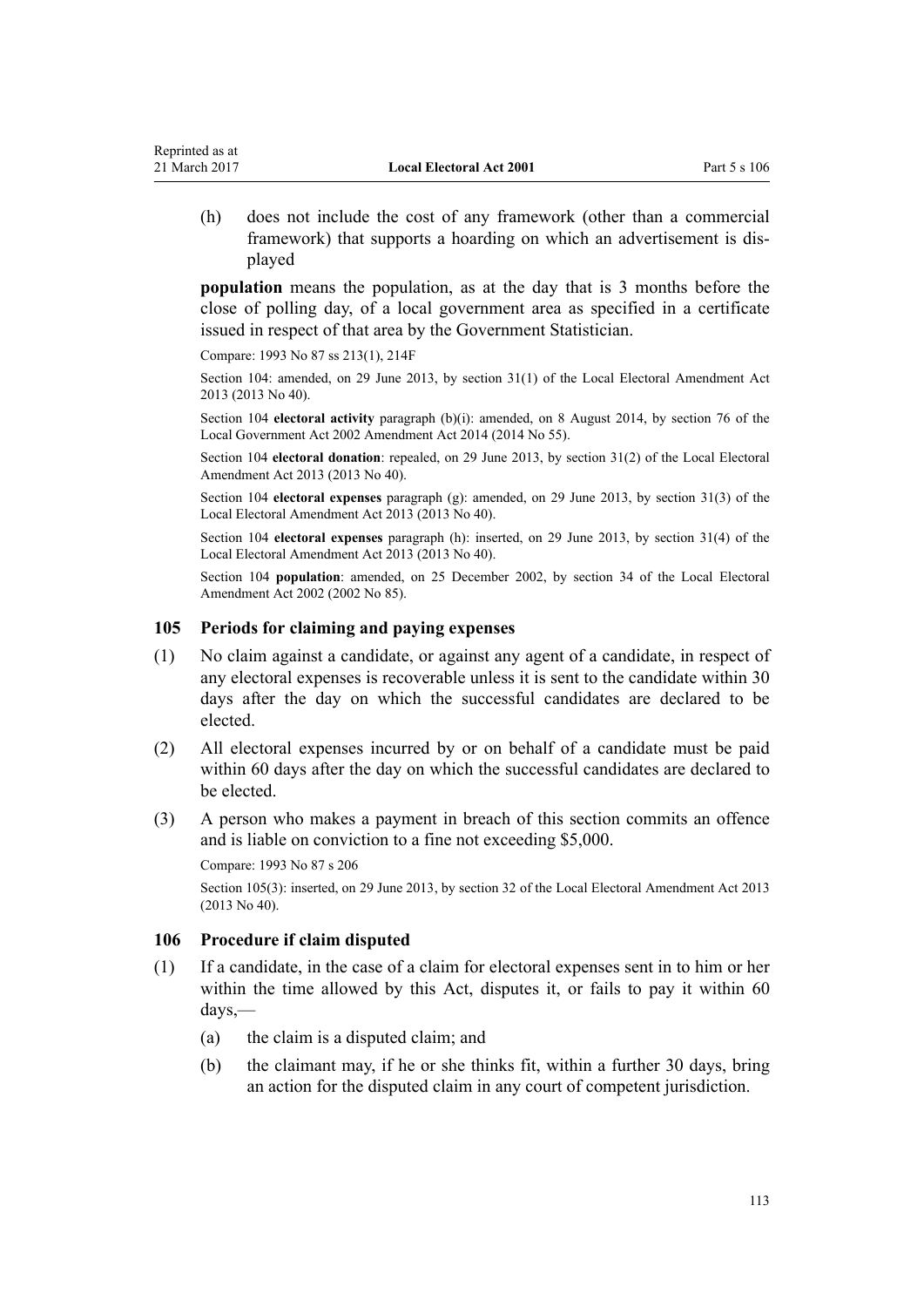<span id="page-113-0"></span>(2) Any sum paid by the candidate to satisfy the judgment or order of the court in any action referred to in subsection (1) is to be treated as paid within the time allowed by this Act.

Compare: 1993 No 87 [s 207](http://prd-lgnz-nlb.prd.pco.net.nz/pdflink.aspx?id=DLM310099)

### **107 Leave to pay claim after time limited**

- (1) The District Court may, on the application of the claimant or the candidate, grant leave to the candidate to pay a disputed claim, or to pay a claim for any electoral expenses, even though it is sent in after the time allowed by this Act, if the court considers it in the interests of justice to grant that leave.
- (2) Any sum specified in the order granting that leave may be paid by the candidate and, when paid, is to be treated as paid within the time allowed by this Act.

Compare: 1993 No 87 [s 208](http://prd-lgnz-nlb.prd.pco.net.nz/pdflink.aspx?id=DLM310301)

Section 107(1): amended, on 1 March 2017, by [section 261](http://prd-lgnz-nlb.prd.pco.net.nz/pdflink.aspx?id=DLM6942680) of the District Court Act 2016 (2016 No 49).

### **108 Payments to be vouched by bill**

Every payment made in respect of any electoral expenses must, except when it is less than \$200 (inclusive of goods and services tax), be vouched by—

- (a) a bill stating the particulars; and
- (b) a receipt.

Compare: 1993 No 87 [s 209](http://prd-lgnz-nlb.prd.pco.net.nz/pdflink.aspx?id=DLM310302)

# **109 Return of electoral expenses**

### *[Repealed]*

Section 109: repealed, on 29 June 2013, by [section 33](http://prd-lgnz-nlb.prd.pco.net.nz/pdflink.aspx?id=DLM4803581) of the Local Electoral Amendment Act 2013 (2013 No 40).

### **110 Return to be open for public inspection**

### *[Repealed]*

Section 110: repealed, on 29 June 2013, by [section 33](http://prd-lgnz-nlb.prd.pco.net.nz/pdflink.aspx?id=DLM4803581) of the Local Electoral Amendment Act 2013 (2013 No 40).

### **111 Maximum amount of electoral expenses**

- (1) The total electoral expenses (inclusive of goods and services tax) of a candidate must not—
	- (a) exceed \$3,500 if any local government area over which the election is held has a population smaller than 5 000:
	- (b) exceed \$7,000 if any local government area over which the election is held has a population smaller than 10 000 and larger than 4 999:
	- (c) exceed \$14,000 if any local government area over which the election is held has a population smaller than 20 000 and larger than 9 999: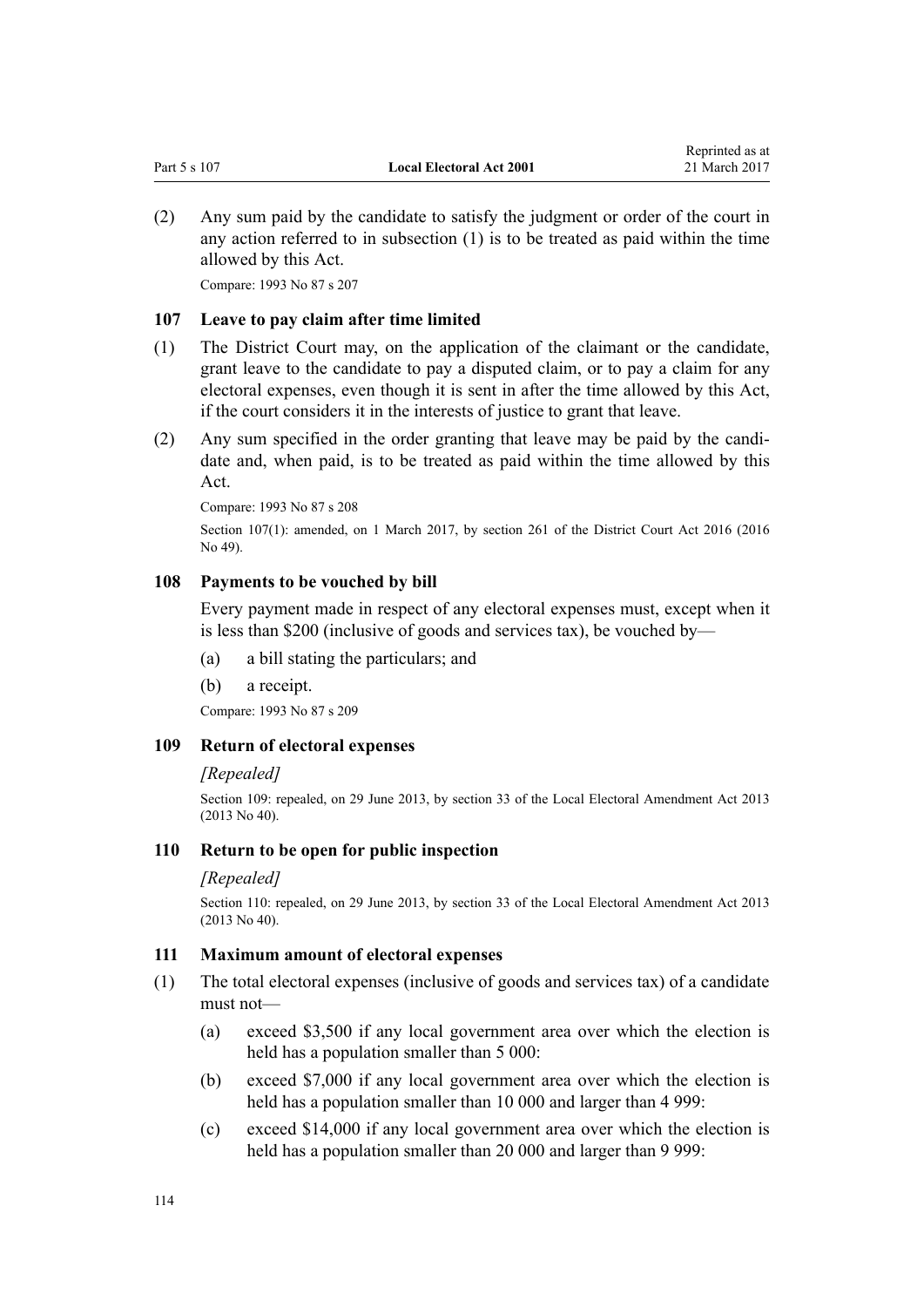- <span id="page-114-0"></span>(d) exceed \$20,000 if any local government area over which the election is held has a population smaller than 40 000 and larger than 19 999:
- (e) exceed \$30,000 if any local government area over which the election is held has a population smaller than 60 000 and larger than 39 999:
- (f) exceed \$40,000 if any local government area over which the election is held has a population smaller than 80 000 and larger than 59 999:
- (g) exceed \$50,000 if any local government area over which the election is held has a population smaller than 100 000 and larger than 79 999:
- (h) exceed \$55,000 if any local government area over which the election is held has a population smaller than 150 000 and larger than 99 999:
- (i) exceed \$60,000 if any local government area over which the election is held has a population smaller than 250 000 and larger than 149 999:
- (j) exceed \$70,000 if any local government area over which the election is held has a population smaller than 1 000 000 and larger than 249 999:
- (k) exceed the sum referred to in subsection (1A) if any local government area over which the election is held has a population of 1 000 000 or more.
- (1A) The sum is—
	- (a) \$100,000 plus the amount prescribed under [section 139\(1\)\(ha\)](#page-133-0) for each elector; or
	- (b) \$100,000 plus 50 cents for each elector, if no amount is prescribed under [section 139\(1\)\(ha\).](#page-133-0)
- (2) Despite subsection (1), if a candidate is a candidate for more than 1 election held at the same time, the total electoral expenses (inclusive of goods and services tax) of that candidate must not exceed the highest amount permitted under subsection (1) in respect of any one of the elections for which the person is a candidate.

Compare: 1993 No 87 [s 213\(2\)](http://prd-lgnz-nlb.prd.pco.net.nz/pdflink.aspx?id=DLM310318)

Section 111(1)(j): substituted, on 1 November 2010, by [section 113\(1\)](http://prd-lgnz-nlb.prd.pco.net.nz/pdflink.aspx?id=DLM3016880) of the Local Government (Auckland Transitional Provisions) Act 2010 (2010 No 37).

Section 111(1)(k): added, on 1 November 2010, by [section 113\(1\)](http://prd-lgnz-nlb.prd.pco.net.nz/pdflink.aspx?id=DLM3016880) of the Local Government (Auckland Transitional Provisions) Act 2010 (2010 No 37).

Section 111(1A): inserted, on 1 November 2010, by [section 113\(1\)](http://prd-lgnz-nlb.prd.pco.net.nz/pdflink.aspx?id=DLM3016880) of the Local Government (Auckland Transitional Provisions) Act 2010 (2010 No 37).

### **112 Apportionment of electoral expenses**

(1) If any activity of the kind described in paragraphs (a) to (d) of the definition of the term electoral activity (as set out in [section 104](#page-110-0)) is, in relation to a candidate at an election, carried on both before and within the applicable period before the close of polling day,—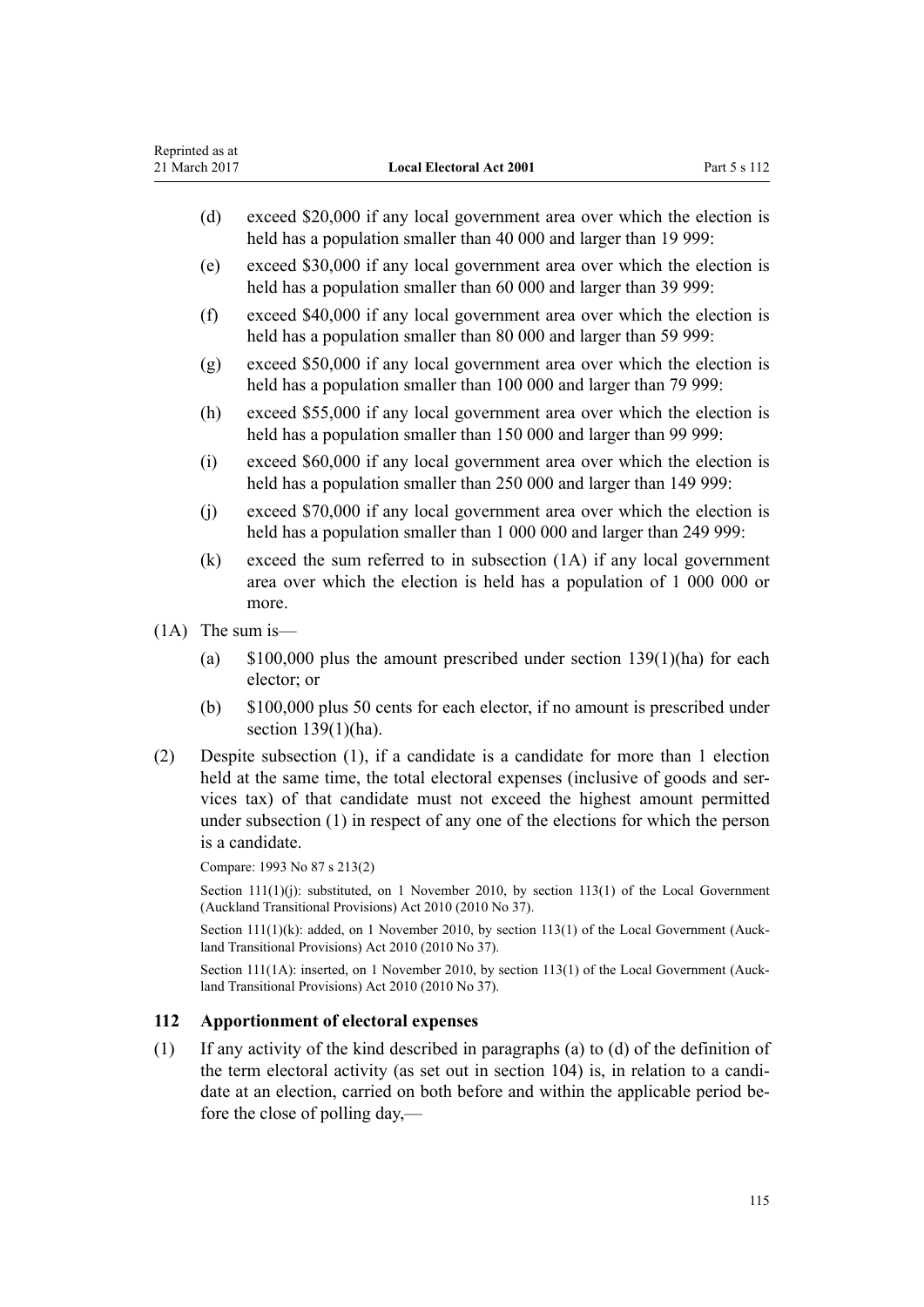- <span id="page-115-0"></span>(a) the expenses incurred in respect of the activity (being expenses incurred by or on behalf of the candidate) must be properly apportioned so that a fair proportion of those expenses is attributed to the carrying on of the activity in the applicable period before the close of polling day; and
- (b) the fair proportion of those expenses are electoral expenses.
- (2) If any election activity relates exclusively to campaigns for the election of 2 or more candidates, any electoral expenses in respect of that electoral activity must be apportioned equitably in relation to each of those candidates.

Compare: 1993 No 87 [ss 213\(4\),](http://prd-lgnz-nlb.prd.pco.net.nz/pdflink.aspx?id=DLM310318) [214\(1\)](http://prd-lgnz-nlb.prd.pco.net.nz/pdflink.aspx?id=DLM310331) Section 112(2): amended, on 25 December 2002, by [section 36](http://prd-lgnz-nlb.prd.pco.net.nz/pdflink.aspx?id=DLM181913) of the Local Electoral Amendment Act 2002 (2002 No 85).

# **112AA Offence to pay electoral expenses in excess of relevant prescribed maximum**

- (1) This section applies to any candidate or other person who directly or indirectly pays or knowingly aids or abets any person in paying for or on account of any electoral expenses any sum in excess of the relevant maximum amount prescribed by [section 111.](#page-113-0)
- (2) The candidate or person commits an offence and is liable on conviction—
	- (a) to a term of imprisonment not exceeding 2 years, or a fine not exceeding \$10,000, if he or she knew the payment was in excess of the relevant prescribed maximum amount; or
	- (b) to a fine not exceeding \$5,000 in any other case, unless he or she proves that he or she took all reasonable steps to ensure that the electoral expenses did not exceed the relevant prescribed maximum amount.

Section 112AA: inserted, on 29 June 2013, by [section 34](http://prd-lgnz-nlb.prd.pco.net.nz/pdflink.aspx?id=DLM5066609) of the Local Electoral Amendment Act 2013 (2013 No 40).

### Subpart 3—Return of electoral donations and expenses

Subpart 3: inserted, on 29 June 2013, by [section 35](http://prd-lgnz-nlb.prd.pco.net.nz/pdflink.aspx?id=DLM4803582) of the Local Electoral Amendment Act 2013 (2013 No 40).

#### **112A Return of electoral donations and expenses**

- (1) Within 55 days after the day on which the successful candidates at any election are declared to be elected, every candidate at the election must file a return of electoral donations and expenses.
- (2) However, in any case where a candidate is outside New Zealand on the day on which the successful candidates are declared to be elected (**election result day**), the return must be filed within 76 days after election result day.
- (3) The return of electoral donations and expenses must set out—
	- (a) the details specified in subsection (4) in respect of every electoral donation (other than a donation of the kind referred to in paragraph (c)) received by the candidate that, either on its own or when aggregated with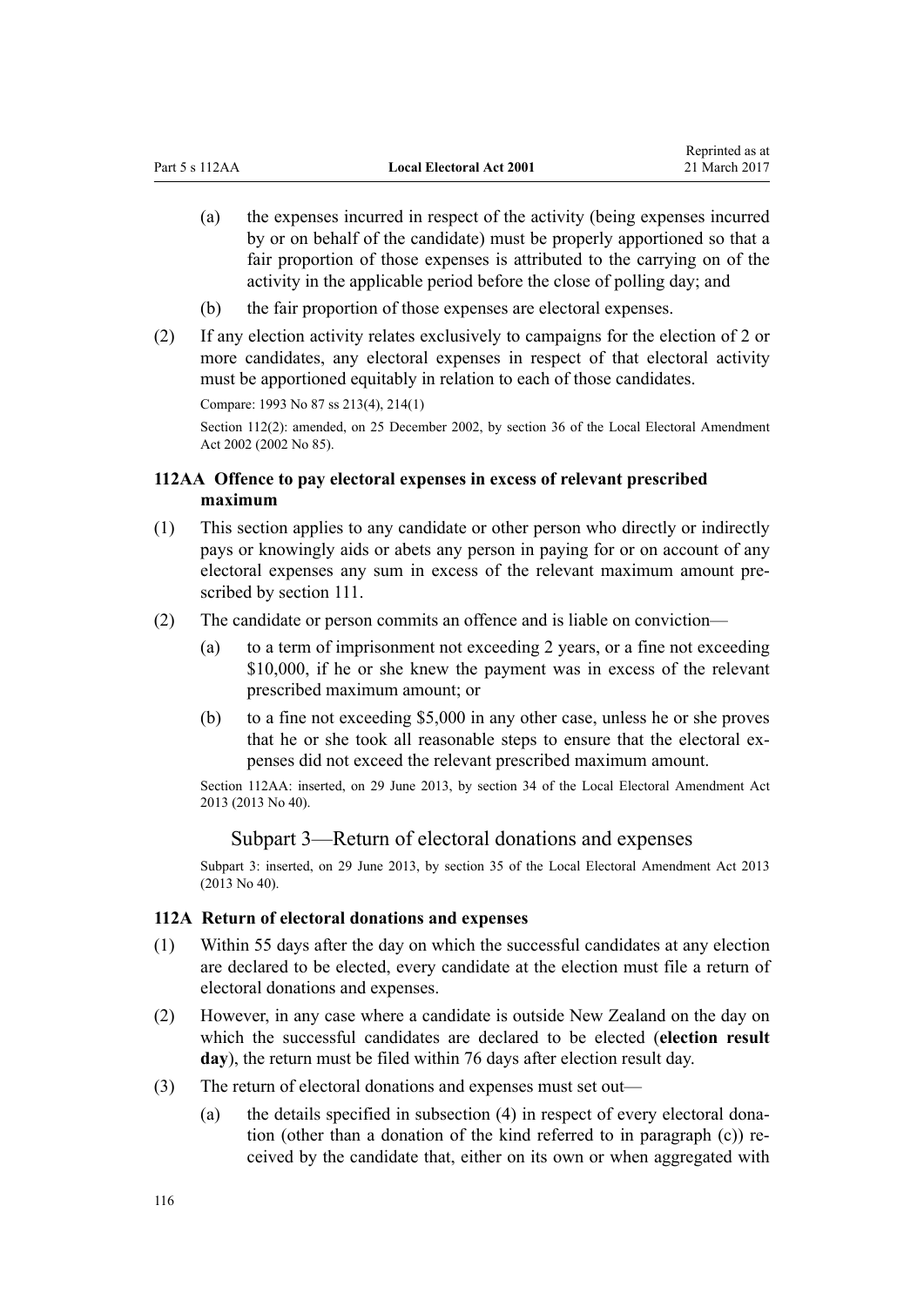all other donations made by or on behalf of the same donor for use in the same campaign, exceeds \$1,500 in sum or value; and

- (b) whether any donation is funded from contributions, and if so, and to the extent known or ascertainable from the information supplied under [sec](#page-108-0)[tion 103D,](#page-108-0) the details specified in subsection (5) in respect of every contribution that, either on its own or when aggregated with other contributions by the same contributor to the donation, exceeds \$1,500 in sum or value; and
- (c) the details specified in subsection (6) in respect of every anonymous electoral donation received by the candidate that exceeds \$1,500; and
- (d) details of the candidate's electoral expenses.
- (4) The details referred to in subsection  $(3)(a)$  are—
	- (a) the name of the donor; and
	- (b) the address of the donor; and
	- (c) the amount of the donation or, in the case of aggregated donations, the total amount of the donations; and
	- (d) the date the donation was received or, in the case of aggregated donations, the date that each donation was received.
- (5) The details referred to in subsection  $(3)(b)$  are—
	- (a) the name of the contributor; and
	- (b) the address of the contributor; and
	- (c) the amount of the contribution or, in the case of aggregated contributions, the total amount of the aggregated contributions.
- (6) The details referred to in subsection  $(3)(c)$  are—
	- (a) the date the donation was received; and
	- (b) the amount of the donation; and
	- (c) the amount paid to the electoral officer under section  $103J(1)$  or (2) and the date that payment was made.
- (7) Every return filed under this section must be in the form prescribed in [Schedule](#page-148-0) [2.](#page-148-0)
- (8) It is the duty of every electoral officer to ensure that this section is complied with.
- (9) In this section, **file** in relation to a return, means to send the return to the electoral officer responsible for the conduct of the election.

Compare: 1993 No 87 [s 209](http://prd-lgnz-nlb.prd.pco.net.nz/pdflink.aspx?id=DLM310302)

Section 112A: inserted, on 29 June 2013, by [section 35](http://prd-lgnz-nlb.prd.pco.net.nz/pdflink.aspx?id=DLM4803582) of the Local Electoral Amendment Act 2013 (2013 No 40).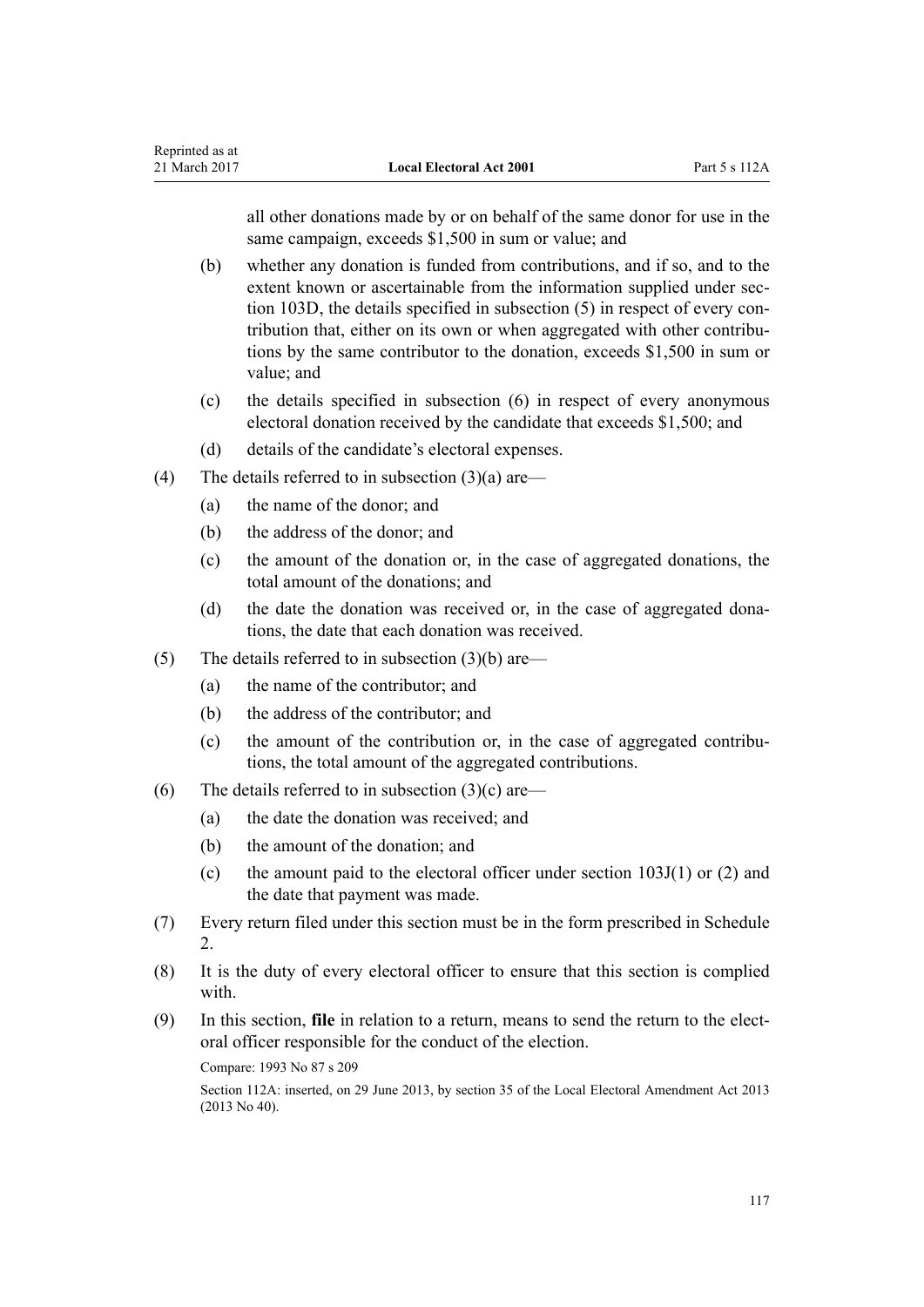# <span id="page-117-0"></span>**112B Nil return**

If a candidate considers that there is no relevant information to disclose under [section 112A,](#page-115-0) the candidate must file a nil return under that section.

Compare: 1993 No 87 [s 209A](http://prd-lgnz-nlb.prd.pco.net.nz/pdflink.aspx?id=DLM1868339)

Section 112B: inserted, on 29 June 2013, by [section 35](http://prd-lgnz-nlb.prd.pco.net.nz/pdflink.aspx?id=DLM4803582) of the Local Electoral Amendment Act 2013 (2013 No 40).

### **112C Failure to file return of electoral donations and expenses**

A candidate who fails, without reasonable excuse, to comply with [section 112A](#page-115-0) commits an offence and is liable on conviction to—

- (a) a fine not exceeding \$1,000; and
- (b) if he or she has been elected to office, a further fine not exceeding \$400 for every day that he or she continues to hold office until the return is filed.

Section 112C: inserted, on 29 June 2013, by [section 35](http://prd-lgnz-nlb.prd.pco.net.nz/pdflink.aspx?id=DLM4803582) of the Local Electoral Amendment Act 2013 (2013 No 40).

### **112D Filing a false return of electoral donations and expenses**

A candidate who files a return under [section 112A](#page-115-0) that is false in any material particular commits an offence and is liable on conviction—

- (a) to a term of imprisonment not exceeding 2 years, or a fine not exceeding \$10,000, if he or she filed the return knowing it to be false in any material particular; or
- (b) to a fine not exceeding \$5,000 in any other case, unless the candidate proves that—
	- (i) he or she had no intention to misstate or conceal the facts; and
	- (ii) he or she took all reasonable steps in the circumstances to ensure the information in the return was accurate.

Section 112D: inserted, on 29 June 2013, by [section 35](http://prd-lgnz-nlb.prd.pco.net.nz/pdflink.aspx?id=DLM4803582) of the Local Electoral Amendment Act 2013 (2013 No 40).

#### **112E Obligation to retain records necessary to verify return**

- (1) A candidate must take all reasonable steps to retain all records, documents, and accounts that are necessary to enable a return under [section 112A](#page-115-0) to be verified.
- (2) The records, documents, and accounts must be retained until the expiry of the period within which a prosecution may be commenced under this Act in relation to the return or to any matter to which the return relates.
- (3) A candidate who fails, without reasonable excuse, to comply with subsection (1) commits an offence and is liable on conviction to a fine not exceeding \$5,000.

Compare: 1993 No 87 [s 209C](http://prd-lgnz-nlb.prd.pco.net.nz/pdflink.aspx?id=DLM1868341)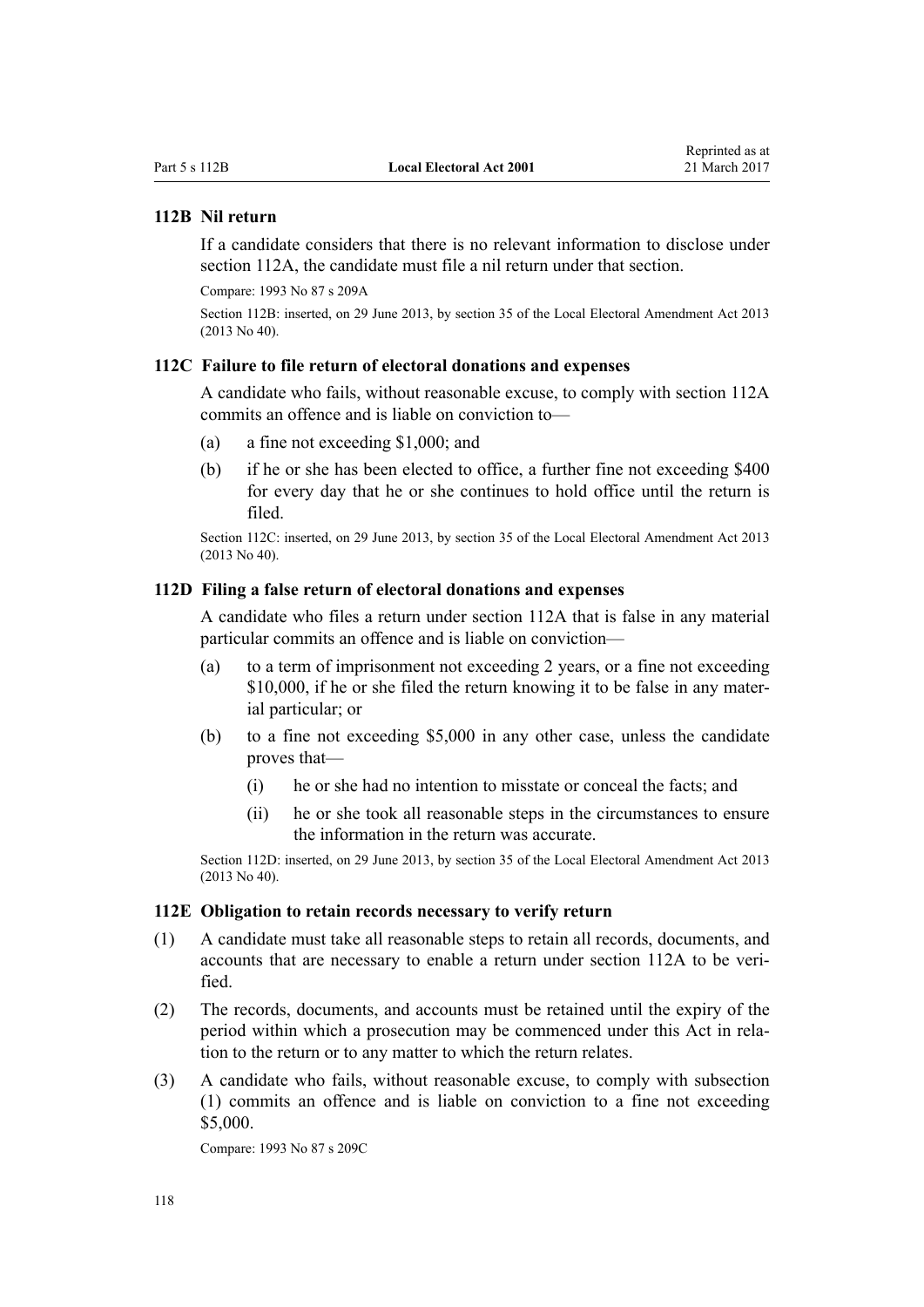<span id="page-118-0"></span>Section 112E: inserted, on 29 June 2013, by [section 35](http://prd-lgnz-nlb.prd.pco.net.nz/pdflink.aspx?id=DLM4803582) of the Local Electoral Amendment Act 2013 (2013 No 40).

### **112F Return of electoral donations and expenses to be open for public inspection**

- (1) The electoral officer must keep every return filed under [section 112A](#page-115-0) in the electoral officer's office, or at some other convenient place to be appointed by the chief executive of the local authority, for a period of 7 years after the date of the election to which it relates (the **public inspection period**).
- (2) During the public inspection period the electoral officer must—
	- (a) publish, electronically or in any other manner the electoral officer considers appropriate, every return filed under [section 112A](#page-115-0); and
	- (b) make available for public inspection a copy of every return filed under [section 112A;](#page-115-0) and
	- (c) provide to any person upon request a copy of 1 or more returns filed under [section 112A,](#page-115-0) subject to the payment of any charges that may be made under the [Local Government Official Information and Meetings](http://prd-lgnz-nlb.prd.pco.net.nz/pdflink.aspx?id=DLM122241) [Act 1987.](http://prd-lgnz-nlb.prd.pco.net.nz/pdflink.aspx?id=DLM122241)

Section 112F: inserted, on 29 June 2013, by [section 35](http://prd-lgnz-nlb.prd.pco.net.nz/pdflink.aspx?id=DLM4803582) of the Local Electoral Amendment Act 2013 (2013 No 40).

# **Part 5A**

### **Electoral advertising**

Part 5A heading: inserted, on 29 June 2013, by [section 36](http://prd-lgnz-nlb.prd.pco.net.nz/pdflink.aspx?id=DLM4803590) of the Local Electoral Amendment Act 2013 (2013 No 40).

#### **113 Advertisements for candidates**

- (1) No person may publish or cause to be published in any newspaper, periodical, notice, poster, pamphlet, handbill, billboard, or card, or broadcast or permit to be broadcast over any radio or television station, any advertisement that is used or appears to be used to promote or procure the election of a candidate at an election, unless subsection (2) or subsection (4) applies.
- (2) A person may publish or cause or permit to be published an advertisement of the kind described in subsection (1) if—
	- (a) the publication of that advertisement is authorised in writing by the candidate or the candidate's agent or, in the case of an advertisement relating to more than 1 candidate, the candidates or an agent acting for all of those candidates; and
	- (b) the advertisement contains a statement setting out the true name of the person or persons for whom or at whose direction it is published and the address of his or her place of residence or business.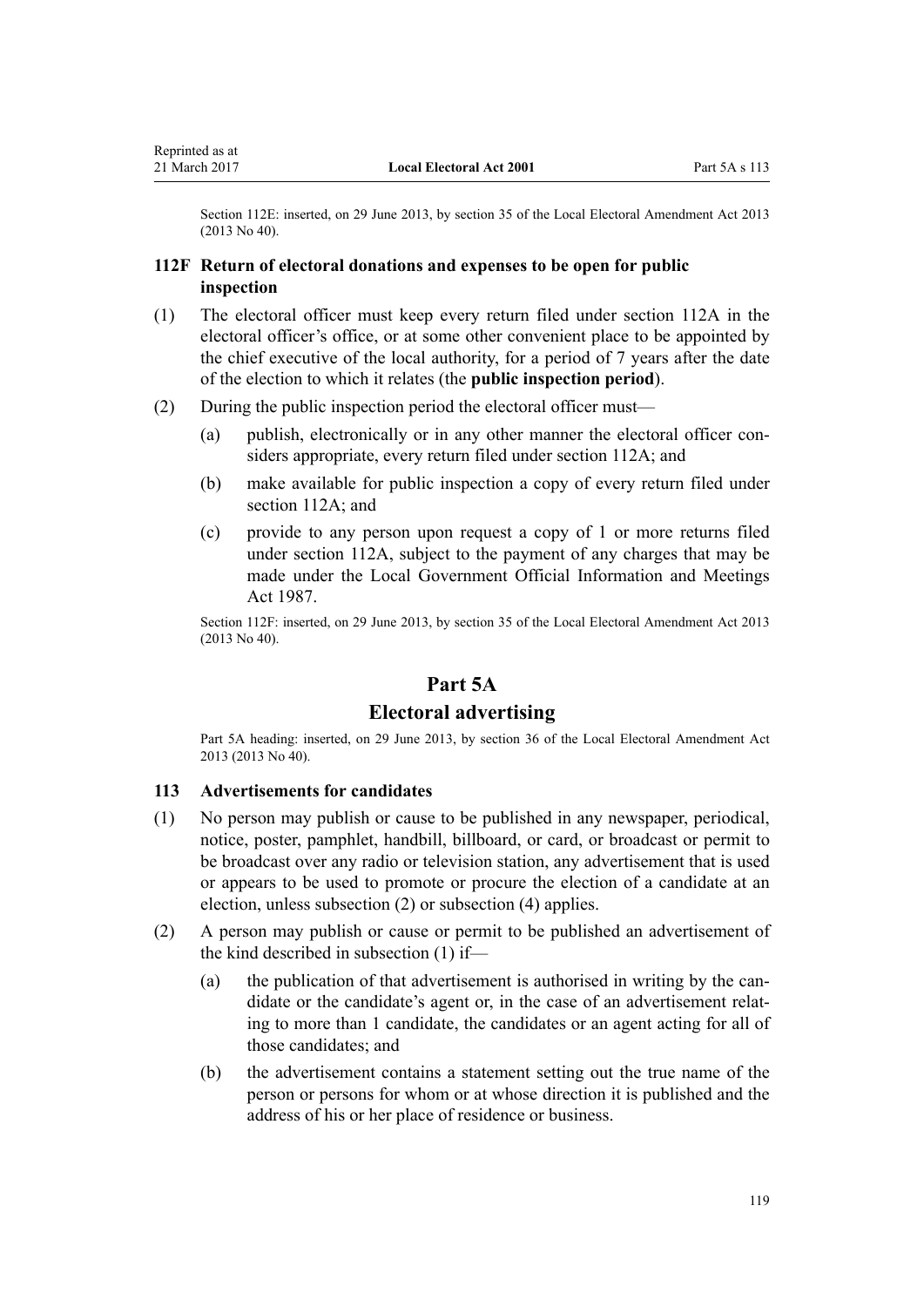- (4) A person may publish or cause or permit to be published an advertisement of the kind described in subsection (1) if—
	- (a) the publication of the advertisement is endorsed by an organisation or body representing residents or ratepayers in the community or district in which the advertisement is published; and
	- (b) the advertisement contains a statement setting out—
		- (i) the true name of the person or persons for whom or at whose direction it is published and the address of his or her residence or place of business; and
		- (ii) the true name of the organisation or body that has endorsed the publication of the advertisement and the address of the place of business of that organisation or body.
- (5) This section does not restrict the publication of any news or comments relating to an election in a newspaper or other periodical, or on the Internet, or in any other medium of electronic communication accessible by the public, or in a radio or television broadcast made by a broadcaster within the meaning of [sec](http://prd-lgnz-nlb.prd.pco.net.nz/pdflink.aspx?id=DLM155371)[tion 2](http://prd-lgnz-nlb.prd.pco.net.nz/pdflink.aspx?id=DLM155371) of the Broadcasting Act 1989.
- (6) A person who wilfully contravenes subsection (1) commits an offence and is liable on conviction to a fine not exceeding \$1,000.

Compare: 1993 No 87 [s 221](http://prd-lgnz-nlb.prd.pco.net.nz/pdflink.aspx?id=DLM1869249) Section 113(6): inserted, on 29 June 2013, by [section 37](http://prd-lgnz-nlb.prd.pco.net.nz/pdflink.aspx?id=DLM5066613) of the Local Electoral Amendment Act 2013 (2013 No 40).

# **114 Use of public money**

[Sections 111](#page-113-0) and [112](#page-114-0) do not validate any use of public money that would otherwise be unlawful.

Compare: 1993 No 87 [s 213\(5\)](http://prd-lgnz-nlb.prd.pco.net.nz/pdflink.aspx?id=DLM310318)

# **Part 6**

# **Term of elected members and extraordinary vacancies**

*Term of membership of elected members*

# **115 When members come into office**

- (1) Candidates at a triennial general election who are declared to be elected come into office on the day after the day on which the official result of the election is declared by public notice under [section 86](#page-94-0).
- (2) *[Repealed]*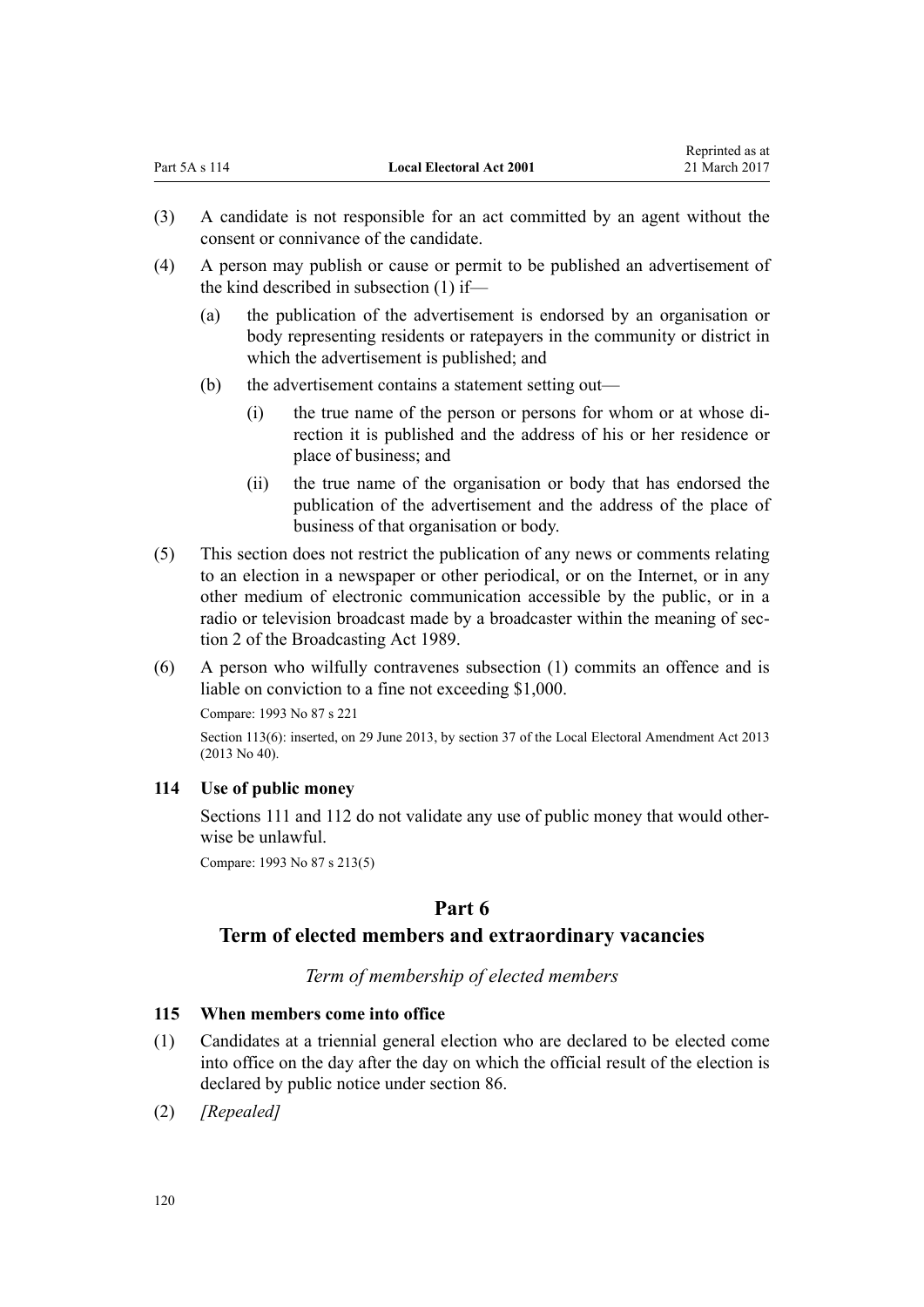<span id="page-120-0"></span>(3) A person appointed to fill an extraordinary vacancy comes into office at the time of his or her appointment.

Section 115(1): replaced, on 29 June 2013, by [section 38](http://prd-lgnz-nlb.prd.pco.net.nz/pdflink.aspx?id=DLM4803592) of the Local Electoral Amendment Act 2013 (2013 No 40).

Section 115(2): repealed, on 29 June 2013, by [section 38](http://prd-lgnz-nlb.prd.pco.net.nz/pdflink.aspx?id=DLM4803592) of the Local Electoral Amendment Act 2013 (2013 No 40).

# **116 When members leave office**

- (1) Every member of a local authority or local board or community board, unless vacating office sooner, vacates office,—
	- (a) in a case where the member's office is the subject of an election, when the members elected at the next election come into office:
	- (b) in a case where provision is made by any enactment to fill a vacancy by appointment, when the member's successor comes into office.
- (2) Despite subsection  $(1)(a)$ , if a member's office is the subject of an election, and neither the member nor any other person is elected at the election to that office, the member vacates office at the same time as any other member of the local authority who is not re-elected at the election.

Section 116(1): amended, on 8 August 2014, by [section 76](http://prd-lgnz-nlb.prd.pco.net.nz/pdflink.aspx?id=DLM5707313) of the Local Government Act 2002 Amendment Act 2014 (2014 No 55).

Section 116(2): added, on 25 December 2002, by [section 37](http://prd-lgnz-nlb.prd.pco.net.nz/pdflink.aspx?id=DLM181914) of the Local Electoral Amendment Act 2002 (2002 No 85).

### *Filling of extraordinary vacancies*

### **117 Extraordinary vacancy in local authority or local board or community board**

- (1) If a vacancy occurs in the office of a member of a local authority or in the office of an elected member of a local board or community board more than 12 months before the next triennial general election, the vacancy must be filled by an election under this Act.
- (2) If a vacancy occurs in the office of a member of a local authority or in the office of an elected member of a local board or community board 12 months or less than 12 months before the next triennial general election, the chief executive of the local authority concerned must notify the local authority or local board or community board of the vacancy immediately.
- (3) On receiving notice under subsection (2), the local authority or local board or community board must, at its next meeting (other than an extraordinary meeting) or, if that is not practicable, at its next subsequent meeting (other than an extraordinary meeting), determine by resolution—
	- (a) that the vacancy will be filled by the appointment by the local authority or local board or community board of a person named in the resolution who is qualified to be elected as a member; or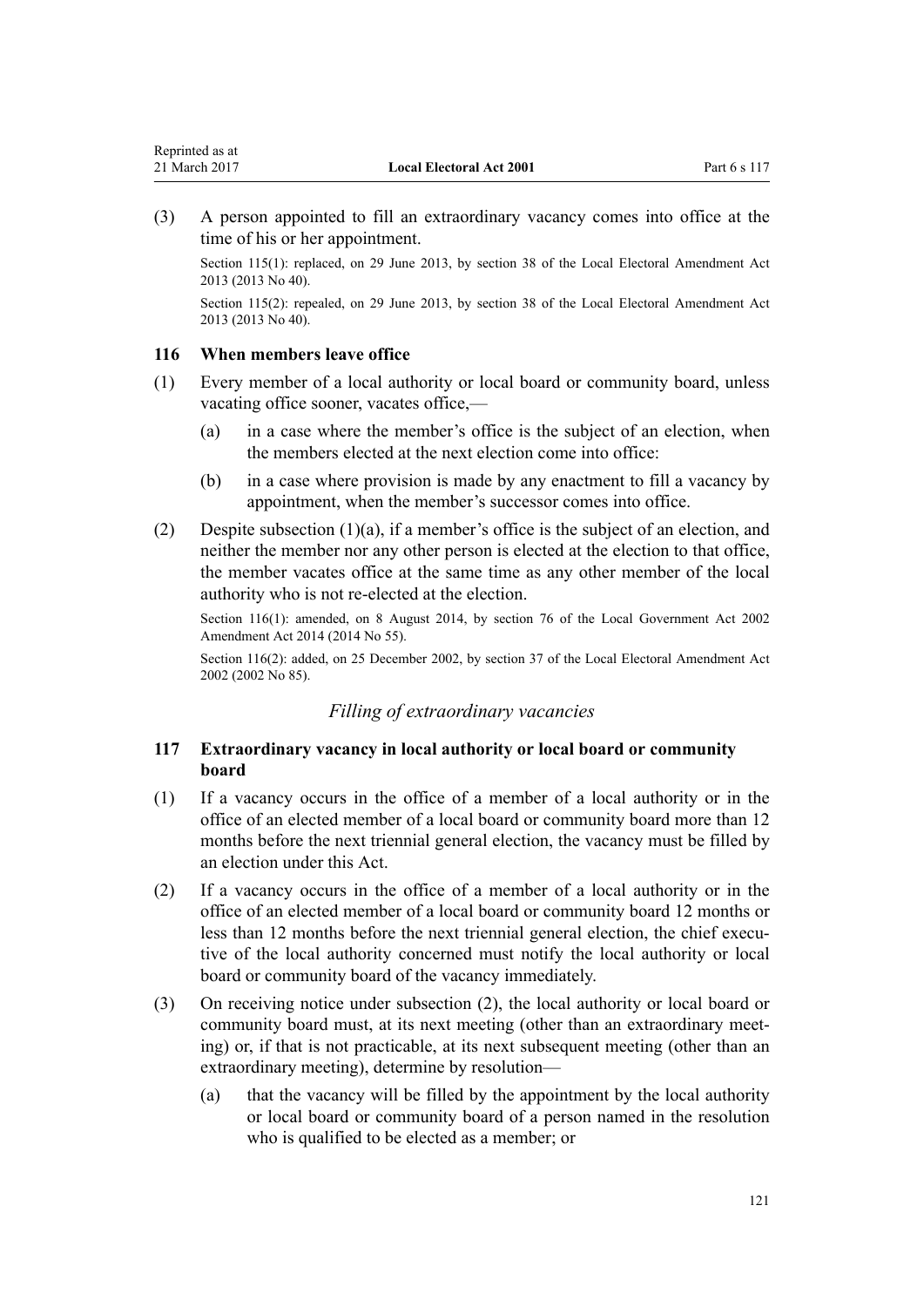(b) that the vacancy is not to be filled.

- <span id="page-121-0"></span>(4) If for any reason the person specified in the resolution is unavailable, or otherwise unable to be notified of the appointment, a further vacancy occurs in that office.
- (5) Despite subsection (3), if the vacancy is for the office of mayor, the vacancy must not be left unfilled but must be filled by appointment of one of the other members of the local authority as mayor.
- (6) If any member is appointed or elected to fill a vacancy in the office of mayor,—
	- (a) the person is to be treated as having vacated the office of a member; and
	- (b) the vacancy in the office of a member is an extraordinary vacancy and this section and [sections 118 to 120](#page-122-0) apply.

Section 117 heading: amended, on 8 August 2014, by [section 76](http://prd-lgnz-nlb.prd.pco.net.nz/pdflink.aspx?id=DLM5707313) of the Local Government Act 2002 Amendment Act 2014 (2014 No 55).

Section 117(1): amended, on 8 August 2014, by [section 76](http://prd-lgnz-nlb.prd.pco.net.nz/pdflink.aspx?id=DLM5707313) of the Local Government Act 2002 Amendment Act 2014 (2014 No 55).

Section 117(2): amended, on 8 August 2014, by [section 76](http://prd-lgnz-nlb.prd.pco.net.nz/pdflink.aspx?id=DLM5707313) of the Local Government Act 2002 Amendment Act 2014 (2014 No 55).

Section 117(2): amended, on 25 December 2002, by [section 38](http://prd-lgnz-nlb.prd.pco.net.nz/pdflink.aspx?id=DLM181915) of the Local Electoral Amendment Act 2002 (2002 No 85).

Section 117(3): amended, on 8 August 2014, by [section 76](http://prd-lgnz-nlb.prd.pco.net.nz/pdflink.aspx?id=DLM5707313) of the Local Government Act 2002 Amendment Act 2014 (2014 No 55).

Section 117(3): amended, on 7 July 2004, by [section 15](http://prd-lgnz-nlb.prd.pco.net.nz/pdflink.aspx?id=DLM303181) of the Local Electoral Amendment Act 2004 (2004 No 62).

Section 117(3)(a): amended, on 8 August 2014, by [section 76](http://prd-lgnz-nlb.prd.pco.net.nz/pdflink.aspx?id=DLM5707313) of the Local Government Act 2002 Amendment Act 2014 (2014 No 55).

### **117A Power to fill by appointment extraordinary vacancy in local board or community board**

If a local authority, despite complying with [section 120,](#page-122-0) is unable to fill by election an extraordinary vacancy in the office of an elected member of a local board or community board (being an extraordinary vacancy to which [section](#page-120-0) [117\(1\)](#page-120-0) applies), the local board or community board may (instead of having the local authority conduct a further election in accordance with section 120) determine by resolution that the vacancy will be filled by the appointment by the local board or community board of a person named in the resolution who is qualified to be elected as a member.

Section 117A: inserted, on 25 December 2002, by [section 39](http://prd-lgnz-nlb.prd.pco.net.nz/pdflink.aspx?id=DLM181916) of the Local Electoral Amendment Act 2002 (2002 No 85).

Section 117A heading: amended, on 8 August 2014, by [section 76](http://prd-lgnz-nlb.prd.pco.net.nz/pdflink.aspx?id=DLM5707313) of the Local Government Act 2002 Amendment Act 2014 (2014 No 55).

Section 117A: amended, on 8 August 2014, by [section 76](http://prd-lgnz-nlb.prd.pco.net.nz/pdflink.aspx?id=DLM5707313) of the Local Government Act 2002 Amendment Act 2014 (2014 No 55).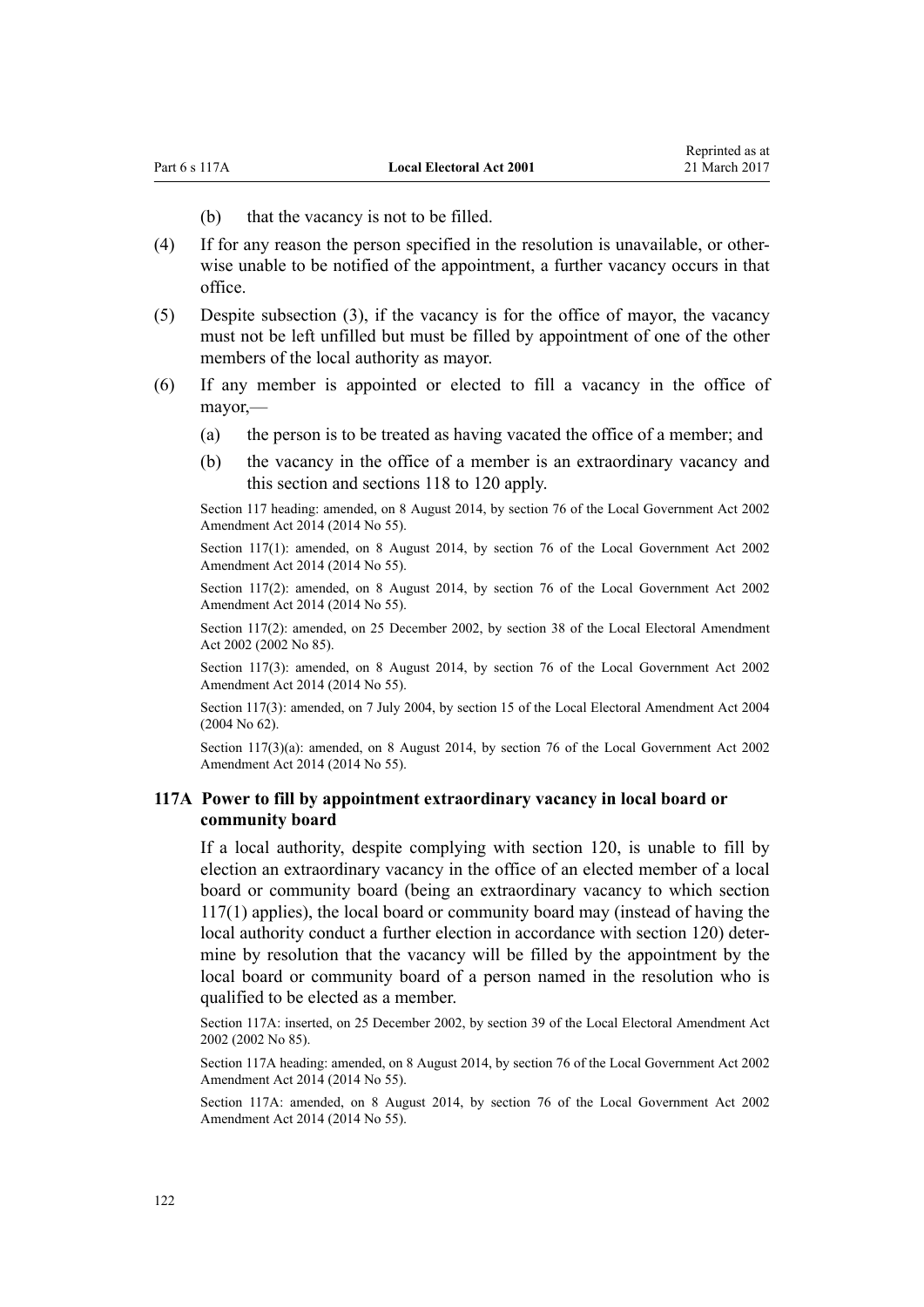### <span id="page-122-0"></span>**118 Notice of intention to fill vacancy by appointment**

- (1) If, under [section 117\(3\)\(a\)](#page-120-0) or [section 117A,](#page-121-0) a local authority or local board or community board resolves that a vacancy will be filled by the appointment of a person by the local authority or local board or community board, it must immediately, unless the vacancy is for the office of mayor, give public notice of—
	- (a) the resolution; and
	- (b) the process or criteria by which the person named in the resolution was selected for appointment.
- (2) The local authority or local board or community board must, at a meeting held not later than the expiry of the prescribed period, by resolution confirm the appointment described in the resolution under subsection (1); and the person appointed is for all purposes to be treated as having been elected to fill the vacancy on the date on which that resolution is made.
- (3) For the purposes of subsection (2), the **expiry of the prescribed period** is 30 days after the date of notification of the resolution under subsection (1).
- (4) If for any reason the person specified in the resolution is unavailable or otherwise unable to be confirmed in the appointment, a further vacancy occurs in that office.

Section 118(1): amended, on 8 August 2014, by [section 76](http://prd-lgnz-nlb.prd.pco.net.nz/pdflink.aspx?id=DLM5707313) of the Local Government Act 2002 Amendment Act 2014 (2014 No 55).

Section 118(1): amended, on 25 December 2002, by [section 40](http://prd-lgnz-nlb.prd.pco.net.nz/pdflink.aspx?id=DLM181918) of the Local Electoral Amendment Act 2002 (2002 No 85).

Section 118(2): amended, on 8 August 2014, by [section 76](http://prd-lgnz-nlb.prd.pco.net.nz/pdflink.aspx?id=DLM5707313) of the Local Government Act 2002 Amendment Act 2014 (2014 No 55).

### **119 Notice of intention to leave vacancy unfilled**

If, under [section 117\(3\)\(b\)](#page-120-0), a local authority or local board or community board resolves not to fill a vacancy, it must immediately give public notice of its decision.

Section 119: amended, on 8 August 2014, by [section 76](http://prd-lgnz-nlb.prd.pco.net.nz/pdflink.aspx?id=DLM5707313) of the Local Government Act 2002 Amendment Act 2014 (2014 No 55).

### **120 Election to fill extraordinary vacancy**

- (1) If an extraordinary vacancy is to be filled by an election,—
	- (a) the chief executive of the local authority concerned must give notice of the vacancy to the electoral officer; and
	- (b) the election must be held not later than 89 days after the date on which the electoral officer receives notice of the vacancy, and the provisions of this Act and any regulations made under this Act apply accordingly and with any necessary modifications.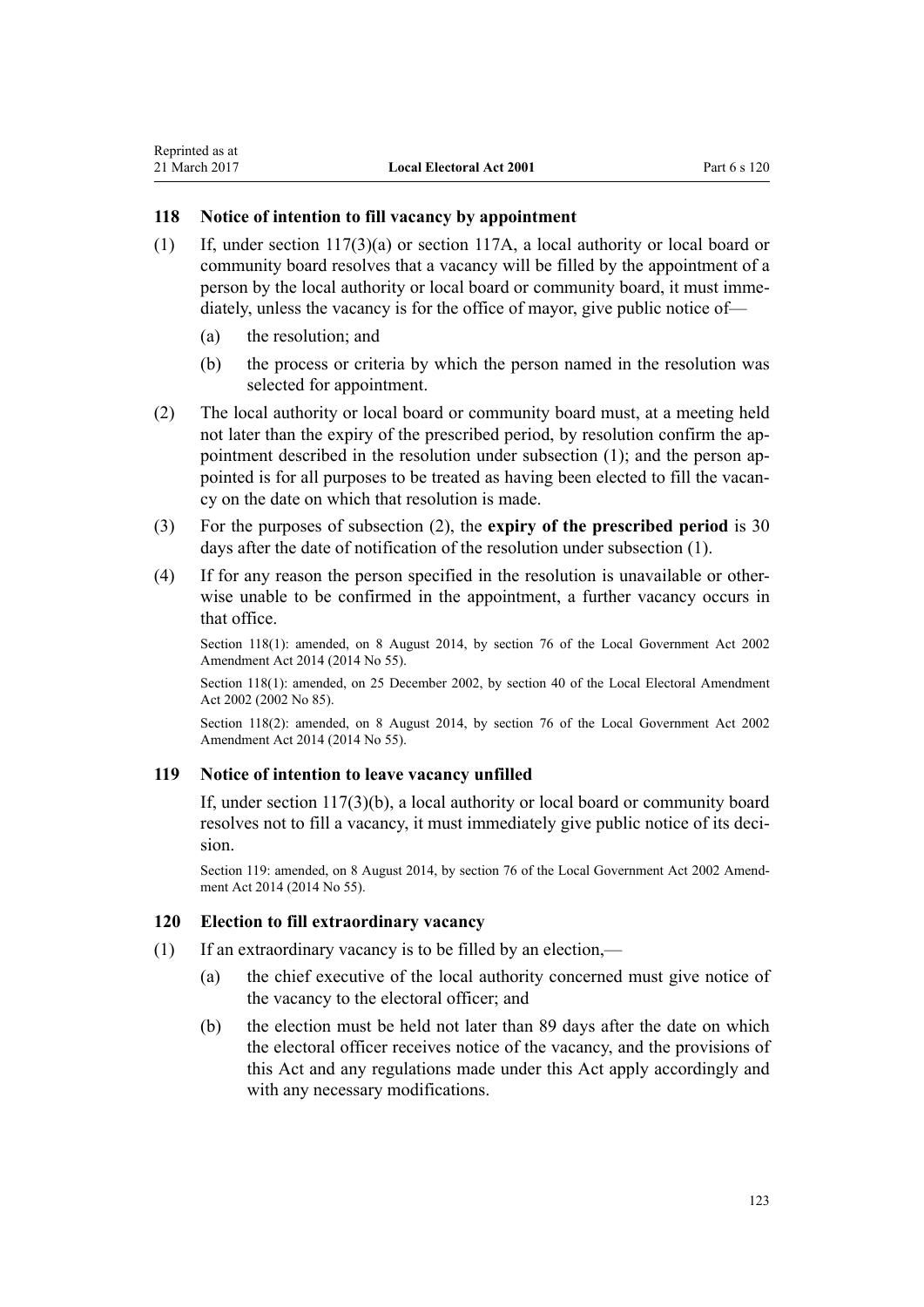- (2) If an election is to be held under subsection (1), an election must be held at the same time to fill every extraordinary vacancy on the local authority or local board or community board—
	- (a) that is unfilled at the time the extraordinary vacancy occurred; or
	- (b) that is created after the extraordinary vacancy occurred and before the election commences.
- (3) If the electoral officer receives notice of an extraordinary vacancy to which subsection (2)(b) refers before the commencement of voting at the election, the electoral officer may—
	- (a) countermand the notice previously given in respect of the election to fill the first-mentioned vacancy or vacancies; and
	- (b) give fresh notice appointing the polling day for an election to fill all the vacancies.
- (4) All nominations received in respect of the countermanded election that are still in effect on the date of the giving of the fresh public notice continue in effect as if they had been made in respect of the election to be held on the substituted day appointed by the electoral officer.
- (5) Any qualified person who was not nominated as a candidate at the countermanded election may be nominated as a candidate at the election to be held on the substituted date.

Section 120(1)(a): amended, on 25 December 2002, by [section 41](http://prd-lgnz-nlb.prd.pco.net.nz/pdflink.aspx?id=DLM181919) of the Local Electoral Amendment Act 2002 (2002 No 85).

Section 120(1)(b): amended, on 26 March 2015, by [section 10](http://prd-lgnz-nlb.prd.pco.net.nz/pdflink.aspx?id=DLM6403314) of the Local Electoral Amendment Act 2015 (2015 No 19).

Section 120(2): amended, on 8 August 2014, by [section 76](http://prd-lgnz-nlb.prd.pco.net.nz/pdflink.aspx?id=DLM5707313) of the Local Government Act 2002 Amendment Act 2014 (2014 No 55).

# **Part 7 Offences**

### **121 Illegal nomination, etc**

Every person commits an offence, and is liable on conviction to a fine not exceeding \$2,000, who—

- (a) consents to being nominated as a candidate for an elective office knowing that he or she is incapable under any Act of holding that office; or
- (b) signs a nomination paper purporting to nominate as a candidate a person who is, to the knowledge of the person signing, incapable under any Act of holding that office; or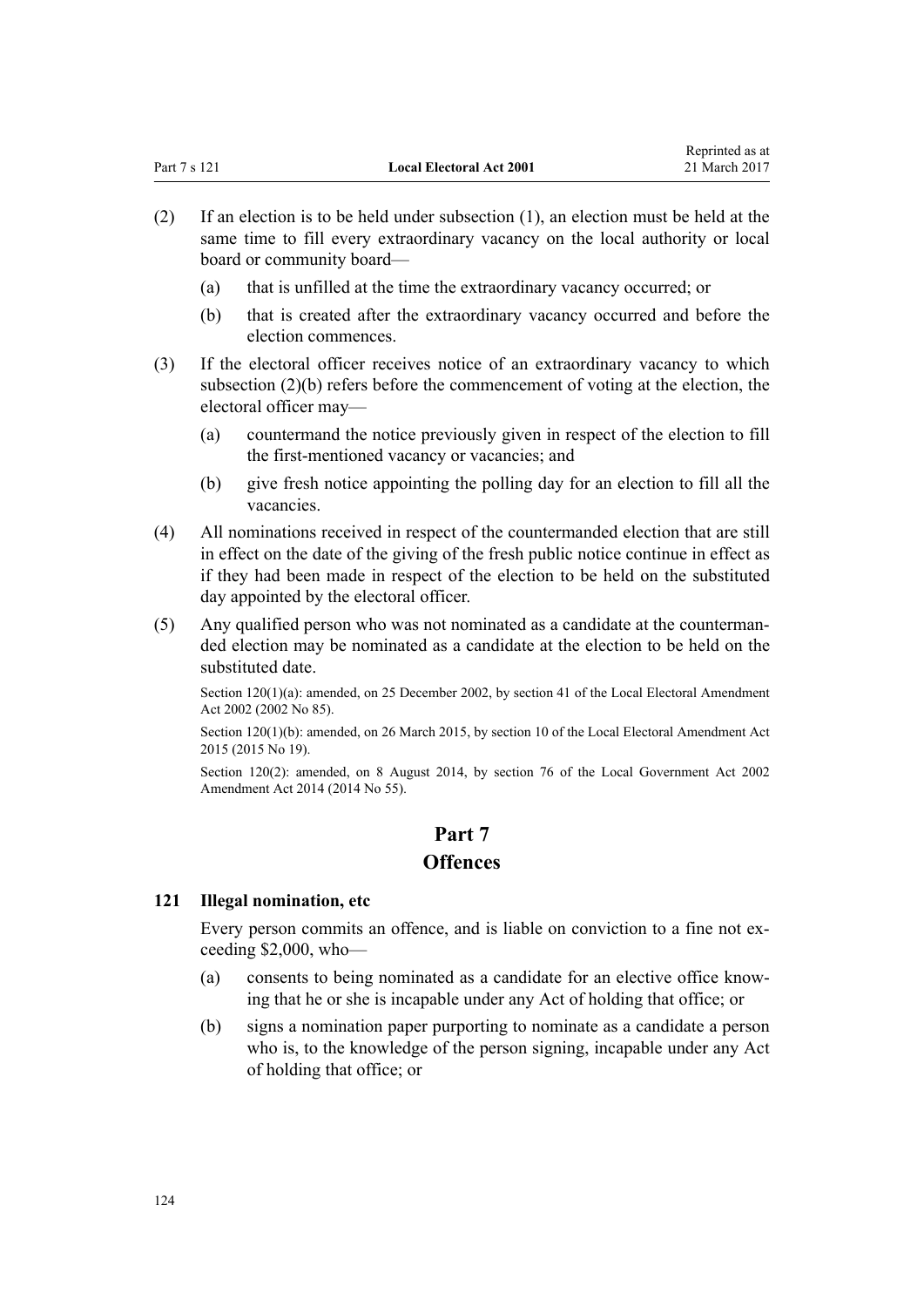(c) signs a nomination paper purporting to nominate another person as a candidate knowing that he or she is not qualified to vote at the election of the person named in the nomination paper as the candidate.

Compare: 1976 No 144 s 53

Reprinted as at

Section 121: amended, on 1 July 2013, by [section 413](http://prd-lgnz-nlb.prd.pco.net.nz/pdflink.aspx?id=DLM3360714) of the Criminal Procedure Act 2011 (2011 No 81).

#### **122 Interfering with or influencing voters**

- (1) Every person commits an offence, and is liable on conviction to a fine not exceeding \$5,000, who—
	- (a) interferes in any way with any person who is about to vote with the intention of influencing or advising that person as to how he or she should vote:
	- (b) prints, publishes, distributes, or delivers to any person (using any medium or means of communication) a document, paper, notice, or message, being or purporting to be in imitation of any voting document to be used at the election or poll that,—
		- (i) in the case of an election, includes the name of a candidate or candidates, together with any direction or indication as to the candidate or candidates for whom any person should vote:
		- (ii) in the case of a poll, includes a statement or indication as to how any person should vote:
		- (iii) in any way contains or suggests any such direction or indication or other matter likely to influence how any person votes:
	- (c) prints, publishes, or distributes any instruction on the method of marking the voting document that differs in any material way from the instructions required by this Act or any regulations made under this Act to accompany the voting document.
- (2) Despite subsection (1)(b), it is not an offence under that subsection to print, publish, distribute, or deliver a card or leaflet (not being an imitation voting document) on which is printed—
	- (a) the names of all or any of the candidates and the elective offices for which they are candidates (with or without the name of the organisations or groups to which those candidates are affiliated, and including those who are independent); and
	- (b) nothing else.
- (3) Nothing in this section applies to—
	- (a) any official statement or announcement made or exhibited under the authority of this Act or regulations made under this Act; or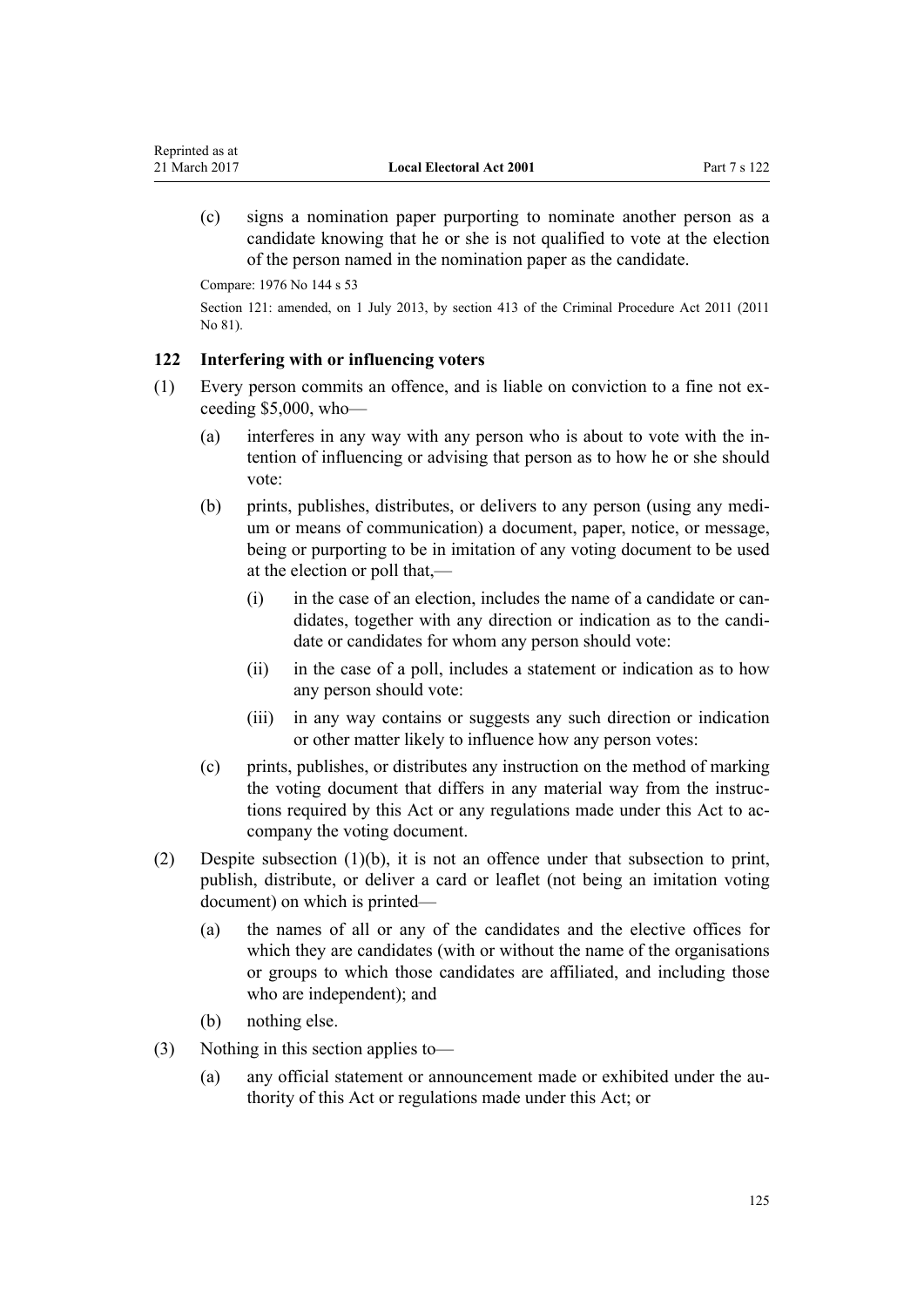(b) any candidate profile statement, published, displayed, or distributed under the authority of this Act or regulations made under this Act.

Compare: 1976 No 144 s 54

Section 122(1): amended, on 1 July 2013, by [section 413](http://prd-lgnz-nlb.prd.pco.net.nz/pdflink.aspx?id=DLM3360714) of the Criminal Procedure Act 2011 (2011 No 81).

### **123 Offences in respect of official documents**

- (1) Every person commits an offence who—
	- (a) intentionally removes, obliterates, or alters any official mark or official writing on any voting document, or other official document used at an election or poll:
	- (b) intentionally places any mark or writing that might be mistaken for an official mark or official writing on any voting document, or other official document used at an election or poll:
	- (c) forges, counterfeits, fraudulently marks, defaces, or fraudulently destroys any voting document, or other official document used at an election or poll, or the official mark on that document:
	- (d) supplies, without authority, a voting document to any person:
	- (e) obtains or has possession of any voting document, other than one issued to that person under this Act or any regulations made under this Act for the purpose of recording his or her vote, without authority:
	- (f) intentionally destroys, opens, or otherwise interferes with any ballot box or box or parcel of voting documents without authority.
- (2) Every person who commits an offence against subsection (1) is liable on conviction,—
	- (a) in the case of an electoral officer or other electoral official, to imprisonment for a term not exceeding 2 years:
	- (b) in the case of any other person, to imprisonment for a term not exceeding 6 months.

Compare: 1976 No 144 s 56(1)–(3)

Section 123(2): amended, on 1 July 2013, by [section 413](http://prd-lgnz-nlb.prd.pco.net.nz/pdflink.aspx?id=DLM3360714) of the Criminal Procedure Act 2011 (2011 No 81).

## **124 Voting offences**

Every person commits an offence, and is liable on conviction to imprisonment for a term not exceeding 2 years, who—

- (a) votes or applies to vote more than once at the same election or poll; or
- (b) without authority, removes, deletes, or otherwise interferes with any voting document, or other record of a vote that has been cast.

Compare: 1976 No 144 s 56(4)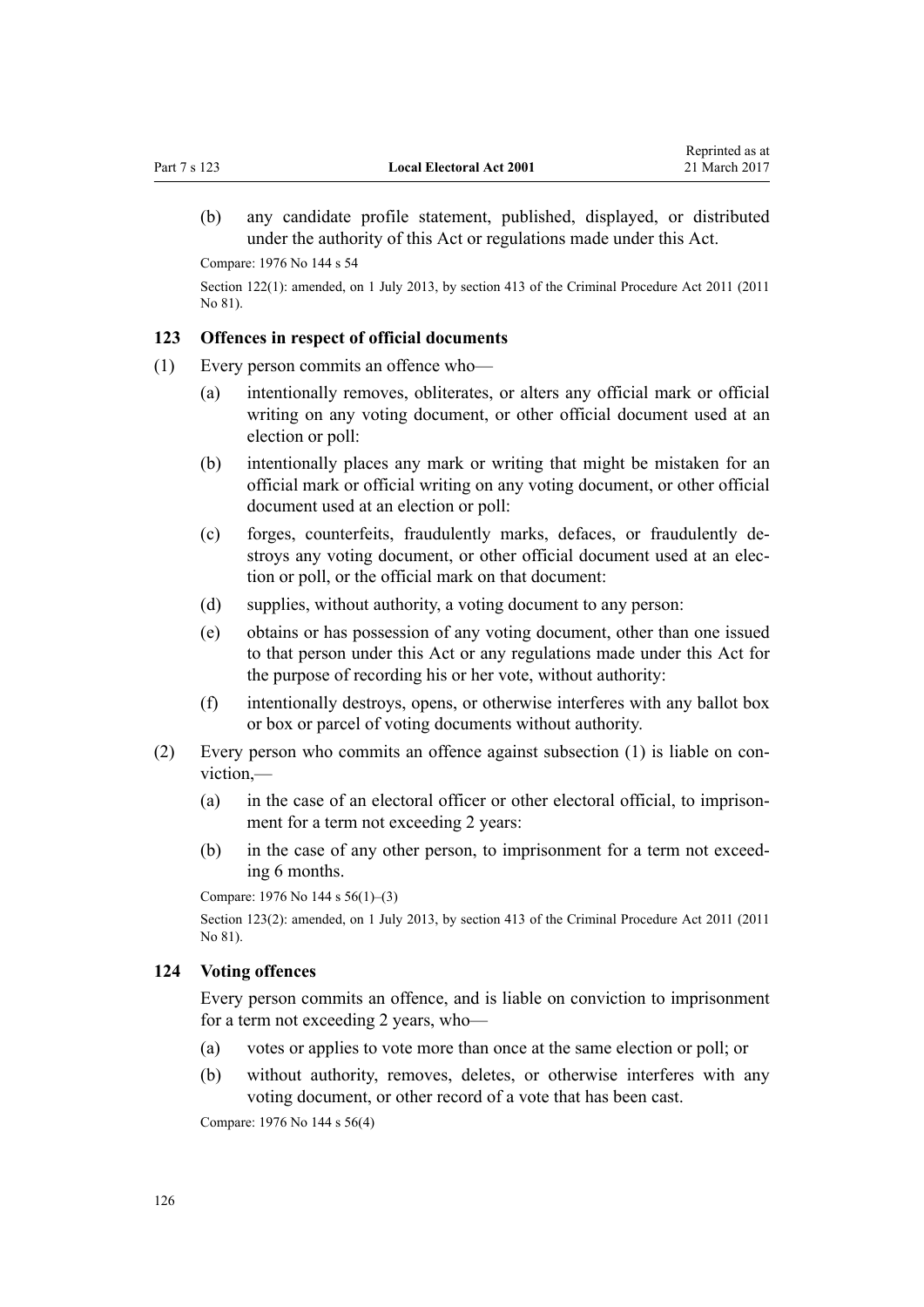Section 124: amended, on 1 July 2013, by [section 413](http://prd-lgnz-nlb.prd.pco.net.nz/pdflink.aspx?id=DLM3360714) of the Criminal Procedure Act 2011 (2011 No 81).

### **125 Bribery**

- (1) Every person commits the offence of bribery who, directly or indirectly, on that person's own or by another person,—
	- (a) gives, lends, agrees to give or lend, offers, promises, or promises to obtain any money or valuable consideration to or for any elector, or to or for any person on behalf of any elector, or to or for any other person, in order to induce any elector to vote or refrain from voting; or
	- (b) gives or obtains, agrees to give or obtain, offers, promises, or promises to obtain or to try to obtain any office or place of employment to or for any elector, or to or for any person on behalf of any elector, or to or for any other person, in order to induce the elector to vote or refrain from voting; or
	- (c) corruptly does any act referred to in paragraph (a) or paragraph (b) on account of an elector having voted or refrained from voting; or
	- (d) makes any gift, loan, offer, promise, or agreement referred to in paragraph (a) or paragraph (b) for, or with, any person in order to induce that person to obtain or try to obtain the election of any person or the vote of any elector; or
	- (e) upon or as a consequence of any gift, loan, offer, promise, or agreement referred to in paragraph (a) or paragraph (b), obtains, or tries to obtain, the election of any person or the vote of any elector; or
	- (f) advances or pays, or causes to be paid, any money to or for the use of any other person, intending that that money or any part of it will be used for bribery at any election or poll; or
	- (g) knowingly pays or causes to be paid any money to any person in discharge or repayment of any money wholly or partly used for bribery at any election or poll.
- (2) An elector commits the offence of bribery if,—
	- (a) before or during the voting period at the election or poll, he or she, directly or indirectly, on his or her own or by another person, receives, or agrees or contracts for, any money, gift, loan, or valuable consideration, office, place, or employment for himself or herself or for any other person for voting or agreeing to refrain from voting:
	- (b) after the voting period at the election or poll, he or she directly or indirectly, on his or her own or by another person, receives any money or valuable consideration on account of any person having voted or refrained from voting or having induced any other person to vote or refrain from voting.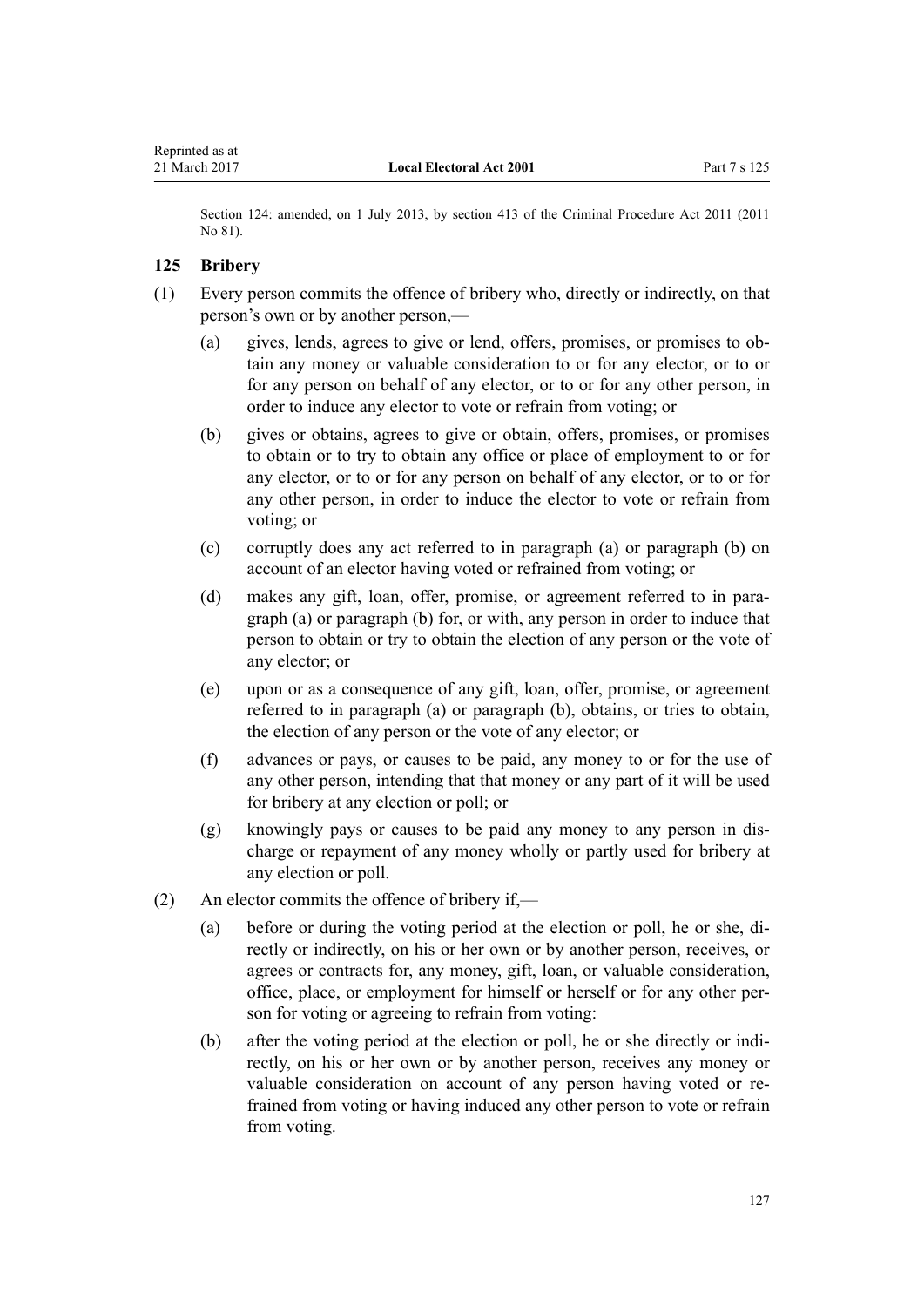(3) Every person who commits the offence of bribery is liable on conviction to imprisonment for a term not exceeding 2 years.

Compare: 1976 No 144 s 57

Section 125(3): amended, on 1 July 2013, by [section 413](http://prd-lgnz-nlb.prd.pco.net.nz/pdflink.aspx?id=DLM3360714) of the Criminal Procedure Act 2011 (2011 No 81).

### **126 Treating**

- (1) Every person commits the offence of treating who corruptly, before, during, or after an election or poll, and directly or indirectly, on that person's own or by another person, gives or provides, or pays wholly or in part the expense of giving or providing, any food, drink, entertainment, or provision to or for any person—
	- (a) for the purpose of influencing that person or any other person to vote or refrain from voting; or
	- (b) for the purpose of obtaining his or her election; or
	- (c) on account of that person or any other person having voted or refrained from voting, or being about to vote or refrain from voting.
- (2) Every holder of a licence under the [Sale and Supply of Alcohol Act 2012](http://prd-lgnz-nlb.prd.pco.net.nz/pdflink.aspx?id=DLM3339302) commits the offence of treating who knowingly supplies any food, drink, entertainment, or provision—
	- (a) to any person, if the supply is demanded for 1 or more of the purposes specified in subsection (1); or
	- (b) to any person, whether an elector or not, for the purpose of obtaining the election of a candidate or affecting the result of a poll, and without receiving payment for it at the time when it is supplied.
- (3) Every elector who corruptly accepts or takes any such food, drink, entertainment, or provision also commits the offence of treating.
- (4) Despite subsections (1) to (3), the provision of light refreshments after any meeting relating to an election or poll does not constitute the offence of treating.
- (5) Every person who commits the offence of treating is liable on conviction to imprisonment for a term not exceeding 2 years.

Compare: 1976 No 144 s 58

Section 126(2): amended, on 18 December 2013, by [section 417\(1\)](http://prd-lgnz-nlb.prd.pco.net.nz/pdflink.aspx?id=DLM3339984) of the Sale and Supply of Alcohol Act 2012 (2012 No 120).

Section 126(5): amended, on 1 July 2013, by [section 413](http://prd-lgnz-nlb.prd.pco.net.nz/pdflink.aspx?id=DLM3360714) of the Criminal Procedure Act 2011 (2011 No 81).

### **127 Undue influence**

(1) Every person commits the offence of undue influence—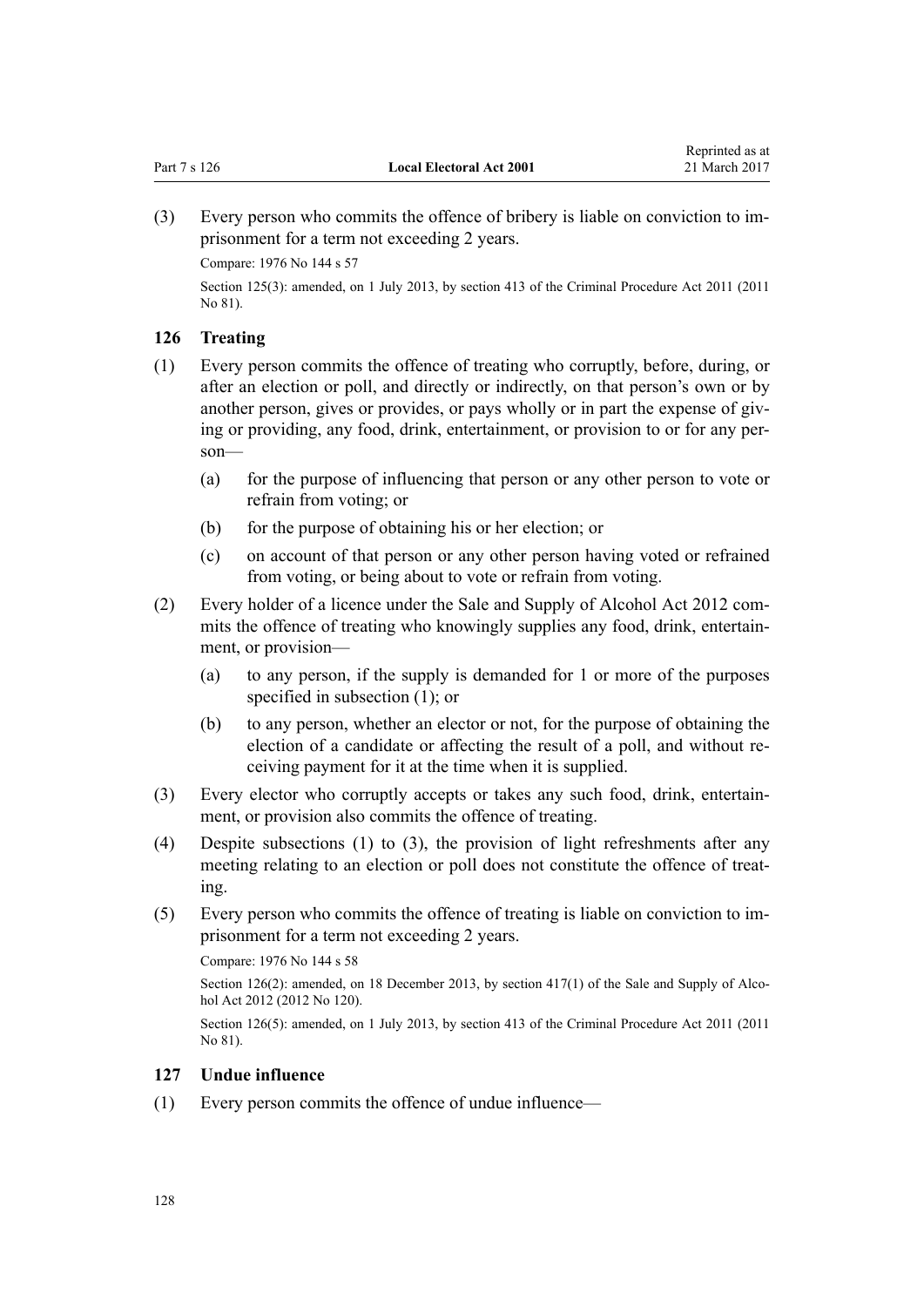- (a) who, directly or indirectly, on that person's own or by another person, makes use of or threatens to make use of any force, violence, or restraint against any person—
	- (i) in order to induce or compel that person to vote or refrain from voting:
	- (ii) on account of that person having voted or refrained from voting:
- (b) who, by abduction, duress, or any fraudulent device or means,—
	- (i) impedes or prevents the free exercise of the vote of any elector:
	- (ii) compels, induces, or prevails upon any elector either to vote or to refrain from voting.
- (2) Every person who commits the offence of undue influence is liable on conviction to imprisonment for a term not exceeding 2 years.

Compare: 1976 No 144 s 59; 1997 No 13 [s 59](http://prd-lgnz-nlb.prd.pco.net.nz/pdflink.aspx?id=DLM408916)

Section 127(2): amended, on 1 July 2013, by [section 413](http://prd-lgnz-nlb.prd.pco.net.nz/pdflink.aspx?id=DLM3360714) of the Criminal Procedure Act 2011 (2011) No 81).

# **128 Personation**

- (1) Every person commits the offence of personation who, at any election or poll,—
	- (a) votes in the name of some other person (whether living or dead), or of a fictitious person:
	- (b) having voted, votes again at the same election or poll:
	- (c) having returned a voting document, applies for or returns another voting document with the intention of returning an additional valid voting document or invalidating a vote already cast at the same election or poll (whether or not any voting document he or she returns is valid).
- (2) Every person who commits the offence of personation is liable on conviction to imprisonment for a term not exceeding 2 years.

Compare: 1976 No 144 s 60; 1997 No 13 [s 60](http://prd-lgnz-nlb.prd.pco.net.nz/pdflink.aspx?id=DLM408917)

Section 128(2): amended, on 1 July 2013, by [section 413](http://prd-lgnz-nlb.prd.pco.net.nz/pdflink.aspx?id=DLM3360714) of the Criminal Procedure Act 2011 (2011 No 81).

# **129 Infringement of secrecy**

- (1) Every electoral officer, deputy electoral officer, and other electoral official—
	- (a) must maintain and assist in maintaining the secrecy of the voting; and
	- (b) must not communicate to any person, except for a purpose authorised by law, any information likely to compromise the secrecy of the voting.
- (2) No person, except as provided by this Act or regulations made under this Act, may—
	- (a) interfere with or attempt to interfere with a voter when marking or recording his or her vote; or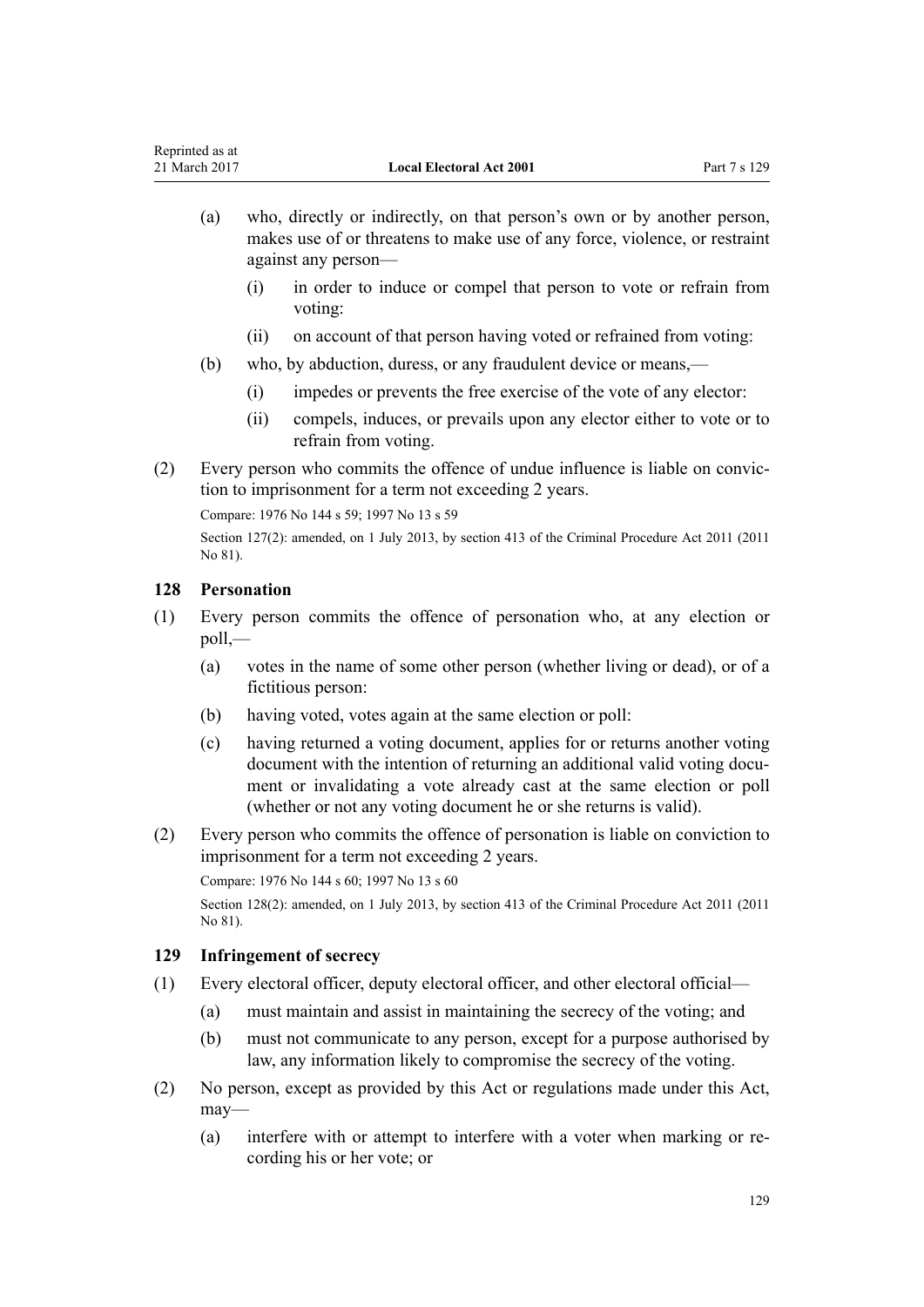- (b) attempt to obtain, in the building or other place where the voter has marked or recorded his or her vote and immediately before or after that vote has been marked or recorded, any information as to any candidate for whom, or the proposal for or against which, the voter is about to vote or has voted; or
- (c) communicate at any time to any person any information obtained in the building or other place where the voter has marked or recorded his or her vote and immediately before or after that vote has been marked or recorded, as to—
	- (i) any candidate for whom, or the proposal for or against which, the voter is about to vote or has voted; or
	- (ii) any number on a voting document marked or transmitted by the voter.
- (3) Every person present at the counting of votes must—
	- (a) maintain and assist in maintaining the secrecy of the voting; and
	- (b) must not, except as is provided by this Act or regulations made under this Act, communicate any information obtained at that counting as to any candidate for whom, or proposal for or against which, any vote is cast by a particular voter.
- (4) No person may, directly or indirectly, induce any voter to display or provide access to his or her voting document or any copy of that document after it has been marked or transmitted, so as to make known to any person the name of any candidate for or against whom, or proposal for or against which, the voter has voted.
- (5) Every person commits an offence who contravenes or fails to comply with this section.
- (6) Every person who commits an offence against subsection (5) is liable on conviction to imprisonment for a term not exceeding 6 months.

```
Compare: 1976 No 144 s 62
```
Section 129(6): amended, on 1 July 2013, by [section 413](http://prd-lgnz-nlb.prd.pco.net.nz/pdflink.aspx?id=DLM3360714) of the Criminal Procedure Act 2011 (2011 No 81).

# **130 Disclosing voting or state of election or poll**

- (1) Every electoral officer, deputy electoral officer, other electoral official, Justice of the Peace, or scrutineer commits an offence who—
	- (a) makes known for what candidate or candidates or for which proposal any particular voter has voted for or against, except as provided by this Act or regulations made under this Act; or
	- (b) before the close of voting, makes known the state of the election or poll or gives or pretends to give any information by which the state of the election or poll may be known.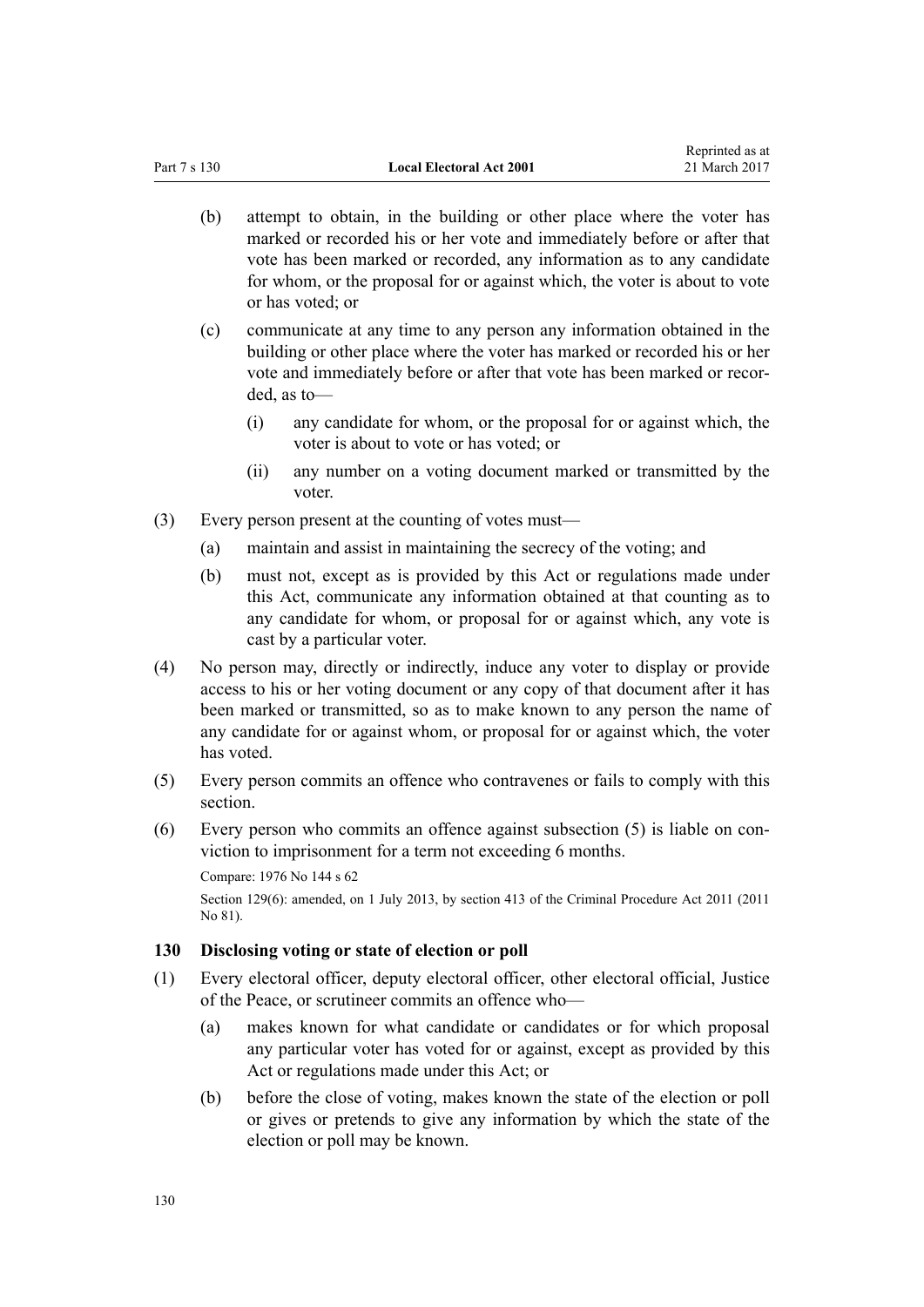| Reprinted as at |                                 |              |
|-----------------|---------------------------------|--------------|
| 21 March 2017   | <b>Local Electoral Act 2001</b> | Part 7 s 134 |

- (2) Subsection (1)(b) does not prevent an electoral officer from disclosing the total number of voting documents so far returned at an election or poll at any time during the voting period.
- (3) A person who commits an offence against subsection (1) is liable on conviction to a fine—
	- (a) not exceeding \$5,000 for an electoral officer or deputy electoral officer:
	- (b) not exceeding \$2,000 for any other person.

Compare: 1976 No 144 s 63

Section 130(3): amended, on 1 July 2013, by [section 413](http://prd-lgnz-nlb.prd.pco.net.nz/pdflink.aspx?id=DLM3360714) of the Criminal Procedure Act 2011 (2011 No 81).

### **131 Penalty for electoral officer, deputy electoral officer, and other electoral officials**

Every electoral officer, deputy electoral officer, or other electoral official commits an offence, and is liable on conviction to a fine not exceeding \$2,000, who is guilty of any intentional or reckless act of commission or omission contrary to the provisions of this Act or regulations made under this Act in respect of any election or poll, and for which no other penalty is imposed by this Act or regulations made under this Act.

Compare: 1976 No 144 s 64

Section 131: amended, on 1 July 2013, by [section 413](http://prd-lgnz-nlb.prd.pco.net.nz/pdflink.aspx?id=DLM3360714) of the Criminal Procedure Act 2011 (2011 No 81).

### *Electoral expenses*

#### *[Repealed]*

Heading: repealed, on 29 June 2013, by [section 39](http://prd-lgnz-nlb.prd.pco.net.nz/pdflink.aspx?id=DLM4803593) of the Local Electoral Amendment Act 2013 (2013 No 40).

#### **132 Payments in breach of section 105**

#### *[Repealed]*

Section 132: repealed, on 29 June 2013, by [section 39](http://prd-lgnz-nlb.prd.pco.net.nz/pdflink.aspx?id=DLM4803593) of the Local Electoral Amendment Act 2013 (2013 No 40).

#### **133 Failure to transmit return**

#### *[Repealed]*

Section 133: repealed, on 29 June 2013, by [section 40](http://prd-lgnz-nlb.prd.pco.net.nz/pdflink.aspx?id=DLM4803594) of the Local Electoral Amendment Act 2013 (2013 No 40).

#### **134 False return**

#### *[Repealed]*

Section 134: repealed, on 29 June 2013, by [section 40](http://prd-lgnz-nlb.prd.pco.net.nz/pdflink.aspx?id=DLM4803594) of the Local Electoral Amendment Act 2013 (2013 No 40).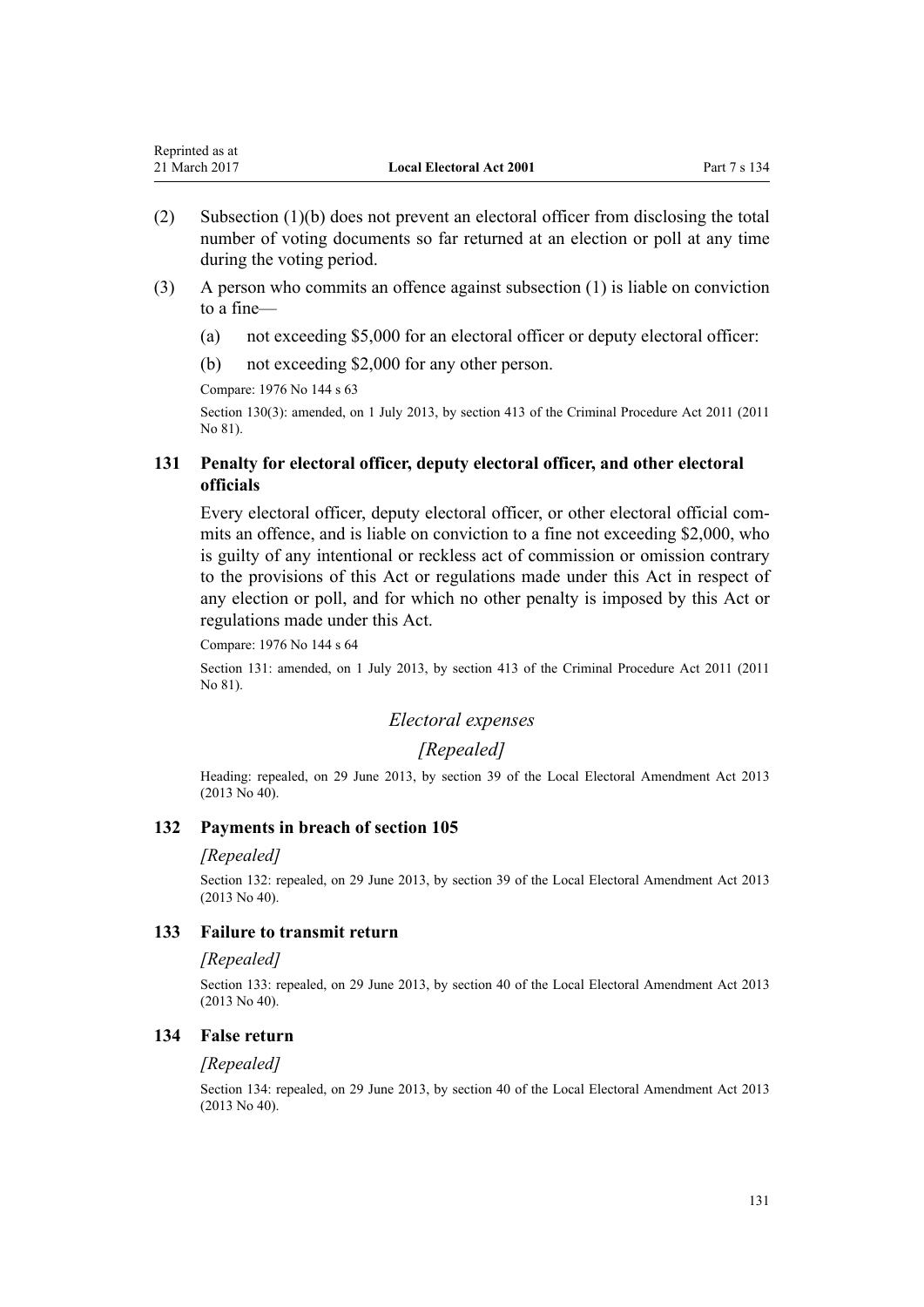#### **135 Unauthorised advertisements**

#### *[Repealed]*

Section 135: repealed, on 29 June 2013, by [section 40](http://prd-lgnz-nlb.prd.pco.net.nz/pdflink.aspx?id=DLM4803594) of the Local Electoral Amendment Act 2013 (2013 No 40).

#### **136 Excessive expenditure**

#### *[Repealed]*

Section 136: repealed, on 29 June 2013, by [section 40](http://prd-lgnz-nlb.prd.pco.net.nz/pdflink.aspx?id=DLM4803594) of the Local Electoral Amendment Act 2013 (2013 No 40).

#### *General provisions*

#### **137 Property may be stated as being in electoral officer**

In any proceedings for an offence in relation to any voting documents or other official documents, files, records, instruments, or devices used officially for an election or poll, the property in those documents, files, records, and instruments is to be treated as that of the electoral officer at that election or poll. Compare: 1976 No 144 s 61

#### **138 Duty to take action in respect of offences**

- (1) Subsection (2) applies if an electoral officer—
	- (a) receives a written complaint that an offence has been committed under—
		- $(i)$  [Part 5](#page-105-0); or
		- (ii) [Part 5A;](#page-118-0) or
		- (iii) this Part; or
	- (b) believes for any other reason that an offence has been committed under either of the Parts specified in paragraph (a).
- (2) If this subsection applies, the electoral officer must—
	- (a) report the complaint or belief to the Police; and
	- (b) provide the Police with the details of any inquiries that he or she considers may be relevant.
- (3) Subsection (2) does not prevent any person from reporting an alleged offence to the Police.
- (4) Despite subsection (2), an electoral officer is not required to report the failure by a candidate to file a return under [section 112A](#page-115-0) if the candidate files the return promptly after being required to do so by the electoral officer.

Section 138: replaced, on 29 June 2013, by [section 41](http://prd-lgnz-nlb.prd.pco.net.nz/pdflink.aspx?id=DLM4803595) of the Local Electoral Amendment Act 2013 (2013 No 40).

Section 138(1)(a)(ii): replaced, on 5 December 2013, by [section 4](http://prd-lgnz-nlb.prd.pco.net.nz/pdflink.aspx?id=DLM5623402) of the Local Electoral Amendment Act (No 2) 2013 (2013 No 123).

Section 138(1)(a)(iii): inserted, on 5 December 2013, by [section 4](http://prd-lgnz-nlb.prd.pco.net.nz/pdflink.aspx?id=DLM5623402) of the Local Electoral Amendment Act (No 2) 2013 (2013 No 123).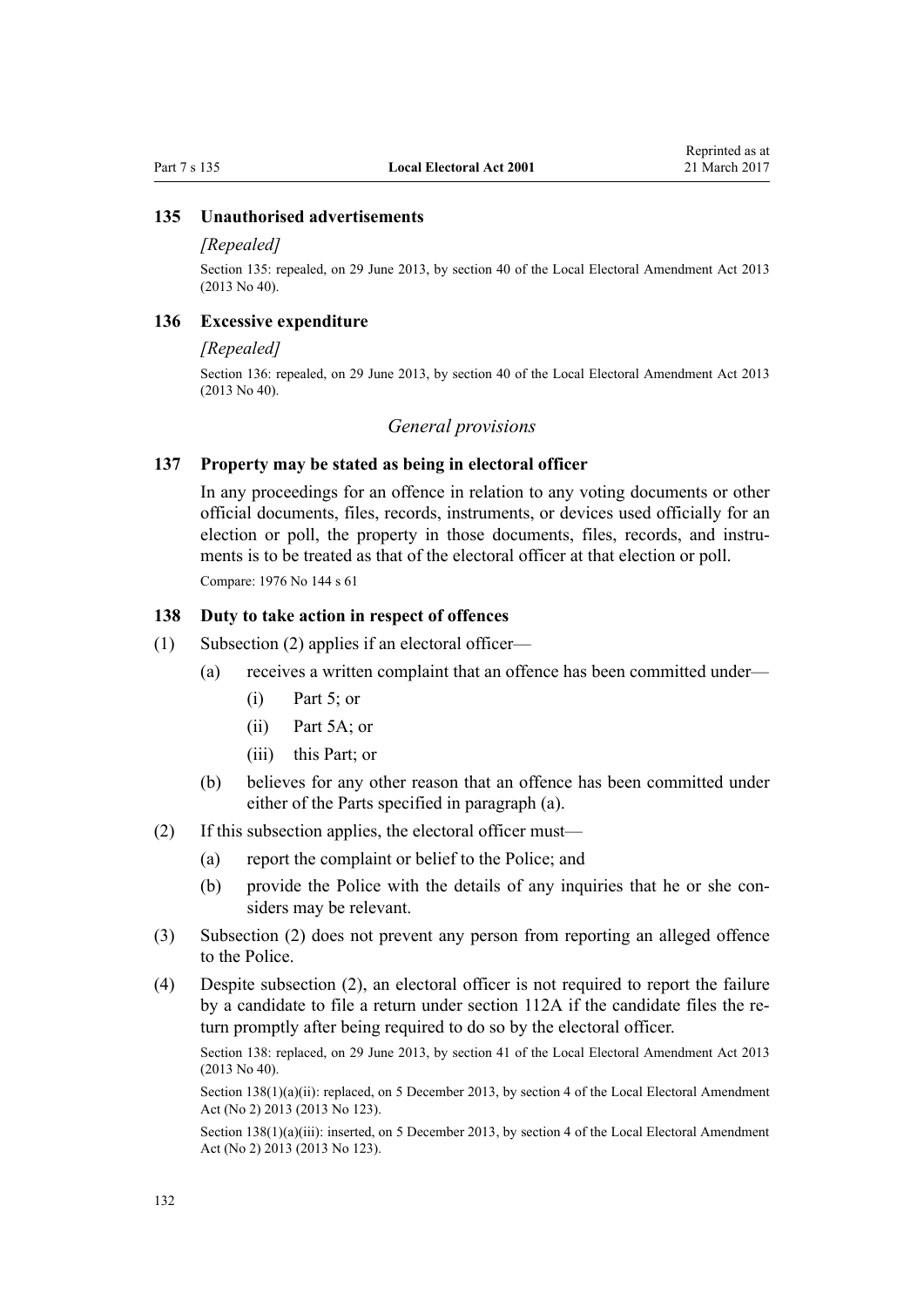Reprinted as at

#### **138AA Time limit for prosecutions**

- (1) A prosecution under [section 112C](#page-117-0) must be commenced within 6 months of the date on which the return was required to be filed.
- (2) A prosecution under [section 103K](#page-110-0) or [112D](#page-117-0) must be commenced—
	- (a) within 6 months of the date on which the prosecutor is satisfied that there is sufficient evidence to warrant the commencement of the proceedings; but
	- (b) not later than 3 years after the offence was committed.

Section 138AA: inserted, on 29 June 2013, by [section 41](http://prd-lgnz-nlb.prd.pco.net.nz/pdflink.aspx?id=DLM4803595) of the Local Electoral Amendment Act 2013 (2013 No 40).

# **Part 8 Miscellaneous provisions**

### **138A Special provision in relation to certain elections to fill extraordinary vacancies and certain polls**

- (1) Despite [section 19ZF\(3\),](#page-50-0) [section 33\(3\)](#page-63-0), and section  $120(1)$ ,—
	- (a) if an electoral officer receives a notice under [section 19ZC\(5\)](#page-47-0), [section](#page-49-0) [19ZD\(4\)](#page-49-0), [section 30\(4\),](#page-61-0) [section 31\(3\)](#page-62-0), or section  $120(1)(a)$  in the period that begins on 28 September in any year and ends with the close of 20 November in that year, the polling day for the poll under [section](#page-50-0) [19ZF](#page-50-0) or [section 33,](#page-63-0) or for the election under section 120(1), must be a day not earlier than 17 February in the following year; and
	- (b) if an electoral officer receives a notice under [section 19ZC\(5\)](#page-47-0), [section](#page-49-0) [19ZD\(4\)](#page-49-0), [section 30\(4\),](#page-61-0) [section 31\(3\)](#page-62-0), or section  $120(1)(a)$  in the period that begins on 21 November in any year and ends with the close of 15 December in that year, the polling day for the poll under [section 19ZF](#page-50-0) or [section 33](#page-63-0), or for the election under section 120(1), must be a day not earlier than 14 March in the following year; and
	- (c) if an electoral officer receives a notice under [section 19ZC\(5\)](#page-47-0), [section](#page-49-0) [19ZD\(4\)](#page-49-0), [section 30\(4\),](#page-61-0) [section 31\(3\)](#page-62-0), or section  $120(1)(a)$  in the period that begins on 16 December in any year and ends with the close of 12 January in the following year, the polling day for the poll under [sec](#page-50-0)[tion 19ZF](#page-50-0) or [section 33,](#page-63-0) or for the election under section 120(1), must be a day not earlier than 11 April in that following year.
- (2) In any case to which paragraph (a) or paragraph (b) or paragraph (c) of subsection (1) applies, the requirements of this Act apply as if the notice referred to in the paragraph had been received by the electoral officer on the last day of the period specified in that paragraph.

Compare: 1976 No 144 s 50(1)

Section 138A: inserted, on 25 December 2002, by [section 44](http://prd-lgnz-nlb.prd.pco.net.nz/pdflink.aspx?id=DLM181923) of the Local Electoral Amendment Act 2002 (2002 No 85).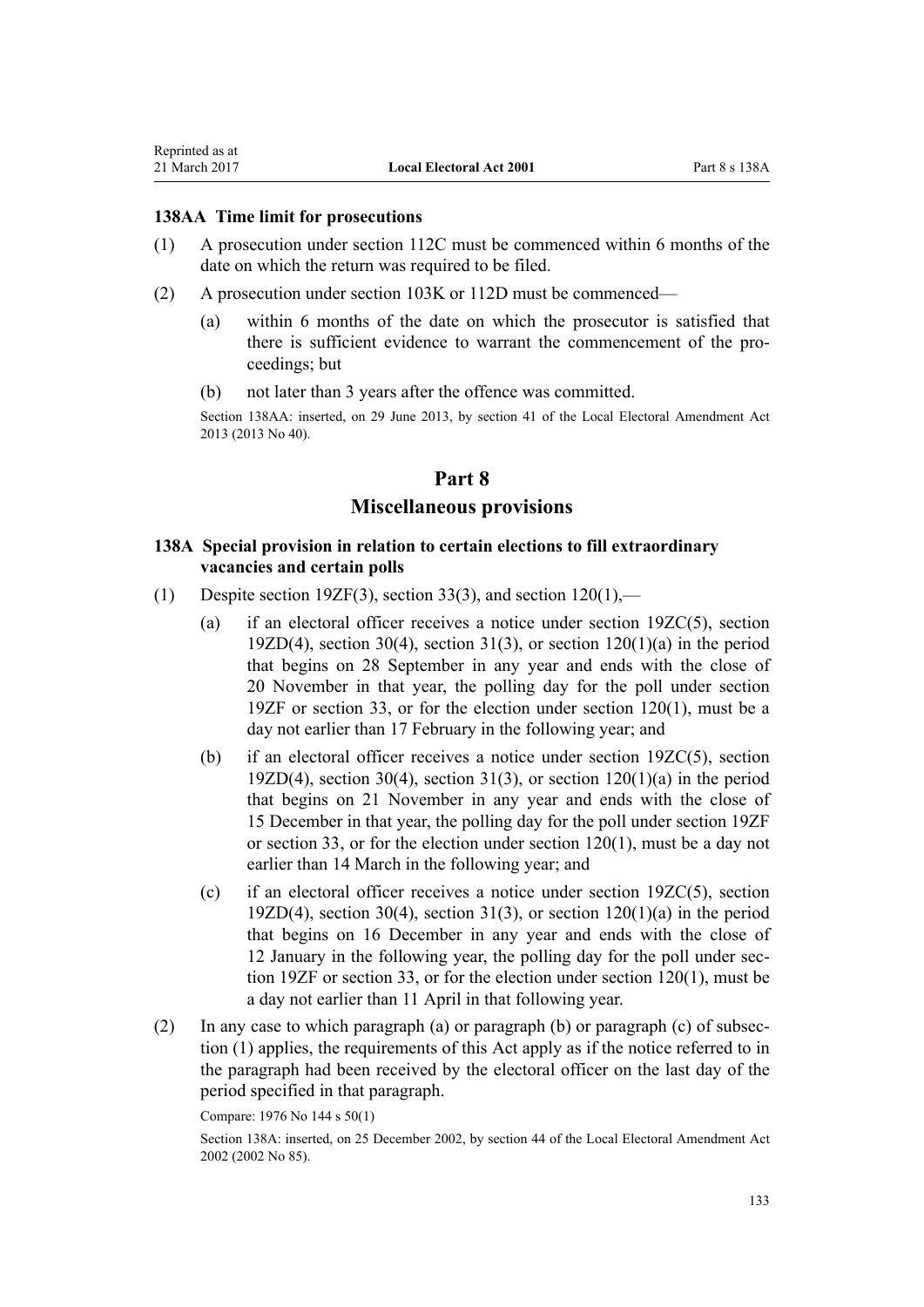<span id="page-133-0"></span>Section 138A(1)(a): amended, on 26 March 2015, by [section 11\(1\)](http://prd-lgnz-nlb.prd.pco.net.nz/pdflink.aspx?id=DLM6403315) of the Local Electoral Amendment Act 2015 (2015 No 19).

Section 138A(1)(b): amended, on 26 March 2015, by [section 11\(2\)](http://prd-lgnz-nlb.prd.pco.net.nz/pdflink.aspx?id=DLM6403315) of the Local Electoral Amendment Act 2015 (2015 No 19).

Section 138A(1)(c): amended, on 26 March 2015, by [section 11\(3\)](http://prd-lgnz-nlb.prd.pco.net.nz/pdflink.aspx?id=DLM6403315) of the Local Electoral Amendment Act 2015 (2015 No 19).

#### **139 Regulations**

- (1) The Governor-General may, by Order in Council, make regulations—
	- (a) prescribing the powers and duties of electoral officers or other electoral officials, either generally or in relation to any specified class of election or poll or in relation to any specified election or specified poll:
	- (b) authorising the use of one or both electoral systems in elections and polls, or any specified class of election or poll, or any specified election or poll, describing each authorised electoral system, and prescribing conditions, standards, performance measures, and forms for the operation of that system:
	- (c) authorising the use of 1 or more voting methods in elections and polls, or any specified class of election or poll, or any specified election or poll, describing each authorised voting method, and prescribing conditions, standards, performance measures, and forms for the operation of that method:
	- (d) prescribing conditions, standards, performance measures, procedures, and forms for the operation of special voting:
	- (e) authorising the use of special procedures for the casting of votes by any specified class of person, including (without limitation) persons with specified disabilities, and persons living or travelling overseas or living in remote locations:
	- (f) prescribing standards, performance measures, procedures, and forms for the purposes of enrolment or the compilation and use of electoral rolls, authorising the creation and use of electoral rolls for the purpose of any specified class of election or poll or for any specified election or poll or any other specified purpose, and regulating the use of electoral rolls generally:
	- (g) prescribing deposits or fees to be paid under this Act or regulations made under this Act or authorising the imposition of reasonable charges for the performance of specified functions:
	- (h) prescribing standards, performance measures, procedures, and forms for the conduct of elections or polls, or any specified class of election or poll, or any specified election or poll, and regulating the conduct of those elections or polls:
	- (ha) prescribing the amount for each elector for the purposes of [section](#page-113-0) [111\(1A\)\(a\)](#page-113-0):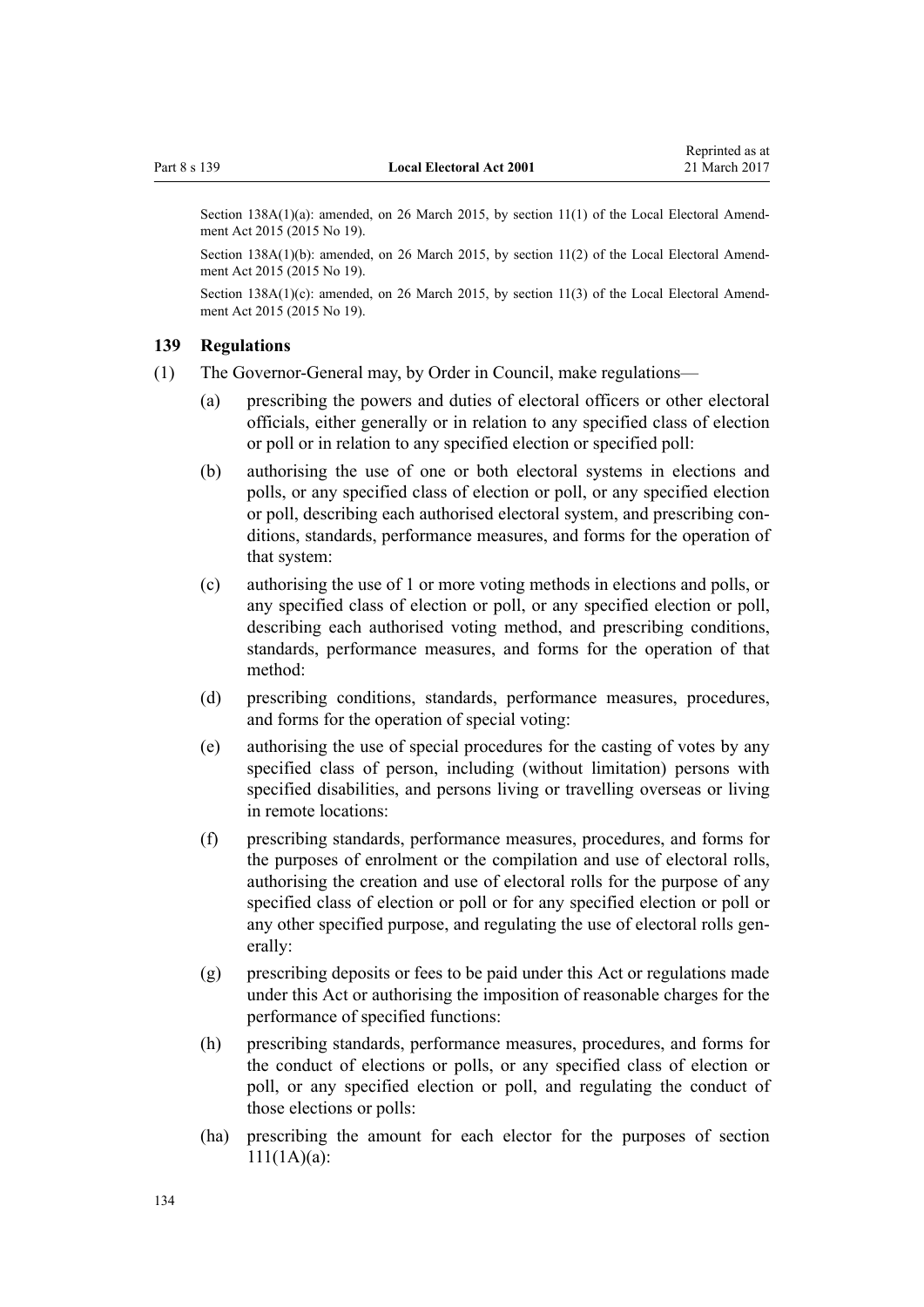- (i) regulating the conduct of electoral officers, deputy electoral officers, other electoral officials, scrutineers, candidates, voters, electors, and any other person, at elections or polls, or at any specified class of election or poll, or at any specified election or poll: (j) prescribing forms required for the purposes of this Act or in connection with the enrolment of electors or in connection with any election or poll: (k) prescribing offences in respect of the contravention of, or non-compliance with, any regulations made under this Act:
- (l) prescribing penalties for offences against regulations made under this Act, not exceeding a fine of \$2,000:
- (la) regulating (in any way that is not inconsistent with [Part 1A](#page-24-0) and [Schedule](#page-142-0) [1A](#page-142-0)) the method of determining membership and the basis of election of local authorities:
- (m) providing for any other matters contemplated by this Act, necessary for its administration, or necessary for giving it full effect.
- (2) Regulations may not be made under subsection  $(1)(c)$  authorising the use of a voting method (other than booth voting or postal voting or a combination of both methods) unless the Minister advises that he or she is satisfied that the voting method to be authorised for use will be able to operate in a manner consistent with the principles described in [section 4.](#page-10-0)
- (3) The Minister may not give the advice referred to in subsection (2) unless he or she has first consulted with those organisations or bodies that the Minister considers to be representative of organisations or persons likely to be substantially affected by the regulations.

Compare: 1976 No 144 s 123

Section 139(1)(ha): inserted, on 1 November 2010, by [section 113\(1\)](http://prd-lgnz-nlb.prd.pco.net.nz/pdflink.aspx?id=DLM3016880) of the Local Government (Auckland Transitional Provisions) Act 2010 (2010 No 37).

Section 139(1)(la): inserted, on 25 December 2002, by [section 45](http://prd-lgnz-nlb.prd.pco.net.nz/pdflink.aspx?id=DLM181925) of the Local Electoral Amendment Act 2002 (2002 No 85).

### **140 Powers and duties of electoral officers**

Regulations made under [section 139\(1\)\(a\)](#page-133-0) may include (without limitation) provision for the following:

- (a) 2 or more electoral officers to undertake specified duties or exercise specified powers in relation to the same election or poll:
- (b) 1 or more electoral officers to issue directions to other electoral officers in relation to a specified class of election or poll, or any specified election or poll:
- (c) 1 or more electoral officers to exercise, in relation to a specified class of election or poll or any specified election or poll some, but not all, of the powers given to electoral officers by this Act or regulations made under this Act.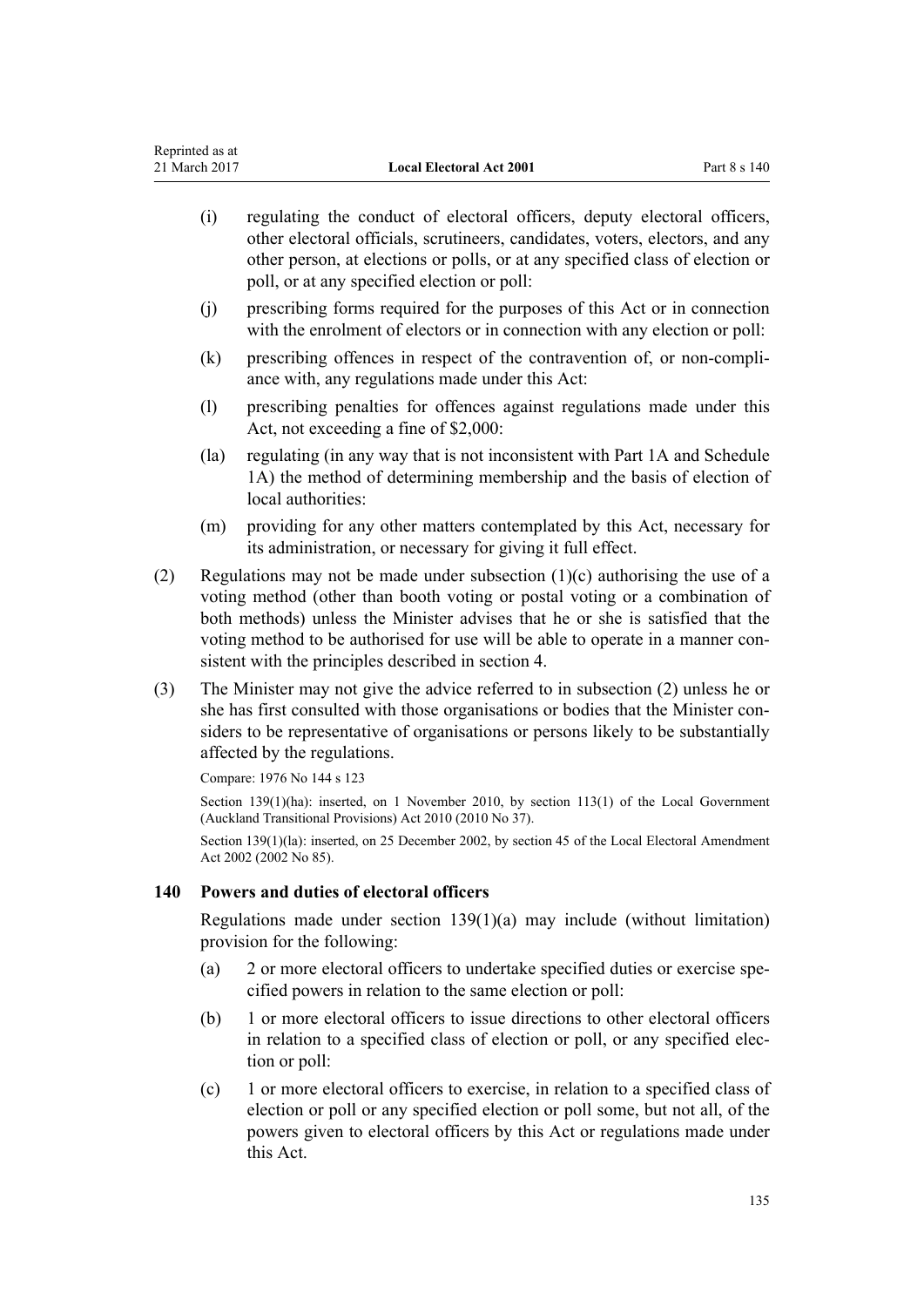#### **140A Electoral systems**

Regulations made under [section 139\(1\)\(b\)](#page-133-0) may include (without limitation) provisions—

- (a) authorising or requiring 1 counting program to be used for the purpose of implementing the New Zealand method of counting single transferable votes or authorising more than 1 counting program or authorising a class of counting programs to be used for that purpose:
- (ab) for the purposes of assisting programmers and certifiers to perform the duties imposed by [sections 19AA](#page-24-0) and [19AB](#page-24-0), describing the technical processes involved in the implementation of the New Zealand method of counting single transferable votes:
- (b) regulating the certification of 1 or more counting programs or any class of counting programs for the purpose of implementing the New Zealand method of counting single transferable votes:
- (c) regulating the operating environment in which any counting program can be used for the purpose of implementing the New Zealand method of counting single transferable votes:
- (d) regulating the way in which any other computer program can be used for the purposes of an election or poll under this Act:
- (e) imposing conditions or restrictions in relation to the use of any such counting program or other computer program for the purposes of an election or poll under this Act.

Section 140A: inserted, on 25 December 2002, by [section 46](http://prd-lgnz-nlb.prd.pco.net.nz/pdflink.aspx?id=DLM181926) of the Local Electoral Amendment Act 2002 (2002 No 85).

Section 140A(ab): inserted, on 7 July 2004, by [section 16](http://prd-lgnz-nlb.prd.pco.net.nz/pdflink.aspx?id=DLM303182) of the Local Electoral Amendment Act 2004 (2004 No 62).

### **141 Voting methods**

Regulations made under section  $139(1)(c)$  may include (without limitation) provisions prohibiting or regulating the use of the same or different voting methods for different elections or polls, or elections and polls,—

- (a) that are conducted—
	- (i) at the same or similar times; or
	- (ii) in the same or in similar local government areas; or
	- (iii) by the same electoral officer:
- (b) using the same or different electoral systems.

#### **142 Electoral rolls**

Regulations made under section  $139(1)(f)$  may include (without limitation)—

(a) provision for different forms of electoral rolls for different classes of local government areas, including (without limitation) divided local gov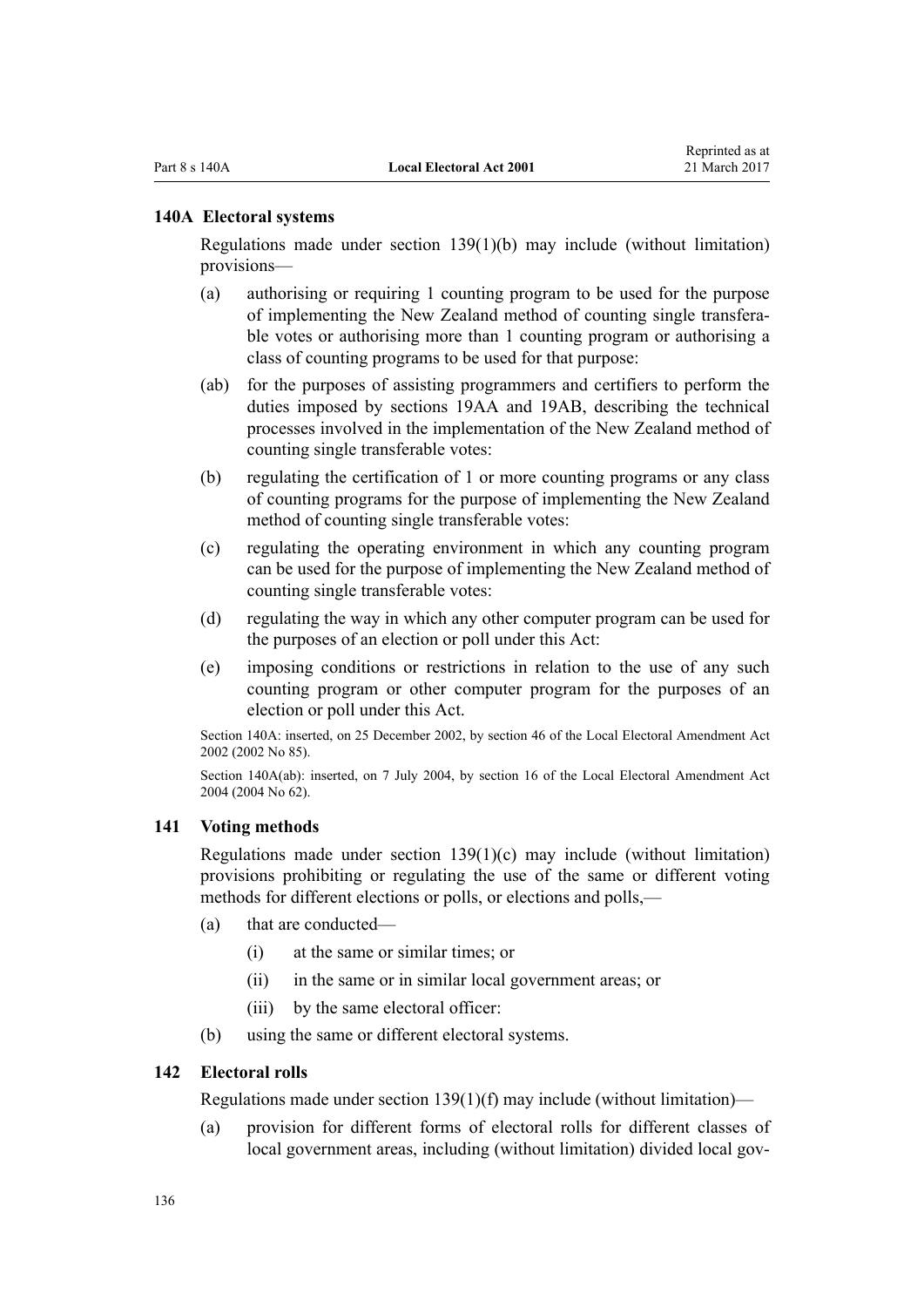ernment areas, and local government areas containing 1 or more local board areas or communities:

- (b) requirements for residential electors or ratepayer electors, or any class of residential elector or ratepayer elector, to complete and deliver specified information (whether as a condition of enrolment or otherwise):
- (c) requirements for the Electoral Commission to supply specified information in the prescribed manner to an electoral officer, or other electoral official, or any other class of person (with or without fee or on payment of a reasonable charge):
- (d) requirements concerning the procedures for enrolment of ratepayer electors:
- (e) provisions regulating the method and form of nomination of ratepayer electors for enrolment by organisations, bodies, societies or associations, or other persons (whether corporate or unincorporate):
- (f) provisions regulating the inspection, copying by and use of electoral rolls by local authorities, electoral officials, members of the public or any class of persons, either generally or for any specified purposes.

Section 142(a): amended, on 8 August 2014, by [section 76](http://prd-lgnz-nlb.prd.pco.net.nz/pdflink.aspx?id=DLM5707313) of the Local Government Act 2002 Amendment Act 2014 (2014 No 55).

Section 142(c): amended, on 21 March 2017, by [section 114](http://prd-lgnz-nlb.prd.pco.net.nz/pdflink.aspx?id=DLM6963887) of the Electoral Amendment Act 2017 (2017 No 9).

Section 142(c): amended, on 1 July 2012, by [section 58\(12\)](http://prd-lgnz-nlb.prd.pco.net.nz/pdflink.aspx?id=DLM3367693) of the Electoral (Administration) Amendment Act 2011 (2011 No 57).

#### **143 Conduct of elections and polls**

- (1) Regulations made under [section 139\(1\)\(h\)](#page-133-0) may include (without limitation)—
	- (a) provisions—

Reprinted as at

- (i) prescribing the method of conducting elections to fill extraordinary vacancies, and requiring any other class of election to be held using that method:
- (ii) varying the method of conducting polls prescribed in this Act if the poll is conducted under [section 18](#page-22-0) or [section 19:](#page-23-0)
- (b) provisions regulating—
	- (i) the nomination of candidates:
	- (ii) candidate profile statements:
	- (iii) the issuing, handling, and processing of voting documents and other official documents:
	- (iv) the management of official places:
	- (v) communication between voters and other persons:
	- (vi) procedures for voting: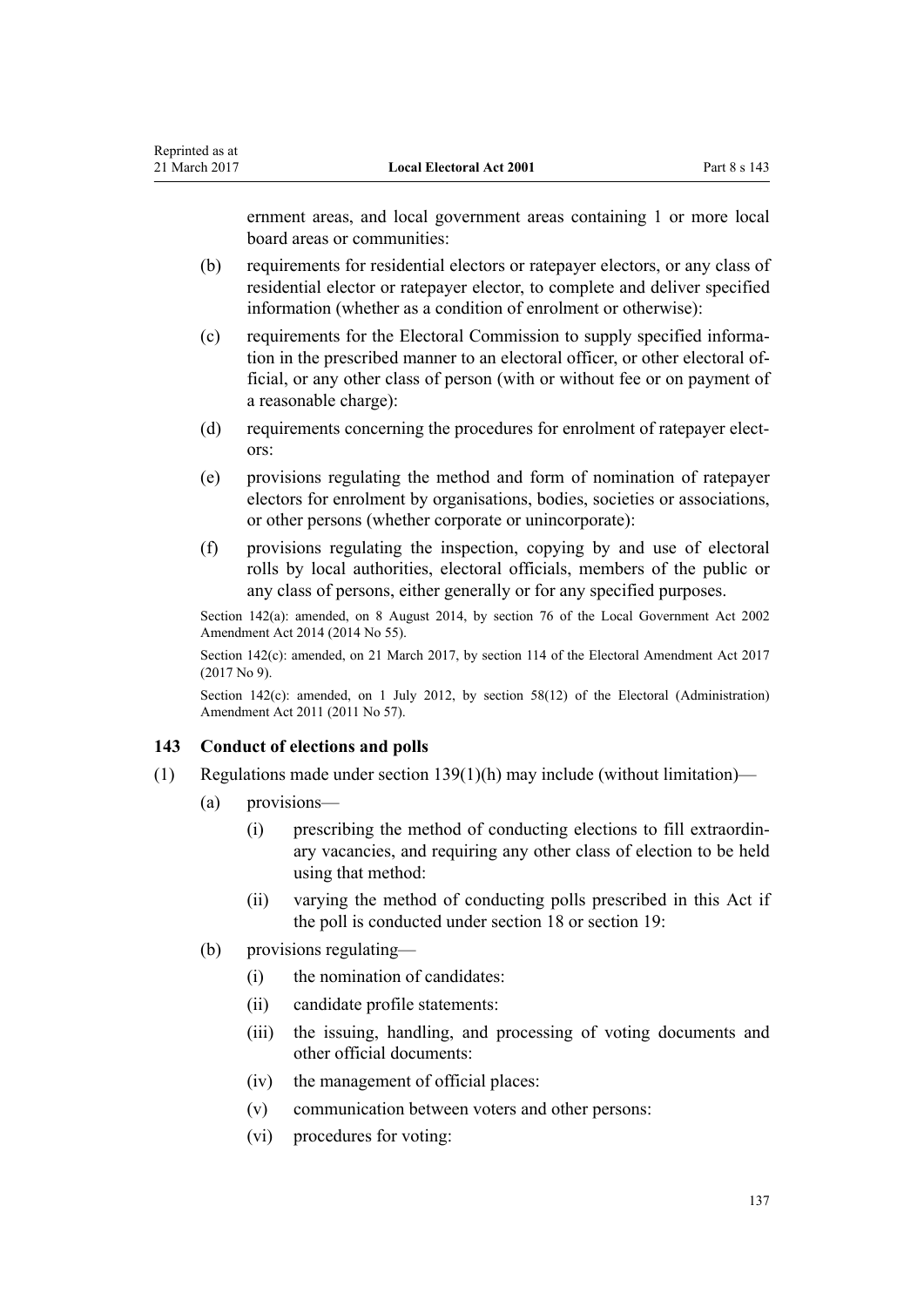- (vii) the handling of spoilt voting documents:
- (viii) procedures after the close of voting:
- (ix) the scrutiny of the electoral roll:
- $(x)$  the conduct of the count:
- (xi) the declaration of the result of the election or poll:
- (c) provisions authorising or requiring electoral officers to publish, display, or distribute in the prescribed manner neutral information designed to assist voters to exercise an informed vote at polls conducted under this Act.
- (2) Without limiting the powers conferred by [section 139\(1\)\(h\)](#page-133-0), different provision may be made for the matters referred to in subsection  $(1)(b)$  in respect of-
	- (a) each electoral system:
	- (b) each voting method:
	- (c) ordinary and special voting respectively:
	- (d) elections and polls respectively:
	- (e) different classes of elections and polls.

Section 143(1)(b)(x): amended, on 7 July 2004, by [section 17](http://prd-lgnz-nlb.prd.pco.net.nz/pdflink.aspx?id=DLM303183) of the Local Electoral Amendment Act 2004 (2004 No 62).

#### **144 Transitional regulations**

#### *[Repealed]*

Section 144: repealed, on 1 July 2002, by section 145.

#### **145 Expiry of section 144**

Section 144 expires on the close of 30 June 2002 and on the close of that date is repealed.

### **146 Regulations having effect under this Act**

- (1) The Local Government (Electoral) Regulations 1992 (SR 1992/62) are to be treated as regulations made under this Act.
- (2) The regulations specified in subsection (1) may be amended from time to time under the corresponding empowering provision (if any) in this Act or (if there is no corresponding provision in this Act), as if this section contained the relevant empowering provision (as it read immediately before the commencement of this section).

## **147 Cost of elections and polls**

(1) If the electoral officer of a local authority conducts an election or poll, the reasonable costs and expenses of conducting that election or poll (except expenses of scrutineers and other expenses incurred by or on behalf of candidates) must be paid by the local authority.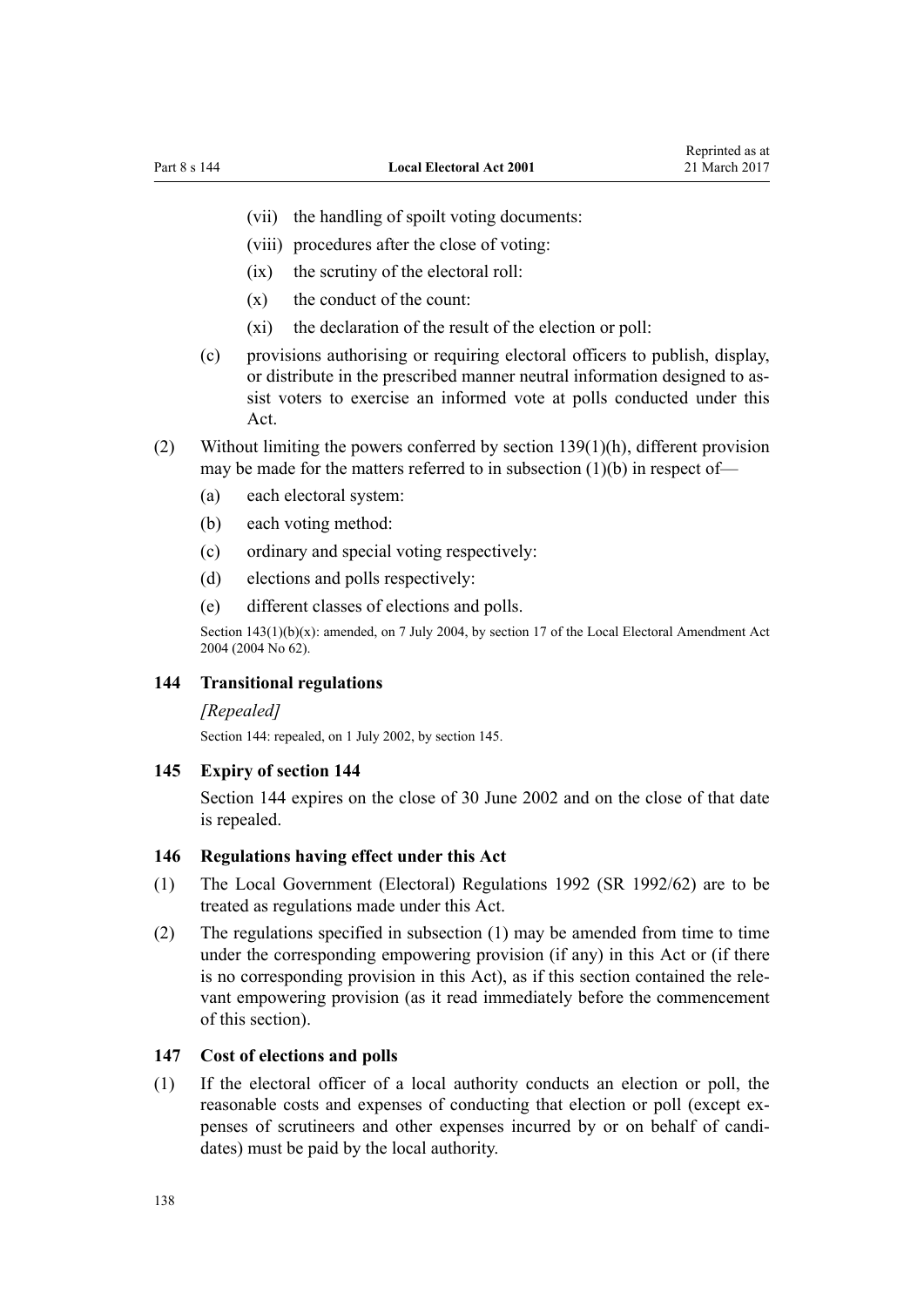- (2) If an electoral officer of a local authority conducts an election or poll using the services of any electoral official employed by or engaged by or on behalf of another local authority, the local authority for whom the election or poll is conducted must pay to the local authority whose employees or contractors have provided services the reasonable costs and expenses incurred by that local authority, as agreed by or on behalf of the local authorities concerned.
- (3) Any dispute about the amount to be paid under subsection (2) must be determined by the Auditor-General after any inquiry that the Auditor-General thinks fit.
- (4) The decision of the Auditor-General under subsection (3) is final and binding on the local authorities concerned.
- (5) Nothing in this section limits the provisions of any other Act. Compare: 1976 No 144 s 118

# **148 Validation of irregularities**

- (1) The Governor-General may, by Order in Council published in the *Gazette*, do any of the things described in subsection (2) if—
	- (a) anything is omitted to be done at the time required by or under this Act or any regulations made under this Act; or
	- (b) anything cannot be done at the time required by or under this Act or any regulations made under this Act; or
	- (c) anything is done before or after the time required by or under this Act or any regulations made under this Act; or
	- (d) anything is otherwise irregularly done in matter of form; or
	- (e) sufficient provision is not made by or under this Act or any regulations made under this Act.
- (2) The things are,—
	- (a) at any time before or after the time within which the thing is required to be done, to extend that time; or
	- (b) to validate anything done before or after the time required; or
	- (c) to validate anything irregularly done in matter of form; or
	- (d) to make such other provision for the case as he or she thinks fit.

Compare: 1976 No 144 s 122; 1997 No 53 [s 63](http://prd-lgnz-nlb.prd.pco.net.nz/pdflink.aspx?id=DLM408922)

### **149 Amendments to section 101ZQ of Local Government Act 1974**

### *[Repealed]*

Section 149: repealed, on 25 December 2002, by [section 53\(c\)](http://prd-lgnz-nlb.prd.pco.net.nz/pdflink.aspx?id=DLM181940) of the Local Electoral Amendment Act 2002 (2002 No 85).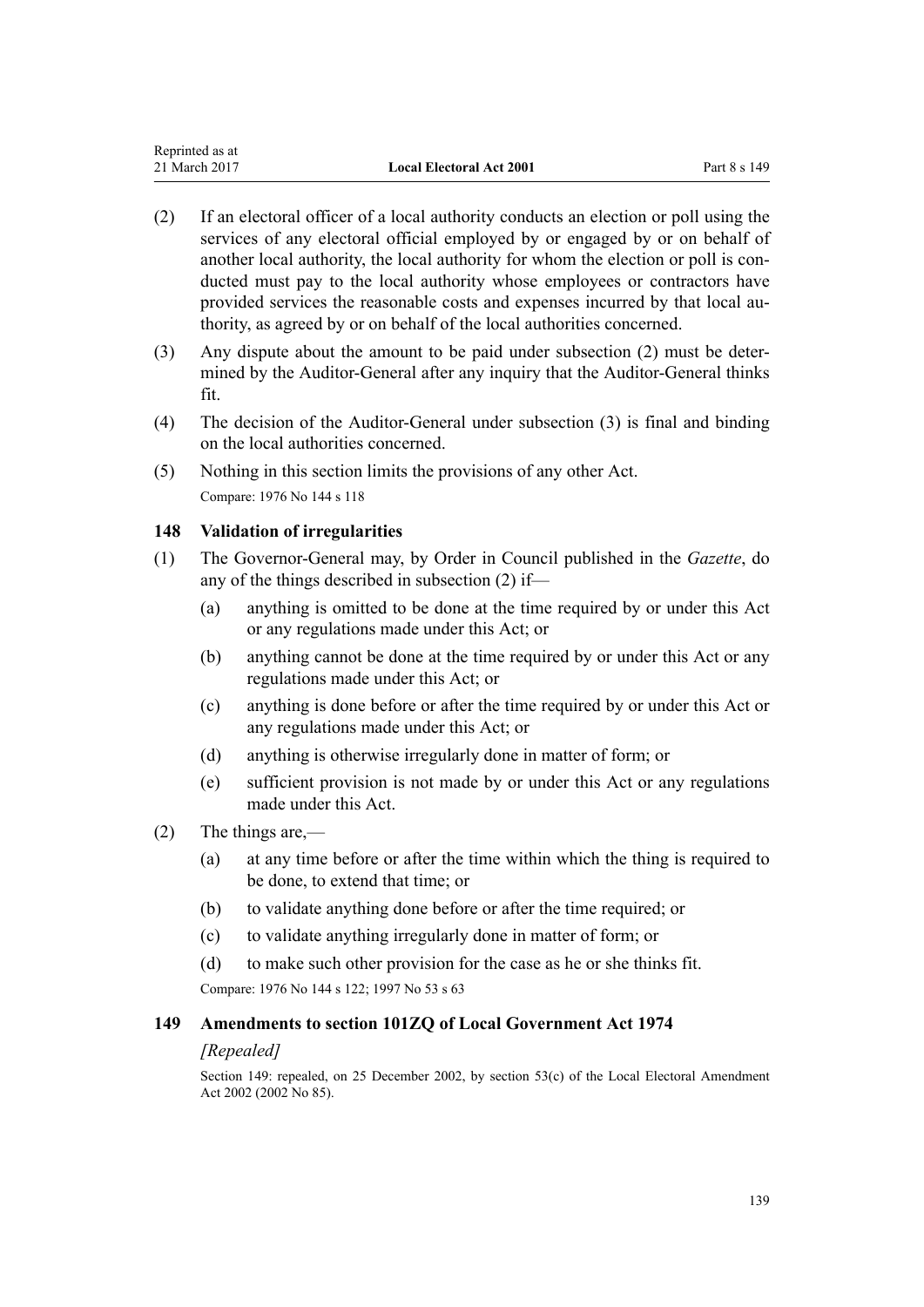# <span id="page-139-0"></span>**150 Amendment to Schedule 2 of New Zealand Public Health and Disability Act 2000**

*Amendment(s) incorporated in the [Act\(s\).](http://prd-lgnz-nlb.prd.pco.net.nz/pdflink.aspx?id=DLM81686)*

### **151 Amendments to other enactments**

The enactments set out in [Schedule 3](#page-150-0) are amended in the manner set out in that schedule.

#### **152 Repeals and revocations**

- (1) The enactments set out in [Part 1](#page-152-0) of Schedule 4 are repealed.
- (2) The regulations set out in [Part 2](#page-152-0) of Schedule 4 are revoked.

## **153 Transitional provisions relating to electoral systems**

[Sections 27 to 35](#page-59-0) (which relate to electoral systems for elections and polls) do not apply to the triennial general election to be held on 13 October 2001 or to any poll taken in conjunction with that election, and that election (and any poll taken in conjunction with that election), and any election to fill an extraordinary vacancy held before the triennial general election in October 2004, must be conducted using the First Past the Post electoral system.

Section 153: amended, on 25 December 2002, by [section 47](http://prd-lgnz-nlb.prd.pco.net.nz/pdflink.aspx?id=DLM181928) of the Local Electoral Amendment Act 2002 (2002 No 85).

#### **154 Transitional provisions relating to returning officers**

- (1) Every person who, immediately before the commencement of this Act, was the returning officer for a local authority is, without further appointment, the electoral officer for that local authority.
- (2) Despite [section 14\(2\)](#page-20-0) and subsection (1), a person who becomes an electoral officer by operation of subsection (1) must complete a declaration of the appropriate kind as soon as practicable after the commencement of this section.

#### **155 Transitional provisions relating to electoral rolls**

[Sections 38 to 51](#page-66-0) (which relate to electoral rolls) do not apply to the triennial general election to be held on 13 October 2001 or to any poll taken in conjunction with that election.

#### **156 Further transitional provisions relating to electoral rolls**

- (1) For the purposes of the triennial general election and any poll to be held on 13 October 2001,—
	- (a) sections 7B to 7K of the Local Elections and Polls Act 1976 continue to apply subject to the provisions of this section and with any other necessary modifications; but
	- (b) the residential electoral roll required by section 7BA of that Act and the ratepayer electoral roll required by section 7BB of that Act must, if the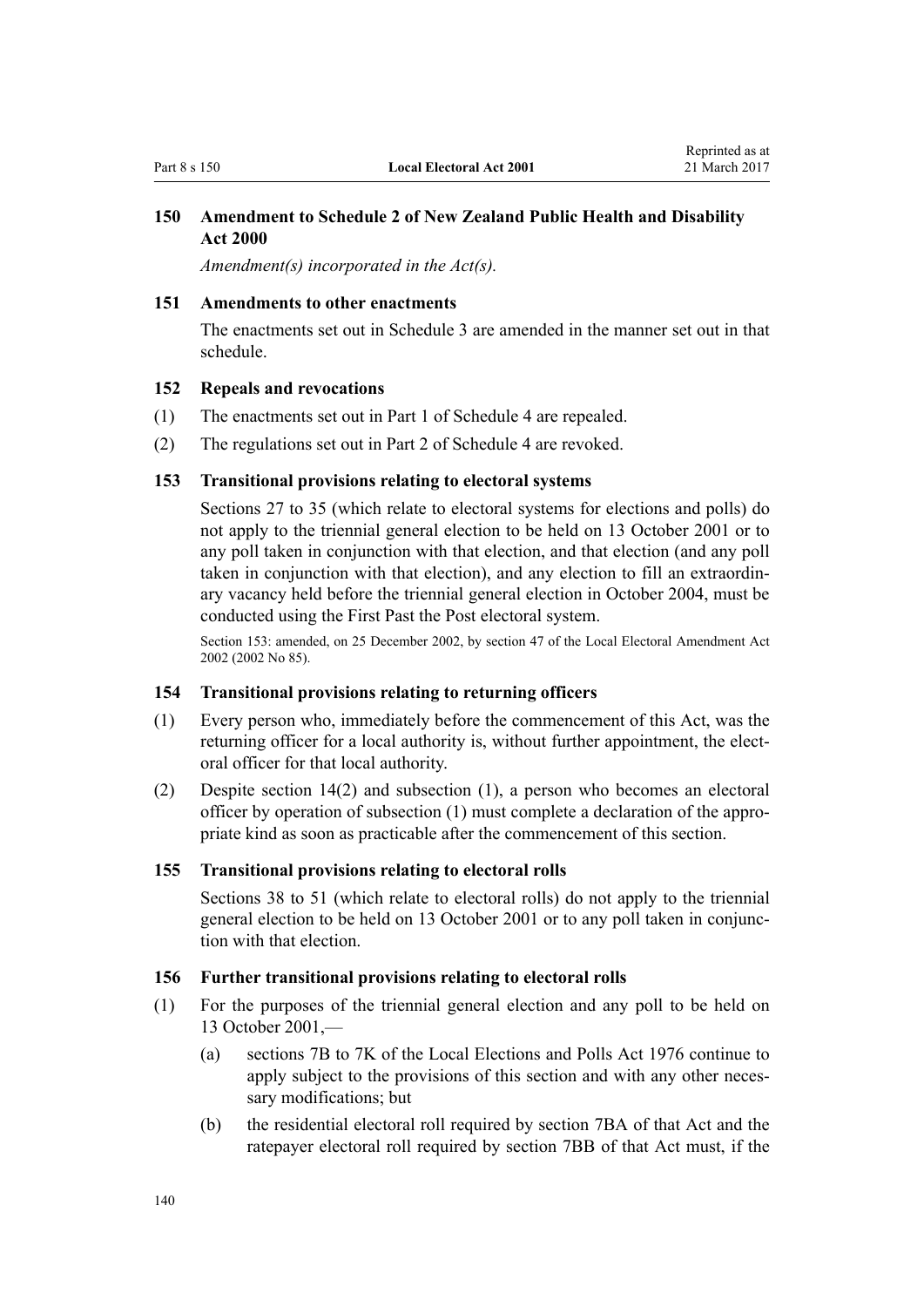| Reprinted as at |  |
|-----------------|--|
| 21 March 2017   |  |

rolls relate to the same local government area, be treated as 1 electoral roll for the purposes of this Act.

- (2) For the purposes of the triennial general election and any poll to be held on 13 October 2001:
	- (a) section 7BA of the Local Elections and Polls Act 1976 applies as if, after the words ["Local Government Act 1974"](http://prd-lgnz-nlb.prd.pco.net.nz/pdflink.aspx?id=DLM415531) in subsection (1), there appeared the words "or, as the case requires, [section 23](#page-54-0) of the Local Electoral Act 2001":
	- (b) section 7BB of the Local Elections and Polls Act 1976 applies as if, after the words "Local Government Act 1974" in subsection (1)(a), there appeared the words "or, as the case requires, [section 24](#page-54-0) of the Local Electoral Act 2001":
	- (c) section 7BE of the Local Elections and Polls Act 1976 applies as if, after the words "Local Government Act 1974" in subsection (1), there appeared the words "or, as the case requires, section 24 of the Local Electoral Act 2001":
	- (d) section 7BF of the Local Elections and Polls Act 1976 applies as if, after the words "Local Government Act 1974" in subsection (1), there appeared the words "or, as the case requires, section 24 of the Local Electoral Act 2001".
- (3) For the purposes of the triennial general election and any poll to be held on 13 October 2001, section 7H of the Local Elections and Polls Act 1976 applies as if,—
	- (a) for the words "before the 18th day before polling day" which appear in subsection (1), there were substituted the words "before 14 September 2001"; and
	- (b) for the words "on the 18th day before polling day" which appear in subsection (2), there were substituted the words "on 14 September 2001".
- (4) For the purposes of the triennial general election and any poll to be held on 13 October 2001, section 111 of the Local Elections and Polls Act 1976 applies as if,—
	- (a) for the words ["sections 22](#page-54-0) and [107](#page-113-0) of this Act", which appear in subsection (1), there were substituted the words "[section 70](#page-84-0) of the Local Electoral Act 2001"; and
	- (b) for the words "4 o'clock in the afternoon of the 43rd day", which appear in subsection (1), there were substituted the words "4 o'clock in the afternoon of 31 August 2001"; and
	- (c) for the words "paragraph (b) or paragraph (c) of section 37 of this Act", which appear in subsection (2), there were substituted the words ["section](#page-53-0) [20\(2\)](#page-53-0) or [section 21](#page-54-0) of the Local Electoral Act 2001".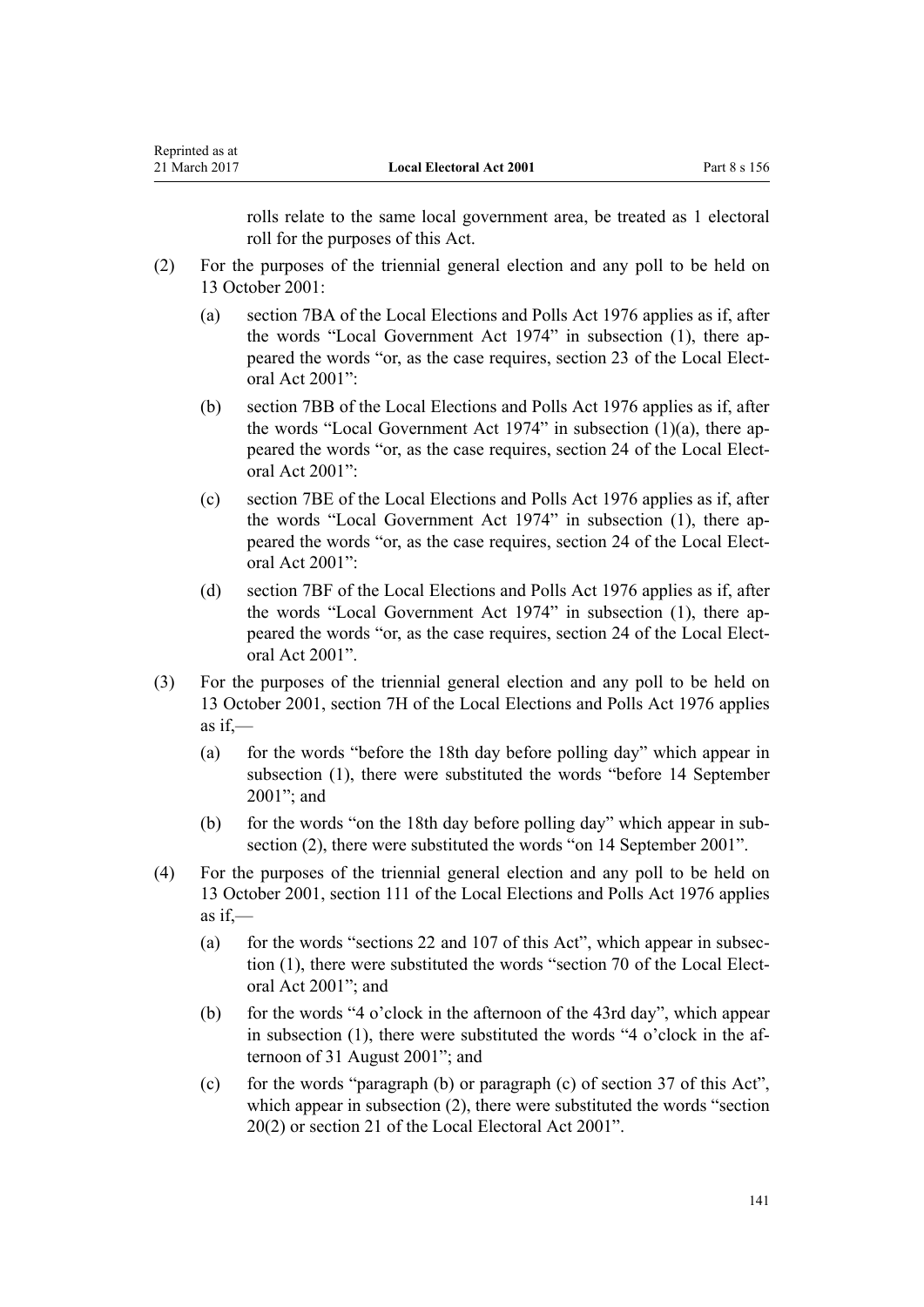- (5) For the purposes of the triennial general election and any poll to be held on 13 October 2001, any power or duty conferred on the principal administrative officer of a local authority by sections 7B to 7K of the Local Elections and Polls Act 1976 may instead be exercised by the electoral officer of that authority.
- (6) This section overrides [section 151](#page-139-0).

# **157 Transitional provisions relating to voting documents**

For the purposes of the triennial general election and any poll to be held on 13 October 2001,—

- (a) [sections 75 to 77](#page-89-0) do not apply to voting documents:
- (b) sections 25 and 25A of the Local Elections and Polls Act 1976 apply to the voting documents to be used at the election and any poll, and those sections and the provisions referred to in those sections apply—
	- (i) as if every reference to a "voting paper" or "voting papers" were a reference to a "voting document" or "voting documents", as the case may require; and
	- (ii) with any modifications specified in regulations made under this Act; and
	- (iii) with any other necessary modifications.

# **Schedule 1**

# **New Zealand method of counting single transferable votes**

*[Repealed]*

[s 5](#page-10-0)

Schedule 1: repealed, on 7 July 2004, by [section 18](http://prd-lgnz-nlb.prd.pco.net.nz/pdflink.aspx?id=DLM303184) of the Local Electoral Amendment Act 2004 (2004 No 62).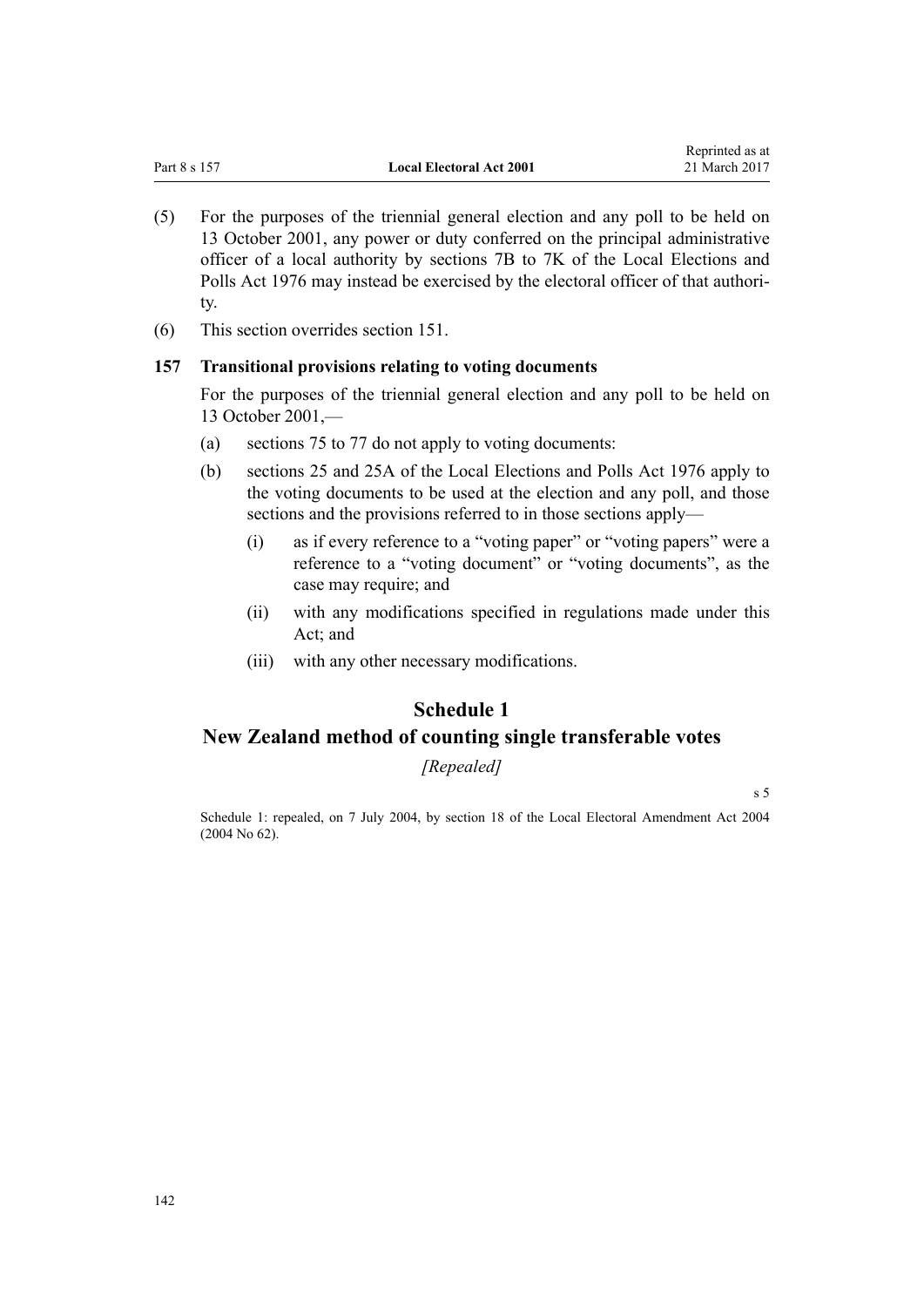# **Schedule 1A**

# <span id="page-142-0"></span>**Provisions relating to Māori wards and Māori constituencies**

[s 19ZH](#page-52-0)

Schedule 1A: inserted, on 25 December 2002, by [section 49](http://prd-lgnz-nlb.prd.pco.net.nz/pdflink.aspx?id=DLM181935) of the Local Electoral Amendment Act 2002 (2002 No 85).

# **1 Review of representation arrangements for election of territorial authority**

- (1) If, for the purposes of a triennial general election, a district of a territorial authority (being a district that is not already divided into 1 or more Māori wards) is required to be divided into 1 or more Māori wards, the territorial authority must, in the year immediately before the year in which the triennial general election is to be held, but not later than 31 August in the year immediately before the year in which the triennial general election is to be held, make a determination under [section 19H](#page-28-0).
- (2) That determination must be made as if the territorial authority were required by [section 19H](#page-28-0) to determine by resolution, in accordance with [Part 1A](#page-24-0),—
	- (a) the proposed number of members of the territorial authority (other than the mayor); and
	- (b) whether—
		- (i) all of the proposed members of the territorial authority (other than the mayor) are to be separately elected by the electors of 1 or more Māori wards and the electors of 1 or more general wards; or
		- (ii) some of the proposed members of the territorial authority (other than the mayor) are to be elected by the electors of the district as a whole and some to be elected separately by the electors of 1 or more Māori wards and 1 or more general wards, and, if so, what number of members are to be elected by electors of the district as a whole, and what number are to be elected separately; and
	- (c) the proposed number of members of the territorial authority to be elected by the electors of 1 or more Māori wards; and
	- (d) the proposed number of members of the territorial authority to be elected by electors of 1 or more general wards; and
	- (e) the proposed name and the proposed boundaries of each ward; and
	- (f) the number of members proposed to be elected by the electors of each Māori ward; and
	- (g) the number of members proposed to be elected by the electors of each general ward.
- (3) This clause does not limit [section 19B\(1\)](#page-24-0).

Compare: 2001 No 1 (L) [s 5](http://prd-lgnz-nlb.prd.pco.net.nz/pdflink.aspx?id=DLM85390)

Schedule 1A clause  $1(2)(b)(ii)$ : amended, on 29 June 2013, by [section 42](http://prd-lgnz-nlb.prd.pco.net.nz/pdflink.aspx?id=DLM4803597) of the Local Electoral Amendment Act 2013 (2013 No 40).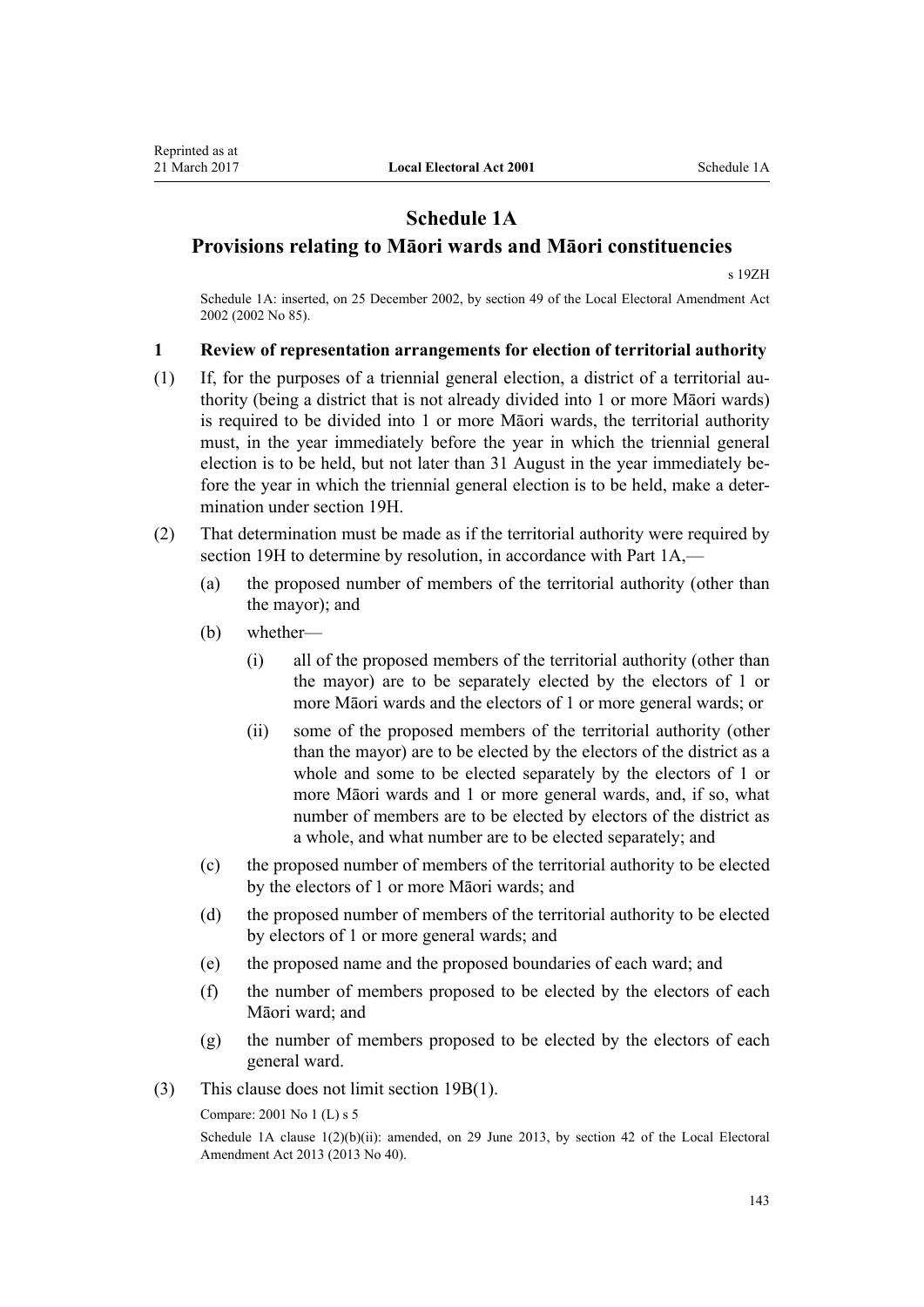# **2 Calculation of number of Māori and general ward members**

(1) The number of members to be elected by the electors of 1 or more Māori wards of the district of a territorial authority (**Māori ward members**) is to be determined in accordance with the following formula:

 $nmm = med \div (mepd + gepd) \times nm$ 

where—

nmm is the number of Māori ward members

mepd is the Māori electoral population of the district

- gepd is the general electoral population of the district
- nm is the proposed number of members of the territorial authority (other than the mayor).
- (2) If a determination is made under clause  $1(2)(b)(ii)$ , the definition of nm in the formula must be applied as if for the words "proposed number of members of the territorial authority (other than the mayor)" there were substituted the words "proposed number of members of the territorial authority (other than the mayor and the members to be elected by electors of the district as a whole)".
- (3) If the number of the Māori ward members (other than the mayor) calculated under subclause (1) includes a fraction, the fraction must be disregarded unless it exceeds a half. If the fraction exceeds a half, the number of Māori ward members must be the next whole number above the number that includes the fraction.
- (4) The number of members to be elected by the electors of 1 or more general wards is to be determined by subtracting from the proposed number of members of the territorial authority (other than the mayor, or, if the case requires, other than the mayor and the members of the territorial authority to be elected by electors of the district as a whole) the number of Māori ward members, as calculated under subclauses (1) and (3).
- (5) Despite [Part 1A](#page-24-0) and the provisions of this schedule, if the number of Māori ward members, as determined in accordance with the method of calculation in this clause, is zero (because the number of Māori ward members as so determined is a fraction of the whole number 1 that does not exceed one half).—
	- (a) the district must not be divided into 1 or more Māori wards and 1 or more general wards:
	- (b) the provisions of [clauses 1](#page-142-0), [5](#page-145-0), and [6](#page-145-0) of this schedule must not be applied for the purposes of any determination under [section 19H](#page-28-0) or [section 19R](#page-39-0).

Compare: 2001 No 1 (L) [s 6](http://prd-lgnz-nlb.prd.pco.net.nz/pdflink.aspx?id=DLM85392)

Schedule 1A clause 2(5): amended, on 28 June 2006, by [section 5\(1\)](http://prd-lgnz-nlb.prd.pco.net.nz/pdflink.aspx?id=DLM373906) of the Local Electoral Amendment Act 2006 (2006 No 25).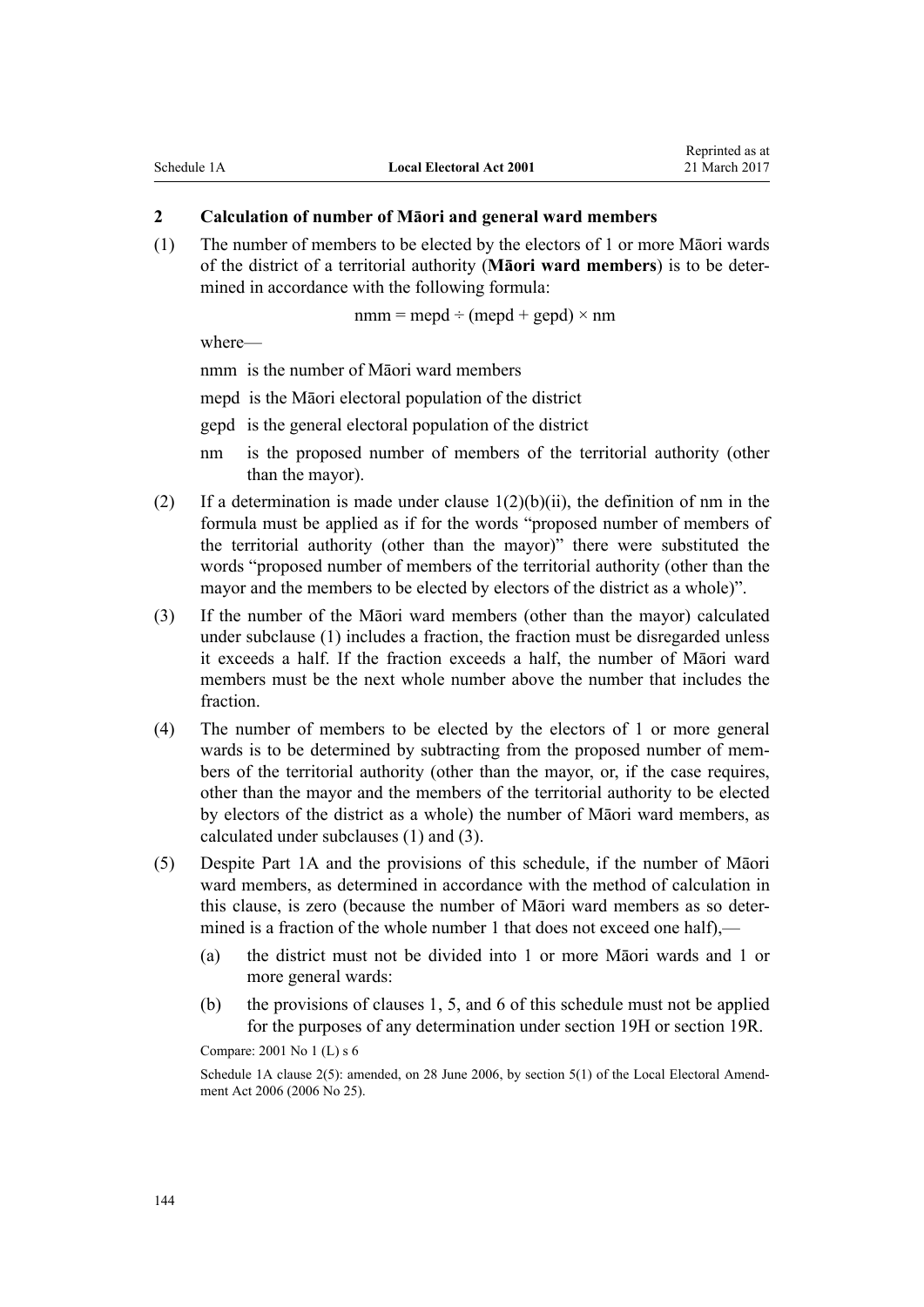#### <span id="page-144-0"></span>**3 Review of representation arrangements for election of regional council**

- (1) If, for the purposes of a triennial general election, a region of a regional council (being a region that is not already divided into 1 or more Māori constituencies) is required to be divided into 1 or more Māori constituencies, the regional council must, in the year immediately before the year in which the triennial general election is to be held, but not later than 31 August in the year immediately before the year in which the triennial general election is to be held, make a determination under [section 19I.](#page-29-0)
- (2) That determination must be made as if the regional council were required by [section 19I](#page-29-0) to determine by resolution, in accordance with [Part 1A,](#page-24-0)—
	- (a) the proposed number of members of the regional council; and
	- (b) the proposed number of members of the regional council to be elected by the electors of 1 or more Māori constituencies; and
	- (c) the proposed number of members of the regional council to be elected by electors of 1 or more general constituencies; and
	- (d) the proposed name and the proposed boundaries of each constituency; and
	- (e) the number of members proposed to be elected by the electors of each Māori constituency; and
	- (f) the number of members proposed to be elected by the electors of each general constituency.

Compare: 2001 No 1 (L) [s 5](http://prd-lgnz-nlb.prd.pco.net.nz/pdflink.aspx?id=DLM85390)

#### **4 Calculation of number of Māori and general constituency members**

(1) The number of members to be elected by the electors of 1 or more Māori constituencies of a regional council (**Māori constituency members**) is to be determined in accordance with the following formula:

 $nmm = mepr \div (mepr + gepr) \times nm$ 

where—

nmm is the number of Māori constituency members

mepr is the Māori electoral population of the region

gepr is the general electoral population of the region

nm is the proposed number of members of the regional council.

- (2) If the number of the Māori constituency members calculated under subclause (1) includes a fraction, the fraction must be disregarded unless it exceeds a half. If the fraction exceeds a half, the number of Māori constituency members must be the next whole number above the number that includes the fraction.
- (3) The number of members to be elected by the electors of 1 or more general constituencies is to be determined by subtracting from the proposed number of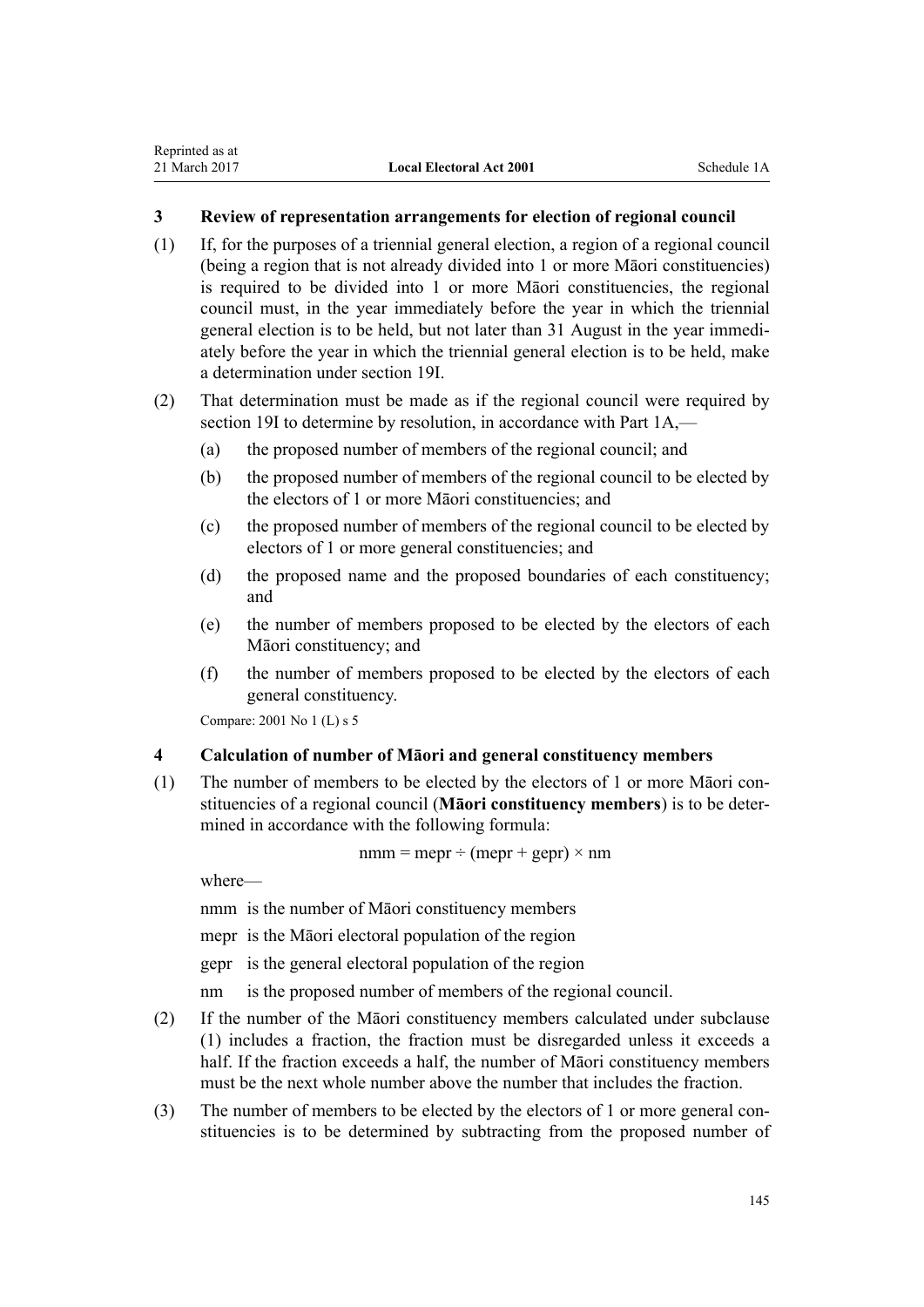members of the regional council the number of Māori constituency members, as calculated under subclauses (1) and (2).

- (4) Despite [Part 1A](#page-24-0) and the provisions of this schedule, if the number of Māori constituency members, as determined in accordance with the method of calculation in this clause, is zero (because the number of Māori constituency members as so determined is a fraction of the whole number 1 that does not exceed one half),—
	- (a) the region must not be divided into 1 or more Māori constituencies and 1 or more general constituencies:
	- (b) the provisions of [clauses 3](#page-144-0), 5, and 6 of this schedule must not be applied for the purposes of any determination under [section 19I](#page-29-0) or [section 19R.](#page-39-0)

Compare: 2001 No 1 (L) [s 6](http://prd-lgnz-nlb.prd.pco.net.nz/pdflink.aspx?id=DLM85392)

Schedule 1A clause 4(4): amended, on 28 June 2006, by [section 5\(2\)](http://prd-lgnz-nlb.prd.pco.net.nz/pdflink.aspx?id=DLM373906) of the Local Electoral Amendment Act 2006 (2006 No 25).

#### **5 Relationship with other provisions**

- (1) In exercising its powers and duties under [sections 19H to 19U,](#page-28-0) and [sections](#page-43-0) [19W to 19Y](#page-43-0), a territorial authority or regional council or, as the case may require, the Commission must ensure that any proposal, revised proposal, or determination made under any of those sections is,—
	- (a) in the case of a territorial authority, consistent with the calculations required by [clause 2](#page-143-0); and
	- (b) in the case of a regional council, consistent with the result of the calculations required by [clause 4](#page-144-0).
- (2) If it is proposed to alter the proposed number of members of a territorial authority or regional council at any time after that number is first determined in accordance with [clause 1](#page-142-0) or [clause 3](#page-144-0), the territorial authority or regional council or, as the case may require, the Commission must again make, in accordance with the method of calculation specified in [clause 2](#page-143-0) or the method of calculation specified in [clause 4](#page-144-0), as the case may require, the determinations required by clause 1 or clause 3.
- (3) Subclause (2) does not limit subclause (1). Compare: 2001 No 1 (L) [s 7](http://prd-lgnz-nlb.prd.pco.net.nz/pdflink.aspx?id=DLM85396)

#### **6 Supplementary provisions regarding wards, constituencies, and boundaries**

In determining the number of wards and the boundaries of Māori wards, and the number of constituencies and the boundaries of Māori constituencies, a territorial authority or regional council or, as the case may require, the Commission must, in addition to satisfying the requirements of [section 19T](#page-40-0) or [section](#page-41-0)  $19U$ .—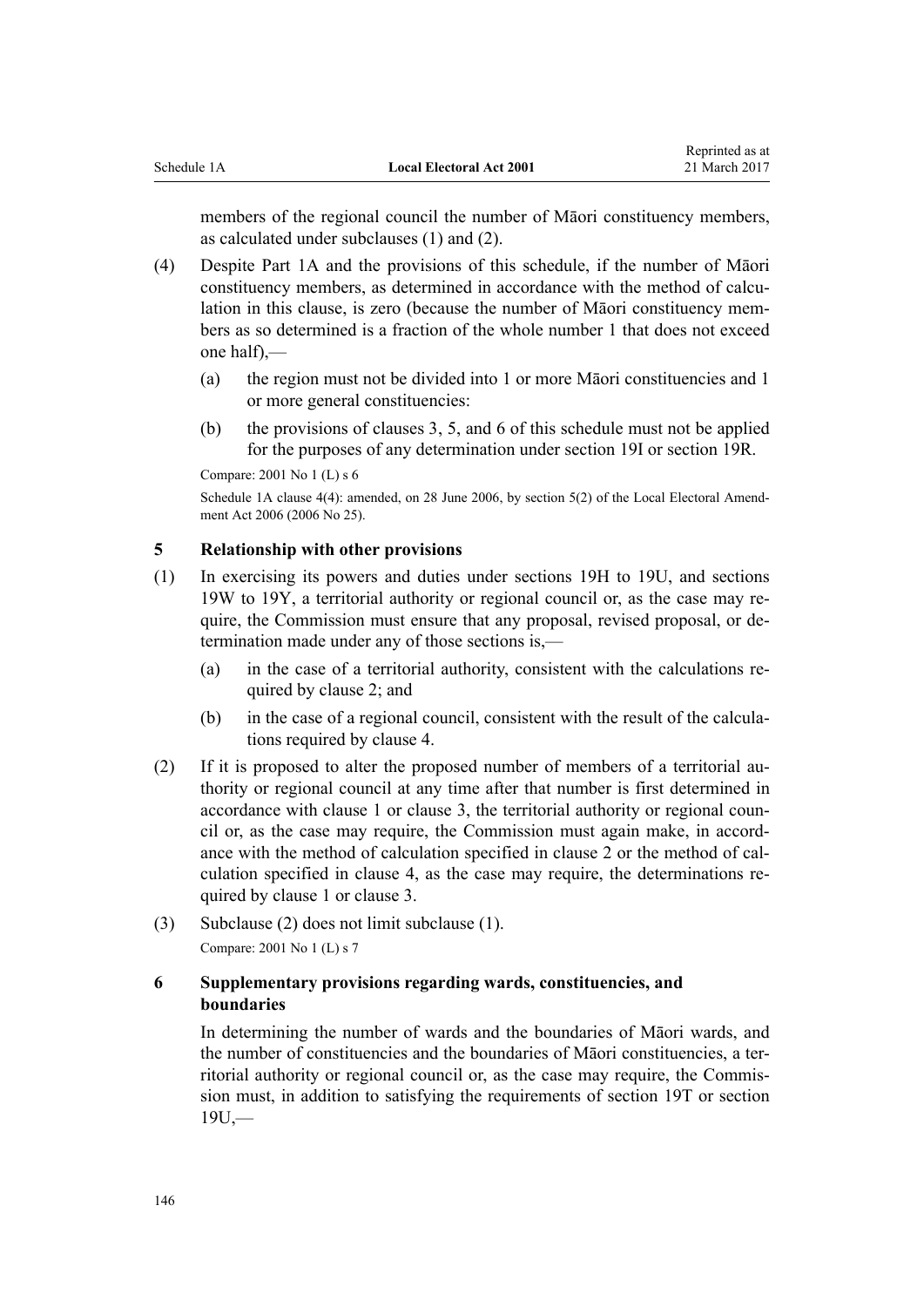- (a) ensure, to the extent that is reasonably practicable and is consistent with the requirements of paragraph (b), that—
	- (i) the ratio of members to Māori electoral population in each Māori ward produces a variance of no more than plus or minus 10% (if 2 or more Māori wards for the district are proposed); and
	- (ii) the ratio of members to Māori electoral population in each Māori constituency produces a variance of no more than plus or minus 10% (if 2 or more Māori constituencies for the region are proposed):
- (b) have regard to—
	- (i) the boundaries of any existing Māori electoral district; and
	- (ii) communities of interest and tribal affiliations.

### **7 Population figures**

- (1) The Government Statistician must, at the request of a territorial authority or regional council or, if appropriate, the Commission, supply the territorial authority or regional council or the Commission with a certificate—
	- (a) specifying the Māori electoral population for the district or region; and
	- (b) the general electoral population of the district or region.
- (2) The numbers included in the certificate must be derived from information contained in the most recent report of the Government Statistician to the Surveyor-General and to the other members of the Representation Commission made under [section 35\(6\)](http://prd-lgnz-nlb.prd.pco.net.nz/pdflink.aspx?id=DLM308195) of the Electoral Act 1993.
- (3) A certificate issued under subclause (1) is conclusive evidence of the information contained in that certificate.

Compare: 2001 No 1 (L) [s 9](http://prd-lgnz-nlb.prd.pco.net.nz/pdflink.aspx?id=DLM85701)

#### **8 This schedule to be read with Local Government Act 1974 or Local Government Act 2002 and other provisions of this Act**

- (1) This schedule is to be read in conjunction with the provisions of the [Local](http://prd-lgnz-nlb.prd.pco.net.nz/pdflink.aspx?id=DLM415531) [Government Act 1974](http://prd-lgnz-nlb.prd.pco.net.nz/pdflink.aspx?id=DLM415531) or the [Local Government Act 2002](http://prd-lgnz-nlb.prd.pco.net.nz/pdflink.aspx?id=DLM170872) and the other provisions of this Act, and the provisions of the Local Government Act 1974 or the Local Government Act 2002 and the other provisions of this Act and the provisions of any regulations made under either the Local Government Act 1974 or the Local Government Act 2002 or this Act apply accordingly and with any necessary modifications.
- (2) However, if there is any inconsistency between the provisions of this schedule and any provisions of the [Local Government Act 1974](http://prd-lgnz-nlb.prd.pco.net.nz/pdflink.aspx?id=DLM415531) or the [Local Govern](http://prd-lgnz-nlb.prd.pco.net.nz/pdflink.aspx?id=DLM170872)[ment Act 2002](http://prd-lgnz-nlb.prd.pco.net.nz/pdflink.aspx?id=DLM170872) or of this Act or of any regulations made under the Local Gov-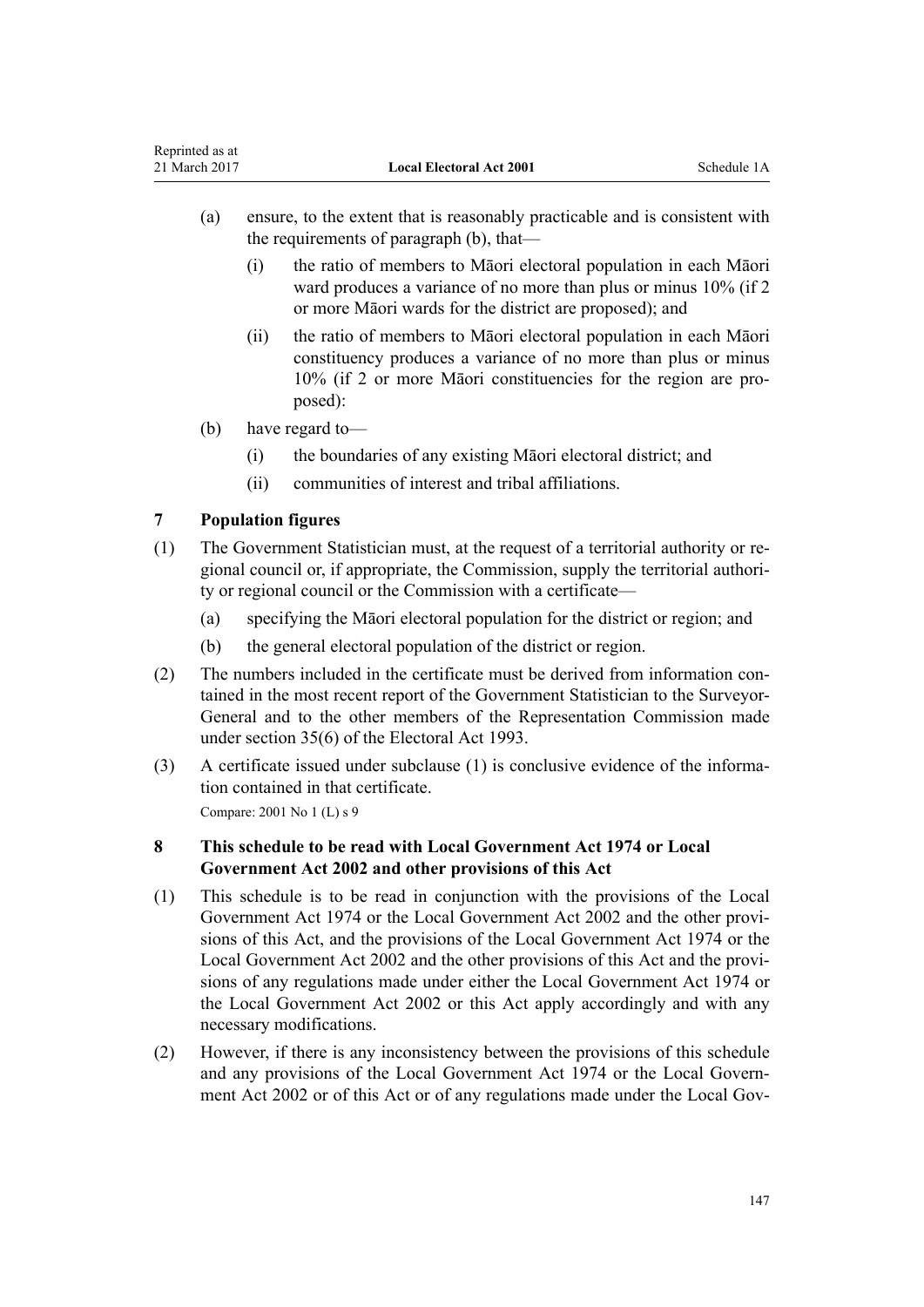ernment Act 1974 or the Local Government Act 2002 or this Act, this schedule prevails. Compare: 2001 No 1 (L) [s 4](http://prd-lgnz-nlb.prd.pco.net.nz/pdflink.aspx?id=DLM85385)

148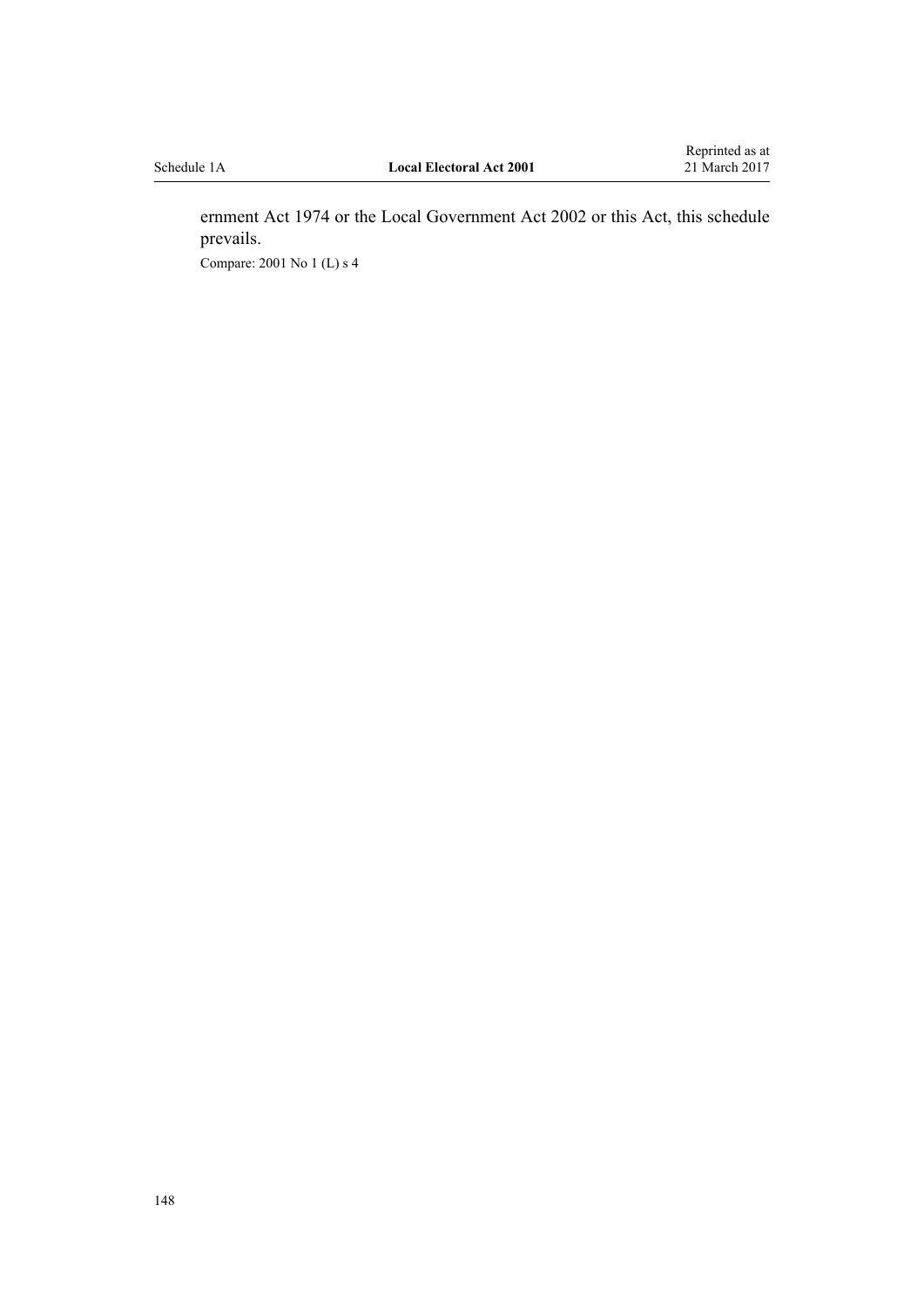## **Schedule 2 Return of electoral donations and expenses**

[s 112A](#page-115-0)

Schedule 2: replaced, on 29 June 2013, by [section 43](http://prd-lgnz-nlb.prd.pco.net.nz/pdflink.aspx?id=DLM4803598) of the Local Electoral Amendment Act 2013 (2013 No 40).

*[Section 112A,](#page-115-0) Local Electoral Act 2001*

I, [*name*], was a candidate for the following elections held on [*date*]:

[*List all elections at which the candidate stood for election on the above date.*]

### *Part A Return of electoral donations*

I make the following return of all electoral donations received by me that exceed \$1,500:

[*Set out the following details in respect of every electoral donation received (other than an anonymous electoral donation) that, either on its own or when aggregated with all other donations made by or on behalf of the same donor for use in the same campaign, exceeds \$1,500 in sum or value:*

- *the name of the donor:*
- *the address of the donor:*
- *the amount of the donation or, in the case of aggregated donations, the total amount of the donations:*
- *the date the donation was received or, in the case of aggregated donations, the date that each donation was received.*

*Set out the following details in respect of every anonymous electoral donation received that exceeds \$1,500:*

- *the date the donation was received:*
- *the amount of the donation:*
- *the specific election campaign to which the donation was designated:*
- *the amount paid to the electoral officer and the date the payment was made.*

*In the case of any electoral donation funded from contributions, set out the following details in respect of each contribution that, either on its own or when aggregated with other contributions made by the same contributor to the donation, exceeds \$1,500 in sum or value:*

- *the name of the contributor:*
- *the address of the contributor:*
- *the total amount of the contributor's contributions made in relation to the donation.*]

#### *Part B*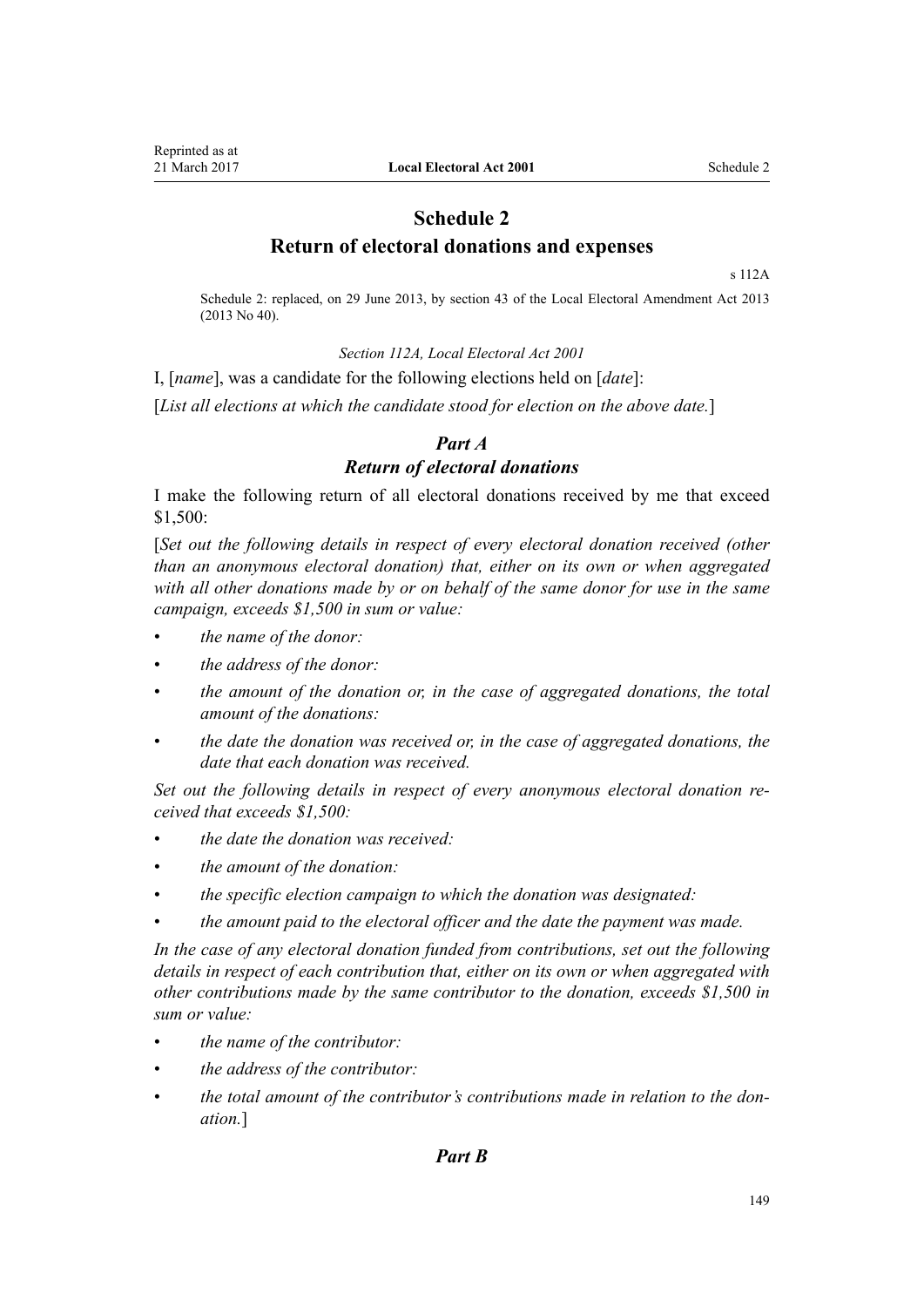#### *Return of electoral expenses*

I make the following return of all electoral expenses incurred by me:

[*Set out the following details in respect of every electoral expense incurred by or on behalf of the candidate at the election in respect of any electoral activity:*

- *the name and description of every person or body of persons to whom any sum was paid:*
- *the reason that sum was paid.*

*Sums paid for radio broadcasting, television broadcasting, newspaper advertising, posters, pamphlets, etc, must be set out separately and under separate headings.*]

Signed:

Date:

Place: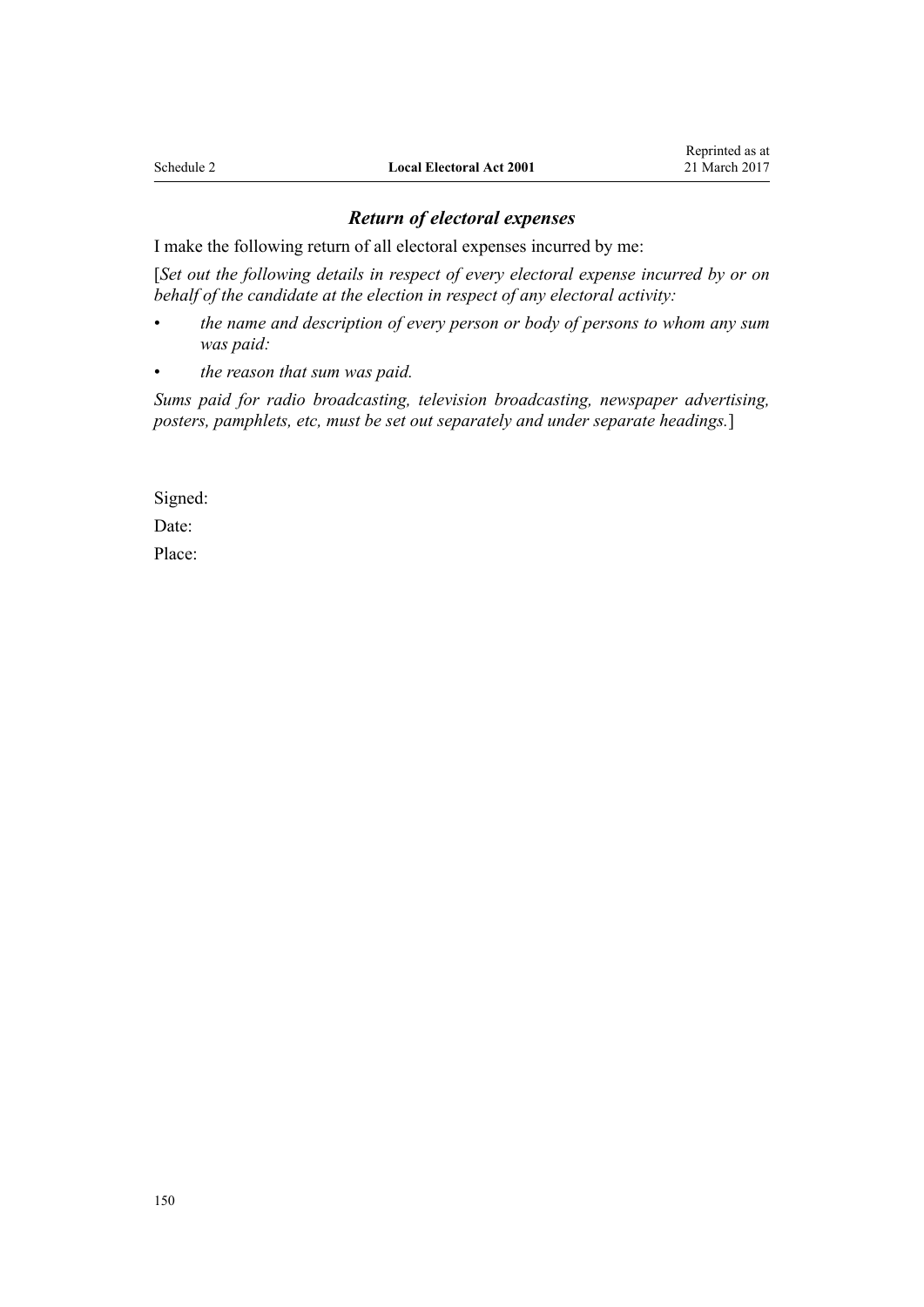## **Schedule 3 Enactments amended**

[s 151](#page-139-0)

## **Part 1**

## **Acts amended**

**Electoral Act 1993 (1993 No 87)** *Amendment(s) incorporated in the [Act\(s\)](http://prd-lgnz-nlb.prd.pco.net.nz/pdflink.aspx?id=DLM309174)*.

**Goods and Services Tax Act 1985 (1985 No 141)**

*Amendment(s) incorporated in the Act(s).*

#### **Human Rights Act 1993 (1993 No 82)**

*Amendment(s) incorporated in the [Act\(s\)](http://prd-lgnz-nlb.prd.pco.net.nz/pdflink.aspx?id=DLM304497)*.

**Income Tax Act 1994 (1994 No 164)** *Amendment(s) incorporated in the Act(s).*

**Legal Services Act 2000 (2000 No 42)** *Amendment(s) incorporated in the [Act\(s\)](http://prd-lgnz-nlb.prd.pco.net.nz/pdflink.aspx?id=DLM71928)*.

## **Local Government Act 1974 (1974 No 66)**

*Amendment(s) incorporated in the [Act\(s\)](http://prd-lgnz-nlb.prd.pco.net.nz/pdflink.aspx?id=DLM415539)*.

### **New Zealand Public Health and Disability Act 2000 (2000 No 91)**

*Amendment(s) incorporated in the [Act\(s\)](http://prd-lgnz-nlb.prd.pco.net.nz/pdflink.aspx?id=DLM80802)*.

# **Privacy Act 1993 (1993 No 28)**

*Amendment(s) incorporated in the [Act\(s\)](http://prd-lgnz-nlb.prd.pco.net.nz/pdflink.aspx?id=DLM298477)*.

### **Public Works Act 1981 (1981 No 35)**

*Amendment(s) incorporated in the [Act\(s\)](http://prd-lgnz-nlb.prd.pco.net.nz/pdflink.aspx?id=DLM48175)*.

## **Sale of Liquor Act 1989 (1989 No 63)**

*Amendment(s) incorporated in the [Act\(s\)](http://prd-lgnz-nlb.prd.pco.net.nz/pdflink.aspx?id=DLM166671)*.

# **Summary Proceedings Act 1957 (1957 No 87)**

*Amendment(s) incorporated in the Act(s).*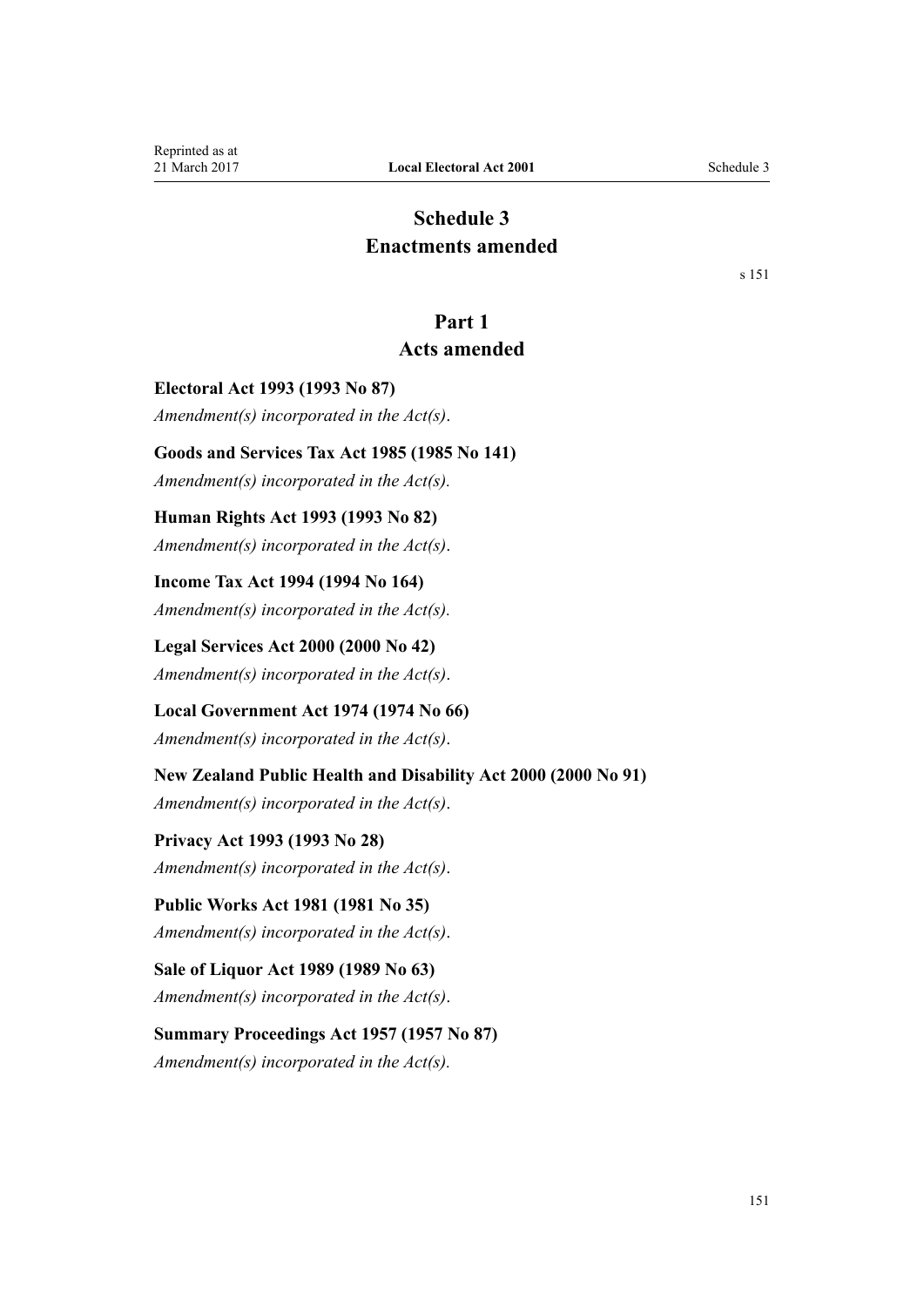## **Part 2 Regulations amended**

## **Electoral Regulations 1996 (SR 1996/93)**

*Amendment(s) incorporated in the [regulations](http://prd-lgnz-nlb.prd.pco.net.nz/pdflink.aspx?id=DLM210031).*

## **Sale of Liquor Regulations 1990 (SR 1990/61)**

*Amendment(s) incorporated in the [regulations](http://prd-lgnz-nlb.prd.pco.net.nz/pdflink.aspx?id=DLM136304).*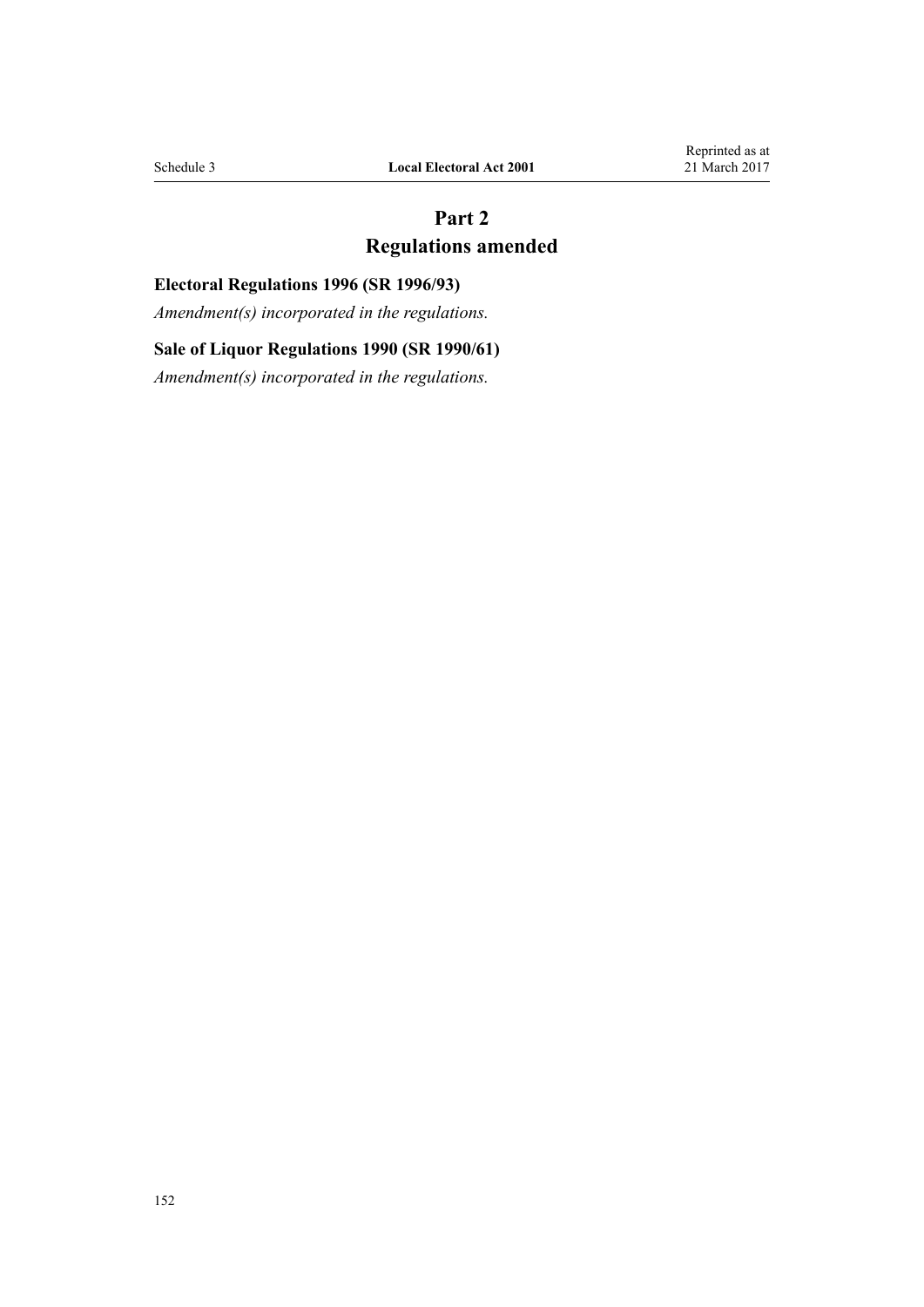## **Schedule 4 Repeals and revocations**

[s 152](#page-139-0)

#### **Part 1**

#### **Enactments repealed**

**Health Reforms (Transitional Provisions) Act 1993 (1993 No 23)**

*Amendment(s) incorporated in the [Act\(s\).](http://prd-lgnz-nlb.prd.pco.net.nz/pdflink.aspx?id=DLM295712)*

**Local Elections and Polls Act 1976 (1976 No 144)**

#### **Local Government Amendment Act 1991 (1991 No 49)**

*Amendment(s) incorporated in the [Act\(s\).](http://prd-lgnz-nlb.prd.pco.net.nz/pdflink.aspx?id=DLM229852)*

**Local Government Amendment Act 1992 (1992 No 42)**

*Amendment(s) incorporated in the [Act\(s\).](http://prd-lgnz-nlb.prd.pco.net.nz/pdflink.aspx?id=DLM261649)*

**Local Government Amendment Act (No 3) 1996 (1996 No 83)**

*Amendment(s) incorporated in the [Act\(s\).](http://prd-lgnz-nlb.prd.pco.net.nz/pdflink.aspx?id=DLM394164)*

**Postal Services Act 1998 (1998 No 2)** *Amendment(s) incorporated in the [Act\(s\).](http://prd-lgnz-nlb.prd.pco.net.nz/pdflink.aspx?id=DLM423790)*

**Sale of Liquor Amendment Act 1991 (1991 No 52)** *Amendment(s) incorporated in the Act(s).*

#### **Part 2**

#### **Regulations revoked**

**Harbour Boards Elections Regulations 1952 (SR 1952/16)**

**Hospital Boards and Committees of Management Regulations 1959 (SR 1959/130)**

**Local Elections and Polls (Postal Voting) Order 1971 (SR 1971/129)**

**Local Elections and Polls (Postal Voting) Order 1974 (SR 1974/113)**

**Local Elections and Polls (Postal Voting) Order (No 2) 1974 (SR 1974/132)**

**Soil Conservation Combined District Election Regulations 1944 (SR 1944/17)**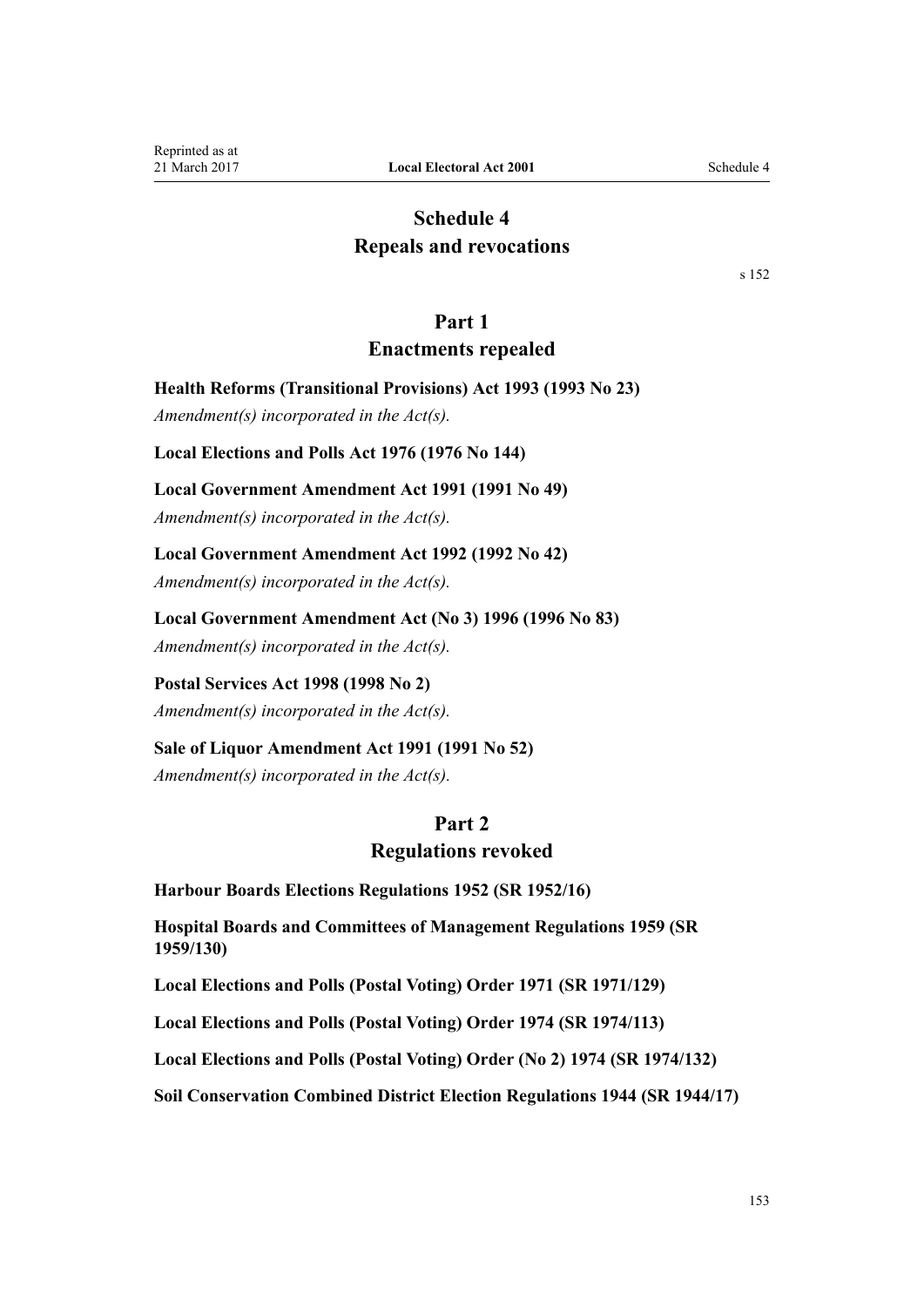## **Local Electoral Amendment Act 2002**

| Public Act     | 2002 No 85       |
|----------------|------------------|
| Date of assent | 24 December 2002 |
| Commencement   | see section 2    |

#### **1 Title**

- (1) This Act is the [Local Electoral Amendment Act 2002](http://prd-lgnz-nlb.prd.pco.net.nz/pdflink.aspx?id=DLM179983).
- (2) In this Act, the Local Electoral Act 2001 is called "the principal Act".

#### **2 Commencement**

This Act comes into force on the day after the date on which this Act receives the Royal assent.

#### **50 Declaration of Single Transferable Voting to be electoral system**

- (1) Single Transferable Voting is—
	- (a) deemed to have been prescribed for use at an election or poll conducted under the principal Act, with effect on and after 14 October 2001; and
	- (b) deemed to be an electoral system (within the meaning of that term as defined in section 5(1) of the principal Act), with effect on and after 14 October 2001.
- (2) No action taken by a local authority or any other person on or after 14 October 2001 in reliance or purported reliance on any provision of the principal Act or any regulations made under the principal Act is invalid by reason that Single Transferable Voting was not prescribed for use at an election or poll conducted under the principal Act at the time that the action was taken.
- (3) In this section, **Single Transferable Voting** means Single Transferable Voting using either—
	- (a) Meek's method of counting votes; or
	- (b) on and after the commencement of this section, the New Zealand method of counting single transferable votes.

#### **54 Transitional provision relating to polls on electoral systems**

- (1) Any valid demand under section 29(1) of the principal Act (as it read before the commencement of this section) in respect of which no poll has been held before the commencement of this section must be treated, on and after the commencement of this section, as if it had been made under section 29(1) of the principal Act (as amended by section 11 of this Act).
- (2) Any demand under section 29(1) of the principal Act made after the commencement of this section which refers to the proposal described in section 29(1) of the principal Act (as it read before the commencement of this section)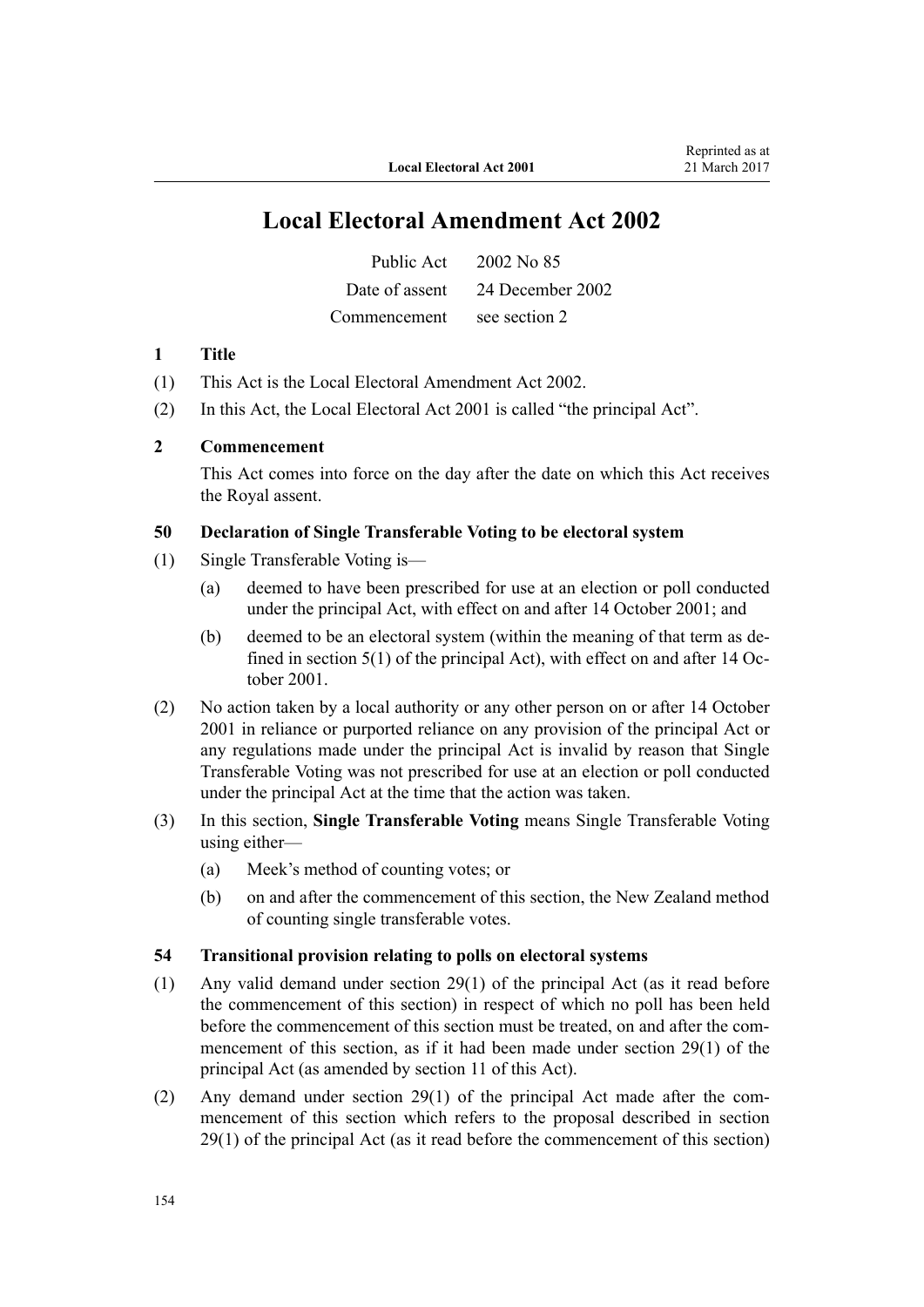must be treated as a demand referring to the proposal described in section 29(1) of the principal Act (as amended by section 11 of this Act).

- (3) Any resolution made under section 31(1) of the principal Act (as it read before the commencement of this section) in respect of which no poll has been held before the commencement of this section must be treated, on and after the commencement of this section, as if it had been made under section 31(1) of the principal Act (as substituted by section 13 of this Act).
- (4) On and after the commencement of this section, any poll held under section 33 of the principal Act (as it read before the commencement of this section) takes effect as if it had been held under section 33 of the principal Act (as amended by section 15 of this Act).

### **55 Certain determinations to remain in effect**

A determination that, immediately before the commencement of this section, was in effect under section 101K or section 101M of the Local Government Act 1974 continues in effect on and after the commencement of this section until a determination made under Part 1A of the principal Act replacing that determination comes into effect.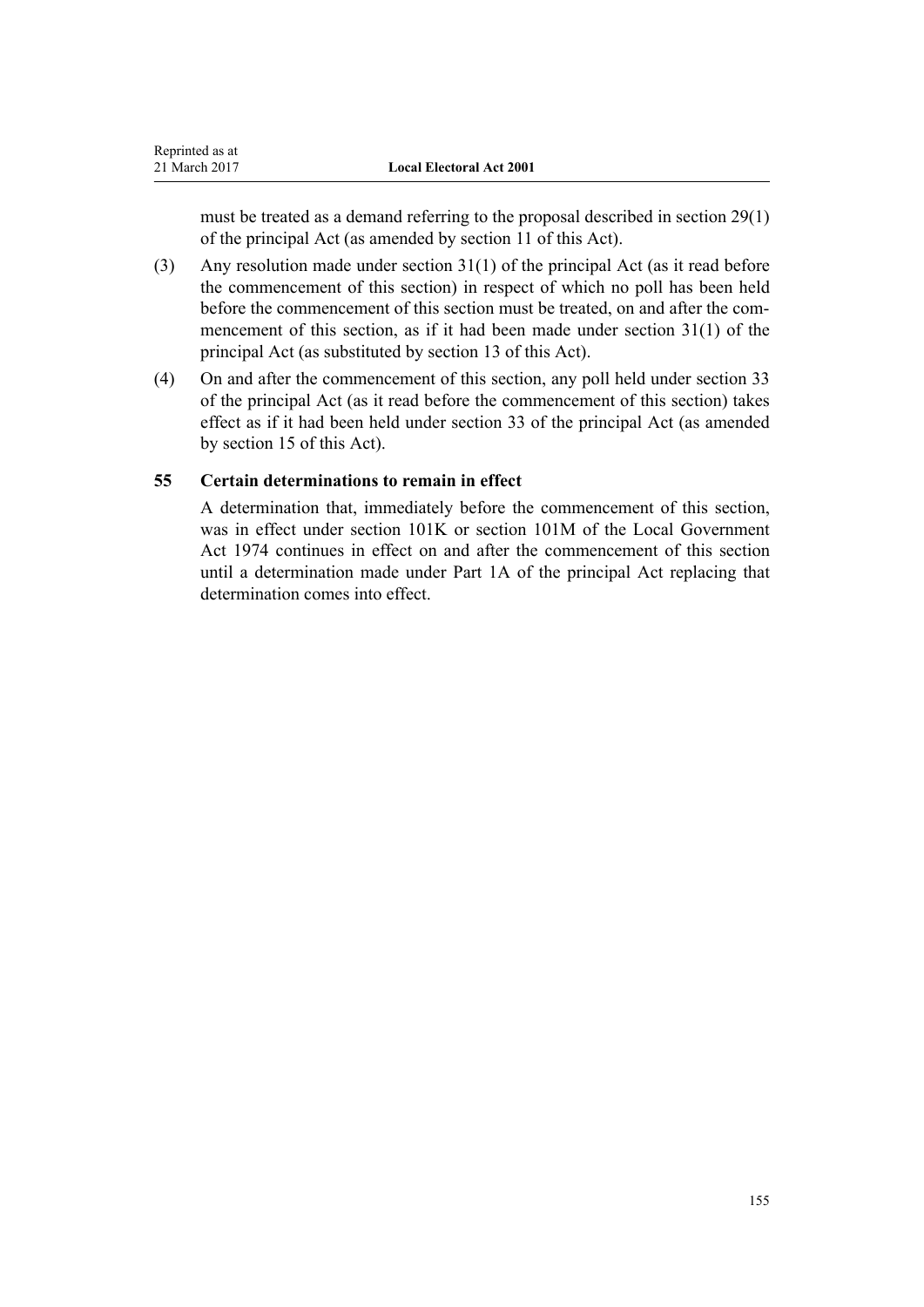## **Local Electoral Amendment Act 2013**

| Public Act     | 2013 No 40    |
|----------------|---------------|
| Date of assent | 28 June 2013  |
| Commencement   | see section 2 |

#### **1 Title**

This Act is the [Local Electoral Amendment Act 2013](http://prd-lgnz-nlb.prd.pco.net.nz/pdflink.aspx?id=DLM4803501).

#### **2 Commencement**

This Act comes into force on the day after the date on which it receives the Royal assent.

## **Part 1 Amendments to principal Act**

#### **3 Principal Act**

This Part amends the Local Electoral Act 2001 (the **principal Act**).

#### **44 Transitional provision for representation review processes**

- (1) This section applies if a resolution under section 19H, 19I, 19J, or 19N of the principal Act, or a determination under section 19R of the principal Act, would affect the 2013 triennial general election of members of a territorial authority, regional council, or community board.
- (2) The principal Act applies in relation to the resolution or determination as if section 19V had not been amended by this Part.

#### **45 Transitional provision for donations received before commencement of Act**

For the purposes of the next triennial general election held after the commencement of this Act,—

- (a) the following provisions of the principal Act do not apply to anonymous donations received before the commencement of this Act:
	- (i) paragraph (b) of the definition of **anonymous** in section 103A; and
	- (ii) sections 103C to 103K; and
	- (iii) section  $112A(6)(a)$  and (c); and
- (b) the following sections of the principal Act do not apply to donations received by a candidate before the commencement of this Act:
	- (i) section 103B, to the extent it relates to contributions; and
	- (ii) section 103D; and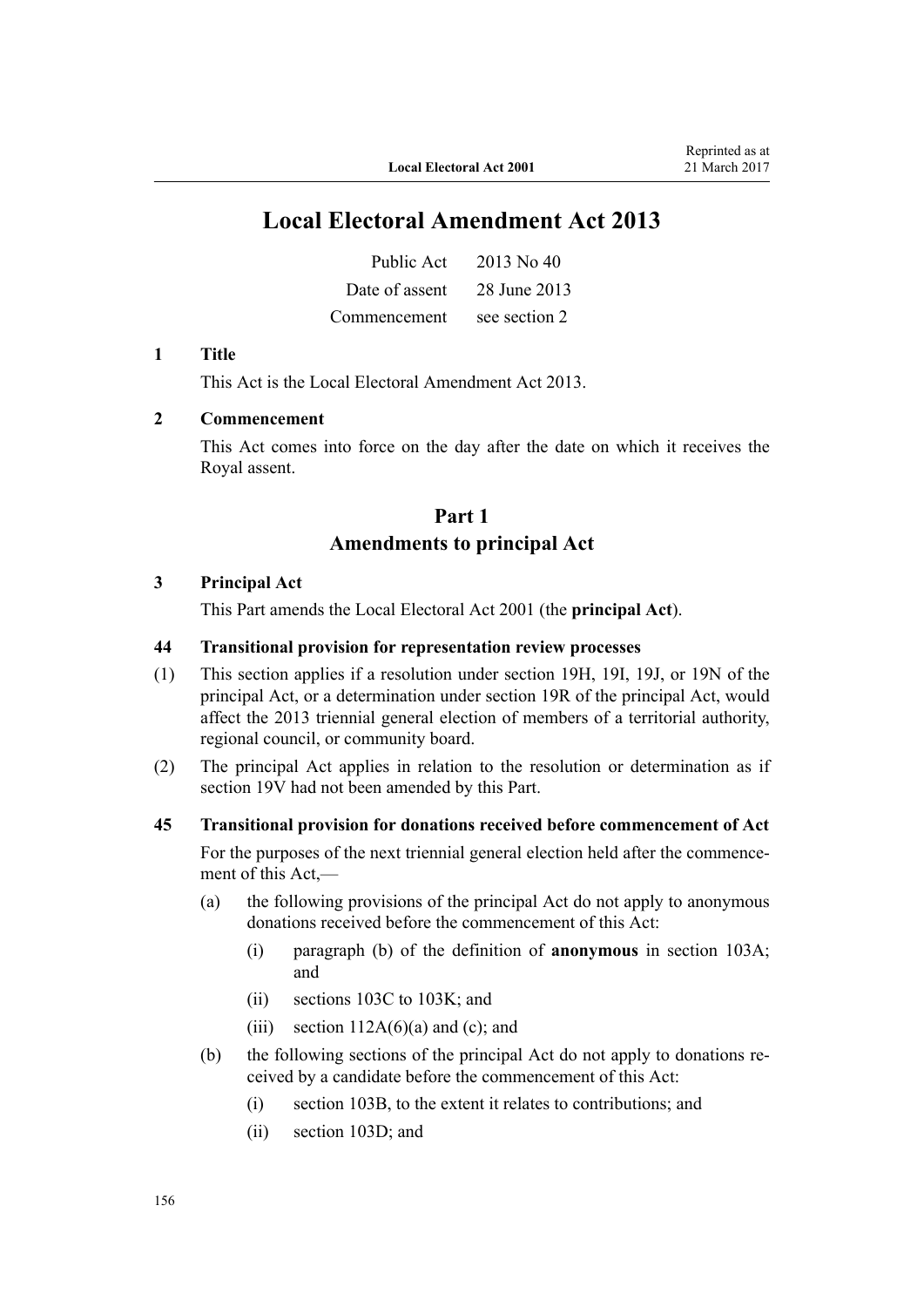- (iii) section  $103F(1)(c)$ ; and
- (iv) section 103G, to the extent it relates to contributors; and
- (v) section 103L; and
- (vi) section  $112A(3)(b)$ ,  $(4)(d)$ , and  $(5)$ ; and
- (vii) section 112E; and
- (c) the definition of **candidate** in section 5(1) of the principal Act does not include any person who has, before the commencement of this Act, declared his or her intention of becoming a candidate.